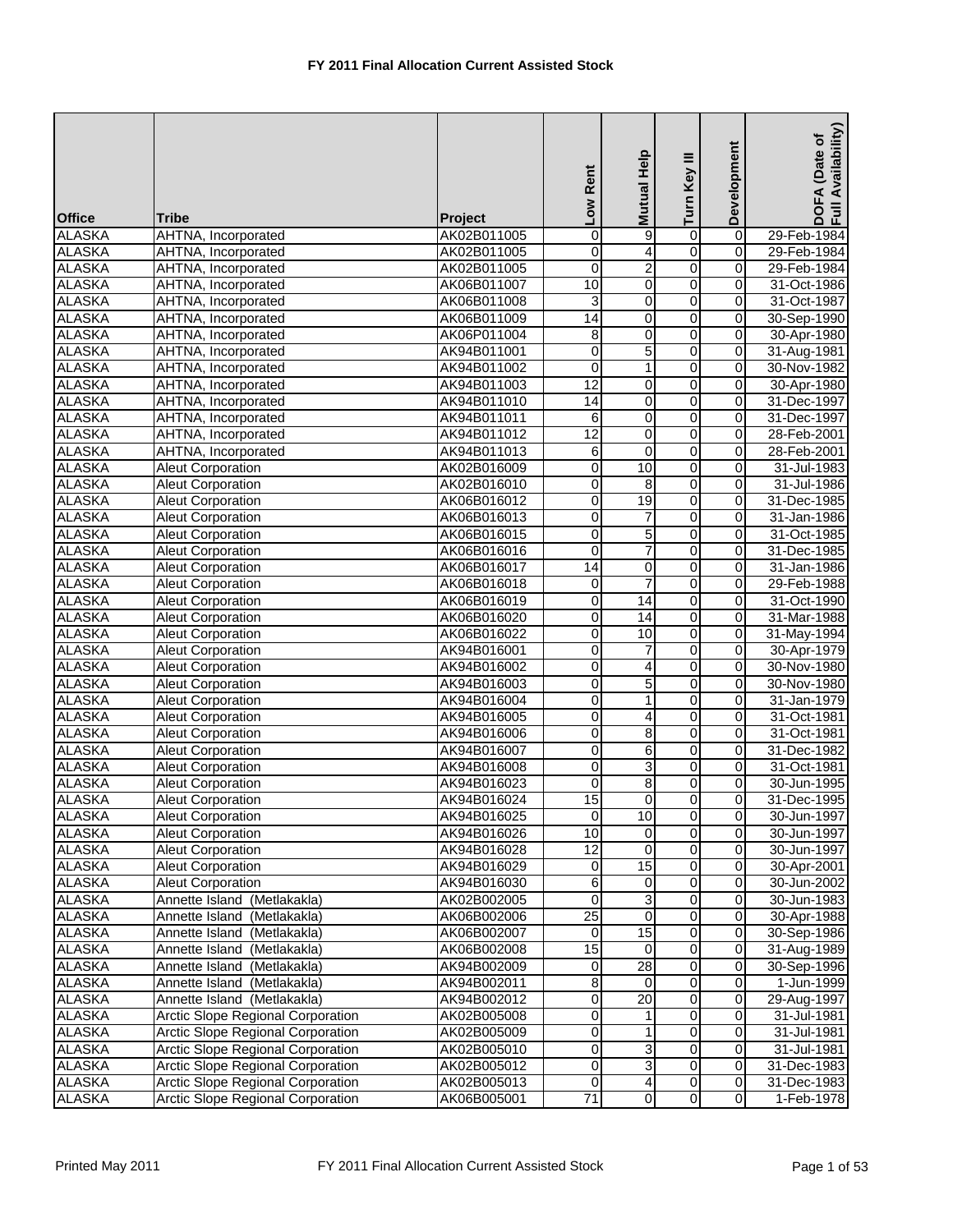| <b>Office</b>                  | <b>Tribe</b>                                                                         | Project                    | Low Rent                | <b>Mutual Help</b>      | Turn Key III        | Development              | Availability)<br>DOFA (Date of<br>Full Availability |
|--------------------------------|--------------------------------------------------------------------------------------|----------------------------|-------------------------|-------------------------|---------------------|--------------------------|-----------------------------------------------------|
| <b>ALASKA</b>                  | <b>Arctic Slope Regional Corporation</b>                                             | AK06B005014                | 0                       | 3                       | $\overline{0}$      | $\overline{0}$           | 30-Jun-1984                                         |
| <b>ALASKA</b>                  | <b>Arctic Slope Regional Corporation</b>                                             | AK06B005015                | 0                       | 1                       | 0                   | 0                        | 30-Jun-1984                                         |
| <b>ALASKA</b>                  | <b>Arctic Slope Regional Corporation</b>                                             | AK06B005016                | 0                       | 3                       | $\overline{0}$      | 0                        | 30-Jun-1984                                         |
| <b>ALASKA</b>                  | <b>Arctic Slope Regional Corporation</b>                                             | AK06B005018                | 0                       | $\overline{3}$          | $\overline{0}$      | $\pmb{0}$                | 31-Dec-1984                                         |
| <b>ALASKA</b>                  | <b>Arctic Slope Regional Corporation</b>                                             | AK06B005019                | 0                       | 3                       | 0                   | 0                        | 31-Dec-1984                                         |
| <b>ALASKA</b>                  | <b>Arctic Slope Regional Corporation</b>                                             | AK06B005021                | 0                       | $\overline{\mathbf{c}}$ | 0                   | $\mathbf 0$              | 31-Dec-1984                                         |
| <b>ALASKA</b>                  | <b>Arctic Slope Regional Corporation</b>                                             | AK06B005023                | 0                       | 1                       | 0                   | 0                        | 31-Dec-1985                                         |
| <b>ALASKA</b>                  | <b>Arctic Slope Regional Corporation</b>                                             | AK06B005024                | 0                       | 3                       | 0                   | $\mathbf 0$              | 31-Dec-1985                                         |
| <b>ALASKA</b>                  | <b>Arctic Slope Regional Corporation</b>                                             | AK06B005025                | 0                       | 12                      | 0                   | 0                        | 31-Dec-1985                                         |
| <b>ALASKA</b>                  | <b>Arctic Slope Regional Corporation</b>                                             | AK06B005026                | 0                       | 8                       | $\overline{0}$      | $\pmb{0}$                | 31-Mar-1986                                         |
| <b>ALASKA</b>                  | <b>Arctic Slope Regional Corporation</b>                                             | AK06B005027                | 0                       | 2                       | 0                   | 0                        | 31-Dec-1985                                         |
| <b>ALASKA</b>                  | <b>Arctic Slope Regional Corporation</b>                                             | AK06B005028                | 0                       | 7                       | o                   | 0                        | 30-Sep-1986                                         |
| <b>ALASKA</b><br><b>ALASKA</b> | <b>Arctic Slope Regional Corporation</b><br><b>Arctic Slope Regional Corporation</b> | AK06B005029<br>AK06B005030 | 0<br>0                  | $\overline{2}$          | $\overline{0}$<br>0 | $\pmb{0}$<br>$\mathbf 0$ | 31-Dec-1985<br>30-Jul-1992                          |
| <b>ALASKA</b>                  | <b>Arctic Slope Regional Corporation</b>                                             |                            | 0                       | 9<br>3                  | 0                   | 0                        | 30-Nov-1988                                         |
| <b>ALASKA</b>                  | <b>Arctic Slope Regional Corporation</b>                                             | AK06B005031<br>AK06B005033 | 0                       | $\overline{2}$          | 0                   | 0                        | 30-Sep-1987                                         |
| <b>ALASKA</b>                  | <b>Arctic Slope Regional Corporation</b>                                             | AK06B005034                | 0                       | 4                       | $\overline{0}$      | $\overline{0}$           | 31-Jul-1991                                         |
| <b>ALASKA</b>                  | <b>Arctic Slope Regional Corporation</b>                                             | AK06B005036                | 0                       | 4                       | 0                   | $\mathbf 0$              | 30-Jul-1992                                         |
| <b>ALASKA</b>                  | <b>Arctic Slope Regional Corporation</b>                                             | AK94B005003                | 0                       | 3                       | 0                   | 0                        | 30-Apr-1981                                         |
| <b>ALASKA</b>                  | <b>Arctic Slope Regional Corporation</b>                                             | AK94B005004                | 0                       | $\overline{2}$          | 0                   | 0                        | 30-Sep-1979                                         |
| <b>ALASKA</b>                  | <b>Arctic Slope Regional Corporation</b>                                             | AK94B005005                | 0                       | 2                       | $\overline{0}$      | 0                        | 30-Sep-1979                                         |
| <b>ALASKA</b>                  | Arctic Slope Regional Corporation                                                    | AK94B005006                | 0                       | 1                       | $\overline{0}$      | $\mathbf 0$              | 30-Sep-1979                                         |
| <b>ALASKA</b>                  | <b>Arctic Slope Regional Corporation</b>                                             | AK94B005007                | 0                       | $\overline{c}$          | 0                   | $\mathbf 0$              | 31-Mar-1980                                         |
| <b>ALASKA</b>                  | <b>Arctic Slope Regional Corporation</b>                                             | AK94B005037                | 0                       | 19                      | 0                   | $\mathbf 0$              | 31-Jul-1997                                         |
| <b>ALASKA</b>                  | <b>Arctic Slope Regional Corporation</b>                                             | AK94B005038                | 0                       | 17                      | o                   | 2                        | 31-Mar-1999                                         |
| <b>ALASKA</b>                  | <b>Arctic Slope Regional Corporation</b>                                             | AK94B005039                | 19                      | $\mathbf 0$             | $\overline{0}$      | $\overline{0}$           | 31-Jan-2000                                         |
| <b>ALASKA</b>                  | Arctic Slope Regional Corporation                                                    | AK94B005040                | 17                      | $\mathbf 0$             | 0                   | 0                        | 31-Jan-2000                                         |
| <b>ALASKA</b>                  | Arctic Slope Regional Corporation                                                    | AK94B005041                | 0                       | 17                      | 0                   | 0                        | 31-Mar-1999                                         |
| <b>ALASKA</b>                  | <b>Arctic Slope Regional Corporation</b>                                             | AK94B005042                | 0                       | $\overline{\mathbf{c}}$ | $\overline{0}$      | 0                        | 31-Dec-2002                                         |
| <b>ALASKA</b>                  | <b>Arctic Slope Regional Corporation</b>                                             | AK94B005042                | 0                       | 2                       | 0                   | 0                        | 31-Dec-2002                                         |
| <b>ALASKA</b>                  | Arctic Slope Regional Corporation                                                    | AK94B005042                | 0                       | $\overline{\mathbf{c}}$ | 0                   | $\mathbf 0$              | 31-Dec-2002                                         |
| <b>ALASKA</b>                  | <b>Arctic Slope Regional Corporation</b>                                             | AK94B005042                | 0                       | 3                       | 0                   | $\mathbf 0$              | 31-Dec-2002                                         |
| <b>ALASKA</b>                  | Arctic Slope Regional Corporation                                                    | AK94B005042                | 0                       | $\mathbf 2$             | 0                   | $\mathbf 0$              | 31-Dec-2002                                         |
| <b>ALASKA</b>                  | <b>Arctic Slope Regional Corporation</b>                                             | AK94B005042                | 0                       | 3                       | 0                   | 0                        | 31-Dec-2002                                         |
| <b>ALASKA</b>                  | Arctic Slope Regional Corporation                                                    | AK94B005042                | $\mathbf 0$             | $\overline{2}$          | $\overline{0}$      | $\overline{0}$           | 31-Dec-2002                                         |
| <b>ALASKA</b>                  | <b>Baranof Island Housing Authority</b>                                              | AK06B017001                | $\overline{\mathbf{0}}$ | 7                       | $\overline{0}$      | $\mathbf 0$              | 30-Sep-1987                                         |
| <b>ALASKA</b>                  | <b>Baranof Island Housing Authority</b>                                              | AK06B017002                | $\mathbf 0$             | 3                       | $\overline{0}$      | 0                        | 31-May-1989                                         |
| <b>ALASKA</b>                  | Baranof Island Housing Authority                                                     | AK94B017003                | $\overline{20}$         | 0                       | 0                   | $\overline{\mathbf{o}}$  | 30-Jun-1996                                         |
| <b>ALASKA</b>                  | Baranof Island Housing Authority                                                     | AK94B017004                | 0                       | $\overline{21}$         | 0                   | $\mathbf 0$              | 30-Jun-1996                                         |
| <b>ALASKA</b>                  | Baranof Island Housing Authority                                                     | AK94B017005                | 0                       | 3                       | 0                   | $\overline{\mathbf{o}}$  | 1-Sep-1999                                          |
| <b>ALASKA</b>                  | <b>Baranof Island Housing Authority</b>                                              | AK94B017005                | 0                       | 1                       | 0                   | 0                        | 1-Mar-2000                                          |
| <b>ALASKA</b>                  | <b>Baranof Island Housing Authority</b>                                              | AK94B017005                | 0                       | 4                       | 0                   | $\overline{\mathbf{o}}$  | 1-Aug-2000                                          |
| <b>ALASKA</b><br><b>ALASKA</b> | Baranof Island Housing Authority                                                     | AK94B017005                | 0                       | 8                       | 0                   | 0<br>$\overline{0}$      | 7-Nov-2001                                          |
| <b>ALASKA</b>                  | Baranof Island Housing Authority<br>Bering Straits Regional Corporation              | AK94B017005<br>AK02B008018 | 0<br>0                  | 1<br>1                  | 0<br>0              | 0                        | 31-Dec-2001                                         |
| <b>ALASKA</b>                  | <b>Bering Straits Regional Corporation</b>                                           | AK02B008019                | 0                       | 4                       | 0                   | $\mathbf 0$              | 30-Sep-1982<br>31-Jan-1983                          |
| <b>ALASKA</b>                  | Bering Straits Regional Corporation                                                  | AK02B008021                | 0                       | 3                       | 0                   | $\mathbf 0$              | 30-Sep-1982                                         |
| <b>ALASKA</b>                  | Bering Straits Regional Corporation                                                  | AK06B008023                | 0                       | 15                      | 0                   | $\mathbf 0$              | 28-Feb-1991                                         |
| <b>ALASKA</b>                  | Bering Straits Regional Corporation                                                  | AK06B008024                | $\overline{\mathbf{0}}$ | 19                      | 0                   | $\overline{\mathbf{o}}$  | 30-Nov-1988                                         |
| <b>ALASKA</b>                  | <b>Bering Straits Regional Corporation</b>                                           | AK06B008028                | 0                       | 12                      | 0                   | 0                        | 29-Feb-1992                                         |
| <b>ALASKA</b>                  | <b>Bering Straits Regional Corporation</b>                                           | AK06B008029                | $\overline{0}$          | $\overline{17}$         | $\overline{0}$      | $\mathbf 0$              | 31-Dec-1992                                         |
| <b>ALASKA</b>                  | Bering Straits Regional Corporation                                                  | AK06B008030                | $\mathbf 0$             | 15                      | $\overline{0}$      | $\mathbf 0$              | 31-Mar-1991                                         |
| <b>ALASKA</b>                  | Bering Straits Regional Corporation                                                  | AK06B008031                | 0                       | 10                      | o                   | 0                        | 31-Mar-1991                                         |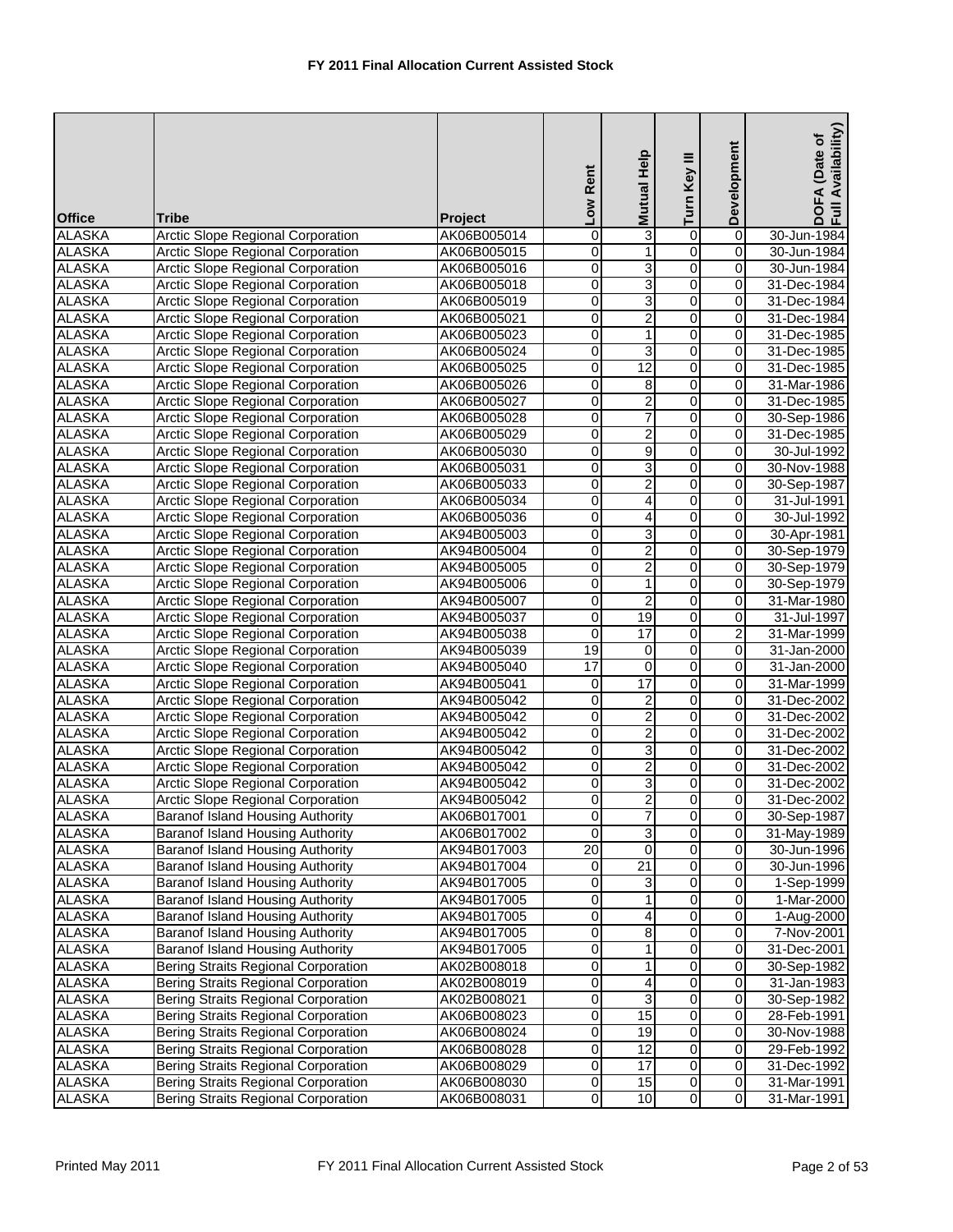| <b>Office</b> | <b>Tribe</b>                               | Project     | Low Rent                | <b>Mutual Help</b>      | Turn Key III   | Development             | Availability)<br>DOFA (Date of<br>Full Availability |
|---------------|--------------------------------------------|-------------|-------------------------|-------------------------|----------------|-------------------------|-----------------------------------------------------|
| <b>ALASKA</b> | <b>Bering Straits Regional Corporation</b> | AK06B008032 | 0                       | 10                      | $\overline{0}$ | $\overline{0}$          | 28-Feb-1991                                         |
| <b>ALASKA</b> | Bering Straits Regional Corporation        | AK06P008009 | 17                      | 0                       | 0              | $\mathbf 0$             | 31-Mar-1978                                         |
| <b>ALASKA</b> | <b>Bering Straits Regional Corporation</b> | AK94B008006 | 0                       | 3                       | o              | 0                       | 31-Mar-1977                                         |
| <b>ALASKA</b> | <b>Bering Straits Regional Corporation</b> | AK94B008007 | 0                       | $\mathbf{1}$            | $\overline{0}$ | $\mathbf 0$             | 30-Nov-1976                                         |
| <b>ALASKA</b> | <b>Bering Straits Regional Corporation</b> | AK94B008010 | 0                       | 1                       | 0              | $\mathbf 0$             | 31-Mar-1978                                         |
| <b>ALASKA</b> | <b>Bering Straits Regional Corporation</b> | AK94B008014 | 0                       | 7                       | 0              | $\overline{0}$          | 30-Sep-1980                                         |
| <b>ALASKA</b> | <b>Bering Straits Regional Corporation</b> | AK94B008015 | 0                       | 9                       | 0              | $\overline{0}$          | 31-Oct-1980                                         |
| <b>ALASKA</b> | Bering Straits Regional Corporation        | AK94B008016 | 0                       | $\overline{c}$          | O              | $\overline{\mathbf{0}}$ | 30-Sep-1980                                         |
| <b>ALASKA</b> | <b>Bering Straits Regional Corporation</b> | AK94B008034 | 0                       | 11                      | 0              | 0                       | 31-Aug-1993                                         |
| <b>ALASKA</b> | <b>Bering Straits Regional Corporation</b> | AK94B008035 | 0                       | 18                      | $\overline{0}$ | $\pmb{0}$               | 31-Oct-1992                                         |
| <b>ALASKA</b> | <b>Bering Straits Regional Corporation</b> | AK94B008036 | 0                       | 23                      | 0              | 0                       | 30-Nov-1995                                         |
| <b>ALASKA</b> | <b>Bering Straits Regional Corporation</b> | AK94B008037 | 0                       | 14                      | o              | 0                       | 30-Nov-1995                                         |
| <b>ALASKA</b> | <b>Bering Straits Regional Corporation</b> | AK94B008038 | 0                       | $\overline{20}$         | $\overline{0}$ | $\overline{0}$          | 31-Jan-1997                                         |
| <b>ALASKA</b> | <b>Bering Straits Regional Corporation</b> | AK94B008039 | 0                       | 20                      | 0              | $\mathbf 0$             | 31-Oct-1996                                         |
| <b>ALASKA</b> | <b>Bering Straits Regional Corporation</b> | AK94B008040 | 0                       | 19                      | 0              | $\overline{0}$          | 31-Aug-1997                                         |
| <b>ALASKA</b> | <b>Bering Straits Regional Corporation</b> | AK94B008041 | 0                       | 19                      | 0              | $\mathbf 0$             | 31-Aug-1997                                         |
| <b>ALASKA</b> | <b>Bering Straits Regional Corporation</b> | AK94B008042 | 28                      | $\boldsymbol{0}$        | $\overline{0}$ | $\overline{0}$          | 31-Oct-1999                                         |
| <b>ALASKA</b> | <b>Bering Straits Regional Corporation</b> | AK94B008043 | 0                       | $\overline{20}$         | 0              | $\mathbf 0$             | 31-Dec-1999                                         |
| <b>ALASKA</b> | <b>Bering Straits Regional Corporation</b> | AK94B008046 | 0                       | 8                       | 0              | $\overline{2}$          | 30-Sep-1999                                         |
| <b>ALASKA</b> | <b>Bering Straits Regional Corporation</b> | AK94B008047 | 0                       | $\overline{18}$         | 0              | $\mathbf 0$             | 31-Jan-2000                                         |
| <b>ALASKA</b> | <b>Bristol Bay Native Corporation</b>      |             |                         |                         | 0              | 0                       |                                                     |
| <b>ALASKA</b> |                                            | AK02B010012 | 0<br>0                  | 1<br>1                  | $\overline{0}$ | $\mathbf 0$             | 31-Aug-1983                                         |
|               | <b>Bristol Bay Native Corporation</b>      | AK02B010013 |                         |                         |                |                         | 29-Feb-1984                                         |
| <b>ALASKA</b> | <b>Bristol Bay Native Corporation</b>      | AK02B010013 | 0                       | 1                       | 0              | $\mathbf 0$             | 29-Feb-1984                                         |
| <b>ALASKA</b> | <b>Bristol Bay Native Corporation</b>      | AK02B010013 | 0                       | 2                       | 0              | $\mathbf 0$             | 29-Feb-1984                                         |
| <b>ALASKA</b> | <b>Bristol Bay Native Corporation</b>      | AK02P010011 | $\overline{13}$         | 0                       | $\overline{0}$ | 0                       | 31-Dec-1982                                         |
| <b>ALASKA</b> | <b>Bristol Bay Native Corporation</b>      | AK06B010020 | 0                       | $\overline{9}$          | $\overline{0}$ | $\mathbf 0$             | 30-Jun-1988                                         |
| <b>ALASKA</b> | <b>Bristol Bay Native Corporation</b>      | AK06B010022 | $\mathbf 0$             | $\overline{c}$          | 0              | $\mathbf 0$             | 30-Sep-1986                                         |
| <b>ALASKA</b> | <b>Bristol Bay Native Corporation</b>      | AK06B010023 | 15                      | 0                       | 0              | $\mathbf 0$             | 31-May-1986                                         |
| <b>ALASKA</b> | <b>Bristol Bay Native Corporation</b>      | AK06B010024 | 0                       | $\mathbf{1}$            | $\overline{0}$ | $\mathbf 0$             | 31-Dec-1992                                         |
| <b>ALASKA</b> | <b>Bristol Bay Native Corporation</b>      | AK06B010025 | 0                       | 7                       | 0              | 0                       | 30-Nov-1988                                         |
| <b>ALASKA</b> | <b>Bristol Bay Native Corporation</b>      | AK06B010026 | 0                       | 4                       | 0              | $\mathbf 0$             | 30-Jan-1990                                         |
| <b>ALASKA</b> | <b>Bristol Bay Native Corporation</b>      | AK06B010027 | 0                       | $\overline{8}$          | 0              | $\mathbf 0$             | 30-Nov-1989                                         |
| <b>ALASKA</b> | <b>Bristol Bay Native Corporation</b>      | AK06B010028 | $\overline{\mathsf{o}}$ | $\overline{7}$          | 0              | $\mathbf 0$             | 30-Dec-1995                                         |
| <b>ALASKA</b> | <b>Bristol Bay Native Corporation</b>      | AK06B010029 | 0                       | 20                      | 0              | 0                       | 30-Nov-1995                                         |
| <b>ALASKA</b> | <b>Bristol Bay Native Corporation</b>      | AK06B010030 | $\mathbf 0$             | 16                      | $\overline{0}$ | $\overline{0}$          | 30-Jun-1995                                         |
| <b>ALASKA</b> | <b>Bristol Bay Native Corporation</b>      | AK06B010033 | 0                       | $\overline{2}$          | $\overline{0}$ | $\mathbf 0$             | 31-Dec-1992                                         |
| <b>ALASKA</b> | <b>Bristol Bay Native Corporation</b>      | AK06B010034 | 0                       | $\overline{2}$          | $\overline{0}$ | $\mathbf 0$             | 31-Dec-1992                                         |
| <b>ALASKA</b> | <b>Bristol Bay Native Corporation</b>      | AK94B010003 | 0                       | 4                       | 0              | $\overline{\mathbf{o}}$ | 30-Sep-1979                                         |
| <b>ALASKA</b> | <b>Bristol Bay Native Corporation</b>      | AK94B010004 | 0                       | 4                       | 0              | $\mathbf 0$             | 31-Oct-1979                                         |
| <b>ALASKA</b> | <b>Bristol Bay Native Corporation</b>      | AK94B010006 | 0                       | $\overline{\mathbf{c}}$ | 0              | $\mathbf 0$             | 30-Sep-1979                                         |
| <b>ALASKA</b> | <b>Bristol Bay Native Corporation</b>      | AK94B010035 | 0                       | 13                      | 0              | 0                       | 30-Nov-1995                                         |
| <b>ALASKA</b> | <b>Bristol Bay Native Corporation</b>      | AK94B010037 | 0                       | 8                       | 0              | $\mathbf 0$             | 31-Mar-1998                                         |
| <b>ALASKA</b> | <b>Bristol Bay Native Corporation</b>      | AK94B010038 | 4                       | 0                       | 0              | 0                       | 31-May-1998                                         |
| <b>ALASKA</b> | <b>Bristol Bay Native Corporation</b>      | AK94B010039 | 4                       | $\pmb{0}$               | o              | 0                       | 31-Mar-1998                                         |
| <b>ALASKA</b> | <b>Bristol Bay Native Corporation</b>      | AK94B010040 | 0                       | 4                       | $\overline{0}$ | 0                       | 31-Mar-1998                                         |
| <b>ALASKA</b> | <b>Bristol Bay Native Corporation</b>      | AK94B010041 | $\overline{8}$          | $\mathbf 0$             | o              | 0                       | 31-Dec-1998                                         |
| <b>ALASKA</b> | <b>Bristol Bay Native Corporation</b>      | AK94B010042 | 0                       | 16                      | 0              | $\overline{\mathbf{o}}$ | 31-Mar-1998                                         |
| <b>ALASKA</b> | <b>Bristol Bay Native Corporation</b>      | AK94B010043 | 0                       | 19                      | 0              | 0                       | 1-Jan-2000                                          |
| <b>ALASKA</b> | <b>Bristol Bay Native Corporation</b>      | AK94B010044 | 6                       | 0                       | 0              | $\mathbf 0$             | 1-Jan-2000                                          |
| <b>ALASKA</b> | Calista Corporation                        | AK02B009017 | 0                       | 1                       | $\overline{0}$ | 0                       | 30-Sep-1984                                         |
| <b>ALASKA</b> | Calista Corporation                        | AK02B009019 | $\overline{0}$          | 3                       | o              | $\mathbf 0$             | 30-Sep-1981                                         |
| <b>ALASKA</b> | Calista Corporation                        | AK02B009020 | $\mathbf 0$             | $\infty$                | $\mathbf 0$    | $\mathbf 0$             | 31-Oct-1986                                         |
| <b>ALASKA</b> | Calista Corporation                        | AK02B009024 | 0                       | 9                       | 0              | 0                       | 31-Oct-1986                                         |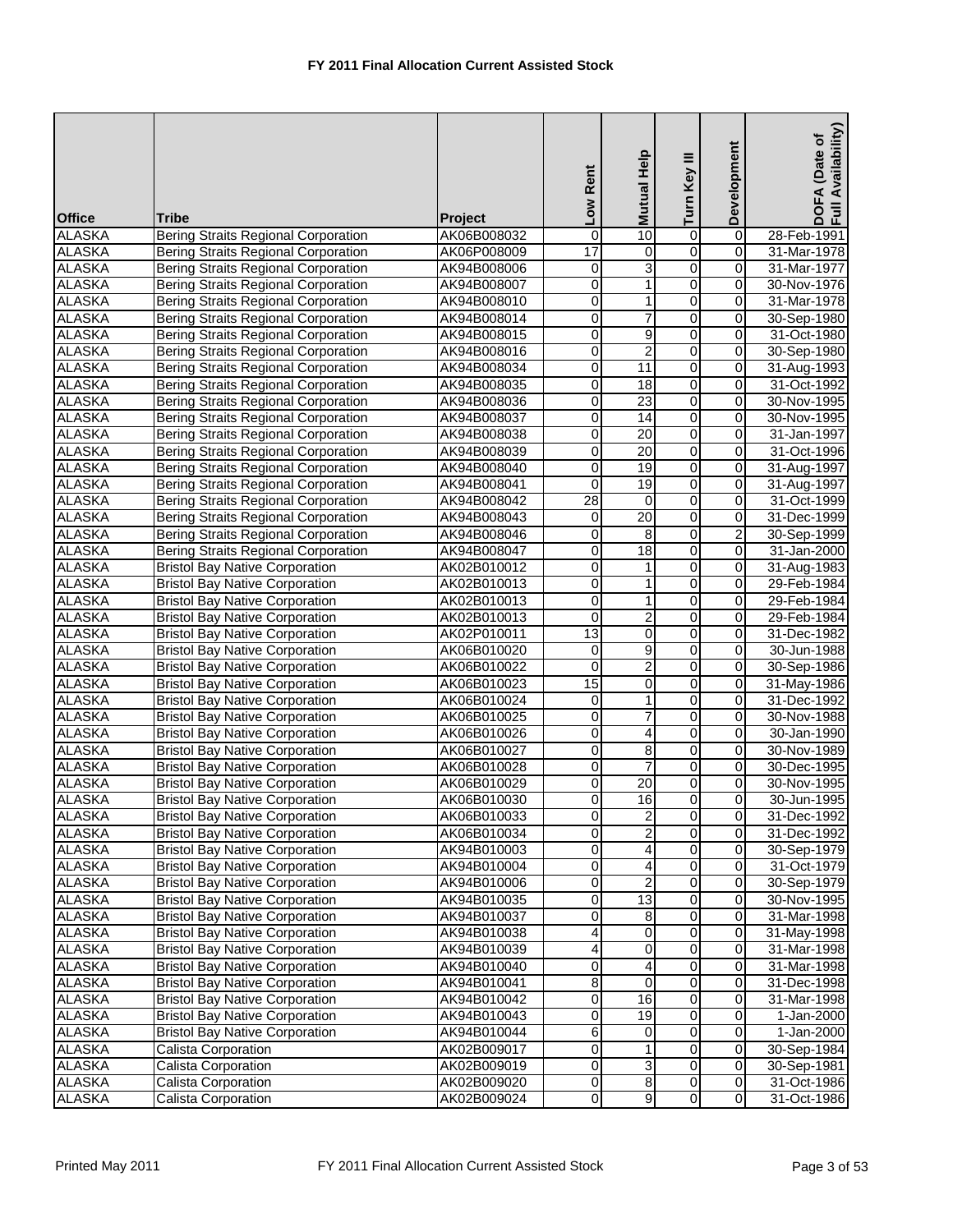| <b>Office</b>                  | Tribe                                                    | Project                    | Low Rent                                  | Mutual Help     | Turn Key III                     | Development                 | DOFA (Date of<br>Full Availability) |
|--------------------------------|----------------------------------------------------------|----------------------------|-------------------------------------------|-----------------|----------------------------------|-----------------------------|-------------------------------------|
| <b>ALASKA</b>                  | Calista Corporation                                      | AK02B009025                | 0                                         | 1               | 0                                | $\overline{0}$              | 31-Oct-1983                         |
| <b>ALASKA</b>                  | Calista Corporation                                      | AK02B009026                | 0                                         | 1               | 0                                | 0                           | 31-Oct-1984                         |
| <b>ALASKA</b>                  | Calista Corporation                                      | AK02B009029                | $\overline{0}$                            | $\overline{6}$  | $\overline{0}$                   | $\overline{0}$              | 30-May-1985                         |
| <b>ALASKA</b>                  | Calista Corporation                                      | AK02B009030                | 0                                         | 8               | $\overline{0}$                   | $\overline{0}$              | 30-May-1984                         |
| <b>ALASKA</b>                  | Calista Corporation                                      | AK02B009031                | O                                         | $\overline{24}$ | $\overline{0}$                   | 0                           | 30-Nov-1986                         |
| <b>ALASKA</b>                  | Calista Corporation                                      | AK02B009040                | 0                                         | 4               | o                                | 0                           | 30-Apr-1982                         |
| <b>ALASKA</b>                  | Calista Corporation                                      | AK02B009043                | $\overline{\mathbf{0}}$                   | 1               | $\overline{0}$                   | 0                           | 31-Aug-1983                         |
| <b>ALASKA</b>                  | Calista Corporation                                      | AK06B009042                | $\pmb{0}$                                 | 15              | 0                                | 0                           | 31-Oct-1986                         |
| <b>ALASKA</b>                  | Calista Corporation                                      | AK06B009044                | 0                                         | 23              | $\overline{0}$                   | 0                           | 30-Nov-1986                         |
| <b>ALASKA</b>                  | Calista Corporation                                      | AK06B009045                | 0                                         | 10              | 0                                | 0                           | 30-Nov-1986                         |
| <b>ALASKA</b>                  | Calista Corporation                                      | AK06B009046                | 0                                         | 16              | 0                                | 0                           | 30-Nov-1986                         |
| <b>ALASKA</b>                  | Calista Corporation                                      | AK06B009047                | $\overline{\mathbf{0}}$                   | $\overline{9}$  | $\overline{0}$                   | 0                           | 31-Dec-1983                         |
| <b>ALASKA</b>                  | Calista Corporation                                      | AK06B009056                | 0                                         | $\overline{6}$  | $\overline{0}$                   | $\mathbf 0$                 | 31-Oct-1986                         |
| <b>ALASKA</b>                  | <b>Calista Corporation</b>                               | AK06B009059                | $\overline{0}$                            | 13              | $\overline{0}$                   | 0                           | 30-Dec-1987                         |
| <b>ALASKA</b>                  | Calista Corporation                                      | AK06B009060                | $\overline{\mathbf{0}}$                   | 15              | o                                | 0                           | 30-Dec-1987                         |
| <b>ALASKA</b>                  | Calista Corporation                                      | AK06B009062                | $\overline{\mathbf{0}}$                   | $\overline{24}$ | $\overline{0}$                   | $\pmb{0}$                   | 28-Feb-1989                         |
| <b>ALASKA</b>                  | <b>Calista Corporation</b>                               |                            | $\mathbf 0$                               | $\overline{20}$ | $\overline{0}$                   | 0                           | 31-Dec-1988                         |
| <b>ALASKA</b>                  | Calista Corporation                                      | AK06B009063<br>AK06B009064 | 0                                         | 13              | 0                                | 0                           | 28-Feb-1989                         |
| <b>ALASKA</b>                  | <b>Calista Corporation</b>                               | AK06B009065                |                                           | 16              | $\overline{0}$                   | 0                           | 31-May-1989                         |
| <b>ALASKA</b>                  | Calista Corporation                                      | AK06B009067                | 0<br>0                                    | 5               | o                                | 0                           | 28-Feb-1989                         |
|                                |                                                          |                            | $\overline{0}$                            | 15              | $\overline{0}$                   | $\overline{0}$              |                                     |
| <b>ALASKA</b><br><b>ALASKA</b> | Calista Corporation<br>Calista Corporation               | AK06B009068<br>AK06B009069 | 12                                        | $\mathbf 0$     | $\overline{0}$                   | 0                           | 31-Aug-1991<br>30-Nov-1992          |
| <b>ALASKA</b>                  |                                                          |                            |                                           | 21              | $\overline{0}$                   |                             | 31-Mar-1991                         |
|                                | Calista Corporation                                      | AK06B009070                | $\overline{\mathbf{0}}$                   | $\overline{22}$ |                                  | 0                           |                                     |
| <b>ALASKA</b>                  | Calista Corporation                                      | AK06B009072                | 0                                         |                 | o                                | 0                           | 31-Jul-1994                         |
| <b>ALASKA</b><br><b>ALASKA</b> | Calista Corporation                                      | AK06B009073                | 0                                         | 6               | $\overline{0}$                   | $\pmb{0}$                   | 31-Jan-1994                         |
|                                | Calista Corporation                                      | AK06B009074                | 0                                         | 5<br>9          | $\overline{0}$                   | 0                           | 31-Mar-1991                         |
| <b>ALASKA</b><br><b>ALASKA</b> | Calista Corporation                                      | AK06B009075                | 0<br>$\mathbf 0$                          | 19              | 0<br>$\overline{0}$              | 0<br>0                      | 31-Jan-1992<br>31-Jul-1991          |
| <b>ALASKA</b>                  | Calista Corporation<br>Calista Corporation               | AK06B009076                | $\overline{20}$                           |                 | $\overline{0}$                   | 0                           | 31-Oct-1988                         |
| <b>ALASKA</b>                  | Calista Corporation                                      | AK06P00961<br>AK94B009004  | $\overline{\mathbf{0}}$                   | 0<br>1          | $\overline{0}$                   | $\overline{0}$              | 31-Mar-1979                         |
| <b>ALASKA</b>                  | Calista Corporation                                      | AK94B009018                | 0                                         | 1               | o                                | $\overline{0}$              | 31-Oct-1981                         |
| <b>ALASKA</b>                  | <b>Calista Corporation</b>                               | AK94B009083                | $\overline{0}$                            | 16              | $\overline{0}$                   | 0                           | 31-Dec-1992                         |
| <b>ALASKA</b>                  | Calista Corporation                                      | AK94B009084                | $\mathbf 0$                               | 9               | $\overline{0}$                   | 0                           | 30-Nov-1992                         |
| <b>ALASKA</b>                  | Calista Corporation                                      |                            |                                           |                 | $\overline{0}$                   | $\pmb{0}$                   | 28-Feb-1994                         |
| <b>ALASKA</b>                  |                                                          | AK94B009085                | $\mathbf 0$                               | 7               | $\overline{0}$                   | $\overline{0}$              |                                     |
| <b>ALASKA</b>                  | Calista Corporation                                      | AK94B009086                | $\overline{0}$                            | 9               |                                  | 0                           | 28-Feb-1994                         |
| <b>ALASKA</b>                  | Calista Corporation<br>Calista Corporation               | AK94B009087<br>AK94B009088 | 0<br>0                                    | 21<br>12        | $\overline{0}$<br>$\overline{0}$ | 0                           | 30-May-1995<br>30-May-1995          |
| <b>ALASKA</b>                  | Calista Corporation                                      | AK94B009089                | $\pmb{0}$                                 | $\overline{27}$ | $\overline{0}$                   | $\overline{\mathbf{o}}$     | 30-Jun-1995                         |
| <b>ALASKA</b>                  | Calista Corporation                                      | AK94B009090                | $\overline{0}$                            | 25              | $\overline{0}$                   | $\overline{0}$              | 30-Apr-1995                         |
| <b>ALASKA</b>                  | Calista Corporation                                      |                            |                                           | 31              | $\overline{0}$                   | 0                           | 30-Sep-1997                         |
| <b>ALASKA</b>                  | Calista Corporation                                      | AK94B009093<br>AK94B009094 | 0<br>$\overline{\mathbf{0}}$              | $\overline{30}$ | $\overline{0}$                   | $\pmb{0}$                   | 31-Dec-1996                         |
| <b>ALASKA</b>                  | Calista Corporation                                      | AK94B009095                | $\overline{\mathbf{0}}$                   | 9               |                                  |                             |                                     |
| <b>ALASKA</b>                  | Calista Corporation                                      |                            |                                           | $\overline{23}$ | $\overline{0}$<br>$\overline{0}$ | 0<br>0                      | 30-Jun-1997                         |
| <b>ALASKA</b>                  | Calista Corporation                                      | AK94B009096                | $\pmb{0}$<br>$\overline{0}$               | 20              | $\overline{0}$                   | $\overline{0}$              | 31-Jul-1997                         |
|                                |                                                          | AK94B009097                |                                           |                 |                                  |                             | 31-Jan-1998                         |
| <b>ALASKA</b><br><b>ALASKA</b> | Calista Corporation<br>Calista Corporation               | AK94B009098<br>AK94B009098 | $\overline{\mathbf{0}}$<br>$\overline{0}$ | 5<br>19         | $\overline{0}$<br>$\overline{0}$ | $\pmb{0}$<br>$\overline{0}$ | 28-Feb-2003                         |
|                                | Calista Corporation                                      |                            | $\overline{\mathbf{0}}$                   | 18              | o                                | 0                           | 31-Dec-1999                         |
| <b>ALASKA</b><br><b>ALASKA</b> | Calista Corporation                                      | AK94B009099                |                                           | 18              |                                  | $\overline{0}$              | 30-Nov-1999                         |
| <b>ALASKA</b>                  |                                                          | AK94B009102                | $\overline{\mathbf{o}}$                   | 20              | $\overline{0}$                   | $\pmb{0}$                   | 31-Dec-1999                         |
|                                | Calista Corporation                                      | AK94B009103                | 0                                         |                 | $\overline{0}$<br>$\overline{0}$ |                             | 31-Jul-2000                         |
| <b>ALASKA</b><br><b>ALASKA</b> | Chugach Alaska Corporation<br>Chugach Alaska Corporation | AK02B015005                | $\overline{\mathbf{0}}$                   | 9               | $\overline{0}$                   | $\pmb{0}$<br>0              | 31-Dec-1982                         |
| <b>ALASKA</b>                  | Chugach Alaska Corporation                               | AK02B015006                | 0                                         | 15              | $\overline{0}$                   | $\pmb{0}$                   | 30-May-1984                         |
|                                |                                                          | AK02B015016                | $\mathbf 0$<br>$\overline{23}$            | 11              | $\overline{0}$                   | 0                           | 30-May-1984                         |
| <b>ALASKA</b>                  | Chugach Alaska Corporation                               | AK02P015008                |                                           | $\mathbf 0$     |                                  |                             | 31-Jan-1984                         |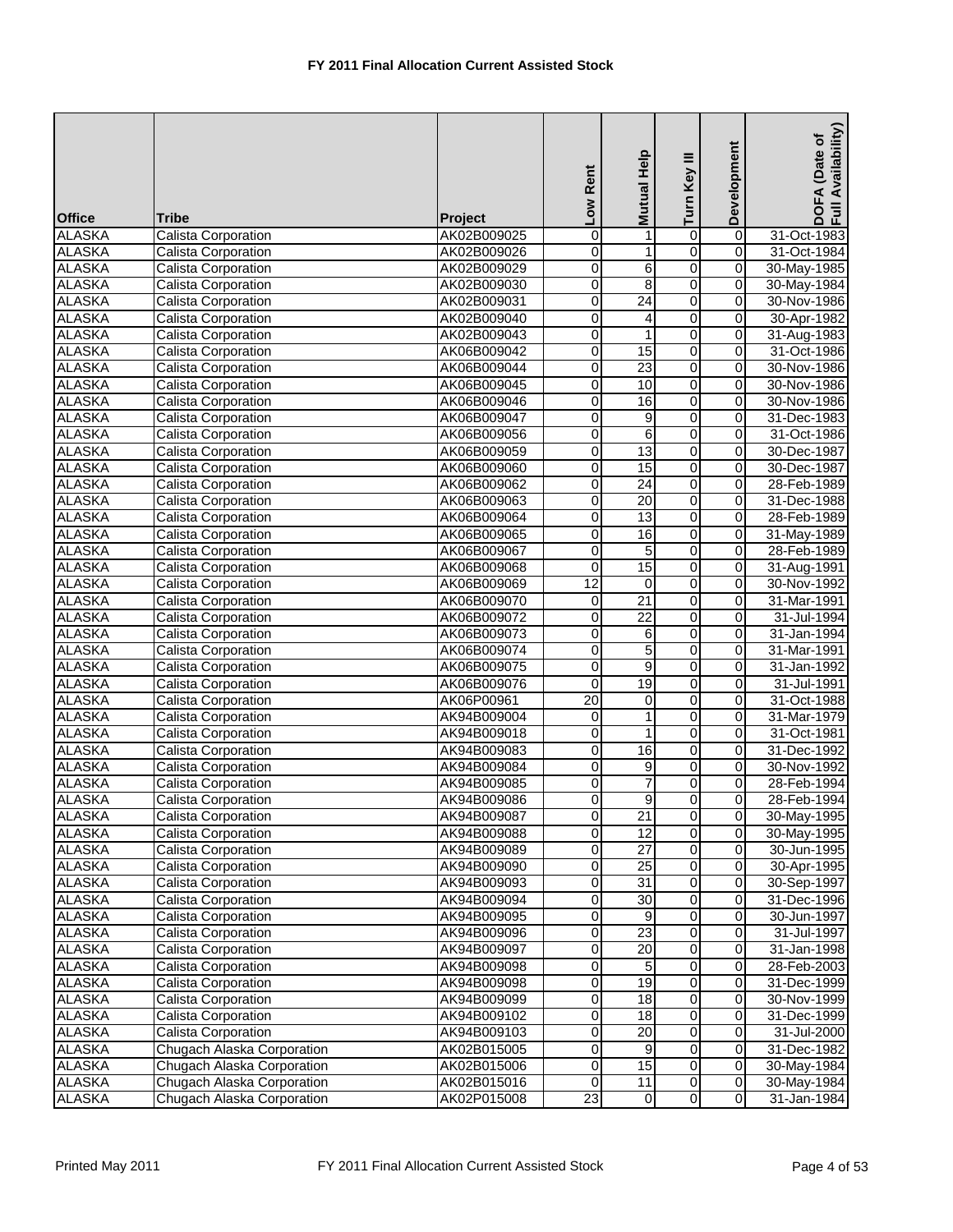|                                |                                                                                  |                            | Low Rent                       | Mutual Help      | Turn Key III   | Development                   | Availability)<br>DOFA (Date of<br>Full Availability |
|--------------------------------|----------------------------------------------------------------------------------|----------------------------|--------------------------------|------------------|----------------|-------------------------------|-----------------------------------------------------|
| <b>Office</b>                  | <b>Tribe</b>                                                                     | Project                    |                                |                  |                |                               |                                                     |
| <b>ALASKA</b>                  | Chugach Alaska Corporation                                                       | AK06B015007                | 0                              | 14               | 0              | $\overline{0}$                | 31-Aug-1984                                         |
| <b>ALASKA</b>                  | Chugach Alaska Corporation                                                       | AK06B015011                | 0                              | 9                | $\overline{0}$ | $\mathbf 0$                   | 31-Oct-1986                                         |
| <b>ALASKA</b>                  | Chugach Alaska Corporation                                                       | AK94B015003                | 0                              | 9                | $\overline{0}$ | $\overline{0}$                | 28-Feb-1983                                         |
| <b>ALASKA</b>                  | Chugach Alaska Corporation                                                       | AK94B015004                | $\mathbf 0$                    | $\overline{13}$  | $\overline{0}$ | 0                             | 31-Jan-1983                                         |
| <b>ALASKA</b>                  | Chugach Alaska Corporation                                                       | AK94B015017                | $\overline{20}$                | $\mathbf 0$      | 0              | 0                             | 31-Mar-1994                                         |
| <b>ALASKA</b>                  | Chugach Alaska Corporation                                                       | AK94B015018                | $\mathbf 0$                    | 15               | 0              | $\mathbf 0$                   | 30-Jun-1998                                         |
| <b>ALASKA</b>                  | Chugach Alaska Corporation                                                       | AK94B015019                | $\overline{7}$                 | 0                | 0              | $\mathbf 0$                   | 30-Apr-1997                                         |
| <b>ALASKA</b>                  | Chugach Alaska Corporation                                                       | AK94B015020                | 19                             | $\mathbf 0$      | 0              | $\mathbf 0$                   | 30-Sep-1999                                         |
| <b>ALASKA</b>                  | Chugach Alaska Corporation                                                       | AK94B015021                | 15                             | 0                | 0              | $\mathbf 0$                   | 30-Aug-2000                                         |
| <b>ALASKA</b>                  | Cook Inlet Native Regional Corporation                                           | AK02B012009                | 0                              | 1                | 0              | $\overline{0}$                | 30-Nov-1980                                         |
| <b>ALASKA</b>                  | Cook Inlet Native Regional Corporation                                           | AK02B012010                | $\mathbf 0$<br>$\overline{24}$ | 1                | $\overline{0}$ | $\mathbf 0$<br>$\overline{0}$ | 31-Jan-1981                                         |
| <b>ALASKA</b>                  | Cook Inlet Native Regional Corporation                                           | AK02B012012                |                                | $\overline{0}$   | $\overline{0}$ |                               | 28-Feb-1983                                         |
| <b>ALASKA</b>                  | Cook Inlet Native Regional Corporation                                           | AK02B012012                | 10                             | 0                | 0              | 0                             | 28-Feb-1983                                         |
| <b>ALASKA</b>                  | <b>Cook Inlet Native Regional Corporation</b>                                    | AK02B012013                | 60                             | 0                | 0              | 0                             | 30-Jun-1984                                         |
| <b>ALASKA</b><br><b>ALASKA</b> | <b>Cook Inlet Native Regional Corporation</b>                                    | AK06B012017                | 60                             | 0                | 0              | $\mathbf 0$                   | 31-Oct-1984<br>30-Nov-1985                          |
|                                | Cook Inlet Native Regional Corporation                                           | AK06B012019                | 0<br>18                        | 1                | 0              | 0<br>$\mathbf 0$              |                                                     |
| <b>ALASKA</b><br><b>ALASKA</b> | Cook Inlet Native Regional Corporation<br>Cook Inlet Native Regional Corporation | AK06P012006<br>AK94B012001 | 0                              | $\mathbf 0$<br>8 | 0<br>0         | $\mathbf 0$                   | 31-Dec-1979<br>31-Aug-1979                          |
| <b>ALASKA</b>                  | Cook Inlet Native Regional Corporation                                           | AK94B012030                | $\overline{75}$                | $\pmb{0}$        | ō              | $\overline{\mathsf{o}}$       | 31-Mar-1996                                         |
| <b>ALASKA</b>                  | Cook Inlet Native Regional Corporation                                           | AK94B012031                | 0                              | 1                | 0              | $\mathbf 0$                   | 31-Dec-1993                                         |
| <b>ALASKA</b>                  | Cook Inlet Native Regional Corporation                                           |                            | $\mathbf 0$                    | 11               | o              | 0                             | 28-Feb-1997                                         |
| <b>ALASKA</b>                  | Cook Inlet Native Regional Corporation                                           | AK94B012034<br>AK94B012035 | $\overline{20}$                | 0                | $\overline{0}$ | $\pmb{0}$                     | 31-May-1998                                         |
| <b>ALASKA</b>                  |                                                                                  | AK02B007012                | 0                              | $\overline{c}$   | 0              | $\mathbf 0$                   | 30-Sep-1981                                         |
| <b>ALASKA</b>                  | Doyon, Ltd.<br>Doyon, Ltd.                                                       | AK02B007013                | 0                              | 3                | 0              | $\mathbf 0$                   | 30-Sep-1988                                         |
| <b>ALASKA</b>                  | Doyon, Ltd.                                                                      | AK02B007015                | 0                              | 1                | 0              | 0                             | 30-Sep-1983                                         |
| <b>ALASKA</b>                  | Doyon, Ltd.                                                                      | AK02B007016                | 0                              | $\overline{2}$   | 0              | $\mathbf 0$                   | 30-Nov-1988                                         |
| <b>ALASKA</b>                  | Doyon, Ltd.                                                                      | AK02B007017                | 0                              | $\mathbf{1}$     | 0              | $\mathbf 0$                   | 31-Dec-1986                                         |
| <b>ALASKA</b>                  | Doyon, Ltd.                                                                      | AK02B007018                | 0                              | 1                | $\overline{0}$ | o                             | 30-Apr-1985                                         |
| <b>ALASKA</b>                  | Doyon, Ltd.                                                                      | AK02B007019                | 0                              | 1                | 0              | $\mathbf 0$                   | 31-Dec-1982                                         |
| <b>ALASKA</b>                  | Doyon, Ltd.                                                                      | AK02B007021                | 0                              | 4                | o              | 0                             | 30-Sep-1988                                         |
| <b>ALASKA</b>                  | Doyon, Ltd.                                                                      | AK06B007031                | 15                             | 0                | $\overline{0}$ | $\pmb{0}$                     | 30-Nov-1992                                         |
| <b>ALASKA</b>                  | Doyon, Ltd.                                                                      | AK94B007006                | 0                              | 1                | 0              | $\mathbf 0$                   | 31-Dec-1979                                         |
| <b>ALASKA</b>                  | Doyon, Ltd.                                                                      | AK94B007007                | 0                              | 2                | 0              | $\mathbf 0$                   | 31-Jul-1982                                         |
| <b>ALASKA</b>                  | Doyon, Ltd.                                                                      | AK94B007033                | 0                              | 3                | 0              | 0                             | 31-May-1993                                         |
| <b>ALASKA</b>                  | Doyon, Ltd.                                                                      | AK94B007034                | $\overline{0}$                 | $\mathbf{1}$     | $\overline{0}$ | $\overline{0}$                | 31-Dec-1994                                         |
| <b>ALASKA</b>                  | Doyon, Ltd.                                                                      | AK94B007034                | $\mathbf 0$                    | $\mathbf{1}$     | $\overline{0}$ | $\mathbf 0$                   | 31-Dec-1994                                         |
| <b>ALASKA</b>                  | Doyon, Ltd.                                                                      | AK94B007034                | 0                              | 9                | $\overline{0}$ | $\mathbf 0$                   | 31-Dec-1994                                         |
| <b>ALASKA</b>                  | Doyon, Ltd.                                                                      | AK94B007035                | $\mathbf 0$                    | 3                | 0              | $\mathbf 0$                   | 30-Sep-1994                                         |
| <b>ALASKA</b>                  | Doyon, Ltd.                                                                      | AK94B007036                | 0                              | $\overline{c}$   | 0              | $\mathbf 0$                   | 31-Dec-1994                                         |
| <b>ALASKA</b>                  | Doyon, Ltd.                                                                      | AK94B007037                | 0                              | $\overline{5}$   | 0              | $\mathbf 0$                   | 30-Jun-1997                                         |
| <b>ALASKA</b>                  | Doyon, Ltd.                                                                      | AK94B007038                | 0                              | $\overline{24}$  | 0              | 0                             | 31-Oct-1997                                         |
| <b>ALASKA</b>                  | Doyon, Ltd.                                                                      | AK94B007039                | 0                              | 4                | 0              | $\mathbf 0$                   | 31-Jul-1997                                         |
| <b>ALASKA</b>                  | Doyon, Ltd.                                                                      | AK94B007040                | 0                              | 6                | 0              | $\mathbf 0$                   | 31-Aug-1997                                         |
| <b>ALASKA</b>                  | Doyon, Ltd.                                                                      | AK94B007041                | $\overline{\mathsf{o}}$        | 13               | $\overline{0}$ | $\overline{0}$                | 31-Oct-1997                                         |
| <b>ALASKA</b>                  | Doyon, Ltd.                                                                      | AK94B007044                | 6                              | 0                | 0              | $\mathbf 0$                   | 31-May-1998                                         |
| <b>ALASKA</b>                  | Doyon, Ltd.                                                                      | AK94B007045                | 0                              | 10               | 0              | $\mathbf 0$                   | 31-May-1998                                         |
| <b>ALASKA</b>                  | Doyon, Ltd.                                                                      | AK94B007046                | 0                              | 5                | 0              | $\mathbf 0$                   | 31-Jul-1998                                         |
| <b>ALASKA</b>                  | Doyon, Ltd.                                                                      | AK94B007047                | 0                              | 3                | 0              | $\mathbf 0$                   | 30-Jun-1998                                         |
| <b>ALASKA</b>                  | Doyon, Ltd.                                                                      | AK94B007048                | 0                              | $\overline{2}$   | 0              | $\mathbf 0$                   | 30-Sep-2000                                         |
| <b>ALASKA</b>                  | Doyon, Ltd.                                                                      | AK94B007048                | 0                              | 2                | 0              | $\mathbf 0$                   | 30-Sep-2000                                         |
| <b>ALASKA</b>                  | Doyon, Ltd.                                                                      | AK94B007048                | $\mathbf 0$                    | $\overline{c}$   | $\overline{0}$ | $\overline{0}$                | 30-Sep-2000                                         |
| <b>ALASKA</b>                  | Doyon, Ltd.                                                                      | AK94B007048                | $\mathbf 0$                    | $\overline{a}$   | $\overline{0}$ | $\overline{0}$                | 30-Sep-2000                                         |
| <b>ALASKA</b>                  | Koniag, Incorporated                                                             | AK02B013010                | $\mathbf 0$                    | 1                | $\overline{0}$ | $\mathbf 0$                   | 31-Aug-1982                                         |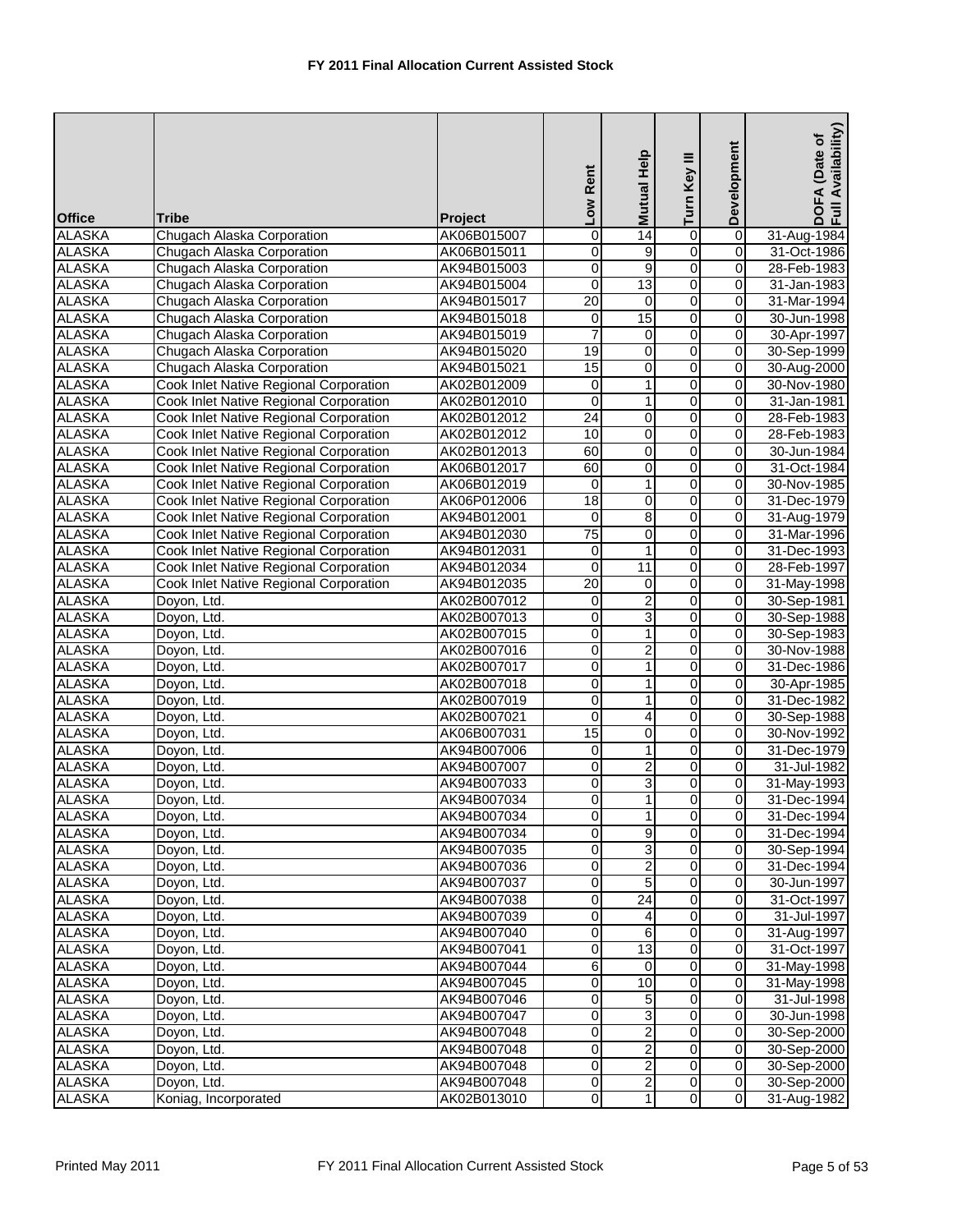| <b>Office</b> | Tribe                         | <b>Project</b> | Low Rent         | <b>Mutual Help</b>      | Turn Key III   | Development             | DOFA (Date of<br>Full Availability) |
|---------------|-------------------------------|----------------|------------------|-------------------------|----------------|-------------------------|-------------------------------------|
| <b>ALASKA</b> | Koniag, Incorporated          | AK02B013012    | $\mathbf 0$      | 6                       | $\overline{0}$ | 0                       | 31-Oct-1985                         |
| <b>ALASKA</b> | Koniag, Incorporated          | AK02P013011    | 48               | 0                       | 0              | 0                       | 31-Jul-1983                         |
| <b>ALASKA</b> | Koniag, Incorporated          | AK06B013013    | 0                | $\overline{6}$          | $\overline{0}$ | $\overline{0}$          | 31-Jan-1984                         |
| <b>ALASKA</b> | Koniag, Incorporated          | AK06B013015    | 0                | $\overline{2}$          | $\overline{0}$ | 0                       | 30-Nov-1987                         |
| <b>ALASKA</b> | Koniag, Incorporated          | AK06B013016    | $\overline{0}$   | 3                       | $\overline{0}$ | $\overline{0}$          | 30-Sep-1987                         |
| <b>ALASKA</b> | Koniag, Incorporated          | AK94B013001    | $\boldsymbol{0}$ | $\overline{2}$          | $\overline{0}$ | $\mathbf 0$             | 30-Sep-1978                         |
| <b>ALASKA</b> | Koniag, Incorporated          | AK94B013002    | 0                | $\overline{5}$          | $\overline{0}$ | $\mathbf 0$             | 30-Nov-1978                         |
| <b>ALASKA</b> | Koniag, Incorporated          | AK94B013003    | 0                | 6                       | $\overline{0}$ | 0                       | 30-Sep-1978                         |
| <b>ALASKA</b> | Koniag, Incorporated          | AK94B013004    | 0                | 13                      | 0              | 0                       | 30-Sep-1978                         |
| <b>ALASKA</b> | Koniag, Incorporated          | AK94B013006    | 0                | 3                       | 0              | $\mathbf 0$             | 30-Nov-1978                         |
| <b>ALASKA</b> | Koniag, Incorporated          | AK94B013017    | 15               | 0                       | 0              | 0                       | 30-Sep-1996                         |
| <b>ALASKA</b> | Koniag, Incorporated          | AK94B013018    | $\overline{20}$  | $\overline{0}$          | $\overline{0}$ | $\overline{0}$          | 31-Dec-1996                         |
| <b>ALASKA</b> | Koniag, Incorporated          | AK94B013019    | 4                | 0                       | $\overline{0}$ | 0                       | 30-Sep-1996                         |
| <b>ALASKA</b> | Koniag, Incorporated          | AK94B013020    | 0                | 5                       | $\overline{0}$ | $\overline{\mathsf{o}}$ | 30-Sep-2001                         |
| <b>ALASKA</b> | Koniag, Incorporated          | AK94B013020    | 0                | 5                       | 0              | 0                       | 30-Sep-2001                         |
| <b>ALASKA</b> | Koniag, Incorporated          | AK94B013021    | 3                | $\pmb{0}$               | $\overline{0}$ | 0                       | 30-Sep-2001                         |
| <b>ALASKA</b> | <b>NANA Corporation</b>       | AK02B006016    | 0                | 1                       | 0              | 0                       | 31-Dec-1981                         |
| <b>ALASKA</b> | <b>NANA Corporation</b>       | AK02B006022    | 0                | 1                       | $\overline{0}$ | 0                       | 30-Nov-1981                         |
| <b>ALASKA</b> | <b>NANA Corporation</b>       | AK02B006023    | 0                | 1                       | 0              | $\overline{0}$          | 31-Oct-1981                         |
| <b>ALASKA</b> | <b>NANA Corporation</b>       | AK02P006017    | $\overline{43}$  | 0                       | 0              | 0                       | 31-Mar-1983                         |
| <b>ALASKA</b> | <b>NANA Corporation</b>       | AK06B006029    | $\overline{0}$   | $\overline{9}$          | $\overline{0}$ | $\overline{0}$          | 30-Nov-1986                         |
| <b>ALASKA</b> | <b>NANA Corporation</b>       | AK06B006030    | $\mathbf 0$      | 7                       | $\overline{0}$ | 0                       | 31-Dec-1986                         |
| <b>ALASKA</b> | <b>NANA Corporation</b>       | AK06B006034    | 0                | 17                      | $\overline{0}$ | 0                       | 28-Feb-1991                         |
| <b>ALASKA</b> | <b>NANA Corporation</b>       | AK06B006038    | 0                | 7                       | 0              | 0                       | 31-Dec-1991                         |
| <b>ALASKA</b> | <b>NANA Corporation</b>       | AK06B006039    | $\mathbf 0$      | 10                      | 0              | 0                       | 31-Dec-1991                         |
| <b>ALASKA</b> | <b>NANA Corporation</b>       | AK94B006040    | 20               | 0                       | 0              | 0                       | 1-Oct-1994                          |
| <b>ALASKA</b> | <b>NANA Corporation</b>       | AK94B006042    | 0                | 10                      | 0              | 0                       | 30-Jun-1992                         |
| <b>ALASKA</b> | <b>NANA Corporation</b>       | AK94B006043    | 0                | 9                       | 0              | 0                       | 31-Mar-1992                         |
| <b>ALASKA</b> | <b>NANA Corporation</b>       | AK94B006044    | $\overline{20}$  | 0                       | $\overline{0}$ | 0                       | 30-Sep-1994                         |
| <b>ALASKA</b> | <b>NANA Corporation</b>       | AK94B006045    | $\pmb{0}$        | 14                      | $\overline{0}$ | $\overline{0}$          | 30-Apr-1994                         |
| <b>ALASKA</b> | <b>NANA Corporation</b>       | AK94B006046    | $\overline{0}$   | $\overline{21}$         | $\overline{0}$ | 0                       | 31-Aug-1995                         |
| <b>ALASKA</b> | <b>NANA Corporation</b>       | AK94B006047    | 0                | $\overline{20}$         | $\overline{0}$ | 0                       | 30-Sep-1996                         |
| <b>ALASKA</b> | <b>NANA Corporation</b>       | AK94B006048    | 0                | 5                       | $\overline{0}$ | 0                       | 30-Nov-1995                         |
| <b>ALASKA</b> | <b>NANA Corporation</b>       | AK94B006049    | 0                | $\overline{18}$         | 0              | 0                       | 30-Apr-1998                         |
| <b>ALASKA</b> | <b>NANA Corporation</b>       | AK94B006050    | $\overline{0}$   | $\infty$                | 0              | $\overline{0}$          | 31-Mar-1998                         |
| <b>ALASKA</b> | <b>NANA Corporation</b>       | AK94B006051    | 0                | $\overline{7}$          | $\overline{0}$ | $\mathbf 0$             | 31-Jan-2002                         |
| <b>ALASKA</b> | <b>NANA Corporation</b>       | AK94B006052    | 0                | 16                      | $\overline{0}$ | $\mathbf 0$             | 4-Apr-1998                          |
| <b>ALASKA</b> | <b>NANA Corporation</b>       | AK94B006054    | 0                | 10                      | 0              | $\mathbf 0$             | 31-May-2002                         |
| <b>ALASKA</b> | <b>NANA Corporation</b>       | AK94B006055    | $\pmb{0}$        | 15                      | $\overline{0}$ | $\mathbf 0$             | 31-Aug-2002                         |
| <b>ALASKA</b> | Tlingit-Haida Central Council | AK06B004024    | 12               | 0                       | 0              | 0                       | 31-Jan-1982                         |
| <b>ALASKA</b> | Tlingit-Haida Central Council | AK06B004025    | $\overline{12}$  | 0                       | 0              | $\mathbf 0$             | 31-Jan-1982                         |
| <b>ALASKA</b> | Tlingit-Haida Central Council | AK06B004026    | $\overline{12}$  | $\overline{\mathbf{o}}$ | $\overline{0}$ | $\mathbf 0$             | 31-Jan-1982                         |
| <b>ALASKA</b> | Tlingit-Haida Central Council | AK06B004027    | 9                | 0                       | 0              | 0                       | 31-Jan-1982                         |
| <b>ALASKA</b> | Tlingit-Haida Central Council | AK06B004028    | $\overline{12}$  | $\overline{\mathbf{0}}$ | o              | $\overline{0}$          | 31-Jan-1982                         |
| <b>ALASKA</b> | Tlingit-Haida Central Council | AK06B004029    | 0                | 15                      | 0              | 0                       | 28-Feb-1986                         |
| <b>ALASKA</b> | Tlingit-Haida Central Council | AK06B004030    | $\overline{0}$   | $\overline{14}$         | $\overline{0}$ | $\mathbf 0$             | 31-Jul-1988                         |
| <b>ALASKA</b> | Tlingit-Haida Central Council | AK06B004031    | 0                | $\overline{18}$         | 0              | $\mathbf 0$             | 30-Jun-1988                         |
| <b>ALASKA</b> | Tlingit-Haida Central Council | AK06B004032    | 10               | $\mathbf 0$             | 0              | $\mathbf 0$             | 30-Sep-1987                         |
| <b>ALASKA</b> | Tlingit-Haida Central Council | AK06B004034    | 0                | 25                      | 0              | $\mathbf 0$             | 31-Jul-1991                         |
| <b>ALASKA</b> | Tlingit-Haida Central Council | AK06B004040    | 0                | $\overline{18}$         | 0              | 0                       | 29-Feb-1992                         |
| <b>ALASKA</b> | Tlingit-Haida Central Council | AK06B004043    | 0                | $\overline{3}$          | 0              | $\mathbf 0$             | 30-Sep-1990                         |
| <b>ALASKA</b> | Tlingit-Haida Central Council | AK94B004044    | 0                | $\overline{20}$         | o              | $\mathbf 0$             | 31-Jan-1994                         |
| <b>ALASKA</b> | Tlingit-Haida Central Council | AK94B004045    | $\overline{0}$   | $\overline{10}$         | $\overline{0}$ | $\overline{0}$          | 22-Feb-1995                         |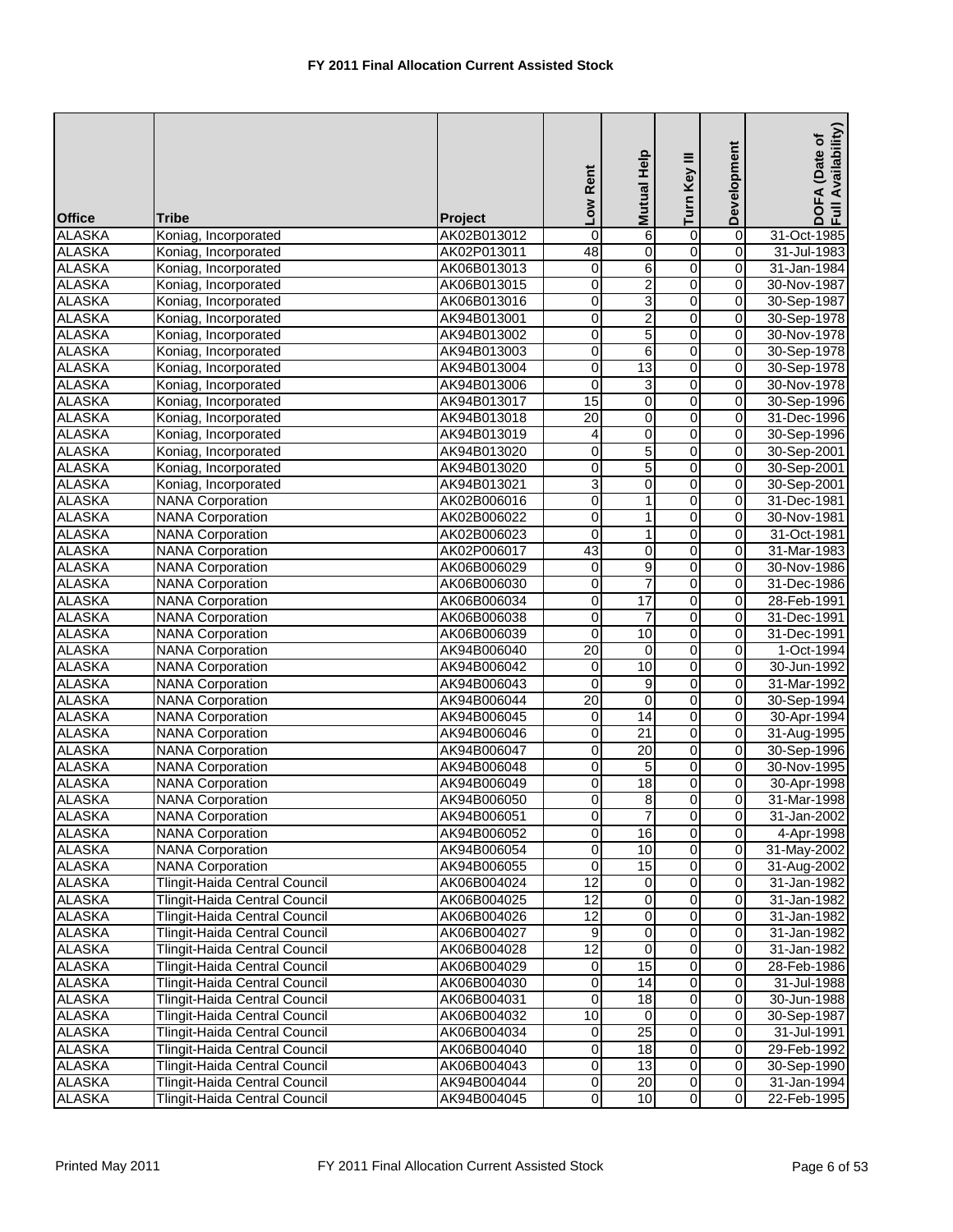| <b>Office</b> | <b>Tribe</b>                         | <b>Project</b> | Low Rent        | Mutual Help     | Turn Key III            | Development             | DOFA (Date of<br>Full Availability) |
|---------------|--------------------------------------|----------------|-----------------|-----------------|-------------------------|-------------------------|-------------------------------------|
| <b>ALASKA</b> | Tlingit-Haida Central Council        | AK94B004046    | 10              | $\mathbf 0$     | $\overline{0}$          | $\overline{0}$          | 22-Feb-1995                         |
| <b>ALASKA</b> | Tlingit-Haida Central Council        | AK94B004047    | 0               | 30              | $\overline{0}$          | $\overline{0}$          | 29-Mar-1997                         |
| <b>ALASKA</b> | Tlingit-Haida Central Council        | AK94B004048    | 0               | $\overline{20}$ | $\overline{0}$          | $\overline{0}$          | 29-Oct-1995                         |
| <b>ALASKA</b> | <b>Tlingit-Haida Central Council</b> | AK94B004049    | $\overline{20}$ | $\mathbf 0$     | $\overline{0}$          | $\overline{\mathbf{0}}$ | 29-Mar-1997                         |
| <b>ALASKA</b> | Tlingit-Haida Central Council        | AK94B004050    | 0               | 2               | $\overline{0}$          | 0                       | 31-Dec-1974                         |
| <b>ALASKA</b> | Tlingit-Haida Central Council        | AK94B004051    | 0               | 5               | $\overline{0}$          | $\Omega$                | 31-Aug-1974                         |
| <b>ALASKA</b> | Tlingit-Haida Central Council        | AK94B004052    | 0               | $\mathbf{1}$    | $\overline{0}$          | $\overline{0}$          | 30-Apr-1974                         |
| <b>ALASKA</b> | Tlingit-Haida Central Council        | AK94B004053    | 0               | 3               | $\overline{0}$          | $\overline{0}$          | 31-Dec-1974                         |
| <b>ALASKA</b> | Tlingit-Haida Central Council        | AK94B004054    | 0               | 1               | $\overline{0}$          | $\overline{0}$          | 31-Jan-1974                         |
| <b>ALASKA</b> | Tlingit-Haida Central Council        | AK94B004055    | 0               | 2               | 0                       | 0                       | 31-Dec-1973                         |
| <b>ALASKA</b> | Tlingit-Haida Central Council        | AK94B004056    | 0               | $\overline{2}$  | $\overline{0}$          | 0                       | 31-Mar-1975                         |
| <b>ALASKA</b> | Tlingit-Haida Central Council        | AK94B004057    | 0               | 6               | $\overline{0}$          | $\Omega$                | 31-Oct-1975                         |
| <b>ALASKA</b> | Tlingit-Haida Central Council        | AK94B004058    | 0               | 15              | $\overline{0}$          | $\Omega$                | 31-May-1975                         |
| <b>ALASKA</b> | Tlingit-Haida Central Council        | AK94B004059    | 0               |                 | $\overline{0}$          | 0                       | 31-Aug-1975                         |
| <b>ALASKA</b> | Tlingit-Haida Central Council        | AK94B004060    | 0               | 2               | $\overline{0}$          | 0                       | 30-Sep-1975                         |
| <b>ALASKA</b> | <b>Tlingit-Haida Central Council</b> | AK94B004061    | 0               | 7               | $\overline{0}$          | $\overline{\mathbf{0}}$ | 30-Sep-1975                         |
| <b>ALASKA</b> | Tlingit-Haida Central Council        | AK94B004062    | 0               | 3               | $\overline{0}$          | $\overline{0}$          | 30-Jun-1975                         |
| <b>ALASKA</b> | Tlingit-Haida Central Council        | AK94B004063    | 0               | 4               | $\overline{0}$          | $\overline{\mathbf{0}}$ | 30-Sep-1975                         |
| <b>ALASKA</b> | Tlingit-Haida Central Council        | AK94B004064    | 0               | $\overline{2}$  | $\overline{0}$          | 0                       | 31-May-1975                         |
| <b>ALASKA</b> | Tlingit-Haida Central Council        | AK94B004065    | 0               | $\overline{20}$ | $\overline{0}$          | $\overline{0}$          | 28-Feb-1998                         |
| <b>ALASKA</b> | Tlingit-Haida Central Council        | AK94B004066    | 6               | $\Omega$        | $\overline{0}$          | 0                       | 31-Aug-1997                         |
| <b>ALASKA</b> | Tlingit-Haida Central Council        | AK94B004067    | $\mathbf 0$     | 18              | $\overline{0}$          | $\overline{\mathbf{0}}$ | 30-Apr-1998                         |
| <b>ALASKA</b> | Tlingit-Haida Central Council        | AK94B004068    | 16              | $\Omega$        | $\overline{0}$          | $\overline{0}$          | 31-Aug-1997                         |
| <b>ALASKA</b> | Tlingit-Haida Central Council        | AK94B004069    | 17              | $\pmb{0}$       | $\overline{0}$          | $\overline{0}$          | $31 - Jan-1999$                     |
| <b>ALASKA</b> | Tlingit-Haida Central Council        | AK94B004070    | 20              | $\mathbf 0$     | $\overline{0}$          | $\overline{0}$          | 31-Aug-1999                         |
| <b>ALASKA</b> | Tlingit-Haida Central Council        | AK94B004071    | 3               | 0               | $\overline{0}$          | $\overline{\mathbf{0}}$ | 31-May-1975                         |
| <b>ALASKA</b> | Tlingit-Haida Central Council        | AK94B004072    | 20              | $\overline{0}$  | $\overline{0}$          | 0                       | 30-Jun-2000                         |
| <b>ALASKA</b> | <b>TOTAL</b>                         |                | 1,168           | 2,384           | $\overline{\mathbf{0}}$ | 4                       |                                     |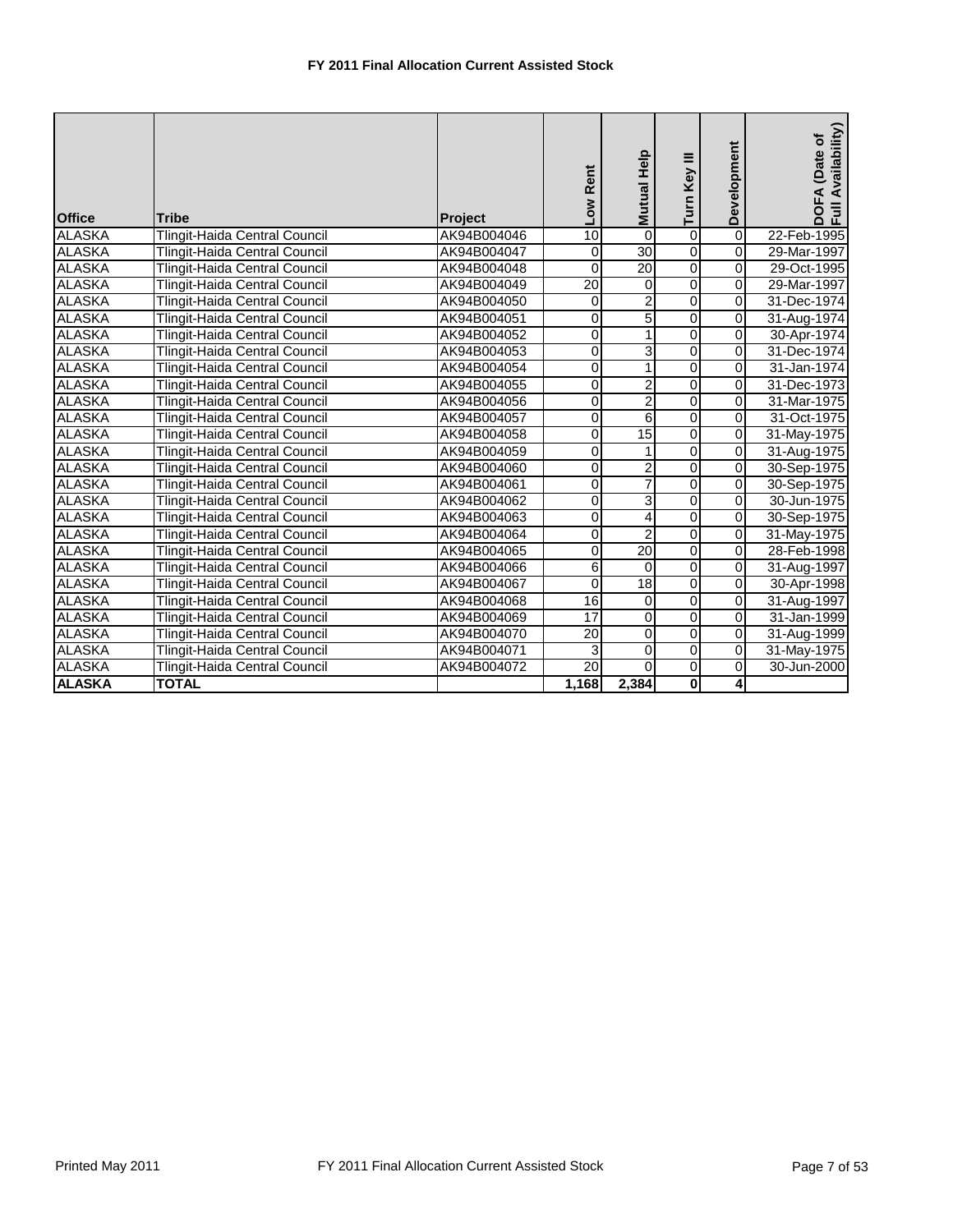|                                  |                                                                             |                            | Low Rent              | Help<br><b>Mutual</b>              | Turn Key III        | Development                | Availability)<br>(Date of<br>DOFA<br>Full Av |
|----------------------------------|-----------------------------------------------------------------------------|----------------------------|-----------------------|------------------------------------|---------------------|----------------------------|----------------------------------------------|
| <b>Office</b>                    | <b>Tribe</b>                                                                | Project                    |                       |                                    |                     |                            |                                              |
| <b>CHICAGO</b>                   | Aroostook Band of Micmac                                                    | ME93B034001                | 66                    | 0                                  | 0                   | $\overline{0}$             | 30-Mar-1997                                  |
| <b>CHICAGO</b>                   | Aroostook Band of Micmac                                                    | ME93B034002                | 0                     | 4                                  | 0                   | $\mathbf 0$                | 31-Oct-2001                                  |
| <b>CHICAGO</b>                   | Aroostook Band of Micmac                                                    | ME93B034002                | 0                     | 1                                  | $\overline{0}$      | $\mathbf 0$                | 30-Nov-2001                                  |
| <b>CHICAGO</b>                   | Aroostook Band of Micmac                                                    | ME93B034002                | 0                     | 4                                  | 0                   | $\mathbf 0$                | 31-Dec-2001                                  |
| <b>CHICAGO</b>                   | Aroostook Band of Micmac                                                    | ME93B034002                | 0                     | 10                                 | 0                   | 0                          | 30-Sep-2002                                  |
| <b>CHICAGO</b>                   | Aroostook Band of Micmac                                                    | ME93B034002                | 0                     | 1                                  | 0                   | 0                          | 30-Nov-2002                                  |
| <b>CHICAGO</b>                   | Aroostook Band of Micmac                                                    | ME93B034002                | 0                     | 1                                  | 0                   | 0                          | 30-Jun-2003                                  |
| <b>CHICAGO</b>                   | Aroostook Band of Micmac                                                    | ME93B034002                | 0                     | 2                                  | 0                   | 7                          | 30-Dec-2003                                  |
| <b>CHICAGO</b>                   | <b>Bad River Band</b>                                                       | WI93B012001                | 14                    | 0                                  | 0                   | 0                          | 28-Feb-1967                                  |
| <b>CHICAGO</b>                   | <b>Bad River Band</b>                                                       | WI93B012004                | 40                    | 0                                  | 0                   | $\mathbf 0$                | 31-Oct-1978                                  |
| <b>CHICAGO</b>                   | <b>Bad River Band</b>                                                       | WI93B012005                | $\overline{20}$<br>35 | 0                                  | 0                   | $\mathbf 0$                | 31-Oct-1985                                  |
| <b>CHICAGO</b><br><b>CHICAGO</b> | <b>Bad River Band</b><br><b>Bad River Band</b>                              | WI93B012006<br>WI93B012012 | 20                    | $\overline{0}$<br>0                | $\overline{0}$<br>0 | $\mathbf 0$<br>$\mathbf 0$ | 29-Jan-1988<br>31-Aug-1992                   |
| <b>CHICAGO</b>                   | <b>Bad River Band</b>                                                       | WI93B012013                | 17                    | 0                                  | 0                   | 0                          | 30-Nov-1995                                  |
| <b>CHICAGO</b>                   | <b>Bad River Band</b>                                                       | WI93B012014                | 0                     | 5                                  | 0                   | $\mathbf 0$                | 30-Nov-1995                                  |
| <b>CHICAGO</b>                   | <b>Bad River Band</b>                                                       | WI93B012015                | 5                     | 0                                  | 0                   | 0                          | 30-Nov-1995                                  |
| <b>CHICAGO</b>                   | <b>Bad River Band</b>                                                       | WI93B012016                | 16                    | 0                                  | 0                   | $\mathbf 0$                | 31-Dec-1995                                  |
| <b>CHICAGO</b>                   | <b>Bad River Band</b>                                                       | WI93B012017                | 0                     | 5                                  | 0                   | 0                          | 28-Feb-1998                                  |
| <b>CHICAGO</b>                   | <b>Bad River Band</b>                                                       | WI93B012018                | 0                     | 1                                  | 0                   | $\mathbf 0$                | 28-Feb-1998                                  |
| <b>CHICAGO</b>                   | <b>Bay Mills Indian Community</b>                                           | MI93B062002                | 23                    | 0                                  | 0                   | 0                          | 30-Sep-1982                                  |
| <b>CHICAGO</b>                   | Bay Mills Indian Community                                                  | MI93B062004                | $\mathbf 0$           | 9                                  | 0                   | 0                          | 28-Sep-1992                                  |
| <b>CHICAGO</b>                   | <b>Bay Mills Indian Community</b>                                           | MI93B062005                | 0                     | 3                                  | 0                   | 0                          | 10-Oct-1993                                  |
| <b>CHICAGO</b>                   | <b>Bay Mills Indian Community</b>                                           | MI93B062006                | 10                    | 0                                  | 0                   | $\mathbf 0$                | 30-Jun-1994                                  |
| <b>CHICAGO</b>                   | <b>Bay Mills Indian Community</b>                                           | MI93B062007                | 0                     | 5                                  | 0                   | 0                          | 10-Oct-1994                                  |
| <b>CHICAGO</b>                   | <b>Bay Mills Indian Community</b>                                           | MI93B062008                | 0                     | 10                                 | 0                   | 0                          | 29-Feb-1996                                  |
| <b>CHICAGO</b>                   | Bay Mills Indian Community                                                  | MI93B062009                | $\overline{20}$       | 0                                  | 0                   | $\mathbf 0$                | 30-Apr-1997                                  |
| <b>CHICAGO</b>                   | <b>Bay Mills Indian Community</b>                                           | MI93B062010                | 0                     | $\overline{22}$                    | 0                   | $\mathbf 0$                | 1-Nov-1999                                   |
| <b>CHICAGO</b>                   | <b>Bay Mills Indian Community</b>                                           | MI93B062011                | 12                    | 0                                  | 0                   | 0                          | 31-Dec-1997                                  |
| <b>CHICAGO</b>                   | <b>Bay Mills Indian Community</b>                                           | MI93B062012                | 0                     | $\overline{22}$<br>$\overline{21}$ | 0                   | 0                          | 1-Nov-1999                                   |
| <b>CHICAGO</b><br><b>CHICAGO</b> | <b>Bay Mills Indian Community</b><br>Boise Forte Band of Minnesota Chippewa | MI93B062013                | 0<br>$\mathbf{1}$     |                                    | 0<br>0              | 0<br>$\mathbf 0$           | 1-Nov-1999<br>1-Sep-1972                     |
| <b>CHICAGO</b>                   | Boise Forte Band of Minnesota Chippewa                                      | MN93B081001<br>MN93B081002 | 8                     | 2<br>0                             | 0                   | $\mathbf 0$                | 1-May-1974                                   |
| <b>CHICAGO</b>                   | Boise Forte Band of Minnesota Chippewa                                      | MN93B081003                | 5                     | 0                                  | 0                   | 0                          | 31-Oct-1974                                  |
| <b>CHICAGO</b>                   | Boise Forte Band of Minnesota Chippewa                                      | MN93B081005                | 26                    | 0                                  | 0                   | 0                          | 30-Nov-1979                                  |
| <b>CHICAGO</b>                   | Boise Forte Band of Minnesota Chippewa                                      | MN93B081006                | 8                     | $\overline{0}$                     | $\mathbf 0$         | $\overline{0}$             | 30-Nov-1996                                  |
| <b>CHICAGO</b>                   | Catawba Indian Tribe                                                        | SC93B062001                | 24                    | $\mathbf 0$                        | $\overline{0}$      | $\mathbf 0$                | 31-Aug-1998                                  |
| <b>CHICAGO</b>                   | Catawba Indian Tribe                                                        | SC93B062002                | $\Omega$              | 30                                 | $\overline{0}$      | $\mathbf 0$                | 18-Jul-1998                                  |
| <b>CHICAGO</b>                   | Catawba Indian Tribe                                                        | SC93B062003                | 10                    | 0                                  | 0                   | $\mathbf 0$                | 31-Aug-1998                                  |
| <b>CHICAGO</b>                   | Catawba Indian Tribe                                                        | SC93B062004                | 0                     | 10                                 | 0                   | $\mathbf 0$                | 1-Jul-1998                                   |
| <b>CHICAGO</b>                   | <b>Coharie State Tribe</b>                                                  | NC93B171003                | 20                    | 0                                  | 0                   | $\mathbf 0$                | 28-Apr-1993                                  |
| <b>CHICAGO</b>                   | Eastern Cherokee                                                            | NC93B041001                | 37                    | 0                                  | 0                   | $\mathbf 0$                | 31-Dec-1966                                  |
| <b>CHICAGO</b>                   | Eastern Cherokee                                                            | NC93B041008                | 25                    | $\mathbf 0$                        | 0                   | $\mathbf 0$                | 30-Sep-1978                                  |
| <b>CHICAGO</b>                   | Eastern Cherokee                                                            | NC93B041009                | 0                     | 2                                  | 0                   | $\mathbf 0$                | 30-Sep-1978                                  |
| <b>CHICAGO</b>                   | Eastern Cherokee                                                            | NC93B041010                | $\mathbf 0$           | 34                                 | $\overline{0}$      | $\overline{\mathsf{o}}$    | 28-Feb-1982                                  |
| <b>CHICAGO</b>                   | Eastern Cherokee                                                            | NC93B041012                | 0                     | 6                                  | 0                   | $\mathbf 0$                | 31-Aug-1982                                  |
| <b>CHICAGO</b>                   | Eastern Cherokee                                                            | NC93B041013                | 0                     | 3                                  | 0                   | $\mathbf 0$                | 28-Feb-1983                                  |
| <b>CHICAGO</b>                   | Eastern Cherokee<br>Eastern Cherokee                                        | NC93B041014                | 63                    | 0                                  | 0<br>0              | $\mathbf 0$<br>$\mathbf 0$ | 28-Feb-1983                                  |
| <b>CHICAGO</b><br><b>CHICAGO</b> | Eastern Cherokee                                                            | NC93B041015<br>NC93B041016 | 0<br>0                | 1<br>$\overline{2}$                | 0                   | $\mathsf{O}\xspace$        | 30-Sep-1984<br>31-Jul-1986                   |
| <b>CHICAGO</b>                   | Eastern Cherokee                                                            | NC93B041017                | 0                     | 11                                 | 0                   | $\overline{0}$             | 30-Jun-1987                                  |
| <b>CHICAGO</b>                   | Eastern Cherokee                                                            | NC93B041019                | $\mathbf 0$           | 10                                 | 0                   | $\overline{0}$             | 30-Jun-1987                                  |
| <b>CHICAGO</b>                   | Eastern Cherokee                                                            | NC93B041020                | $\mathbf 0$           | $\overline{12}$                    | 0                   | $\mathbf 0$                | 30-Sep-1988                                  |
| <b>CHICAGO</b>                   | Eastern Cherokee                                                            | NC93B041021                | $\mathbf 0$           | 30                                 | $\overline{0}$      | $\mathbf 0$                | 31-Dec-1989                                  |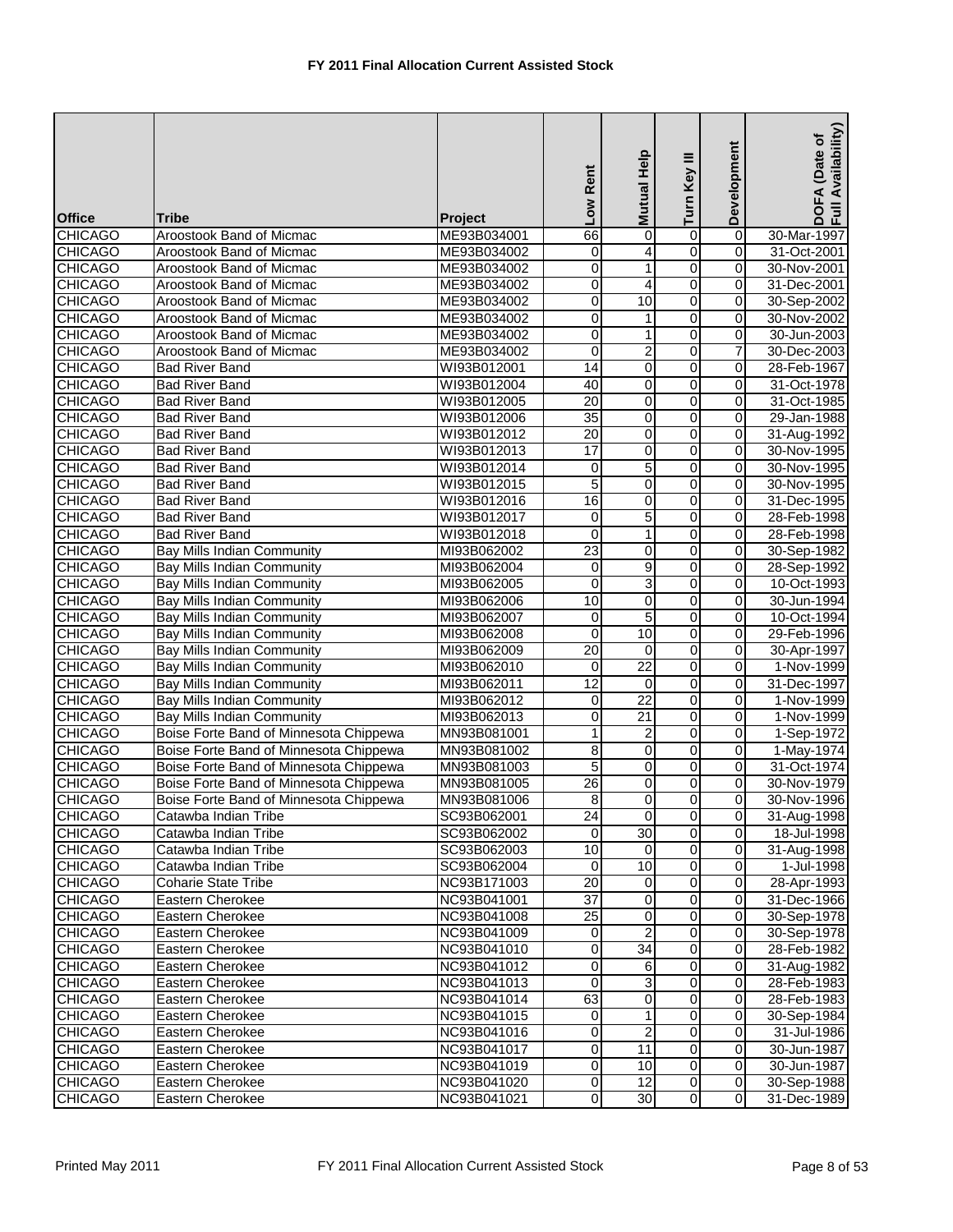| <b>Office</b>  | <b>Tribe</b>                           | <b>Project</b> | Low Rent        | Mutual Help      | Turn Key III   | Development             | Availability)<br>(Date of<br>DOFA<br>Full Av |
|----------------|----------------------------------------|----------------|-----------------|------------------|----------------|-------------------------|----------------------------------------------|
| <b>CHICAGO</b> | Eastern Cherokee                       | NC93B041022    | 0               | 25               | $\overline{0}$ | $\overline{0}$          | 31-Oct-1991                                  |
| <b>CHICAGO</b> | <b>Eastern Cherokee</b>                | NC93B041024    | 0               | 20               | 0              | 0                       | 28-Feb-1993                                  |
| <b>CHICAGO</b> | <b>Eastern Cherokee</b>                | NC93B041025    | 0               | 15               | $\overline{0}$ | 0                       | 25-Oct-1995                                  |
| <b>CHICAGO</b> | Eastern Cherokee                       | NC93B041026    | 0               | 25               | $\overline{0}$ | $\overline{0}$          | 30-Apr-2001                                  |
| <b>CHICAGO</b> | Eastern Cherokee                       | NC93B041027    | 15              | $\pmb{0}$        | $\overline{0}$ | 6                       | 31-Aug-2001                                  |
| <b>CHICAGO</b> | Eastern Cherokee                       | NC93B041027    | 3               | 0                | $\overline{0}$ | 0                       | 6-Sep-2006                                   |
| <b>CHICAGO</b> | Eastern Cherokee                       | NC93B041027    | 1               | $\boldsymbol{0}$ | 0              | $\boldsymbol{0}$        | 1-Sep-2007                                   |
| <b>CHICAGO</b> | Eastern Cherokee                       | NC93B041028    | 0               | 23               | 0              | 0                       | 31-Aug-2001                                  |
| <b>CHICAGO</b> | Eastern Cherokee                       | NC93B041029    | 0               | $\overline{22}$  | 0              | 0                       | 30-Nov-2001                                  |
| <b>CHICAGO</b> | Eastern Cherokee                       | NC93B041030    | 0               | 24               | $\overline{0}$ | 1                       | 29-Oct-2003                                  |
| <b>CHICAGO</b> | <b>Eastern Cherokee</b>                | NC93B041030    | 0               | 1                | 0              | 0                       | 22-Dec-2004                                  |
| <b>CHICAGO</b> | <b>Eastern Cherokee</b>                | NC93B041030    | 0               | 7                | $\overline{0}$ | $\overline{0}$          | 30-Dec-2005                                  |
| <b>CHICAGO</b> | Eastern Cherokee                       | NC93B041030    | 0               | $\overline{2}$   | $\overline{0}$ | $\pmb{0}$               | 7-Jul-2006                                   |
| <b>CHICAGO</b> | Eastern Cherokee                       | NC93B041030    | 0               | 1                | $\overline{0}$ | 0                       | 10-Oct-2006                                  |
| <b>CHICAGO</b> | <b>Eastern Cherokee</b>                | NC93B041030    | 0               | 2                | 0              | 0                       | 31-Jan-2007                                  |
| <b>CHICAGO</b> | Eastern Cherokee                       | NC93B041030    | 0               | 1                | $\overline{0}$ | $\overline{0}$          | 28-Feb-2007                                  |
| <b>CHICAGO</b> | Eastern Cherokee                       | NC93B041030    | 0               | 1                | $\overline{0}$ | 0                       | 28-Sep-2007                                  |
| <b>CHICAGO</b> | Fond Du Lac Band of Minnesota Chippewa | MN93B015001    | 25              | 0                | 0              | 0                       | 31-Aug-1967                                  |
| <b>CHICAGO</b> | Fond Du Lac Band of Minnesota Chippewa | MN93B015003    | $\overline{35}$ | 0                | $\overline{0}$ | 0                       | 31-Dec-1982                                  |
| <b>CHICAGO</b> | Fond Du Lac Band of Minnesota Chippewa | MN93B015005    | $\overline{47}$ | 0                | 0              | 0                       | 30-Nov-1983                                  |
| <b>CHICAGO</b> | Fond Du Lac Band of Minnesota Chippewa | MN93B015007    | 11              | $\overline{0}$   | $\overline{0}$ | $\overline{0}$          | 31-Aug-1984                                  |
| <b>CHICAGO</b> | Fond Du Lac Band of Minnesota Chippewa | MN93B015008    | 20              | 0                | $\overline{0}$ | $\overline{0}$          | 31-Mar-1985                                  |
| <b>CHICAGO</b> | Fond Du Lac Band of Minnesota Chippewa | MN93B015009    | 23              | $\overline{0}$   | $\overline{0}$ | 0                       | 31-Dec-1986                                  |
| <b>CHICAGO</b> | Fond Du Lac Band of Minnesota Chippewa | MN93B015013    | 15              | 0                | $\overline{0}$ | 0                       | 30-Apr-1987                                  |
| <b>CHICAGO</b> | Fond Du Lac Band of Minnesota Chippewa | MN93B015014    | $\pmb{0}$       | 5                | $\overline{0}$ | 0                       | 31-Dec-1988                                  |
| <b>CHICAGO</b> | Fond Du Lac Band of Minnesota Chippewa | MN93B015015    | 12              | 0                | $\overline{0}$ | 0                       | 31-Dec-1988                                  |
| <b>CHICAGO</b> | Fond Du Lac Band of Minnesota Chippewa | MN93B015016    | 15              | $\mathbf 0$      | 0              | 0                       | 31-Dec-1991                                  |
| <b>CHICAGO</b> | Fond Du Lac Band of Minnesota Chippewa | MN93B015017    | 0               | 10               | $\overline{0}$ | 0                       | 30-Nov-1991                                  |
| <b>CHICAGO</b> | Fond Du Lac Band of Minnesota Chippewa | MN93B015018    | 0               | 9                | $\overline{0}$ | 0                       | 28-Feb-1994                                  |
| <b>CHICAGO</b> | Fond Du Lac Band of Minnesota Chippewa | MN93B015019    | 0               | 13               | $\overline{0}$ | $\overline{0}$          | 30-Apr-1996                                  |
| <b>CHICAGO</b> | Fond Du Lac Band of Minnesota Chippewa | MN93B015020    | 0               | 16               | $\overline{0}$ | 0                       | 31-Jan-1998                                  |
| <b>CHICAGO</b> | Fond Du Lac Band of Minnesota Chippewa | MN93B015021    | 12              | $\pmb{0}$        | 0              | 0                       | 31-Jan-1998                                  |
| <b>CHICAGO</b> | Fond Du Lac Band of Minnesota Chippewa | MN93B015022    | 16              | 0                | 0              | 0                       | 16-Dec-1996                                  |
| <b>CHICAGO</b> | Fond Du Lac Band of Minnesota Chippewa | MN93B015023    | 0               | $\overline{12}$  | $\overline{0}$ | 9                       | 31-Dec-2000                                  |
| <b>CHICAGO</b> | Fond Du Lac Band of Minnesota Chippewa | MN93B015023    | $\overline{0}$  | 6                | $\overline{0}$ | $\overline{0}$          | 31-Dec-2001                                  |
| <b>CHICAGO</b> | Forest County Potawatami               | WI93B035001    | 7               | $\mathbf 0$      | $\overline{0}$ | 0                       | 1-Jun-1971                                   |
| <b>CHICAGO</b> | Forest County Potawatami               | WI93B035004    | 0               | 15               | $\overline{0}$ | 0                       | 31-May-1995                                  |
| <b>CHICAGO</b> | Forest County Potawatami               | WI93B035005    | 0               | 8                | $\overline{0}$ | 0                       | 31-May-1995                                  |
| <b>CHICAGO</b> | Forest County Potawatami               | WI93B035006    | 0               | 14               | $\overline{0}$ | $\overline{\mathbf{0}}$ | 31-Jan-1997                                  |
| <b>CHICAGO</b> | Forest County Potawatami               | WI93B035007    | 8               | 0                | $\overline{0}$ | 0                       | 31-Mar-1998                                  |
| <b>CHICAGO</b> | Forest County Potawatami               | WI93B035008    | 6               | 0                | $\overline{0}$ | $\mathbf 0$             | 31-Jul-1999                                  |
| <b>CHICAGO</b> | Forest County Potawatami               | WI93B035009    | 0               | 4                | $\overline{0}$ | 0                       | 31-Jul-1999                                  |
| <b>CHICAGO</b> | Grand Portage Band of Minn. Chippewa   | MN93B175001    | 5               | 0                | $\overline{0}$ | 0                       | 31-Jan-1981                                  |
| <b>CHICAGO</b> | Grand Portage Band of Minn. Chippewa   | MN93B175003    | 4               | 0                | $\overline{0}$ | $\overline{0}$          | 31-Dec-1983                                  |
| <b>CHICAGO</b> | Grand Portage Band of Minn. Chippewa   | MN93B175004    | 4               | 0                | 0              | 0                       | 30-Nov-1986                                  |
| <b>CHICAGO</b> | Grand Portage Band of Minn. Chippewa   | MN93B175005    | $\pmb{0}$       | $\overline{8}$   | $\pmb{0}$      | $\overline{0}$          | 11-Oct-1995                                  |
| <b>CHICAGO</b> | <b>Grand Traverse Band</b>             | MI93B197001    | 30              | 0                | $\overline{0}$ | 0                       | 31-May-1989                                  |
| <b>CHICAGO</b> | <b>Grand Traverse Band</b>             | MI93B197002    | 16              | 0                | $\overline{0}$ | $\mathbf 0$             | 31-Aug-1989                                  |
| <b>CHICAGO</b> | <b>Grand Traverse Band</b>             | MI93B197003    | 14              | 0                | $\overline{0}$ | $\boldsymbol{0}$        | 30-Apr-1995                                  |
| <b>CHICAGO</b> | <b>Grand Traverse Band</b>             | MI93B197004    | 0               | 5                | $\overline{0}$ | $\mathbf 0$             | 31-Aug-1998                                  |
| <b>CHICAGO</b> | <b>Grand Traverse Band</b>             | MI93B197005    | $\mathbf 0$     | 4                | $\overline{0}$ | $\mathbf 0$             | 31-Aug-1998                                  |
| <b>CHICAGO</b> | <b>Grand Traverse Band</b>             | MI93B197006    | 0               | 4                | $\overline{0}$ | $\overline{\mathbf{0}}$ | 31-Aug-2000                                  |
| <b>CHICAGO</b> | Haliwa-Saponi State Tribe              | NC93B171002    | 30              | $\overline{0}$   | $\overline{0}$ | $\overline{0}$          | 31-Mar-1991                                  |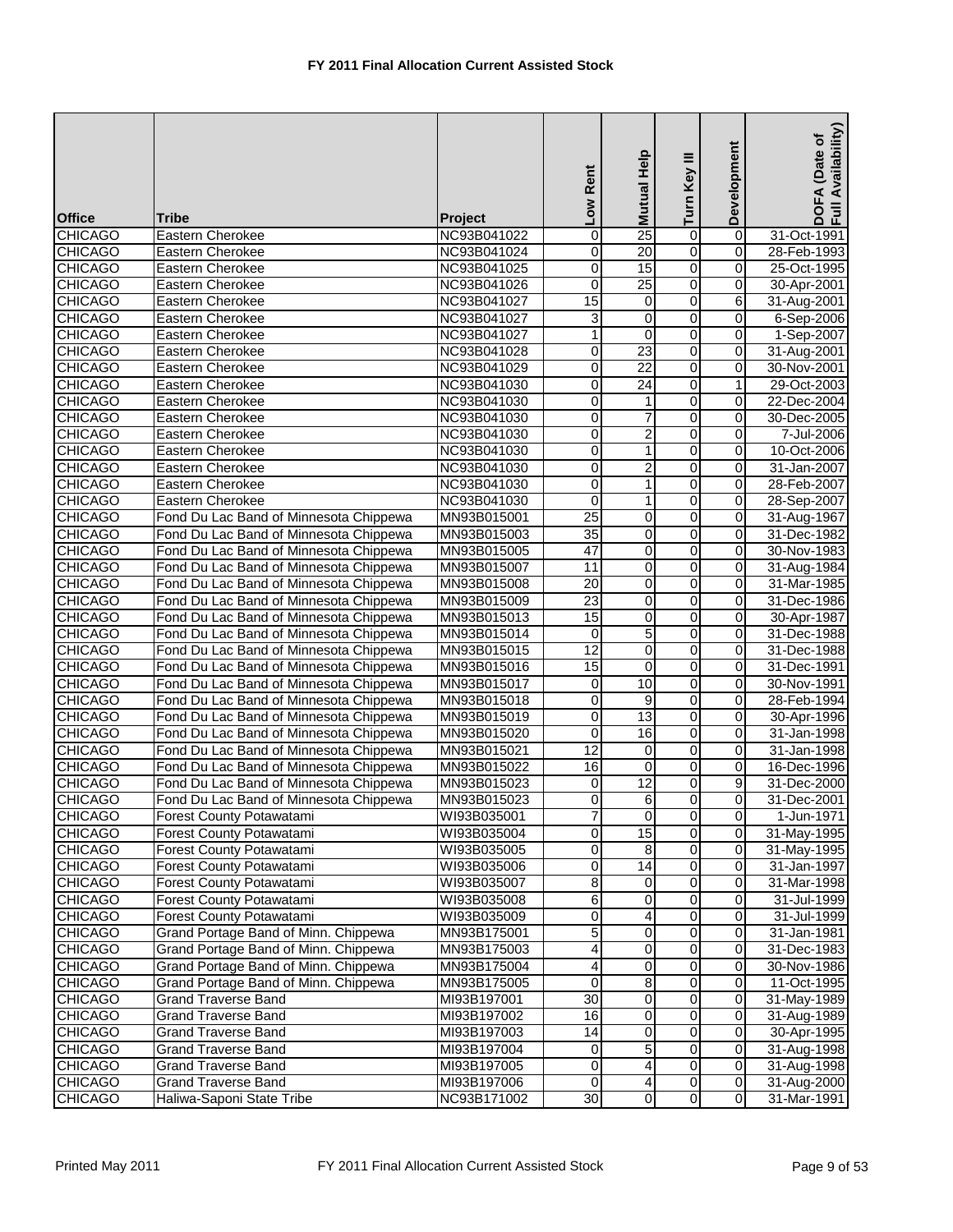|                |                                  |                | Low Rent                | Mutual Help    | Turn Key III   | Development             | Availability)<br>DOFA (Date of<br>Full Availability |
|----------------|----------------------------------|----------------|-------------------------|----------------|----------------|-------------------------|-----------------------------------------------------|
| <b>Office</b>  | <b>Tribe</b>                     | <b>Project</b> |                         |                |                |                         |                                                     |
| <b>CHICAGO</b> | Haliwa-Saponi State Tribe        | NC93B171005    | $\mathbf 0$             | 3              | $\overline{0}$ | $\overline{0}$          | 31-Aug-1998                                         |
| <b>CHICAGO</b> | Hannahville Community            | MI93B075001    | 15                      | 0              | 0              | $\mathbf 0$             | 1-Jan-1971                                          |
| <b>CHICAGO</b> | Hannahville Community            | MI93B075002    | 0                       | 4              | o              | $\mathbf 0$             | 30-Sep-1996                                         |
| <b>CHICAGO</b> | <b>Ho-Chunk Nation</b>           | WI93B238001    | $\overline{21}$         | 0              | 0              | $\overline{0}$          | 31-May-1971                                         |
| <b>CHICAGO</b> | <b>Ho-Chunk Nation</b>           | WI93B238002    | 51                      | 0              | 0              | $\mathbf 0$             | 30-Jun-1983                                         |
| <b>CHICAGO</b> | Ho-Chunk Nation                  | WI93B238003    | 10                      | 0              | 0              | $\overline{0}$          | 31-Mar-1973                                         |
| <b>CHICAGO</b> | <b>Ho-Chunk Nation</b>           | WI93B238004    | $\overline{39}$         | 0              | 0              | 0                       | 31-Mar-1978                                         |
| <b>CHICAGO</b> | <b>Ho-Chunk Nation</b>           | WI93B238005    | $\overline{20}$         | $\mathbf 0$    | 0              | $\overline{\mathbf{0}}$ | 31-May-1973                                         |
| <b>CHICAGO</b> | Ho-Chunk Nation                  | WI93B238008    | 10                      | 0              | 0              | $\mathbf 0$             | 31-Jul-1971                                         |
| <b>CHICAGO</b> | Ho-Chunk Nation                  | WI93B238009    | 0                       | 6              | $\overline{0}$ | $\pmb{0}$               | 28-Feb-1999                                         |
| <b>CHICAGO</b> | <b>Ho-Chunk Nation</b>           | WI93B238010    | $\mathbf 0$             | 3              | 0              | 0                       | 28-Feb-1999                                         |
| <b>CHICAGO</b> | <b>Houlton Band of Maliseets</b> | ME93B033001    | 40                      | $\pmb{0}$      | o              | 0                       | 28-Feb-1994                                         |
| <b>CHICAGO</b> | <b>Houlton Band of Maliseets</b> | ME93B033002    | 10                      | $\mathbf 0$    | $\overline{0}$ | $\overline{0}$          | 31-Jan-1994                                         |
| <b>CHICAGO</b> | <b>Houlton Band of Maliseets</b> | ME93B033003    | 15                      | 0              | 0              | $\mathbf 0$             | 15-Sep-2003                                         |
| <b>CHICAGO</b> | <b>Houlton Band of Maliseets</b> | ME93B033004    | 3                       | 0              | 0              | $\overline{2}$          | 15-Sep-2003                                         |
| <b>CHICAGO</b> | <b>Houlton Band of Maliseets</b> | ME93B033005    | 0                       | 9              | 0              | 6                       | 15-Sep-2003                                         |
| <b>CHICAGO</b> | Keweenaw Bay Indian Community    | MI93B065001    | 33                      | $\pmb{0}$      | 0              | $\overline{0}$          | 1-Dec-1972                                          |
| <b>CHICAGO</b> | Keweenaw Bay Indian Community    | MI93B065002    | 45                      | 0              | 0              | $\mathbf 0$             | 30-Jun-1981                                         |
| <b>CHICAGO</b> | Keweenaw Bay Indian Community    | MI93B065003    | 50                      | 0              | 0              | $\mathbf 0$             | 28-Feb-1983                                         |
| <b>CHICAGO</b> | Keweenaw Bay Indian Community    | MI93B065004    | $\overline{30}$         | 0              | 0              | $\mathbf 0$             | 30-Nov-1985                                         |
| <b>CHICAGO</b> | Keweenaw Bay Indian Community    | MI93B065005    | 50                      | 0              | 0              | 0                       | 30-Nov-1985                                         |
| <b>CHICAGO</b> | Keweenaw Bay Indian Community    | MI93B065006    | $\mathbf 0$             | $\overline{2}$ | 0              | $\mathbf 0$             | 30-Sep-1986                                         |
| <b>CHICAGO</b> | Keweenaw Bay Indian Community    | MI93B065009    | 20                      | 0              | 0              | $\mathbf 0$             | 31-Oct-1993                                         |
| <b>CHICAGO</b> | Keweenaw Bay Indian Community    | MI93B065010    | $\overline{20}$         | 0              | 0              | $\mathbf 0$             | 31-Oct-1993                                         |
| <b>CHICAGO</b> | Lac Courte Oreilles              | WI93B054001    | 23                      | 0              | 0              | 0                       | 1-Oct-1970                                          |
| <b>CHICAGO</b> | Lac Courte Oreilles              | WI93B054003    | 15                      | $\pmb{0}$      | 0              | $\mathbf 0$             | 31-Oct-1974                                         |
| <b>CHICAGO</b> | Lac Courte Oreilles              | WI93B054004    | 45                      | 0              | 0              | $\mathbf 0$             | 30-Jan-1979                                         |
| <b>CHICAGO</b> | Lac Courte Oreilles              | WI93B054005    | 49                      | 0              | 0              | 0                       | 30-Nov-1980                                         |
| <b>CHICAGO</b> | Lac Courte Oreilles              | WI93B054007    | $\overline{34}$         | 0              | 0              | 0                       | 30-Nov-1982                                         |
| <b>CHICAGO</b> | Lac Courte Oreilles              | WI93B054008    | $\overline{24}$         | 0              | 0              | 0                       | 31-Jul-1984                                         |
| <b>CHICAGO</b> | Lac Courte Oreilles              | WI93B054009    | 20                      | 0              | 0              | $\mathbf 0$             | 28-Feb-1984                                         |
| <b>CHICAGO</b> | Lac Courte Oreilles              | WI93B054010    | 10                      | 0              | 0              | $\mathbf 0$             | 30-Sep-1985                                         |
| <b>CHICAGO</b> | Lac Courte Oreilles              | WI93B054011    | 40                      | 0              | 0              | $\mathbf 0$             | 31-Aug-1986                                         |
| <b>CHICAGO</b> | Lac Courte Oreilles              | WI93B054012    | 0                       | 1              | 0              | 0                       | 31-Dec-1987                                         |
| <b>CHICAGO</b> | Lac Courte Oreilles              | WI93B054013    | 20                      | $\overline{O}$ | $\overline{0}$ | $\overline{0}$          | 31-Dec-1988                                         |
| <b>CHICAGO</b> | Lac Courte Oreilles              | WI93B054014    | $\overline{\mathbf{0}}$ | 1              | 0              | $\mathbf 0$             | 30-Sep-1989                                         |
| <b>CHICAGO</b> | Lac Courte Oreilles              | WI93B054015    | $\Omega$                | 1              | 0              | $\mathbf 0$             | 30-Nov-1992                                         |
| <b>CHICAGO</b> | Lac Courte Oreilles              | WI93B054016    | 16                      | 0              | 0              | $\mathbf 0$             | 31-Dec-1996                                         |
| <b>CHICAGO</b> | Lac Courte Oreilles              | WI93B054018    | 0                       | 8              | 0              | $\mathbf 0$             | 30-Sep-2000                                         |
| <b>CHICAGO</b> | Lac Courte Oreilles              | WI93B054019    | $\overline{20}$         | 0              | 0              | $\mathbf 0$             | 31-Aug-2001                                         |
| <b>CHICAGO</b> | Lac Courte Oreilles              | WI93B054019    | 5                       | 0              | 0              | $\mathbf 0$             | 31-Dec-2001                                         |
| <b>CHICAGO</b> | Lac Courte Oreilles              | WI93B054021    | 0                       |                | 0              | $\mathbf 0$             | 30-Jan-1979                                         |
| <b>CHICAGO</b> | Lac Courte Oreilles              | WI93B054022    |                         | 0              | 0              | $\mathbf 0$             | 31-Jan-1975                                         |
| <b>CHICAGO</b> | Lac Courte Oreilles              | WI93B054023    | $\overline{12}$         | 0              | 0              | $\boldsymbol{0}$        | 11-Mar-1999                                         |
| <b>CHICAGO</b> | Lac Courte Oreilles              | WI93B054024    | $\mathbf 0$             | 1              | 0              | $\mathbf 0$             | 1-Oct-1970                                          |
| <b>CHICAGO</b> | Lac Du Flambeau Band             | WI93B009001    | $\overline{20}$         | 0              | 0              | 0                       | 1-Jul-1966                                          |
| <b>CHICAGO</b> | Lac Du Flambeau Band             | WI93B009004    | 17                      | 0              | 0              | $\mathbf 0$             | 30-Jan-1979                                         |
| <b>CHICAGO</b> | Lac Du Flambeau Band             | WI93B009005    | 20                      | 0              | 0              | $\mathbf 0$             | 31-Jan-1980                                         |
| <b>CHICAGO</b> | Lac Du Flambeau Band             | WI93B009006    | $\overline{25}$         | $\mathbf 0$    | 0              | $\overline{0}$          | 31-May-1982                                         |
| <b>CHICAGO</b> | Lac Du Flambeau Band             | WI93B009007    | 48                      | 0              | 0              | $\mathbf 0$             | 29-Feb-1984                                         |
| <b>CHICAGO</b> | Lac Du Flambeau Band             | WI93B009008    | 24                      | $\pmb{0}$      | 0              | $\mathbf 0$             | 31-Jan-1985                                         |
| <b>CHICAGO</b> | Lac Du Flambeau Band             | WI93B009009    | 17                      | 0              | 0              | $\overline{0}$          | 28-Feb-1986                                         |
| <b>CHICAGO</b> | Lac Du Flambeau Band             | WI93B009013    | 0                       | 1              | 0              | 0                       | 31-May-1982                                         |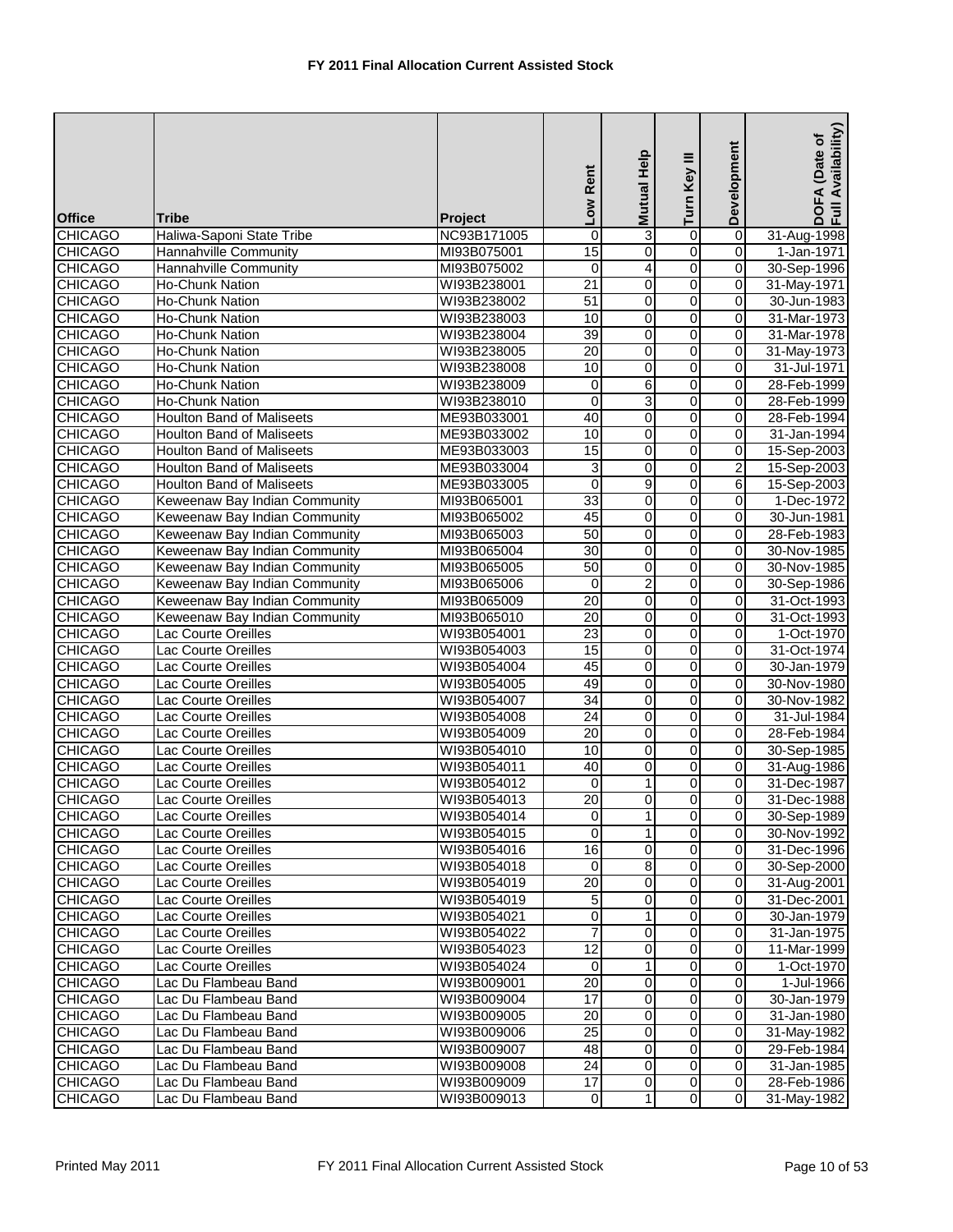| <b>Office</b>  | <b>Tribe</b>                          | Project     | Low Rent         | Help<br><b>Mutual</b>   | Turn Key III   | Development             | Availability)<br>DOFA (Date of<br>Full Availability |
|----------------|---------------------------------------|-------------|------------------|-------------------------|----------------|-------------------------|-----------------------------------------------------|
| <b>CHICAGO</b> | Lac Du Flambeau Band                  | WI93B009014 | 0                | 1                       | 0              | $\pmb{0}$               | 31-May-1982                                         |
| <b>CHICAGO</b> | Lac Du Flambeau Band                  | WI93B009015 | 13               | 0                       | 0              | 0                       | 30-Jun-1996                                         |
| <b>CHICAGO</b> | Lac Du Flambeau Band                  | WI93B009016 | 0                | 1                       | $\overline{0}$ | $\overline{0}$          | 30-Jun-1996                                         |
| <b>CHICAGO</b> | Lac Du Flambeau Band                  | WI93B009018 | 0                | 1                       | 0              | $\pmb{0}$               | 31-Aug-1998                                         |
| <b>CHICAGO</b> | Lac Du Flambeau Band                  | WI93B009019 | $\overline{2}$   | 0                       | 0              | 3                       | 31-Aug-1998                                         |
| <b>CHICAGO</b> | Lac Vieux Desert Band                 | MI93B085001 | 15               | 0                       | 0              | 0                       | 1-Oct-1970                                          |
| <b>CHICAGO</b> | Lac Vieux Desert Band                 | MI93B085002 | 20               | 0                       | 0              | 0                       | 31-Oct-1983                                         |
| <b>CHICAGO</b> | Lac Vieux Desert Band                 | MI93B085003 | 0                | 8                       | 0              | $\pmb{0}$               | 30-Sep-1995                                         |
| <b>CHICAGO</b> | Leech Lake Band of Minnesota Chippewa | MN93B012002 | 50               | 0                       | 0              | 0                       | 1-May-1967                                          |
| <b>CHICAGO</b> | Leech Lake Band of Minnesota Chippewa | MN93B012005 | 15               | 0                       | 0              | 0                       | 1-Dec-1967                                          |
| <b>CHICAGO</b> | Leech Lake Band of Minnesota Chippewa | MN93B012007 | 45               | 0                       | 0              | 0                       | 31-Oct-1978                                         |
| <b>CHICAGO</b> | Leech Lake Band of Minnesota Chippewa | MN93B012008 | $\mathbf 0$      | 4                       | $\overline{0}$ | $\overline{0}$          | 31-Oct-1978                                         |
| <b>CHICAGO</b> | Leech Lake Band of Minnesota Chippewa | MN93B012009 | 52               | 0                       | 0              | $\mathbf 0$             | 31-Mar-1983                                         |
| <b>CHICAGO</b> | Leech Lake Band of Minnesota Chippewa | MN93B012010 | 0                | 4                       | 0              | 0                       | 31-Mar-1983                                         |
| <b>CHICAGO</b> | Leech Lake Band of Minnesota Chippewa | MN93B012012 | $\boldsymbol{0}$ | 33                      | 0              | 0                       | 30-Sep-1986                                         |
| <b>CHICAGO</b> | Leech Lake Band of Minnesota Chippewa | MN93B012013 | 10               | 0                       | 0              | 0                       | 30-Sep-1985                                         |
| <b>CHICAGO</b> | Leech Lake Band of Minnesota Chippewa | MN93B012015 | 30               | 0                       | 0              | $\mathbf 0$             | 31-Dec-1987                                         |
| <b>CHICAGO</b> | Leech Lake Band of Minnesota Chippewa | MN93B012016 | $\overline{41}$  | 0                       | 0              | $\mathbf 0$             | 28-Feb-1989                                         |
| <b>CHICAGO</b> | Leech Lake Band of Minnesota Chippewa | MN93B012017 | 10               | 0                       | 0              | $\pmb{0}$               | 31-Jul-1993                                         |
| <b>CHICAGO</b> | Leech Lake Band of Minnesota Chippewa | MN93B012018 | 20               | 0                       | 0              | 0                       | 30-Jun-1994                                         |
| <b>CHICAGO</b> | Leech Lake Band of Minnesota Chippewa | MN93B012019 | 20               | $\mathbf 0$             | 0              | $\pmb{0}$               | 30-Apr-1996                                         |
| <b>CHICAGO</b> | Leech Lake Band of Minnesota Chippewa | MN93B012020 | 0                | 16                      | 0              | $\pmb{0}$               | 30-Apr-1996                                         |
| <b>CHICAGO</b> | Leech Lake Band of Minnesota Chippewa | MN93B012021 | $\overline{20}$  | $\mathbf 0$             | 0              | $\mathbf 0$             | 27-Feb-1998                                         |
| <b>CHICAGO</b> | Leech Lake Band of Minnesota Chippewa | MN93B012022 | 0                | 18                      | 0              | 0                       | 29-May-1998                                         |
| <b>CHICAGO</b> | Lower Sioux                           | MN93B207002 | 15               | 0                       | 0              | $\mathbf 0$             | 31-Dec-1989                                         |
| <b>CHICAGO</b> | Lower Sioux                           | MN93B207003 | 8                | $\mathbf 0$             | 0              | $\mathbf 0$             | 31-Dec-1986                                         |
| <b>CHICAGO</b> | Lower Sioux                           | MN93B207004 | 9                | 0                       | 0              | 0                       | 31-May-1987                                         |
| <b>CHICAGO</b> | <b>Lumbee State Tribe</b>             | NC93B171001 | 204              | 0                       | 0              | $\mathbf 0$             | 29-Feb-1988                                         |
| <b>CHICAGO</b> | Menominee Indian Tribe                | WI93B243001 | 147              | 0                       | 0              | 0                       | 30-Sep-1984                                         |
| <b>CHICAGO</b> | Menominee Indian Tribe                | WI93B243004 | 0                | 1                       | 0              | 0                       | 30-Sep-1986                                         |
| <b>CHICAGO</b> | Menominee Indian Tribe                | WI93B243005 | 0                | $\overline{\mathbf{c}}$ | 0              | $\pmb{0}$               | 30-Sep-1986                                         |
| <b>CHICAGO</b> | Menominee Indian Tribe                | WI93B243006 | 0                | $\overline{2}$          | 0              | 0                       | 30-Jun-1988                                         |
| <b>CHICAGO</b> | Menominee Indian Tribe                | WI93B243008 | 0                | 3                       | 0              | 0                       | 30-Sep-1990                                         |
| <b>CHICAGO</b> | Menominee Indian Tribe                | WI93B243009 | 12               | 0                       | 0              | 0                       | 31-Jul-1990                                         |
| <b>CHICAGO</b> | Menominee Indian Tribe                | WI93B243010 | 45               | $\overline{0}$          | O              | $\overline{0}$          | 30-Apr-1969                                         |
| <b>CHICAGO</b> | Menominee Indian Tribe                | WI93B243011 | 60               | $\overline{\mathbf{o}}$ | $\overline{0}$ | $\mathbf 0$             | 30-Apr-1974                                         |
| <b>CHICAGO</b> | Menominee Indian Tribe                | WI93B243014 | $\overline{14}$  | 0                       | $\overline{0}$ | $\overline{0}$          | 31-May-1996                                         |
| <b>CHICAGO</b> | Menominee Indian Tribe                | WI93B243015 | 0                | 5                       | 0              | $\mathbf 0$             | 31-Dec-1996                                         |
| <b>CHICAGO</b> | Mille Lacs Band of Minnesota Chippewa | MN93B204001 | 29               | 0                       | 0              | $\mathbf 0$             | 31-Mar-1983                                         |
| <b>CHICAGO</b> | Mille Lacs Band of Minnesota Chippewa | MN93B204002 | $\mathbf 0$      | 15                      | $\overline{0}$ | $\mathbf 0$             | 30-Sep-1986                                         |
| <b>CHICAGO</b> | Mille Lacs Band of Minnesota Chippewa | MN93B204003 | 19               | 0                       | 0              | 0                       | 31-Aug-1995                                         |
| <b>CHICAGO</b> | Mille Lacs Band of Minnesota Chippewa | MN93B204004 | 24               | 0                       | 0              | $\overline{\mathbf{o}}$ | 30-Jun-1996                                         |
| <b>CHICAGO</b> | Mille Lacs Band of Minnesota Chippewa | MN93B204005 | $\overline{37}$  | 0                       | 0              | $\mathbf 0$             | 30-Jun-1997                                         |
| <b>CHICAGO</b> | Mississippi Choctaw Tribe             | MS93B092001 | 29               | $\overline{\mathbf{o}}$ | $\overline{0}$ | $\overline{\mathbf{o}}$ | 1-Jun-1970                                          |
| <b>CHICAGO</b> | Mississippi Choctaw Tribe             | MS93B092005 | 42               | 0                       | 0              | $\boldsymbol{0}$        | 1-Apr-1975                                          |
| <b>CHICAGO</b> | Mississippi Choctaw Tribe             | MS93B092006 | 39               | $\mathbf 0$             | 0              | $\mathbf 0$             | 30-Apr-1977                                         |
| <b>CHICAGO</b> | Mississippi Choctaw Tribe             | MS93B092007 | 81               | 0                       | 0              | $\mathsf{O}\xspace$     | 31-Mar-1983                                         |
| <b>CHICAGO</b> | Mississippi Choctaw Tribe             | MS93B092008 | 0                | 4                       | 0              | $\mathbf 0$             | 31-May-1985                                         |
| <b>CHICAGO</b> | Mississippi Choctaw Tribe             | MS93B092009 | 0                | 6                       | 0              | $\mathsf{O}\xspace$     | 31-May-1985                                         |
| <b>CHICAGO</b> | Mississippi Choctaw Tribe             | MS93B092010 | 0                | 1                       | 0              | $\mathbf 0$             | 28-Feb-1986                                         |
| <b>CHICAGO</b> | Mississippi Choctaw Tribe             | MS93B092012 | $\mathbf 0$      | 11                      | 0              | $\mathbf 0$             | 31-Mar-1987                                         |
| <b>CHICAGO</b> | Mississippi Choctaw Tribe             | MS93B092013 | $\mathbf 0$      | $\overline{14}$         | 0              | $\mathbf 0$             | 31-May-1988                                         |
| <b>CHICAGO</b> | Mississippi Choctaw Tribe             | MS93B092014 | $\mathbf 0$      | 24                      | $\overline{0}$ | $\overline{0}$          | 30-Sep-1989                                         |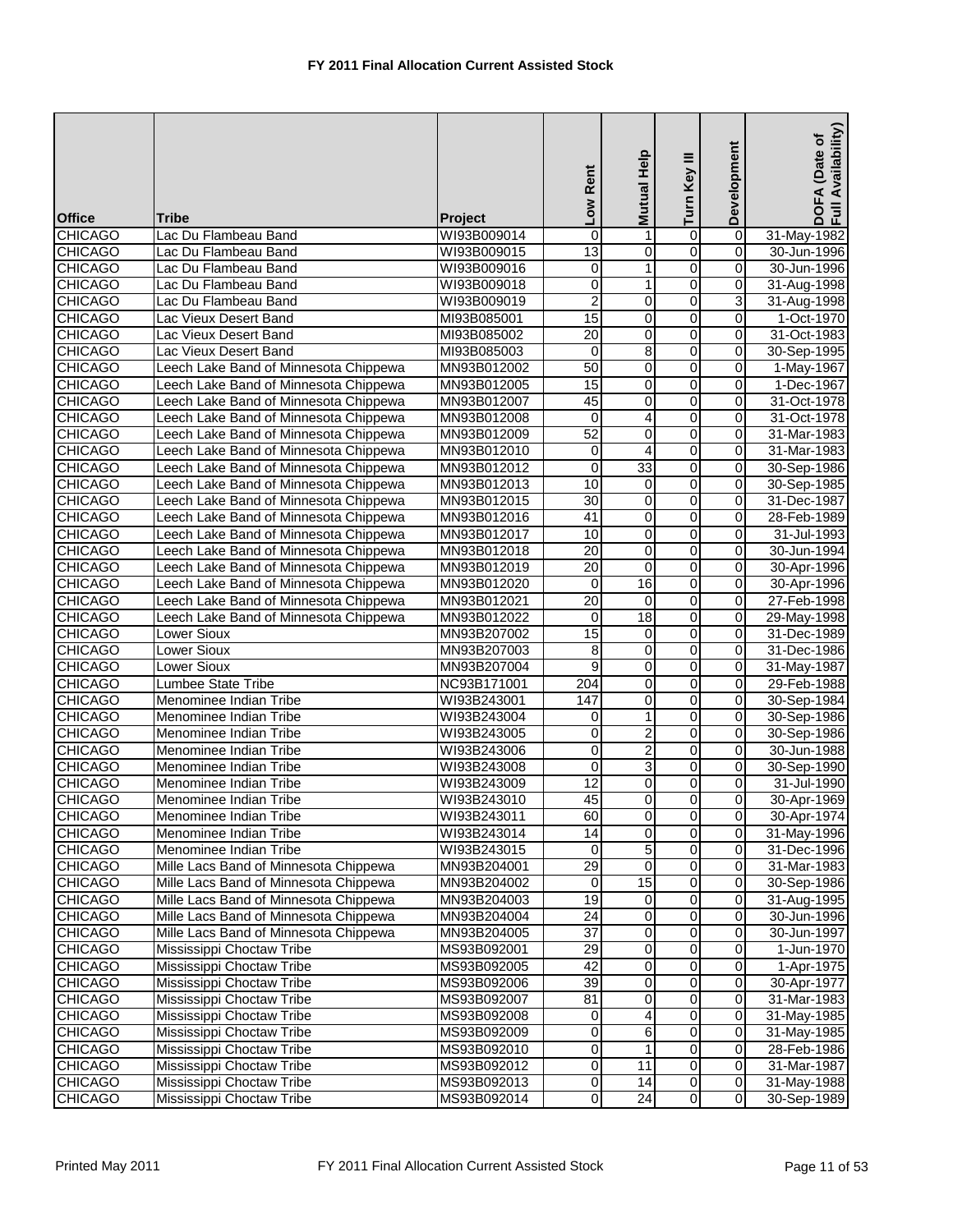| <b>Office</b>  | <b>Tribe</b>                 | <b>Project</b> | Low Rent                | Help<br><b>Mutual</b>   | Turn Key III   | Development             | Availability)<br>DOFA (Date of<br>Full Availability |
|----------------|------------------------------|----------------|-------------------------|-------------------------|----------------|-------------------------|-----------------------------------------------------|
| <b>CHICAGO</b> | Mississippi Choctaw Tribe    | MS93B092015    | 0                       | 26                      | 0              | $\overline{0}$          | 31-Dec-1990                                         |
| <b>CHICAGO</b> | Mississippi Choctaw Tribe    | MS93B092016    | 0                       | 28                      | $\overline{0}$ | $\mathbf 0$             | 31-Jul-1992                                         |
| <b>CHICAGO</b> | Mississippi Choctaw Tribe    | MS93B092017    | 0                       | 13                      | $\overline{0}$ | $\mathbf 0$             | 31-Aug-1993                                         |
| <b>CHICAGO</b> | Mississippi Choctaw Tribe    | MS93B092018    | 0                       | 17                      | 0              | 0                       | 31-Mar-1995                                         |
| <b>CHICAGO</b> | Mississippi Choctaw Tribe    | MS93B092019    | 0                       | 11                      | 0              | 0                       | 31-Mar-1995                                         |
| <b>CHICAGO</b> | Mississippi Choctaw Tribe    | MS93B092020    | 30                      | $\mathbf 0$             | 0              | $\mathbf 0$             | 31-Aug-1996                                         |
| <b>CHICAGO</b> | Mississippi Choctaw Tribe    | MS93B092021    | 0                       | 49                      | 0              | $\mathbf 0$             | 30-Sep-1996                                         |
| <b>CHICAGO</b> | Mississippi Choctaw Tribe    | MS93B092023    | $\overline{22}$         | $\mathbf 0$             | 0              | $\mathbf 0$             | 30-Sep-1996                                         |
| <b>CHICAGO</b> | Mississippi Choctaw Tribe    | MS93B092024    | 0                       | 41                      | 0              | $\mathbf 0$             | 31-May-1998                                         |
| <b>CHICAGO</b> | Mississippi Choctaw Tribe    | MS93B092025    | 0                       | 38                      | 0              | $\mathbf 0$             | 30-Apr-2000                                         |
| <b>CHICAGO</b> | Mississippi Choctaw Tribe    | MS93B092026    | 33                      | 0                       | $\overline{0}$ | $\mathbf 0$             | 29-Feb-2000                                         |
| <b>CHICAGO</b> | MOWA Band of Choctaw Indians | AL93B205001    | 30                      | $\overline{0}$          | $\overline{0}$ | $\mathbf 0$             | 31-Dec-1993                                         |
| <b>CHICAGO</b> | MOWA Band of Choctaw Indians | AL93B205002    | 20                      | $\mathbf 0$             | 0              | 0                       | 30-Oct-1994                                         |
| <b>CHICAGO</b> | MOWA Band of Choctaw Indians | AL93B205003    | 0                       | 15                      | 0              | 0                       | 30-Jun-1996                                         |
| <b>CHICAGO</b> | MOWA Band of Choctaw Indians | AL93B205004    | $\overline{2}$          | 0                       | 0              | 14                      | 9-Aug-1998                                          |
| <b>CHICAGO</b> | Narragansett Tribe           | RI93B028001    | 0                       | 0                       | 0              | 12                      |                                                     |
| <b>CHICAGO</b> | Oneida Nation of New York    | NY93B445001    | 30                      | $\mathbf 0$             | 0              | $\mathbf 0$             | 30-Sep-1994                                         |
| <b>CHICAGO</b> | Oneida Tribe                 | WI93B010001    | 24                      | 0                       | 0              | $\mathbf 0$             | 30-Apr-1967                                         |
| <b>CHICAGO</b> | Oneida Tribe                 | WI93B010003    | 40                      | $\pmb{0}$               | 0              | $\mathbf 0$             | 31-May-1973                                         |
| <b>CHICAGO</b> | Oneida Tribe                 | WI93B010004    | 25                      | 0                       | 0              | $\mathbf 0$             | 31-May-1976                                         |
| <b>CHICAGO</b> | Oneida Tribe                 | WI93B010006    | 30                      | $\mathbf 0$             | 0              | $\mathbf 0$             | 30-Sep-1979                                         |
| <b>CHICAGO</b> | Oneida Tribe                 | WI93B010008    | 50                      | $\mathbf 0$             | $\overline{0}$ | $\mathbf 0$             | 30-Apr-1986                                         |
| <b>CHICAGO</b> | Oneida Tribe                 | WI93B010010    | 0                       | $\overline{2}$          | 0              | $\mathbf 0$             | 28-Feb-1993                                         |
| <b>CHICAGO</b> | Oneida Tribe                 | WI93B010012    | 0                       | 5                       | 0              | $\mathbf 0$             | 14-Jan-1997                                         |
| <b>CHICAGO</b> | Oneida Tribe                 | WI93B010013    | 0                       | 5                       | 0              | $\overline{0}$          | 26-Mar-1999                                         |
| <b>CHICAGO</b> | Oneida Tribe                 | WI93B010014    | $\overline{20}$         | 0                       | 0              | $\mathbf 0$             | 31-Jan-1997                                         |
| <b>CHICAGO</b> | Oneida Tribe                 | WI93B010015    | 0                       | 1                       | 0              | $\mathbf 0$             | 31-Jan-1997                                         |
| <b>CHICAGO</b> | Oneida Tribe                 | WI93B010016    | 5                       | $\overline{0}$          | $\overline{0}$ | $\mathbf 0$             | 31-May-2000                                         |
| <b>CHICAGO</b> | Passamaquody Indian Tribe    | ME93B014002    | 0                       | 0                       | 6              | $\mathbf 0$             | 31-Jul-1977                                         |
| <b>CHICAGO</b> | Passamaquody Indian Tribe    | ME93B014003    | 16                      | $\mathbf 0$             | $\overline{0}$ | 0                       | 31-May-1979                                         |
| <b>CHICAGO</b> | Passamaquody Indian Tribe    | ME93B014004    | $\overline{22}$         | $\mathbf 0$             | $\overline{0}$ | $\overline{\mathbf{0}}$ | 30-Sep-1981                                         |
| <b>CHICAGO</b> | Passamaquody Indian Tribe    | ME93B014005    | $\overline{28}$         | $\mathbf 0$             | 0              | $\mathbf 0$             | 31-Jan-1983                                         |
| <b>CHICAGO</b> | Passamaquody Indian Tribe    | ME93B014008    | 10                      | 0                       | 0              | $\mathbf 0$             | 30-Nov-1990                                         |
| <b>CHICAGO</b> | Passamaquody Indian Tribe    | ME93B014009    | 0                       | $\overline{20}$         | 0              | 0                       | 30-Nov-1990                                         |
| <b>CHICAGO</b> | Passamaquody Indian Tribe    | ME93B014010    | $\overline{0}$          | 16                      | $\overline{0}$ | $\overline{0}$          | 30-Apr-1994                                         |
| <b>CHICAGO</b> | Passamaquody Indian Tribe    | ME93B014011    | $\overline{\mathbf{0}}$ | 12                      | $\overline{0}$ | $\mathbf 0$             | 29-Jul-1999                                         |
| <b>CHICAGO</b> | Penobscot Tribe              | ME93B012001    | 4                       | $\mathbf 0$             | 7              | 0                       | 31-Jul-1977                                         |
| <b>CHICAGO</b> | Penobscot Tribe              | ME93B012002    | 8                       | $\mathbf 0$             | 0              | $\mathbf 0$             | 30-Jun-1977                                         |
| <b>CHICAGO</b> | Penobscot Tribe              | ME93B012003    | 0                       | 0                       | 11             | $\mathbf 0$             | 30-Apr-1980                                         |
| <b>CHICAGO</b> | Penobscot Tribe              | ME93B012004    | $\overline{22}$         | 1                       | 0              | $\mathbf 0$             | 31-Oct-1985                                         |
| <b>CHICAGO</b> | Penobscot Tribe              | ME93B012006    | 0                       | 8                       | 0              | 0                       | 31-May-1992                                         |
| <b>CHICAGO</b> | Penobscot Tribe              | ME93B012007    | 10                      | $\mathbf 0$             | 0              | $\mathbf 0$             | 30-Nov-1993                                         |
| <b>CHICAGO</b> | Penobscot Tribe              | ME93B012008    | 10                      | $\mathbf 0$             | 0              | $\mathbf 0$             | 31-Jul-1995                                         |
| <b>CHICAGO</b> | Pleasant Point               | ME93B013002    | 16                      | $\mathbf 0$             | $\overline{0}$ | $\overline{\mathsf{o}}$ | 29-Feb-1976                                         |
| <b>CHICAGO</b> | <b>Pleasant Point</b>        | ME93B013008    | $\mathbf 0$             | 19                      | 0              | $\mathbf 0$             | 30-Sep-1992                                         |
| <b>CHICAGO</b> | <b>Pleasant Point</b>        | ME93B013009    | 15                      | 0                       | 0              | $\mathbf 0$             | 31-Jul-1996                                         |
| <b>CHICAGO</b> | <b>Pleasant Point</b>        | ME93B013010    | $\mathbf 0$             | 10                      | 0              | $\mathbf 0$             | 8-Feb-1995                                          |
| <b>CHICAGO</b> | <b>Pleasant Point</b>        | ME93B013011    | 0                       | $\overline{12}$         | 0              | $\mathbf 0$             | 30-Nov-1999                                         |
| <b>CHICAGO</b> | <b>Pleasant Point</b>        | ME93B013012    | $\overline{20}$         | 0                       | 0              | $\mathbf 0$             | 31-Aug-1997                                         |
| <b>CHICAGO</b> | <b>Pleasant Point</b>        | ME93B013013    | 0                       | $\overline{14}$         | 0              | $\mathbf 0$             | 30-Nov-1999                                         |
| <b>CHICAGO</b> | Poarch Band of Creek Indians | AL93B204001    | 20                      | $\mathbf 0$             | $\overline{0}$ | $\overline{0}$          | 30-Sep-1987                                         |
| <b>CHICAGO</b> | Poarch Band of Creek Indians | AL93B204002    | $30\,$                  | $\pmb{0}$               | $\mathbf 0$    | $\overline{0}$          | 30-Sep-1987                                         |
| <b>CHICAGO</b> | Poarch Band of Creek Indians | AL93B204004    | 20                      | $\overline{\mathbf{o}}$ | $\overline{0}$ | $\overline{\mathsf{o}}$ | 31-Aug-1989                                         |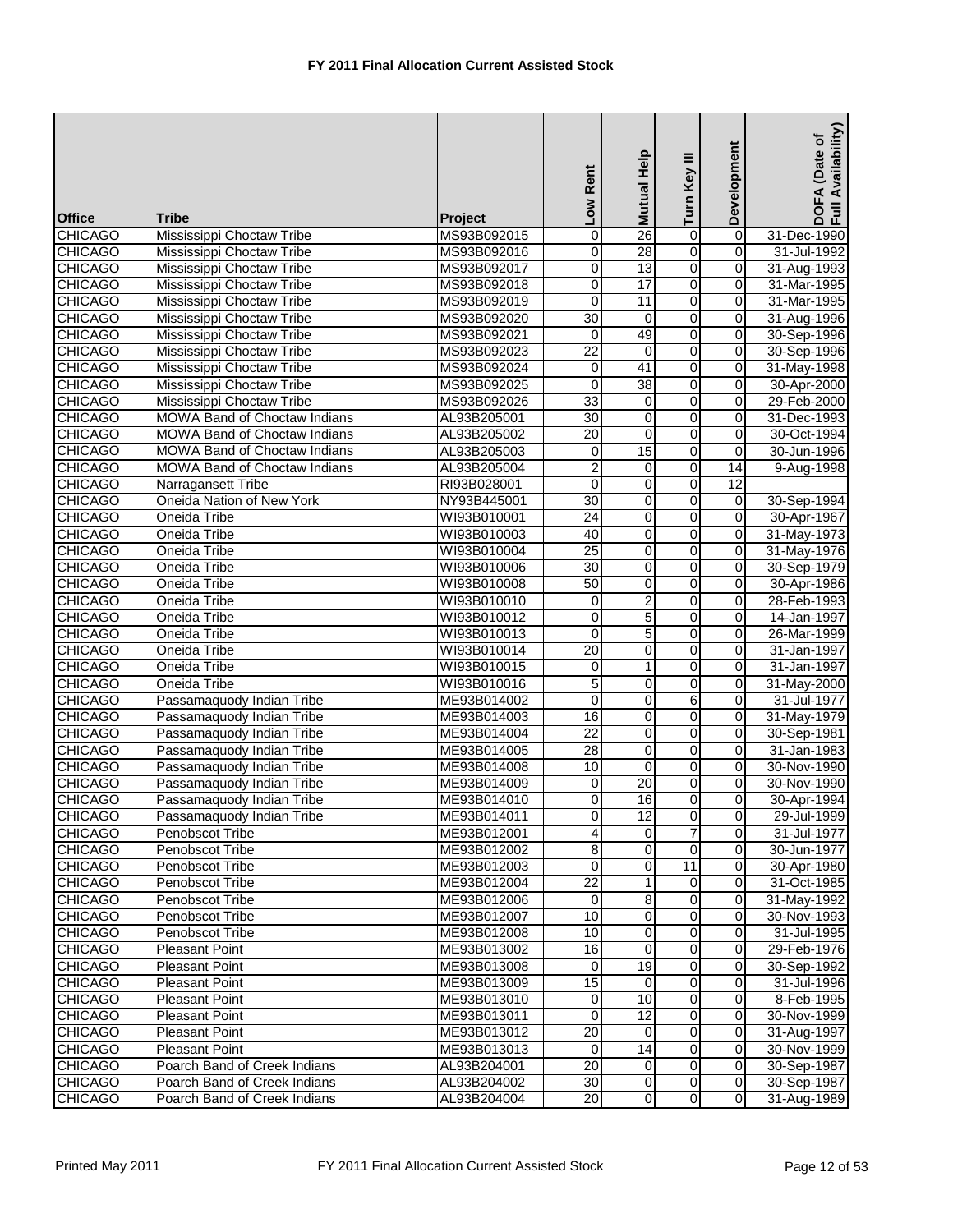| <b>Office</b>                    | <b>Tribe</b>                                     | <b>Project</b>             | Low Rent              | Mutual Help                               | Turn Key III                     | Development             | Availability)<br>DOFA (Date of<br>Full Availability |
|----------------------------------|--------------------------------------------------|----------------------------|-----------------------|-------------------------------------------|----------------------------------|-------------------------|-----------------------------------------------------|
| <b>CHICAGO</b>                   | Poarch Band of Creek Indians                     | AL93B204005                | 15                    | 0                                         | $\overline{0}$                   | $\overline{0}$          | 27-Feb-1995                                         |
| <b>CHICAGO</b>                   | Poarch Band of Creek Indians                     | AL93B204006                | 10                    | 0                                         | 0                                | 0                       | 27-Feb-1995                                         |
| <b>CHICAGO</b>                   | Poarch Band of Creek Indians                     | AL93B204007                | $\mathbf 0$           | 4                                         | $\overline{0}$                   | $\boldsymbol{0}$        | 1-Oct-1998                                          |
| <b>CHICAGO</b>                   | Poarch Band of Creek Indians                     | AL93B204008                | 0                     | 4                                         | $\overline{0}$                   | $\overline{0}$          | 1-Oct-1998                                          |
| <b>CHICAGO</b>                   | Poarch Band of Creek Indians                     | AL93B204009                | 0                     | 9                                         | $\overline{0}$                   | $\boldsymbol{0}$        | 1-Dec-1998                                          |
| <b>CHICAGO</b>                   | Poarch Band of Creek Indians                     | AL93B204010                | 0                     | 5                                         | $\overline{0}$                   | 0                       | 1-Feb-1999                                          |
| <b>CHICAGO</b>                   | Poarch Band of Creek Indians                     | AL93B204011                | 0                     | $\overline{22}$                           | 0                                | 0                       | 1-Sep-1999                                          |
| <b>CHICAGO</b>                   | Pokagon Band of Potawatomi                       | MI93B200001                | $\pmb{0}$             | 15                                        | $\overline{\mathbf{0}}$          | $\overline{\mathbf{0}}$ | 31-Aug-2004                                         |
| <b>CHICAGO</b>                   | Prairie Island Sioux                             | MN93B207001                | $\overline{24}$       | $\mathbf 0$                               | 0                                | 0                       | 30-Sep-1985                                         |
| <b>CHICAGO</b>                   | Red Cliff Band of Lake Superior Chippe           | WI93B013001                | 20                    | $\pmb{0}$                                 | $\overline{0}$                   | 0                       | 1-Dec-1967                                          |
| <b>CHICAGO</b>                   | Red Cliff Band of Lake Superior Chippe           | WI93B013003                | 3                     | $\overline{2}$                            | 0                                | 0                       | 30-Nov-1971                                         |
| <b>CHICAGO</b>                   | Red Cliff Band of Lake Superior Chippe           | WI93B013004                | 50                    | $\pmb{0}$                                 | $\overline{0}$                   | $\overline{0}$          | 31-Mar-1979                                         |
| <b>CHICAGO</b>                   | Red Cliff Band of Lake Superior Chippe           | WI93B013005                | 26                    | 1                                         | $\overline{0}$                   | 0                       | 31-Oct-1984                                         |
| <b>CHICAGO</b>                   | Red Cliff Band of Lake Superior Chippe           | WI93B013007                | 0                     | 1                                         | $\overline{0}$                   | 0                       | 30-Jun-1995                                         |
| <b>CHICAGO</b>                   | Red Cliff Band of Lake Superior Chippe           | WI93B013008                | $\pmb{0}$             | 1                                         | $\overline{0}$                   | 0                       | 31-Aug-1997                                         |
| <b>CHICAGO</b>                   | Red Cliff Band of Lake Superior Chippe           | WI93B013009                | 18                    | 0                                         | 0                                | 0                       | 31-Mar-1998                                         |
| <b>CHICAGO</b>                   | Red Lake Band of Chippewa                        | MN93B016001                | $\overline{12}$       | $\pmb{0}$                                 | $\overline{0}$                   | $\overline{0}$          | 1-Sep-1967                                          |
| <b>CHICAGO</b>                   | Red Lake Band of Chippewa                        | MN93B016003                | 10                    | 0                                         | $\overline{0}$                   | 0                       | 1-Sep-1966                                          |
| <b>CHICAGO</b>                   | Red Lake Band of Chippewa                        | MN93B016004                | 10                    | $\pmb{0}$                                 | 0                                | 0                       | 1-Mar-1969                                          |
| <b>CHICAGO</b>                   | Red Lake Band of Chippewa                        | MN93B016011                | 17                    | 0                                         | 0                                | 0                       | 30-Apr-1980                                         |
| <b>CHICAGO</b>                   | Red Lake Band of Chippewa                        | MN93B016013                | 58                    | 0                                         | $\overline{0}$                   | 0                       | 31-Oct-1983                                         |
| <b>CHICAGO</b>                   | Red Lake Band of Chippewa                        | MN93B016014                | $\overline{20}$       | 0                                         | $\overline{0}$                   | 0                       | 30-Aug-1984                                         |
| <b>CHICAGO</b>                   | Red Lake Band of Chippewa                        | MN93B016015                | $\overline{30}$       | $\mathbf 0$                               | $\overline{0}$                   | 0                       | 31-Dec-1984                                         |
| <b>CHICAGO</b>                   | Red Lake Band of Chippewa                        | MN93B016021                | $\mathbf 0$           | 30                                        | $\overline{0}$                   | $\overline{0}$          | 31-Aug-1988                                         |
| <b>CHICAGO</b>                   | Red Lake Band of Chippewa                        | MN93B016022                | 0                     | 30                                        | $\overline{0}$                   | 0                       | 31-Jan-1989                                         |
| <b>CHICAGO</b>                   | Red Lake Band of Chippewa                        | MN93B016023                | $\mathbf 0$           | $\overline{20}$                           | $\overline{0}$                   | $\overline{0}$          | 30-Nov-1990                                         |
| <b>CHICAGO</b>                   | Red Lake Band of Chippewa                        | MN93B016024                | 31                    | $\mathbf 0$                               | 0                                | 0                       | 30-Sep-1993                                         |
| <b>CHICAGO</b>                   | Red Lake Band of Chippewa                        | MN93B016025                | 10                    | 0                                         | $\overline{0}$                   | 0                       | 28-Feb-1994                                         |
| <b>CHICAGO</b>                   | Red Lake Band of Chippewa                        | MN93B016026                | $\overline{12}$       | 0                                         | $\overline{0}$                   | 0                       | 30-Sep-1994                                         |
| <b>CHICAGO</b>                   | Red Lake Band of Chippewa                        | MN93B016027                | 44                    | 0                                         | $\overline{0}$                   | 0                       | 30-Nov-1995                                         |
| <b>CHICAGO</b>                   | Red Lake Band of Chippewa                        | MN93B016028                | $\overline{0}$        | $\overline{20}$                           | $\overline{0}$                   | 0                       | 1-May-1997                                          |
| <b>CHICAGO</b>                   | Red Lake Band of Chippewa                        | MN93B016029                | 40                    | 0                                         | $\overline{0}$                   | 0                       | 1-Oct-1997                                          |
| <b>CHICAGO</b>                   | Sac & Fox Tribe                                  | IA93B112001                | 20                    | 0                                         | $\overline{0}$                   | 0                       | 30-Jun-1981                                         |
| <b>CHICAGO</b>                   | Saginaw Chippewa                                 | MI93B043002                | $\overline{12}$       | 0                                         | $\overline{0}$                   | 0                       | 30-Sep-1976                                         |
| <b>CHICAGO</b>                   | Saginaw Chippewa                                 | MI93B043003                | 19                    | $\overline{0}$                            | $\overline{0}$                   | $\overline{0}$          | 31-Aug-1980                                         |
| <b>CHICAGO</b>                   | Saginaw Chippewa                                 | MI93B043004                | $\overline{8}$        | 0                                         | $\overline{0}$                   | 0                       | 22-Nov-1992                                         |
| <b>CHICAGO</b>                   | Saginaw Chippewa                                 | MI93B043007                | 9                     | 0                                         | $\overline{0}$                   | 0                       | 30-Jun-1999                                         |
| <b>CHICAGO</b>                   | Saginaw Chippewa                                 | MI93B043008                | $\overline{2}$        | 0                                         | $\overline{0}$                   | 1                       | 30-Jun-1999                                         |
| <b>CHICAGO</b>                   | Saint Croix Chippewa                             | WI93B062001                | 24                    | 0                                         | $\overline{0}$                   | $\mathbf 0$             | 1-May-1973                                          |
| <b>CHICAGO</b>                   | Saint Croix Chippewa                             | WI93B062003                | 30                    | 0                                         | $\overline{0}$                   | $\overline{0}$          | 30-Nov-1982                                         |
| <b>CHICAGO</b>                   | Saint Croix Chippewa                             | WI93B062004                | 8                     | 0                                         | 0                                | 0                       | 30-Jun-1984                                         |
| <b>CHICAGO</b>                   | Saint Croix Chippewa                             | WI93B062005                | 10                    | $\overline{0}$                            | $\overline{\mathbf{0}}$          | $\overline{0}$          | 30-Jun-1984                                         |
| <b>CHICAGO</b>                   | Saint Croix Chippewa                             | WI93B062006                | 10                    | 0                                         | $\overline{0}$                   | $\boldsymbol{0}$        | 31-Aug-1986                                         |
| <b>CHICAGO</b>                   | Saint Croix Chippewa                             | WI93B062009                | $\overline{20}$       | 0                                         | $\overline{0}$                   | $\overline{0}$          | 31-Jan-1992                                         |
| <b>CHICAGO</b>                   | Saint Croix Chippewa                             | WI93B062010                | $\overline{37}$       | $\overline{0}$                            | $\overline{0}$                   | $\overline{0}$          | 1-Dec-1973                                          |
| <b>CHICAGO</b>                   | Saint Croix Chippewa                             | WI93B062011                | 10                    | 0                                         | $\overline{0}$                   | $\boldsymbol{0}$        | 30-Apr-1994                                         |
| <b>CHICAGO</b>                   | Saint Croix Chippewa                             | WI93B062012                | 0                     | 10                                        | $\overline{0}$                   | 0                       | 30-Sep-1997                                         |
| <b>CHICAGO</b>                   | Saint Croix Chippewa                             | WI93B062013                | $\overline{21}$       | 0                                         | 0                                | $\boldsymbol{0}$        | 30-Apr-1996                                         |
| <b>CHICAGO</b>                   | Saint Croix Chippewa                             | WI93B062014                | $\mathbf 0$           | 15                                        | $\overline{0}$                   | $\overline{0}$          | 30-Apr-1996                                         |
| <b>CHICAGO</b>                   | Sault Ste. Marie Tribe                           | MI93B149001                | 48                    | $\boldsymbol{0}$                          | $\overline{0}$                   | $\pmb{0}$               | 31-Mar-1983                                         |
| <b>CHICAGO</b>                   | Sault Ste. Marie Tribe                           | MI93B149003                | $\overline{40}$       | $\overline{0}$                            | $\overline{0}$                   | $\boldsymbol{0}$        | 31-May-1983                                         |
| <b>CHICAGO</b><br><b>CHICAGO</b> | Sault Ste. Marie Tribe<br>Sault Ste. Marie Tribe | MI93B149005<br>MI93B149006 | 88<br>$\overline{25}$ | $\overline{\mathsf{o}}$<br>$\overline{0}$ | $\overline{0}$<br>$\overline{0}$ | 0<br>$\boldsymbol{0}$   | 30-Sep-1984<br>30-Nov-1984                          |
|                                  |                                                  |                            |                       |                                           |                                  |                         |                                                     |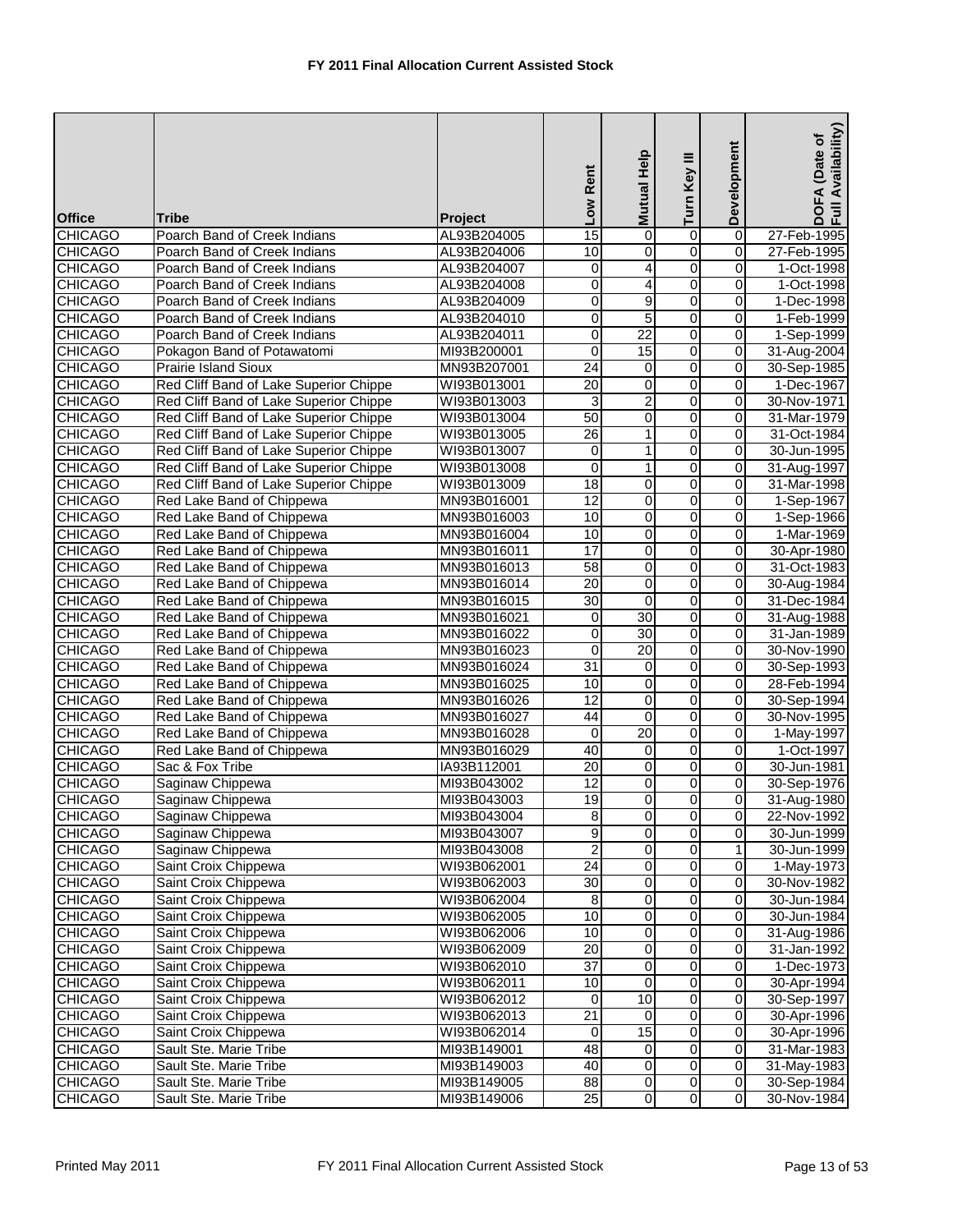| <b>Office</b>  | <b>Tribe</b>              | <b>Project</b> | Low Rent        | Mutual Help             | Turn Key III   | Development             | DOFA (Date of<br>Full Availability) |
|----------------|---------------------------|----------------|-----------------|-------------------------|----------------|-------------------------|-------------------------------------|
| <b>CHICAGO</b> | Sault Ste. Marie Tribe    | MI93B149007    | 12              | 0                       | 0              | $\overline{0}$          | 31-Mar-1986                         |
| <b>CHICAGO</b> | Sault Ste. Marie Tribe    | MI93B149008    | 9               | $\mathbf 0$             | 0              | 0                       | 31-Oct-1986                         |
| <b>CHICAGO</b> | Sault Ste. Marie Tribe    | MI93B149009    | 11              | $\mathbf 0$             | $\overline{0}$ | $\pmb{0}$               | 31-Oct-1986                         |
| <b>CHICAGO</b> | Sault Ste. Marie Tribe    | MI93B149010    | $\mathbf 0$     | 17                      | $\overline{0}$ | $\overline{0}$          | 31-Mar-1988                         |
| <b>CHICAGO</b> | Sault Ste. Marie Tribe    | MI93B149012    | $\overline{20}$ | $\pmb{0}$               | $\overline{0}$ | $\overline{\mathbf{0}}$ | 30-Jun-1992                         |
| <b>CHICAGO</b> | Sault Ste. Marie Tribe    | MI93B149013    | 10              | 0                       | $\overline{0}$ | 0                       | 30-Nov-1992                         |
| <b>CHICAGO</b> | Sault Ste. Marie Tribe    | MI93B149014    | 51              | $\pmb{0}$               | $\overline{0}$ | $\pmb{0}$               | 30-Jun-1997                         |
| <b>CHICAGO</b> | Sault Ste. Marie Tribe    | MI93B149015    | $\overline{39}$ | 0                       | $\overline{0}$ | 0                       | 30-Jun-1997                         |
| <b>CHICAGO</b> | Sault Ste. Marie Tribe    | MI93B149016    | 45              | $\mathbf 0$             | 0              | 0                       | 30-Aug-1998                         |
| <b>CHICAGO</b> | Sault Ste. Marie Tribe    | MI93B149017    | 0               | 10                      | $\overline{0}$ | 0                       | 30-Sep-1996                         |
| <b>CHICAGO</b> | Sault Ste. Marie Tribe    | MI93B149018    | 0               | 4                       | 0              | 0                       | 1-Jan-1998                          |
| <b>CHICAGO</b> | Sault Ste. Marie Tribe    | MI93B149019    | $\overline{0}$  | $\overline{5}$          | $\overline{0}$ | $\pmb{0}$               | 31-Mar-2002                         |
| <b>CHICAGO</b> | Sault Ste. Marie Tribe    | MI93B149019    | 0               | 11                      | $\overline{0}$ | 0                       | 31-Jul-2002                         |
| <b>CHICAGO</b> | Sault Ste. Marie Tribe    | MI93B149019    | $\pmb{0}$       | 9                       | $\overline{0}$ | 0                       | 31-Oct-2002                         |
| <b>CHICAGO</b> | Seminole Tribe            | FL93B059032    | $\mathbf 0$     | 0                       | $\overline{0}$ | 35                      |                                     |
| <b>CHICAGO</b> | Seneca Nation of New York | NY93B040001    | 25              | $\overline{0}$          | $\overline{0}$ | $\mathbf 0$             | 1-Dec-1964                          |
| <b>CHICAGO</b> | Seneca Nation of New York | NY93B040002    | 17              | 0                       | $\overline{0}$ | $\mathbf 0$             | 1-May-1967                          |
| <b>CHICAGO</b> | Seneca Nation of New York | NY93B040004    | 0               | 0                       | $\overline{2}$ | 0                       | 16-Feb-1979                         |
| <b>CHICAGO</b> | Seneca Nation of New York | NY93B040005    | 40              | 0                       | $\overline{0}$ | 0                       | 31-Oct-1981                         |
| <b>CHICAGO</b> | Seneca Nation of New York | NY93B040006    | 0               | 0                       | 38             | 0                       | 31-May-1982                         |
| <b>CHICAGO</b> | Seneca Nation of New York | NY93B040007    | 51              | $\overline{0}$          | $\overline{0}$ | $\overline{0}$          | 31-Mar-1987                         |
| <b>CHICAGO</b> | Seneca Nation of New York | NY93B040009    | 28              | 0                       | $\overline{0}$ | $\overline{0}$          | 31-Mar-1989                         |
| <b>CHICAGO</b> | Seneca Nation of New York | NY93B040010    | 12              | $\pmb{0}$               | $\overline{0}$ | 0                       | 31-Jul-1997                         |
| <b>CHICAGO</b> | Seneca Nation of New York | NY93B040011    | 7               | $\mathbf 0$             | $\overline{0}$ | 0                       | 31-Jul-1997                         |
| <b>CHICAGO</b> | Seneca Nation of New York | NY93B040013    | 0               | 10                      | $\overline{0}$ | $\boldsymbol{0}$        | 31-Mar-2001                         |
| <b>CHICAGO</b> | Seneca Nation of New York | NY93B040014    | 1               | 1                       | $\overline{0}$ | $\boldsymbol{0}$        | 1-Jan-1997                          |
| <b>CHICAGO</b> | Seneca Nation of New York | NY93B040015    | 0               | $\mathbf 0$             | $\overline{0}$ | 25                      |                                     |
| <b>CHICAGO</b> | Seneca Nation of New York | <b>SA16</b>    | 10              | 0                       | $\overline{0}$ | $\pmb{0}$               | 22-Sep-1997                         |
| <b>CHICAGO</b> | Sokagoan Chippewa Tribe   | WI93B036001    | 14              | 0                       | $\overline{0}$ | 0                       | 1-Dec-1972                          |
| <b>CHICAGO</b> | Sokagoan Chippewa Tribe   | WI93B036002    | 20              | $\pmb{0}$               | $\overline{0}$ | $\mathbf 0$             | 30-Jun-1980                         |
| <b>CHICAGO</b> | Sokagoan Chippewa Tribe   | WI93B036003    | 10              | 0                       | $\overline{0}$ | 0                       | 28-Feb-1986                         |
| <b>CHICAGO</b> | Sokagoan Chippewa Tribe   | WI93B036004    | $\overline{30}$ | $\pmb{0}$               | 0              | 0                       | 30-Sep-1987                         |
| <b>CHICAGO</b> | Sokagoan Chippewa Tribe   | WI93B036005    | $\mathbf 0$     | 11                      | $\overline{0}$ | 0                       | 31-Dec-1989                         |
| <b>CHICAGO</b> | Sokagoan Chippewa Tribe   | WI93B036006    | 11              | 0                       | $\overline{0}$ | $\mathbf 0$             | 30-Nov-1989                         |
| <b>CHICAGO</b> | Sokagoan Chippewa Tribe   | WI93B036007    | 10              | $\overline{0}$          | $\overline{0}$ | $\overline{0}$          | 30-Jan-1994                         |
| <b>CHICAGO</b> | Sokagoan Chippewa Tribe   | WI93B036008    | 10              | $\mathbf 0$             | $\overline{0}$ | $\mathbf 0$             | 30-Aug-1994                         |
| <b>CHICAGO</b> | Sokagoan Chippewa Tribe   | WI93B036009    | $\Omega$        | 15                      | $\overline{0}$ | $\overline{0}$          | 30-Jun-1997                         |
| <b>CHICAGO</b> | Sokagoan Chippewa Tribe   | WI93B036010    | 15              | 0                       | $\overline{0}$ | $\overline{\mathbf{0}}$ | 31-Aug-2000                         |
| <b>CHICAGO</b> | St. Regis Mohawk Tribe    | NY93B436001    | $\mathbf 0$     | 24                      | $\overline{0}$ | $\overline{\mathbf{o}}$ | 30-Sep-1987                         |
| <b>CHICAGO</b> | St. Regis Mohawk Tribe    | NY93B436003    | 0               | 25                      | $\overline{0}$ | $\boldsymbol{0}$        | 31-Mar-1990                         |
| <b>CHICAGO</b> | St. Regis Mohawk Tribe    | NY93B436004    | 10              | $\mathbf 0$             | $\overline{0}$ | $\mathbf 0$             | 31-Mar-1990                         |
| <b>CHICAGO</b> | St. Regis Mohawk Tribe    | NY93B436005    | 15              | 0                       | $\overline{0}$ | $\pmb{0}$               | 28-Feb-1991                         |
| <b>CHICAGO</b> | St. Regis Mohawk Tribe    | NY93B436006    | 0               | 13                      | $\overline{0}$ | $\mathbf 0$             | 24-Dec-1991                         |
| <b>CHICAGO</b> | St. Regis Mohawk Tribe    | NY93B436007    | $\mathbf 0$     | 15                      | $\overline{0}$ | $\overline{0}$          | 28-Feb-1994                         |
| <b>CHICAGO</b> | St. Regis Mohawk Tribe    | NY93B436008    | 0               | $\overline{18}$         | $\overline{0}$ | $\mathbf 0$             | 28-Feb-1994                         |
| <b>CHICAGO</b> | St. Regis Mohawk Tribe    | NY93B436009    | $\overline{14}$ | $\mathbf 0$             | $\pmb{0}$      | $\mathbf 0$             | 10-May-1995                         |
| <b>CHICAGO</b> | St. Regis Mohawk Tribe    | NY93B436010    | 0               | 35                      | $\overline{0}$ | $\boldsymbol{0}$        | 28-Feb-1995                         |
| <b>CHICAGO</b> | St. Regis Mohawk Tribe    | NY93B436011    | 0               | $\overline{18}$         | $\overline{0}$ | $\overline{0}$          | 31-Jan-1997                         |
| <b>CHICAGO</b> | St. Regis Mohawk Tribe    | NY93B436012    | 19              | 0                       | $\overline{0}$ | $\boldsymbol{0}$        | 31-Dec-1999                         |
| <b>CHICAGO</b> | St. Regis Mohawk Tribe    | NY93B436012    |                 | $\overline{\mathbf{o}}$ | $\overline{0}$ | $\mathbf 0$             | 31-Dec-2000                         |
| <b>CHICAGO</b> | St. Regis Mohawk Tribe    | NY93B436013    | 29              | 0                       | $\overline{0}$ | $\mathbf 0$             | 31-Dec-1999                         |
| <b>CHICAGO</b> | St. Regis Mohawk Tribe    | NY93B436013    | 4               | $\mathbf 0$             | $\overline{0}$ | $\mathbf 0$             | 31-Dec-2000                         |
| <b>CHICAGO</b> | St. Regis Mohawk Tribe    | NY93B436013    | 3               | $\overline{0}$          | $\overline{0}$ | $\overline{0}$          | 31-Aug-2002                         |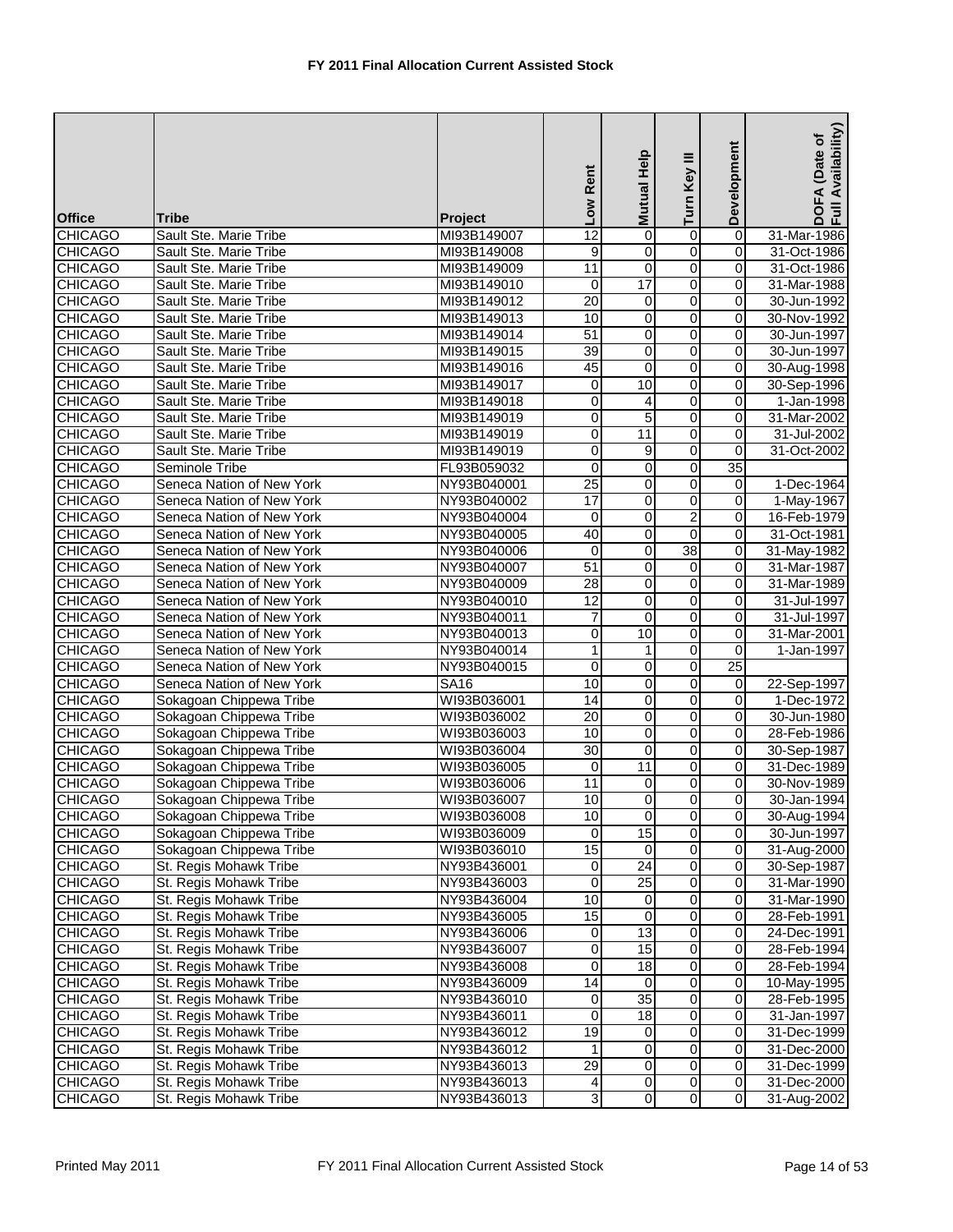| <b>Office</b>  | <b>Tribe</b>                           | <b>Project</b> | Low Rent         | Mutual Help     | Turn Key III   | Development    | Availability)<br>DOFA (Date of<br>Full. |
|----------------|----------------------------------------|----------------|------------------|-----------------|----------------|----------------|-----------------------------------------|
| <b>CHICAGO</b> | St. Regis Mohawk Tribe                 | NY93B436014    | 0                | 7               | $\overline{0}$ | $\overline{0}$ | 30-Apr-1997                             |
| <b>CHICAGO</b> | Stockbridge-Munsee Tribe               | WI93B014001    | 18               | $\mathbf 0$     | $\overline{0}$ | $\overline{0}$ | 1-Sep-1967                              |
| <b>CHICAGO</b> | Stockbridge-Munsee Tribe               | WI93B014004    | 6                | $\mathbf 0$     | $\overline{0}$ | $\overline{0}$ | 1-Dec-1972                              |
| <b>CHICAGO</b> | Stockbridge-Munsee Tribe               | WI93B014007    | $\boldsymbol{0}$ | $\overline{0}$  | $\overline{0}$ | $\overline{9}$ |                                         |
| <b>CHICAGO</b> | Stockbridge-Munsee Tribe               | WI93B014009    | $\mathbf 0$      | $\mathbf 0$     | $\overline{0}$ | 10             |                                         |
| <b>CHICAGO</b> | Stockbridge-Munsee Tribe               | WI93B014010    | 10               | 0               | 0              | $\mathbf 2$    | 1-Jul-1998                              |
| <b>CHICAGO</b> | Stockbridge-Munsee Tribe               | WI93B014011    | $\mathbf 0$      | 1               | $\overline{0}$ | $\overline{0}$ | 1-Mar-1998                              |
| <b>CHICAGO</b> | <b>Upper Sioux Indian Community</b>    | MN93B207006    | $\mathbf 0$      | 11              | 0              | $\mathbf 0$    | 1-Dec-1999                              |
| <b>CHICAGO</b> | <b>Upper Sioux Indian Community</b>    | MN93B207006    | $\mathbf 0$      | 4               | $\overline{0}$ | $\overline{0}$ | 1-Jan-2001                              |
| <b>CHICAGO</b> | <b>Waccamaw Siouan State Tribe</b>     | NC93B171004    | 4                | 0               | $\overline{0}$ | $\overline{0}$ | 30-Sep-1998                             |
| <b>CHICAGO</b> | Wampanoag Tribe                        | MA93B176001    | 18               | $\mathbf 0$     | $\overline{0}$ | 0              | 31-Mar-1996                             |
| <b>CHICAGO</b> | Wampanoag Tribe                        | MA93B176002    | $\mathbf 0$      | 7               | $\overline{0}$ | $\overline{0}$ | 31-Dec-2000                             |
| <b>CHICAGO</b> | <b>Wampanoag Tribe</b>                 | MA93B176003    | 6                | $\mathbf 0$     | $\overline{0}$ | 0              | 30-Sep-1998                             |
| <b>CHICAGO</b> | Wampanoag Tribe                        | MA93B176003    | $\overline{2}$   | $\overline{0}$  | $\overline{0}$ | $\overline{0}$ | 31-Oct-2003                             |
| <b>CHICAGO</b> | White Earth Band of Minnesota Chippewa | MN93B013001    | 50               | $\overline{0}$  | $\overline{0}$ | $\overline{0}$ | 1-Apr-1968                              |
| <b>CHICAGO</b> | White Earth Band of Minnesota Chippewa | MN93B013005    | 15               | $\mathbf 0$     | $\overline{0}$ | 0              | 1-Jan-1968                              |
| <b>CHICAGO</b> | White Earth Band of Minnesota Chippewa | MN93B013006    | 50               | 0               | $\overline{0}$ | 0              | 30-Jul-1979                             |
| <b>CHICAGO</b> | White Earth Band of Minnesota Chippewa | MN93B013008    | 8                | $\overline{0}$  | $\overline{0}$ | $\overline{0}$ | 31-Oct-1981                             |
| <b>CHICAGO</b> | White Earth Band of Minnesota Chippewa | MN93B013009    | 60               | $\Omega$        | 0              | 0              | 30-Jun-1984                             |
| <b>CHICAGO</b> | White Earth Band of Minnesota Chippewa | MN93B013010    | 0                | $\overline{25}$ | $\overline{0}$ | 0              | 28-Feb-1987                             |
| <b>CHICAGO</b> | White Earth Band of Minnesota Chippewa | MN93B013013    | $\mathbf 0$      | 20              | $\overline{0}$ | 0              | 30-Sep-1988                             |
| <b>CHICAGO</b> | White Earth Band of Minnesota Chippewa | MN93B013015    | $\overline{20}$  | $\mathbf 0$     | $\overline{0}$ | 0              | 31-Dec-1990                             |
| <b>CHICAGO</b> | White Earth Band of Minnesota Chippewa | MN93B013016    | 20               | $\mathbf 0$     | 0              | 0              | 31-Jan-1992                             |
| <b>CHICAGO</b> | White Earth Band of Minnesota Chippewa | MN93B013017    | 0                | 10              | 0              | 0              | 24-Feb-1995                             |
| <b>CHICAGO</b> | White Earth Band of Minnesota Chippewa | MN93B013018    | 0                | 10              | 0              | 0              | 24-Feb-1995                             |
| <b>CHICAGO</b> | White Earth Band of Minnesota Chippewa | MN93B013019    | $\overline{20}$  | $\Omega$        | $\overline{0}$ | 0              | 31-Dec-1995                             |
| <b>CHICAGO</b> | White Earth Band of Minnesota Chippewa | MN93B013020    | 0                | $\overline{22}$ | 0              | 0              | 30-Sep-1998                             |
| <b>CHICAGO</b> | White Earth Band of Minnesota Chippewa | MN93B013021    | $\overline{22}$  | 0               | $\overline{0}$ | 0              | 31-Jul-1998                             |
| <b>CHICAGO</b> | White Earth Band of Minnesota Chippewa | MN93B013022    | $\Omega$         | $\Omega$        | $\overline{0}$ | 25             |                                         |
| <b>CHICAGO</b> | <b>TOTAL</b>                           |                | 5,514            | 1,706           | 64             | 167            |                                         |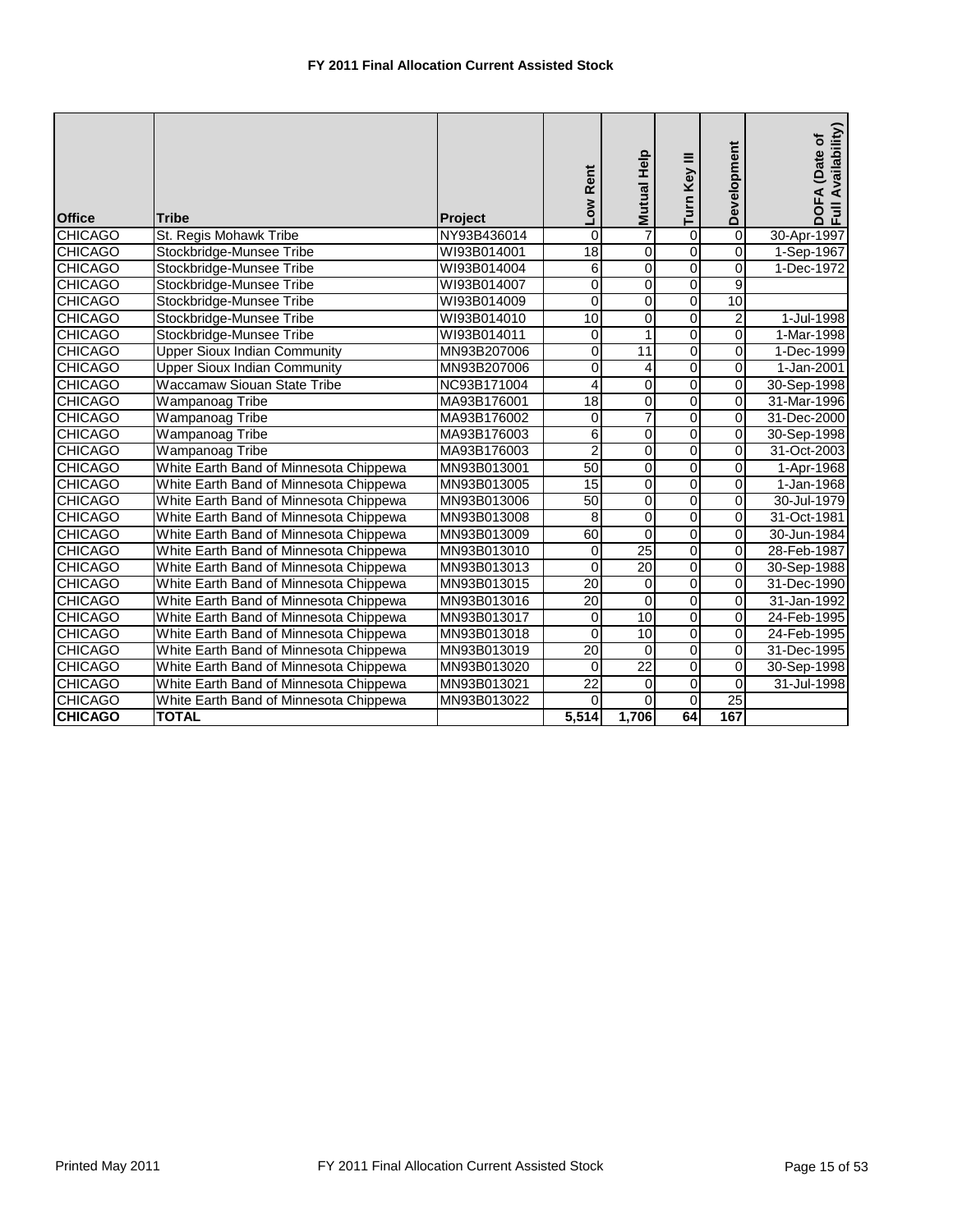| $\overline{0}$<br><b>DENVER</b><br>$\overline{0}$<br><b>Blackfeet Tribe</b><br>MT10B008001<br>$\overline{50}$<br>0<br>31-Jan-1966<br>0<br><b>DENVER</b><br>2<br>$\mathbf 0$<br><b>Blackfeet Tribe</b><br>MT10B008002<br>0<br>30-Apr-1972<br>$\overline{0}$<br>$\pmb{0}$<br><b>DENVER</b><br>55<br>$\overline{0}$<br><b>Blackfeet Tribe</b><br>MT10B008006<br>31-Mar-1971<br>0<br><b>DENVER</b><br>MT10B008007<br>55<br>0<br>0<br>31-Dec-1973<br><b>Blackfeet Tribe</b><br>$\overline{0}$<br><b>DENVER</b><br>6<br>0<br>$\mathbf 0$<br>30-Jun-1977<br><b>Blackfeet Tribe</b><br>MT10B008008<br><b>DENVER</b><br>$\ensuremath{\mathsf{3}}$<br>0<br>0<br>$\mathbf 0$<br><b>Blackfeet Tribe</b><br>MT10B008010<br>30-Sep-1979<br>0<br><b>DENVER</b><br>$\overline{14}$<br><b>Blackfeet Tribe</b><br>0<br>$\mathbf 0$<br>31-May-1977<br>MT10B008011<br>$\overline{25}$<br>0<br><b>DENVER</b><br>0<br>$\mathbf 0$<br><b>Blackfeet Tribe</b><br>MT10B008012<br>28-Feb-1975<br>0<br><b>DENVER</b><br>10<br>$\mathbf 0$<br>0<br>31-May-1975<br><b>Blackfeet Tribe</b><br>MT10B008013<br>$\overline{0}$<br><b>DENVER</b><br>MT10B008014<br>43<br>0<br>$\mathbf 0$<br><b>Blackfeet Tribe</b><br>30-Sep-1975<br>0<br><b>DENVER</b><br>71<br>$\mathbf 0$<br>31-Jul-1979<br><b>Blackfeet Tribe</b><br>MT10B008015<br>0<br>53<br>$\overline{0}$<br><b>DENVER</b><br>$\mathbf 0$<br>$\mathbf 0$<br><b>Blackfeet Tribe</b><br>MT10B008017<br>30-Sep-1980<br>0<br><b>DENVER</b><br>MT10B008018<br>50<br>0<br><b>Blackfeet Tribe</b><br>0<br>31-Aug-1981<br>$\overline{0}$<br><b>DENVER</b><br>$\overline{c}$<br><b>Blackfeet Tribe</b><br>0<br>31-Jul-1981<br>MT10B008019<br>0<br>0<br><b>DENVER</b><br>50<br>0<br>$\mathbf 0$<br>31-Jul-1982<br><b>Blackfeet Tribe</b><br>MT10B008020<br>0<br><b>DENVER</b><br><b>Blackfeet Tribe</b><br>2<br>30-Jun-1982<br>MT10B008021<br>0<br>0<br>20<br>0<br><b>DENVER</b><br>0<br>$\mathbf 0$<br><b>Blackfeet Tribe</b><br>MT10B008022<br>31-Jan-1984<br>0<br><b>DENVER</b><br>20<br>0<br>0<br>31-Mar-1984<br><b>Blackfeet Tribe</b><br>MT10B008023<br><b>DENVER</b><br>25<br>$\overline{0}$<br>0<br><b>Blackfeet Tribe</b><br>MT10B008024<br>$\mathbf 0$<br>30-Nov-1981<br>0<br><b>DENVER</b><br>11<br>0<br><b>Blackfeet Tribe</b><br>MT10B008036<br>$\overline{0}$<br>31-Oct-1985<br>0<br><b>DENVER</b><br>10<br>0<br>$\mathbf 0$<br><b>Blackfeet Tribe</b><br>MT10B008037<br>30-Sep-1986<br>0<br><b>DENVER</b><br>MT10B008045<br>50<br>0<br>0<br><b>Blackfeet Tribe</b><br>31-Jul-1988<br>$\overline{0}$<br><b>DENVER</b><br><b>Blackfeet Tribe</b><br>MT10B008046<br>50<br>0<br>0<br>30-Sep-1988<br>0<br><b>DENVER</b><br>0<br>24<br>$\mathbf 0$<br><b>Blackfeet Tribe</b><br>MT91B008047<br>31-Jan-1992<br>0<br><b>DENVER</b><br><b>Blackfeet Tribe</b><br>MT91B008048<br>0<br>49<br>0<br>29-Feb-1992<br>$\overline{0}$<br><b>DENVER</b><br>10<br>$\overline{0}$<br><b>Blackfeet Tribe</b><br>0<br>MT91B008049<br>30-Apr-1992<br>$\overline{0}$<br>50<br>0<br><b>DENVER</b><br>30-Nov-1994<br><b>Blackfeet Tribe</b><br>MT91B008050<br>0<br><b>DENVER</b><br>30<br>0<br>$\mathbf 0$<br>30-Jun-1997<br><b>Blackfeet Tribe</b><br>MT91B008051<br>0<br><b>DENVER</b><br>$\overline{25}$<br>0<br><b>Blackfeet Tribe</b><br>MT91B008052<br>$\mathbf 0$<br>$\overline{0}$<br>30-Jun-1995<br>49<br>$\overline{0}$<br><b>DENVER</b><br>$\mathbf 0$<br><b>Blackfeet Tribe</b><br>MT91B008053<br>30-Jun-1997<br>0<br>$\overline{0}$<br>$\overline{20}$<br>$\mathbf 0$<br><b>DENVER</b><br>0<br>31-Mar-2000<br><b>Blackfeet Tribe</b><br>MT91B008055<br>0<br><b>DENVER</b><br>46<br>0<br>$\mathbf 0$<br>28-Feb-1966<br><b>Cheyenne River Sioux</b><br>SD10B005001<br>$\overline{32}$<br>0<br><b>DENVER</b><br>0<br><b>Cheyenne River Sioux</b><br>SD10B005002<br>$\mathbf 0$<br>31-Aug-1968<br>0<br><b>DENVER</b><br><b>Cheyenne River Sioux</b><br>156<br>$\overline{0}$<br>31-Dec-1974<br>SD10B005004<br>0<br>$\overline{0}$<br>$\overline{0}$<br>$\overline{0}$<br><b>DENVER</b><br>68<br><b>Cheyenne River Sioux</b><br>SD10B005005<br><b>Cheyenne River Sioux</b><br>53<br>$\overline{0}$<br>$\overline{0}$<br><b>DENVER</b><br>SD10B005008<br>$\mathbf 0$<br>30-Nov-1977<br>$\overline{0}$<br><b>DENVER</b><br><b>Cheyenne River Sioux</b><br>$\Omega$<br>$\mathbf 0$<br>SD10B005009<br>30-Sep-1977<br><b>Cheyenne River Sioux</b><br>$\overline{58}$<br>0<br><b>DENVER</b><br>SD10B005012<br>$\mathbf 0$<br>$\mathbf 0$<br>30-Sep-1981<br><b>Cheyenne River Sioux</b><br>0<br><b>DENVER</b><br>56<br>0<br>$\mathbf 0$<br>30-Sep-1980<br>SD10B005014<br>$\overline{0}$<br><b>Cheyenne River Sioux</b><br>94<br>$\mathbf 0$<br>$\mathbf 0$<br><b>DENVER</b><br>SD10B005016<br>31-Dec-1986<br><b>Cheyenne River Sioux</b><br>$\overline{44}$<br>0<br><b>DENVER</b><br>0<br>0<br>30-Sep-1987<br>SD10B005017<br><b>DENVER</b><br><b>Cheyenne River Sioux</b><br>0<br>33<br>0<br>SD91B005020<br>$\mathbf 0$<br>30-Sep-1994<br>15<br>0<br><b>DENVER</b><br>Cheyenne River Sioux<br>$\mathbf 0$<br>30-Jun-1994<br>SD91B005021<br>0<br>$\overline{0}$<br>$\overline{0}$<br><b>DENVER</b><br>Cheyenne River Sioux<br>$\overline{\mathbf{o}}$<br>SD91B005023<br>2<br>91<br>0<br><b>Cheyenne River Sioux</b><br>$\mathbf 0$<br>0<br><b>DENVER</b><br>SD91B005024<br>30-Sep-1998<br>0<br><b>DENVER</b><br><b>Cheyenne River Sioux</b><br>$\overline{26}$<br>$\mathbf 0$<br>SD91B005025<br>$\mathbf 0$<br>31-Dec-1974<br><b>Cheyenne River Sioux</b><br>27<br>0<br><b>DENVER</b><br>SD91B005026<br>$\mathbf 0$<br>30-Apr-1999<br>0<br>0<br>$\mathbf 0$<br><b>DENVER</b><br><b>Crow Creek Sioux</b><br>50<br>0<br>30-Apr-1966<br>SD10B004001<br>$\overline{20}$<br>$\overline{\mathbf{o}}$<br>0<br>$\mathbf 0$<br><b>DENVER</b><br>Crow Creek Sioux<br>30-Sep-1969<br>SD10B004003<br>0<br>0<br>0<br><b>DENVER</b><br><b>Crow Creek Sioux</b><br>SD10B004004<br>6<br>31-Aug-1972<br>$\overline{0}$<br>$\overline{0}$<br><b>DENVER</b><br>$\overline{36}$<br>$\overline{0}$<br>Crow Creek Sioux<br>SD10B004006<br>31-Dec-1973<br>$\overline{0}$<br><b>DENVER</b><br>Crow Creek Sioux<br>SD10B004008<br>15<br>$\overline{0}$<br>$\mathbf 0$<br>$\overline{0}$<br><b>DENVER</b><br>$\overline{0}$<br>$\mathbf 0$<br>Crow Creek Sioux<br>SD10B004010<br>31<br>31-Jan-1981 | <b>Office</b> | <b>Tribe</b> | Project | Low Rent | Help<br><b>Mutual</b> | Turn Key III | Development | Availability)<br>(Date of<br>DOFA<br>Full Av |
|----------------------------------------------------------------------------------------------------------------------------------------------------------------------------------------------------------------------------------------------------------------------------------------------------------------------------------------------------------------------------------------------------------------------------------------------------------------------------------------------------------------------------------------------------------------------------------------------------------------------------------------------------------------------------------------------------------------------------------------------------------------------------------------------------------------------------------------------------------------------------------------------------------------------------------------------------------------------------------------------------------------------------------------------------------------------------------------------------------------------------------------------------------------------------------------------------------------------------------------------------------------------------------------------------------------------------------------------------------------------------------------------------------------------------------------------------------------------------------------------------------------------------------------------------------------------------------------------------------------------------------------------------------------------------------------------------------------------------------------------------------------------------------------------------------------------------------------------------------------------------------------------------------------------------------------------------------------------------------------------------------------------------------------------------------------------------------------------------------------------------------------------------------------------------------------------------------------------------------------------------------------------------------------------------------------------------------------------------------------------------------------------------------------------------------------------------------------------------------------------------------------------------------------------------------------------------------------------------------------------------------------------------------------------------------------------------------------------------------------------------------------------------------------------------------------------------------------------------------------------------------------------------------------------------------------------------------------------------------------------------------------------------------------------------------------------------------------------------------------------------------------------------------------------------------------------------------------------------------------------------------------------------------------------------------------------------------------------------------------------------------------------------------------------------------------------------------------------------------------------------------------------------------------------------------------------------------------------------------------------------------------------------------------------------------------------------------------------------------------------------------------------------------------------------------------------------------------------------------------------------------------------------------------------------------------------------------------------------------------------------------------------------------------------------------------------------------------------------------------------------------------------------------------------------------------------------------------------------------------------------------------------------------------------------------------------------------------------------------------------------------------------------------------------------------------------------------------------------------------------------------------------------------------------------------------------------------------------------------------------------------------------------------------------------------------------------------------------------------------------------------------------------------------------------------------------------------------------------------------------------------------------------------------------------------------------------------------------------------------------------------------------------------------------------------------------------------------------------------------------------------------------------------------------------------------------------------------------------------------------------------------------------------------------------------------------------------------------------------------------------------------------------------------------------------------------------------------------------------------------------------------------------------------------------------------------------------------------------------------------------------------------------------------------------------------------------------------------------------------------------------------------------------------------------------------------------------------------------------------------------------------------------------------------------------------------------------------------------------------------------------------------------------------------------------------------------------------------------------------------------------------------------------------------------------------------------------------------------------------------------------------------------|---------------|--------------|---------|----------|-----------------------|--------------|-------------|----------------------------------------------|
| 31-May-1976<br>31-Aug-1976<br>30-Nov-1976                                                                                                                                                                                                                                                                                                                                                                                                                                                                                                                                                                                                                                                                                                                                                                                                                                                                                                                                                                                                                                                                                                                                                                                                                                                                                                                                                                                                                                                                                                                                                                                                                                                                                                                                                                                                                                                                                                                                                                                                                                                                                                                                                                                                                                                                                                                                                                                                                                                                                                                                                                                                                                                                                                                                                                                                                                                                                                                                                                                                                                                                                                                                                                                                                                                                                                                                                                                                                                                                                                                                                                                                                                                                                                                                                                                                                                                                                                                                                                                                                                                                                                                                                                                                                                                                                                                                                                                                                                                                                                                                                                                                                                                                                                                                                                                                                                                                                                                                                                                                                                                                                                                                                                                                                                                                                                                                                                                                                                                                                                                                                                                                                                                                                                                                                                                                                                                                                                                                                                                                                                                                                                                                                                                                                                  |               |              |         |          |                       |              |             |                                              |
|                                                                                                                                                                                                                                                                                                                                                                                                                                                                                                                                                                                                                                                                                                                                                                                                                                                                                                                                                                                                                                                                                                                                                                                                                                                                                                                                                                                                                                                                                                                                                                                                                                                                                                                                                                                                                                                                                                                                                                                                                                                                                                                                                                                                                                                                                                                                                                                                                                                                                                                                                                                                                                                                                                                                                                                                                                                                                                                                                                                                                                                                                                                                                                                                                                                                                                                                                                                                                                                                                                                                                                                                                                                                                                                                                                                                                                                                                                                                                                                                                                                                                                                                                                                                                                                                                                                                                                                                                                                                                                                                                                                                                                                                                                                                                                                                                                                                                                                                                                                                                                                                                                                                                                                                                                                                                                                                                                                                                                                                                                                                                                                                                                                                                                                                                                                                                                                                                                                                                                                                                                                                                                                                                                                                                                                                            |               |              |         |          |                       |              |             |                                              |
|                                                                                                                                                                                                                                                                                                                                                                                                                                                                                                                                                                                                                                                                                                                                                                                                                                                                                                                                                                                                                                                                                                                                                                                                                                                                                                                                                                                                                                                                                                                                                                                                                                                                                                                                                                                                                                                                                                                                                                                                                                                                                                                                                                                                                                                                                                                                                                                                                                                                                                                                                                                                                                                                                                                                                                                                                                                                                                                                                                                                                                                                                                                                                                                                                                                                                                                                                                                                                                                                                                                                                                                                                                                                                                                                                                                                                                                                                                                                                                                                                                                                                                                                                                                                                                                                                                                                                                                                                                                                                                                                                                                                                                                                                                                                                                                                                                                                                                                                                                                                                                                                                                                                                                                                                                                                                                                                                                                                                                                                                                                                                                                                                                                                                                                                                                                                                                                                                                                                                                                                                                                                                                                                                                                                                                                                            |               |              |         |          |                       |              |             |                                              |
|                                                                                                                                                                                                                                                                                                                                                                                                                                                                                                                                                                                                                                                                                                                                                                                                                                                                                                                                                                                                                                                                                                                                                                                                                                                                                                                                                                                                                                                                                                                                                                                                                                                                                                                                                                                                                                                                                                                                                                                                                                                                                                                                                                                                                                                                                                                                                                                                                                                                                                                                                                                                                                                                                                                                                                                                                                                                                                                                                                                                                                                                                                                                                                                                                                                                                                                                                                                                                                                                                                                                                                                                                                                                                                                                                                                                                                                                                                                                                                                                                                                                                                                                                                                                                                                                                                                                                                                                                                                                                                                                                                                                                                                                                                                                                                                                                                                                                                                                                                                                                                                                                                                                                                                                                                                                                                                                                                                                                                                                                                                                                                                                                                                                                                                                                                                                                                                                                                                                                                                                                                                                                                                                                                                                                                                                            |               |              |         |          |                       |              |             |                                              |
|                                                                                                                                                                                                                                                                                                                                                                                                                                                                                                                                                                                                                                                                                                                                                                                                                                                                                                                                                                                                                                                                                                                                                                                                                                                                                                                                                                                                                                                                                                                                                                                                                                                                                                                                                                                                                                                                                                                                                                                                                                                                                                                                                                                                                                                                                                                                                                                                                                                                                                                                                                                                                                                                                                                                                                                                                                                                                                                                                                                                                                                                                                                                                                                                                                                                                                                                                                                                                                                                                                                                                                                                                                                                                                                                                                                                                                                                                                                                                                                                                                                                                                                                                                                                                                                                                                                                                                                                                                                                                                                                                                                                                                                                                                                                                                                                                                                                                                                                                                                                                                                                                                                                                                                                                                                                                                                                                                                                                                                                                                                                                                                                                                                                                                                                                                                                                                                                                                                                                                                                                                                                                                                                                                                                                                                                            |               |              |         |          |                       |              |             |                                              |
|                                                                                                                                                                                                                                                                                                                                                                                                                                                                                                                                                                                                                                                                                                                                                                                                                                                                                                                                                                                                                                                                                                                                                                                                                                                                                                                                                                                                                                                                                                                                                                                                                                                                                                                                                                                                                                                                                                                                                                                                                                                                                                                                                                                                                                                                                                                                                                                                                                                                                                                                                                                                                                                                                                                                                                                                                                                                                                                                                                                                                                                                                                                                                                                                                                                                                                                                                                                                                                                                                                                                                                                                                                                                                                                                                                                                                                                                                                                                                                                                                                                                                                                                                                                                                                                                                                                                                                                                                                                                                                                                                                                                                                                                                                                                                                                                                                                                                                                                                                                                                                                                                                                                                                                                                                                                                                                                                                                                                                                                                                                                                                                                                                                                                                                                                                                                                                                                                                                                                                                                                                                                                                                                                                                                                                                                            |               |              |         |          |                       |              |             |                                              |
|                                                                                                                                                                                                                                                                                                                                                                                                                                                                                                                                                                                                                                                                                                                                                                                                                                                                                                                                                                                                                                                                                                                                                                                                                                                                                                                                                                                                                                                                                                                                                                                                                                                                                                                                                                                                                                                                                                                                                                                                                                                                                                                                                                                                                                                                                                                                                                                                                                                                                                                                                                                                                                                                                                                                                                                                                                                                                                                                                                                                                                                                                                                                                                                                                                                                                                                                                                                                                                                                                                                                                                                                                                                                                                                                                                                                                                                                                                                                                                                                                                                                                                                                                                                                                                                                                                                                                                                                                                                                                                                                                                                                                                                                                                                                                                                                                                                                                                                                                                                                                                                                                                                                                                                                                                                                                                                                                                                                                                                                                                                                                                                                                                                                                                                                                                                                                                                                                                                                                                                                                                                                                                                                                                                                                                                                            |               |              |         |          |                       |              |             |                                              |
|                                                                                                                                                                                                                                                                                                                                                                                                                                                                                                                                                                                                                                                                                                                                                                                                                                                                                                                                                                                                                                                                                                                                                                                                                                                                                                                                                                                                                                                                                                                                                                                                                                                                                                                                                                                                                                                                                                                                                                                                                                                                                                                                                                                                                                                                                                                                                                                                                                                                                                                                                                                                                                                                                                                                                                                                                                                                                                                                                                                                                                                                                                                                                                                                                                                                                                                                                                                                                                                                                                                                                                                                                                                                                                                                                                                                                                                                                                                                                                                                                                                                                                                                                                                                                                                                                                                                                                                                                                                                                                                                                                                                                                                                                                                                                                                                                                                                                                                                                                                                                                                                                                                                                                                                                                                                                                                                                                                                                                                                                                                                                                                                                                                                                                                                                                                                                                                                                                                                                                                                                                                                                                                                                                                                                                                                            |               |              |         |          |                       |              |             |                                              |
|                                                                                                                                                                                                                                                                                                                                                                                                                                                                                                                                                                                                                                                                                                                                                                                                                                                                                                                                                                                                                                                                                                                                                                                                                                                                                                                                                                                                                                                                                                                                                                                                                                                                                                                                                                                                                                                                                                                                                                                                                                                                                                                                                                                                                                                                                                                                                                                                                                                                                                                                                                                                                                                                                                                                                                                                                                                                                                                                                                                                                                                                                                                                                                                                                                                                                                                                                                                                                                                                                                                                                                                                                                                                                                                                                                                                                                                                                                                                                                                                                                                                                                                                                                                                                                                                                                                                                                                                                                                                                                                                                                                                                                                                                                                                                                                                                                                                                                                                                                                                                                                                                                                                                                                                                                                                                                                                                                                                                                                                                                                                                                                                                                                                                                                                                                                                                                                                                                                                                                                                                                                                                                                                                                                                                                                                            |               |              |         |          |                       |              |             |                                              |
|                                                                                                                                                                                                                                                                                                                                                                                                                                                                                                                                                                                                                                                                                                                                                                                                                                                                                                                                                                                                                                                                                                                                                                                                                                                                                                                                                                                                                                                                                                                                                                                                                                                                                                                                                                                                                                                                                                                                                                                                                                                                                                                                                                                                                                                                                                                                                                                                                                                                                                                                                                                                                                                                                                                                                                                                                                                                                                                                                                                                                                                                                                                                                                                                                                                                                                                                                                                                                                                                                                                                                                                                                                                                                                                                                                                                                                                                                                                                                                                                                                                                                                                                                                                                                                                                                                                                                                                                                                                                                                                                                                                                                                                                                                                                                                                                                                                                                                                                                                                                                                                                                                                                                                                                                                                                                                                                                                                                                                                                                                                                                                                                                                                                                                                                                                                                                                                                                                                                                                                                                                                                                                                                                                                                                                                                            |               |              |         |          |                       |              |             |                                              |
|                                                                                                                                                                                                                                                                                                                                                                                                                                                                                                                                                                                                                                                                                                                                                                                                                                                                                                                                                                                                                                                                                                                                                                                                                                                                                                                                                                                                                                                                                                                                                                                                                                                                                                                                                                                                                                                                                                                                                                                                                                                                                                                                                                                                                                                                                                                                                                                                                                                                                                                                                                                                                                                                                                                                                                                                                                                                                                                                                                                                                                                                                                                                                                                                                                                                                                                                                                                                                                                                                                                                                                                                                                                                                                                                                                                                                                                                                                                                                                                                                                                                                                                                                                                                                                                                                                                                                                                                                                                                                                                                                                                                                                                                                                                                                                                                                                                                                                                                                                                                                                                                                                                                                                                                                                                                                                                                                                                                                                                                                                                                                                                                                                                                                                                                                                                                                                                                                                                                                                                                                                                                                                                                                                                                                                                                            |               |              |         |          |                       |              |             |                                              |
|                                                                                                                                                                                                                                                                                                                                                                                                                                                                                                                                                                                                                                                                                                                                                                                                                                                                                                                                                                                                                                                                                                                                                                                                                                                                                                                                                                                                                                                                                                                                                                                                                                                                                                                                                                                                                                                                                                                                                                                                                                                                                                                                                                                                                                                                                                                                                                                                                                                                                                                                                                                                                                                                                                                                                                                                                                                                                                                                                                                                                                                                                                                                                                                                                                                                                                                                                                                                                                                                                                                                                                                                                                                                                                                                                                                                                                                                                                                                                                                                                                                                                                                                                                                                                                                                                                                                                                                                                                                                                                                                                                                                                                                                                                                                                                                                                                                                                                                                                                                                                                                                                                                                                                                                                                                                                                                                                                                                                                                                                                                                                                                                                                                                                                                                                                                                                                                                                                                                                                                                                                                                                                                                                                                                                                                                            |               |              |         |          |                       |              |             |                                              |
|                                                                                                                                                                                                                                                                                                                                                                                                                                                                                                                                                                                                                                                                                                                                                                                                                                                                                                                                                                                                                                                                                                                                                                                                                                                                                                                                                                                                                                                                                                                                                                                                                                                                                                                                                                                                                                                                                                                                                                                                                                                                                                                                                                                                                                                                                                                                                                                                                                                                                                                                                                                                                                                                                                                                                                                                                                                                                                                                                                                                                                                                                                                                                                                                                                                                                                                                                                                                                                                                                                                                                                                                                                                                                                                                                                                                                                                                                                                                                                                                                                                                                                                                                                                                                                                                                                                                                                                                                                                                                                                                                                                                                                                                                                                                                                                                                                                                                                                                                                                                                                                                                                                                                                                                                                                                                                                                                                                                                                                                                                                                                                                                                                                                                                                                                                                                                                                                                                                                                                                                                                                                                                                                                                                                                                                                            |               |              |         |          |                       |              |             |                                              |
|                                                                                                                                                                                                                                                                                                                                                                                                                                                                                                                                                                                                                                                                                                                                                                                                                                                                                                                                                                                                                                                                                                                                                                                                                                                                                                                                                                                                                                                                                                                                                                                                                                                                                                                                                                                                                                                                                                                                                                                                                                                                                                                                                                                                                                                                                                                                                                                                                                                                                                                                                                                                                                                                                                                                                                                                                                                                                                                                                                                                                                                                                                                                                                                                                                                                                                                                                                                                                                                                                                                                                                                                                                                                                                                                                                                                                                                                                                                                                                                                                                                                                                                                                                                                                                                                                                                                                                                                                                                                                                                                                                                                                                                                                                                                                                                                                                                                                                                                                                                                                                                                                                                                                                                                                                                                                                                                                                                                                                                                                                                                                                                                                                                                                                                                                                                                                                                                                                                                                                                                                                                                                                                                                                                                                                                                            |               |              |         |          |                       |              |             |                                              |
|                                                                                                                                                                                                                                                                                                                                                                                                                                                                                                                                                                                                                                                                                                                                                                                                                                                                                                                                                                                                                                                                                                                                                                                                                                                                                                                                                                                                                                                                                                                                                                                                                                                                                                                                                                                                                                                                                                                                                                                                                                                                                                                                                                                                                                                                                                                                                                                                                                                                                                                                                                                                                                                                                                                                                                                                                                                                                                                                                                                                                                                                                                                                                                                                                                                                                                                                                                                                                                                                                                                                                                                                                                                                                                                                                                                                                                                                                                                                                                                                                                                                                                                                                                                                                                                                                                                                                                                                                                                                                                                                                                                                                                                                                                                                                                                                                                                                                                                                                                                                                                                                                                                                                                                                                                                                                                                                                                                                                                                                                                                                                                                                                                                                                                                                                                                                                                                                                                                                                                                                                                                                                                                                                                                                                                                                            |               |              |         |          |                       |              |             |                                              |
|                                                                                                                                                                                                                                                                                                                                                                                                                                                                                                                                                                                                                                                                                                                                                                                                                                                                                                                                                                                                                                                                                                                                                                                                                                                                                                                                                                                                                                                                                                                                                                                                                                                                                                                                                                                                                                                                                                                                                                                                                                                                                                                                                                                                                                                                                                                                                                                                                                                                                                                                                                                                                                                                                                                                                                                                                                                                                                                                                                                                                                                                                                                                                                                                                                                                                                                                                                                                                                                                                                                                                                                                                                                                                                                                                                                                                                                                                                                                                                                                                                                                                                                                                                                                                                                                                                                                                                                                                                                                                                                                                                                                                                                                                                                                                                                                                                                                                                                                                                                                                                                                                                                                                                                                                                                                                                                                                                                                                                                                                                                                                                                                                                                                                                                                                                                                                                                                                                                                                                                                                                                                                                                                                                                                                                                                            |               |              |         |          |                       |              |             |                                              |
|                                                                                                                                                                                                                                                                                                                                                                                                                                                                                                                                                                                                                                                                                                                                                                                                                                                                                                                                                                                                                                                                                                                                                                                                                                                                                                                                                                                                                                                                                                                                                                                                                                                                                                                                                                                                                                                                                                                                                                                                                                                                                                                                                                                                                                                                                                                                                                                                                                                                                                                                                                                                                                                                                                                                                                                                                                                                                                                                                                                                                                                                                                                                                                                                                                                                                                                                                                                                                                                                                                                                                                                                                                                                                                                                                                                                                                                                                                                                                                                                                                                                                                                                                                                                                                                                                                                                                                                                                                                                                                                                                                                                                                                                                                                                                                                                                                                                                                                                                                                                                                                                                                                                                                                                                                                                                                                                                                                                                                                                                                                                                                                                                                                                                                                                                                                                                                                                                                                                                                                                                                                                                                                                                                                                                                                                            |               |              |         |          |                       |              |             |                                              |
|                                                                                                                                                                                                                                                                                                                                                                                                                                                                                                                                                                                                                                                                                                                                                                                                                                                                                                                                                                                                                                                                                                                                                                                                                                                                                                                                                                                                                                                                                                                                                                                                                                                                                                                                                                                                                                                                                                                                                                                                                                                                                                                                                                                                                                                                                                                                                                                                                                                                                                                                                                                                                                                                                                                                                                                                                                                                                                                                                                                                                                                                                                                                                                                                                                                                                                                                                                                                                                                                                                                                                                                                                                                                                                                                                                                                                                                                                                                                                                                                                                                                                                                                                                                                                                                                                                                                                                                                                                                                                                                                                                                                                                                                                                                                                                                                                                                                                                                                                                                                                                                                                                                                                                                                                                                                                                                                                                                                                                                                                                                                                                                                                                                                                                                                                                                                                                                                                                                                                                                                                                                                                                                                                                                                                                                                            |               |              |         |          |                       |              |             |                                              |
|                                                                                                                                                                                                                                                                                                                                                                                                                                                                                                                                                                                                                                                                                                                                                                                                                                                                                                                                                                                                                                                                                                                                                                                                                                                                                                                                                                                                                                                                                                                                                                                                                                                                                                                                                                                                                                                                                                                                                                                                                                                                                                                                                                                                                                                                                                                                                                                                                                                                                                                                                                                                                                                                                                                                                                                                                                                                                                                                                                                                                                                                                                                                                                                                                                                                                                                                                                                                                                                                                                                                                                                                                                                                                                                                                                                                                                                                                                                                                                                                                                                                                                                                                                                                                                                                                                                                                                                                                                                                                                                                                                                                                                                                                                                                                                                                                                                                                                                                                                                                                                                                                                                                                                                                                                                                                                                                                                                                                                                                                                                                                                                                                                                                                                                                                                                                                                                                                                                                                                                                                                                                                                                                                                                                                                                                            |               |              |         |          |                       |              |             |                                              |
|                                                                                                                                                                                                                                                                                                                                                                                                                                                                                                                                                                                                                                                                                                                                                                                                                                                                                                                                                                                                                                                                                                                                                                                                                                                                                                                                                                                                                                                                                                                                                                                                                                                                                                                                                                                                                                                                                                                                                                                                                                                                                                                                                                                                                                                                                                                                                                                                                                                                                                                                                                                                                                                                                                                                                                                                                                                                                                                                                                                                                                                                                                                                                                                                                                                                                                                                                                                                                                                                                                                                                                                                                                                                                                                                                                                                                                                                                                                                                                                                                                                                                                                                                                                                                                                                                                                                                                                                                                                                                                                                                                                                                                                                                                                                                                                                                                                                                                                                                                                                                                                                                                                                                                                                                                                                                                                                                                                                                                                                                                                                                                                                                                                                                                                                                                                                                                                                                                                                                                                                                                                                                                                                                                                                                                                                            |               |              |         |          |                       |              |             |                                              |
|                                                                                                                                                                                                                                                                                                                                                                                                                                                                                                                                                                                                                                                                                                                                                                                                                                                                                                                                                                                                                                                                                                                                                                                                                                                                                                                                                                                                                                                                                                                                                                                                                                                                                                                                                                                                                                                                                                                                                                                                                                                                                                                                                                                                                                                                                                                                                                                                                                                                                                                                                                                                                                                                                                                                                                                                                                                                                                                                                                                                                                                                                                                                                                                                                                                                                                                                                                                                                                                                                                                                                                                                                                                                                                                                                                                                                                                                                                                                                                                                                                                                                                                                                                                                                                                                                                                                                                                                                                                                                                                                                                                                                                                                                                                                                                                                                                                                                                                                                                                                                                                                                                                                                                                                                                                                                                                                                                                                                                                                                                                                                                                                                                                                                                                                                                                                                                                                                                                                                                                                                                                                                                                                                                                                                                                                            |               |              |         |          |                       |              |             |                                              |
|                                                                                                                                                                                                                                                                                                                                                                                                                                                                                                                                                                                                                                                                                                                                                                                                                                                                                                                                                                                                                                                                                                                                                                                                                                                                                                                                                                                                                                                                                                                                                                                                                                                                                                                                                                                                                                                                                                                                                                                                                                                                                                                                                                                                                                                                                                                                                                                                                                                                                                                                                                                                                                                                                                                                                                                                                                                                                                                                                                                                                                                                                                                                                                                                                                                                                                                                                                                                                                                                                                                                                                                                                                                                                                                                                                                                                                                                                                                                                                                                                                                                                                                                                                                                                                                                                                                                                                                                                                                                                                                                                                                                                                                                                                                                                                                                                                                                                                                                                                                                                                                                                                                                                                                                                                                                                                                                                                                                                                                                                                                                                                                                                                                                                                                                                                                                                                                                                                                                                                                                                                                                                                                                                                                                                                                                            |               |              |         |          |                       |              |             |                                              |
|                                                                                                                                                                                                                                                                                                                                                                                                                                                                                                                                                                                                                                                                                                                                                                                                                                                                                                                                                                                                                                                                                                                                                                                                                                                                                                                                                                                                                                                                                                                                                                                                                                                                                                                                                                                                                                                                                                                                                                                                                                                                                                                                                                                                                                                                                                                                                                                                                                                                                                                                                                                                                                                                                                                                                                                                                                                                                                                                                                                                                                                                                                                                                                                                                                                                                                                                                                                                                                                                                                                                                                                                                                                                                                                                                                                                                                                                                                                                                                                                                                                                                                                                                                                                                                                                                                                                                                                                                                                                                                                                                                                                                                                                                                                                                                                                                                                                                                                                                                                                                                                                                                                                                                                                                                                                                                                                                                                                                                                                                                                                                                                                                                                                                                                                                                                                                                                                                                                                                                                                                                                                                                                                                                                                                                                                            |               |              |         |          |                       |              |             |                                              |
|                                                                                                                                                                                                                                                                                                                                                                                                                                                                                                                                                                                                                                                                                                                                                                                                                                                                                                                                                                                                                                                                                                                                                                                                                                                                                                                                                                                                                                                                                                                                                                                                                                                                                                                                                                                                                                                                                                                                                                                                                                                                                                                                                                                                                                                                                                                                                                                                                                                                                                                                                                                                                                                                                                                                                                                                                                                                                                                                                                                                                                                                                                                                                                                                                                                                                                                                                                                                                                                                                                                                                                                                                                                                                                                                                                                                                                                                                                                                                                                                                                                                                                                                                                                                                                                                                                                                                                                                                                                                                                                                                                                                                                                                                                                                                                                                                                                                                                                                                                                                                                                                                                                                                                                                                                                                                                                                                                                                                                                                                                                                                                                                                                                                                                                                                                                                                                                                                                                                                                                                                                                                                                                                                                                                                                                                            |               |              |         |          |                       |              |             |                                              |
|                                                                                                                                                                                                                                                                                                                                                                                                                                                                                                                                                                                                                                                                                                                                                                                                                                                                                                                                                                                                                                                                                                                                                                                                                                                                                                                                                                                                                                                                                                                                                                                                                                                                                                                                                                                                                                                                                                                                                                                                                                                                                                                                                                                                                                                                                                                                                                                                                                                                                                                                                                                                                                                                                                                                                                                                                                                                                                                                                                                                                                                                                                                                                                                                                                                                                                                                                                                                                                                                                                                                                                                                                                                                                                                                                                                                                                                                                                                                                                                                                                                                                                                                                                                                                                                                                                                                                                                                                                                                                                                                                                                                                                                                                                                                                                                                                                                                                                                                                                                                                                                                                                                                                                                                                                                                                                                                                                                                                                                                                                                                                                                                                                                                                                                                                                                                                                                                                                                                                                                                                                                                                                                                                                                                                                                                            |               |              |         |          |                       |              |             |                                              |
|                                                                                                                                                                                                                                                                                                                                                                                                                                                                                                                                                                                                                                                                                                                                                                                                                                                                                                                                                                                                                                                                                                                                                                                                                                                                                                                                                                                                                                                                                                                                                                                                                                                                                                                                                                                                                                                                                                                                                                                                                                                                                                                                                                                                                                                                                                                                                                                                                                                                                                                                                                                                                                                                                                                                                                                                                                                                                                                                                                                                                                                                                                                                                                                                                                                                                                                                                                                                                                                                                                                                                                                                                                                                                                                                                                                                                                                                                                                                                                                                                                                                                                                                                                                                                                                                                                                                                                                                                                                                                                                                                                                                                                                                                                                                                                                                                                                                                                                                                                                                                                                                                                                                                                                                                                                                                                                                                                                                                                                                                                                                                                                                                                                                                                                                                                                                                                                                                                                                                                                                                                                                                                                                                                                                                                                                            |               |              |         |          |                       |              |             |                                              |
|                                                                                                                                                                                                                                                                                                                                                                                                                                                                                                                                                                                                                                                                                                                                                                                                                                                                                                                                                                                                                                                                                                                                                                                                                                                                                                                                                                                                                                                                                                                                                                                                                                                                                                                                                                                                                                                                                                                                                                                                                                                                                                                                                                                                                                                                                                                                                                                                                                                                                                                                                                                                                                                                                                                                                                                                                                                                                                                                                                                                                                                                                                                                                                                                                                                                                                                                                                                                                                                                                                                                                                                                                                                                                                                                                                                                                                                                                                                                                                                                                                                                                                                                                                                                                                                                                                                                                                                                                                                                                                                                                                                                                                                                                                                                                                                                                                                                                                                                                                                                                                                                                                                                                                                                                                                                                                                                                                                                                                                                                                                                                                                                                                                                                                                                                                                                                                                                                                                                                                                                                                                                                                                                                                                                                                                                            |               |              |         |          |                       |              |             |                                              |
|                                                                                                                                                                                                                                                                                                                                                                                                                                                                                                                                                                                                                                                                                                                                                                                                                                                                                                                                                                                                                                                                                                                                                                                                                                                                                                                                                                                                                                                                                                                                                                                                                                                                                                                                                                                                                                                                                                                                                                                                                                                                                                                                                                                                                                                                                                                                                                                                                                                                                                                                                                                                                                                                                                                                                                                                                                                                                                                                                                                                                                                                                                                                                                                                                                                                                                                                                                                                                                                                                                                                                                                                                                                                                                                                                                                                                                                                                                                                                                                                                                                                                                                                                                                                                                                                                                                                                                                                                                                                                                                                                                                                                                                                                                                                                                                                                                                                                                                                                                                                                                                                                                                                                                                                                                                                                                                                                                                                                                                                                                                                                                                                                                                                                                                                                                                                                                                                                                                                                                                                                                                                                                                                                                                                                                                                            |               |              |         |          |                       |              |             |                                              |
|                                                                                                                                                                                                                                                                                                                                                                                                                                                                                                                                                                                                                                                                                                                                                                                                                                                                                                                                                                                                                                                                                                                                                                                                                                                                                                                                                                                                                                                                                                                                                                                                                                                                                                                                                                                                                                                                                                                                                                                                                                                                                                                                                                                                                                                                                                                                                                                                                                                                                                                                                                                                                                                                                                                                                                                                                                                                                                                                                                                                                                                                                                                                                                                                                                                                                                                                                                                                                                                                                                                                                                                                                                                                                                                                                                                                                                                                                                                                                                                                                                                                                                                                                                                                                                                                                                                                                                                                                                                                                                                                                                                                                                                                                                                                                                                                                                                                                                                                                                                                                                                                                                                                                                                                                                                                                                                                                                                                                                                                                                                                                                                                                                                                                                                                                                                                                                                                                                                                                                                                                                                                                                                                                                                                                                                                            |               |              |         |          |                       |              |             |                                              |
|                                                                                                                                                                                                                                                                                                                                                                                                                                                                                                                                                                                                                                                                                                                                                                                                                                                                                                                                                                                                                                                                                                                                                                                                                                                                                                                                                                                                                                                                                                                                                                                                                                                                                                                                                                                                                                                                                                                                                                                                                                                                                                                                                                                                                                                                                                                                                                                                                                                                                                                                                                                                                                                                                                                                                                                                                                                                                                                                                                                                                                                                                                                                                                                                                                                                                                                                                                                                                                                                                                                                                                                                                                                                                                                                                                                                                                                                                                                                                                                                                                                                                                                                                                                                                                                                                                                                                                                                                                                                                                                                                                                                                                                                                                                                                                                                                                                                                                                                                                                                                                                                                                                                                                                                                                                                                                                                                                                                                                                                                                                                                                                                                                                                                                                                                                                                                                                                                                                                                                                                                                                                                                                                                                                                                                                                            |               |              |         |          |                       |              |             |                                              |
|                                                                                                                                                                                                                                                                                                                                                                                                                                                                                                                                                                                                                                                                                                                                                                                                                                                                                                                                                                                                                                                                                                                                                                                                                                                                                                                                                                                                                                                                                                                                                                                                                                                                                                                                                                                                                                                                                                                                                                                                                                                                                                                                                                                                                                                                                                                                                                                                                                                                                                                                                                                                                                                                                                                                                                                                                                                                                                                                                                                                                                                                                                                                                                                                                                                                                                                                                                                                                                                                                                                                                                                                                                                                                                                                                                                                                                                                                                                                                                                                                                                                                                                                                                                                                                                                                                                                                                                                                                                                                                                                                                                                                                                                                                                                                                                                                                                                                                                                                                                                                                                                                                                                                                                                                                                                                                                                                                                                                                                                                                                                                                                                                                                                                                                                                                                                                                                                                                                                                                                                                                                                                                                                                                                                                                                                            |               |              |         |          |                       |              |             |                                              |
|                                                                                                                                                                                                                                                                                                                                                                                                                                                                                                                                                                                                                                                                                                                                                                                                                                                                                                                                                                                                                                                                                                                                                                                                                                                                                                                                                                                                                                                                                                                                                                                                                                                                                                                                                                                                                                                                                                                                                                                                                                                                                                                                                                                                                                                                                                                                                                                                                                                                                                                                                                                                                                                                                                                                                                                                                                                                                                                                                                                                                                                                                                                                                                                                                                                                                                                                                                                                                                                                                                                                                                                                                                                                                                                                                                                                                                                                                                                                                                                                                                                                                                                                                                                                                                                                                                                                                                                                                                                                                                                                                                                                                                                                                                                                                                                                                                                                                                                                                                                                                                                                                                                                                                                                                                                                                                                                                                                                                                                                                                                                                                                                                                                                                                                                                                                                                                                                                                                                                                                                                                                                                                                                                                                                                                                                            |               |              |         |          |                       |              |             |                                              |
|                                                                                                                                                                                                                                                                                                                                                                                                                                                                                                                                                                                                                                                                                                                                                                                                                                                                                                                                                                                                                                                                                                                                                                                                                                                                                                                                                                                                                                                                                                                                                                                                                                                                                                                                                                                                                                                                                                                                                                                                                                                                                                                                                                                                                                                                                                                                                                                                                                                                                                                                                                                                                                                                                                                                                                                                                                                                                                                                                                                                                                                                                                                                                                                                                                                                                                                                                                                                                                                                                                                                                                                                                                                                                                                                                                                                                                                                                                                                                                                                                                                                                                                                                                                                                                                                                                                                                                                                                                                                                                                                                                                                                                                                                                                                                                                                                                                                                                                                                                                                                                                                                                                                                                                                                                                                                                                                                                                                                                                                                                                                                                                                                                                                                                                                                                                                                                                                                                                                                                                                                                                                                                                                                                                                                                                                            |               |              |         |          |                       |              |             |                                              |
|                                                                                                                                                                                                                                                                                                                                                                                                                                                                                                                                                                                                                                                                                                                                                                                                                                                                                                                                                                                                                                                                                                                                                                                                                                                                                                                                                                                                                                                                                                                                                                                                                                                                                                                                                                                                                                                                                                                                                                                                                                                                                                                                                                                                                                                                                                                                                                                                                                                                                                                                                                                                                                                                                                                                                                                                                                                                                                                                                                                                                                                                                                                                                                                                                                                                                                                                                                                                                                                                                                                                                                                                                                                                                                                                                                                                                                                                                                                                                                                                                                                                                                                                                                                                                                                                                                                                                                                                                                                                                                                                                                                                                                                                                                                                                                                                                                                                                                                                                                                                                                                                                                                                                                                                                                                                                                                                                                                                                                                                                                                                                                                                                                                                                                                                                                                                                                                                                                                                                                                                                                                                                                                                                                                                                                                                            |               |              |         |          |                       |              |             |                                              |
|                                                                                                                                                                                                                                                                                                                                                                                                                                                                                                                                                                                                                                                                                                                                                                                                                                                                                                                                                                                                                                                                                                                                                                                                                                                                                                                                                                                                                                                                                                                                                                                                                                                                                                                                                                                                                                                                                                                                                                                                                                                                                                                                                                                                                                                                                                                                                                                                                                                                                                                                                                                                                                                                                                                                                                                                                                                                                                                                                                                                                                                                                                                                                                                                                                                                                                                                                                                                                                                                                                                                                                                                                                                                                                                                                                                                                                                                                                                                                                                                                                                                                                                                                                                                                                                                                                                                                                                                                                                                                                                                                                                                                                                                                                                                                                                                                                                                                                                                                                                                                                                                                                                                                                                                                                                                                                                                                                                                                                                                                                                                                                                                                                                                                                                                                                                                                                                                                                                                                                                                                                                                                                                                                                                                                                                                            |               |              |         |          |                       |              |             |                                              |
|                                                                                                                                                                                                                                                                                                                                                                                                                                                                                                                                                                                                                                                                                                                                                                                                                                                                                                                                                                                                                                                                                                                                                                                                                                                                                                                                                                                                                                                                                                                                                                                                                                                                                                                                                                                                                                                                                                                                                                                                                                                                                                                                                                                                                                                                                                                                                                                                                                                                                                                                                                                                                                                                                                                                                                                                                                                                                                                                                                                                                                                                                                                                                                                                                                                                                                                                                                                                                                                                                                                                                                                                                                                                                                                                                                                                                                                                                                                                                                                                                                                                                                                                                                                                                                                                                                                                                                                                                                                                                                                                                                                                                                                                                                                                                                                                                                                                                                                                                                                                                                                                                                                                                                                                                                                                                                                                                                                                                                                                                                                                                                                                                                                                                                                                                                                                                                                                                                                                                                                                                                                                                                                                                                                                                                                                            |               |              |         |          |                       |              |             |                                              |
|                                                                                                                                                                                                                                                                                                                                                                                                                                                                                                                                                                                                                                                                                                                                                                                                                                                                                                                                                                                                                                                                                                                                                                                                                                                                                                                                                                                                                                                                                                                                                                                                                                                                                                                                                                                                                                                                                                                                                                                                                                                                                                                                                                                                                                                                                                                                                                                                                                                                                                                                                                                                                                                                                                                                                                                                                                                                                                                                                                                                                                                                                                                                                                                                                                                                                                                                                                                                                                                                                                                                                                                                                                                                                                                                                                                                                                                                                                                                                                                                                                                                                                                                                                                                                                                                                                                                                                                                                                                                                                                                                                                                                                                                                                                                                                                                                                                                                                                                                                                                                                                                                                                                                                                                                                                                                                                                                                                                                                                                                                                                                                                                                                                                                                                                                                                                                                                                                                                                                                                                                                                                                                                                                                                                                                                                            |               |              |         |          |                       |              |             |                                              |
|                                                                                                                                                                                                                                                                                                                                                                                                                                                                                                                                                                                                                                                                                                                                                                                                                                                                                                                                                                                                                                                                                                                                                                                                                                                                                                                                                                                                                                                                                                                                                                                                                                                                                                                                                                                                                                                                                                                                                                                                                                                                                                                                                                                                                                                                                                                                                                                                                                                                                                                                                                                                                                                                                                                                                                                                                                                                                                                                                                                                                                                                                                                                                                                                                                                                                                                                                                                                                                                                                                                                                                                                                                                                                                                                                                                                                                                                                                                                                                                                                                                                                                                                                                                                                                                                                                                                                                                                                                                                                                                                                                                                                                                                                                                                                                                                                                                                                                                                                                                                                                                                                                                                                                                                                                                                                                                                                                                                                                                                                                                                                                                                                                                                                                                                                                                                                                                                                                                                                                                                                                                                                                                                                                                                                                                                            |               |              |         |          |                       |              |             |                                              |
|                                                                                                                                                                                                                                                                                                                                                                                                                                                                                                                                                                                                                                                                                                                                                                                                                                                                                                                                                                                                                                                                                                                                                                                                                                                                                                                                                                                                                                                                                                                                                                                                                                                                                                                                                                                                                                                                                                                                                                                                                                                                                                                                                                                                                                                                                                                                                                                                                                                                                                                                                                                                                                                                                                                                                                                                                                                                                                                                                                                                                                                                                                                                                                                                                                                                                                                                                                                                                                                                                                                                                                                                                                                                                                                                                                                                                                                                                                                                                                                                                                                                                                                                                                                                                                                                                                                                                                                                                                                                                                                                                                                                                                                                                                                                                                                                                                                                                                                                                                                                                                                                                                                                                                                                                                                                                                                                                                                                                                                                                                                                                                                                                                                                                                                                                                                                                                                                                                                                                                                                                                                                                                                                                                                                                                                                            |               |              |         |          |                       |              |             |                                              |
|                                                                                                                                                                                                                                                                                                                                                                                                                                                                                                                                                                                                                                                                                                                                                                                                                                                                                                                                                                                                                                                                                                                                                                                                                                                                                                                                                                                                                                                                                                                                                                                                                                                                                                                                                                                                                                                                                                                                                                                                                                                                                                                                                                                                                                                                                                                                                                                                                                                                                                                                                                                                                                                                                                                                                                                                                                                                                                                                                                                                                                                                                                                                                                                                                                                                                                                                                                                                                                                                                                                                                                                                                                                                                                                                                                                                                                                                                                                                                                                                                                                                                                                                                                                                                                                                                                                                                                                                                                                                                                                                                                                                                                                                                                                                                                                                                                                                                                                                                                                                                                                                                                                                                                                                                                                                                                                                                                                                                                                                                                                                                                                                                                                                                                                                                                                                                                                                                                                                                                                                                                                                                                                                                                                                                                                                            |               |              |         |          |                       |              |             |                                              |
|                                                                                                                                                                                                                                                                                                                                                                                                                                                                                                                                                                                                                                                                                                                                                                                                                                                                                                                                                                                                                                                                                                                                                                                                                                                                                                                                                                                                                                                                                                                                                                                                                                                                                                                                                                                                                                                                                                                                                                                                                                                                                                                                                                                                                                                                                                                                                                                                                                                                                                                                                                                                                                                                                                                                                                                                                                                                                                                                                                                                                                                                                                                                                                                                                                                                                                                                                                                                                                                                                                                                                                                                                                                                                                                                                                                                                                                                                                                                                                                                                                                                                                                                                                                                                                                                                                                                                                                                                                                                                                                                                                                                                                                                                                                                                                                                                                                                                                                                                                                                                                                                                                                                                                                                                                                                                                                                                                                                                                                                                                                                                                                                                                                                                                                                                                                                                                                                                                                                                                                                                                                                                                                                                                                                                                                                            |               |              |         |          |                       |              |             |                                              |
|                                                                                                                                                                                                                                                                                                                                                                                                                                                                                                                                                                                                                                                                                                                                                                                                                                                                                                                                                                                                                                                                                                                                                                                                                                                                                                                                                                                                                                                                                                                                                                                                                                                                                                                                                                                                                                                                                                                                                                                                                                                                                                                                                                                                                                                                                                                                                                                                                                                                                                                                                                                                                                                                                                                                                                                                                                                                                                                                                                                                                                                                                                                                                                                                                                                                                                                                                                                                                                                                                                                                                                                                                                                                                                                                                                                                                                                                                                                                                                                                                                                                                                                                                                                                                                                                                                                                                                                                                                                                                                                                                                                                                                                                                                                                                                                                                                                                                                                                                                                                                                                                                                                                                                                                                                                                                                                                                                                                                                                                                                                                                                                                                                                                                                                                                                                                                                                                                                                                                                                                                                                                                                                                                                                                                                                                            |               |              |         |          |                       |              |             |                                              |
|                                                                                                                                                                                                                                                                                                                                                                                                                                                                                                                                                                                                                                                                                                                                                                                                                                                                                                                                                                                                                                                                                                                                                                                                                                                                                                                                                                                                                                                                                                                                                                                                                                                                                                                                                                                                                                                                                                                                                                                                                                                                                                                                                                                                                                                                                                                                                                                                                                                                                                                                                                                                                                                                                                                                                                                                                                                                                                                                                                                                                                                                                                                                                                                                                                                                                                                                                                                                                                                                                                                                                                                                                                                                                                                                                                                                                                                                                                                                                                                                                                                                                                                                                                                                                                                                                                                                                                                                                                                                                                                                                                                                                                                                                                                                                                                                                                                                                                                                                                                                                                                                                                                                                                                                                                                                                                                                                                                                                                                                                                                                                                                                                                                                                                                                                                                                                                                                                                                                                                                                                                                                                                                                                                                                                                                                            |               |              |         |          |                       |              |             |                                              |
|                                                                                                                                                                                                                                                                                                                                                                                                                                                                                                                                                                                                                                                                                                                                                                                                                                                                                                                                                                                                                                                                                                                                                                                                                                                                                                                                                                                                                                                                                                                                                                                                                                                                                                                                                                                                                                                                                                                                                                                                                                                                                                                                                                                                                                                                                                                                                                                                                                                                                                                                                                                                                                                                                                                                                                                                                                                                                                                                                                                                                                                                                                                                                                                                                                                                                                                                                                                                                                                                                                                                                                                                                                                                                                                                                                                                                                                                                                                                                                                                                                                                                                                                                                                                                                                                                                                                                                                                                                                                                                                                                                                                                                                                                                                                                                                                                                                                                                                                                                                                                                                                                                                                                                                                                                                                                                                                                                                                                                                                                                                                                                                                                                                                                                                                                                                                                                                                                                                                                                                                                                                                                                                                                                                                                                                                            |               |              |         |          |                       |              |             |                                              |
|                                                                                                                                                                                                                                                                                                                                                                                                                                                                                                                                                                                                                                                                                                                                                                                                                                                                                                                                                                                                                                                                                                                                                                                                                                                                                                                                                                                                                                                                                                                                                                                                                                                                                                                                                                                                                                                                                                                                                                                                                                                                                                                                                                                                                                                                                                                                                                                                                                                                                                                                                                                                                                                                                                                                                                                                                                                                                                                                                                                                                                                                                                                                                                                                                                                                                                                                                                                                                                                                                                                                                                                                                                                                                                                                                                                                                                                                                                                                                                                                                                                                                                                                                                                                                                                                                                                                                                                                                                                                                                                                                                                                                                                                                                                                                                                                                                                                                                                                                                                                                                                                                                                                                                                                                                                                                                                                                                                                                                                                                                                                                                                                                                                                                                                                                                                                                                                                                                                                                                                                                                                                                                                                                                                                                                                                            |               |              |         |          |                       |              |             |                                              |
|                                                                                                                                                                                                                                                                                                                                                                                                                                                                                                                                                                                                                                                                                                                                                                                                                                                                                                                                                                                                                                                                                                                                                                                                                                                                                                                                                                                                                                                                                                                                                                                                                                                                                                                                                                                                                                                                                                                                                                                                                                                                                                                                                                                                                                                                                                                                                                                                                                                                                                                                                                                                                                                                                                                                                                                                                                                                                                                                                                                                                                                                                                                                                                                                                                                                                                                                                                                                                                                                                                                                                                                                                                                                                                                                                                                                                                                                                                                                                                                                                                                                                                                                                                                                                                                                                                                                                                                                                                                                                                                                                                                                                                                                                                                                                                                                                                                                                                                                                                                                                                                                                                                                                                                                                                                                                                                                                                                                                                                                                                                                                                                                                                                                                                                                                                                                                                                                                                                                                                                                                                                                                                                                                                                                                                                                            |               |              |         |          |                       |              |             |                                              |
|                                                                                                                                                                                                                                                                                                                                                                                                                                                                                                                                                                                                                                                                                                                                                                                                                                                                                                                                                                                                                                                                                                                                                                                                                                                                                                                                                                                                                                                                                                                                                                                                                                                                                                                                                                                                                                                                                                                                                                                                                                                                                                                                                                                                                                                                                                                                                                                                                                                                                                                                                                                                                                                                                                                                                                                                                                                                                                                                                                                                                                                                                                                                                                                                                                                                                                                                                                                                                                                                                                                                                                                                                                                                                                                                                                                                                                                                                                                                                                                                                                                                                                                                                                                                                                                                                                                                                                                                                                                                                                                                                                                                                                                                                                                                                                                                                                                                                                                                                                                                                                                                                                                                                                                                                                                                                                                                                                                                                                                                                                                                                                                                                                                                                                                                                                                                                                                                                                                                                                                                                                                                                                                                                                                                                                                                            |               |              |         |          |                       |              |             |                                              |
|                                                                                                                                                                                                                                                                                                                                                                                                                                                                                                                                                                                                                                                                                                                                                                                                                                                                                                                                                                                                                                                                                                                                                                                                                                                                                                                                                                                                                                                                                                                                                                                                                                                                                                                                                                                                                                                                                                                                                                                                                                                                                                                                                                                                                                                                                                                                                                                                                                                                                                                                                                                                                                                                                                                                                                                                                                                                                                                                                                                                                                                                                                                                                                                                                                                                                                                                                                                                                                                                                                                                                                                                                                                                                                                                                                                                                                                                                                                                                                                                                                                                                                                                                                                                                                                                                                                                                                                                                                                                                                                                                                                                                                                                                                                                                                                                                                                                                                                                                                                                                                                                                                                                                                                                                                                                                                                                                                                                                                                                                                                                                                                                                                                                                                                                                                                                                                                                                                                                                                                                                                                                                                                                                                                                                                                                            |               |              |         |          |                       |              |             |                                              |
|                                                                                                                                                                                                                                                                                                                                                                                                                                                                                                                                                                                                                                                                                                                                                                                                                                                                                                                                                                                                                                                                                                                                                                                                                                                                                                                                                                                                                                                                                                                                                                                                                                                                                                                                                                                                                                                                                                                                                                                                                                                                                                                                                                                                                                                                                                                                                                                                                                                                                                                                                                                                                                                                                                                                                                                                                                                                                                                                                                                                                                                                                                                                                                                                                                                                                                                                                                                                                                                                                                                                                                                                                                                                                                                                                                                                                                                                                                                                                                                                                                                                                                                                                                                                                                                                                                                                                                                                                                                                                                                                                                                                                                                                                                                                                                                                                                                                                                                                                                                                                                                                                                                                                                                                                                                                                                                                                                                                                                                                                                                                                                                                                                                                                                                                                                                                                                                                                                                                                                                                                                                                                                                                                                                                                                                                            |               |              |         |          |                       |              |             |                                              |
|                                                                                                                                                                                                                                                                                                                                                                                                                                                                                                                                                                                                                                                                                                                                                                                                                                                                                                                                                                                                                                                                                                                                                                                                                                                                                                                                                                                                                                                                                                                                                                                                                                                                                                                                                                                                                                                                                                                                                                                                                                                                                                                                                                                                                                                                                                                                                                                                                                                                                                                                                                                                                                                                                                                                                                                                                                                                                                                                                                                                                                                                                                                                                                                                                                                                                                                                                                                                                                                                                                                                                                                                                                                                                                                                                                                                                                                                                                                                                                                                                                                                                                                                                                                                                                                                                                                                                                                                                                                                                                                                                                                                                                                                                                                                                                                                                                                                                                                                                                                                                                                                                                                                                                                                                                                                                                                                                                                                                                                                                                                                                                                                                                                                                                                                                                                                                                                                                                                                                                                                                                                                                                                                                                                                                                                                            |               |              |         |          |                       |              |             |                                              |
|                                                                                                                                                                                                                                                                                                                                                                                                                                                                                                                                                                                                                                                                                                                                                                                                                                                                                                                                                                                                                                                                                                                                                                                                                                                                                                                                                                                                                                                                                                                                                                                                                                                                                                                                                                                                                                                                                                                                                                                                                                                                                                                                                                                                                                                                                                                                                                                                                                                                                                                                                                                                                                                                                                                                                                                                                                                                                                                                                                                                                                                                                                                                                                                                                                                                                                                                                                                                                                                                                                                                                                                                                                                                                                                                                                                                                                                                                                                                                                                                                                                                                                                                                                                                                                                                                                                                                                                                                                                                                                                                                                                                                                                                                                                                                                                                                                                                                                                                                                                                                                                                                                                                                                                                                                                                                                                                                                                                                                                                                                                                                                                                                                                                                                                                                                                                                                                                                                                                                                                                                                                                                                                                                                                                                                                                            |               |              |         |          |                       |              |             |                                              |
|                                                                                                                                                                                                                                                                                                                                                                                                                                                                                                                                                                                                                                                                                                                                                                                                                                                                                                                                                                                                                                                                                                                                                                                                                                                                                                                                                                                                                                                                                                                                                                                                                                                                                                                                                                                                                                                                                                                                                                                                                                                                                                                                                                                                                                                                                                                                                                                                                                                                                                                                                                                                                                                                                                                                                                                                                                                                                                                                                                                                                                                                                                                                                                                                                                                                                                                                                                                                                                                                                                                                                                                                                                                                                                                                                                                                                                                                                                                                                                                                                                                                                                                                                                                                                                                                                                                                                                                                                                                                                                                                                                                                                                                                                                                                                                                                                                                                                                                                                                                                                                                                                                                                                                                                                                                                                                                                                                                                                                                                                                                                                                                                                                                                                                                                                                                                                                                                                                                                                                                                                                                                                                                                                                                                                                                                            |               |              |         |          |                       |              |             |                                              |
|                                                                                                                                                                                                                                                                                                                                                                                                                                                                                                                                                                                                                                                                                                                                                                                                                                                                                                                                                                                                                                                                                                                                                                                                                                                                                                                                                                                                                                                                                                                                                                                                                                                                                                                                                                                                                                                                                                                                                                                                                                                                                                                                                                                                                                                                                                                                                                                                                                                                                                                                                                                                                                                                                                                                                                                                                                                                                                                                                                                                                                                                                                                                                                                                                                                                                                                                                                                                                                                                                                                                                                                                                                                                                                                                                                                                                                                                                                                                                                                                                                                                                                                                                                                                                                                                                                                                                                                                                                                                                                                                                                                                                                                                                                                                                                                                                                                                                                                                                                                                                                                                                                                                                                                                                                                                                                                                                                                                                                                                                                                                                                                                                                                                                                                                                                                                                                                                                                                                                                                                                                                                                                                                                                                                                                                                            |               |              |         |          |                       |              |             |                                              |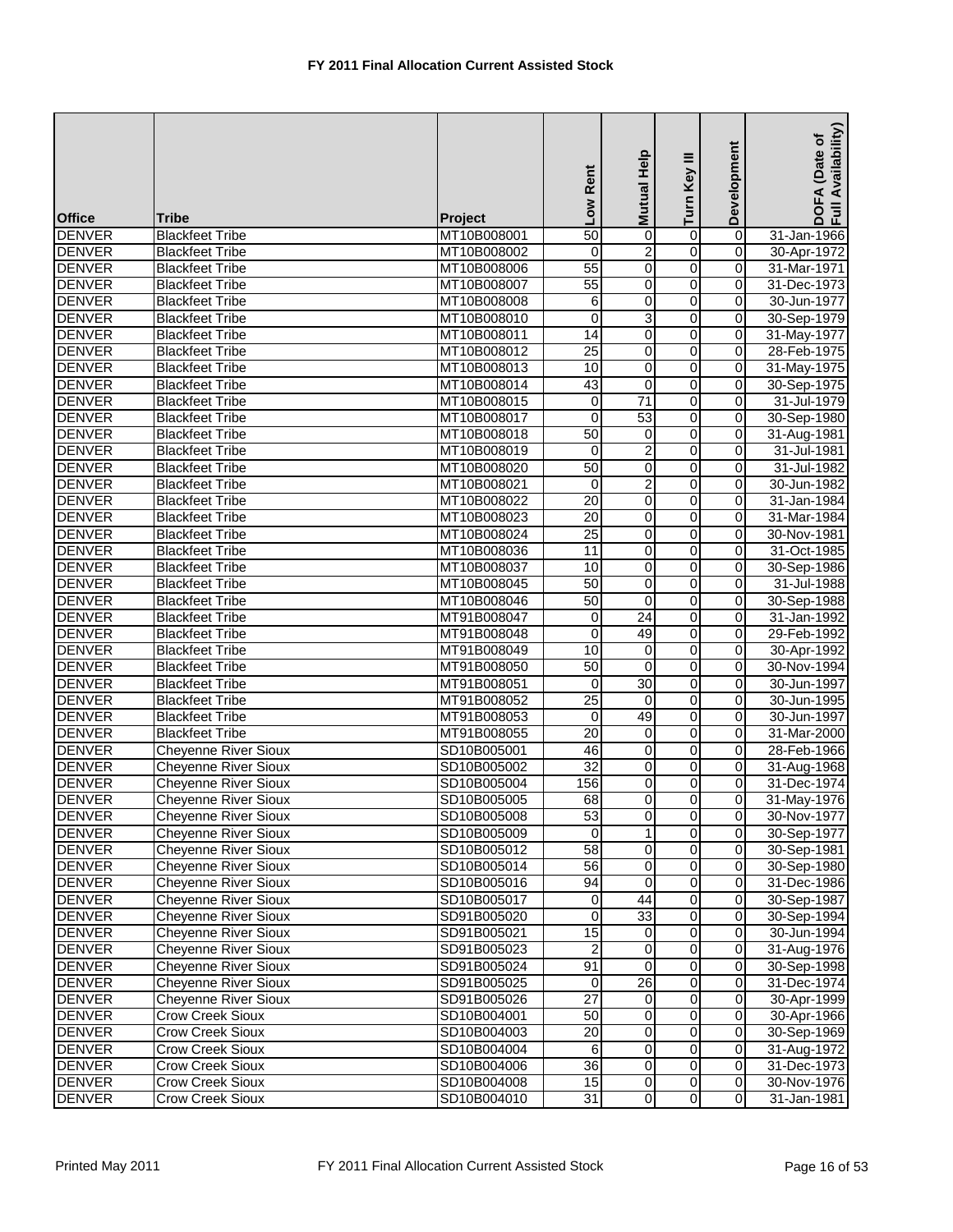| <b>Office</b> | <b>Tribe</b>                    | Project     | Low Rent        | Help<br><b>Mutual</b> | Turn Key III   | Development             | Availability)<br>(Date of<br>DOFA<br>Full Av |
|---------------|---------------------------------|-------------|-----------------|-----------------------|----------------|-------------------------|----------------------------------------------|
| <b>DENVER</b> | <b>Crow Creek Sioux</b>         | SD91B004013 | 10              | $\mathbf 0$           | 0              |                         | 30-Nov-1994                                  |
| <b>DENVER</b> | <b>Crow Creek Sioux</b>         | SD91B004014 | 0               | 10                    | 0              | 0                       | 30-Apr-1994                                  |
| <b>DENVER</b> | <b>Crow Creek Sioux</b>         | SD91B004015 | 0               | 28                    | o              | $\mathbf 0$             | 31-Oct-1995                                  |
| <b>DENVER</b> | <b>Crow Creek Sioux</b>         | SD91B004016 | 10              | 0                     | $\overline{0}$ | $\mathbf 0$             | 31-Mar-1997                                  |
| <b>DENVER</b> | <b>Crow Creek Sioux</b>         | SD91B004017 | $\overline{20}$ | 0                     | $\overline{0}$ | $\mathbf 0$             | 30-Jun-1998                                  |
| <b>DENVER</b> | <b>Crow Tribe</b>               | MT10B014001 | 0               | 1                     | 0              | $\mathbf 0$             | 30-Sep-1970                                  |
| <b>DENVER</b> | <b>Crow Tribe</b>               | MT10B014002 | 0               | 0                     | 3              | 0                       | 28-Feb-1973                                  |
| <b>DENVER</b> | Crow Tribe                      | MT10B014003 | 0               | 3                     | $\overline{0}$ | $\mathbf 0$             | 31-Dec-1973                                  |
| <b>DENVER</b> | <b>Crow Tribe</b>               | MT10B014004 | 37              | 0                     | 0              | 0                       | 31-Dec-1973                                  |
| <b>DENVER</b> | <b>Crow Tribe</b>               | MT10B014005 | 0               | 4                     | 0              | $\overline{0}$          | 31-Dec-1973                                  |
| <b>DENVER</b> | <b>Crow Tribe</b>               | MT10B014006 | 5               | 0                     | 0              | 0                       | 31-Dec-1973                                  |
| <b>DENVER</b> | <b>Crow Tribe</b>               | MT10B014007 | 0               | 4                     | 0              | $\mathbf 0$             | 30-Nov-1979                                  |
| <b>DENVER</b> | <b>Crow Tribe</b>               | MT10B014008 | 40              | 0                     | 0              | $\mathbf 0$             | 30-Nov-1979                                  |
| <b>DENVER</b> | <b>Crow Tribe</b>               | MT10B014009 | 14              | 0                     | 0              | $\mathbf 0$             | 31-Aug-1981                                  |
| <b>DENVER</b> | <b>Crow Tribe</b>               | MT10B014010 | 44              | 0                     | 0              | 0                       | 31-Jul-1981                                  |
| <b>DENVER</b> | <b>Crow Tribe</b>               | MT10B014011 | 0               | 49                    | 0              | 0                       | 28-Feb-1987                                  |
| <b>DENVER</b> | <b>Crow Tribe</b>               | MT10B014012 | 4               | $\mathbf 0$           | 0              | $\mathbf 0$             | 30-Sep-1980                                  |
| <b>DENVER</b> | <b>Crow Tribe</b>               | MT10B014019 | $\overline{39}$ | $\mathbf 0$           | 0              | 0                       | 31-Oct-1985                                  |
| <b>DENVER</b> | <b>Crow Tribe</b>               | MT10B014020 | 0               | 43                    | 0              | $\overline{0}$          | 31-Dec-1985                                  |
| <b>DENVER</b> | <b>Crow Tribe</b>               | MT10B014022 | 0               | 29                    | 0              | 0                       | 28-Feb-1987                                  |
| <b>DENVER</b> | <b>Crow Tribe</b>               | MT10B014023 | 0               | $\overline{20}$       | $\overline{0}$ | $\mathbf 0$             | 31-Jan-1986                                  |
| <b>DENVER</b> | Crow Tribe                      | MT91B014024 | $\mathbf 0$     | $\overline{23}$       | 0              | $\mathbf 0$             | 31-Jan-1996                                  |
| <b>DENVER</b> | Crow Tribe                      | MT91B014025 | $\mathbf 0$     | 9                     | 0              | $\mathbf 0$             | 30-Nov-1979                                  |
| <b>DENVER</b> | <b>Flandreau Santee Sioux</b>   | SD10B049002 | 10              | 0                     | 0              | 0                       | 31-Dec-1979                                  |
| <b>DENVER</b> | <b>Flandreau Santee Sioux</b>   | SD10B049003 | 10              | 0                     | 0              | 0                       | 31-Dec-1980                                  |
| <b>DENVER</b> | <b>Flandreau Santee Sioux</b>   | SD10B049005 | 15              | 0                     | 0              | $\mathbf 0$             | 30-Sep-1985                                  |
| <b>DENVER</b> | <b>Flandreau Santee Sioux</b>   | SD91B049007 | 15              | 0                     | 0              | $\mathbf 0$             | 24-Feb-1993                                  |
| <b>DENVER</b> | <b>Flandreau Santee Sioux</b>   | SD91B049008 | 0               | 3                     | 0              | $\mathbf 0$             | 31-Dec-1994                                  |
| <b>DENVER</b> | Fort Belknap Indian Community   | MT10B010005 | $\overline{47}$ | $\mathbf 0$           | $\overline{0}$ | $\mathbf 0$             | 31-Aug-1971                                  |
| <b>DENVER</b> | Fort Belknap Indian Community   | MT10B010009 | 47              | $\pmb{0}$             | o              | $\mathbf 0$             | 31-Dec-1976                                  |
| <b>DENVER</b> | Fort Belknap Indian Community   | MT10B010012 | 15              | 0                     | 0              | $\mathbf 0$             | 30-Nov-1979                                  |
| <b>DENVER</b> | Fort Belknap Indian Community   | MT10B010014 | $\overline{20}$ | 0                     | 0              | 0                       | 30-Sep-1981                                  |
| <b>DENVER</b> | Fort Belknap Indian Community   | MT10B010015 | 10              | 0                     | 0              | $\mathbf 0$             | 30-Jun-1982                                  |
| <b>DENVER</b> | Fort Belknap Indian Community   | MT10B010016 | 10              | 0                     | 0              | 0                       | 30-Jun-1982                                  |
| <b>DENVER</b> | Fort Belknap Indian Community   | MT10B010019 | 14              | 0                     | $\overline{0}$ | $\overline{0}$          | 30-Nov-1984                                  |
| <b>DENVER</b> | Fort Belknap Indian Community   | MT10B010020 | 9               | 0                     | $\overline{0}$ | $\mathbf 0$             | 30-Nov-1984                                  |
| <b>DENVER</b> | Fort Belknap Indian Community   | MT10B010021 | 0               | 29                    | 0              | $\mathbf 0$             | 31-Jul-1986                                  |
| <b>DENVER</b> | Fort Belknap Indian Community   | MT10B010022 | 0               | $\overline{35}$       | 0              | $\mathbf 0$             | 30-Sep-1987                                  |
| <b>DENVER</b> | Fort Belknap Indian Community   | MT10B010023 | $\overline{24}$ | 0                     | o              | $\overline{\mathbf{o}}$ | 31-Oct-1987                                  |
| <b>DENVER</b> | Fort Belknap Indian Community   | MT10B010028 | 0               | $\overline{c}$        | 0              | 0                       | 31-Aug-1971                                  |
| <b>DENVER</b> | Fort Belknap Indian Community   | MT10B010029 | 0               | $\overline{2}$        | 0              | 0                       | 31-Aug-1971                                  |
| <b>DENVER</b> | Fort Belknap Indian Community   | MT91B010024 | 0               | $\overline{24}$       | 0              | $\mathbf 0$             | 31-Aug-1994                                  |
| <b>DENVER</b> | Fort Belknap Indian Community   | MT91B010025 | 0               | $\overline{24}$       | 0              | 0                       | 31-Jul-1994                                  |
| <b>DENVER</b> | Fort Belknap Indian Community   | MT91B010026 | $\overline{25}$ | 0                     | 0              | $\mathbf 0$             | 31-Dec-1995                                  |
| <b>DENVER</b> | Fort Belknap Indian Community   | MT91B010027 | 20              | 0                     | 0              | 0                       | 31-Jan-1996                                  |
| <b>DENVER</b> | Fort Belknap Indian Community   | MT91B010030 |                 |                       |                |                         | 26-Mar-2002                                  |
| <b>DENVER</b> | Fort Peck Assiniboine and Sioux | MT10B009001 | 30              | 0                     | 0              | 0                       | 31-Jul-1964                                  |
| <b>DENVER</b> | Fort Peck Assiniboine and Sioux | MT10B009002 | $\overline{26}$ | 0                     | 0              | 0                       | 30-Sep-1964                                  |
| <b>DENVER</b> | Fort Peck Assiniboine and Sioux | MT10B009004 | 0               | 1                     | 0              | 0                       | 31-Jul-1969                                  |
| <b>DENVER</b> | Fort Peck Assiniboine and Sioux | MT10B009006 | 46              | 0                     | 0              | 0                       | 30-Jun-1970                                  |
| <b>DENVER</b> | Fort Peck Assiniboine and Sioux | MT10B009007 | 0               | 0                     | 1              | 0                       | 31-Aug-1972                                  |
| <b>DENVER</b> | Fort Peck Assiniboine and Sioux | MT10B009008 | 0               | $\pmb{0}$             | 1              | $\mathbf 0$             | 31-Jan-1974                                  |
| <b>DENVER</b> | Fort Peck Assiniboine and Sioux | MT10B009010 | 10              | 0                     | o              | $\mathbf 0$             | 30-Nov-1975                                  |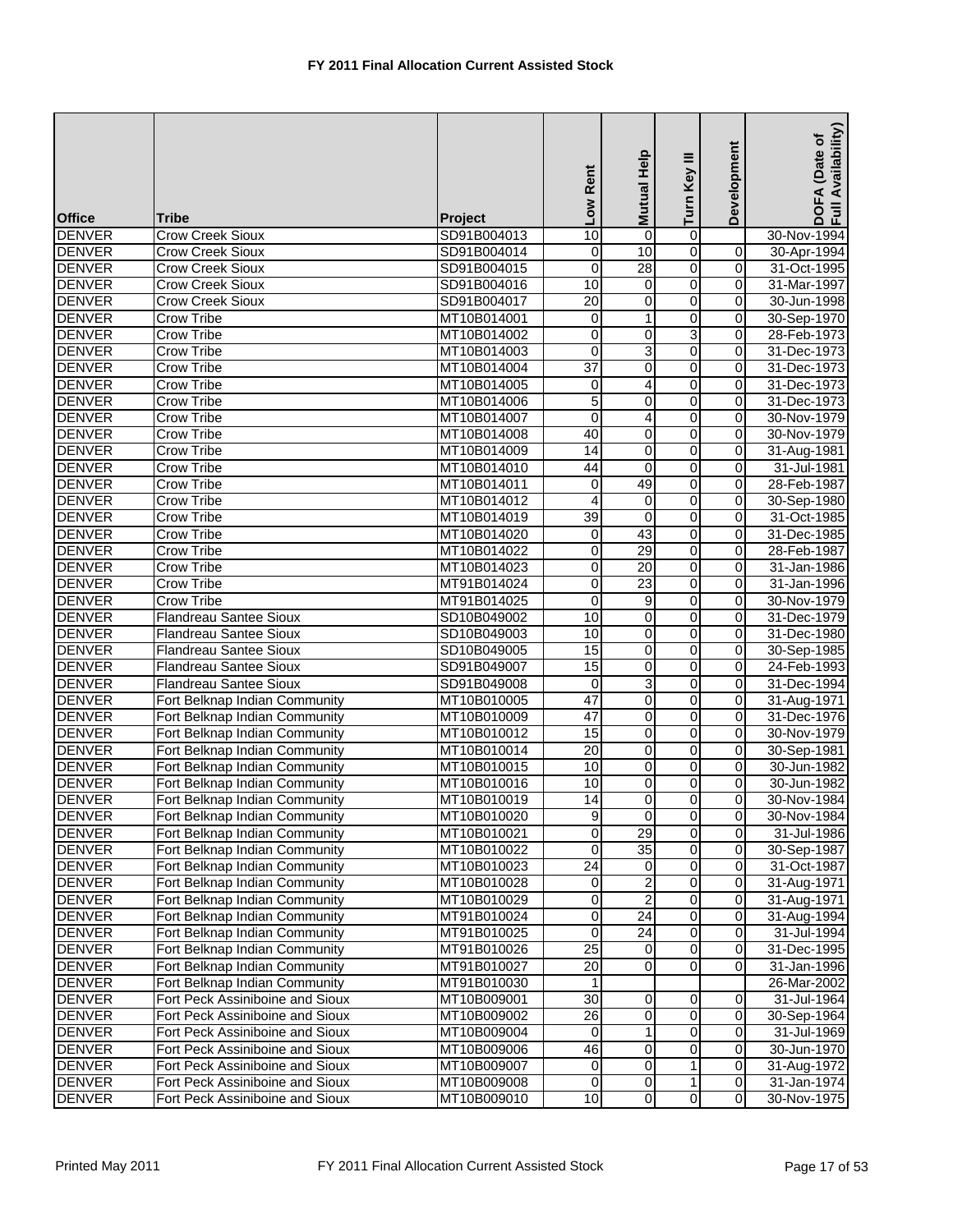| <b>Office</b> | <b>Tribe</b>                          | <b>Project</b> | Low Rent        | Help<br><b>Mutual</b>   | Turn Key III            | Development    | Availability)<br>DOFA (Date of<br>Full Availability |
|---------------|---------------------------------------|----------------|-----------------|-------------------------|-------------------------|----------------|-----------------------------------------------------|
| <b>DENVER</b> | Fort Peck Assiniboine and Sioux       | MT10B009011    | 17              | 0                       | $\overline{0}$          | $\overline{0}$ | 30-Jun-1978                                         |
| <b>DENVER</b> | Fort Peck Assiniboine and Sioux       | MT10B009012    | 0               | 1                       | 0                       | 0              | 30-Jun-1978                                         |
| <b>DENVER</b> | Fort Peck Assiniboine and Sioux       | MT10B009013    | $\mathbf 0$     | $\overline{\mathbf{c}}$ | 0                       | 0              | 30-Sep-1979                                         |
| <b>DENVER</b> | Fort Peck Assiniboine and Sioux       | MT10B009014    | 48              | $\overline{0}$          | $\overline{0}$          | 0              | 31-May-1979                                         |
| <b>DENVER</b> | Fort Peck Assiniboine and Sioux       | MT10B009015    | $\overline{47}$ | 0                       | 0                       | $\mathbf 0$    | 31-Mar-1981                                         |
| <b>DENVER</b> | Fort Peck Assiniboine and Sioux       | MT10B009016    | 0               | 3                       | 0                       | 0              | 30-May-1980                                         |
| <b>DENVER</b> | Fort Peck Assiniboine and Sioux       | MT10B009017    | 0               | 1                       | 0                       | 0              | 31-Mar-1982                                         |
| <b>DENVER</b> | Fort Peck Assiniboine and Sioux       | MT10B009018    | 17              | $\pmb{0}$               | 0                       | $\mathbf 0$    | 28-Feb-1982                                         |
| <b>DENVER</b> | Fort Peck Assiniboine and Sioux       | MT10B009020    | 16              | 0                       | 0                       | 0              | 31-Mar-1983                                         |
| <b>DENVER</b> | Fort Peck Assiniboine and Sioux       | MT10B009021    | 60              | 0                       | $\overline{0}$          | $\mathbf 0$    | 30-Jun-1983                                         |
| <b>DENVER</b> | Fort Peck Assiniboine and Sioux       | MT10B009022    | 0               | 8                       | 0                       | 0              | 30-Sep-1983                                         |
| <b>DENVER</b> | Fort Peck Assiniboine and Sioux       | MT10B009025    | 39              | 0                       | 0                       | 0              | 31-Dec-1985                                         |
| <b>DENVER</b> | Fort Peck Assiniboine and Sioux       | MT10B009026    | $\mathbf 0$     | 17                      | $\overline{0}$          | 0              | 31-May-1986                                         |
| <b>DENVER</b> | Fort Peck Assiniboine and Sioux       | MT10B009031    | $\mathbf 0$     | 55                      | 0                       | $\mathbf 0$    | 30-Jun-1989                                         |
| <b>DENVER</b> | Fort Peck Assiniboine and Sioux       | MT10B009032    | 42              | $\mathbf 0$             | 0                       | 0              | 31-Jul-1988                                         |
| <b>DENVER</b> | Fort Peck Assiniboine and Sioux       | MT91B009033    | 45              | 0                       | 0                       | 0              | 31-Dec-1989                                         |
| <b>DENVER</b> | Fort Peck Assiniboine and Sioux       | MT91B009034    | $\mathbf 0$     | 35                      | 0                       | $\mathbf 0$    | 30-Jun-1991                                         |
| <b>DENVER</b> | Fort Peck Assiniboine and Sioux       | MT91B009035    | 16              | $\mathbf 0$             | 0                       | $\mathbf 0$    | 30-Jun-1993                                         |
| <b>DENVER</b> | Fort Peck Assiniboine and Sioux       | MT91B009036    | $\overline{23}$ | 0                       | 0                       | 0              | 30-Apr-1994                                         |
| <b>DENVER</b> | Fort Peck Assiniboine and Sioux       | MT91B009037    | 10              | 0                       | 0                       | 0              | 30-Jun-1995                                         |
| <b>DENVER</b> | Fort Peck Assiniboine and Sioux       | MT91B009038    | 0               | 1                       | 0                       | 0              | 31-Aug-1972                                         |
| <b>DENVER</b> | Fort Peck Assiniboine and Sioux       | MT91B009039    | $\overline{22}$ | 0                       | 0                       | 0              | 30-Jun-1995                                         |
| <b>DENVER</b> | Fort Peck Assiniboine and Sioux       | MT91B009040    | 0               | 4                       | 0                       | $\mathbf 0$    | 31-Oct-1980                                         |
| <b>DENVER</b> | Fort Peck Assiniboine and Sioux       | MT91B009041    | 0               | 8                       | 0                       | $\mathbf 0$    | 30-Jun-1978                                         |
| <b>DENVER</b> | Fort Peck Assiniboine and Sioux       | MT91B009042    | 0               | 1                       | 0                       | 0              | 31-Aug-1972                                         |
| <b>DENVER</b> | Fort Peck Assiniboine and Sioux       | MT91B009043    | 0               | $\overline{2}$          | 0                       | $\mathbf 0$    | 31-Aug-1972                                         |
| <b>DENVER</b> | Fort Peck Assiniboine and Sioux       | MT91B009044    | 0               | 11                      | 0                       | $\mathbf 0$    | 30-Jun-1970                                         |
| <b>DENVER</b> | Fort Peck Assiniboine and Sioux       | MT91B009046    | 0               | 6                       | 0                       | 0              | 30-Jun-1970                                         |
| <b>DENVER</b> | Fort Peck Assiniboine and Sioux       | MT91B009048    | 0               | 4                       | 0                       | 0              | 30-Jun-1970                                         |
| <b>DENVER</b> | Fort Peck Assiniboine and Sioux       | MT91B009049    | 20              | 0                       | 0                       | 0              | 31-Dec-1999                                         |
| <b>DENVER</b> | <b>Ft. Berthold Affiliated Tribes</b> | ND10B005001    | 60              | 0                       | 0                       | $\mathbf 0$    | 31-Dec-1967                                         |
| <b>DENVER</b> | Ft. Berthold Affiliated Tribes        | ND10B005003    | 20              | 0                       | 0                       | $\mathbf 0$    | 30-Sep-1969                                         |
| <b>DENVER</b> | <b>Ft. Berthold Affiliated Tribes</b> | ND10B005004    | 120             | 0                       | 0                       | $\mathbf 0$    | 30-Dec-1971                                         |
| <b>DENVER</b> | <b>Ft. Berthold Affiliated Tribes</b> | ND10B005009    | 64              | 0                       | 0                       | 0              | 30-Jun-1980                                         |
| <b>DENVER</b> | Ft. Berthold Affiliated Tribes        | ND10B005011    | 39              | $\overline{0}$          | O                       | $\overline{0}$ | 31-Dec-1981                                         |
| <b>DENVER</b> | Ft. Berthold Affiliated Tribes        | ND10B005013    | $\mathbf 0$     | $\overline{4}$          | $\overline{\mathbf{o}}$ | 0              | 31-Oct-1984                                         |
| <b>DENVER</b> | <b>Ft. Berthold Affiliated Tribes</b> | ND10B005015    | 54              | $\Omega$                | 0                       | 0              | 30-Jul-1987                                         |
| <b>DENVER</b> | Ft. Berthold Affiliated Tribes        | ND10B005019    | 0               | $\overline{20}$         | 0                       | $\mathbf 0$    | 31-Jan-1987                                         |
| <b>DENVER</b> | Ft. Berthold Affiliated Tribes        | ND91B005022    | 0               | 47                      | 0                       | $\mathbf 0$    | 31-Mar-1995                                         |
| <b>DENVER</b> | Ft. Berthold Affiliated Tribes        | ND91B005023    | 52              | $\overline{0}$          | 0                       | $\mathbf 0$    | 31-Jan-1992                                         |
| <b>DENVER</b> | <b>Ft. Berthold Affiliated Tribes</b> | ND91B005024    | 0               | 20                      | 0                       | $\mathbf 0$    | 31-Oct-1990                                         |
| <b>DENVER</b> | Ft. Berthold Affiliated Tribes        | ND91B005025    | $\mathbf 0$     | 34                      | $\mathbf 0$             | $\mathbf 0$    | 29-Feb-1992                                         |
| <b>DENVER</b> | Ft. Berthold Affiliated Tribes        | ND91B005026    | 0               | 20                      | 0                       | $\mathbf 0$    | 31-Mar-1998                                         |
| <b>DENVER</b> | <b>Ft. Berthold Affiliated Tribes</b> | ND91B005027    | 0               | 17                      | 0                       | $\mathbf 0$    | 31-Mar-1998                                         |
| <b>DENVER</b> | Ft. Berthold Affiliated Tribes        | ND91B005028    | 0               | $\overline{18}$         | 0                       | $\mathbf 0$    | 31-Mar-1998                                         |
| <b>DENVER</b> | <b>Goshute Reservation</b>            | NV99B015012    | 8               | 0                       | 0                       | $\mathbf 0$    | 31-May-1986                                         |
| <b>DENVER</b> | <b>Goshute Reservation</b>            | NV99B015016    | 4               | 0                       | 0                       | $\overline{0}$ | 30-Jun-1995                                         |
| <b>DENVER</b> | Goshute Reservation                   | UT91B034001    | 15              | 0                       | 0                       |                | 31-Dec-2000                                         |
| <b>DENVER</b> | Lower Brule Sioux                     | SD10B003003    | 20              | $\mathbf 0$             | $\overline{0}$          | $\mathbf 0$    | 31-Dec-1970                                         |
| <b>DENVER</b> | Lower Brule Sioux                     | SD10B003005    | 10              | 0                       | 0                       | $\overline{0}$ | 31-Dec-1974                                         |
| <b>DENVER</b> | Lower Brule Sioux                     | SD10B003007    | 19              | $\mathbf 0$             | $\overline{0}$          | $\mathbf 0$    | 31-Mar-1977                                         |
| <b>DENVER</b> | Lower Brule Sioux                     | SD10B003009    | 24              | $\overline{0}$          | $\overline{0}$          | $\overline{0}$ | 28-Feb-1980                                         |
| <b>DENVER</b> | Lower Brule Sioux                     | SD10B003011    | 10              | $\mathbf 0$             | 0                       | 0              | 30-Sep-1981                                         |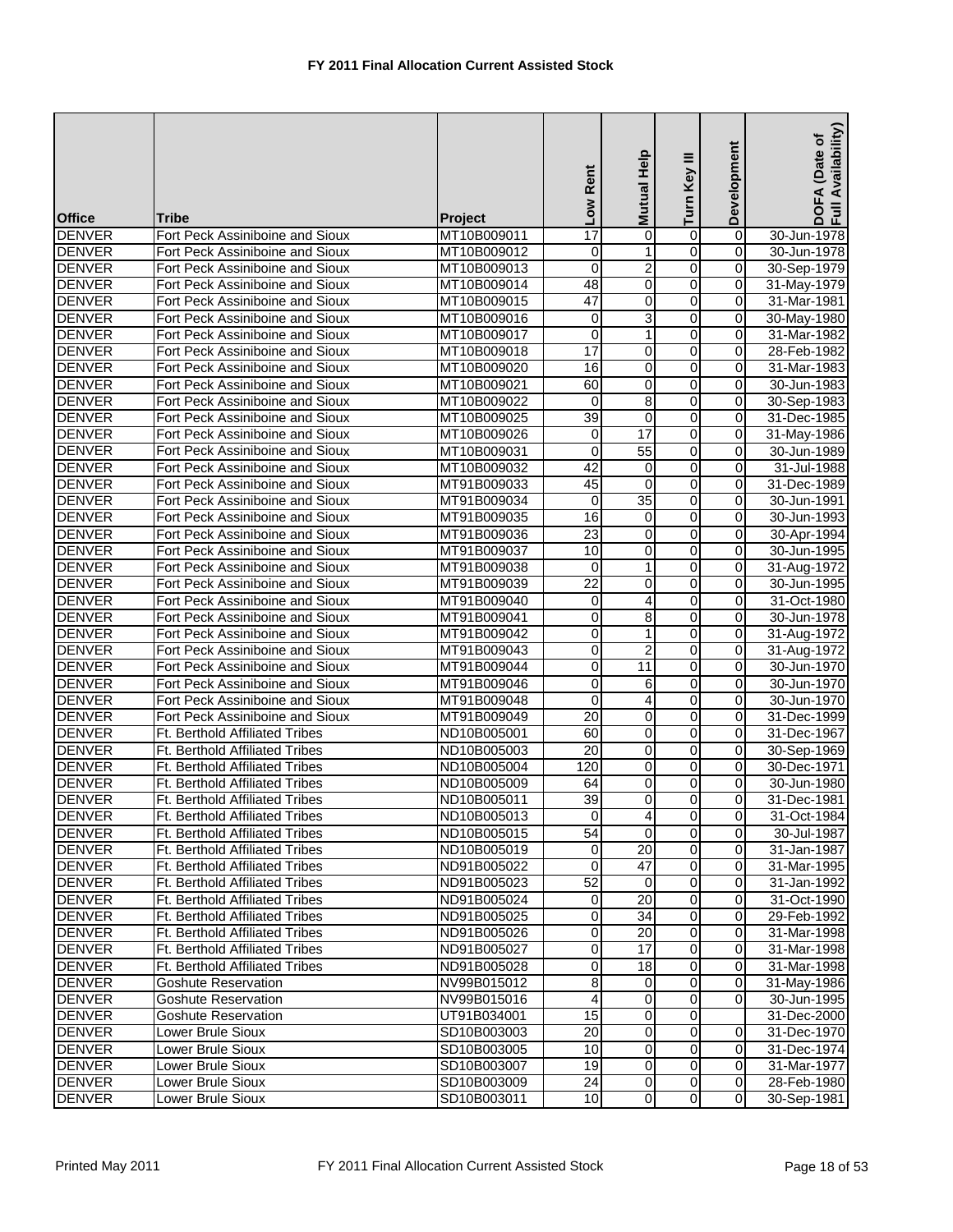| <b>Office</b> | Tribe                                  | <b>Project</b> | Low Rent                      | Mutual Help             | Turn Key III        | Development         | DOFA (Date of<br>Full Availability) |
|---------------|----------------------------------------|----------------|-------------------------------|-------------------------|---------------------|---------------------|-------------------------------------|
| <b>DENVER</b> | Lower Brule Sioux                      | SD10B003014    | 12                            | 0                       | 0                   | $\overline{0}$      | 31-Oct-1985                         |
| <b>DENVER</b> | Lower Brule Sioux                      | SD91B003017    | 0                             | 20                      | 0                   | 0                   | 31-Dec-1990                         |
| <b>DENVER</b> | Lower Brule Sioux                      | SD91B003018    | 10                            | $\overline{0}$          | $\overline{0}$      | $\overline{0}$      | 31-Jul-1990                         |
| <b>DENVER</b> | Lower Brule Sioux                      | SD91B003019    | 29                            | 0                       | $\overline{0}$      | $\pmb{0}$           | 30-Nov-1995                         |
| <b>DENVER</b> | Lower Brule Sioux                      | SD91B003020    | 19                            | 0                       | $\overline{0}$      | 0                   | 30-Nov-1996                         |
| <b>DENVER</b> | Lower Brule Sioux                      | SD91B003021    | 0                             | 19                      | O                   | 0                   | 31-Dec-1999                         |
| <b>DENVER</b> | Lower Brule Sioux                      | SD91B003022    | 7                             | $\boldsymbol{0}$        | $\overline{0}$      | 0                   | 30-Jun-2000                         |
| <b>DENVER</b> | Northern Arapahoe                      | WY91B018001    | $\mathbf 0$                   | 15                      | $\overline{0}$      | 0                   | 31-Dec-1996                         |
| <b>DENVER</b> | Northern Arapahoe                      | WY91B018002    | 0                             | 17                      | $\overline{0}$      | $\mathbf{1}$        | 30-Sep-1999                         |
| <b>DENVER</b> | Northern Arapahoe                      | WY91B018004    | 42                            | 0                       | $\overline{0}$      | 0                   | 31-Aug-1972                         |
| <b>DENVER</b> | Northern Arapahoe                      | WY91B018010    | 0                             | 2                       | 0                   | 0                   | 31-May-1988                         |
| <b>DENVER</b> | Northern Arapahoe                      | WY91B018014    | 28                            | 0                       | $\overline{0}$      | $\pmb{0}$           | 31-Aug-1978                         |
| <b>DENVER</b> | Northern Arapahoe                      | WY91B018015    | 23                            | 0                       | $\overline{0}$      | $\pmb{0}$           | 30-Nov-1983                         |
| <b>DENVER</b> | Northern Arapahoe                      | WY91B018016    | 23                            | $\overline{0}$          | $\overline{0}$      | 0                   | 31-Dec-1984                         |
| <b>DENVER</b> | Northern Arapahoe                      | WY91B018017    | 40                            | 0                       | o                   | 0                   | 31-Mar-1986                         |
| <b>DENVER</b> | Northern Arapahoe                      | WY91B018018    | 10                            | 0                       | o                   | $\pmb{0}$           | 30-Sep-1991                         |
| <b>DENVER</b> | Northern Cheyenne                      | MT10B012005    | 40                            | 0                       | $\overline{0}$      | $\overline{0}$      | 30-Jun-1973                         |
| <b>DENVER</b> | Northern Cheyenne                      | MT10B012011    | 0                             | 5                       | 0                   | 0                   | 31-Oct-1979                         |
| <b>DENVER</b> |                                        |                | 0                             | $\overline{2}$          | 0                   | 0                   | 30-Nov-1979                         |
|               | Northern Cheyenne                      | MT10B012012    | $\overline{14}$               |                         | o                   |                     |                                     |
| <b>DENVER</b> | Northern Cheyenne                      | MT10B012013    |                               | 0                       |                     | 0<br>$\overline{0}$ | 31-May-1981                         |
| <b>DENVER</b> | Northern Cheyenne                      | MT10B012014    | $\overline{\mathsf{o}}$<br>94 | 4                       | $\overline{0}$      | $\overline{0}$      | 30-Nov-1981                         |
| <b>DENVER</b> | Northern Cheyenne                      | MT10B012020    |                               | $\mathbf 0$             | $\overline{0}$      |                     | 31-Mar-1984                         |
| <b>DENVER</b> | Northern Cheyenne                      | MT10B012024    | $\mathbf 0$                   | 20                      | $\overline{0}$      | 0                   | 31-Aug-1986                         |
| <b>DENVER</b> | Northern Cheyenne                      | MT91B012009    | 35                            | 0                       | o                   | 0                   | 31-Aug-1978                         |
| <b>DENVER</b> | Northern Cheyenne                      | MT91B012025    | $\mathbf 0$                   | 30                      | $\overline{0}$      | $\overline{0}$      | 30-Nov-1990                         |
| <b>DENVER</b> | Northern Cheyenne                      | MT91B012026    | 45                            | $\mathbf 0$             | $\overline{0}$      | 0                   | 30-Nov-1990                         |
| <b>DENVER</b> | Northern Cheyenne                      | MT91B012027    | 0                             | 15                      | 0                   | 0                   | 29-Feb-1996                         |
| <b>DENVER</b> | Northern Cheyenne                      | MT91B012028    | $\overline{37}$               | 0                       | $\overline{0}$      | 0                   | 31-Dec-1991                         |
| <b>DENVER</b> | Northern Cheyenne                      | MT91B012029    | $\overline{18}$               | 0                       | O                   | 0                   | 31-May-2001                         |
| <b>DENVER</b> | NW Band of Shoshone Nation             | UT91B033001    | 15                            | $\overline{0}$          | $\overline{0}$      | $\overline{0}$      | 30-Nov-1999                         |
| <b>DENVER</b> | Oglala Sioux of Pine Ridge Reservation | SD10B001001    | $\overline{51}$               | 0                       | O                   | $\pmb{0}$           | 30-Sep-1963                         |
| <b>DENVER</b> | Oglala Sioux of Pine Ridge Reservation | SD10B001002    | 23                            | 0                       | $\overline{0}$      | $\pmb{0}$           | 30-Sep-1964                         |
| <b>DENVER</b> | Oglala Sioux of Pine Ridge Reservation | SD10B001003    | 76                            | 0                       | $\mathsf{O}\xspace$ | $\pmb{0}$           | 30-Jun-1966                         |
| <b>DENVER</b> | Oglala Sioux of Pine Ridge Reservation | SD10B001004    | 50                            | 0                       | $\overline{0}$      | 0                   | 30-Sep-1970                         |
| <b>DENVER</b> | Oglala Sioux of Pine Ridge Reservation | SD10B001005    | 243                           | $\overline{0}$          | $\overline{0}$      | $\overline{0}$      | 31-Mar-1974                         |
| <b>DENVER</b> | Oglala Sioux of Pine Ridge Reservation | SD10B001006    | 99                            | $\overline{\mathbf{0}}$ | $\overline{0}$      | 0                   | 31-Dec-1974                         |
| <b>DENVER</b> | Oglala Sioux of Pine Ridge Reservation | SD10B001008    | 195                           | 0                       | $\overline{0}$      | 0                   | 31-May-1973                         |
| <b>DENVER</b> | Oglala Sioux of Pine Ridge Reservation | SD10B001015    | 20                            | 0                       | O                   | $\overline{0}$      | 31-Mar-1981                         |
| <b>DENVER</b> | Oglala Sioux of Pine Ridge Reservation | SD10B001016    | 50                            | $\pmb{0}$               | $\overline{0}$      | $\overline{0}$      | 31-Dec-1979                         |
| <b>DENVER</b> | Oglala Sioux of Pine Ridge Reservation | SD10B001019    | 25                            | 0                       | $\overline{0}$      | $\pmb{0}$           | 31-Oct-1987                         |
| <b>DENVER</b> | Oglala Sioux of Pine Ridge Reservation | SD10B001020    | 30                            | 0                       | $\overline{0}$      | 0                   | 31-May-1988                         |
| <b>DENVER</b> | Oglala Sioux of Pine Ridge Reservation | SD10B001021    | $\mathbf 0$                   | $\overline{20}$         | $\overline{0}$      | 0                   | 31-Jan-1985                         |
| <b>DENVER</b> | Oglala Sioux of Pine Ridge Reservation | SD10B001022    | 0                             | $\overline{21}$         | $\overline{0}$      | 0                   | 31-May-1986                         |
| <b>DENVER</b> | Oglala Sioux of Pine Ridge Reservation | SD10B001023    | $\overline{30}$               | $\mathbf 0$             | $\overline{0}$      | $\overline{0}$      | 31-May-1988                         |
| <b>DENVER</b> | Oglala Sioux of Pine Ridge Reservation | SD10B001024    | 13                            | 0                       | O                   | 0                   | 31-Oct-1978                         |
| <b>DENVER</b> | Oglala Sioux of Pine Ridge Reservation | SD10B001027    | $\overline{24}$               | $\pmb{0}$               | $\overline{0}$      | $\pmb{0}$           | 31-Dec-1981                         |
| <b>DENVER</b> | Oglala Sioux of Pine Ridge Reservation | SD91B001028    | 0                             | 70                      | O                   | $\pmb{0}$           | 31-Aug-1991                         |
| <b>DENVER</b> | Oglala Sioux of Pine Ridge Reservation | SD91B001029    | 30                            | $\mathbf 0$             | $\overline{0}$      | $\overline{0}$      | 30-Apr-1991                         |
| <b>DENVER</b> | Oglala Sioux of Pine Ridge Reservation | SD91B001030    | 40                            | 0                       | O                   | $\pmb{0}$           | 30-Jun-1994                         |
| <b>DENVER</b> | Oglala Sioux of Pine Ridge Reservation | SD91B001031    | 0                             | 25                      | $\overline{0}$      | 0                   | 30-Jun-1991                         |
| <b>DENVER</b> | Oglala Sioux of Pine Ridge Reservation | SD91B001032    | 45                            | 0                       | $\overline{0}$      | 0                   | 31-Mar-1995                         |
| <b>DENVER</b> | Oglala Sioux of Pine Ridge Reservation | SD91B001033    | 0                             | 40                      | $\overline{0}$      | 0                   | 31-Jul-1996                         |
| <b>DENVER</b> | Oglala Sioux of Pine Ridge Reservation | SD91B001034    | $\overline{0}$                | $\overline{40}$         | $\overline{0}$      | $\pmb{0}$           | 30-Sep-1998                         |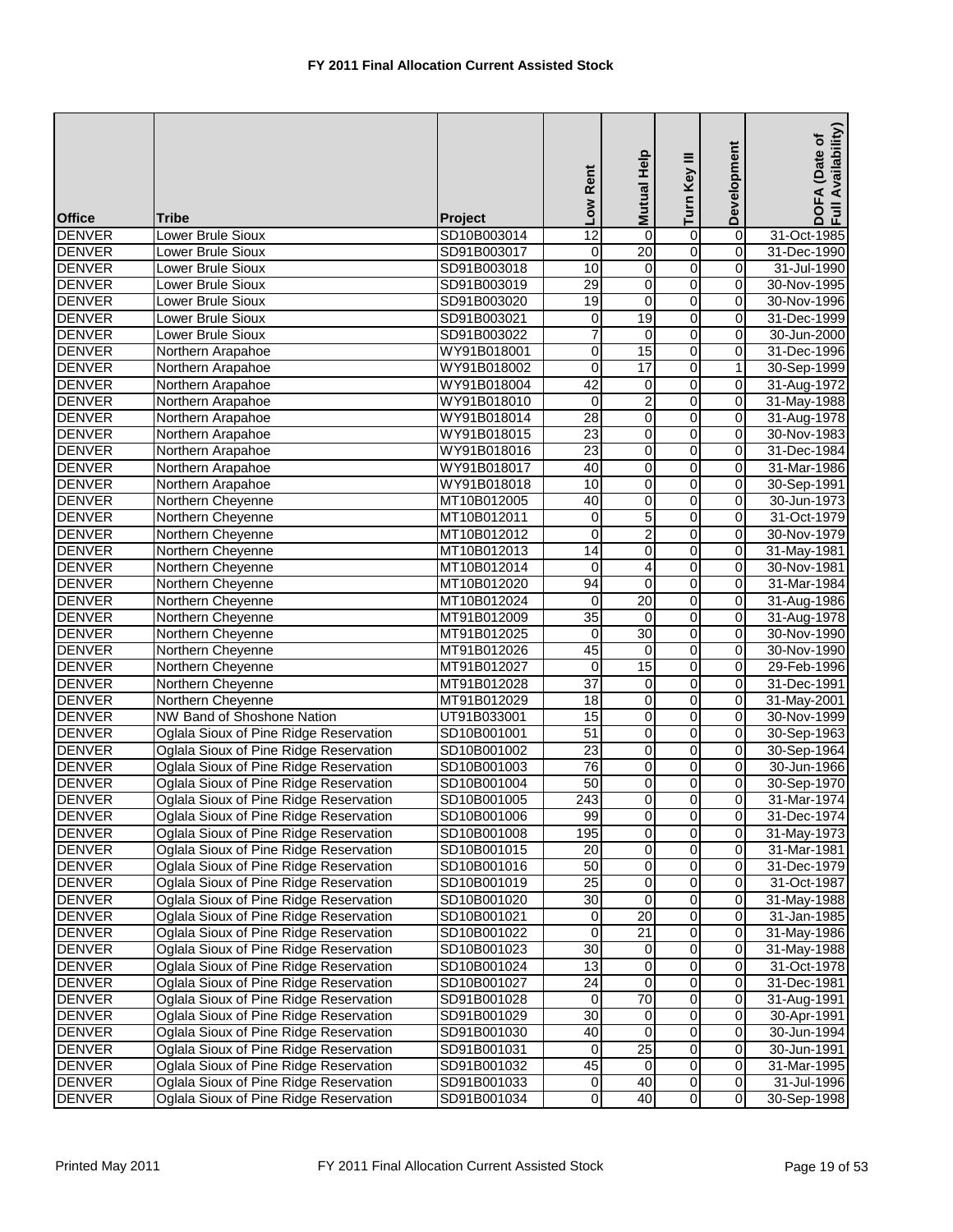| <b>Office</b>                  | Tribe                                              | <b>Project</b>             | Low Rent                     | Mutual Help             | Turn Key III                     | Development            | DOFA (Date of<br>Full Availability) |
|--------------------------------|----------------------------------------------------|----------------------------|------------------------------|-------------------------|----------------------------------|------------------------|-------------------------------------|
| <b>DENVER</b>                  | Oglala Sioux of Pine Ridge Reservation             | SD91B001035                | 40                           | $\overline{0}$          | $\overline{0}$                   | $\overline{0}$         | 30-Jun-1997                         |
|                                |                                                    |                            |                              | 25                      |                                  |                        |                                     |
| <b>DENVER</b>                  | Oglala Sioux of Pine Ridge Reservation             | SD91B001036                | 0<br>20                      |                         | $\overline{0}$<br>$\overline{0}$ | 0                      | 31-Aug-1998                         |
| <b>DENVER</b>                  | Oglala Sioux of Pine Ridge Reservation             | SD91B001037                |                              | $\boldsymbol{0}$        |                                  | $\pmb{0}$              | 30-Jun-1997                         |
| <b>DENVER</b>                  | Oglala Sioux of Pine Ridge Reservation             | SD91B001038                | $\mathbf 0$                  | 18                      | $\overline{0}$                   | 0                      | 20-Feb-2001                         |
| <b>DENVER</b>                  | Oglala Sioux of Pine Ridge Reservation             | SD91B001039                | 54                           | 0                       | $\overline{0}$                   | 6                      | 31-Dec-2001                         |
| <b>DENVER</b>                  | Omaha Tribe<br><b>Omaha Tribe</b>                  | NE10B013001                | 23                           | 0<br>0                  | $\overline{0}$                   | 0<br>0                 | 30-Jun-1965                         |
| <b>DENVER</b>                  |                                                    | NE10B013002                | 33                           |                         | 0                                | $\overline{0}$         | 31-May-1971                         |
| <b>DENVER</b><br><b>DENVER</b> | Omaha Tribe                                        | NE10B013003                | 65<br>70                     | 0                       | $\overline{0}$<br>$\overline{0}$ |                        | 31-Jul-1974                         |
| <b>DENVER</b>                  | <b>Omaha Tribe</b>                                 | NE10B013004                |                              | 0                       | O                                | 0<br>0                 | 30-Sep-1980                         |
| <b>DENVER</b>                  | Omaha Tribe<br>Omaha Tribe                         | NE10B013005<br>NE10B013006 | $\pmb{0}$<br>0               | 2<br>1                  | 0                                | 0                      | 30-Jun-1981<br>30-Apr-1987          |
| <b>DENVER</b>                  | Omaha Tribe                                        |                            |                              | 5                       | $\overline{0}$                   | $\pmb{0}$              |                                     |
| <b>DENVER</b>                  | Ponca Tribe of Nebraska                            | NE10B013007<br>NE91B183001 | 0<br>12                      | 0                       | $\overline{0}$                   | 0                      | 30-Apr-1988                         |
| <b>DENVER</b>                  | Ponca Tribe of Nebraska                            | NE91B183002                |                              | 6                       | 0                                | 0                      | 30-Jun-1997                         |
|                                |                                                    |                            | 0                            | 0                       |                                  | 0                      | 31-Dec-1996                         |
| <b>DENVER</b>                  | Ponca Tribe of Nebraska<br>Ponca Tribe of Nebraska | NE91B183003<br>NE91B183004 | 4<br>0                       | 11                      | $\overline{0}$<br>0              |                        | 30-Jun-1997<br>31-Dec-1996          |
| <b>DENVER</b><br><b>DENVER</b> | Ponca Tribe of Nebraska                            |                            | $\overline{22}$              | $\overline{0}$          | $\overline{0}$                   | 0<br>$\overline{0}$    |                                     |
| <b>DENVER</b>                  | Ponca Tribe of Nebraska                            | NE91B183005<br>NE91B183006 | 0                            | 18                      | 0                                | $\overline{0}$         | 31-Dec-1996<br>31-Dec-1996          |
|                                |                                                    |                            |                              |                         |                                  |                        |                                     |
| <b>DENVER</b><br><b>DENVER</b> | Rocky Boy Chippewa-Cree                            | MT10B011001<br>MT10B011002 | 0                            | 6                       | 0                                | 0<br>0                 | 31-May-1969<br>31-Dec-1967          |
|                                | Rocky Boy Chippewa-Cree                            |                            | 0                            | 2                       | 0                                |                        |                                     |
| <b>DENVER</b><br><b>DENVER</b> | Rocky Boy Chippewa-Cree<br>Rocky Boy Chippewa-Cree | MT10B011003<br>MT10B011004 | 0<br>$\overline{\mathbf{0}}$ | 6<br>$\overline{9}$     | $\overline{0}$<br>$\overline{0}$ | $\pmb{0}$<br>$\pmb{0}$ | 30-Sep-1971                         |
| <b>DENVER</b>                  | Rocky Boy Chippewa-Cree                            | MT10B011005                | 0                            | $\overline{2}$          | $\overline{0}$                   | 0                      | 31-May-1972<br>30-Nov-1971          |
| <b>DENVER</b>                  | Rocky Boy Chippewa-Cree                            | MT10B011006                | $\overline{0}$               | 3                       | $\overline{0}$                   | 0                      | 31-Oct-1970                         |
| <b>DENVER</b>                  | Rocky Boy Chippewa-Cree                            |                            | $\overline{30}$              | $\mathbf 0$             | $\overline{0}$                   | 0                      | 31-Dec-1971                         |
| <b>DENVER</b>                  | Rocky Boy Chippewa-Cree                            | MT10B011007<br>MT10B011008 | 0                            | $\overline{26}$         | O                                | $\overline{0}$         | 31-Oct-1974                         |
| <b>DENVER</b>                  | Rocky Boy Chippewa-Cree                            | MT10B011009                | 0                            | 12                      | 0                                | 0                      | 30-Nov-1974                         |
| <b>DENVER</b>                  | Rocky Boy Chippewa-Cree                            | MT10B011010                | 0                            | 7                       | O                                | 0                      | 30-May-1976                         |
| <b>DENVER</b>                  | Rocky Boy Chippewa-Cree                            | MT10B011011                | 0                            | 9                       | O                                | 0                      | 31-Jul-1977                         |
| <b>DENVER</b>                  | Rocky Boy Chippewa-Cree                            | MT10B011012                | 40                           | 0                       | $\overline{0}$                   | 0                      | 30-Jan-1980                         |
| <b>DENVER</b>                  | Rocky Boy Chippewa-Cree                            | MT10B011013                | 36                           | 0                       | $\overline{0}$                   | 0                      | 31-May-1986                         |
| <b>DENVER</b>                  | Rocky Boy Chippewa-Cree                            | MT91B011021                | 43                           | 0                       | $\overline{0}$                   | 0                      | 30-Sep-1990                         |
| <b>DENVER</b>                  | Rocky Boy Chippewa-Cree                            | MT91B011022                | $\mathbf 0$                  | $\overline{22}$         | $\overline{0}$                   | 0                      | 30-Sep-1990                         |
| <b>DENVER</b>                  | Rocky Boy Chippewa-Cree                            | MT91B011023                | 15                           | 0                       | o                                | 0                      | 30-Aug-1994                         |
| <b>DENVER</b>                  | Rocky Boy Chippewa-Cree                            | MT91B011024                | 45                           | $\overline{0}$          | $\overline{0}$                   | $\overline{0}$         | 31-Oct-1995                         |
| <b>DENVER</b>                  | Rocky Boy Chippewa-Cree                            | MT91B011025                | 20                           | $\overline{0}$          | $\overline{0}$                   | $\mathbf 0$            | 31-Oct-1995                         |
| <b>DENVER</b>                  | Rocky Boy Chippewa-Cree                            | MT91B011026                | 40                           | 0                       | $\overline{0}$                   | $\mathbf 0$            | 31-Dec-1996                         |
| <b>DENVER</b>                  | Rocky Boy Chippewa-Cree                            | MT91B011027                | 5                            | 0                       | $\overline{0}$                   | $\mathbf 0$            | 30-Aug-1994                         |
| <b>DENVER</b>                  | Rocky Boy Chippewa-Cree                            | MT91B011028                | 22                           | 0                       | $\overline{0}$                   | $\mathbf 0$            | 31-Mar-1999                         |
| <b>DENVER</b>                  | Rosebud Sioux                                      | SD10B002001                | $\overline{38}$              | 0                       | $\overline{0}$                   | $\mathbf 0$            | 31-Dec-1966                         |
| <b>DENVER</b>                  | <b>Rosebud Sioux</b>                               | SD10B002002                | 14                           | 0                       | 0                                | 0                      | 31-Dec-1966                         |
| <b>DENVER</b>                  | Rosebud Sioux                                      | SD10B002003                | $\overline{26}$              | $\overline{0}$          | $\overline{0}$                   | $\pmb{0}$              | 31-Dec-1966                         |
| <b>DENVER</b>                  | Rosebud Sioux                                      | SD10B002004                | 14                           | 0                       | $\overline{0}$                   | 0                      | 31-Dec-1966                         |
| <b>DENVER</b>                  | Rosebud Sioux                                      | SD10B002007                | 62                           | 0                       | $\overline{0}$                   | $\mathbf 0$            | 30-Nov-1978                         |
| <b>DENVER</b>                  | Rosebud Sioux                                      | SD10B002008                | $\mathbf 0$                  | 1                       | $\overline{0}$                   | 0                      | 30-Nov-1978                         |
| <b>DENVER</b>                  | <b>Rosebud Sioux</b>                               | SD10B002009                | 90                           | 0                       | $\overline{0}$                   | $\mathbf 0$            | 30-Sep-1978                         |
| <b>DENVER</b>                  | Rosebud Sioux                                      | SD10B002011                | 80                           | 0                       | $\overline{0}$                   | $\pmb{0}$              | 30-Sep-1979                         |
| <b>DENVER</b>                  | Rosebud Sioux                                      | SD10B002012                | 0                            | 1                       | $\overline{0}$                   | $\mathbf 0$            | 30-Apr-1980                         |
| <b>DENVER</b>                  | Rosebud Sioux                                      | SD10B002013                | 60                           | $\pmb{0}$               | $\overline{0}$                   | $\overline{0}$         | 30-Sep-1980                         |
| <b>DENVER</b>                  | Rosebud Sioux                                      | SD10B002014                | 120                          | 0                       | 0                                | $\pmb{0}$              | 31-Dec-1979                         |
| <b>DENVER</b>                  | Rosebud Sioux                                      | SD10B002015                | $\overline{0}$               | 3                       | $\overline{0}$                   | $\mathbf 0$            | 31-Dec-1979                         |
| <b>DENVER</b>                  | Rosebud Sioux                                      | SD10B002016                | $\overline{31}$              | $\overline{\mathbf{0}}$ | $\overline{0}$                   | $\mathbf 0$            | 31-Aug-1985                         |
| <b>DENVER</b>                  | Rosebud Sioux                                      | SD10B002017                | 48                           | $\overline{\mathbf{o}}$ | $\overline{0}$                   | $\mathbf 0$            | 30-Sep-1985                         |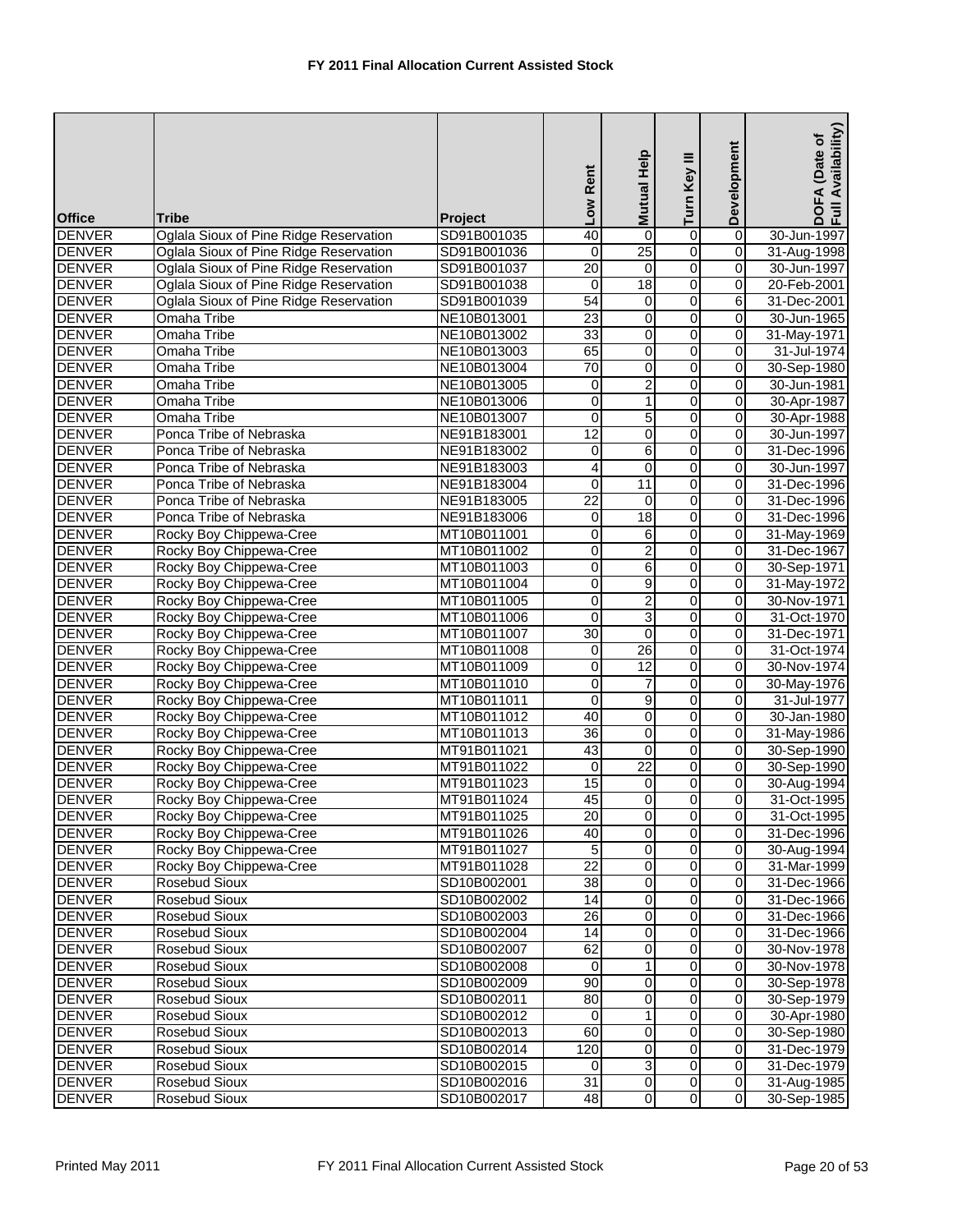| 0<br>$\overline{0}$<br><b>Rosebud Sioux</b><br>SD10B002018<br>6<br>31-Jul-1986<br>0<br>$\overline{0}$<br><b>DENVER</b><br>9<br>0<br>31-Aug-1986<br><b>Rosebud Sioux</b><br>SD10B002019<br>0<br>$\overline{0}$<br>132<br><b>DENVER</b><br>0<br>$\mathbf 0$<br><b>Rosebud Sioux</b><br>SD10B002020<br>28-Feb-1986<br>17<br>0<br><b>DENVER</b><br>SD10B002021<br>0<br>30-Sep-1986<br><b>Rosebud Sioux</b><br>0<br><b>DENVER</b><br>33<br>0<br>SD91B002026<br>$\mathbf 0$<br>0<br>30-Sep-1989<br><b>Rosebud Sioux</b><br>$\mathbf 0$<br><b>DENVER</b><br>Rosebud Sioux<br>70<br>0<br>31-Mar-1990<br>SD91B002027<br>$\mathbf 0$<br>$\overline{22}$<br>0<br>0<br><b>DENVER</b><br><b>Rosebud Sioux</b><br>31-Jan-1990<br>SD91B002028<br>0<br>$\overline{20}$<br><b>DENVER</b><br>0<br>0<br>$\mathbf 0$<br>Rosebud Sioux<br>SD91B002029<br>30-Jun-1993<br>0<br><b>DENVER</b><br><b>Rosebud Sioux</b><br>20<br>0<br>31-May-1992<br>SD91B002030<br>0<br>$\overline{0}$<br><b>DENVER</b><br>Rosebud Sioux<br>20<br>$\mathbf 0$<br>31-Aug-1996<br>SD91B002031<br>0<br>28<br>$\overline{0}$<br><b>DENVER</b><br>$\mathbf 0$<br>$\mathbf 0$<br>Rosebud Sioux<br>SD91B002032<br>31-Aug-1999<br>13<br>$\overline{0}$<br><b>DENVER</b><br>$\boldsymbol{0}$<br>$\mathbf 0$<br><b>Rosebud Sioux</b><br>SD91B002033<br>30-Sep-1999<br>0<br><b>DENVER</b><br><b>Rosebud Sioux</b><br>SD91B002034<br>10<br>0<br>0<br>30-Sep-1999<br>$\overline{0}$<br><b>DENVER</b><br>Salish and Kootenai Tribes<br>MT10B013003<br>40<br>0<br>0<br>30-Nov-1974<br>0<br><b>DENVER</b><br>7<br>0<br>0<br>30-Jun-1976<br>Salish and Kootenai Tribes<br>MT10B013005<br>0<br><b>DENVER</b><br>$\overline{7}$<br>0<br>31-Aug-1976<br>Salish and Kootenai Tribes<br>MT10B013006<br>0<br>$\overline{22}$<br>0<br><b>DENVER</b><br>0<br>$\mathbf 0$<br>Salish and Kootenai Tribes<br>MT10B013007<br>31-Oct-1976<br>0<br><b>DENVER</b><br>9<br>0<br>0<br>30-Jun-1977<br>Salish and Kootenai Tribes<br>MT10B013008<br><b>DENVER</b><br>20<br>$\overline{0}$<br>0<br>Salish and Kootenai Tribes<br>MT10B013009<br>$\mathbf 0$<br>30-Sep-1977<br>0<br><b>DENVER</b><br>$\overline{35}$<br>0<br>Salish and Kootenai Tribes<br>MT10B013010<br>0<br>31-Aug-1978<br>0<br>0<br><b>DENVER</b><br>Salish and Kootenai Tribes<br>MT10B013011<br>0<br>1<br>31-Jul-1979<br>0<br><b>DENVER</b><br>MT10B013013<br>$\mathbf 0$<br>0<br>Salish and Kootenai Tribes<br>1<br>30-Sep-1979<br>$\overline{0}$<br><b>DENVER</b><br>Salish and Kootenai Tribes<br>MT10B013014<br>10<br>0<br>0<br>30-May-1979<br>0<br><b>DENVER</b><br>1<br>0<br>Salish and Kootenai Tribes<br>MT10B013017<br>0<br>28-Feb-1981<br>0<br><b>DENVER</b><br>Salish and Kootenai Tribes<br>MT10B013018<br>40<br>0<br>0<br>28-Feb-1981<br>0<br>6<br>0<br>$\mathbf 0$<br><b>DENVER</b><br>Salish and Kootenai Tribes<br>30-Jun-1981<br>MT10B013019<br>$\overline{27}$<br>0<br><b>DENVER</b><br>Salish and Kootenai Tribes<br>0<br>0<br>30-Nov-1981<br>MT10B013020<br><b>DENVER</b><br>0<br>0<br>Salish and Kootenai Tribes<br>$\mathsf{O}\xspace$<br>31-Aug-1982<br>MT10B013022<br>4<br><b>DENVER</b><br>$\overline{57}$<br>0<br>0<br>Salish and Kootenai Tribes<br>MT10B013023<br>0<br>30-Nov-1983<br>$\overline{2}$<br>$\overline{0}$<br><b>DENVER</b><br>0<br>Salish and Kootenai Tribes<br>MT10B013024<br>30-Nov-1985<br>0<br>$\overline{0}$<br>$\overline{20}$<br>$\pmb{0}$<br>0<br><b>DENVER</b><br>Salish and Kootenai Tribes<br>MT10B013025<br>31-Oct-1984<br>3<br>0<br><b>DENVER</b><br>0<br>Salish and Kootenai Tribes<br>MT10B013026<br>0<br>31-Oct-1986<br>0<br><b>DENVER</b><br>5<br>0<br>0<br>Salish and Kootenai Tribes<br>MT10B013027<br>30-Apr-1987<br>0<br><b>DENVER</b><br>Salish and Kootenai Tribes<br>MT10B013028<br>31<br>0<br>30-Jun-1986<br>0<br>$\overline{0}$<br>4<br>$\overline{0}$<br><b>DENVER</b><br>$\overline{0}$<br>31-Mar-1989<br>Salish and Kootenai Tribes<br>MT10B013029<br><b>DENVER</b><br>Salish and Kootenai Tribes<br>MT91B013030<br>28<br>$\overline{0}$<br>$\overline{O}$<br>30-Jun-1989<br>0<br>$\overline{0}$<br>$\mathbf 0$<br><b>DENVER</b><br>$\mathbf 0$<br>Salish and Kootenai Tribes<br>MT91B013031<br>36<br>30-Jun-1990<br>0<br><b>DENVER</b><br>Salish and Kootenai Tribes<br>MT91B013032<br>2<br>$\mathbf 0$<br>0<br>31-Jan-1991<br>$\pmb{0}$<br><b>DENVER</b><br>$\mathbf 0$<br>Salish and Kootenai Tribes<br>MT91B013033<br>0<br>4<br>31-Dec-1991<br>0<br>$\mathbf 0$<br><b>DENVER</b><br>Salish and Kootenai Tribes<br>MT91B013034<br>0<br>2-Oct-1996<br>4<br>0<br><b>DENVER</b><br>Salish and Kootenai Tribes<br>$\Omega$<br>10<br>0<br>30-Sep-1998<br>MT91B013037<br><b>DENVER</b><br>0<br>Salish and Kootenai Tribes<br>MT91B013038<br>10<br>$\overline{0}$<br>$\mathbf 0$<br>30-Sep-1998<br>0<br>Santee Sioux Tribe<br>36<br>$\mathbf 0$<br><b>DENVER</b><br>NE10B105001<br>0<br>31-Oct-1971<br>$\overline{0}$<br>$\overline{30}$<br>$\overline{0}$<br><b>DENVER</b><br>Santee Sioux Tribe<br>$\mathbf 0$<br>NE10B105002<br>31-Jan-1974<br>0<br>10<br>0<br>$\mathbf 0$<br><b>DENVER</b><br>Santee Sioux Tribe<br>NE10B105003<br>30-Sep-1977<br>0<br><b>DENVER</b><br>Santee Sioux Tribe<br>NE10B105005<br>10<br>0<br>$\mathbf 0$<br>31-Oct-1984<br>0<br><b>DENVER</b><br>Santee Sioux Tribe<br>NE91B105006<br>15<br>$\mathbf 0$<br>$\mathbf 0$<br>30-Jun-1994<br>0<br><b>DENVER</b><br>Santee Sioux Tribe<br>5<br>$\mathbf 0$<br>NE91B105007<br>1-Jul-1995<br>0<br>15<br>0<br>$\mathbf 0$<br><b>DENVER</b><br>Santee Sioux Tribe<br>0<br>NE91B105008<br>30-Jun-1999<br>0<br>Shoshone Tribe of the Wind River Reser<br>2<br><b>DENVER</b><br>WY91B019003<br>0<br>0<br>31-Dec-1979<br>0<br><b>DENVER</b><br>$\overline{0}$<br>12<br>Shoshone Tribe of the Wind River Reser<br>WY91B019005<br>$\overline{0}$<br>30-Sep-1987<br>$\overline{22}$<br>$\overline{0}$<br><b>DENVER</b><br>Shoshone Tribe of the Wind River Reser<br>WY91B019006<br>$\overline{0}$<br>30-Jun-1988<br>0<br>$\overline{0}$<br>$\overline{10}$<br>$\mathbf 0$<br><b>DENVER</b><br>Shoshone Tribe of the Wind River Reser<br>$\overline{0}$<br>WY91B019007 | <b>Office</b> | Tribe | Project | Low Rent | <b>Help</b><br><b>Mutual</b> | Turn Key III | Development | Availability)<br>(Date of<br>DOFA<br>Full Av |
|------------------------------------------------------------------------------------------------------------------------------------------------------------------------------------------------------------------------------------------------------------------------------------------------------------------------------------------------------------------------------------------------------------------------------------------------------------------------------------------------------------------------------------------------------------------------------------------------------------------------------------------------------------------------------------------------------------------------------------------------------------------------------------------------------------------------------------------------------------------------------------------------------------------------------------------------------------------------------------------------------------------------------------------------------------------------------------------------------------------------------------------------------------------------------------------------------------------------------------------------------------------------------------------------------------------------------------------------------------------------------------------------------------------------------------------------------------------------------------------------------------------------------------------------------------------------------------------------------------------------------------------------------------------------------------------------------------------------------------------------------------------------------------------------------------------------------------------------------------------------------------------------------------------------------------------------------------------------------------------------------------------------------------------------------------------------------------------------------------------------------------------------------------------------------------------------------------------------------------------------------------------------------------------------------------------------------------------------------------------------------------------------------------------------------------------------------------------------------------------------------------------------------------------------------------------------------------------------------------------------------------------------------------------------------------------------------------------------------------------------------------------------------------------------------------------------------------------------------------------------------------------------------------------------------------------------------------------------------------------------------------------------------------------------------------------------------------------------------------------------------------------------------------------------------------------------------------------------------------------------------------------------------------------------------------------------------------------------------------------------------------------------------------------------------------------------------------------------------------------------------------------------------------------------------------------------------------------------------------------------------------------------------------------------------------------------------------------------------------------------------------------------------------------------------------------------------------------------------------------------------------------------------------------------------------------------------------------------------------------------------------------------------------------------------------------------------------------------------------------------------------------------------------------------------------------------------------------------------------------------------------------------------------------------------------------------------------------------------------------------------------------------------------------------------------------------------------------------------------------------------------------------------------------------------------------------------------------------------------------------------------------------------------------------------------------------------------------------------------------------------------------------------------------------------------------------------------------------------------------------------------------------------------------------------------------------------------------------------------------------------------------------------------------------------------------------------------------------------------------------------------------------------------------------------------------------------------------------------------------------------------------------------------------------------------------------------------------------------------------------------------------------------------------------------------------------------------------------------------------------------------------------------------------------------------------------------------------------------------------------------------------------------------------------------------------------------------------------------------------------------------------------------------------------------------------------------------------------------------------------------------------------------------------------------------------------------------------------------------------------------------------------------------------------------------------------------------------------|---------------|-------|---------|----------|------------------------------|--------------|-------------|----------------------------------------------|
|                                                                                                                                                                                                                                                                                                                                                                                                                                                                                                                                                                                                                                                                                                                                                                                                                                                                                                                                                                                                                                                                                                                                                                                                                                                                                                                                                                                                                                                                                                                                                                                                                                                                                                                                                                                                                                                                                                                                                                                                                                                                                                                                                                                                                                                                                                                                                                                                                                                                                                                                                                                                                                                                                                                                                                                                                                                                                                                                                                                                                                                                                                                                                                                                                                                                                                                                                                                                                                                                                                                                                                                                                                                                                                                                                                                                                                                                                                                                                                                                                                                                                                                                                                                                                                                                                                                                                                                                                                                                                                                                                                                                                                                                                                                                                                                                                                                                                                                                                                                                                                                                                                                                                                                                                                                                                                                                                                                                                                                                                                                                                                                                                                                                                                                                                                                                                                                                                                                                                                                                                                                                                                | <b>DENVER</b> |       |         |          |                              |              |             |                                              |
| 31-Jul-1990                                                                                                                                                                                                                                                                                                                                                                                                                                                                                                                                                                                                                                                                                                                                                                                                                                                                                                                                                                                                                                                                                                                                                                                                                                                                                                                                                                                                                                                                                                                                                                                                                                                                                                                                                                                                                                                                                                                                                                                                                                                                                                                                                                                                                                                                                                                                                                                                                                                                                                                                                                                                                                                                                                                                                                                                                                                                                                                                                                                                                                                                                                                                                                                                                                                                                                                                                                                                                                                                                                                                                                                                                                                                                                                                                                                                                                                                                                                                                                                                                                                                                                                                                                                                                                                                                                                                                                                                                                                                                                                                                                                                                                                                                                                                                                                                                                                                                                                                                                                                                                                                                                                                                                                                                                                                                                                                                                                                                                                                                                                                                                                                                                                                                                                                                                                                                                                                                                                                                                                                                                                                                    |               |       |         |          |                              |              |             |                                              |
|                                                                                                                                                                                                                                                                                                                                                                                                                                                                                                                                                                                                                                                                                                                                                                                                                                                                                                                                                                                                                                                                                                                                                                                                                                                                                                                                                                                                                                                                                                                                                                                                                                                                                                                                                                                                                                                                                                                                                                                                                                                                                                                                                                                                                                                                                                                                                                                                                                                                                                                                                                                                                                                                                                                                                                                                                                                                                                                                                                                                                                                                                                                                                                                                                                                                                                                                                                                                                                                                                                                                                                                                                                                                                                                                                                                                                                                                                                                                                                                                                                                                                                                                                                                                                                                                                                                                                                                                                                                                                                                                                                                                                                                                                                                                                                                                                                                                                                                                                                                                                                                                                                                                                                                                                                                                                                                                                                                                                                                                                                                                                                                                                                                                                                                                                                                                                                                                                                                                                                                                                                                                                                |               |       |         |          |                              |              |             |                                              |
|                                                                                                                                                                                                                                                                                                                                                                                                                                                                                                                                                                                                                                                                                                                                                                                                                                                                                                                                                                                                                                                                                                                                                                                                                                                                                                                                                                                                                                                                                                                                                                                                                                                                                                                                                                                                                                                                                                                                                                                                                                                                                                                                                                                                                                                                                                                                                                                                                                                                                                                                                                                                                                                                                                                                                                                                                                                                                                                                                                                                                                                                                                                                                                                                                                                                                                                                                                                                                                                                                                                                                                                                                                                                                                                                                                                                                                                                                                                                                                                                                                                                                                                                                                                                                                                                                                                                                                                                                                                                                                                                                                                                                                                                                                                                                                                                                                                                                                                                                                                                                                                                                                                                                                                                                                                                                                                                                                                                                                                                                                                                                                                                                                                                                                                                                                                                                                                                                                                                                                                                                                                                                                |               |       |         |          |                              |              |             |                                              |
|                                                                                                                                                                                                                                                                                                                                                                                                                                                                                                                                                                                                                                                                                                                                                                                                                                                                                                                                                                                                                                                                                                                                                                                                                                                                                                                                                                                                                                                                                                                                                                                                                                                                                                                                                                                                                                                                                                                                                                                                                                                                                                                                                                                                                                                                                                                                                                                                                                                                                                                                                                                                                                                                                                                                                                                                                                                                                                                                                                                                                                                                                                                                                                                                                                                                                                                                                                                                                                                                                                                                                                                                                                                                                                                                                                                                                                                                                                                                                                                                                                                                                                                                                                                                                                                                                                                                                                                                                                                                                                                                                                                                                                                                                                                                                                                                                                                                                                                                                                                                                                                                                                                                                                                                                                                                                                                                                                                                                                                                                                                                                                                                                                                                                                                                                                                                                                                                                                                                                                                                                                                                                                |               |       |         |          |                              |              |             |                                              |
|                                                                                                                                                                                                                                                                                                                                                                                                                                                                                                                                                                                                                                                                                                                                                                                                                                                                                                                                                                                                                                                                                                                                                                                                                                                                                                                                                                                                                                                                                                                                                                                                                                                                                                                                                                                                                                                                                                                                                                                                                                                                                                                                                                                                                                                                                                                                                                                                                                                                                                                                                                                                                                                                                                                                                                                                                                                                                                                                                                                                                                                                                                                                                                                                                                                                                                                                                                                                                                                                                                                                                                                                                                                                                                                                                                                                                                                                                                                                                                                                                                                                                                                                                                                                                                                                                                                                                                                                                                                                                                                                                                                                                                                                                                                                                                                                                                                                                                                                                                                                                                                                                                                                                                                                                                                                                                                                                                                                                                                                                                                                                                                                                                                                                                                                                                                                                                                                                                                                                                                                                                                                                                |               |       |         |          |                              |              |             |                                              |
|                                                                                                                                                                                                                                                                                                                                                                                                                                                                                                                                                                                                                                                                                                                                                                                                                                                                                                                                                                                                                                                                                                                                                                                                                                                                                                                                                                                                                                                                                                                                                                                                                                                                                                                                                                                                                                                                                                                                                                                                                                                                                                                                                                                                                                                                                                                                                                                                                                                                                                                                                                                                                                                                                                                                                                                                                                                                                                                                                                                                                                                                                                                                                                                                                                                                                                                                                                                                                                                                                                                                                                                                                                                                                                                                                                                                                                                                                                                                                                                                                                                                                                                                                                                                                                                                                                                                                                                                                                                                                                                                                                                                                                                                                                                                                                                                                                                                                                                                                                                                                                                                                                                                                                                                                                                                                                                                                                                                                                                                                                                                                                                                                                                                                                                                                                                                                                                                                                                                                                                                                                                                                                |               |       |         |          |                              |              |             |                                              |
|                                                                                                                                                                                                                                                                                                                                                                                                                                                                                                                                                                                                                                                                                                                                                                                                                                                                                                                                                                                                                                                                                                                                                                                                                                                                                                                                                                                                                                                                                                                                                                                                                                                                                                                                                                                                                                                                                                                                                                                                                                                                                                                                                                                                                                                                                                                                                                                                                                                                                                                                                                                                                                                                                                                                                                                                                                                                                                                                                                                                                                                                                                                                                                                                                                                                                                                                                                                                                                                                                                                                                                                                                                                                                                                                                                                                                                                                                                                                                                                                                                                                                                                                                                                                                                                                                                                                                                                                                                                                                                                                                                                                                                                                                                                                                                                                                                                                                                                                                                                                                                                                                                                                                                                                                                                                                                                                                                                                                                                                                                                                                                                                                                                                                                                                                                                                                                                                                                                                                                                                                                                                                                |               |       |         |          |                              |              |             |                                              |
|                                                                                                                                                                                                                                                                                                                                                                                                                                                                                                                                                                                                                                                                                                                                                                                                                                                                                                                                                                                                                                                                                                                                                                                                                                                                                                                                                                                                                                                                                                                                                                                                                                                                                                                                                                                                                                                                                                                                                                                                                                                                                                                                                                                                                                                                                                                                                                                                                                                                                                                                                                                                                                                                                                                                                                                                                                                                                                                                                                                                                                                                                                                                                                                                                                                                                                                                                                                                                                                                                                                                                                                                                                                                                                                                                                                                                                                                                                                                                                                                                                                                                                                                                                                                                                                                                                                                                                                                                                                                                                                                                                                                                                                                                                                                                                                                                                                                                                                                                                                                                                                                                                                                                                                                                                                                                                                                                                                                                                                                                                                                                                                                                                                                                                                                                                                                                                                                                                                                                                                                                                                                                                |               |       |         |          |                              |              |             |                                              |
|                                                                                                                                                                                                                                                                                                                                                                                                                                                                                                                                                                                                                                                                                                                                                                                                                                                                                                                                                                                                                                                                                                                                                                                                                                                                                                                                                                                                                                                                                                                                                                                                                                                                                                                                                                                                                                                                                                                                                                                                                                                                                                                                                                                                                                                                                                                                                                                                                                                                                                                                                                                                                                                                                                                                                                                                                                                                                                                                                                                                                                                                                                                                                                                                                                                                                                                                                                                                                                                                                                                                                                                                                                                                                                                                                                                                                                                                                                                                                                                                                                                                                                                                                                                                                                                                                                                                                                                                                                                                                                                                                                                                                                                                                                                                                                                                                                                                                                                                                                                                                                                                                                                                                                                                                                                                                                                                                                                                                                                                                                                                                                                                                                                                                                                                                                                                                                                                                                                                                                                                                                                                                                |               |       |         |          |                              |              |             |                                              |
|                                                                                                                                                                                                                                                                                                                                                                                                                                                                                                                                                                                                                                                                                                                                                                                                                                                                                                                                                                                                                                                                                                                                                                                                                                                                                                                                                                                                                                                                                                                                                                                                                                                                                                                                                                                                                                                                                                                                                                                                                                                                                                                                                                                                                                                                                                                                                                                                                                                                                                                                                                                                                                                                                                                                                                                                                                                                                                                                                                                                                                                                                                                                                                                                                                                                                                                                                                                                                                                                                                                                                                                                                                                                                                                                                                                                                                                                                                                                                                                                                                                                                                                                                                                                                                                                                                                                                                                                                                                                                                                                                                                                                                                                                                                                                                                                                                                                                                                                                                                                                                                                                                                                                                                                                                                                                                                                                                                                                                                                                                                                                                                                                                                                                                                                                                                                                                                                                                                                                                                                                                                                                                |               |       |         |          |                              |              |             |                                              |
|                                                                                                                                                                                                                                                                                                                                                                                                                                                                                                                                                                                                                                                                                                                                                                                                                                                                                                                                                                                                                                                                                                                                                                                                                                                                                                                                                                                                                                                                                                                                                                                                                                                                                                                                                                                                                                                                                                                                                                                                                                                                                                                                                                                                                                                                                                                                                                                                                                                                                                                                                                                                                                                                                                                                                                                                                                                                                                                                                                                                                                                                                                                                                                                                                                                                                                                                                                                                                                                                                                                                                                                                                                                                                                                                                                                                                                                                                                                                                                                                                                                                                                                                                                                                                                                                                                                                                                                                                                                                                                                                                                                                                                                                                                                                                                                                                                                                                                                                                                                                                                                                                                                                                                                                                                                                                                                                                                                                                                                                                                                                                                                                                                                                                                                                                                                                                                                                                                                                                                                                                                                                                                |               |       |         |          |                              |              |             |                                              |
|                                                                                                                                                                                                                                                                                                                                                                                                                                                                                                                                                                                                                                                                                                                                                                                                                                                                                                                                                                                                                                                                                                                                                                                                                                                                                                                                                                                                                                                                                                                                                                                                                                                                                                                                                                                                                                                                                                                                                                                                                                                                                                                                                                                                                                                                                                                                                                                                                                                                                                                                                                                                                                                                                                                                                                                                                                                                                                                                                                                                                                                                                                                                                                                                                                                                                                                                                                                                                                                                                                                                                                                                                                                                                                                                                                                                                                                                                                                                                                                                                                                                                                                                                                                                                                                                                                                                                                                                                                                                                                                                                                                                                                                                                                                                                                                                                                                                                                                                                                                                                                                                                                                                                                                                                                                                                                                                                                                                                                                                                                                                                                                                                                                                                                                                                                                                                                                                                                                                                                                                                                                                                                |               |       |         |          |                              |              |             |                                              |
|                                                                                                                                                                                                                                                                                                                                                                                                                                                                                                                                                                                                                                                                                                                                                                                                                                                                                                                                                                                                                                                                                                                                                                                                                                                                                                                                                                                                                                                                                                                                                                                                                                                                                                                                                                                                                                                                                                                                                                                                                                                                                                                                                                                                                                                                                                                                                                                                                                                                                                                                                                                                                                                                                                                                                                                                                                                                                                                                                                                                                                                                                                                                                                                                                                                                                                                                                                                                                                                                                                                                                                                                                                                                                                                                                                                                                                                                                                                                                                                                                                                                                                                                                                                                                                                                                                                                                                                                                                                                                                                                                                                                                                                                                                                                                                                                                                                                                                                                                                                                                                                                                                                                                                                                                                                                                                                                                                                                                                                                                                                                                                                                                                                                                                                                                                                                                                                                                                                                                                                                                                                                                                |               |       |         |          |                              |              |             |                                              |
|                                                                                                                                                                                                                                                                                                                                                                                                                                                                                                                                                                                                                                                                                                                                                                                                                                                                                                                                                                                                                                                                                                                                                                                                                                                                                                                                                                                                                                                                                                                                                                                                                                                                                                                                                                                                                                                                                                                                                                                                                                                                                                                                                                                                                                                                                                                                                                                                                                                                                                                                                                                                                                                                                                                                                                                                                                                                                                                                                                                                                                                                                                                                                                                                                                                                                                                                                                                                                                                                                                                                                                                                                                                                                                                                                                                                                                                                                                                                                                                                                                                                                                                                                                                                                                                                                                                                                                                                                                                                                                                                                                                                                                                                                                                                                                                                                                                                                                                                                                                                                                                                                                                                                                                                                                                                                                                                                                                                                                                                                                                                                                                                                                                                                                                                                                                                                                                                                                                                                                                                                                                                                                |               |       |         |          |                              |              |             |                                              |
|                                                                                                                                                                                                                                                                                                                                                                                                                                                                                                                                                                                                                                                                                                                                                                                                                                                                                                                                                                                                                                                                                                                                                                                                                                                                                                                                                                                                                                                                                                                                                                                                                                                                                                                                                                                                                                                                                                                                                                                                                                                                                                                                                                                                                                                                                                                                                                                                                                                                                                                                                                                                                                                                                                                                                                                                                                                                                                                                                                                                                                                                                                                                                                                                                                                                                                                                                                                                                                                                                                                                                                                                                                                                                                                                                                                                                                                                                                                                                                                                                                                                                                                                                                                                                                                                                                                                                                                                                                                                                                                                                                                                                                                                                                                                                                                                                                                                                                                                                                                                                                                                                                                                                                                                                                                                                                                                                                                                                                                                                                                                                                                                                                                                                                                                                                                                                                                                                                                                                                                                                                                                                                |               |       |         |          |                              |              |             |                                              |
|                                                                                                                                                                                                                                                                                                                                                                                                                                                                                                                                                                                                                                                                                                                                                                                                                                                                                                                                                                                                                                                                                                                                                                                                                                                                                                                                                                                                                                                                                                                                                                                                                                                                                                                                                                                                                                                                                                                                                                                                                                                                                                                                                                                                                                                                                                                                                                                                                                                                                                                                                                                                                                                                                                                                                                                                                                                                                                                                                                                                                                                                                                                                                                                                                                                                                                                                                                                                                                                                                                                                                                                                                                                                                                                                                                                                                                                                                                                                                                                                                                                                                                                                                                                                                                                                                                                                                                                                                                                                                                                                                                                                                                                                                                                                                                                                                                                                                                                                                                                                                                                                                                                                                                                                                                                                                                                                                                                                                                                                                                                                                                                                                                                                                                                                                                                                                                                                                                                                                                                                                                                                                                |               |       |         |          |                              |              |             |                                              |
|                                                                                                                                                                                                                                                                                                                                                                                                                                                                                                                                                                                                                                                                                                                                                                                                                                                                                                                                                                                                                                                                                                                                                                                                                                                                                                                                                                                                                                                                                                                                                                                                                                                                                                                                                                                                                                                                                                                                                                                                                                                                                                                                                                                                                                                                                                                                                                                                                                                                                                                                                                                                                                                                                                                                                                                                                                                                                                                                                                                                                                                                                                                                                                                                                                                                                                                                                                                                                                                                                                                                                                                                                                                                                                                                                                                                                                                                                                                                                                                                                                                                                                                                                                                                                                                                                                                                                                                                                                                                                                                                                                                                                                                                                                                                                                                                                                                                                                                                                                                                                                                                                                                                                                                                                                                                                                                                                                                                                                                                                                                                                                                                                                                                                                                                                                                                                                                                                                                                                                                                                                                                                                |               |       |         |          |                              |              |             |                                              |
|                                                                                                                                                                                                                                                                                                                                                                                                                                                                                                                                                                                                                                                                                                                                                                                                                                                                                                                                                                                                                                                                                                                                                                                                                                                                                                                                                                                                                                                                                                                                                                                                                                                                                                                                                                                                                                                                                                                                                                                                                                                                                                                                                                                                                                                                                                                                                                                                                                                                                                                                                                                                                                                                                                                                                                                                                                                                                                                                                                                                                                                                                                                                                                                                                                                                                                                                                                                                                                                                                                                                                                                                                                                                                                                                                                                                                                                                                                                                                                                                                                                                                                                                                                                                                                                                                                                                                                                                                                                                                                                                                                                                                                                                                                                                                                                                                                                                                                                                                                                                                                                                                                                                                                                                                                                                                                                                                                                                                                                                                                                                                                                                                                                                                                                                                                                                                                                                                                                                                                                                                                                                                                |               |       |         |          |                              |              |             |                                              |
|                                                                                                                                                                                                                                                                                                                                                                                                                                                                                                                                                                                                                                                                                                                                                                                                                                                                                                                                                                                                                                                                                                                                                                                                                                                                                                                                                                                                                                                                                                                                                                                                                                                                                                                                                                                                                                                                                                                                                                                                                                                                                                                                                                                                                                                                                                                                                                                                                                                                                                                                                                                                                                                                                                                                                                                                                                                                                                                                                                                                                                                                                                                                                                                                                                                                                                                                                                                                                                                                                                                                                                                                                                                                                                                                                                                                                                                                                                                                                                                                                                                                                                                                                                                                                                                                                                                                                                                                                                                                                                                                                                                                                                                                                                                                                                                                                                                                                                                                                                                                                                                                                                                                                                                                                                                                                                                                                                                                                                                                                                                                                                                                                                                                                                                                                                                                                                                                                                                                                                                                                                                                                                |               |       |         |          |                              |              |             |                                              |
|                                                                                                                                                                                                                                                                                                                                                                                                                                                                                                                                                                                                                                                                                                                                                                                                                                                                                                                                                                                                                                                                                                                                                                                                                                                                                                                                                                                                                                                                                                                                                                                                                                                                                                                                                                                                                                                                                                                                                                                                                                                                                                                                                                                                                                                                                                                                                                                                                                                                                                                                                                                                                                                                                                                                                                                                                                                                                                                                                                                                                                                                                                                                                                                                                                                                                                                                                                                                                                                                                                                                                                                                                                                                                                                                                                                                                                                                                                                                                                                                                                                                                                                                                                                                                                                                                                                                                                                                                                                                                                                                                                                                                                                                                                                                                                                                                                                                                                                                                                                                                                                                                                                                                                                                                                                                                                                                                                                                                                                                                                                                                                                                                                                                                                                                                                                                                                                                                                                                                                                                                                                                                                |               |       |         |          |                              |              |             |                                              |
|                                                                                                                                                                                                                                                                                                                                                                                                                                                                                                                                                                                                                                                                                                                                                                                                                                                                                                                                                                                                                                                                                                                                                                                                                                                                                                                                                                                                                                                                                                                                                                                                                                                                                                                                                                                                                                                                                                                                                                                                                                                                                                                                                                                                                                                                                                                                                                                                                                                                                                                                                                                                                                                                                                                                                                                                                                                                                                                                                                                                                                                                                                                                                                                                                                                                                                                                                                                                                                                                                                                                                                                                                                                                                                                                                                                                                                                                                                                                                                                                                                                                                                                                                                                                                                                                                                                                                                                                                                                                                                                                                                                                                                                                                                                                                                                                                                                                                                                                                                                                                                                                                                                                                                                                                                                                                                                                                                                                                                                                                                                                                                                                                                                                                                                                                                                                                                                                                                                                                                                                                                                                                                |               |       |         |          |                              |              |             |                                              |
|                                                                                                                                                                                                                                                                                                                                                                                                                                                                                                                                                                                                                                                                                                                                                                                                                                                                                                                                                                                                                                                                                                                                                                                                                                                                                                                                                                                                                                                                                                                                                                                                                                                                                                                                                                                                                                                                                                                                                                                                                                                                                                                                                                                                                                                                                                                                                                                                                                                                                                                                                                                                                                                                                                                                                                                                                                                                                                                                                                                                                                                                                                                                                                                                                                                                                                                                                                                                                                                                                                                                                                                                                                                                                                                                                                                                                                                                                                                                                                                                                                                                                                                                                                                                                                                                                                                                                                                                                                                                                                                                                                                                                                                                                                                                                                                                                                                                                                                                                                                                                                                                                                                                                                                                                                                                                                                                                                                                                                                                                                                                                                                                                                                                                                                                                                                                                                                                                                                                                                                                                                                                                                |               |       |         |          |                              |              |             |                                              |
|                                                                                                                                                                                                                                                                                                                                                                                                                                                                                                                                                                                                                                                                                                                                                                                                                                                                                                                                                                                                                                                                                                                                                                                                                                                                                                                                                                                                                                                                                                                                                                                                                                                                                                                                                                                                                                                                                                                                                                                                                                                                                                                                                                                                                                                                                                                                                                                                                                                                                                                                                                                                                                                                                                                                                                                                                                                                                                                                                                                                                                                                                                                                                                                                                                                                                                                                                                                                                                                                                                                                                                                                                                                                                                                                                                                                                                                                                                                                                                                                                                                                                                                                                                                                                                                                                                                                                                                                                                                                                                                                                                                                                                                                                                                                                                                                                                                                                                                                                                                                                                                                                                                                                                                                                                                                                                                                                                                                                                                                                                                                                                                                                                                                                                                                                                                                                                                                                                                                                                                                                                                                                                |               |       |         |          |                              |              |             |                                              |
|                                                                                                                                                                                                                                                                                                                                                                                                                                                                                                                                                                                                                                                                                                                                                                                                                                                                                                                                                                                                                                                                                                                                                                                                                                                                                                                                                                                                                                                                                                                                                                                                                                                                                                                                                                                                                                                                                                                                                                                                                                                                                                                                                                                                                                                                                                                                                                                                                                                                                                                                                                                                                                                                                                                                                                                                                                                                                                                                                                                                                                                                                                                                                                                                                                                                                                                                                                                                                                                                                                                                                                                                                                                                                                                                                                                                                                                                                                                                                                                                                                                                                                                                                                                                                                                                                                                                                                                                                                                                                                                                                                                                                                                                                                                                                                                                                                                                                                                                                                                                                                                                                                                                                                                                                                                                                                                                                                                                                                                                                                                                                                                                                                                                                                                                                                                                                                                                                                                                                                                                                                                                                                |               |       |         |          |                              |              |             |                                              |
|                                                                                                                                                                                                                                                                                                                                                                                                                                                                                                                                                                                                                                                                                                                                                                                                                                                                                                                                                                                                                                                                                                                                                                                                                                                                                                                                                                                                                                                                                                                                                                                                                                                                                                                                                                                                                                                                                                                                                                                                                                                                                                                                                                                                                                                                                                                                                                                                                                                                                                                                                                                                                                                                                                                                                                                                                                                                                                                                                                                                                                                                                                                                                                                                                                                                                                                                                                                                                                                                                                                                                                                                                                                                                                                                                                                                                                                                                                                                                                                                                                                                                                                                                                                                                                                                                                                                                                                                                                                                                                                                                                                                                                                                                                                                                                                                                                                                                                                                                                                                                                                                                                                                                                                                                                                                                                                                                                                                                                                                                                                                                                                                                                                                                                                                                                                                                                                                                                                                                                                                                                                                                                |               |       |         |          |                              |              |             |                                              |
|                                                                                                                                                                                                                                                                                                                                                                                                                                                                                                                                                                                                                                                                                                                                                                                                                                                                                                                                                                                                                                                                                                                                                                                                                                                                                                                                                                                                                                                                                                                                                                                                                                                                                                                                                                                                                                                                                                                                                                                                                                                                                                                                                                                                                                                                                                                                                                                                                                                                                                                                                                                                                                                                                                                                                                                                                                                                                                                                                                                                                                                                                                                                                                                                                                                                                                                                                                                                                                                                                                                                                                                                                                                                                                                                                                                                                                                                                                                                                                                                                                                                                                                                                                                                                                                                                                                                                                                                                                                                                                                                                                                                                                                                                                                                                                                                                                                                                                                                                                                                                                                                                                                                                                                                                                                                                                                                                                                                                                                                                                                                                                                                                                                                                                                                                                                                                                                                                                                                                                                                                                                                                                |               |       |         |          |                              |              |             |                                              |
|                                                                                                                                                                                                                                                                                                                                                                                                                                                                                                                                                                                                                                                                                                                                                                                                                                                                                                                                                                                                                                                                                                                                                                                                                                                                                                                                                                                                                                                                                                                                                                                                                                                                                                                                                                                                                                                                                                                                                                                                                                                                                                                                                                                                                                                                                                                                                                                                                                                                                                                                                                                                                                                                                                                                                                                                                                                                                                                                                                                                                                                                                                                                                                                                                                                                                                                                                                                                                                                                                                                                                                                                                                                                                                                                                                                                                                                                                                                                                                                                                                                                                                                                                                                                                                                                                                                                                                                                                                                                                                                                                                                                                                                                                                                                                                                                                                                                                                                                                                                                                                                                                                                                                                                                                                                                                                                                                                                                                                                                                                                                                                                                                                                                                                                                                                                                                                                                                                                                                                                                                                                                                                |               |       |         |          |                              |              |             |                                              |
|                                                                                                                                                                                                                                                                                                                                                                                                                                                                                                                                                                                                                                                                                                                                                                                                                                                                                                                                                                                                                                                                                                                                                                                                                                                                                                                                                                                                                                                                                                                                                                                                                                                                                                                                                                                                                                                                                                                                                                                                                                                                                                                                                                                                                                                                                                                                                                                                                                                                                                                                                                                                                                                                                                                                                                                                                                                                                                                                                                                                                                                                                                                                                                                                                                                                                                                                                                                                                                                                                                                                                                                                                                                                                                                                                                                                                                                                                                                                                                                                                                                                                                                                                                                                                                                                                                                                                                                                                                                                                                                                                                                                                                                                                                                                                                                                                                                                                                                                                                                                                                                                                                                                                                                                                                                                                                                                                                                                                                                                                                                                                                                                                                                                                                                                                                                                                                                                                                                                                                                                                                                                                                |               |       |         |          |                              |              |             |                                              |
|                                                                                                                                                                                                                                                                                                                                                                                                                                                                                                                                                                                                                                                                                                                                                                                                                                                                                                                                                                                                                                                                                                                                                                                                                                                                                                                                                                                                                                                                                                                                                                                                                                                                                                                                                                                                                                                                                                                                                                                                                                                                                                                                                                                                                                                                                                                                                                                                                                                                                                                                                                                                                                                                                                                                                                                                                                                                                                                                                                                                                                                                                                                                                                                                                                                                                                                                                                                                                                                                                                                                                                                                                                                                                                                                                                                                                                                                                                                                                                                                                                                                                                                                                                                                                                                                                                                                                                                                                                                                                                                                                                                                                                                                                                                                                                                                                                                                                                                                                                                                                                                                                                                                                                                                                                                                                                                                                                                                                                                                                                                                                                                                                                                                                                                                                                                                                                                                                                                                                                                                                                                                                                |               |       |         |          |                              |              |             |                                              |
|                                                                                                                                                                                                                                                                                                                                                                                                                                                                                                                                                                                                                                                                                                                                                                                                                                                                                                                                                                                                                                                                                                                                                                                                                                                                                                                                                                                                                                                                                                                                                                                                                                                                                                                                                                                                                                                                                                                                                                                                                                                                                                                                                                                                                                                                                                                                                                                                                                                                                                                                                                                                                                                                                                                                                                                                                                                                                                                                                                                                                                                                                                                                                                                                                                                                                                                                                                                                                                                                                                                                                                                                                                                                                                                                                                                                                                                                                                                                                                                                                                                                                                                                                                                                                                                                                                                                                                                                                                                                                                                                                                                                                                                                                                                                                                                                                                                                                                                                                                                                                                                                                                                                                                                                                                                                                                                                                                                                                                                                                                                                                                                                                                                                                                                                                                                                                                                                                                                                                                                                                                                                                                |               |       |         |          |                              |              |             |                                              |
|                                                                                                                                                                                                                                                                                                                                                                                                                                                                                                                                                                                                                                                                                                                                                                                                                                                                                                                                                                                                                                                                                                                                                                                                                                                                                                                                                                                                                                                                                                                                                                                                                                                                                                                                                                                                                                                                                                                                                                                                                                                                                                                                                                                                                                                                                                                                                                                                                                                                                                                                                                                                                                                                                                                                                                                                                                                                                                                                                                                                                                                                                                                                                                                                                                                                                                                                                                                                                                                                                                                                                                                                                                                                                                                                                                                                                                                                                                                                                                                                                                                                                                                                                                                                                                                                                                                                                                                                                                                                                                                                                                                                                                                                                                                                                                                                                                                                                                                                                                                                                                                                                                                                                                                                                                                                                                                                                                                                                                                                                                                                                                                                                                                                                                                                                                                                                                                                                                                                                                                                                                                                                                |               |       |         |          |                              |              |             |                                              |
|                                                                                                                                                                                                                                                                                                                                                                                                                                                                                                                                                                                                                                                                                                                                                                                                                                                                                                                                                                                                                                                                                                                                                                                                                                                                                                                                                                                                                                                                                                                                                                                                                                                                                                                                                                                                                                                                                                                                                                                                                                                                                                                                                                                                                                                                                                                                                                                                                                                                                                                                                                                                                                                                                                                                                                                                                                                                                                                                                                                                                                                                                                                                                                                                                                                                                                                                                                                                                                                                                                                                                                                                                                                                                                                                                                                                                                                                                                                                                                                                                                                                                                                                                                                                                                                                                                                                                                                                                                                                                                                                                                                                                                                                                                                                                                                                                                                                                                                                                                                                                                                                                                                                                                                                                                                                                                                                                                                                                                                                                                                                                                                                                                                                                                                                                                                                                                                                                                                                                                                                                                                                                                |               |       |         |          |                              |              |             |                                              |
|                                                                                                                                                                                                                                                                                                                                                                                                                                                                                                                                                                                                                                                                                                                                                                                                                                                                                                                                                                                                                                                                                                                                                                                                                                                                                                                                                                                                                                                                                                                                                                                                                                                                                                                                                                                                                                                                                                                                                                                                                                                                                                                                                                                                                                                                                                                                                                                                                                                                                                                                                                                                                                                                                                                                                                                                                                                                                                                                                                                                                                                                                                                                                                                                                                                                                                                                                                                                                                                                                                                                                                                                                                                                                                                                                                                                                                                                                                                                                                                                                                                                                                                                                                                                                                                                                                                                                                                                                                                                                                                                                                                                                                                                                                                                                                                                                                                                                                                                                                                                                                                                                                                                                                                                                                                                                                                                                                                                                                                                                                                                                                                                                                                                                                                                                                                                                                                                                                                                                                                                                                                                                                |               |       |         |          |                              |              |             |                                              |
|                                                                                                                                                                                                                                                                                                                                                                                                                                                                                                                                                                                                                                                                                                                                                                                                                                                                                                                                                                                                                                                                                                                                                                                                                                                                                                                                                                                                                                                                                                                                                                                                                                                                                                                                                                                                                                                                                                                                                                                                                                                                                                                                                                                                                                                                                                                                                                                                                                                                                                                                                                                                                                                                                                                                                                                                                                                                                                                                                                                                                                                                                                                                                                                                                                                                                                                                                                                                                                                                                                                                                                                                                                                                                                                                                                                                                                                                                                                                                                                                                                                                                                                                                                                                                                                                                                                                                                                                                                                                                                                                                                                                                                                                                                                                                                                                                                                                                                                                                                                                                                                                                                                                                                                                                                                                                                                                                                                                                                                                                                                                                                                                                                                                                                                                                                                                                                                                                                                                                                                                                                                                                                |               |       |         |          |                              |              |             |                                              |
|                                                                                                                                                                                                                                                                                                                                                                                                                                                                                                                                                                                                                                                                                                                                                                                                                                                                                                                                                                                                                                                                                                                                                                                                                                                                                                                                                                                                                                                                                                                                                                                                                                                                                                                                                                                                                                                                                                                                                                                                                                                                                                                                                                                                                                                                                                                                                                                                                                                                                                                                                                                                                                                                                                                                                                                                                                                                                                                                                                                                                                                                                                                                                                                                                                                                                                                                                                                                                                                                                                                                                                                                                                                                                                                                                                                                                                                                                                                                                                                                                                                                                                                                                                                                                                                                                                                                                                                                                                                                                                                                                                                                                                                                                                                                                                                                                                                                                                                                                                                                                                                                                                                                                                                                                                                                                                                                                                                                                                                                                                                                                                                                                                                                                                                                                                                                                                                                                                                                                                                                                                                                                                |               |       |         |          |                              |              |             |                                              |
|                                                                                                                                                                                                                                                                                                                                                                                                                                                                                                                                                                                                                                                                                                                                                                                                                                                                                                                                                                                                                                                                                                                                                                                                                                                                                                                                                                                                                                                                                                                                                                                                                                                                                                                                                                                                                                                                                                                                                                                                                                                                                                                                                                                                                                                                                                                                                                                                                                                                                                                                                                                                                                                                                                                                                                                                                                                                                                                                                                                                                                                                                                                                                                                                                                                                                                                                                                                                                                                                                                                                                                                                                                                                                                                                                                                                                                                                                                                                                                                                                                                                                                                                                                                                                                                                                                                                                                                                                                                                                                                                                                                                                                                                                                                                                                                                                                                                                                                                                                                                                                                                                                                                                                                                                                                                                                                                                                                                                                                                                                                                                                                                                                                                                                                                                                                                                                                                                                                                                                                                                                                                                                |               |       |         |          |                              |              |             |                                              |
|                                                                                                                                                                                                                                                                                                                                                                                                                                                                                                                                                                                                                                                                                                                                                                                                                                                                                                                                                                                                                                                                                                                                                                                                                                                                                                                                                                                                                                                                                                                                                                                                                                                                                                                                                                                                                                                                                                                                                                                                                                                                                                                                                                                                                                                                                                                                                                                                                                                                                                                                                                                                                                                                                                                                                                                                                                                                                                                                                                                                                                                                                                                                                                                                                                                                                                                                                                                                                                                                                                                                                                                                                                                                                                                                                                                                                                                                                                                                                                                                                                                                                                                                                                                                                                                                                                                                                                                                                                                                                                                                                                                                                                                                                                                                                                                                                                                                                                                                                                                                                                                                                                                                                                                                                                                                                                                                                                                                                                                                                                                                                                                                                                                                                                                                                                                                                                                                                                                                                                                                                                                                                                |               |       |         |          |                              |              |             |                                              |
|                                                                                                                                                                                                                                                                                                                                                                                                                                                                                                                                                                                                                                                                                                                                                                                                                                                                                                                                                                                                                                                                                                                                                                                                                                                                                                                                                                                                                                                                                                                                                                                                                                                                                                                                                                                                                                                                                                                                                                                                                                                                                                                                                                                                                                                                                                                                                                                                                                                                                                                                                                                                                                                                                                                                                                                                                                                                                                                                                                                                                                                                                                                                                                                                                                                                                                                                                                                                                                                                                                                                                                                                                                                                                                                                                                                                                                                                                                                                                                                                                                                                                                                                                                                                                                                                                                                                                                                                                                                                                                                                                                                                                                                                                                                                                                                                                                                                                                                                                                                                                                                                                                                                                                                                                                                                                                                                                                                                                                                                                                                                                                                                                                                                                                                                                                                                                                                                                                                                                                                                                                                                                                |               |       |         |          |                              |              |             |                                              |
|                                                                                                                                                                                                                                                                                                                                                                                                                                                                                                                                                                                                                                                                                                                                                                                                                                                                                                                                                                                                                                                                                                                                                                                                                                                                                                                                                                                                                                                                                                                                                                                                                                                                                                                                                                                                                                                                                                                                                                                                                                                                                                                                                                                                                                                                                                                                                                                                                                                                                                                                                                                                                                                                                                                                                                                                                                                                                                                                                                                                                                                                                                                                                                                                                                                                                                                                                                                                                                                                                                                                                                                                                                                                                                                                                                                                                                                                                                                                                                                                                                                                                                                                                                                                                                                                                                                                                                                                                                                                                                                                                                                                                                                                                                                                                                                                                                                                                                                                                                                                                                                                                                                                                                                                                                                                                                                                                                                                                                                                                                                                                                                                                                                                                                                                                                                                                                                                                                                                                                                                                                                                                                |               |       |         |          |                              |              |             |                                              |
|                                                                                                                                                                                                                                                                                                                                                                                                                                                                                                                                                                                                                                                                                                                                                                                                                                                                                                                                                                                                                                                                                                                                                                                                                                                                                                                                                                                                                                                                                                                                                                                                                                                                                                                                                                                                                                                                                                                                                                                                                                                                                                                                                                                                                                                                                                                                                                                                                                                                                                                                                                                                                                                                                                                                                                                                                                                                                                                                                                                                                                                                                                                                                                                                                                                                                                                                                                                                                                                                                                                                                                                                                                                                                                                                                                                                                                                                                                                                                                                                                                                                                                                                                                                                                                                                                                                                                                                                                                                                                                                                                                                                                                                                                                                                                                                                                                                                                                                                                                                                                                                                                                                                                                                                                                                                                                                                                                                                                                                                                                                                                                                                                                                                                                                                                                                                                                                                                                                                                                                                                                                                                                |               |       |         |          |                              |              |             |                                              |
|                                                                                                                                                                                                                                                                                                                                                                                                                                                                                                                                                                                                                                                                                                                                                                                                                                                                                                                                                                                                                                                                                                                                                                                                                                                                                                                                                                                                                                                                                                                                                                                                                                                                                                                                                                                                                                                                                                                                                                                                                                                                                                                                                                                                                                                                                                                                                                                                                                                                                                                                                                                                                                                                                                                                                                                                                                                                                                                                                                                                                                                                                                                                                                                                                                                                                                                                                                                                                                                                                                                                                                                                                                                                                                                                                                                                                                                                                                                                                                                                                                                                                                                                                                                                                                                                                                                                                                                                                                                                                                                                                                                                                                                                                                                                                                                                                                                                                                                                                                                                                                                                                                                                                                                                                                                                                                                                                                                                                                                                                                                                                                                                                                                                                                                                                                                                                                                                                                                                                                                                                                                                                                |               |       |         |          |                              |              |             |                                              |
|                                                                                                                                                                                                                                                                                                                                                                                                                                                                                                                                                                                                                                                                                                                                                                                                                                                                                                                                                                                                                                                                                                                                                                                                                                                                                                                                                                                                                                                                                                                                                                                                                                                                                                                                                                                                                                                                                                                                                                                                                                                                                                                                                                                                                                                                                                                                                                                                                                                                                                                                                                                                                                                                                                                                                                                                                                                                                                                                                                                                                                                                                                                                                                                                                                                                                                                                                                                                                                                                                                                                                                                                                                                                                                                                                                                                                                                                                                                                                                                                                                                                                                                                                                                                                                                                                                                                                                                                                                                                                                                                                                                                                                                                                                                                                                                                                                                                                                                                                                                                                                                                                                                                                                                                                                                                                                                                                                                                                                                                                                                                                                                                                                                                                                                                                                                                                                                                                                                                                                                                                                                                                                |               |       |         |          |                              |              |             |                                              |
|                                                                                                                                                                                                                                                                                                                                                                                                                                                                                                                                                                                                                                                                                                                                                                                                                                                                                                                                                                                                                                                                                                                                                                                                                                                                                                                                                                                                                                                                                                                                                                                                                                                                                                                                                                                                                                                                                                                                                                                                                                                                                                                                                                                                                                                                                                                                                                                                                                                                                                                                                                                                                                                                                                                                                                                                                                                                                                                                                                                                                                                                                                                                                                                                                                                                                                                                                                                                                                                                                                                                                                                                                                                                                                                                                                                                                                                                                                                                                                                                                                                                                                                                                                                                                                                                                                                                                                                                                                                                                                                                                                                                                                                                                                                                                                                                                                                                                                                                                                                                                                                                                                                                                                                                                                                                                                                                                                                                                                                                                                                                                                                                                                                                                                                                                                                                                                                                                                                                                                                                                                                                                                |               |       |         |          |                              |              |             |                                              |
|                                                                                                                                                                                                                                                                                                                                                                                                                                                                                                                                                                                                                                                                                                                                                                                                                                                                                                                                                                                                                                                                                                                                                                                                                                                                                                                                                                                                                                                                                                                                                                                                                                                                                                                                                                                                                                                                                                                                                                                                                                                                                                                                                                                                                                                                                                                                                                                                                                                                                                                                                                                                                                                                                                                                                                                                                                                                                                                                                                                                                                                                                                                                                                                                                                                                                                                                                                                                                                                                                                                                                                                                                                                                                                                                                                                                                                                                                                                                                                                                                                                                                                                                                                                                                                                                                                                                                                                                                                                                                                                                                                                                                                                                                                                                                                                                                                                                                                                                                                                                                                                                                                                                                                                                                                                                                                                                                                                                                                                                                                                                                                                                                                                                                                                                                                                                                                                                                                                                                                                                                                                                                                |               |       |         |          |                              |              |             |                                              |
|                                                                                                                                                                                                                                                                                                                                                                                                                                                                                                                                                                                                                                                                                                                                                                                                                                                                                                                                                                                                                                                                                                                                                                                                                                                                                                                                                                                                                                                                                                                                                                                                                                                                                                                                                                                                                                                                                                                                                                                                                                                                                                                                                                                                                                                                                                                                                                                                                                                                                                                                                                                                                                                                                                                                                                                                                                                                                                                                                                                                                                                                                                                                                                                                                                                                                                                                                                                                                                                                                                                                                                                                                                                                                                                                                                                                                                                                                                                                                                                                                                                                                                                                                                                                                                                                                                                                                                                                                                                                                                                                                                                                                                                                                                                                                                                                                                                                                                                                                                                                                                                                                                                                                                                                                                                                                                                                                                                                                                                                                                                                                                                                                                                                                                                                                                                                                                                                                                                                                                                                                                                                                                |               |       |         |          |                              |              |             |                                              |
|                                                                                                                                                                                                                                                                                                                                                                                                                                                                                                                                                                                                                                                                                                                                                                                                                                                                                                                                                                                                                                                                                                                                                                                                                                                                                                                                                                                                                                                                                                                                                                                                                                                                                                                                                                                                                                                                                                                                                                                                                                                                                                                                                                                                                                                                                                                                                                                                                                                                                                                                                                                                                                                                                                                                                                                                                                                                                                                                                                                                                                                                                                                                                                                                                                                                                                                                                                                                                                                                                                                                                                                                                                                                                                                                                                                                                                                                                                                                                                                                                                                                                                                                                                                                                                                                                                                                                                                                                                                                                                                                                                                                                                                                                                                                                                                                                                                                                                                                                                                                                                                                                                                                                                                                                                                                                                                                                                                                                                                                                                                                                                                                                                                                                                                                                                                                                                                                                                                                                                                                                                                                                                |               |       |         |          |                              |              |             |                                              |
|                                                                                                                                                                                                                                                                                                                                                                                                                                                                                                                                                                                                                                                                                                                                                                                                                                                                                                                                                                                                                                                                                                                                                                                                                                                                                                                                                                                                                                                                                                                                                                                                                                                                                                                                                                                                                                                                                                                                                                                                                                                                                                                                                                                                                                                                                                                                                                                                                                                                                                                                                                                                                                                                                                                                                                                                                                                                                                                                                                                                                                                                                                                                                                                                                                                                                                                                                                                                                                                                                                                                                                                                                                                                                                                                                                                                                                                                                                                                                                                                                                                                                                                                                                                                                                                                                                                                                                                                                                                                                                                                                                                                                                                                                                                                                                                                                                                                                                                                                                                                                                                                                                                                                                                                                                                                                                                                                                                                                                                                                                                                                                                                                                                                                                                                                                                                                                                                                                                                                                                                                                                                                                |               |       |         |          |                              |              |             |                                              |
|                                                                                                                                                                                                                                                                                                                                                                                                                                                                                                                                                                                                                                                                                                                                                                                                                                                                                                                                                                                                                                                                                                                                                                                                                                                                                                                                                                                                                                                                                                                                                                                                                                                                                                                                                                                                                                                                                                                                                                                                                                                                                                                                                                                                                                                                                                                                                                                                                                                                                                                                                                                                                                                                                                                                                                                                                                                                                                                                                                                                                                                                                                                                                                                                                                                                                                                                                                                                                                                                                                                                                                                                                                                                                                                                                                                                                                                                                                                                                                                                                                                                                                                                                                                                                                                                                                                                                                                                                                                                                                                                                                                                                                                                                                                                                                                                                                                                                                                                                                                                                                                                                                                                                                                                                                                                                                                                                                                                                                                                                                                                                                                                                                                                                                                                                                                                                                                                                                                                                                                                                                                                                                |               |       |         |          |                              |              |             |                                              |
|                                                                                                                                                                                                                                                                                                                                                                                                                                                                                                                                                                                                                                                                                                                                                                                                                                                                                                                                                                                                                                                                                                                                                                                                                                                                                                                                                                                                                                                                                                                                                                                                                                                                                                                                                                                                                                                                                                                                                                                                                                                                                                                                                                                                                                                                                                                                                                                                                                                                                                                                                                                                                                                                                                                                                                                                                                                                                                                                                                                                                                                                                                                                                                                                                                                                                                                                                                                                                                                                                                                                                                                                                                                                                                                                                                                                                                                                                                                                                                                                                                                                                                                                                                                                                                                                                                                                                                                                                                                                                                                                                                                                                                                                                                                                                                                                                                                                                                                                                                                                                                                                                                                                                                                                                                                                                                                                                                                                                                                                                                                                                                                                                                                                                                                                                                                                                                                                                                                                                                                                                                                                                                |               |       |         |          |                              |              |             |                                              |
|                                                                                                                                                                                                                                                                                                                                                                                                                                                                                                                                                                                                                                                                                                                                                                                                                                                                                                                                                                                                                                                                                                                                                                                                                                                                                                                                                                                                                                                                                                                                                                                                                                                                                                                                                                                                                                                                                                                                                                                                                                                                                                                                                                                                                                                                                                                                                                                                                                                                                                                                                                                                                                                                                                                                                                                                                                                                                                                                                                                                                                                                                                                                                                                                                                                                                                                                                                                                                                                                                                                                                                                                                                                                                                                                                                                                                                                                                                                                                                                                                                                                                                                                                                                                                                                                                                                                                                                                                                                                                                                                                                                                                                                                                                                                                                                                                                                                                                                                                                                                                                                                                                                                                                                                                                                                                                                                                                                                                                                                                                                                                                                                                                                                                                                                                                                                                                                                                                                                                                                                                                                                                                |               |       |         |          |                              |              |             |                                              |
|                                                                                                                                                                                                                                                                                                                                                                                                                                                                                                                                                                                                                                                                                                                                                                                                                                                                                                                                                                                                                                                                                                                                                                                                                                                                                                                                                                                                                                                                                                                                                                                                                                                                                                                                                                                                                                                                                                                                                                                                                                                                                                                                                                                                                                                                                                                                                                                                                                                                                                                                                                                                                                                                                                                                                                                                                                                                                                                                                                                                                                                                                                                                                                                                                                                                                                                                                                                                                                                                                                                                                                                                                                                                                                                                                                                                                                                                                                                                                                                                                                                                                                                                                                                                                                                                                                                                                                                                                                                                                                                                                                                                                                                                                                                                                                                                                                                                                                                                                                                                                                                                                                                                                                                                                                                                                                                                                                                                                                                                                                                                                                                                                                                                                                                                                                                                                                                                                                                                                                                                                                                                                                |               |       |         |          |                              |              |             |                                              |
|                                                                                                                                                                                                                                                                                                                                                                                                                                                                                                                                                                                                                                                                                                                                                                                                                                                                                                                                                                                                                                                                                                                                                                                                                                                                                                                                                                                                                                                                                                                                                                                                                                                                                                                                                                                                                                                                                                                                                                                                                                                                                                                                                                                                                                                                                                                                                                                                                                                                                                                                                                                                                                                                                                                                                                                                                                                                                                                                                                                                                                                                                                                                                                                                                                                                                                                                                                                                                                                                                                                                                                                                                                                                                                                                                                                                                                                                                                                                                                                                                                                                                                                                                                                                                                                                                                                                                                                                                                                                                                                                                                                                                                                                                                                                                                                                                                                                                                                                                                                                                                                                                                                                                                                                                                                                                                                                                                                                                                                                                                                                                                                                                                                                                                                                                                                                                                                                                                                                                                                                                                                                                                |               |       |         |          |                              |              |             |                                              |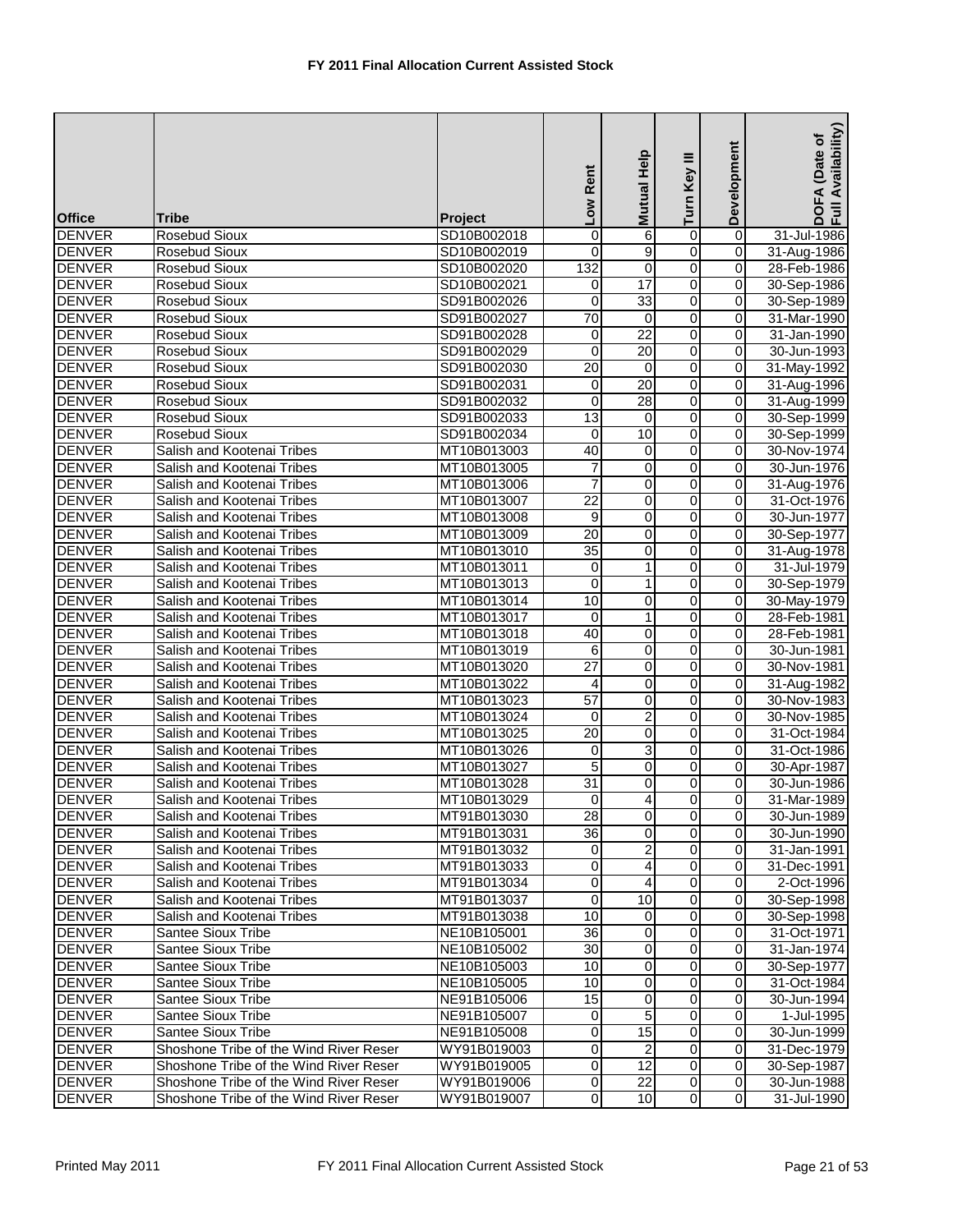| <b>Office</b> | <b>Tribe</b>                           | <b>Project</b> | Low Rent        | Mutual Help             | Turn Key III   | Development    | Availability)<br>DOFA (Date of<br>Full Availability |
|---------------|----------------------------------------|----------------|-----------------|-------------------------|----------------|----------------|-----------------------------------------------------|
| <b>DENVER</b> | Shoshone Tribe of the Wind River Reser | WY91B019008    | $\mathbf 0$     | 11                      | $\overline{0}$ | $\overline{0}$ | 30-Jun-1995                                         |
| <b>DENVER</b> | Shoshone Tribe of the Wind River Reser | WY91B019009    | $\overline{20}$ | 0                       | 0              | $\mathbf 0$    | 31-Mar-1967                                         |
| <b>DENVER</b> | Shoshone Tribe of the Wind River Reser | WY91B019010    | $\overline{20}$ | $\mathbf 0$             | $\overline{0}$ | $\mathbf 0$    | 31-Aug-1972                                         |
| <b>DENVER</b> | Shoshone Tribe of the Wind River Reser | WY91B019011    | 28              | $\mathbf 0$             | $\overline{0}$ | $\overline{0}$ | 31-Aug-1978                                         |
| <b>DENVER</b> | Shoshone Tribe of the Wind River Reser | WY91B019012    | $\overline{22}$ | 0                       | 0              | $\mathbf 0$    | 31-Oct-1983                                         |
| <b>DENVER</b> | Shoshone Tribe of the Wind River Reser | WY91B019013    | 35              | 0                       | 0              | $\mathbf 0$    | 31-Mar-1986                                         |
| <b>DENVER</b> | Shoshone Tribe of the Wind River Reser | WY91B019014    | 10              | 0                       | 0              | 0              | 30-Sep-1991                                         |
| <b>DENVER</b> | Shoshone Tribe of the Wind River Reser | WY91B019015    | $\mathbf 0$     | $\overline{28}$         | 0              | $\mathbf 0$    | 31-Aug-2000                                         |
| <b>DENVER</b> | Shoshone Tribe of the Wind River Reser | WY91B019016    | $\mathbf 0$     | 15                      | 0              | 0              | 30-Apr-2002                                         |
| <b>DENVER</b> | Sisseton-Wahpeton Sioux                | SD10B015001    | 100             | $\pmb{0}$               | $\overline{0}$ | $\mathbf 0$    | 30-Jun-1971                                         |
| <b>DENVER</b> | Sisseton-Wahpeton Sioux                | SD10B015002    | 80              | 0                       | 0              | 0              | 31-Jul-1972                                         |
| <b>DENVER</b> | Sisseton-Wahpeton Sioux                | SD10B015003    | 60              | $\mathbf 0$             | o              | 0              | 31-Jul-1973                                         |
| <b>DENVER</b> | Sisseton-Wahpeton Sioux                | SD10B015004    | 35              | $\mathbf 0$             | $\overline{0}$ | $\overline{0}$ | 31-Mar-1976                                         |
| <b>DENVER</b> | Sisseton-Wahpeton Sioux                | SD10B015007    | 90              | 0                       | 0              | $\mathbf 0$    | 31-Oct-1978                                         |
| <b>DENVER</b> | Sisseton-Wahpeton Sioux                | SD10B015008    | $\overline{55}$ | 0                       | 0              | $\mathbf 0$    | 30-Sep-1979                                         |
| <b>DENVER</b> | Sisseton-Wahpeton Sioux                | SD10B015010    | $\overline{58}$ | 0                       | 0              | $\overline{0}$ | 30-Oct-1980                                         |
| <b>DENVER</b> | Sisseton-Wahpeton Sioux                | SD91B015018    | $\mathbf 0$     | $\overline{20}$         | $\overline{0}$ | $\mathbf 0$    | 31-Dec-1992                                         |
| <b>DENVER</b> | Sisseton-Wahpeton Sioux                | SD91B015019    | $\Omega$        | $\overline{27}$         | 0              | 3              | 31-May-1997                                         |
| <b>DENVER</b> | Southern Ute Tribe                     | CO10B010003    | $\overline{25}$ | $\mathbf 0$             | 0              | 0              | 31-Aug-1970                                         |
| <b>DENVER</b> | Southern Ute Tribe                     | CO10B010004    | 40              | 0                       | 0              | $\mathbf 0$    | 28-Feb-1977                                         |
| <b>DENVER</b> | Southern Ute Tribe                     | CO10B010006    | 16              | 0                       | 0              | $\mathbf 0$    | 30-Jun-1978                                         |
| <b>DENVER</b> | Southern Ute Tribe                     | CO10B010008    | 20              | 0                       | 0              | $\mathbf 0$    | 31-Oct-1981                                         |
| <b>DENVER</b> | Southern Ute Tribe                     | CO10B010009    | 0               | $\overline{7}$          | 0              | $\mathbf 0$    | 28-Feb-1986                                         |
| <b>DENVER</b> | Southern Ute Tribe                     | CO10B010010    | 0               | 11                      | 0              | $\mathbf 0$    | 31-Dec-1987                                         |
| <b>DENVER</b> | Southern Ute Tribe                     | CO91B010011    | 10              | 0                       | 0              | $\mathbf 0$    | 31-Oct-1990                                         |
| <b>DENVER</b> | Southern Ute Tribe                     | CO91B010012    | 0               | $\overline{14}$         | $\overline{0}$ | $\mathbf 0$    | 31-Oct-1990                                         |
| <b>DENVER</b> | Southern Ute Tribe                     | CO91B010013    | $\mathbf 0$     | 13                      | 0              | $\mathbf 0$    | 31-Aug-1994                                         |
| <b>DENVER</b> | Southern Ute Tribe                     | CO91B010014    | 0               | 20                      | 0              | $\mathbf 0$    | 30-Sep-1995                                         |
| <b>DENVER</b> | Spirit Lake Sioux Tribe                | ND10B008001    | 60              | 0                       | 0              | $\mathbf 0$    | 31-Oct-1968                                         |
| <b>DENVER</b> | Spirit Lake Sioux Tribe                | ND10B008004    | 48              | 0                       | 0              | $\mathbf 0$    | 31-Aug-1974                                         |
| <b>DENVER</b> | Spirit Lake Sioux Tribe                | ND10B008005    | $\overline{27}$ | 0                       | 0              | $\mathbf 0$    | 31-May-1972                                         |
| <b>DENVER</b> | Spirit Lake Sioux Tribe                | ND10B008007    | $\overline{20}$ | 0                       | 0              | $\mathbf 0$    | 30-Nov-1977                                         |
| <b>DENVER</b> | Spirit Lake Sioux Tribe                | ND10B008008    | 50              | 0                       | 0              | $\mathbf 0$    | 31-Aug-1979                                         |
| <b>DENVER</b> | Spirit Lake Sioux Tribe                | ND10B008009    | 50              | 0                       | 0              | $\mathbf 0$    | 30-Jun-1981                                         |
| <b>DENVER</b> | Spirit Lake Sioux Tribe                | ND10B008010    | 14              | $\overline{0}$          | $\overline{0}$ | $\overline{0}$ | 31-Jan-1985                                         |
| <b>DENVER</b> | Spirit Lake Sioux Tribe                | ND10B008011    | 14              | $\overline{\mathbf{o}}$ | $\overline{0}$ | $\mathbf 0$    | 31-Jan-1985                                         |
| <b>DENVER</b> | Spirit Lake Sioux Tribe                | ND10B008012    | $\overline{25}$ | $\Omega$                | 0              | 0              | 31-Jul-1987                                         |
| <b>DENVER</b> | Spirit Lake Sioux Tribe                | ND10B008013    | 0               | 40                      | 0              | $\mathbf 0$    | 31-Aug-1987                                         |
| <b>DENVER</b> | Spirit Lake Sioux Tribe                | ND91B008014    | $\overline{20}$ | 0                       | 0              | $\mathbf 0$    | 31-Jan-1993                                         |
| <b>DENVER</b> | Spirit Lake Sioux Tribe                | ND91B008015    | 0               | $\overline{14}$         | 0              | 1              | 29-Sep-1997                                         |
| <b>DENVER</b> | <b>Standing Rock Sioux</b>             | SD10B006001    | $\overline{56}$ | 0                       | 0              | 0              | 31-Jan-1965                                         |
| <b>DENVER</b> | <b>Standing Rock Sioux</b>             | SD10B006002    | 109             | $\mathbf 0$             | 0              | $\mathbf 0$    | 31-Aug-1971                                         |
| <b>DENVER</b> | <b>Standing Rock Sioux</b>             | SD10B006003    | 10              | 0                       | 0              | $\mathbf 0$    | 31-Aug-1974                                         |
| <b>DENVER</b> | <b>Standing Rock Sioux</b>             | SD10B006005    | 85              | 0                       | o              | $\mathbf 0$    | 30-Nov-1974                                         |
| <b>DENVER</b> | <b>Standing Rock Sioux</b>             | SD10B006007    | 64              | 0                       | 0              | $\mathbf 0$    | 31-Dec-1975                                         |
| <b>DENVER</b> | <b>Standing Rock Sioux</b>             | SD10B006008    | 84              | 0                       | o              | $\mathbf 0$    | 30-Sep-1973                                         |
| <b>DENVER</b> | <b>Standing Rock Sioux</b>             | SD10B006009    | 10              | 0                       | 0              | $\mathbf 0$    | 28-Feb-1977                                         |
| <b>DENVER</b> | <b>Standing Rock Sioux</b>             | SD10B006012    | 50              | 0                       | 0              | $\mathbf 0$    | 31-May-1979                                         |
| <b>DENVER</b> | <b>Standing Rock Sioux</b>             | SD10B006013    | 15              | $\mathbf 0$             | 0              | $\mathbf 0$    | 30-Oct-1981                                         |
| <b>DENVER</b> | <b>Standing Rock Sioux</b>             | SD10B006014    | 19              | 0                       | 0              | 0              | 31-Dec-1980                                         |
| <b>DENVER</b> | <b>Standing Rock Sioux</b>             | SD10B006016    | 5               | $\overline{0}$          | $\overline{0}$ | $\mathbf 0$    | 30-Jun-1985                                         |
| <b>DENVER</b> | <b>Standing Rock Sioux</b>             | SD10B006021    | 39              | $\overline{0}$          | $\overline{0}$ | $\mathbf 0$    | 30-Sep-1986                                         |
| <b>DENVER</b> | <b>Standing Rock Sioux</b>             | SD10B006022    | $\overline{26}$ | $\pmb{0}$               | 0              | 0              | 31-Jul-1987                                         |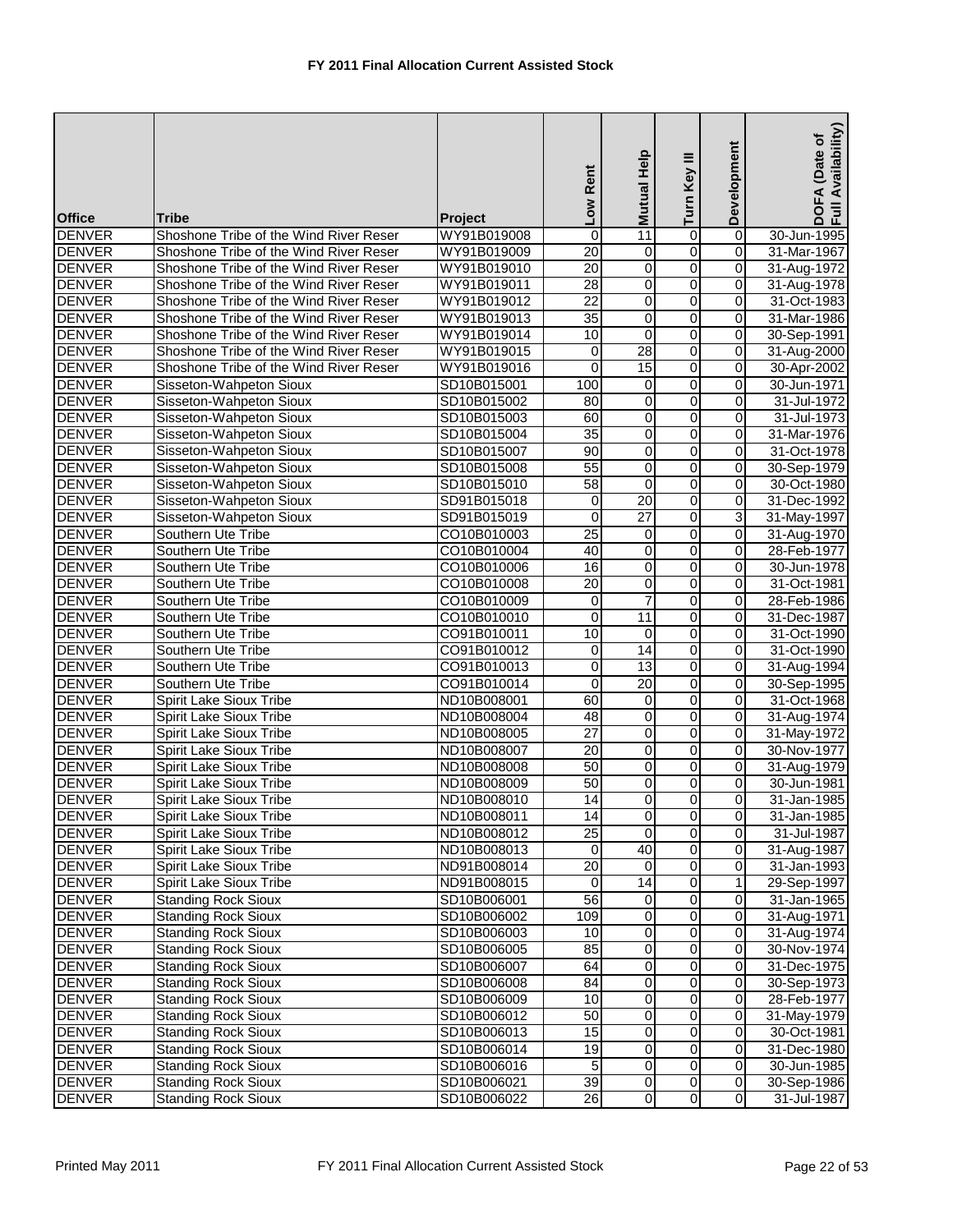|                                |                                                          |                            | Low Rent                 | Mutual Help             | Turn Key III            | Development    | Availability)<br>(Date of<br>DOFA<br>Full Av |
|--------------------------------|----------------------------------------------------------|----------------------------|--------------------------|-------------------------|-------------------------|----------------|----------------------------------------------|
| <b>Office</b>                  | Tribe                                                    | <b>Project</b>             |                          |                         |                         |                |                                              |
| <b>DENVER</b>                  | <b>Standing Rock Sioux</b>                               | SD10B006023                | 0                        | $\overline{38}$         | $\overline{0}$          | $\overline{0}$ | 29-Feb-1988                                  |
| <b>DENVER</b>                  | <b>Standing Rock Sioux</b>                               | SD91B006024                | 0                        | 28                      | 0                       | 0              | 31-Dec-1990                                  |
| <b>DENVER</b>                  | <b>Standing Rock Sioux</b>                               | SD91B006025                | 0                        | $\overline{20}$         | $\overline{0}$          | 0              | 31-Mar-1995                                  |
| <b>DENVER</b>                  | <b>Standing Rock Sioux</b>                               | SD91B006026                | 0                        | 40                      | o                       | 0              | 31-Dec-1999                                  |
| <b>DENVER</b>                  | <b>Standing Rock Sioux</b>                               | SD91B006028                | 0                        | 0                       | $\overline{0}$          | 24             |                                              |
| <b>DENVER</b>                  | <b>Standing Rock Sioux</b>                               | SD91B006029                | 24                       | 0                       | $\mathbf 0$             | 0              | 31-Oct-1997                                  |
| <b>DENVER</b>                  | <b>Standing Rock Sioux</b>                               | SD91B006030                | 0                        | 20                      | $\overline{0}$          | 0              | 31-Dec-1999                                  |
| <b>DENVER</b><br><b>DENVER</b> | <b>Standing Rock Sioux</b>                               | SD91B006031<br>SD91B006032 | 1<br>0                   | $\mathbf 0$<br>40       | $\overline{0}$<br>0     | 0<br>0         | 31-Jan-1997                                  |
|                                | <b>Standing Rock Sioux</b>                               |                            |                          | 19                      |                         | 0              | 31-Dec-1997                                  |
| <b>DENVER</b>                  | <b>Standing Rock Sioux</b>                               | SD91B006033                | $\mathsf{O}\xspace$<br>0 | 0                       | $\overline{0}$<br>o     | 6              | 30-Mar-1999                                  |
| <b>DENVER</b><br><b>DENVER</b> | <b>Standing Rock Sioux</b><br><b>Standing Rock Sioux</b> | SD91B006034<br>SD91B006035 | $\overline{0}$           | 17                      | $\overline{0}$          | 16             | 30-Jun-1999                                  |
| <b>DENVER</b>                  | <b>Standing Rock Sioux</b>                               | SD91B006036                | 0                        | 0                       | o                       | 33             |                                              |
| <b>DENVER</b>                  | Turtle Mountain Band of Chippewa                         | ND10B006001                | 57                       | 0                       | O                       | 0              | 31-Aug-1967                                  |
| <b>DENVER</b>                  | Turtle Mountain Band of Chippewa                         | ND10B006002                | 40                       | 0                       | O                       | 0              | 31-Oct-1967                                  |
| <b>DENVER</b>                  | Turtle Mountain Band of Chippewa                         | ND10B006003                | 28                       | 0                       | 0                       | 0              | 31-Dec-1968                                  |
| <b>DENVER</b>                  | Turtle Mountain Band of Chippewa                         | ND10B006006                | 70                       | 0                       | 0                       | 0              | 30-Nov-1974                                  |
| <b>DENVER</b>                  | Turtle Mountain Band of Chippewa                         | ND10B006008                | $\overline{47}$          | 1                       | 0                       | 0              | 30-Apr-1977                                  |
| <b>DENVER</b>                  | Turtle Mountain Band of Chippewa                         | ND10B006010                | 49                       | 0                       | $\overline{0}$          | 0              | 30-Sep-1978                                  |
| <b>DENVER</b>                  | Turtle Mountain Band of Chippewa                         | ND10B006012                | $\overline{41}$          | 0                       | 0                       | 0              | 31-Mar-1980                                  |
| <b>DENVER</b>                  | Turtle Mountain Band of Chippewa                         | ND10B006013                | 50                       | 0                       | O                       | $\pmb{0}$      | 31-Jul-1981                                  |
| <b>DENVER</b>                  | Turtle Mountain Band of Chippewa                         | ND10B006014                | 19                       | 0                       | O                       | 0              | 30-Apr-1982                                  |
| <b>DENVER</b>                  | Turtle Mountain Band of Chippewa                         | ND10B006015                | $\overline{30}$          | 0                       | $\overline{0}$          | 0              | 31-Dec-1983                                  |
| <b>DENVER</b>                  | Turtle Mountain Band of Chippewa                         | ND10B006017                | $\overline{72}$          | 0                       | 0                       | 0              | 30-Sep-1983                                  |
| <b>DENVER</b>                  | Turtle Mountain Band of Chippewa                         | ND10B006022                | $\overline{37}$          | 0                       | 0                       | 0              | 30-Sep-1985                                  |
| <b>DENVER</b>                  | Turtle Mountain Band of Chippewa                         | ND10B006023                | $\boldsymbol{0}$         | 13                      | $\overline{0}$          | $\pmb{0}$      | 30-Jun-1986                                  |
| <b>DENVER</b>                  | Turtle Mountain Band of Chippewa                         | ND10B006024                | $\overline{24}$          | $\mathbf 0$             | $\overline{0}$          | 0              | 31-Oct-1986                                  |
| <b>DENVER</b>                  | Turtle Mountain Band of Chippewa                         | ND10B006025                | $\overline{\mathsf{o}}$  | 11                      | 0                       | 0              | 31-Dec-1986                                  |
| <b>DENVER</b>                  | Turtle Mountain Band of Chippewa                         | ND10B006027                | 0                        | 42                      | 0                       | 0              | 31-Oct-1987                                  |
| <b>DENVER</b>                  | Turtle Mountain Band of Chippewa                         | ND10B006028                | $\overline{88}$          | $\overline{0}$          | $\overline{0}$          | 0              | 31-Dec-1987                                  |
| <b>DENVER</b>                  | Turtle Mountain Band of Chippewa                         | ND10B006030                | $\mathbf 0$              | 23                      | $\overline{0}$          | 0              | 30-Sep-1987                                  |
| <b>DENVER</b>                  | Turtle Mountain Band of Chippewa                         | ND10B006031                | 40                       | $\boldsymbol{0}$        | $\overline{0}$          | $\pmb{0}$      | 31-Jan-1989                                  |
| <b>DENVER</b>                  | Turtle Mountain Band of Chippewa                         | ND10B006032                | $\mathbf 0$              | 33                      | $\overline{0}$          | 0              | 31-Mar-1989                                  |
| <b>DENVER</b>                  | Turtle Mountain Band of Chippewa                         | ND10B006034                | 0                        | 3                       | 0                       | 0              | 30-Apr-1982                                  |
| <b>DENVER</b>                  | Turtle Mountain Band of Chippewa                         | ND10B042001                | $\overline{a}$           | $\overline{0}$          | $\overline{0}$          | $\overline{0}$ | 30-Sep-1976                                  |
| <b>DENVER</b>                  | Turtle Mountain Band of Chippewa                         | ND10B042003                | 4                        | $\overline{\mathbf{o}}$ | $\overline{0}$          | 0              | 30-Jun-1977                                  |
| <b>DENVER</b>                  | Turtle Mountain Band of Chippewa                         | ND10B042004                | $\overline{0}$           | $\overline{3}$          | $\overline{0}$          | 0              | 30-Jun-1977                                  |
| <b>DENVER</b>                  | Turtle Mountain Band of Chippewa                         | ND10B068001                | 7                        | 0                       | 0                       | 0              | 31-Jul-1980                                  |
| <b>DENVER</b>                  | Turtle Mountain Band of Chippewa                         | ND10B068002                | 0                        | 1                       | $\overline{0}$          | $\pmb{0}$      | 31-Jul-1980                                  |
| <b>DENVER</b>                  | Turtle Mountain Band of Chippewa                         | ND10B068003                | $\overline{10}$          | 0                       | $\overline{0}$          | $\overline{0}$ | 31-Jul-1980                                  |
| <b>DENVER</b>                  | Turtle Mountain Band of Chippewa                         | ND10B068004                | 0                        | 2                       | 0                       | 0              | 31-Jul-1980                                  |
| <b>DENVER</b>                  | Turtle Mountain Band of Chippewa                         | ND10B068005                | 5                        | 0                       | $\overline{0}$          | 0              | 30-Sep-1981                                  |
| <b>DENVER</b>                  | Turtle Mountain Band of Chippewa                         | ND10B068006                | 0                        | 2                       | o                       | 0              | 31-Dec-1981                                  |
| <b>DENVER</b>                  | Turtle Mountain Band of Chippewa                         | ND10B068007                | 20                       | $\overline{0}$          | $\overline{0}$          | $\overline{0}$ | 28-Feb-1985                                  |
| <b>DENVER</b>                  | Turtle Mountain Band of Chippewa                         | ND10B068008                | 0                        | 14                      | $\overline{\mathsf{o}}$ | $\pmb{0}$      | 31-Mar-1985                                  |
| <b>DENVER</b>                  | Turtle Mountain Band of Chippewa                         | ND91B006033                | $\overline{\mathbf{o}}$  | $\overline{41}$         | $\overline{0}$          | $\pmb{0}$      | 30-Nov-1989                                  |
| <b>DENVER</b>                  | Turtle Mountain Band of Chippewa                         | ND91B006035                | 0                        | 1                       | $\overline{0}$          | 0              | 31-May-1994                                  |
| <b>DENVER</b>                  | Turtle Mountain Band of Chippewa                         | ND91B006036                | 17                       | 0                       | $\overline{0}$          | $\pmb{0}$      | 30-Sep-1993                                  |
| <b>DENVER</b>                  | Turtle Mountain Band of Chippewa                         | ND91B006038                | $\overline{32}$          | 0                       | $\overline{0}$          | 0              | 31-May-1996                                  |
| <b>DENVER</b>                  | Turtle Mountain Band of Chippewa                         | ND91B006039                | 0                        | 3                       | 0                       | 0              | 31-Oct-1996                                  |
| <b>DENVER</b>                  | Turtle Mountain Band of Chippewa                         | ND91B006041                | 1                        | 9                       | $\overline{0}$          | 0              | 30-Sep-1978                                  |
| <b>DENVER</b>                  | Turtle Mountain Band of Chippewa                         | ND91B006042                | 5                        | 0                       | $\overline{0}$          | 0              | 31-Jul-1997                                  |
| <b>DENVER</b>                  | Turtle Mountain Band of Chippewa                         | ND91B006043                | $\overline{0}$           | 1                       | $\overline{0}$          | $\overline{0}$ | 31-Aug-1995                                  |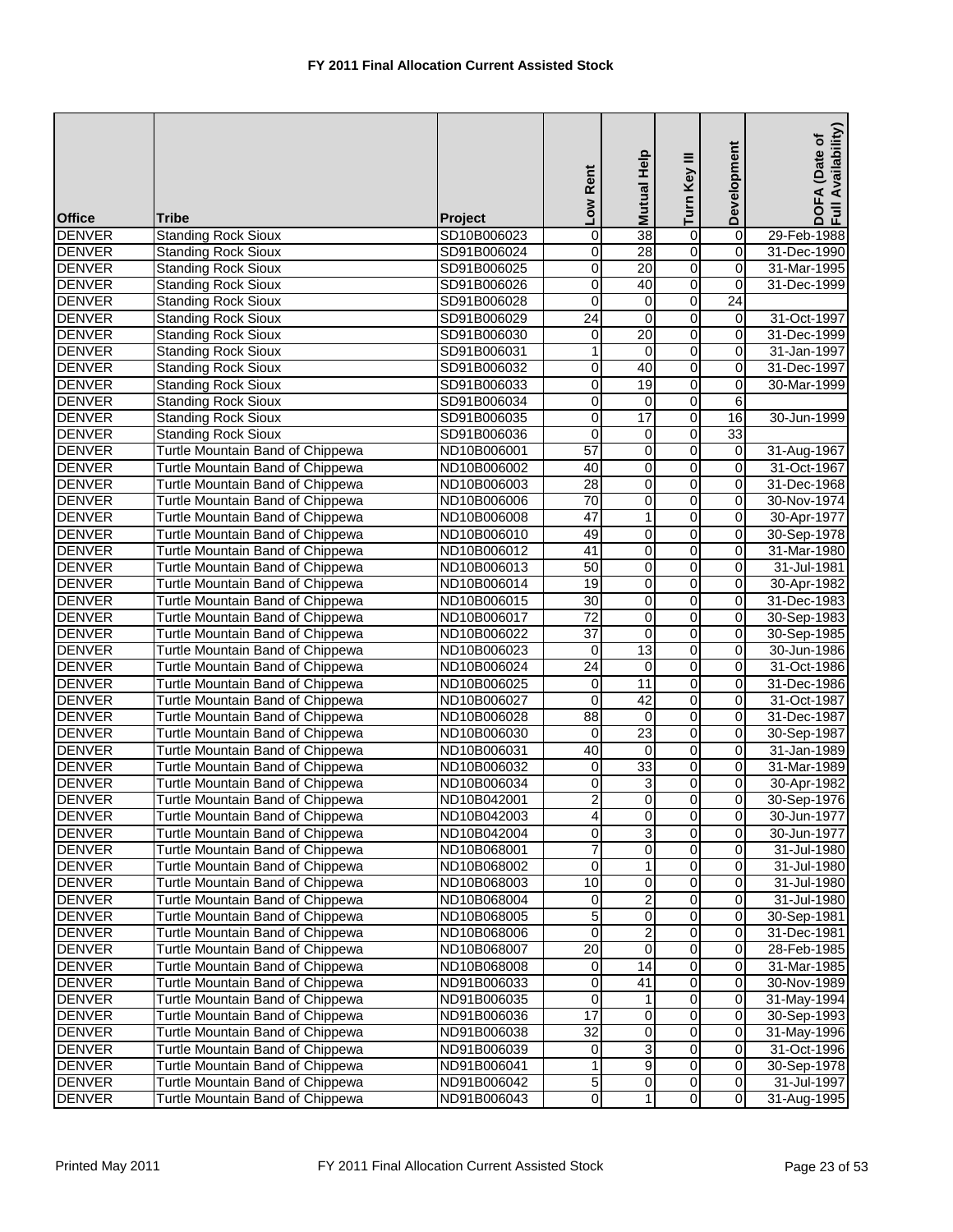| <b>Office</b> | Tribe                            | <b>Project</b> | Low Rent                | Mutual Help             | Turn Key III            | Development             | DOFA (Date of<br>Full Availability) |
|---------------|----------------------------------|----------------|-------------------------|-------------------------|-------------------------|-------------------------|-------------------------------------|
| <b>DENVER</b> | Turtle Mountain Band of Chippewa | ND91B006044    | 1                       | 5                       | 0                       | $\overline{0}$          | 31-May-1996                         |
| <b>DENVER</b> | Turtle Mountain Band of Chippewa | ND91B006045    | 0                       | 16                      | O                       | 1                       | 30-Jun-2001                         |
| <b>DENVER</b> | Turtle Mountain Band of Chippewa | ND91B006046    | 3                       | 4                       | $\overline{0}$          | $\pmb{0}$               | 31-May-1996                         |
| <b>DENVER</b> | Uintah & Ouray Ute Indian Tribe  | UT10B001006    | 40                      | 0                       | $\overline{0}$          | $\mathbf 0$             | 30-Nov-1974                         |
| <b>DENVER</b> | Uintah & Ouray Ute Indian Tribe  | UT10B001008    | 30                      | 0                       | $\overline{0}$          | $\pmb{0}$               | 30-Sep-1978                         |
| <b>DENVER</b> | Uintah & Ouray Ute Indian Tribe  | UT10B001010    | 20                      | 0                       | $\overline{0}$          | 0                       | 30-Sep-1982                         |
| <b>DENVER</b> | Uintah & Ouray Ute Indian Tribe  | UT10B001012    | 0                       | 4                       | 0                       | 0                       | 30-Apr-1985                         |
| <b>DENVER</b> | Uintah & Ouray Ute Indian Tribe  | UT91B001015    | $\mathbf 0$             | $\overline{24}$         | $\overline{0}$          | $\overline{\mathsf{o}}$ | 31-Jul-1990                         |
| <b>DENVER</b> | Uintah & Ouray Ute Indian Tribe  | UT91B001016    | 19                      | $\mathbf 0$             | $\overline{0}$          | 0                       | 30-Sep-1995                         |
| <b>DENVER</b> | Uintah & Ouray Ute Indian Tribe  | UT91B001017    | 0                       | $\overline{14}$         | O                       | 0                       | 31-Dec-1995                         |
| <b>DENVER</b> | <b>Utah Paiute Tribe</b>         |                |                         |                         | O                       | 0                       |                                     |
|               |                                  | UT10B010005    | 0<br>$\overline{24}$    | 2<br>$\overline{0}$     | O                       | $\pmb{0}$               | 31-Dec-1980                         |
| <b>DENVER</b> | Utah Paiute Tribe                | UT10B010006    | 32                      |                         | $\overline{0}$          |                         | 31-Dec-1988                         |
| <b>DENVER</b> | <b>Utah Paiute Tribe</b>         | UT91B010007    |                         | 0                       |                         | 0                       | 31-Jul-1988                         |
| <b>DENVER</b> | <b>Utah Paiute Tribe</b>         | UT91B010008    | 20                      | 0                       | 0                       | 0                       | 30-Nov-1992                         |
| <b>DENVER</b> | Utah Paiute Tribe                | UT91B010010    | $\overline{18}$         | 0                       | 0                       | 0                       | 30-Sep-1993                         |
| <b>DENVER</b> | <b>Utah Paiute Tribe</b>         | UT91B010011    | 14                      | 0                       | O                       | 0                       | 30-Sep-1995                         |
| <b>DENVER</b> | Utah Paiute Tribe                | UT91B010012    | 13                      | 0                       | $\overline{0}$          | $\overline{0}$          | 1-Dec-1996                          |
| <b>DENVER</b> | <b>Utah Paiute Tribe</b>         | UT91B010013    | 1                       | $\overline{0}$          | $\overline{0}$          | $\mathbf 0$             | 31-Dec-1980                         |
| <b>DENVER</b> | <b>Utah Paiute Tribe</b>         | UT91B010015    | 1                       | 0                       | 0                       | 0                       | 31-Oct-1976                         |
| <b>DENVER</b> | Utah Paiute Tribe                | UT91B010017    | 11                      | 0                       | 0                       | 0                       | 30-Sep-1997                         |
| <b>DENVER</b> | Utah Paiute Tribe                | UT91B010017    | 5                       | 0                       | O                       | $\mathbf 0$             | 31-Oct-1999                         |
| <b>DENVER</b> | Utah Paiute Tribe                | UT91B010020    | 1                       | 0                       | $\overline{0}$          | $\pmb{0}$               | 31-Jul-1988                         |
| <b>DENVER</b> | <b>Utah Paiute Tribe</b>         | UT91B010021    | 20                      | 0                       | $\overline{0}$          | 0                       | 30-Sep-2002                         |
| <b>DENVER</b> | Ute Mountain Tribe               | CO10B047003    | $\overline{6}$          | 0                       | $\overline{0}$          | $\overline{0}$          | 31-Oct-1978                         |
| <b>DENVER</b> | Ute Mountain Tribe               | CO10B047004    | 15                      | $\mathbf 0$             | O                       | 0                       | 30-Jun-1979                         |
| <b>DENVER</b> | Ute Mountain Tribe               | CO10B047005    | $\overline{\mathbf{0}}$ | 19                      | O                       | $\pmb{0}$               | 31-May-1986                         |
| <b>DENVER</b> | Ute Mountain Tribe               | CO10B047007    | 0                       | 16                      | O                       | 0                       | 30-Nov-1987                         |
| <b>DENVER</b> | Ute Mountain Tribe               | CO91B047008    | 0                       | 20                      | ō                       | 0                       | 30-Jun-1989                         |
| <b>DENVER</b> | Ute Mountain Tribe               | CO91B047009    | 10                      | 0                       | O                       | 0                       | 31-Jul-1990                         |
| <b>DENVER</b> | <b>Ute Mountain Tribe</b>        | CO91B047010    | $\overline{20}$         | $\boldsymbol{0}$        | $\overline{0}$          | $\pmb{0}$               | 31-Jul-1990                         |
| <b>DENVER</b> | <b>Ute Mountain Tribe</b>        | CO91B047011    | $\mathbf 0$             | 10                      | $\overline{0}$          | 0                       | 31-Oct-1991                         |
| <b>DENVER</b> | <b>Ute Mountain Tribe</b>        | CO91B047012    | 16                      | 0                       | $\overline{0}$          | 0                       | 31-Oct-1991                         |
| <b>DENVER</b> | Ute Mountain Tribe               | CO91B047013    | 20                      | 0                       | $\overline{0}$          | 0                       | 31-Dec-1992                         |
| <b>DENVER</b> | <b>Ute Mountain Tribe</b>        | CO91B047014    | $\overline{20}$         | 0                       | O                       | 0                       | 30-Nov-1993                         |
| <b>DENVER</b> | Ute Mountain Tribe               | CO91B047015    | $\overline{0}$          | 15                      | $\overline{0}$          | $\overline{O}$          | 30-Nov-1993                         |
| <b>DENVER</b> | <b>Ute Mountain Tribe</b>        | CO91B047016    | $\overline{3}$          | $\overline{0}$          | $\overline{0}$          | 0                       | 30-Nov-1994                         |
| <b>DENVER</b> | Ute Mountain Tribe               | CO91B047017    | $\overline{20}$         | 0                       | $\overline{0}$          | $\pmb{0}$               | 31-Jul-1996                         |
| <b>DENVER</b> | Winnebago Tribe                  | NE10B045001    | 30                      | 0                       | $\overline{0}$          | 0                       | 28-Feb-1966                         |
| <b>DENVER</b> | Winnebago Tribe                  | NE10B045003    | $\overline{77}$         | 0                       | $\overline{0}$          | $\mathbf 0$             | 31-Jan-1974                         |
| <b>DENVER</b> | Winnebago Tribe                  | NE10B045007    | $\overline{0}$          | 3                       | $\overline{0}$          | $\mathbf 0$             | 31-Jan-1980                         |
| <b>DENVER</b> | Winnebago Tribe                  | NE10B045008    | $\overline{35}$         | 0                       | 0                       | 0                       | 31-Aug-1980                         |
| <b>DENVER</b> | Winnebago Tribe                  | NE10B045009    | $\overline{0}$          | 20                      | $\overline{0}$          | $\overline{0}$          | 30-Jun-1987                         |
| <b>DENVER</b> | Winnebago Tribe                  | NE10B045011    | $\overline{21}$         | 0                       | 0                       | 0                       | 31-May-1989                         |
| <b>DENVER</b> | Winnebago Tribe                  | NE91B045012    | $\pmb{0}$               | 10                      | $\overline{0}$          | $\overline{\mathbf{o}}$ | 31-Jul-1991                         |
| <b>DENVER</b> | Winnebago Tribe                  | NE91B045013    | 7                       | 0                       | $\overline{0}$          | $\pmb{0}$               | 31-Jan-1991                         |
| <b>DENVER</b> | Winnebago Tribe                  | NE91B045015    | $\mathbf 0$             | 15                      | $\overline{\mathbf{0}}$ | $\pmb{0}$               | 31-Jan-1999                         |
| <b>DENVER</b> | <b>Yankton Sioux</b>             | SD10B012001    | 100                     | 0                       | $\overline{0}$          | 0                       | 31-Dec-1971                         |
| <b>DENVER</b> | Yankton Sioux                    | SD10B012002    | 30                      | 0                       | $\overline{0}$          | 0                       | 31-Jul-1976                         |
| <b>DENVER</b> | Yankton Sioux                    | SD10B012004    | $\overline{21}$         | $\overline{\mathbf{0}}$ | $\overline{0}$          | $\mathbf 0$             | 30-Sep-1979                         |
| <b>DENVER</b> | Yankton Sioux                    | SD10B012007    | $\overline{24}$         | 0                       | $\overline{0}$          | $\overline{0}$          | 31-Dec-1980                         |
| <b>DENVER</b> | Yankton Sioux                    | SD10B012008    | 17                      | $\overline{0}$          | $\overline{0}$          | $\mathbf 0$             | 31-Jul-1981                         |
| <b>DENVER</b> | Yankton Sioux                    | SD91B012013    | 18                      | $\overline{\mathbf{0}}$ | $\overline{0}$          | $\mathbf 0$             | 31-Mar-1993                         |
| <b>DENVER</b> | Yankton Sioux                    | SD91B012014    | 18                      | $\overline{0}$          | $\overline{0}$          | $\pmb{0}$               | 31-Jul-1994                         |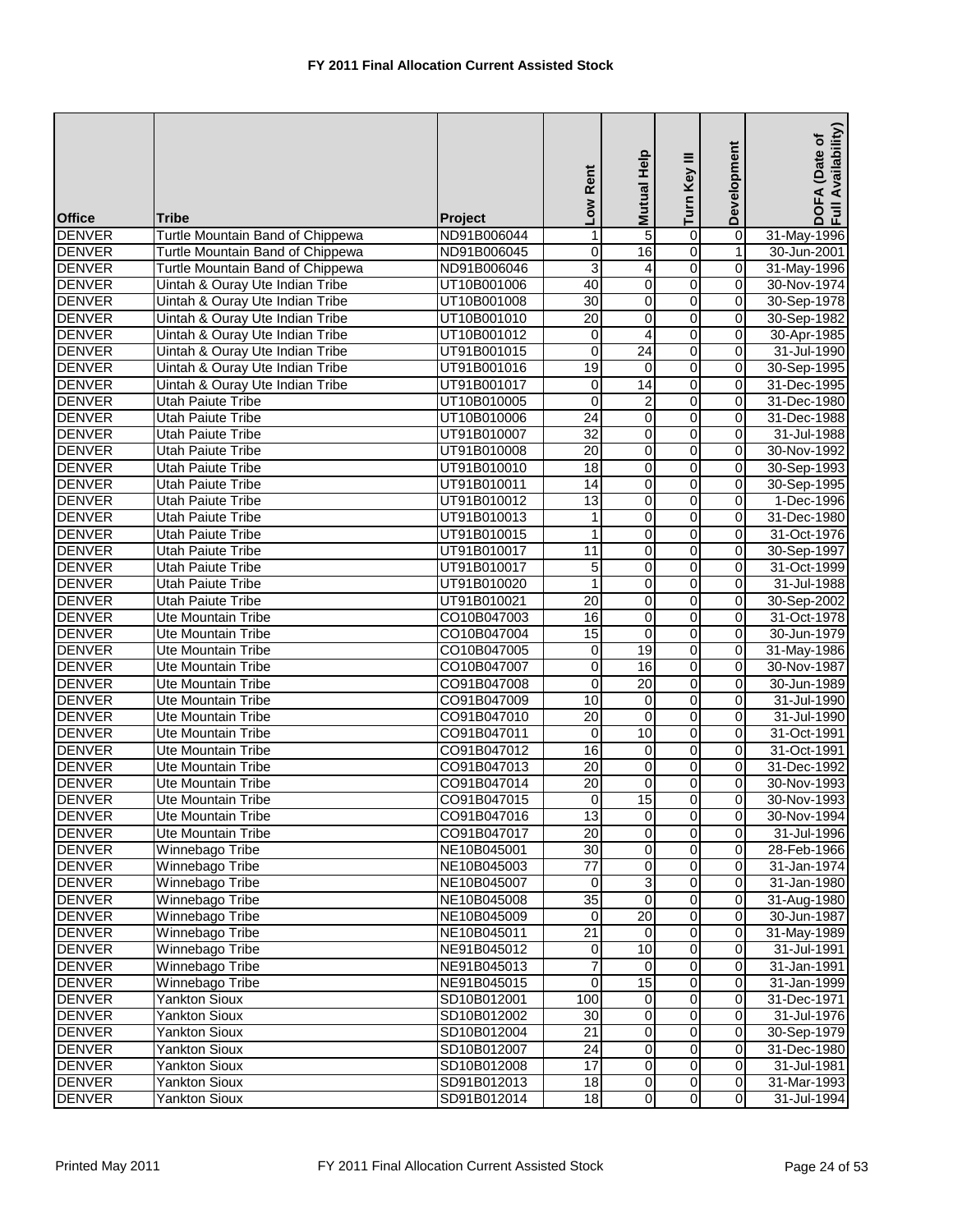## **FY 2011 Final Allocation Current Assisted Stock**

| <b>Office</b> | <b>Tribe</b>         | Project     | Rent  | <b>Help</b><br>$\overline{a}$<br>ΣĒ | Key | velopment<br>ق | (vailability<br>۰á<br>(Date<br>효 |
|---------------|----------------------|-------------|-------|-------------------------------------|-----|----------------|----------------------------------|
| <b>DENVER</b> | <b>Yankton Sioux</b> | SD91B012015 |       | <b>20</b>                           | 0   | ΩI             | 28-Feb-1995                      |
| <b>DENVER</b> | <b>Yankton Sioux</b> | SD91B012016 |       | 27                                  |     |                | 8-Sep-1997                       |
| <b>DENVER</b> | <b>Yankton Sioux</b> | SD91B012017 | 23    |                                     |     | 0              | 10-Nov-1997                      |
| <b>DENVER</b> | <b>Yankton Sioux</b> | SD91B012018 |       |                                     |     |                | 8-Sep-1997                       |
| <b>DENVER</b> | <b>TOTAL</b>         |             | 9,918 | 2,784                               | 51  | 91             |                                  |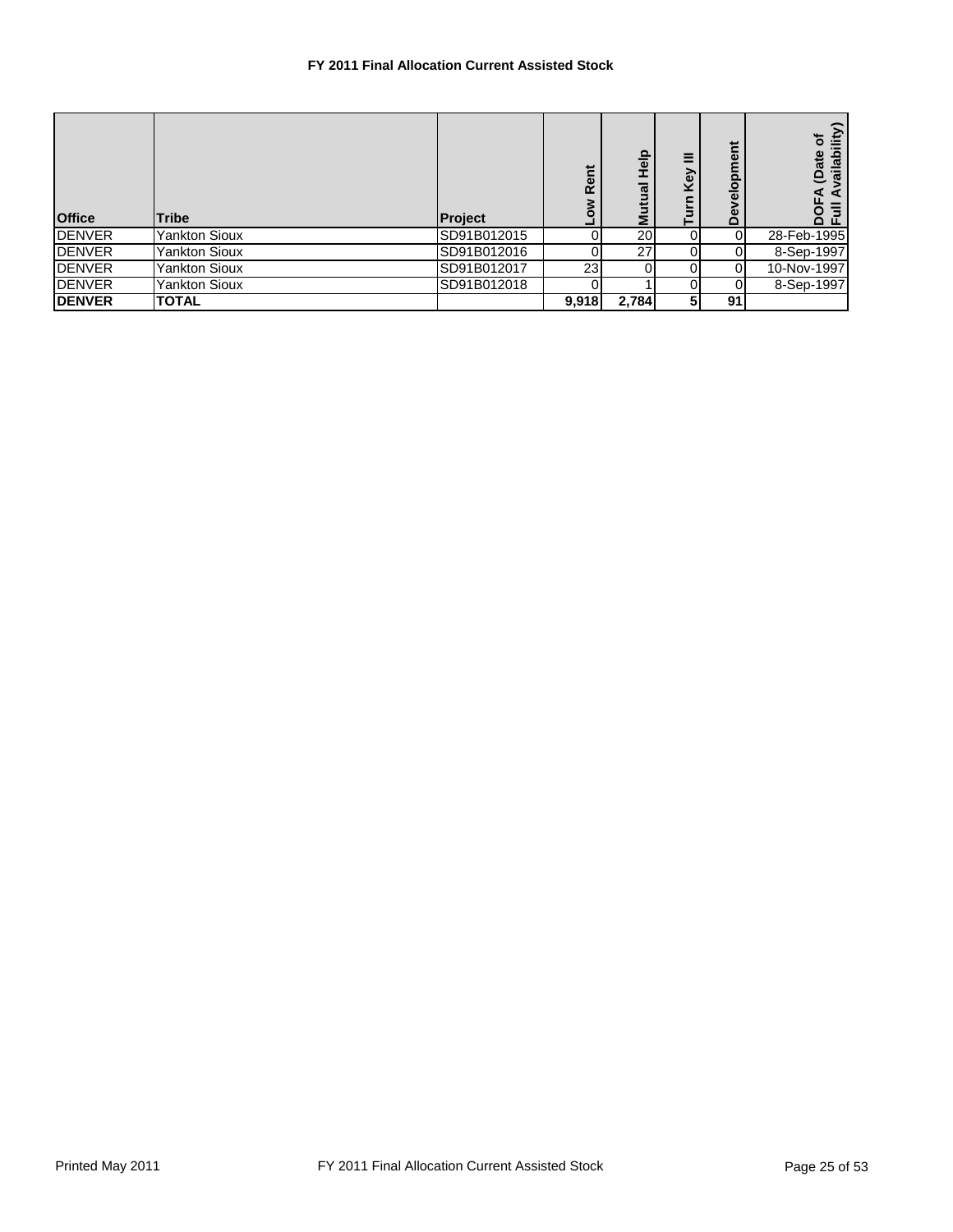| <b>Office</b>   | Tribe                  | Project     | Low Rent                | Help<br><b>Mutual</b> | Turn Key III        | Development         | Availability)<br>(Date of<br><b>DOFA</b><br>Ful |
|-----------------|------------------------|-------------|-------------------------|-----------------------|---------------------|---------------------|-------------------------------------------------|
| <b>OKLAHOMA</b> | Absentee-Shawnee       | OK56B091011 | 0                       | 8                     | o                   | 0                   | 31-Mar-1982                                     |
| <b>OKLAHOMA</b> | Absentee-Shawnee       | OK56B091012 | 25                      | 0                     | o                   | 0                   | 30-Jun-1981                                     |
| <b>OKLAHOMA</b> | Absentee-Shawnee       | OK56B091013 | $\overline{\mathsf{o}}$ | 14                    | $\overline{0}$      | $\overline{0}$      | 31-Oct-1981                                     |
| <b>OKLAHOMA</b> | Absentee-Shawnee       | OK56B091015 | 25                      | 0                     | o                   | 0                   | 30-Apr-1982                                     |
| <b>OKLAHOMA</b> | Absentee-Shawnee       | OK95B091006 | 73                      | 0                     | $\overline{0}$      | 0                   | 31-Mar-1979                                     |
| <b>OKLAHOMA</b> | Absentee-Shawnee       | OK95B091007 | $\mathbf 0$             | 2                     | $\mathbf 0$         | 0                   | 30-Oct-1979                                     |
| <b>OKLAHOMA</b> | Absentee-Shawnee       | OK95B091008 | 0                       | 12                    | O                   | 0                   | 30-Sep-1982                                     |
| <b>OKLAHOMA</b> | Absentee-Shawnee       | OK95B091009 | 0                       | 5                     | $\overline{0}$      | 0                   | 31-Dec-1980                                     |
| <b>OKLAHOMA</b> | Absentee-Shawnee       | OK95B091010 | $\overline{25}$         | 0                     | 0                   | 0                   |                                                 |
|                 |                        |             |                         | 0                     |                     |                     | 30-Sep-1979                                     |
| <b>OKLAHOMA</b> | Absentee-Shawnee       | OK95B091014 | 25                      |                       | $\mathsf{O}\xspace$ | $\pmb{0}$           | 31-Aug-1982                                     |
| <b>OKLAHOMA</b> | Absentee-Shawnee       | OK95B091016 | 0                       | 12                    | o                   | 0<br>$\overline{0}$ | 31-Mar-1984                                     |
| <b>OKLAHOMA</b> | Absentee-Shawnee       | OK95B091017 | $\overline{\mathbf{0}}$ | 9                     | $\overline{0}$      |                     | 30-Jun-1984                                     |
| <b>OKLAHOMA</b> | Absentee-Shawnee       | OK95B091018 | 0                       | 4                     | o                   | 0                   | 31-Mar-1986                                     |
| <b>OKLAHOMA</b> | Absentee-Shawnee       | OK95B091019 | 0                       | 6                     | O                   | 0                   | 30-Nov-1984                                     |
| <b>OKLAHOMA</b> | Absentee-Shawnee       | OK95B091020 | 0                       | 3                     | $\overline{0}$      | 0                   | 31-Jul-1984                                     |
| <b>OKLAHOMA</b> | Absentee-Shawnee       | OK95B091021 | 0                       | 9                     | 0                   | 0                   | 30-Sep-1987                                     |
| <b>OKLAHOMA</b> | Absentee-Shawnee       | OK95B091023 | 0                       | 6                     | O                   | 0                   | 31-Aug-1986                                     |
| <b>OKLAHOMA</b> | Absentee-Shawnee       | OK95B091024 | 0                       | 12                    | O                   | 0                   | 31-May-1987                                     |
| <b>OKLAHOMA</b> | Absentee-Shawnee       | OK95B091025 | O                       | 8                     | $\overline{0}$      | 0                   | 31-Mar-1989                                     |
| <b>OKLAHOMA</b> | Absentee-Shawnee       | OK95B091026 | 0                       | 10                    | O                   | 0                   | 30-Nov-1989                                     |
| <b>OKLAHOMA</b> | Absentee-Shawnee       | OK95B091027 | 0                       | 5                     | o                   | $\pmb{0}$           | 31-Mar-1990                                     |
| <b>OKLAHOMA</b> | Absentee-Shawnee       | OK95B091028 | 0                       | 6                     | o                   | 0                   | 31-Dec-1990                                     |
| <b>OKLAHOMA</b> | Absentee-Shawnee       | OK95B091029 | 0                       | 13                    | $\overline{0}$      | $\pmb{0}$           | 31-Jul-1992                                     |
| <b>OKLAHOMA</b> | Absentee-Shawnee       | OK95B091030 | 0                       | 16                    | $\overline{0}$      | 0                   | 31-Jul-1995                                     |
| <b>OKLAHOMA</b> | Absentee-Shawnee       | OK95B091031 | 0                       | 11                    | 0                   | 0                   | 31-Dec-1993                                     |
| <b>OKLAHOMA</b> | Absentee-Shawnee       | OK95B091032 | $\overline{20}$         | $\overline{7}$        | $\overline{0}$      | 0                   | 30-Nov-1995                                     |
| <b>OKLAHOMA</b> | Absentee-Shawnee       | OK95B091033 | 0                       | 12                    | O                   | 0                   | 30-Nov-1996                                     |
| <b>OKLAHOMA</b> | Absentee-Shawnee       | OK95B091034 | O                       | 14                    | o                   | 0                   | 31-Jan-1995                                     |
| <b>OKLAHOMA</b> | Absentee-Shawnee       | OK95B091035 | 0                       | 16                    | 0                   | 0                   | 31-Oct-1995                                     |
| <b>OKLAHOMA</b> | Absentee-Shawnee       | OK95B091036 | $\overline{\mathbf{0}}$ | $\overline{22}$       | $\overline{0}$      | 0                   | 30-Jan-1999                                     |
| <b>OKLAHOMA</b> | Absentee-Shawnee       | OK95B091037 | 0                       | $\overline{24}$       | $\overline{0}$      | 0                   | 31-Mar-2000                                     |
| <b>OKLAHOMA</b> | Absentee-Shawnee       | OK95B091038 | $\overline{\mathbf{0}}$ | 23                    | $\overline{0}$      | 0                   | 30-Apr-1999                                     |
| <b>OKLAHOMA</b> | Absentee-Shawnee       | OK95B091039 | 0                       | 23                    | $\overline{0}$      | 0                   | 30-Apr-2001                                     |
| <b>OKLAHOMA</b> | Absentee-Shawnee       | OK95B091040 | 0                       | $\overline{23}$       | 0                   | 0                   | 30-Apr-1999                                     |
| <b>OKLAHOMA</b> | Alabama-Coushatta      | TX95B338005 | $\overline{0}$          | 10                    | $\overline{0}$      | $\overline{0}$      | 28-Feb-1993                                     |
| <b>OKLAHOMA</b> | Alabama-Coushatta      | TX95B338006 | $\mathbf 0$             | 10                    | $\overline{O}$      | $\overline{0}$      | 30-Jun-1995                                     |
| <b>OKLAHOMA</b> | Alabama-Coushatta      | TX95B338007 | $\pmb{0}$               | 30                    | $\overline{0}$      | 0                   | 31-Dec-1998                                     |
|                 |                        | OK95B128002 |                         | 19                    | $\overline{0}$      | $\mathbf 0$         |                                                 |
| <b>OKLAHOMA</b> | Apache Tribe           |             | $\mathbf 0$             | 9                     | $\overline{0}$      | $\mathbf 0$         | 30-Apr-1991                                     |
| <b>OKLAHOMA</b> | Apache Tribe           | OK95B128003 | $\mathbf 0$             |                       |                     |                     | 30-Nov-1990                                     |
| <b>OKLAHOMA</b> | Apache Tribe           | OK95B128004 | $\overline{0}$          | 9                     | $\overline{0}$      | $\mathbf 0$         | 30-Nov-1991                                     |
| <b>OKLAHOMA</b> | <b>Apache Tribe</b>    | OK95B128005 | $\mathbf 0$             | 19                    | 0                   | 0                   | 30-Sep-1987                                     |
| <b>OKLAHOMA</b> | Apache Tribe           | OK95B128006 | $\overline{\mathbf{0}}$ | 20                    | $\overline{0}$      | $\Omega$            | 30-Sep-1994                                     |
| <b>OKLAHOMA</b> | Apache Tribe           | OK95B128010 | 0                       | 36                    | $\overline{0}$      | $\mathbf 0$         | 31-Mar-1998                                     |
| <b>OKLAHOMA</b> | Apache Tribe           | OK95B128011 | $\overline{0}$          | 18                    | $\overline{0}$      | $\overline{0}$      | 30-Nov-1996                                     |
| <b>OKLAHOMA</b> | Caddo Tribe            | OK95B077002 | 20                      | 0                     | $\pmb{0}$           | $\mathbf 0$         | 31-May-1972                                     |
| <b>OKLAHOMA</b> | Caddo Tribe            | OK95B077007 | $\mathbf 0$             | 1                     | $\overline{0}$      | $\mathbf 0$         | 31-Oct-1987                                     |
| <b>OKLAHOMA</b> | Caddo Tribe            | OK95B077008 | $\mathbf 0$             | 1                     | $\overline{0}$      | 0                   | 31-Jan-1991                                     |
| <b>OKLAHOMA</b> | Caddo Tribe            | OK95B077010 | 0                       | 0                     | $\overline{0}$      | $9\,$               |                                                 |
| <b>OKLAHOMA</b> | <b>Cherokee Nation</b> | OK56B045041 | 50                      | 0                     | $\overline{0}$      | $\mathbf 0$         | 31-Jul-1982                                     |
| <b>OKLAHOMA</b> | <b>Cherokee Nation</b> | OK56B045047 | 32                      | 0                     | $\overline{0}$      | 0                   | 31-Mar-1981                                     |
| <b>OKLAHOMA</b> | <b>Cherokee Nation</b> | OK56B045048 | 40                      | $\overline{0}$        | $\overline{0}$      | $\overline{0}$      | 31-Dec-1981                                     |
| <b>OKLAHOMA</b> | <b>Cherokee Nation</b> | OK56B045050 | 0                       | $\overline{9}$        | $\overline{0}$      | $\mathbf 0$         | 31-Mar-1983                                     |
| <b>OKLAHOMA</b> | <b>Cherokee Nation</b> | OK56B045052 | $\overline{25}$         | $\overline{0}$        | $\overline{0}$      | $\mathbf 0$         | 30-Nov-1981                                     |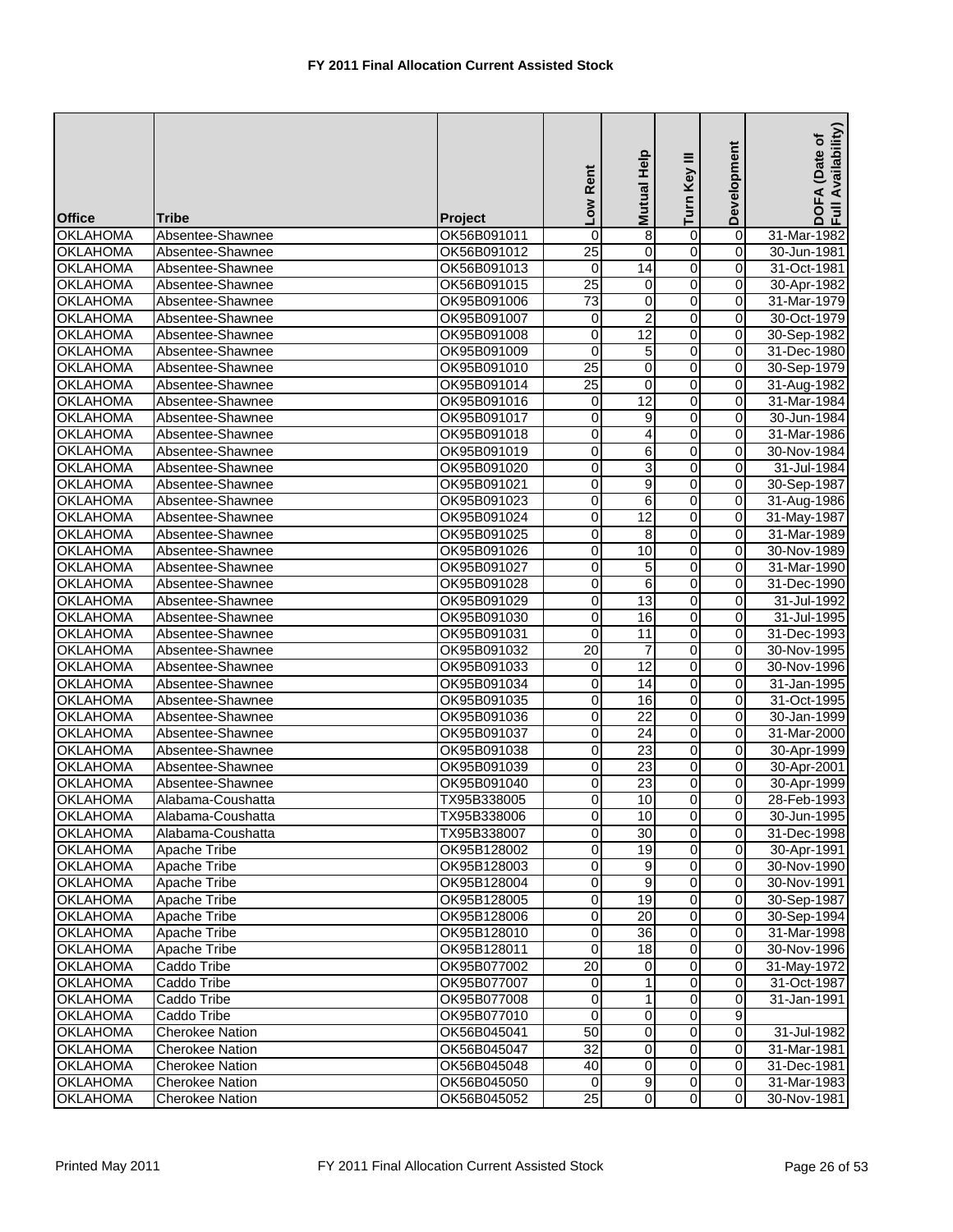| <b>Office</b>   | <b>Tribe</b>           | Project     | Low Rent                | Mutual Help     | Turn Key III   | Development             | Availability)<br>(Date of<br>DOFA<br>Full Av |
|-----------------|------------------------|-------------|-------------------------|-----------------|----------------|-------------------------|----------------------------------------------|
| <b>OKLAHOMA</b> | <b>Cherokee Nation</b> | OK56B045054 | 50                      | 0               | 0              | $\overline{0}$          | 31-Jan-1983                                  |
| <b>OKLAHOMA</b> | <b>Cherokee Nation</b> | OK56B045055 | 50                      | 0               | 0              | 0                       | 31-Oct-1981                                  |
| <b>OKLAHOMA</b> | <b>Cherokee Nation</b> | OK56B045056 | $\overline{\mathbf{o}}$ | 7               | $\overline{0}$ | $\overline{0}$          | 31-Jan-1983                                  |
| <b>OKLAHOMA</b> | <b>Cherokee Nation</b> | OK56B045057 | 0                       | 4               | $\overline{0}$ | 0                       | 31-Jan-1983                                  |
| <b>OKLAHOMA</b> | <b>Cherokee Nation</b> | OK56B045058 | $\overline{0}$          | 5               | $\overline{0}$ | $\pmb{0}$               | 30-Sep-1982                                  |
| <b>OKLAHOMA</b> | <b>Cherokee Nation</b> | OK95B045001 | $\overline{24}$         | 0               | O              | $\pmb{0}$               | 30-Jun-1968                                  |
| <b>OKLAHOMA</b> | <b>Cherokee Nation</b> | OK95B045002 | 16                      | 0               | o              | $\pmb{0}$               | 31-Aug-1969                                  |
| <b>OKLAHOMA</b> | <b>Cherokee Nation</b> | OK95B045005 | 40                      | 0               | $\overline{0}$ | 0                       | 30-Jun-1971                                  |
| <b>OKLAHOMA</b> | <b>Cherokee Nation</b> | OK95B045016 | 80                      | 0               | $\overline{0}$ | 0                       | 31-Aug-1972                                  |
| <b>OKLAHOMA</b> | <b>Cherokee Nation</b> | OK95B045024 | 29                      | 0               | 0              | 0                       | 31-Jul-1974                                  |
| <b>OKLAHOMA</b> | <b>Cherokee Nation</b> | OK95B045025 | 19                      | 0               | 0              | 0                       | 30-Nov-1974                                  |
| <b>OKLAHOMA</b> | <b>Cherokee Nation</b> | OK95B045026 | 19                      | 0               | $\overline{0}$ | $\pmb{0}$               | 30-Nov-1974                                  |
| <b>OKLAHOMA</b> | <b>Cherokee Nation</b> | OK95B045030 | 50                      | 0               | o              | $\pmb{0}$               | 30-Sep-1977                                  |
| <b>OKLAHOMA</b> |                        |             | $\overline{20}$         | 0               | $\overline{0}$ | $\overline{\mathbf{0}}$ |                                              |
|                 | <b>Cherokee Nation</b> | OK95B045032 |                         |                 |                |                         | 31-Jan-1978                                  |
| <b>OKLAHOMA</b> | <b>Cherokee Nation</b> | OK95B045033 | $\mathbf 0$             | 5               | 0              | 0                       | 31-Dec-1977                                  |
| <b>OKLAHOMA</b> | <b>Cherokee Nation</b> | OK95B045034 | 0                       | 1               | $\overline{0}$ | $\pmb{0}$               | 31-Dec-1979                                  |
| <b>OKLAHOMA</b> | <b>Cherokee Nation</b> | OK95B045035 | 50                      | 0               | $\overline{0}$ | $\pmb{0}$               | 30-Sep-1977                                  |
| <b>OKLAHOMA</b> | <b>Cherokee Nation</b> | OK95B045036 | 0                       | 2               | 0              | 0                       | 31-Dec-1979                                  |
| <b>OKLAHOMA</b> | <b>Cherokee Nation</b> | OK95B045037 | $\overline{25}$         | 0               | $\overline{0}$ | 0                       | 31-Dec-1978                                  |
| <b>OKLAHOMA</b> | <b>Cherokee Nation</b> | OK95B045038 | 25                      | 0               | 0              | 0                       | 31-Dec-1979                                  |
| <b>OKLAHOMA</b> | <b>Cherokee Nation</b> | OK95B045039 | 30                      | 0               | $\overline{0}$ | $\overline{0}$          | 31-Jan-1981                                  |
| <b>OKLAHOMA</b> | <b>Cherokee Nation</b> | OK95B045040 | 46                      | 0               | 0              | 0                       | 31-Mar-1981                                  |
| <b>OKLAHOMA</b> | <b>Cherokee Nation</b> | OK95B045042 | $\overline{25}$         | 0               | o              | 0                       | 31-Oct-1980                                  |
| <b>OKLAHOMA</b> | <b>Cherokee Nation</b> | OK95B045043 | 50                      | 0               | 0              | 0                       | 31-Aug-1980                                  |
| <b>OKLAHOMA</b> | <b>Cherokee Nation</b> | OK95B045044 | 49                      | 0               | $\overline{0}$ | $\pmb{0}$               | 30-Nov-1980                                  |
| <b>OKLAHOMA</b> | <b>Cherokee Nation</b> | OK95B045045 | 24                      | 0               | $\overline{0}$ | $\pmb{0}$               | 31-Aug-1980                                  |
| <b>OKLAHOMA</b> | <b>Cherokee Nation</b> | OK95B045046 | 60                      | 0               | 0              | 0                       | 31-Jan-1981                                  |
| <b>OKLAHOMA</b> | <b>Cherokee Nation</b> | OK95B045049 | $\mathbf 0$             | 4               | $\overline{0}$ | 0                       | 31-Oct-1980                                  |
| <b>OKLAHOMA</b> | <b>Cherokee Nation</b> | OK95B045053 | $\mathbf 0$             | 24              | o              | 0                       | 30-Sep-1981                                  |
| <b>OKLAHOMA</b> | <b>Cherokee Nation</b> | OK95B045059 | $\overline{\mathbf{0}}$ | 16              | $\overline{0}$ | $\mathbf 0$             | 31-Oct-1984                                  |
| <b>OKLAHOMA</b> | <b>Cherokee Nation</b> | OK95B045060 | 0                       | 8               | o              | $\overline{0}$          | 28-Feb-1986                                  |
| <b>OKLAHOMA</b> | <b>Cherokee Nation</b> | OK95B045061 | $\overline{\mathbf{0}}$ | 5               | o              | 0                       | 30-Sep-1986                                  |
| <b>OKLAHOMA</b> | Cherokee Nation        | OK95B045062 | $\mathbf 0$             | 11              | $\overline{0}$ | 0                       | 30-Nov-1986                                  |
| <b>OKLAHOMA</b> | <b>Cherokee Nation</b> | OK95B045063 | 0                       | 5               | $\overline{0}$ | $\mathbf 0$             | 30-Sep-1986                                  |
| <b>OKLAHOMA</b> | <b>Cherokee Nation</b> | OK95B045064 | $\overline{O}$          | 15              | $\overline{0}$ | $\overline{0}$          | 31-Oct-1987                                  |
| <b>OKLAHOMA</b> | <b>Cherokee Nation</b> | OK95B045065 | $\mathbf 0$             | 3               | $\overline{0}$ | $\overline{0}$          | 31-Oct-1984                                  |
| <b>OKLAHOMA</b> | <b>Cherokee Nation</b> | OK95B045066 | $\overline{0}$          | 13              | $\overline{0}$ | 0                       | 28-Feb-1987                                  |
| <b>OKLAHOMA</b> | <b>Cherokee Nation</b> | OK95B045067 | $\mathbf 0$             | 19              | $\overline{0}$ | $\mathbf 0$             | 29-Feb-1988                                  |
| <b>OKLAHOMA</b> | <b>Cherokee Nation</b> | OK95B045068 | $\overline{\mathbf{0}}$ | 20              | $\overline{0}$ | $\mathbf 0$             | 31-Mar-1988                                  |
| <b>OKLAHOMA</b> | <b>Cherokee Nation</b> | OK95B045069 | 0                       | 7               | $\overline{0}$ | 0                       | 31-Mar-1988                                  |
| <b>OKLAHOMA</b> | <b>Cherokee Nation</b> | OK95B045070 | $\overline{\mathbf{0}}$ | 1               | $\overline{0}$ | $\mathbf 0$             | 30-Sep-1986                                  |
| <b>OKLAHOMA</b> | <b>Cherokee Nation</b> | OK95B045071 | $\mathbf 0$             | 5               | $\overline{0}$ | $\mathbf 0$             | 30-Sep-1986                                  |
| <b>OKLAHOMA</b> | Cherokee Nation        | OK95B045072 | $\mathbf 0$             | 17              | $\overline{0}$ | $\mathbf 0$             | 30-Sep-1988                                  |
| <b>OKLAHOMA</b> | <b>Cherokee Nation</b> | OK95B045073 | $\mathbf 0$             | 16              | $\overline{0}$ | $\pmb{0}$               | 30-Sep-1988                                  |
| <b>OKLAHOMA</b> | <b>Cherokee Nation</b> | OK95B045074 | $\mathbf 0$             | 5               | $\overline{0}$ | 0                       | 30-Sep-1988                                  |
| <b>OKLAHOMA</b> | <b>Cherokee Nation</b> | OK95B045075 | $\overline{0}$          | $\overline{38}$ | $\overline{0}$ | $\mathbf 0$             | 30-Sep-1989                                  |
| <b>OKLAHOMA</b> | <b>Cherokee Nation</b> | OK95B045076 | $\mathbf 0$             | 58              | 0              | $\pmb{0}$               | 30-Apr-1992                                  |
| <b>OKLAHOMA</b> | <b>Cherokee Nation</b> | OK95B045077 | $\pmb{0}$               | 2               | $\overline{0}$ | $\mathbf 0$             | 30-Apr-1990                                  |
| <b>OKLAHOMA</b> | <b>Cherokee Nation</b> | OK95B045078 | 0                       | 36              | $\overline{0}$ | 0                       | 31-Dec-1993                                  |
| <b>OKLAHOMA</b> | <b>Cherokee Nation</b> | OK95B045079 | $\overline{\mathbf{0}}$ | 30              | $\overline{0}$ | $\mathbf 0$             | 31-Oct-1993                                  |
| <b>OKLAHOMA</b> | <b>Cherokee Nation</b> | OK95B045080 | $\mathbf 0$             | 16              | $\overline{0}$ | $\mathbf 0$             | 30-Apr-1994                                  |
| <b>OKLAHOMA</b> | <b>Cherokee Nation</b> | OK95B045081 | $\overline{0}$          | 23              | $\overline{0}$ | 0                       | 31-May-1994                                  |
| <b>OKLAHOMA</b> | Cherokee Nation        | OK95B045082 | $\overline{0}$          | 107             | $\overline{0}$ | 0                       | 30-Apr-1995                                  |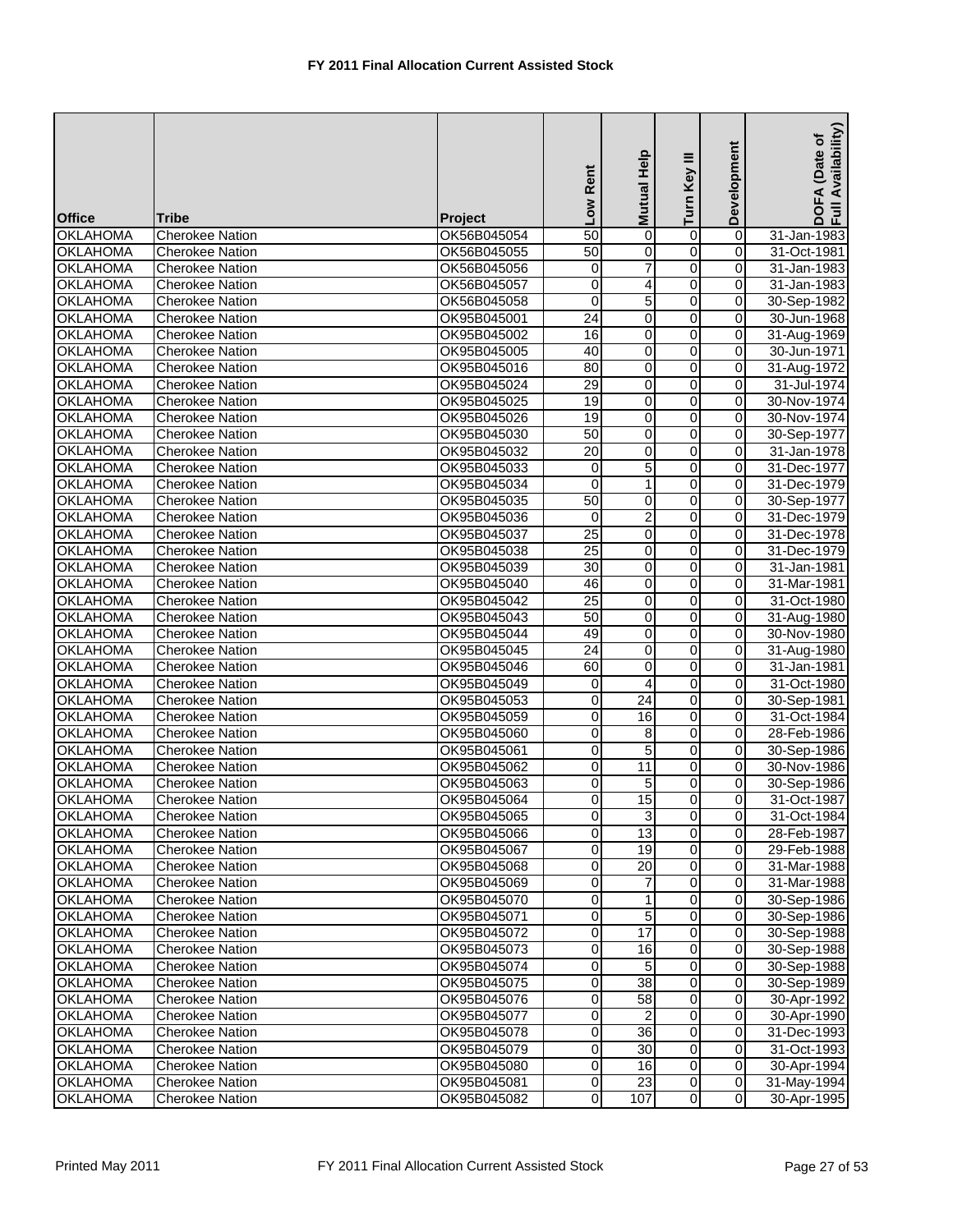| <b>Office</b>   | <b>Tribe</b>            | <b>Project</b> | Low Rent        | Mutual Help     | Turn Key III            | Development    | Availability)<br>(Date of<br>DOFA<br>Full Av |
|-----------------|-------------------------|----------------|-----------------|-----------------|-------------------------|----------------|----------------------------------------------|
| <b>OKLAHOMA</b> | <b>Cherokee Nation</b>  | OK95B045083    | 49              | $\Omega$        | 0                       | $\overline{0}$ | 30-Nov-1995                                  |
| <b>OKLAHOMA</b> | <b>Cherokee Nation</b>  | OK95B045085    | 0               | 112             | 0                       | 0              | 30-Apr-1996                                  |
| <b>OKLAHOMA</b> | <b>Cherokee Nation</b>  | OK95B045086    | 0               | 150             | $\overline{0}$          | $\overline{0}$ | 25-Mar-1998                                  |
| <b>OKLAHOMA</b> | <b>Cherokee Nation</b>  | OK95B045087    | 0               | 15              | O                       | $\pmb{0}$      | 31-Dec-1999                                  |
| <b>OKLAHOMA</b> | <b>Cherokee Nation</b>  | OK95B045088    | 0               | 47              | $\overline{\mathbf{0}}$ | $\overline{0}$ | 31-Dec-2000                                  |
| <b>OKLAHOMA</b> | <b>Cherokee Nation</b>  | OK95B144001    | $\overline{25}$ |                 | 0                       | 0              |                                              |
|                 |                         |                |                 | 0               | 0                       | $\pmb{0}$      | 30-Sep-1980                                  |
| <b>OKLAHOMA</b> | <b>Cherokee Nation</b>  | OK95B144002    | 0               |                 | $\overline{0}$          | $\overline{0}$ | 31-Jan-1981                                  |
| <b>OKLAHOMA</b> | <b>Cherokee Nation</b>  | OK95B144003    | 0               | 5               |                         | $\mathbf 0$    | 30-Apr-1990                                  |
| <b>OKLAHOMA</b> | <b>Cherokee Nation</b>  | OK95B144004    | 0               | 6               | 0                       |                | 31-Aug-1989                                  |
| <b>OKLAHOMA</b> | <b>Cherokee Nation</b>  | OK95B144006    | 0               | 1               | 0                       | $\overline{0}$ | 31-May-1990                                  |
| <b>OKLAHOMA</b> | <b>Cherokee Nation</b>  | OK95B144007    | 0               | 5               | 0                       | 0              | 30-Jun-1993                                  |
| <b>OKLAHOMA</b> | <b>Cherokee Nation</b>  | OK95B144008    | $\mathbf 0$     | 8               | $\overline{0}$          | $\overline{0}$ | 30-Sep-1993                                  |
| <b>OKLAHOMA</b> | <b>Cherokee Nation</b>  | OK95B144009    | 0               | 8               | $\overline{0}$          | $\overline{0}$ | 30-Sep-1995                                  |
| <b>OKLAHOMA</b> | <b>Cherokee Nation</b>  | OK95B144010    | 0               | 12              | O                       | 0              | 20-Jul-1997                                  |
| <b>OKLAHOMA</b> | <b>Cherokee Nation</b>  | OK95B144011    | 16              | 0               | 0                       | 0              | 20-Nov-1997                                  |
| <b>OKLAHOMA</b> | <b>Cherokee Nation</b>  | OK95B144012    | 36              | $\mathbf 0$     | O                       | $\pmb{0}$      | 30-Sep-1998                                  |
| <b>OKLAHOMA</b> | Cheyenne-Arapaho Tribes | OK95B100001    | 0               | 11              | 0                       | 0              | 28-Feb-1975                                  |
| <b>OKLAHOMA</b> | Cheyenne-Arapaho Tribes | OK95B100002    | 0               | 12              | 0                       | 0              | 28-Feb-1975                                  |
| <b>OKLAHOMA</b> | Cheyenne-Arapaho Tribes | OK95B100003    | 0               | 69              | 0                       | 0              | 30-Sep-1979                                  |
| <b>OKLAHOMA</b> | Cheyenne-Arapaho Tribes | OK95B100004    | 0               | 7               | 0                       | 0              | 31-Jul-1981                                  |
| <b>OKLAHOMA</b> | Cheyenne-Arapaho Tribes | OK95B100005    | 0               | 23              | $\overline{0}$          | $\overline{0}$ | 30-Oct-1987                                  |
| <b>OKLAHOMA</b> | Cheyenne-Arapaho Tribes | OK95B100006    | $\mathbf 0$     | $\overline{25}$ | ō                       | $\overline{0}$ | 31-Aug-1989                                  |
| <b>OKLAHOMA</b> | Cheyenne-Arapaho Tribes | OK95B100007    | 0               | 20              | 0                       | 0              | 30-Apr-1992                                  |
| <b>OKLAHOMA</b> | Cheyenne-Arapaho Tribes | OK95B100008    | 0               | 9               | o                       | 0              | 31-Jul-1993                                  |
| <b>OKLAHOMA</b> | Cheyenne-Arapaho Tribes | OK95B100009    | 0               | 10              | 0                       | $\pmb{0}$      | 13-May-1996                                  |
| <b>OKLAHOMA</b> | Cheyenne-Arapaho Tribes | OK95B100010    | 0               | $\overline{21}$ | 0                       | $\pmb{0}$      | 30-Dec-1997                                  |
| <b>OKLAHOMA</b> | Cheyenne-Arapaho Tribes | OK95B100012    | 0               | 30              | 0                       | 0              | 28-Feb-1999                                  |
| <b>OKLAHOMA</b> | Chickasaw               | OK56B047041    | 0               | 2               | $\overline{0}$          | 0              | 31-Oct-1982                                  |
| <b>OKLAHOMA</b> | Chickasaw               | OK56B047042    | 0               | 4               | O                       | 0              | 30-Apr-1982                                  |
| <b>OKLAHOMA</b> | Chickasaw               | OK56B047044    | 0               | 9               | $\overline{0}$          | $\overline{0}$ | 31-May-1985                                  |
| <b>OKLAHOMA</b> | Chickasaw               | OK56B047045    | $\mathbf 0$     | 3               | o                       | 0              | 30-Sep-1984                                  |
| <b>OKLAHOMA</b> | Chickasaw               | OK95B047002    | 24              | 0               | O                       | $\pmb{0}$      | 30-Nov-1970                                  |
| <b>OKLAHOMA</b> | Chickasaw               | OK95B047004    | 64              | 0               | 0                       | 0              | 31-Dec-1971                                  |
| <b>OKLAHOMA</b> | Chickasaw               | OK95B047006    | 100             | 0               | $\overline{0}$          | $\overline{0}$ | 31-Oct-1971                                  |
| <b>OKLAHOMA</b> | Chickasaw               | OK95B047008    | 97              | $\overline{0}$  | $\overline{0}$          | <sub>0</sub>   | 28-Feb-1975                                  |
| <b>OKLAHOMA</b> | Chickasaw               | OK95B047010    | 100             | 0               | $\overline{0}$          | 0              | 28-Feb-1973                                  |
| <b>OKLAHOMA</b> | Chickasaw               | OK95B047011    | 25              | 0               | $\overline{0}$          | 0              | 30-Jun-1973                                  |
| <b>OKLAHOMA</b> | Chickasaw               | OK95B047013    | 30              | 0               | 0                       | $\overline{0}$ | 31-Oct-1972                                  |
| <b>OKLAHOMA</b> | Chickasaw               | OK95B047014    | 22              | 0               | $\overline{0}$          | $\overline{0}$ | 31-Oct-1972                                  |
| <b>OKLAHOMA</b> | Chickasaw               | OK95B047029    | 0               | 9               | 0                       | 0              | 31-Dec-1980                                  |
| <b>OKLAHOMA</b> | Chickasaw               | OK95B047031    | 0               | 1               | $\overline{0}$          | 0              | 28-Feb-1979                                  |
| <b>OKLAHOMA</b> | Chickasaw               | OK95B047032    | 0               | 1               | $\overline{0}$          | $\overline{0}$ | 31-Aug-1979                                  |
| <b>OKLAHOMA</b> | Chickasaw               | OK95B047033    | 40              | 0               | $\overline{0}$          | 0              | 31-May-1979                                  |
| <b>OKLAHOMA</b> | Chickasaw               | OK95B047034    | $\mathbf 0$     | 3               | $\overline{O}$          | $\overline{0}$ | 30-Apr-1981                                  |
| <b>OKLAHOMA</b> | Chickasaw               | OK95B047035    | 0               | 7               | $\overline{0}$          | 0              | 31-Dec-1980                                  |
| <b>OKLAHOMA</b> | Chickasaw               | OK95B047036    | 90              | 0               | $\overline{0}$          | $\overline{0}$ | 30-Sep-1981                                  |
| <b>OKLAHOMA</b> | Chickasaw               | OK95B047037    | 60              | 0               | 0                       | 0              | 30-Sep-1980                                  |
| <b>OKLAHOMA</b> | Chickasaw               | OK95B047038    | 50              | 0               | 0                       | 0              | 30-Jun-1983                                  |
| <b>OKLAHOMA</b> | Chickasaw               | OK95B047039    | 0               | 3               | $\overline{0}$          | 0              | 30-Apr-1980                                  |
| <b>OKLAHOMA</b> | Chickasaw               | OK95B047040    | 0               | 10              | $\overline{O}$          | 0              | 31-May-1984                                  |
| <b>OKLAHOMA</b> | Chickasaw               | OK95B047046    | $\mathbf 0$     | 6               | $\overline{0}$          | 0              | 30-Sep-1986                                  |
| <b>OKLAHOMA</b> | Chickasaw               | OK95B047047    | $\mathbf 0$     | 8               | $\overline{0}$          | 0              | 31-Jul-1986                                  |
| <b>OKLAHOMA</b> | Chickasaw               | OK95B047048    | $\mathbf 0$     | 11              | $\overline{0}$          | $\overline{0}$ | 30-Sep-1986                                  |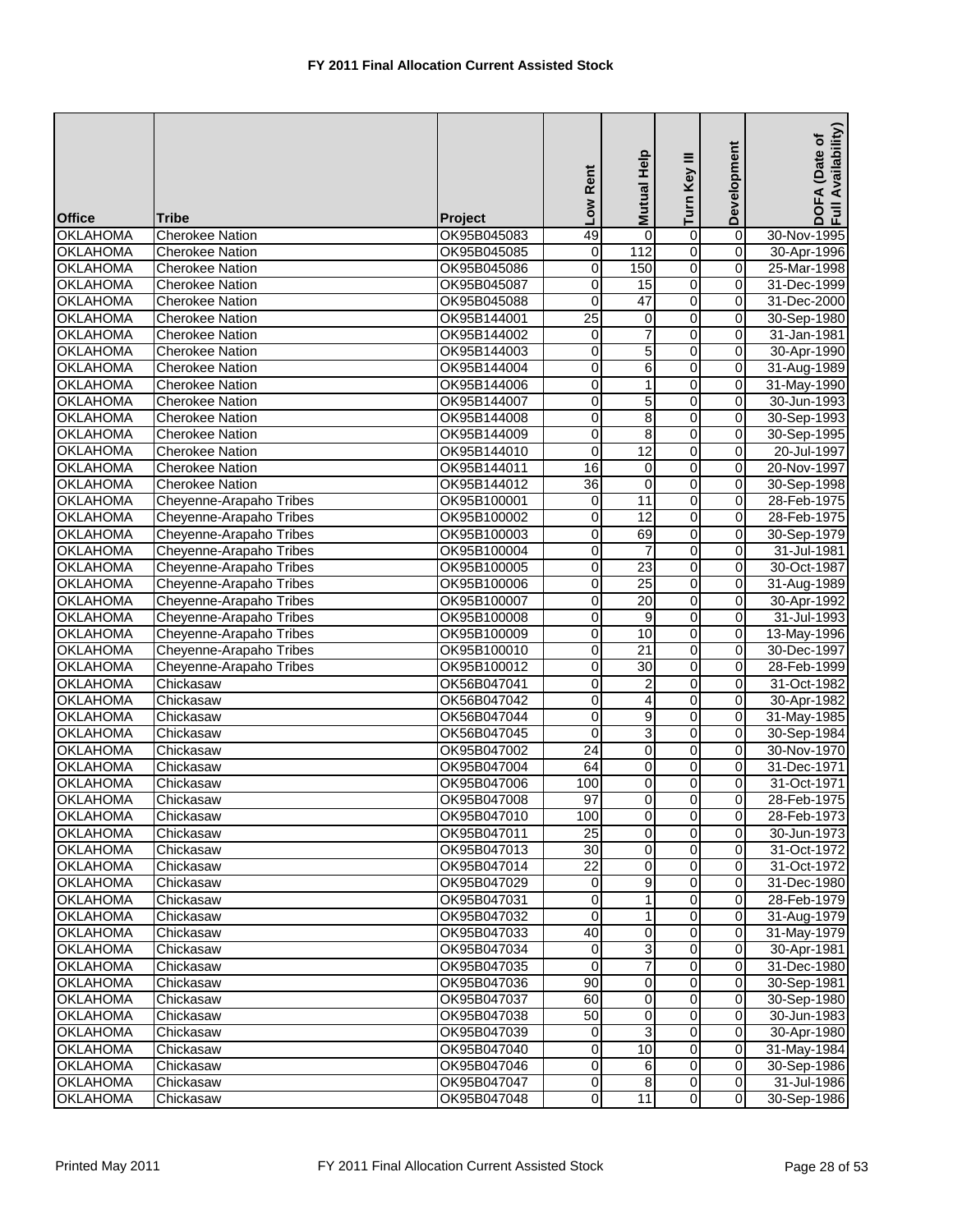| Development<br>Turn Key III<br>Low Rent<br><b>Mutual</b><br><b>Office</b><br>Tribe<br>Project                             | DOFA<br>Full Av<br>30-Apr-1987<br>31-Aug-1984 |
|---------------------------------------------------------------------------------------------------------------------------|-----------------------------------------------|
| 0<br>$\overline{0}$<br><b>OKLAHOMA</b><br>OK95B047049<br>0<br>12<br>Chickasaw                                             |                                               |
| 0<br>$\mathbf 0$<br><b>OKLAHOMA</b><br>Chickasaw<br>OK95B047052<br>0<br>3                                                 |                                               |
| $\overline{0}$<br>10<br>0<br>$\mathbf 0$<br><b>OKLAHOMA</b><br>OK95B047053<br>Chickasaw                                   | 31-May-1987                                   |
| 13<br>0<br><b>OKLAHOMA</b><br>0<br>0<br>OK95B047054<br>Chickasaw                                                          | 31-Aug-1987                                   |
| 0<br><b>OKLAHOMA</b><br>0<br>$\overline{7}$<br>0<br>OK95B047055<br>Chickasaw                                              | 31-Aug-1987                                   |
| 0<br><b>OKLAHOMA</b><br>0<br>3<br>$\mathbf 0$<br>Chickasaw<br>OK95B047056                                                 | 31-Aug-1987                                   |
| $\overline{7}$<br>0<br><b>OKLAHOMA</b><br>0<br>0<br>Chickasaw<br>OK95B047057                                              | 31-Jul-1986                                   |
| 0<br>13<br>0<br>$\mathbf 0$<br><b>OKLAHOMA</b><br>Chickasaw<br>OK95B047058                                                | 30-Sep-1988                                   |
| 0<br><b>OKLAHOMA</b><br>$\mathbf 0$<br>24<br>OK95B047059<br>0<br>Chickasaw                                                | 30-Apr-1989                                   |
| $\overline{0}$<br><b>OKLAHOMA</b><br>0<br>$\mathbf 0$<br>Chickasaw<br>OK95B047060<br>13                                   | 30-Apr-1990                                   |
| 0<br><b>OKLAHOMA</b><br>Chickasaw<br>OK95B047061<br>0<br>11<br>0                                                          | 31-Mar-1991                                   |
| $\overline{0}$<br>0<br>10<br>$\mathbf 0$<br><b>OKLAHOMA</b><br>OK95B047062<br>Chickasaw                                   | 31-Dec-1989                                   |
| 0<br><b>OKLAHOMA</b><br>$\mathbf 0$<br>19<br>0<br>OK95B047063<br>Chickasaw                                                | 31-Jan-1992                                   |
| $\overline{0}$<br>$\overline{22}$<br><b>OKLAHOMA</b><br>0<br>0<br>Chickasaw<br>OK95B047064                                | 31-Oct-1992                                   |
| 0<br><b>OKLAHOMA</b><br>0<br>$\mathbf 0$<br>OK95B047065<br>7<br>Chickasaw                                                 | 30-Apr-1992                                   |
| 0<br><b>OKLAHOMA</b><br>0<br>14<br>0<br>Chickasaw<br>OK95B047066                                                          | 30-Jun-1995                                   |
| 0<br>8<br>0<br>$\mathbf 0$<br><b>OKLAHOMA</b><br>OK95B047067<br>Chickasaw                                                 | 31-Mar-1993                                   |
| <b>OKLAHOMA</b><br>0<br>OK95B047068<br>0<br>18<br>0<br>Chickasaw                                                          | 25-Mar-1996                                   |
| <b>OKLAHOMA</b><br>0<br>OK95B047069<br>0<br>24<br>$\mathbf 0$<br>Chickasaw                                                | 31-Oct-1995                                   |
| 23<br>0<br><b>OKLAHOMA</b><br>Chickasaw<br>OK95B047070<br>0<br>0                                                          | 31-Mar-1996                                   |
| 20<br>0<br>0<br><b>OKLAHOMA</b><br>OK95B047071<br>0<br>Chickasaw                                                          | 31-Mar-1996                                   |
| $\overline{21}$<br>0<br>0<br>0<br><b>OKLAHOMA</b><br>OK95B047072<br>Chickasaw                                             | 29-Feb-1996                                   |
| 19<br><b>OKLAHOMA</b><br>OK95B047073<br>0<br>0<br>Chickasaw<br>0                                                          | 30-Jun-1997                                   |
| 0<br>17<br>0<br><b>OKLAHOMA</b><br>0<br>Chickasaw<br>OK95B047074                                                          | 30-Nov-1996                                   |
| 23<br>0<br><b>OKLAHOMA</b><br>OK95B047075<br>0<br>Chickasaw<br>0                                                          | 28-Feb-1997                                   |
| 0<br><b>OKLAHOMA</b><br>0<br>$\mathbf 0$<br>Chickasaw<br>OK95B047076<br>4                                                 | 30-Jun-1983                                   |
| 0<br><b>OKLAHOMA</b><br>$\mathbf 0$<br>0<br>OK95B047077<br>7<br>Chickasaw                                                 | 31-Mar-1998                                   |
| <b>OKLAHOMA</b><br>0<br>0<br>0<br>Chitimacha Tribe<br>LA95B244002<br>4                                                    | 31-Jul-1992                                   |
| 0<br><b>OKLAHOMA</b><br>Chitimacha Tribe<br>LA95B244003<br>0<br>5<br>0                                                    | 31-Mar-1994                                   |
| 10<br>0<br>0<br><b>OKLAHOMA</b><br>Chitimacha Tribe<br>LA95B244004<br>0                                                   | 31-Dec-1995                                   |
| 0<br>0<br><b>OKLAHOMA</b><br>0<br>$\mathbf{1}$<br><b>Choctaw Nation</b><br>OK56B049050                                    | 31-Mar-1983                                   |
| 0<br><b>OKLAHOMA</b><br>0<br>3<br>0<br><b>Choctaw Nation</b><br>OK56B049055                                               | 30-Sep-1983                                   |
| <b>OKLAHOMA</b><br>1<br>0<br><b>Choctaw Nation</b><br>OK56B049056<br>0<br>$\mathbf 0$                                     | 31-Oct-1983                                   |
| <b>OKLAHOMA</b><br><b>Choctaw Nation</b><br>0<br>OK56B049057<br>0<br>5<br>0                                               | 31-May-1984                                   |
| 3 <br>$\overline{0}$<br>$\overline{0}$<br>$\overline{0}$<br><b>OKLAHOMA</b><br><b>Choctaw Nation</b><br>OK56B049058       | 30-Jun-1983                                   |
| <b>OKLAHOMA</b><br>OK95B049002<br>30<br>$\overline{0}$<br>$\overline{O}$<br><b>Choctaw Nation</b><br>$\overline{0}$       | 31-Dec-1969                                   |
| $\overline{0}$<br>$\overline{0}$<br>$\mathbf 0$<br><b>OKLAHOMA</b><br>Choctaw Nation<br>OK95B049009<br>14                 | 28-Feb-1971                                   |
| 0<br><b>OKLAHOMA</b><br>OK95B049010<br>20<br>$\mathbf 0$<br>$\overline{0}$<br><b>Choctaw Nation</b>                       | 31-Aug-1971                                   |
| 0<br>12<br>$\mathbf 0$<br><b>OKLAHOMA</b><br><b>Choctaw Nation</b><br>OK95B049011<br>0                                    | 31-Dec-1971                                   |
| 24<br>$\mathbf 0$<br>0<br>$\mathbf 0$<br><b>OKLAHOMA</b><br><b>Choctaw Nation</b><br>OK95B049014                          | 31-Jul-1971                                   |
| <b>OKLAHOMA</b><br>16<br>0<br>0<br>0<br><b>Choctaw Nation</b><br>OK95B049016                                              | 31-Dec-1971                                   |
| 0<br><b>OKLAHOMA</b><br>OK95B049020<br>30<br>$\mathbf 0$<br>$\overline{0}$<br><b>Choctaw Nation</b>                       | 30-Apr-1974                                   |
| <b>OKLAHOMA</b><br>0<br>$\mathbf 0$<br><b>Choctaw Nation</b><br>OK95B049034<br>1<br>0                                     | 30-Jun-1979                                   |
| 0<br>$\overline{0}$<br><b>OKLAHOMA</b><br>0<br>3<br><b>Choctaw Nation</b><br>OK95B049059                                  | 31-May-1985                                   |
| $\mathbf 0$<br>2<br>0<br>$\mathbf 0$<br><b>OKLAHOMA</b><br>Choctaw Nation<br>OK95B049060                                  | 30-Sep-1986                                   |
| $\overline{24}$<br>0<br><b>OKLAHOMA</b><br>OK95B049061<br>0<br>$\mathbf 0$<br><b>Choctaw Nation</b>                       | 31-Dec-1986                                   |
| <b>OKLAHOMA</b><br>OK95B049062<br>0<br>3<br>0<br>$\mathbf 0$<br><b>Choctaw Nation</b>                                     | 31-Jul-1985                                   |
| <b>OKLAHOMA</b><br>2<br>0<br>$\mathbf 0$<br><b>Choctaw Nation</b><br>OK95B049063<br>0                                     | 30-Apr-1986                                   |
| $\mathbf 0$<br><b>OKLAHOMA</b><br>0<br>7<br>0<br><b>Choctaw Nation</b><br>OK95B049064                                     | 31-Jan-1987                                   |
| 9<br>0<br><b>OKLAHOMA</b><br>0<br>0<br><b>Choctaw Nation</b><br>OK95B049065                                               | 31-Jan-1987                                   |
| $\overline{2}$<br>0<br>$\overline{0}$<br><b>OKLAHOMA</b><br>OK95B049066<br>$\overline{0}$<br><b>Choctaw Nation</b>        | 31-Jan-1987                                   |
| <b>OKLAHOMA</b><br><b>Choctaw Nation</b><br>OK95B049067<br>$6 \mid$<br>0<br>$\mathbf 0$<br>0                              | 30-Nov-1987                                   |
| $\overline{0}$<br>$\infty$<br><b>OKLAHOMA</b><br>$\overline{0}$<br><b>Choctaw Nation</b><br>OK95B049068<br>$\overline{0}$ | 31-Dec-1987                                   |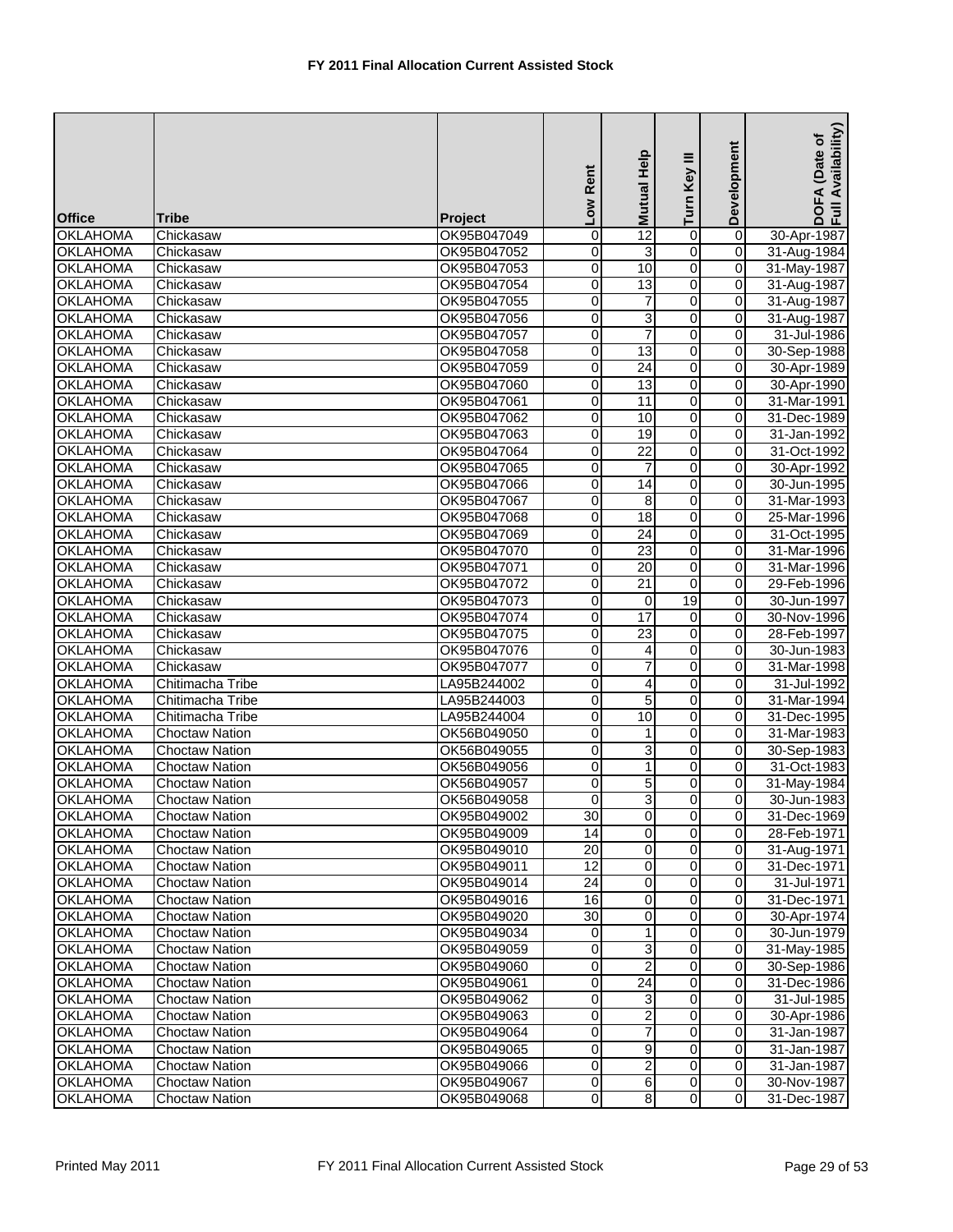| <b>Office</b>                      | Tribe                                                  | <b>Project</b>             | Low Rent                   | Help<br><b>Mutual</b> | Turn Key III        | Development             | Availability)<br>(Date of<br>DOFA<br>Full Av |
|------------------------------------|--------------------------------------------------------|----------------------------|----------------------------|-----------------------|---------------------|-------------------------|----------------------------------------------|
| <b>OKLAHOMA</b>                    | <b>Choctaw Nation</b>                                  | OK95B049069                | 0                          | 13                    | $\pmb{0}$           | $\overline{0}$          | 31-Jul-1988                                  |
| <b>OKLAHOMA</b>                    | <b>Choctaw Nation</b>                                  | OK95B049070                | 0                          | 3                     | $\pmb{0}$           | 0                       | 30-Apr-1986                                  |
| <b>OKLAHOMA</b>                    | <b>Choctaw Nation</b>                                  | OK95B049071                | 0                          | $\overline{9}$        | $\overline{0}$      | $\pmb{0}$               | 30-Sep-1988                                  |
| <b>OKLAHOMA</b>                    | <b>Choctaw Nation</b>                                  | OK95B049072                | 0                          | $\overline{8}$        | o                   | 0                       | 30-Sep-1988                                  |
| <b>OKLAHOMA</b>                    | <b>Choctaw Nation</b>                                  | OK95B049073                | 0                          | 9                     | $\overline{0}$      | 0                       | 31-Dec-1988                                  |
| <b>OKLAHOMA</b>                    | <b>Choctaw Nation</b>                                  | OK95B049074                | 0                          | 5                     | $\mathbf 0$         | 0                       | 31-Jan-1989                                  |
| <b>OKLAHOMA</b>                    | <b>Choctaw Nation</b>                                  | OK95B049075                | $\mathbf 0$                | 15                    | $\overline{0}$      | $\pmb{0}$               | 30-Apr-1989                                  |
| <b>OKLAHOMA</b>                    | <b>Choctaw Nation</b>                                  | OK95B049076                | 0                          | 16                    | $\overline{0}$      | $\pmb{0}$               | 30-Sep-1989                                  |
| <b>OKLAHOMA</b>                    | Choctaw Nation                                         | OK95B049077                | 0                          | 11                    | 0                   | 0                       | 31-Dec-1989                                  |
| <b>OKLAHOMA</b>                    | <b>Choctaw Nation</b>                                  | OK95B049078                | $\mathsf{O}\xspace$        | 14                    | $\overline{0}$      | $\overline{0}$          | 31-Aug-1990                                  |
| <b>OKLAHOMA</b>                    | <b>Choctaw Nation</b>                                  | OK95B049079                | 0                          | 12                    | $\pmb{0}$           | 0                       | 30-Jun-1990                                  |
| <b>OKLAHOMA</b>                    | Choctaw Nation                                         | OK95B049080                | $\overline{\mathbf{0}}$    | 15                    | $\overline{0}$      | $\pmb{0}$               | 30-Nov-1990                                  |
| <b>OKLAHOMA</b>                    | <b>Choctaw Nation</b>                                  | OK95B049081                | 0                          | 12                    | o                   | 0                       | 31-May-1991                                  |
| <b>OKLAHOMA</b>                    | <b>Choctaw Nation</b>                                  | OK95B049082                | 0                          | 6                     | $\overline{0}$      | 0                       | 30-Sep-1991                                  |
| <b>OKLAHOMA</b>                    | <b>Choctaw Nation</b>                                  | OK95B049083                | 0                          | 16                    | $\overline{0}$      | 0                       | 31-May-1992                                  |
| <b>OKLAHOMA</b>                    | Choctaw Nation                                         | OK95B049084                | 0                          | 17                    | $\overline{0}$      | 0                       | 31-Mar-1993                                  |
| <b>OKLAHOMA</b>                    | <b>Choctaw Nation</b>                                  | OK95B049085                | 0                          | $\overline{72}$       | $\overline{0}$      | $\pmb{0}$               | 30-Apr-1995                                  |
| <b>OKLAHOMA</b>                    | <b>Choctaw Nation</b>                                  | OK95B049086                | 0                          | 41                    | 0                   | 0                       | 31-Aug-1996                                  |
| <b>OKLAHOMA</b>                    | <b>Choctaw Nation</b>                                  | OK95B049087                | $\pmb{0}$                  | 36                    | $\overline{0}$      | $\overline{\mathbf{0}}$ | 31-Mar-1997                                  |
| <b>OKLAHOMA</b>                    | <b>Choctaw Nation</b>                                  | OK95B049088                | 0                          | 37                    | 0                   | 0                       | 31-Jul-1997                                  |
| <b>OKLAHOMA</b>                    | <b>Choctaw Nation</b>                                  | OK95B049089                | 0                          | 19                    | o                   | 0                       | 30-Sep-1997                                  |
| <b>OKLAHOMA</b>                    | <b>Choctaw Nation</b>                                  | OK95B049090                | 0                          | 43                    | $\overline{0}$      | 0                       | 31-Mar-1998                                  |
| <b>OKLAHOMA</b>                    | <b>Choctaw Nation</b>                                  |                            | 0                          | 43                    | $\overline{0}$      | $\pmb{0}$               | 28-Feb-1999                                  |
| <b>OKLAHOMA</b>                    |                                                        | OK95B049091                | 0                          | 44                    | $\overline{0}$      | 0                       |                                              |
|                                    | <b>Choctaw Nation</b>                                  | OK95B049092<br>OK95B049093 |                            |                       |                     |                         | 28-Feb-1999                                  |
| <b>OKLAHOMA</b>                    | <b>Choctaw Nation</b>                                  |                            | $\mathbf 0$<br>$\mathbf 0$ | 49<br>$\overline{47}$ | 0<br>$\overline{0}$ | 0<br>$\pmb{0}$          | 31-Dec-1999                                  |
| <b>OKLAHOMA</b>                    | <b>Choctaw Nation</b>                                  | OK95B049094                | $\mathbf 0$                | 33                    |                     |                         | 30-Apr-2000                                  |
| <b>OKLAHOMA</b><br><b>OKLAHOMA</b> | <b>Choctaw Nation</b><br>Citizen Band Potawatomi Tribe | OK95B049095                | 25                         | $\mathbf 0$           | 0<br>0              | 0<br>0                  | 31-Aug-2000<br>31-Jul-1987                   |
|                                    |                                                        | OK95B091022                |                            |                       |                     |                         |                                              |
| <b>OKLAHOMA</b>                    | <b>Comanche Tribe</b>                                  | OK95B110006                | 0                          | 18                    | 0                   | 0                       | 30-Apr-1980                                  |
| <b>OKLAHOMA</b>                    | <b>Comanche Tribe</b>                                  | OK95B110007                | $\overline{\mathbf{0}}$    | 18                    | O                   | 0                       | 30-Nov-1982                                  |
| <b>OKLAHOMA</b>                    | <b>Comanche Tribe</b>                                  | OK95B110008                | 0                          | 10                    | $\overline{0}$      | 0<br>$\mathbf 0$        | 31-Jul-1983                                  |
| <b>OKLAHOMA</b>                    | <b>Comanche Tribe</b>                                  | OK95B110009                | $\mathbf 0$                | 5                     | $\overline{0}$      |                         | 30-Jun-1982                                  |
| <b>OKLAHOMA</b>                    | <b>Comanche Tribe</b>                                  | OK95B110011                | 0                          | 20                    | $\overline{0}$      | 0                       | 30-Nov-1987                                  |
| <b>OKLAHOMA</b>                    | <b>Comanche Tribe</b>                                  | OK95B110012                | $\overline{0}$             | 10                    | 0                   | 0                       | 30-Jun-1990                                  |
| <b>OKLAHOMA</b>                    | Comanche Tribe                                         | OK95B110013                | $\overline{0}$             | 9                     | $\overline{0}$      | $\overline{0}$          | 31-Jul-1991                                  |
| <b>OKLAHOMA</b>                    | Comanche Tribe                                         | OK95B110014                | 55                         | $\mathbf 0$           | $\overline{0}$      | 0                       | 30-Apr-1997                                  |
| <b>OKLAHOMA</b>                    | <b>Comanche Tribe</b>                                  | OK95B110015                | $\mathbf 0$                | 36                    | $\overline{0}$      | 0                       | 31-Dec-1998                                  |
| <b>OKLAHOMA</b>                    | Comanche Tribe                                         | OK95B110016                | $\mathbf 0$                | 44                    | 0                   | 1                       | 30-Sep-1998                                  |
| <b>OKLAHOMA</b>                    | Comanche Tribe                                         | OK95B110017                | 45                         | $\mathbf 0$           | $\overline{0}$      | $\mathbf 0$             | 30-Jun-1999                                  |
| <b>OKLAHOMA</b>                    | Comanche Tribe                                         | OK95B110018                | $\overline{40}$            | $\mathbf 0$           | $\overline{0}$      | $\mathbf 0$             | 30-Jun-1999                                  |
| <b>OKLAHOMA</b>                    | Coushatta Tribe                                        | LA95B260001                | $\mathbf 0$                | 16                    | 0                   | 0                       | 30-Jun-1995                                  |
| <b>OKLAHOMA</b>                    | Coushatta Tribe                                        | LA95B260002                | $\overline{\mathbf{0}}$    | 0                     | $\overline{0}$      | 19                      |                                              |
| <b>OKLAHOMA</b>                    | Delaware Nation of West Oklahoma                       | OK95B170001                | 0                          | 13                    | $\overline{0}$      | 0                       | 9-Sep-2004                                   |
| <b>OKLAHOMA</b>                    | Eastern Shawnee Tribe                                  | OK95B167001                | $\overline{0}$             | 12                    | $\overline{0}$      | $\overline{0}$          | 30-Mar-2000                                  |
| <b>OKLAHOMA</b>                    | Fort Sill Apache Tribe                                 | OK95B159001                | 0                          | 15                    | $\overline{0}$      | $\pmb{0}$               | 31-Aug-2000                                  |
| <b>OKLAHOMA</b>                    | Iowa Tribe of Kansas and Nebraska                      | KS95B067003                | 46                         | $\mathbf 0$           | $\overline{0}$      | $\mathbf 0$             | 31-Mar-1980                                  |
| <b>OKLAHOMA</b>                    | Iowa Tribe of Kansas and Nebraska                      | KS95B067005                | $\mathbf 0$                | 9                     | $\overline{0}$      | 0                       | 28-Feb-1986                                  |
| <b>OKLAHOMA</b>                    | Iowa Tribe of Kansas and Nebraska                      | KS95B067006                | $\mathbf 0$                | 10                    | $\overline{0}$      | $\mathbf 0$             | 29-Feb-2000                                  |
| <b>OKLAHOMA</b>                    | Iowa Tribe of Oklahoma                                 | OK95B161001                | 0                          | 5                     | $\overline{0}$      | $\mathbf 0$             | 15-Jul-1997                                  |
| <b>OKLAHOMA</b>                    | <b>Kaw Tribe</b>                                       | OK95B145001                | $\mathbf 0$                | 16                    | $\overline{0}$      | 0                       | 31-Aug-1985                                  |
| <b>OKLAHOMA</b>                    | <b>Kaw Tribe</b>                                       | OK95B145002                | $\overline{0}$             | 11                    | $\overline{0}$      | $\mathbf 0$             | 30-Sep-1988                                  |
| <b>OKLAHOMA</b>                    | Kaw Tribe                                              | OK95B145003                | $\mathbf 0$                | $\boldsymbol{9}$      | $\overline{0}$      | $\overline{0}$          | 30-Sep-1990                                  |
| <b>OKLAHOMA</b>                    | Kaw Tribe                                              | OK95B145004                | $\overline{0}$             | 9                     | $\overline{0}$      | $\overline{0}$          | 29-Feb-1992                                  |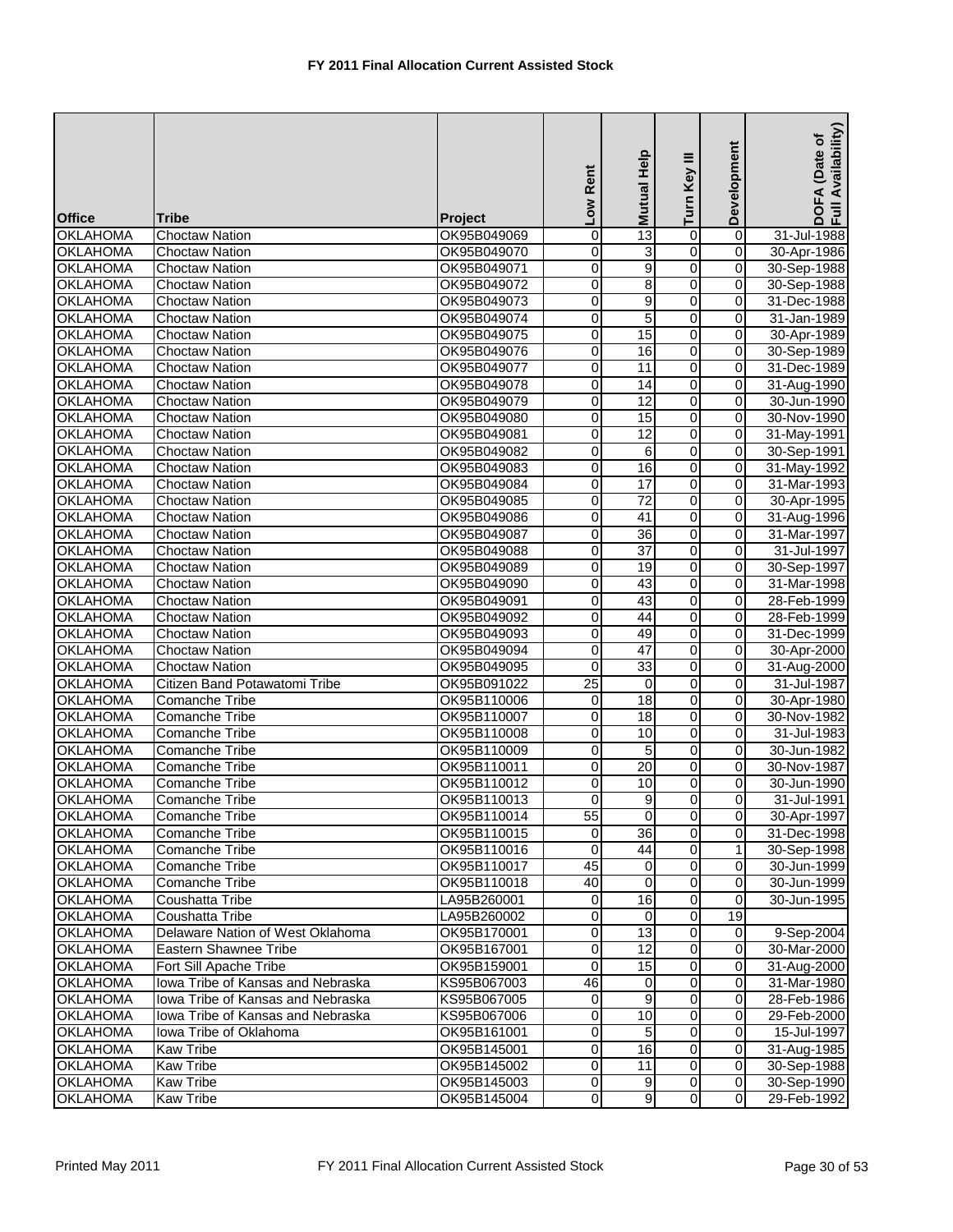| <b>Office</b>   | <b>Tribe</b>               | <b>Project</b> | Low Rent                | Mutual Help     | Turn Key III        | Development             | Availability)<br>(Date of<br>DOFA<br>Full Av |
|-----------------|----------------------------|----------------|-------------------------|-----------------|---------------------|-------------------------|----------------------------------------------|
| <b>OKLAHOMA</b> | <b>Kaw Tribe</b>           | OK95B145005    | 0                       |                 | $\overline{0}$      | $\overline{\mathsf{o}}$ | 30-Jun-1993                                  |
| <b>OKLAHOMA</b> | <b>Kaw Tribe</b>           | OK95B145006    | $\mathbf 0$             | 18              | 0                   | $\overline{0}$          | 31-Mar-1995                                  |
| <b>OKLAHOMA</b> | <b>Kaw Tribe</b>           | OK95B145007    | $\overline{0}$          | 10              | $\overline{0}$      | $\overline{0}$          | 31-Mar-1999                                  |
| <b>OKLAHOMA</b> | <b>Kickapoo Tribe</b>      | KS95B048003    | 46                      | $\mathbf 0$     | o                   | 0                       | 30-Jun-1980                                  |
| <b>OKLAHOMA</b> | <b>Kickapoo Tribe</b>      | KS95B048004    | $\overline{25}$         | 0               | $\overline{0}$      | 0                       | 30-Jun-1980                                  |
| <b>OKLAHOMA</b> | Kickapoo Tribe             | KS95B048006    | $\mathbf 0$             | $\overline{18}$ | $\overline{0}$      | $\pmb{0}$               | 28-Feb-2000                                  |
| <b>OKLAHOMA</b> | Kickapoo Tribe of Oklahoma | OK95B158001    | $\overline{9}$          | 0               | $\overline{0}$      | 6                       | 1-Sep-2004                                   |
| <b>OKLAHOMA</b> | Kickapoo Tribe of Oklahoma | OK95B158002    | 9                       | $\mathbf 0$     | $\overline{0}$      | 6                       | 1-Sep-2004                                   |
| <b>OKLAHOMA</b> | Kiowa Tribe                | OK56B098004    | 0                       | 13              | 0                   | $\mathbf 0$             | 31-Dec-1985                                  |
| <b>OKLAHOMA</b> | Kiowa Tribe                |                | $\mathsf{O}\xspace$     | 13              | $\overline{0}$      | $\overline{0}$          |                                              |
|                 |                            | OK95B098006    |                         |                 |                     |                         | 30-Sep-1987                                  |
| <b>OKLAHOMA</b> | Kiowa Tribe                | OK95B098007    | 0                       | 11              | 0<br>$\overline{0}$ | 0<br>$\overline{0}$     | 31-Jul-1991                                  |
| <b>OKLAHOMA</b> | Kiowa Tribe                | OK95B098008    | $\overline{\mathbf{0}}$ | 14              |                     |                         | 31-Jul-1991                                  |
| <b>OKLAHOMA</b> | Kiowa Tribe                | OK95B098009    | 0                       | 8               | o                   | 0                       | 30-Apr-1994                                  |
| <b>OKLAHOMA</b> | <b>Kiowa Tribe</b>         | OK95B098010    | $\overline{\mathbf{0}}$ | 7               | $\overline{0}$      | $\pmb{0}$               | 26-Feb-1993                                  |
| <b>OKLAHOMA</b> | <b>Kiowa Tribe</b>         | OK95B098011    | $\mathbf 0$             | 14              | $\overline{0}$      | $\pmb{0}$               | 30-Sep-1996                                  |
| <b>OKLAHOMA</b> | Kiowa Tribe                | OK95B098012    | 21                      | 0               | $\overline{0}$      | $\mathbf 0$             | 30-Apr-1997                                  |
| <b>OKLAHOMA</b> | Modoc Tribe                | OK95B165001    | 15                      | 0               | $\overline{0}$      | $\pmb{0}$               | 30-Sep-1998                                  |
| <b>OKLAHOMA</b> | Muscogee (Creek) Nation    | OK56B051031    | $\mathbf 0$             | 1               | 0                   | 0                       | 31-Mar-1981                                  |
| <b>OKLAHOMA</b> | Muscogee (Creek) Nation    | OK56B051032    | $\overline{0}$          | 4               | $\overline{0}$      | $\overline{\mathbf{0}}$ | 31-Jan-1981                                  |
| <b>OKLAHOMA</b> | Muscogee (Creek) Nation    | OK56B051035    | 0                       | 2               | 0                   | $\overline{0}$          | 30-Sep-1981                                  |
| <b>OKLAHOMA</b> | Muscogee (Creek) Nation    | OK56B051037    | $\overline{\mathbf{0}}$ | 1               | O                   | $\mathbf 0$             | 30-Jun-1982                                  |
| <b>OKLAHOMA</b> | Muscogee (Creek) Nation    | OK95B051001    | 20                      | 0               | O                   | 0                       | 30-May-1969                                  |
| <b>OKLAHOMA</b> | Muscogee (Creek) Nation    | OK95B051006    | $\overline{28}$         | 0               | $\overline{0}$      | $\mathbf 0$             | 30-Jun-1971                                  |
| <b>OKLAHOMA</b> | Muscogee (Creek) Nation    | OK95B051007    | 30                      | 0               | $\overline{0}$      | $\overline{0}$          | 30-Apr-1973                                  |
| <b>OKLAHOMA</b> | Muscogee (Creek) Nation    | OK95B051008    | 70                      | 0               | 0                   | $\overline{0}$          | 30-Apr-1973                                  |
| <b>OKLAHOMA</b> | Muscogee (Creek) Nation    | OK95B051012    | 70                      | 0               | $\overline{0}$      | $\pmb{0}$               | 31-Jul-1974                                  |
| <b>OKLAHOMA</b> | Muscogee (Creek) Nation    | OK95B051017    | 0                       | 1               | $\overline{0}$      | 0                       | 31-Aug-1978                                  |
| <b>OKLAHOMA</b> | Muscogee (Creek) Nation    | OK95B051018    | $\overline{0}$          | 1               | 0                   | $\Omega$                | 31-Oct-1977                                  |
| <b>OKLAHOMA</b> | Muscogee (Creek) Nation    | OK95B051019    | 50                      | 0               | 0                   | 0                       | 31-Jan-1980                                  |
| <b>OKLAHOMA</b> | Muscogee (Creek) Nation    | OK95B051020    | $\mathbf 0$             | 3               | O                   | $\mathbf 0$             | 31-Jan-1980                                  |
| <b>OKLAHOMA</b> | Muscogee (Creek) Nation    | OK95B051021    | $\overline{\mathsf{o}}$ | 3               | $\overline{0}$      | 0                       | 31-Oct-1979                                  |
| <b>OKLAHOMA</b> | Muscogee (Creek) Nation    | OK95B051022    | $\mathbf 0$             | 13              | $\overline{0}$      | $\mathbf 0$             | 29-Feb-1980                                  |
| <b>OKLAHOMA</b> | Muscogee (Creek) Nation    | OK95B051023    | 50                      | 0               | $\overline{0}$      | $\overline{0}$          | 30-Jun-1980                                  |
| <b>OKLAHOMA</b> | Muscogee (Creek) Nation    | OK95B051024    | 0                       | 1               | 0                   | 0                       | 31-Jul-1980                                  |
| <b>OKLAHOMA</b> | Muscogee (Creek) Nation    | OK95B051025    | $\overline{0}$          | $\overline{a}$  | $\overline{0}$      | $\overline{0}$          | 30-Nov-1980                                  |
| <b>OKLAHOMA</b> | Muscogee (Creek) Nation    | OK95B051026    | $\mathbf 0$             | 2               | $\overline{0}$      | 0                       | 31-Oct-1980                                  |
| <b>OKLAHOMA</b> | Muscogee (Creek) Nation    | OK95B051041    | $\pmb{0}$               | $\overline{2}$  | $\overline{0}$      | 0                       | 31-Dec-1984                                  |
| <b>OKLAHOMA</b> | Muscogee (Creek) Nation    | OK95B051042    | $\overline{0}$          | 3               | 0                   | $\mathbf 0$             | 31-Jan-1985                                  |
| <b>OKLAHOMA</b> | Muscogee (Creek) Nation    | OK95B051043    | $\mathbf 0$             | 1               | $\overline{0}$      | $\mathbf 0$             | 30-Sep-1985                                  |
| <b>OKLAHOMA</b> | Muscogee (Creek) Nation    | OK95B051044    | $\overline{0}$          | 2               | $\overline{0}$      | $\pmb{0}$               | 30-Sep-1985                                  |
|                 |                            | OK95B051045    |                         | 3               | 0                   | 0                       | 30-Jun-1986                                  |
| <b>OKLAHOMA</b> | Muscogee (Creek) Nation    |                | 0                       | 7               |                     |                         |                                              |
| <b>OKLAHOMA</b> | Muscogee (Creek) Nation    | OK95B051046    | 0                       |                 | $\overline{0}$      | $\overline{0}$          | 30-Sep-1986                                  |
| <b>OKLAHOMA</b> | Muscogee (Creek) Nation    | OK95B051047    | $\mathbf 0$             | 6               | 0                   | 0                       | 31-Aug-1987                                  |
| <b>OKLAHOMA</b> | Muscogee (Creek) Nation    | OK95B051048    | $\overline{0}$          | $\overline{8}$  | $\overline{0}$      | $\overline{0}$          | 31-Aug-1987                                  |
| <b>OKLAHOMA</b> | Muscogee (Creek) Nation    | OK95B051049    | $\pmb{0}$               | $\overline{8}$  | O                   | $\pmb{0}$               | 31-Jan-1988                                  |
| <b>OKLAHOMA</b> | Muscogee (Creek) Nation    | OK95B051050    | $\overline{\mathbf{0}}$ | $\overline{18}$ | O                   | $\mathbf 0$             | 31-Mar-1988                                  |
| <b>OKLAHOMA</b> | Muscogee (Creek) Nation    | OK95B051051    | 0                       | 9               | $\overline{0}$      | 0                       | 31-Dec-1987                                  |
| <b>OKLAHOMA</b> | Muscogee (Creek) Nation    | OK95B051052    | $\mathbf 0$             | 11              | $\overline{0}$      | $\mathbf 0$             | 31-Aug-1988                                  |
| <b>OKLAHOMA</b> | Muscogee (Creek) Nation    | OK95B051053    | 0                       | 19              | $\overline{0}$      | $\pmb{0}$               | 31-Jul-1989                                  |
| <b>OKLAHOMA</b> | Muscogee (Creek) Nation    | OK95B051054    | 0                       | 15              | 0                   | 0                       | 31-Jul-1989                                  |
| <b>OKLAHOMA</b> | Muscogee (Creek) Nation    | OK95B051055    | $\overline{0}$          | 8               | $\overline{0}$      | $\mathbf 0$             | 31-Jan-1989                                  |
| <b>OKLAHOMA</b> | Muscogee (Creek) Nation    | OK95B051056    | $\mathbf 0$             | 2               | $\overline{0}$      | $\mathbf 0$             | 31-Jan-1986                                  |
| <b>OKLAHOMA</b> | Muscogee (Creek) Nation    | OK95B051057    | $\overline{0}$          | 6               | $\overline{0}$      | $\overline{0}$          | 30-Sep-1986                                  |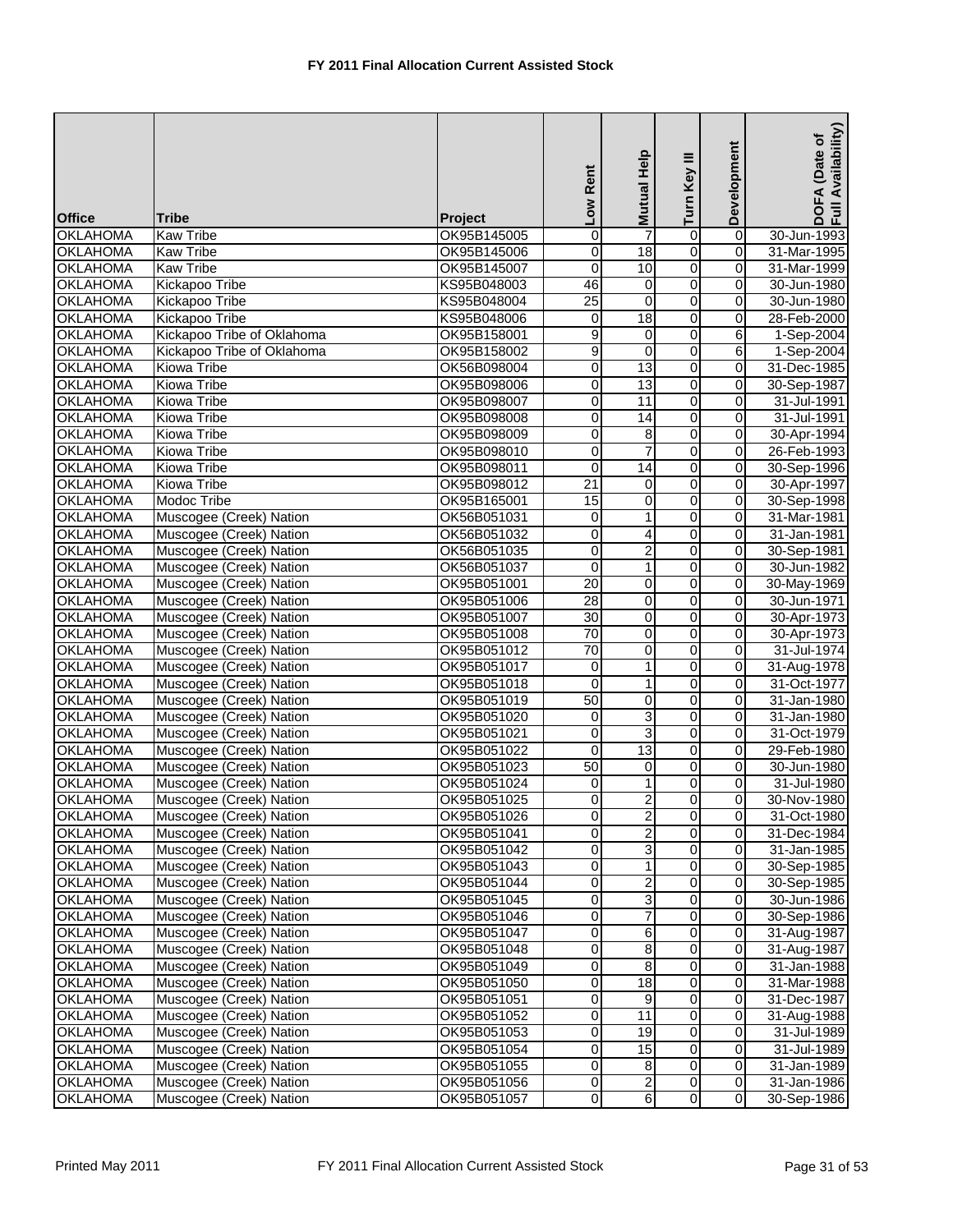| <b>Office</b>                      | Tribe                      | <b>Project</b> | Low Rent                | Mutual Help     | Turn Key III        | Development             | Availability)<br>(Date of<br>DOFA<br>Full Av |
|------------------------------------|----------------------------|----------------|-------------------------|-----------------|---------------------|-------------------------|----------------------------------------------|
| <b>OKLAHOMA</b>                    | Muscogee (Creek) Nation    | OK95B051058    | 0                       | 9               | $\overline{0}$      | $\overline{\mathsf{o}}$ | 31-Mar-1991                                  |
| <b>OKLAHOMA</b>                    | Muscogee (Creek) Nation    | OK95B051059    | $\mathbf 0$             | 8               | 0                   | $\overline{0}$          | 30-Sep-1989                                  |
| <b>OKLAHOMA</b>                    | Muscogee (Creek) Nation    | OK95B051060    | $\overline{0}$          | 3               | $\overline{0}$      | $\overline{0}$          | 30-Oct-1989                                  |
| <b>OKLAHOMA</b>                    | Muscogee (Creek) Nation    | OK95B051061    | 0                       | 9               | O                   | 0                       | 31-Oct-1991                                  |
| <b>OKLAHOMA</b>                    | Muscogee (Creek) Nation    | OK95B051062    | $\overline{\mathbf{0}}$ | 15              | O                   | 0                       | 30-Nov-1993                                  |
| <b>OKLAHOMA</b>                    | Muscogee (Creek) Nation    | OK95B051063    | 0                       | 10              | $\mathsf{O}\xspace$ | 0                       | 31-Aug-1993                                  |
| <b>OKLAHOMA</b>                    | Muscogee (Creek) Nation    | OK95B051064    | $\mathbf 0$             | 6               | $\overline{0}$      | $\mathbf 0$             | 31-Jan-1991                                  |
| <b>OKLAHOMA</b>                    | Muscogee (Creek) Nation    | OK95B051065    | 0                       | 10              | $\overline{0}$      | $\mathbf 0$             | 30-Jun-1994                                  |
| <b>OKLAHOMA</b>                    | Muscogee (Creek) Nation    | OK95B051066    | 0                       | 36              | 0                   | 0                       | 30-Jun-1995                                  |
| <b>OKLAHOMA</b>                    | Muscogee (Creek) Nation    |                | $\mathsf{O}\xspace$     | 43              | $\overline{0}$      | 0                       | 31-Jul-1996                                  |
|                                    |                            | OK95B051067    | 0                       | 41              | 0                   | 0                       | 30-Sep-1997                                  |
| <b>OKLAHOMA</b><br><b>OKLAHOMA</b> | Muscogee (Creek) Nation    | OK95B051068    | $\overline{\mathbf{0}}$ | 18              | $\overline{0}$      | $\overline{O}$          |                                              |
|                                    | Muscogee (Creek) Nation    | OK95B051069    |                         |                 |                     |                         | 31-Aug-1996                                  |
| <b>OKLAHOMA</b>                    | Muscogee (Creek) Nation    | OK95B051070    | 0                       | 9               | O                   | 0                       | 30-Sep-1999                                  |
| <b>OKLAHOMA</b>                    | <b>Osage Tribe</b>         | OK56B127006    | 0                       | 5               | $\overline{0}$      | 0                       | 31-Mar-1984                                  |
| <b>OKLAHOMA</b>                    | <b>Osage Tribe</b>         | OK95B127003    | 0                       | $\overline{c}$  | $\overline{0}$      | 0                       | 31-Mar-1982                                  |
| <b>OKLAHOMA</b>                    | <b>Osage Tribe</b>         | OK95B127004    | 0                       | $\overline{24}$ | $\overline{0}$      | $\overline{0}$          | 30-Jun-1982                                  |
| <b>OKLAHOMA</b>                    | Osage Tribe                | OK95B127007    | 0                       | 5               | $\overline{0}$      | $\pmb{0}$               | 30-Sep-1985                                  |
| <b>OKLAHOMA</b>                    | <b>Osage Tribe</b>         | OK95B127008    | 0                       | 17              | 0                   | 0                       | 31-Dec-1986                                  |
| <b>OKLAHOMA</b>                    | <b>Osage Tribe</b>         | OK95B127009    | $\pmb{0}$               | 9               | $\overline{0}$      | $\overline{\mathbf{0}}$ | 30-Sep-1987                                  |
| <b>OKLAHOMA</b>                    | Osage Tribe                | OK95B127010    | 0                       | $\overline{27}$ | 0                   | $\overline{0}$          | 30-Apr-1989                                  |
| <b>OKLAHOMA</b>                    | Osage Tribe                | OK95B127011    | $\mathbf 0$             | 20              | $\overline{0}$      | $\mathbf 0$             | 31-Jul-1989                                  |
| <b>OKLAHOMA</b>                    | Osage Tribe                | OK95B127012    | 0                       | 7               | O                   | 0                       | 31-May-1989                                  |
| <b>OKLAHOMA</b>                    | <b>Osage Tribe</b>         | OK95B127013    | $\mathbf 0$             | 2               | $\overline{0}$      | $\pmb{0}$               | 31-Jul-1992                                  |
| <b>OKLAHOMA</b>                    | <b>Osage Tribe</b>         | OK95B127014    | 0                       | 6               | $\overline{0}$      | 0                       | 31-Mar-1994                                  |
| <b>OKLAHOMA</b>                    | Osage Tribe                | OK95B127015    | $\overline{0}$          | 5               | 0                   | 0                       | 30-Jun-1995                                  |
| <b>OKLAHOMA</b>                    | <b>Osage Tribe</b>         | OK95B127016    | $\overline{0}$          | 4               | $\overline{0}$      | $\pmb{0}$               | 31-Dec-1993                                  |
| <b>OKLAHOMA</b>                    | <b>Osage Tribe</b>         | OK95B127017    | 0                       | 9               | 0                   | 0                       | 30-Jun-1999                                  |
| <b>OKLAHOMA</b>                    | Otoe-Missouria Tribe       | OK95B114002    | 49                      | 0               | 0                   | $\Omega$                | 30-Apr-1981                                  |
| <b>OKLAHOMA</b>                    | Pawnee Tribe               | OK56B094004    | $\overline{25}$         | 0               | 0                   | 0                       | 30-Jun-1982                                  |
| <b>OKLAHOMA</b>                    | Pawnee Tribe               | OK95B094008    | $\mathbf 0$             | 1               | $\overline{0}$      | 0                       | 31-Jul-1995                                  |
| <b>OKLAHOMA</b>                    | Pawnee Tribe               | OK95B094009    | $\mathbf 0$             | 2               | $\overline{0}$      | 0                       | 31-Mar-1996                                  |
| <b>OKLAHOMA</b>                    | Peoria Tribe               | OK56B143004    | $\mathbf 0$             | 6               | $\overline{0}$      | $\mathbf 0$             | 31-Mar-1984                                  |
| <b>OKLAHOMA</b>                    | Peoria Tribe               | OK95B143001    | 123                     | 0               | $\overline{0}$      | $\overline{0}$          | 29-Feb-1980                                  |
| <b>OKLAHOMA</b>                    | Peoria Tribe               | OK95B143002    | 0                       | 18              | 0                   | 0                       | 28-Feb-1981                                  |
| <b>OKLAHOMA</b>                    | Peoria Tribe               | OK95B143003    | $\overline{0}$          | 3               | $\overline{0}$      | $\overline{0}$          | 30-Nov-1982                                  |
| <b>OKLAHOMA</b>                    | Peoria Tribe               | OK95B143005    | $\mathbf 0$             | 8               | $\overline{O}$      | $\overline{0}$          | 30-Apr-1986                                  |
| <b>OKLAHOMA</b>                    | Peoria Tribe               | OK95B143006    | $\pmb{0}$               | 5               | $\overline{0}$      | 0                       | 30-Jun-1987                                  |
| <b>OKLAHOMA</b>                    | Peoria Tribe               | OK95B143007    | $\mathbf 0$             | 8               | $\overline{0}$      | $\mathbf 0$             | 30-Sep-1987                                  |
| <b>OKLAHOMA</b>                    | Peoria Tribe               | OK95B143008    | $\mathbf 0$             | 10              | $\overline{0}$      | $\mathbf 0$             | 31-Mar-1989                                  |
| <b>OKLAHOMA</b>                    | Peoria Tribe               | OK95B143009    | $\overline{0}$          | 11              | $\overline{0}$      | $\mathbf 0$             | 30-Apr-1990                                  |
| <b>OKLAHOMA</b>                    | Peoria Tribe               | OK95B143010    | $\mathbf 0$             | 13              | $\overline{0}$      | 0                       | 29-Feb-1992                                  |
| <b>OKLAHOMA</b>                    | Peoria Tribe               | OK95B143011    | $\overline{\mathbf{0}}$ | 6               | $\overline{0}$      | $\overline{0}$          | 30-Apr-1990                                  |
| <b>OKLAHOMA</b>                    | Peoria Tribe               | OK95B143012    | 0                       | 14              | $\overline{0}$      | $\mathbf 0$             | 31-Jul-1993                                  |
| <b>OKLAHOMA</b>                    | Peoria Tribe               | OK95B143013    | $\overline{0}$          | 3               | $\overline{0}$      | $\overline{0}$          | 31-Mar-1994                                  |
| <b>OKLAHOMA</b>                    | Peoria Tribe               | OK95B143014    | $\overline{0}$          | 7               | $\pmb{0}$           | $\mathbf 0$             | 30-Jun-1995                                  |
| <b>OKLAHOMA</b>                    | Peoria Tribe               | OK95B143015    | $\overline{0}$          | 13              | $\overline{0}$      | $\mathbf 0$             | 28-Feb-1996                                  |
| <b>OKLAHOMA</b>                    | Peoria Tribe               | OK95B143016    | $\mathbf 0$             | 17              | $\overline{0}$      | $\mathbf 0$             | 30-Sep-1998                                  |
| <b>OKLAHOMA</b>                    | Peoria Tribe               | OK95B143016    | $\mathbf 0$             | 2               | $\overline{0}$      | $\mathbf 0$             | 28-Feb-1999                                  |
| <b>OKLAHOMA</b>                    | Ponca Tribe                | OK95B054002    | 10                      | 0               | $\overline{0}$      | $\pmb{0}$               | 30-Sep-1971                                  |
| <b>OKLAHOMA</b>                    | Ponca Tribe                | OK95B054005    | 25                      | 0               | $\overline{0}$      | 0                       | 31-Jul-1974                                  |
| <b>OKLAHOMA</b>                    | Ponca Tribe                | OK95B054007    | $\overline{0}$          | 15              | $\overline{0}$      | $\overline{0}$          | 30-Apr-1990                                  |
| <b>OKLAHOMA</b>                    | Prairie Band of Potawatomi | KS95B084003    | 13                      | $\mathbf 0$     | $\overline{0}$      | $\mathbf 0$             | 31-Aug-1984                                  |
| <b>OKLAHOMA</b>                    | Sac and Fox of Missouri    | KS16B151001    | 19                      | $\overline{0}$  | $\overline{0}$      | $\mathbf 0$             | 30-Jun-1986                                  |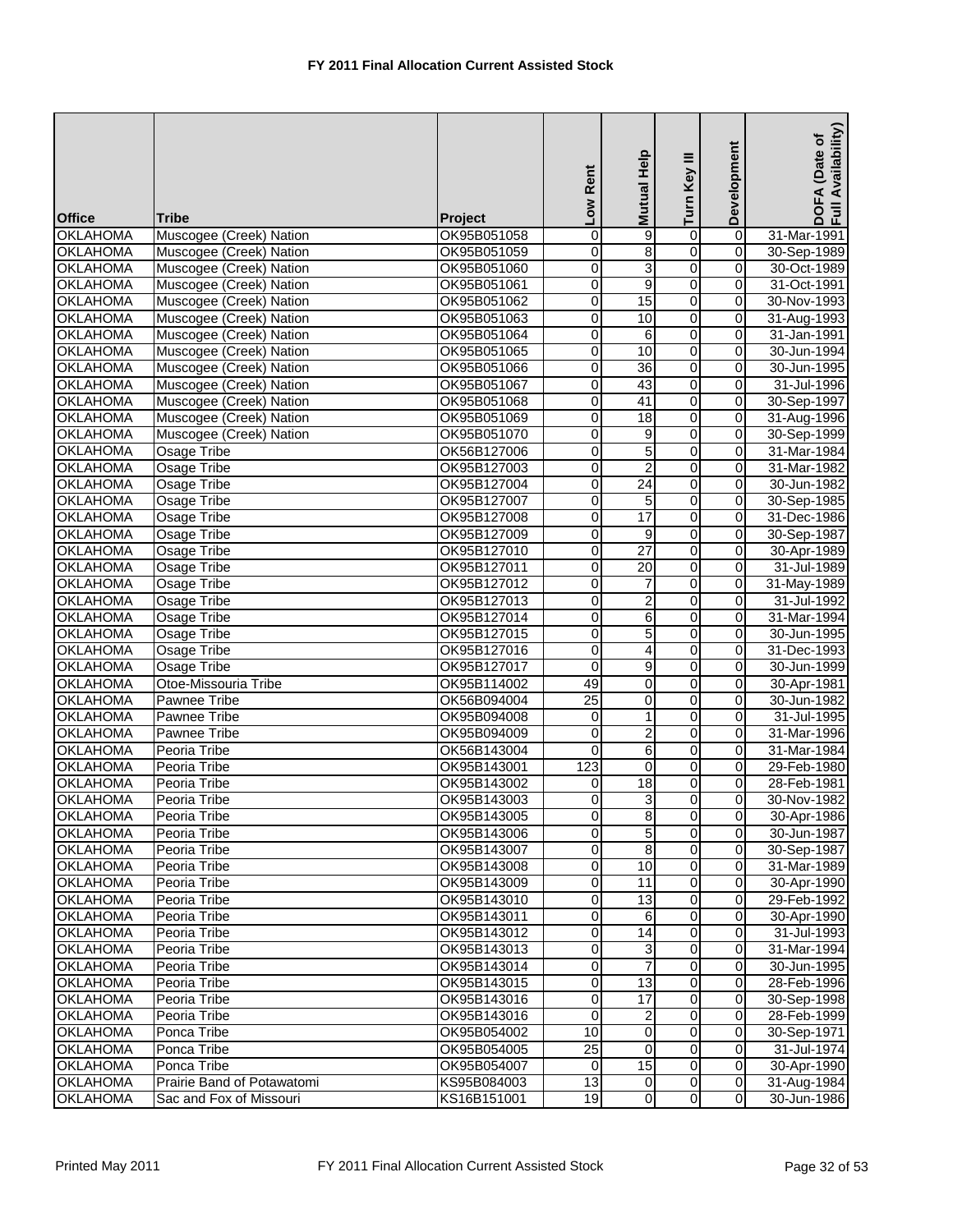| <b>Office</b>   | Tribe                          | <b>Project</b> | Low Rent        | Mutual Help     | Turn Key III   | Development             | Full Availability)<br>(Date of<br>DOFA |
|-----------------|--------------------------------|----------------|-----------------|-----------------|----------------|-------------------------|----------------------------------------|
| <b>OKLAHOMA</b> | Sac and Fox of Missouri        | KS16B151002    | 0               | 19              | 0              | $\mathbf 0$             | 28-Feb-1990                            |
| <b>OKLAHOMA</b> | Sac and Fox of Missouri        | KS95B151003    | 0               | 8               | ō              | $\Omega$                | 31-Jul-1999                            |
| <b>OKLAHOMA</b> | Sac and Fox of Missouri        | KS95B151004    | 10              | 0               | 0              |                         | 31-Jan-2007                            |
| <b>OKLAHOMA</b> | Sac and Fox Tribe              | OK95B090002    | 20              | 0               | 0              | $\mathbf 0$             | 31-Jul-1975                            |
| <b>OKLAHOMA</b> | Sac and Fox Tribe              | OK95B090011    | 24              | $\Omega$        | $\overline{0}$ | $\overline{0}$          | 31-Jul-1979                            |
| <b>OKLAHOMA</b> | Sac and Fox Tribe              | OK95B090013    | $\mathbf 0$     | 13              | $\overline{0}$ | $\overline{0}$          | 31-Aug-1986                            |
| <b>OKLAHOMA</b> | Sac and Fox Tribe              | OK95B090014    | 0               | 5               | $\overline{0}$ | 0                       | 31-Aug-1986                            |
| <b>OKLAHOMA</b> | Sac and Fox Tribe              | OK95B090015    | 0               | 13              | 0              | 0                       | 30-Sep-1988                            |
| <b>OKLAHOMA</b> | Sac and Fox Tribe              | OK95B090017    | 0               | 17              | 0              | $\Omega$                | 31-Jul-1990                            |
| <b>OKLAHOMA</b> | Sac and Fox Tribe              | OK95B090018    | $\mathbf 0$     | 3               | $\overline{0}$ | 0                       | 29-Feb-1992                            |
| <b>OKLAHOMA</b> | Sac and Fox Tribe              | OK95B090019    | $\overline{0}$  | 5               | $\overline{0}$ | $\Omega$                | 31-Dec-1991                            |
| <b>OKLAHOMA</b> | Sac and Fox Tribe              | OK95B090020    | $\Omega$        | $\overline{9}$  | $\overline{0}$ | 0                       | 30-Sep-1993                            |
| <b>OKLAHOMA</b> | Sac and Fox Tribe              | OK95B090021    | $\Omega$        | 9               | 0              | 0                       | 31-Jan-1995                            |
| <b>OKLAHOMA</b> | Sac and Fox Tribe              | OK95B090022    | $\overline{30}$ | 0               | ō              | 0                       | 31-Dec-1997                            |
| <b>OKLAHOMA</b> | <b>Seminole Nation</b>         | OK95B093005    | $\overline{25}$ | 0               | $\overline{0}$ | $\overline{\mathsf{o}}$ | 31-May-1981                            |
| <b>OKLAHOMA</b> | <b>Seminole Nation</b>         | OK95B093006    | $\mathbf 0$     | 5               | $\overline{0}$ | $\overline{\mathbf{0}}$ | 30-Sep-1982                            |
| <b>OKLAHOMA</b> | <b>Seminole Nation</b>         | OK95B093007    | 0               | 4               | $\overline{0}$ | $\overline{0}$          | 30-Sep-1984                            |
| <b>OKLAHOMA</b> | <b>Seminole Nation</b>         | OK95B093008    | $\mathbf 0$     | $\overline{17}$ | $\overline{0}$ | 0                       | 28-Feb-1994                            |
| <b>OKLAHOMA</b> | Seminole Nation                | OK95B093009    | 0               | 10              | $\overline{0}$ | 0                       | 31-Oct-1992                            |
| <b>OKLAHOMA</b> | Seminole Nation                | OK95B093010    | 0               | $\overline{22}$ | ō              | 0                       | 31-Mar-1996                            |
| <b>OKLAHOMA</b> | Seminole Nation                | OK95B093011    | 8               | 0               | $\overline{0}$ | $\overline{\mathbf{0}}$ | 31-Oct-1997                            |
| <b>OKLAHOMA</b> | Seminole Nation                | OK95B093013    | 0               | 3               | 0              | 0                       | 30-Dec-1998                            |
| <b>OKLAHOMA</b> | Texas Band of Kickapoo Indians | TX95B558001    | 20              | 0               | 0              | 0                       | 31-Dec-1995                            |
| <b>OKLAHOMA</b> | Tonkawa Tribe                  | OK56B141002    | 0               | 10              | 0              | 0                       | 29-Feb-1984                            |
| <b>OKLAHOMA</b> | Tonkawa Tribe                  | OK95B141001    | 50              | 0               | 0              | 0                       | 31-Mar-1980                            |
| <b>OKLAHOMA</b> | Tonkawa Tribe                  | OK95B141003    | $\mathbf 0$     | 10              | $\overline{0}$ | $\overline{0}$          | 31-Mar-1987                            |
| <b>OKLAHOMA</b> | Tonkawa Tribe                  | OK95B141004    | $\mathbf 0$     | $\overline{12}$ | $\overline{0}$ | $\overline{0}$          | 30-Jul-2002                            |
| <b>OKLAHOMA</b> | <b>Wichita Tribe</b>           | OK95B157001    | 0               | 19              | $\overline{0}$ | $\Omega$                | 30-Jun-1997                            |
| <b>OKLAHOMA</b> | <b>Wichita Tribe</b>           | OK95B157002    | $\Omega$        | 40              | 0              | $\Omega$                | 30-Jul-1998                            |
| <b>OKLAHOMA</b> | <b>Wichita Tribe</b>           | OK95B157003    | 40              | $\Omega$        | $\Omega$       | $\Omega$                | 31-Mar-1998                            |
| <b>OKLAHOMA</b> | <b>Wyandotte Tribe</b>         | OK95B162001    | $\Omega$        | 15              | 0              | $\mathbf 0$             | 31-Jul-2000                            |
| <b>OKLAHOMA</b> | <b>TOTAL</b>                   |                | 3,260           | 4,220           | 19             | 41                      |                                        |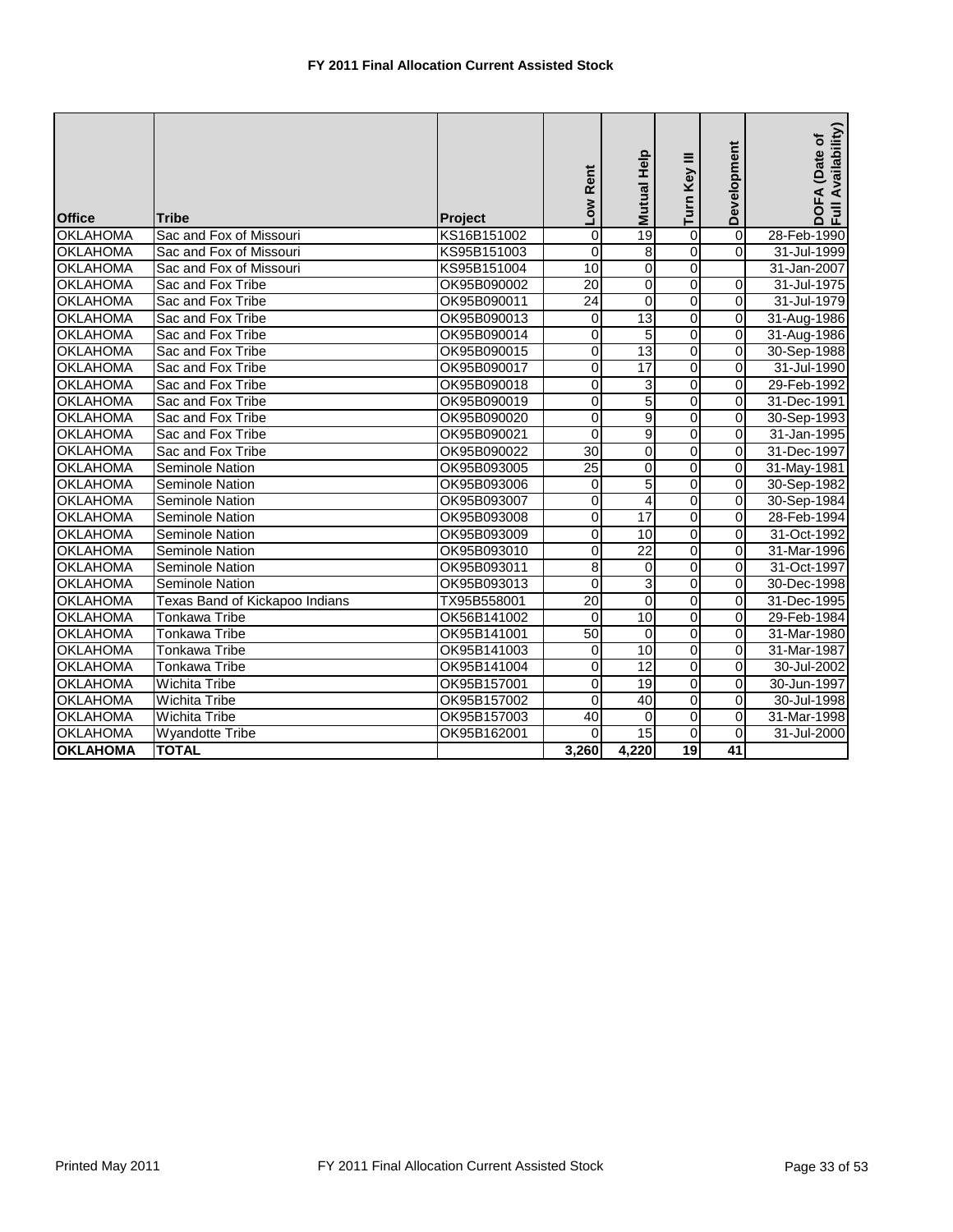| <b>Office</b>                    | Tribe                                        | <b>Project</b> | Low Rent                | Mutual Help             | Turn Key III        | Development                 | Availability)<br>(Date of<br>DOFA<br>Full Av |
|----------------------------------|----------------------------------------------|----------------|-------------------------|-------------------------|---------------------|-----------------------------|----------------------------------------------|
| <b>PHOENIX</b>                   | <b>Acoma Pueblo</b>                          | NM99B079001    | 0                       | 1                       | $\overline{0}$      | $\overline{0}$              | 31-May-1973                                  |
| <b>PHOENIX</b>                   | Acoma Pueblo                                 | NM99B079003    | $\mathbf 0$             | 1                       | o                   | 0                           | 30-Sep-1980                                  |
| <b>PHOENIX</b>                   | Acoma Pueblo                                 | NM99B079004    | $\overline{\mathbf{0}}$ | 1                       | $\overline{0}$      | $\overline{0}$              | 29-Feb-1984                                  |
| <b>PHOENIX</b>                   | Acoma Pueblo                                 | NM99B079006    | 0                       | 1                       | o                   | 0                           | 29-Feb-1984                                  |
| <b>PHOENIX</b>                   | Acoma Pueblo                                 | NM99B079007    | $\mathbf 0$             | $\overline{26}$         | $\overline{0}$      | 0                           | 31-Oct-1999                                  |
| <b>PHOENIX</b>                   | Acoma Pueblo                                 | NM99B079008    | 14                      | 0                       | $\mathbf 0$         | 0                           | 30-Apr-2002                                  |
| <b>PHOENIX</b>                   | Acoma Pueblo                                 | NM99B079009    | 1                       | 0                       | $\overline{0}$      | 0                           | 30-Nov-2002                                  |
| <b>PHOENIX</b>                   | Acoma Pueblo                                 | NM99B079010    | 0                       | 3                       | $\overline{0}$      | 0                           | 30-Apr-2002                                  |
| <b>PHOENIX</b>                   | Acoma Pueblo                                 | NM99B079011    | 0                       | 4                       | 0                   | 0                           | 30-Apr-2002                                  |
| <b>PHOENIX</b>                   | Acoma Pueblo                                 | NM99B079012    | $\overline{0}$          | $\overline{20}$         | $\overline{0}$      | $\mathbf 0$                 | 30-Apr-2002                                  |
| <b>PHOENIX</b>                   | Acoma Pueblo                                 | NM99B079013    | $\overline{20}$         | 0                       | o                   | 0                           | 30-Apr-2002                                  |
| <b>PHOENIX</b>                   | Ak-Chin                                      | AZ99B042001    | 19                      | 0                       | $\overline{0}$      | $\overline{0}$              | 29-Feb-1992                                  |
| <b>PHOENIX</b>                   | Ak-Chin                                      | AZ99B042002    | 12                      | 0                       | $\overline{0}$      | 0                           | 30-Jun-1992                                  |
| <b>PHOENIX</b>                   | <b>Berry Creek Rancheria</b>                 | CA99B130017    | 15                      | 0                       | O                   | 0                           | 31-Oct-1992                                  |
| <b>PHOENIX</b>                   | Berry Creek Rancheria                        | CA99B130018    | $\overline{\mathbf{0}}$ | 3                       | $\overline{0}$      | 0                           | 31-Oct-1992                                  |
| <b>PHOENIX</b>                   | Berry Creek Rancheria                        | CA99B130021    | 0                       | 3                       | 0                   | 0                           | 31-Dec-1995                                  |
| <b>PHOENIX</b>                   | Berry Creek Rancheria                        | CA99B130023    | $\overline{8}$          | 0                       | $\overline{0}$      | 0                           | 31-Dec-1995                                  |
| <b>PHOENIX</b>                   | <b>Big Pine Band</b>                         | CA99B098004    | 4                       | 0                       | 0                   | 0                           | 31-Mar-1982                                  |
| <b>PHOENIX</b>                   | <b>Big Pine Band</b>                         | CA99B098005    | 4                       | 0                       | $\overline{0}$      | $\overline{\mathbf{0}}$     | 31-Mar-1979                                  |
| <b>PHOENIX</b>                   | <b>Big Pine Band</b>                         | CA99B098008    | 2                       | 0                       | 0                   | 0                           | 29-Feb-1984                                  |
| <b>PHOENIX</b>                   |                                              | CA99B098010    | $\overline{2}$          | 0                       | O                   | $\pmb{0}$                   |                                              |
| <b>PHOENIX</b>                   | <b>Big Pine Band</b><br><b>Big Pine Band</b> | CA99B098013    |                         | 1                       | o                   | 0                           | 30-Nov-1987<br>30-Apr-1993                   |
|                                  | <b>Big Pine Band</b>                         |                | 0                       |                         | $\overline{0}$      |                             |                                              |
| <b>PHOENIX</b>                   |                                              | CA99B098014    | $\mathbf 0$             | $\overline{12}$         |                     | $\pmb{0}$                   | 31-May-2001                                  |
| <b>PHOENIX</b>                   | <b>Bridgeport Paiute Indian Colony</b>       | CA99B098006    | $\overline{21}$         | 0                       | $\overline{0}$      | 0                           | 31-Oct-1980                                  |
| <b>PHOENIX</b>                   | Cahuilla Band                                | CA99B080052    | 0<br>15                 | 10                      | 0<br>$\overline{0}$ | 0                           | 31-Dec-1993                                  |
| <b>PHOENIX</b>                   | Campo Band                                   | CA99B150001    |                         | 0                       | $\overline{0}$      | $\pmb{0}$                   | 30-Sep-1991                                  |
| <b>PHOENIX</b><br><b>PHOENIX</b> | Campo Band                                   | CA99B150003    | 18                      | 0<br>9                  |                     | $\pmb{0}$<br>$\mathbf 0$    | 1-Apr-1998                                   |
|                                  | Campo Band                                   | CA99B150004    | $\overline{\mathsf{o}}$ |                         | 0                   |                             | 1-Apr-1998                                   |
| <b>PHOENIX</b><br><b>PHOENIX</b> | Capitan Grande Band                          | CA99B080058    | 0<br>$\overline{25}$    | 11                      | 0<br>$\overline{0}$ | 0                           | 31-May-1995                                  |
|                                  | Chemehuevi                                   | CA99B133001    |                         | $\overline{0}$          | $\overline{0}$      | $\pmb{0}$<br>$\overline{0}$ | 30-Nov-1988                                  |
| <b>PHOENIX</b>                   | Chemehuevi                                   | CA99B133002    | $\mathbf 0$             | 6                       | $\overline{0}$      |                             | 30-Sep-1980                                  |
| <b>PHOENIX</b>                   | Chemehuevi                                   | CA99B133003    | 10                      | 0                       |                     | $\mathbf 0$                 | 30-Sep-1980                                  |
| <b>PHOENIX</b>                   | Chemehuevi                                   | CA99B133004    | $\overline{0}$          | 15                      | $\overline{0}$      | 0                           | 31-Oct-1988                                  |
| <b>PHOENIX</b>                   | Chemehuevi                                   | CA99B133005    | 10                      | 0                       | 0<br>$\overline{0}$ | 0                           | 31-Oct-1988                                  |
| PHOENIX                          | Chemehuevi                                   | CA99B133008    | 10                      | $\overline{0}$          |                     | 10 <sup>1</sup>             | 31-May-2002                                  |
| <b>PHOENIX</b>                   | Chicken Ranch Rancheria                      | CA99B129021    | $\overline{0}$<br>o     | دن<br>26                | $\overline{0}$<br>0 | $\mathbf 0$<br>0            | 30-Apr-2002                                  |
| <b>PHOENIX</b>                   | Cochiti Pueblo                               | NM99B084004    |                         |                         |                     |                             | 31-May-1998                                  |
| <b>PHOENIX</b>                   | Cochiti Pueblo                               | NM99B084005    | $\overline{10}$         | 0                       | O<br>$\overline{0}$ | 0                           | 31-May-1998                                  |
| <b>PHOENIX</b>                   | Cochiti Pueblo                               | NM99B084006    | $\mathbf 0$             | 3                       |                     | $\mathbf 0$                 | 31-May-1998                                  |
| <b>PHOENIX</b>                   | Cochiti Pueblo                               | NM99B084007    | 1                       | 0                       | $\overline{0}$      | $\overline{\mathbf{o}}$     | 31-May-1998                                  |
| <b>PHOENIX</b>                   | Cocopah Tribe<br><b>Cocopah Tribe</b>        | AZ99B020003    | 32                      | 0                       | 0                   | 0                           | 31-Oct-1980                                  |
| <b>PHOENIX</b>                   |                                              | AZ99B020004    | 15                      | 0                       | $\overline{0}$      | 0                           | 31-Jul-1992                                  |
| <b>PHOENIX</b>                   | <b>Cocopah Tribe</b>                         | AZ99B020005    | 28                      | 0                       | $\overline{0}$      | 0                           | 31-Oct-1998                                  |
| <b>PHOENIX</b>                   | Cold Springs Rancheria                       | CA99B129004    | $\overline{11}$         | $\overline{0}$          | $\overline{0}$      | $\overline{0}$              | 30-Sep-1982                                  |
| <b>PHOENIX</b>                   | Cold Springs Rancheria                       | CA99B129009    | $\infty$                | 0                       | O                   | $\pmb{0}$                   | 31-Dec-1987                                  |
| <b>PHOENIX</b>                   | Cold Springs Rancheria                       | CA99B129011    | 10                      | $\overline{0}$          | $\overline{0}$      | $\mathbf 0$                 | 31-Dec-1987                                  |
| <b>PHOENIX</b>                   | Cold Springs Rancheria                       | CA99B129019    | 1                       | 0                       | $\overline{0}$      | 0                           | 30-Sep-1982                                  |
| <b>PHOENIX</b>                   | Cold Springs Rancheria                       | CA99B129021    | $\pmb{0}$               | 12                      | $\overline{0}$      | $\pmb{0}$                   | 30-Nov-2001                                  |
| <b>PHOENIX</b>                   | Cold Springs Rancheria                       | CA99B129022    | $\overline{2}$          | 0                       | $\overline{0}$      | 18                          | 22-Apr-2005                                  |
| <b>PHOENIX</b>                   | Colorado River Indian Tribes                 | AZ99B018005    | 50                      | 0                       | 0                   | 0                           | 31-Aug-1972                                  |
| <b>PHOENIX</b>                   | Colorado River Indian Tribes                 | AZ99B018006    | 99                      | $\pmb{0}$               | $\overline{0}$      | $\pmb{0}$                   | 30-Nov-1973                                  |
| <b>PHOENIX</b>                   | Colorado River Indian Tribes                 | AZ99B018007    | $\overline{25}$         | $\overline{\mathbf{o}}$ | $\overline{0}$      | $\overline{\mathbf{o}}$     | 31-Oct-1975                                  |
| <b>PHOENIX</b>                   | Colorado River Indian Tribes                 | AZ99B018009    | $\overline{\mathbf{o}}$ | 7                       | $\overline{0}$      | $\overline{\mathsf{o}}$     | 30-Jun-1980                                  |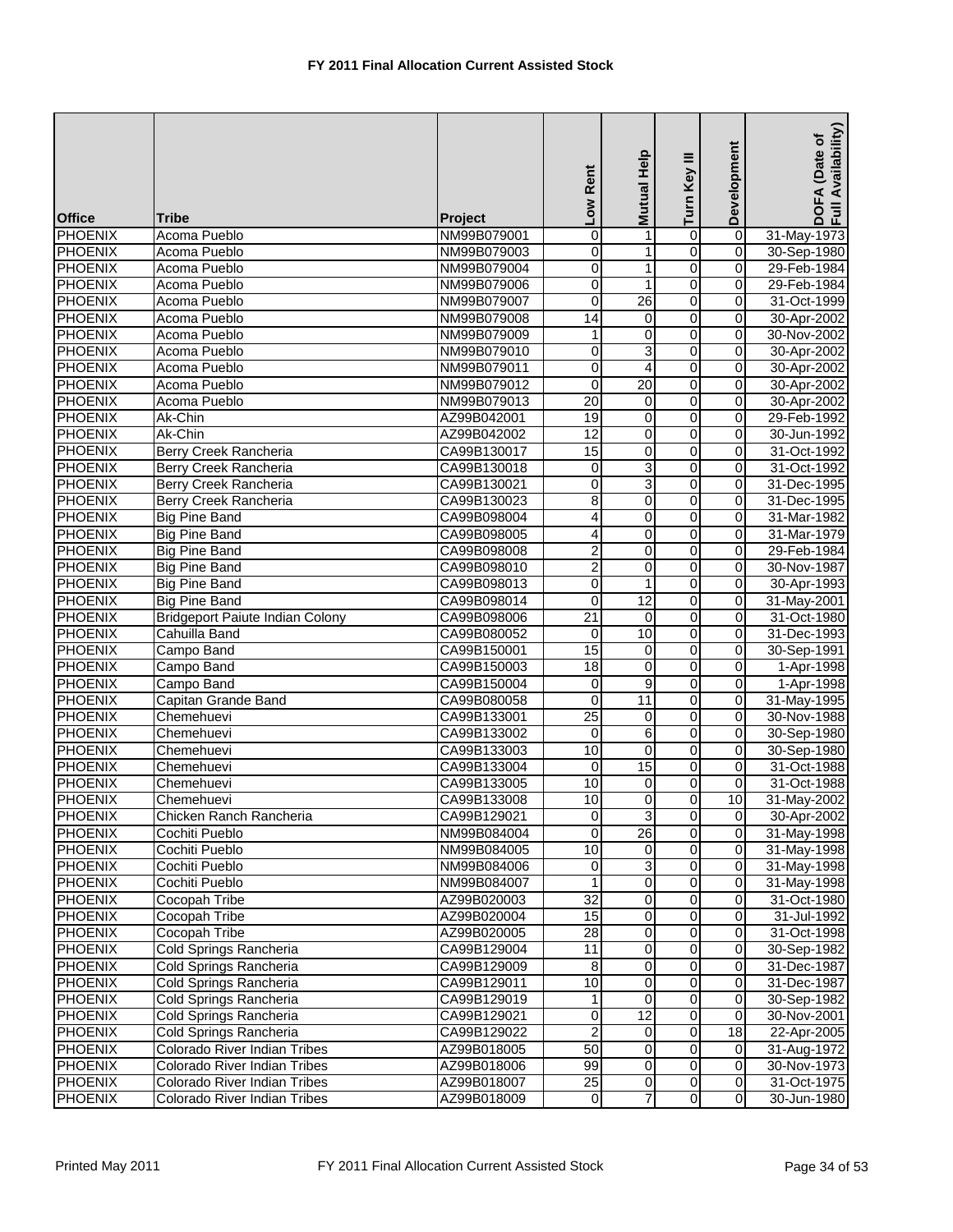| <b>Office</b>  | Tribe                              | <b>Project</b> | Low Rent                | Mutual Help             | Turn Key III   | Development             | DOFA (Date of<br>Full Availability) |
|----------------|------------------------------------|----------------|-------------------------|-------------------------|----------------|-------------------------|-------------------------------------|
| <b>PHOENIX</b> | Colorado River Indian Tribes       | AZ99B018010    | 50                      | $\overline{0}$          | $\overline{0}$ | $\overline{0}$          | 31-Oct-1982                         |
| <b>PHOENIX</b> | Colorado River Indian Tribes       | AZ99B018011    | $\mathbf 0$             | 11                      | 0              | 0                       | 28-Feb-1982                         |
| <b>PHOENIX</b> | Colorado River Indian Tribes       | AZ99B018013    | $\overline{\mathbf{0}}$ | 54                      | $\overline{0}$ | 0                       | 31-Dec-1986                         |
| <b>PHOENIX</b> | Colorado River Indian Tribes       | AZ99B018014    | $\overline{\mathbf{0}}$ | $\overline{23}$         | $\overline{0}$ | 0                       | 31-Mar-1990                         |
| <b>PHOENIX</b> | Colorado River Indian Tribes       | AZ99B018015    | $\mathbf 0$             | 16                      | $\overline{0}$ | 0                       | 31-Jan-1992                         |
| <b>PHOENIX</b> | Colorado River Indian Tribes       | AZ99B018016    | 0                       | 15                      | $\overline{0}$ | 0                       | 30-Apr-1993                         |
| <b>PHOENIX</b> | Colorado River Indian Tribes       | AZ99B018017    | 0                       | 11                      | 0              | 0                       | 31-Dec-1971                         |
| <b>PHOENIX</b> | Coyote Valley Band                 | CA99B097007    | 15                      | $\boldsymbol{0}$        | $\overline{0}$ | $\overline{\mathbf{0}}$ | 28-Feb-1987                         |
| <b>PHOENIX</b> | Coyote Valley Band                 | CA99B097009    | 15                      | 0                       | $\overline{0}$ | 0                       | 28-Feb-1987                         |
| <b>PHOENIX</b> | Duck Valley Shoshone-Paiute        | NV99B006005    | 0                       | 1                       | O              | 0                       | 28-Feb-1979                         |
| <b>PHOENIX</b> | Duck Valley Shoshone-Paiute        | NV99B006008    | 19                      | 0                       | 0              | 0                       | 30-Sep-1982                         |
| <b>PHOENIX</b> | Duck Valley Shoshone-Paiute        | NV99B006009    | 0                       | $\overline{2}$          | o              | $\pmb{0}$               | 31-Oct-1982                         |
| <b>PHOENIX</b> | Duck Valley Shoshone-Paiute        | NV99B006010    | $\overline{0}$          | 1                       | $\overline{0}$ | $\overline{0}$          | 31-Jan-1985                         |
| <b>PHOENIX</b> | Duck Valley Shoshone-Paiute        | NV99B006011    | 19                      | 0                       | 0              | 0                       | 1-Jul-1986                          |
| <b>PHOENIX</b> | <b>Duck Valley Shoshone-Paiute</b> | NV99B006012    | $\mathbf 0$             | 8                       | 0              | 0                       | 1-Jul-1986                          |
| <b>PHOENIX</b> | Duck Valley Shoshone-Paiute        | NV99B006013    | $\overline{25}$         | 0                       | 0              | 0                       | 18-Mar-1996                         |
| <b>PHOENIX</b> | Duck Valley Shoshone-Paiute        | NV99B006014    | $\mathbf 0$             | 14                      | $\overline{0}$ | $\overline{0}$          | 9-Jun-1997                          |
| <b>PHOENIX</b> | Duck Valley Shoshone-Paiute        | NV99B006015    | 12                      | 0                       | 0              | $\overline{0}$          | 2-Dec-1998                          |
| <b>PHOENIX</b> | <b>Duckwater Shoshone</b>          | NV99B015010    | 8                       | 0                       | 0              | 0                       | 31-Dec-1985                         |
| <b>PHOENIX</b> | Duckwater Shoshone                 | NV99B015015    | 10                      | 0                       | 0              | 0                       | 31-Dec-1986                         |
| <b>PHOENIX</b> | Ely Shoshone                       | NV99B015008    | 10                      | 0                       | $\overline{0}$ | $\pmb{0}$               | 31-Oct-1985                         |
| <b>PHOENIX</b> | <b>Ely Shoshone</b>                | NV99B015014    | $\overline{18}$         | 0                       | $\overline{0}$ | $\mathbf 0$             | 31-Oct-1985                         |
| <b>PHOENIX</b> | Ely Shoshone                       | NV99B015016    | 3                       | 0                       | $\overline{0}$ | 0                       | 30-Sep-2000                         |
| <b>PHOENIX</b> | Enterprise Rancheria               | CA99B160001    | $\pmb{0}$               | 16                      | $\overline{0}$ | 0                       | 9-Oct-2009                          |
| <b>PHOENIX</b> | Fallon Paiute-Shoshone             | NV99B011006    | $\overline{22}$         | 0                       | $\overline{0}$ | 0                       | 30-Apr-1989                         |
| <b>PHOENIX</b> | Fallon Paiute-Shoshone             | NV99B011007    | 0                       | 19                      | O              | $\pmb{0}$               | 30-Sep-1989                         |
| <b>PHOENIX</b> | Fallon Paiute-Shoshone             | NV99B011008    | 0                       | 15                      | O              | 0                       | 31-May-1992                         |
| <b>PHOENIX</b> | Fallon Paiute-Shoshone             | NV99B011009    | 15                      | 0                       | Ō              | 0                       | 31-May-1992                         |
| <b>PHOENIX</b> | Fallon Paiute-Shoshone             | NV99B011010    | 0                       | 15                      | O              | 0                       | 31-May-1992                         |
| <b>PHOENIX</b> | Fallon Paiute-Shoshone             | NV99B011011    | $\overline{20}$         | 0                       | O              | $\mathbf 0$             | 31-Jan-1995                         |
| <b>PHOENIX</b> | Fallon Paiute-Shoshone             | NV99B011012    | 0                       | $\overline{15}$         | $\overline{0}$ | 0                       | 31-Jan-1995                         |
| <b>PHOENIX</b> | <b>Fort Bidwell</b>                | CA99B083001    | 2                       | 0                       | $\overline{0}$ | 0                       | 31-Oct-1975                         |
| <b>PHOENIX</b> | <b>Fort Bidwell</b>                | CA99B083005    | 6                       | 0                       | $\overline{0}$ | 0                       | 31-Oct-1982                         |
| <b>PHOENIX</b> | <b>Fort Bidwell</b>                | CA99B083006    | 0                       | 8                       | o              | 0                       | 31-Oct-1982                         |
| PHOENIX        | <b>Fort Bidwell</b>                | CA99B603004    | 10                      | $\overline{0}$          | $\overline{0}$ | $\overline{0}$          | 28-Oct-1999                         |
| <b>PHOENIX</b> | Fort Mojave Tribe                  | CA99B100003    | 10                      | $\overline{0}$          | $\overline{0}$ | $\mathbf 0$             | 30-Apr-1982                         |
| <b>PHOENIX</b> | Fort Mojave Tribe                  | CA99B100004    | 50                      | 0                       | $\pmb{0}$      | $\pmb{0}$               | 31-May-1987                         |
| <b>PHOENIX</b> | Fort Mojave Tribe                  | CA99B100006    | $\overline{\mathbf{c}}$ | 0                       | $\overline{0}$ | $\pmb{0}$               | 30-Jun-1985                         |
| <b>PHOENIX</b> | Fort Mojave Tribe                  | CA99B100007    | 19                      | 0                       | $\overline{0}$ | $\mathbf 0$             | 31-Jul-1987                         |
| <b>PHOENIX</b> | Fort Mojave Tribe                  | CA99B100008    | 25                      | 0                       | $\overline{0}$ | $\mathbf 0$             | 30-Apr-1987                         |
| <b>PHOENIX</b> | Fort Mojave Tribe                  | CA99B100009    | 4                       | 0                       | 0              | 0                       | 31-Aug-1978                         |
| <b>PHOENIX</b> | <b>Gila River</b>                  | AZ99B015005    | 10                      | $\overline{0}$          | $\overline{0}$ | $\overline{0}$          | 30-Jun-1973                         |
| <b>PHOENIX</b> | Gila River                         | AZ99B015006    | 80                      | 0                       | $\overline{0}$ | 0                       | 28-Feb-1974                         |
| <b>PHOENIX</b> | Gila River                         | AZ99B015007    | $\overline{10}$         | 0                       | $\overline{0}$ | $\overline{\mathbf{o}}$ | 2-Oct-1973                          |
| <b>PHOENIX</b> | <b>Gila River</b>                  | AZ99B015009    | $\mathbf 0$             | 1                       | $\overline{0}$ | $\pmb{0}$               | 30-Apr-1979                         |
| <b>PHOENIX</b> | <b>Gila River</b>                  | AZ99B015010    | $\overline{20}$         | $\overline{\mathbf{0}}$ | $\overline{0}$ | $\mathbf 0$             | 31-Jul-1980                         |
| <b>PHOENIX</b> | Gila River                         | AZ99B015011    | 30                      | 0                       | $\overline{0}$ | 0                       | 30-Sep-1978                         |
| <b>PHOENIX</b> | Gila River                         | AZ99B015012    | 0                       | 2                       | $\overline{0}$ | $\pmb{0}$               | 31-Jan-1980                         |
| <b>PHOENIX</b> | Gila River                         | AZ99B015013    | 20                      | $\overline{\mathbf{0}}$ | $\overline{0}$ | $\overline{0}$          | 31-Jan-1981                         |
| <b>PHOENIX</b> | Gila River                         | AZ99B015014    | $\overline{30}$         | 0                       | $\overline{0}$ | $\pmb{0}$               | 31-Jul-1979                         |
| <b>PHOENIX</b> | Gila River                         | AZ99B015015    | 50                      | $\overline{0}$          | $\overline{0}$ | $\mathbf 0$             | 30-Jun-1980                         |
| <b>PHOENIX</b> | Gila River                         | AZ99B015016    | 30                      | $\overline{\mathbf{0}}$ | $\overline{0}$ | $\mathbf 0$             | 31-Aug-1980                         |
| <b>PHOENIX</b> | Gila River                         | AZ99B015017    | $\overline{20}$         | $\overline{0}$          | $\overline{0}$ | $\mathbf 0$             | 31-Jan-1980                         |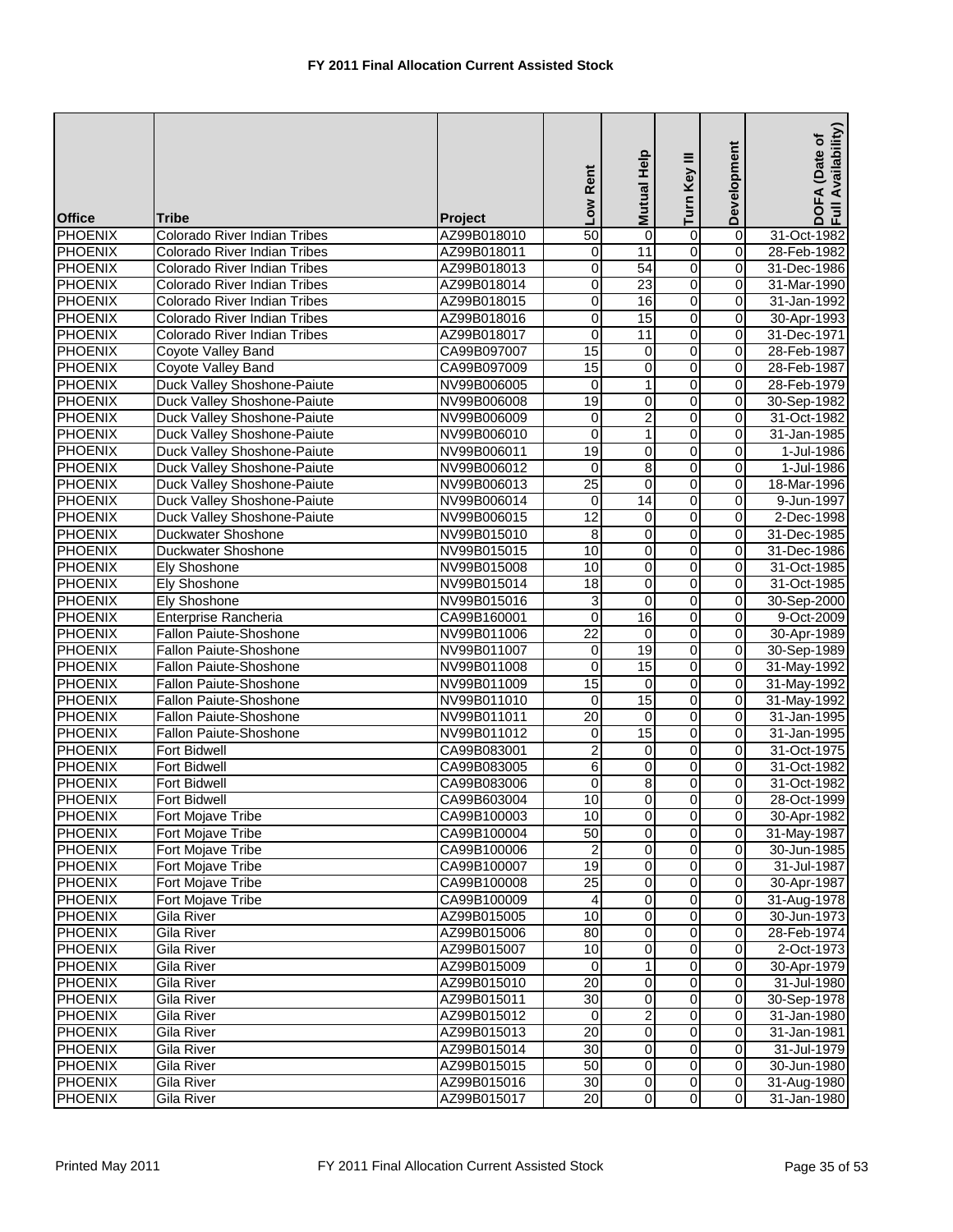| <b>Office</b>  | <b>Tribe</b>             | Project     | Low Rent        | Help<br><b>Mutual</b>   | Turn Key III   | Development         | Availability)<br>DOFA (Date of<br>Full Availability |
|----------------|--------------------------|-------------|-----------------|-------------------------|----------------|---------------------|-----------------------------------------------------|
| <b>PHOENIX</b> | Gila River               | AZ99B015018 | $\mathbf 0$     | $\overline{c}$          | $\overline{0}$ | $\overline{0}$      | 30-Jun-1982                                         |
| <b>PHOENIX</b> | Gila River               | AZ99B015019 | 20              | 0                       | 0              | 0                   | 31-Aug-1982                                         |
| <b>PHOENIX</b> | Gila River               | AZ99B015020 | $\overline{71}$ | $\overline{0}$          | $\overline{0}$ | $\overline{0}$      | 31-Oct-1986                                         |
| <b>PHOENIX</b> | <b>Gila River</b>        | AZ99B015021 | 60              | 0                       | $\overline{0}$ | 0                   | 30-Apr-1987                                         |
| <b>PHOENIX</b> | <b>Gila River</b>        | AZ99B015022 | $\overline{0}$  | $\overline{9}$          | $\overline{0}$ | $\overline{0}$      | 30-Apr-1987                                         |
| <b>PHOENIX</b> | Gila River               | AZ99B015023 | 9               | 0                       | $\overline{0}$ | $\mathbf 0$         | 31-Jan-1987                                         |
| <b>PHOENIX</b> | <b>Gila River</b>        | AZ99B015024 | 64              | 0                       | 0              | 0                   | 31-Dec-1987                                         |
| <b>PHOENIX</b> | <b>Gila River</b>        | AZ99B015025 | 0               | 17                      | 0              | 0                   | 30-Jun-1988                                         |
| <b>PHOENIX</b> | <b>Gila River</b>        | AZ99B015026 | 0               | $\overline{2}$          | 0              | 0                   | 31-Oct-1986                                         |
| <b>PHOENIX</b> | Gila River               | AZ99B015027 | 0               | 5                       | 0              | 0                   | 31-Oct-1986                                         |
| <b>PHOENIX</b> | Gila River               | AZ99B015028 | 0               | 16                      | 0              | 0                   | 30-Jun-1988                                         |
| <b>PHOENIX</b> | <b>Gila River</b>        | AZ99B015029 | $\pmb{0}$       | $\overline{20}$         | o              | $\overline{0}$      | 31-May-1988                                         |
| <b>PHOENIX</b> | <b>Gila River</b>        | AZ99B015030 | 38              | $\mathbf 0$             | $\overline{0}$ | 0                   | 31-Mar-1988                                         |
| <b>PHOENIX</b> | <b>Gila River</b>        | AZ99B015031 | 0               | 23                      | $\overline{0}$ | 0                   | 30-Sep-1992                                         |
| <b>PHOENIX</b> | Gila River               | AZ99B015032 | 20              | 0                       | 0              | 0                   | 31-Jul-1993                                         |
| <b>PHOENIX</b> | Gila River               | AZ99B015033 | 94              | 0                       | $\overline{0}$ | 0                   | 31-Jan-1991                                         |
| <b>PHOENIX</b> | Gila River               | AZ99B015034 | 10              | 0                       | 0              | 0                   | 31-Jul-1993                                         |
| <b>PHOENIX</b> | Grindstone Rancheria     | CA99B083001 | 0               | 1                       | $\overline{0}$ | 0                   | 31-Oct-1975                                         |
| <b>PHOENIX</b> | Grindstone Rancheria     | CA99B083009 | 12              | 0                       | 0              | 0                   | 30-Jun-1995                                         |
| <b>PHOENIX</b> | Grindstone Rancheria     | CA99B083013 | 16              | 0                       | 0              | 0                   | 31-Mar-1997                                         |
| <b>PHOENIX</b> | Grindstone Rancheria     | CA99B083015 | 3               | $\overline{0}$          | $\overline{0}$ | $\overline{0}$      | 31-Mar-1997                                         |
| <b>PHOENIX</b> | Guidiville Rancheria     | CA99B130026 | 18              | $\pmb{0}$               | $\overline{0}$ | $\mathbf{1}$        | 1-Jan-2001                                          |
| <b>PHOENIX</b> | <b>Hoopa Valley</b>      | CA99B090002 | $\overline{30}$ | 0                       | $\overline{0}$ | 0                   | 31-May-1980                                         |
| <b>PHOENIX</b> | <b>Hoopa Valley</b>      | CA99B090004 | 0               | 39                      | 0              | $\mathbf 0$         | 31-Oct-1985                                         |
| <b>PHOENIX</b> | <b>Hoopa Valley</b>      | CA99B090005 | 0               | 10                      | $\overline{0}$ | 0                   | 31-Oct-1987                                         |
| <b>PHOENIX</b> | Hoopa Valley             | CA99B090008 | 0               | 28                      | 0              | $\mathbf 0$         | 31-May-1992                                         |
| <b>PHOENIX</b> | <b>Hoopa Valley</b>      | CA99B090009 | $\mathbf 0$     | 17                      | 0              | $\Omega$            | 28-Feb-1993                                         |
| <b>PHOENIX</b> | <b>Hoopa Valley</b>      | CA99B090010 | 0               | 40                      | 0              | $\mathsf{O}\xspace$ | 30-Sep-1994                                         |
| <b>PHOENIX</b> | <b>Hoopa Valley</b>      | CA99B090011 | 0               | 29                      | $\overline{0}$ | 0                   | 1-Apr-1998                                          |
| <b>PHOENIX</b> | <b>Hoopa Valley</b>      | CA99B090012 | $\overline{21}$ | $\boldsymbol{0}$        | $\overline{0}$ | $\overline{0}$      | 30-Sep-1997                                         |
| <b>PHOENIX</b> | Hoopa Valley             | CA99B090013 | 0               | $\overline{20}$         | $\overline{0}$ | 0                   | 30-Sep-1997                                         |
| <b>PHOENIX</b> | Hopi                     | AZ99B027007 | 0               | 15                      | $\overline{0}$ | 0                   | 31-Aug-1980                                         |
| <b>PHOENIX</b> | Hopi                     | AZ99B027011 | 0               | 88                      | 0              | $\mathbf 0$         | 30-Sep-1984                                         |
| <b>PHOENIX</b> | Hopi                     | AZ99B027015 | 0               | $\overline{32}$         | 0              | 0                   | 30-Nov-1991                                         |
| <b>PHOENIX</b> | Hopi                     | AZ99B027016 | 20              | $\mathbf 0$             | 0              | $\overline{0}$      | 31-Mar-1993                                         |
| <b>PHOENIX</b> | Hopi                     | AZ99B027017 | 0               | 15                      | $\overline{0}$ | $\mathbf 0$         | 31-Mar-1997                                         |
| <b>PHOENIX</b> | Hopi                     | AZ99B027018 | 13              | $\Omega$                | 0              | $\mathbf 0$         | 31-Dec-1997                                         |
| <b>PHOENIX</b> | <b>Hopland Rancheria</b> | CA99B130008 | 10              | 0                       | 0              | $\mathbf 0$         | 31-Mar-1988                                         |
| <b>PHOENIX</b> | Hopland Rancheria        | CA99B130010 | 10              | 0                       | $\overline{0}$ | $\mathbf 0$         | 29-Feb-1988                                         |
| <b>PHOENIX</b> | Hualapai                 | AZ99B017002 | 0               | 4                       | 0              | 0                   | 30-Sep-1973                                         |
| <b>PHOENIX</b> | Hualapai                 | AZ99B017003 | $\Omega$        | 7                       | 0              | 0                   | 31-Mar-1981                                         |
| <b>PHOENIX</b> | Hualapai                 | AZ99B017004 | $\overline{30}$ | $\overline{\mathbf{o}}$ | 0              | $\mathbf 0$         | 31-Jul-1981                                         |
| <b>PHOENIX</b> | Hualapai                 | AZ99B017007 | 20              | 0                       | 0              | 0                   | 30-Apr-1987                                         |
| <b>PHOENIX</b> | Hualapai                 | AZ99B017008 | 10              | $\mathbf 0$             | 0              | $\overline{0}$      | 31-Mar-1988                                         |
| <b>PHOENIX</b> | Hualapai                 | AZ99B017009 | 0               | $\overline{14}$         | 0              | 0                   | 31-Mar-1988                                         |
| <b>PHOENIX</b> | Hualapai                 | AZ99B017010 | 20              | $\mathbf 0$             | 0              | $\mathbf 0$         | 31-Jul-1989                                         |
| <b>PHOENIX</b> | Hualapai                 | AZ99B017011 | 0               | 10                      | 0              | $\mathbf 0$         | 31-Oct-1991                                         |
| <b>PHOENIX</b> | Hualapai                 | AZ99B017012 | $\overline{25}$ | 0                       | 0              | $\mathbf 0$         | 30-Aug-1991                                         |
| <b>PHOENIX</b> | Hualapai                 | AZ99B017013 | 30              | 0                       | 0              | 0                   | 30-Sep-1994                                         |
| <b>PHOENIX</b> | Hualapai                 | AZ99B017014 | 0               | $\overline{28}$         | 0              | 0                   | 31-Dec-1995                                         |
| <b>PHOENIX</b> | Isleta Pueblo            | NM99B081008 | 3               | $\overline{23}$         | 0              | $\mathbf 0$         | 30-Nov-1998                                         |
| <b>PHOENIX</b> | Isleta Pueblo            | NM99B081009 | 25              | $\mathbf 0$             | 0              | $\mathbf 0$         | 30-Nov-1998                                         |
| <b>PHOENIX</b> | Isleta Pueblo            | NM99B081010 | 2               | $\overline{0}$          | $\overline{0}$ | $\mathbf 0$         | 30-Nov-1998                                         |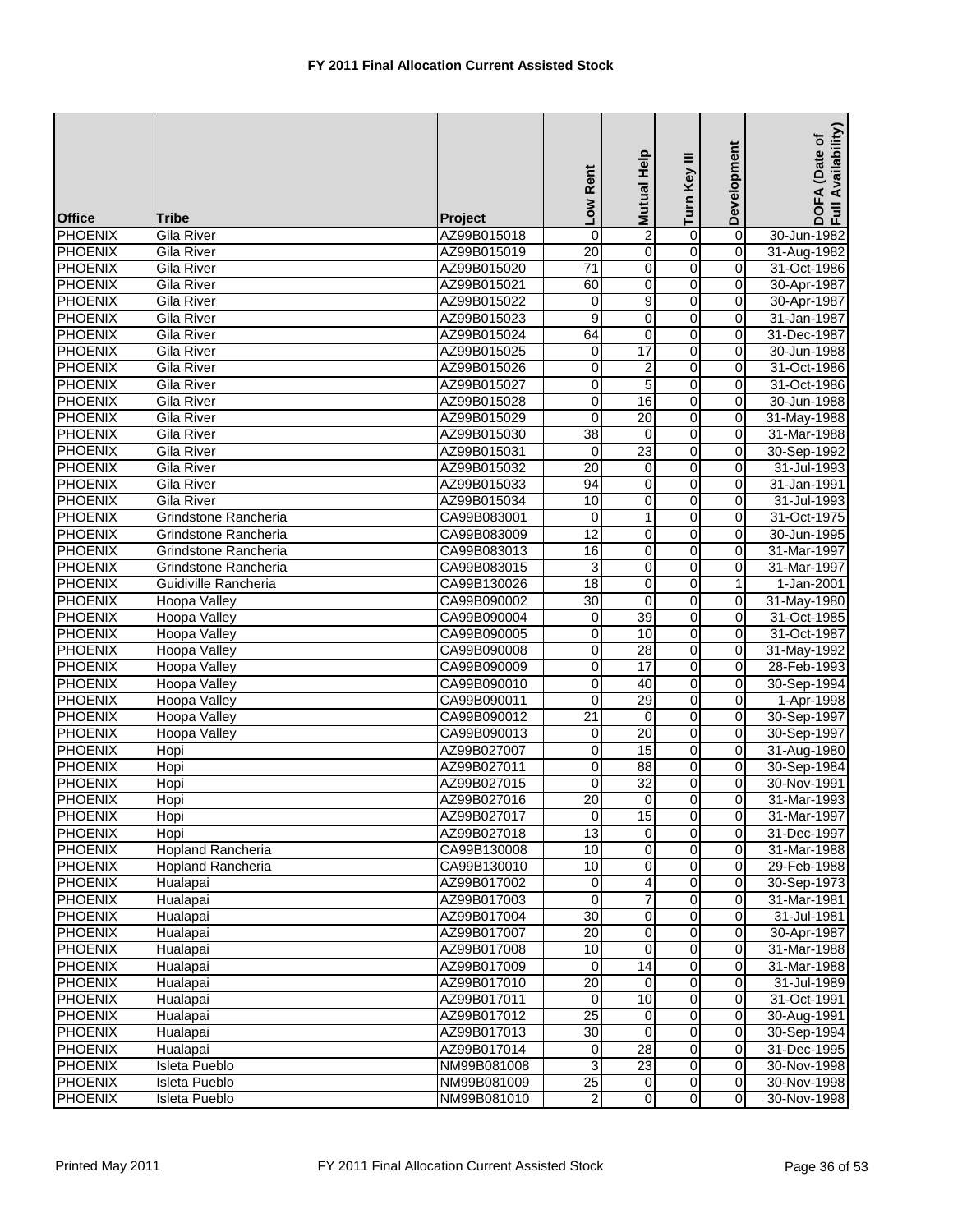| O<br>$\overline{2}$<br>$\overline{0}$<br><b>PHOENIX</b><br><b>Isleta Pueblo</b><br>0<br>30-Nov-1998<br>NM99B081011<br>3<br>o<br><b>PHOENIX</b><br>0<br>Jemez Pueblo<br>NM99B080002<br>0<br>31-Oct-1980<br>23<br>$\overline{0}$<br><b>PHOENIX</b><br>$\overline{\mathbf{0}}$<br>$\pmb{0}$<br>Jemez Pueblo<br>31-Oct-1996<br>NM99B080003<br>$\overline{2}$<br>o<br><b>PHOENIX</b><br>0<br>0<br>31-Dec-1998<br>Jemez Pueblo<br>NM99B080004<br>$\overline{3}$<br>O<br><b>PHOENIX</b><br>$\overline{22}$<br>31-Jul-1966<br>Jicarilla Reservation<br>NM99B014001<br>0<br><b>PHOENIX</b><br>$\mathsf{O}\xspace$<br>Jicarilla Reservation<br>29<br>1<br>0<br>30-Sep-1981<br>NM99B014008<br>O<br>55<br><b>PHOENIX</b><br>0<br>30-Nov-1981<br>Jicarilla Reservation<br>NM99B014009<br>1<br>$\overline{0}$<br><b>PHOENIX</b><br>0<br>9<br>0<br>30-Sep-1987<br>Jicarilla Reservation<br>NM99B014010<br>12<br>0<br><b>PHOENIX</b><br>0<br>0<br>Jicarilla Reservation<br>NM99B014011<br>31-Dec-1987<br>3<br>$\mathsf{O}\xspace$<br><b>PHOENIX</b><br>Jicarilla Reservation<br>0<br>0<br>30-Nov-1986<br>NM99B014012<br>O<br>8<br><b>PHOENIX</b><br>0<br>Jicarilla Reservation<br>NM99B014013<br>0<br>31-May-1991<br>$\overline{2}$<br>$\overline{0}$<br>$\overline{0}$<br><b>PHOENIX</b><br>0<br>Jicarilla Reservation<br>NM99B014014<br>30-Nov-1981<br>O<br>$\overline{32}$<br>$\pmb{0}$<br><b>PHOENIX</b><br>Jicarilla Reservation<br>0<br>31-Oct-1996<br>NM99B014015<br><b>PHOENIX</b><br>O<br>0<br>30-Nov-1986<br>Jicarilla Reservation<br>NM99B014016<br>0<br>1<br>$\overline{0}$<br><b>PHOENIX</b><br>$\overline{13}$<br>0<br>0<br>Kaibab Band of Paiute<br>AZ99B024003<br>30-Sep-1982<br>0<br><b>PHOENIX</b><br>31-Jan-1987<br>Kaibab Band of Paiute<br>8<br>0<br>0<br>AZ99B024004<br>$\overline{0}$<br><b>PHOENIX</b><br>0<br>5<br>0<br>Kaibab Band of Paiute<br>AZ99B024005<br>31-Jan-1987<br>0<br><b>PHOENIX</b><br>Kaibab Band of Paiute<br>0<br>0<br>31-Dec-1986<br>AZ99B024006<br>4<br>$\overline{0}$<br><b>PHOENIX</b><br>$\overline{0}$<br>5<br>0<br>Kaibab Band of Paiute<br>31-Jan-1992<br>AZ99B024007<br>0<br><b>PHOENIX</b><br>$\overline{13}$<br>0<br>0<br>30-Sep-1997<br>Kaibab Band of Paiute<br>AZ99B024008<br>$\overline{2}$<br>o<br><b>PHOENIX</b><br>$\pmb{0}$<br>Kaibab Band of Paiute<br>AZ99B024009<br>$\mathbf 0$<br>31-Aug-1970<br><b>PHOENIX</b><br>63<br>$\pmb{0}$<br>O<br>CA99B134003<br>0<br>31-May-1992<br>Karuk<br>$\overline{0}$<br><b>PHOENIX</b><br>0<br>17<br>$\pmb{0}$<br>31-May-1993<br>Karuk<br>CA99B134004<br><b>PHOENIX</b><br>15<br>0<br>$\overline{0}$<br>0<br>31-Mar-1997<br>Karuk<br>CA99B134005<br>0<br><b>PHOENIX</b><br>5<br>31-Mar-1997<br>Karuk<br>CA99B134006<br>0<br>0<br>16<br>$\overline{0}$<br><b>PHOENIX</b><br>$\mathbf 0$<br>$\pmb{0}$<br>31-May-2001<br>Karuk<br>CA99B134007<br>$\overline{0}$<br><b>PHOENIX</b><br>CA99B134008<br>16<br>$\mathbf 0$<br>0<br>30-Sep-2003<br>Karuk<br>Ō<br><b>PHOENIX</b><br>$\overline{20}$<br>0<br>0<br>31-May-2001<br>Karuk<br>CA99B134009<br><b>PHOENIX</b><br>0<br>0<br>0<br>CA99B134010<br>10<br>1-Aug-2004<br>Karuk<br>O<br><b>PHOENIX</b><br>$\overline{14}$<br>$\boldsymbol{0}$<br>$\pmb{0}$<br>CA99B134010<br>1-Sep-2005<br>Karuk<br>$\overline{18}$<br>$\overline{0}$<br>0<br><b>PHOENIX</b><br>La Jolla Band<br>CA99B080027<br>0<br>29-Feb-1988<br>$\overline{0}$<br><b>PHOENIX</b><br>$\overline{2}$<br>$\mathbf 0$<br>$\pmb{0}$<br>31-Oct-1995<br>La Jolla Band<br>CA99B080057<br>$\overline{0}$<br><b>PHOENIX</b><br>0<br>10<br>0<br>31-Oct-1995<br>La Jolla Band<br>CA99B080062<br><b>PHOENIX</b><br>0<br>17-Mar-1999<br>La Jolla Band<br>CA99B080071<br>12<br>0<br>0<br>$\overline{0}$<br>10<br>$\overline{0}$<br>$\overline{0}$<br>PHOENIX<br>Laguna Pueblo<br>28-Feb-1967<br>NM99B012001<br>$\overline{\mathsf{o}}$<br>$\overline{0}$<br>Laguna Pueblo<br>NM99B012002<br>29<br>$\mathbf 0$<br>28-Feb-1967<br>0<br><b>PHOENIX</b><br>$\mathbf 0$<br>0<br>Laguna Pueblo<br>NM99B012006<br>31-Mar-1979<br>32<br><b>PHOENIX</b><br>Laguna Pueblo<br>0<br>NM99B012008<br>$\mathbf 0$<br>0<br>30-Nov-1997<br>$\overline{10}$<br>$\overline{0}$<br><b>PHOENIX</b><br>Laguna Pueblo<br>$\mathbf 0$<br>$\mathbf 0$<br>31-Dec-2004<br>NM99B012009<br><b>PHOENIX</b><br>$\overline{0}$<br>$\overline{\mathbf{o}}$<br>Laguna Pueblo<br>$\mathbf 0$<br>30-Sep-1999<br>NM99B012010<br>4<br>0<br>0<br><b>PHOENIX</b><br>Laguna Pueblo<br>NM99B012011<br>30<br>0<br>31-Dec-2004<br>0<br>$\overline{0}$<br><b>PHOENIX</b><br>Laytonville Rancheria<br>CA99B130001<br>33<br>$\mathbf 0$<br>31-Jul-1985<br>0<br><b>PHOENIX</b><br>Lone Pine Paiute-Shoshone<br>36<br>0<br>0<br>30-Sep-1997<br>CA99B098003<br>$\overline{0}$<br>$\overline{0}$<br><b>PHOENIX</b><br>G<br>$\overline{\mathbf{0}}$<br>Lone Pine Paiute-Shoshone<br>CA99B098004<br>31-Mar-1982<br>ω<br>O<br>Lone Pine Paiute-Shoshone<br>0<br>$\pmb{0}$<br><b>PHOENIX</b><br>CA99B098005<br>31-Mar-1979<br>$\overline{0}$<br><b>PHOENIX</b><br>Lone Pine Paiute-Shoshone<br>$\overline{\mathbf{0}}$<br>$\mathbf 0$<br>CA99B098007<br>29-Feb-1984<br>1<br><b>PHOENIX</b><br>Lone Pine Paiute-Shoshone<br>$\boldsymbol{2}$<br>0<br>CA99B098010<br>0<br>0<br>30-Nov-1987<br>$\overline{0}$<br><b>PHOENIX</b><br>$\mathbf 0$<br>Lone Pine Paiute-Shoshone<br>$\mathbf 0$<br>2<br>30-Sep-1991<br>CA99B098012<br>0<br>$\overline{0}$<br>$\mathbf 0$<br><b>PHOENIX</b><br>Lone Pine Paiute-Shoshone<br>30-Apr-1993<br>CA99B098013<br>0<br>$\mathbf 0$<br><b>PHOENIX</b><br>Lone Pine Paiute-Shoshone<br>CA99B098017<br>$\mathbf 0$<br>30-Nov-1987<br>1<br>0<br>$\overline{0}$<br><b>PHOENIX</b><br>Manchester Point Arena Rancheria<br>CA99B130004<br>29<br>$\mathbf 0$<br>29-Feb-1988<br>ω<br>$\overline{0}$<br><b>PHOENIX</b><br>Manchester Point Arena Rancheria<br>CA99B130006<br>$\mathbf 0$<br>29-Feb-1988<br>$\overline{0}$ | <b>Office</b>  | <b>Tribe</b> | <b>Project</b> | Low Rent | Help<br><b>Mutual</b> | Turn Key III | Development | Availability)<br>(Date of<br>DOFA<br>Full Av |
|-------------------------------------------------------------------------------------------------------------------------------------------------------------------------------------------------------------------------------------------------------------------------------------------------------------------------------------------------------------------------------------------------------------------------------------------------------------------------------------------------------------------------------------------------------------------------------------------------------------------------------------------------------------------------------------------------------------------------------------------------------------------------------------------------------------------------------------------------------------------------------------------------------------------------------------------------------------------------------------------------------------------------------------------------------------------------------------------------------------------------------------------------------------------------------------------------------------------------------------------------------------------------------------------------------------------------------------------------------------------------------------------------------------------------------------------------------------------------------------------------------------------------------------------------------------------------------------------------------------------------------------------------------------------------------------------------------------------------------------------------------------------------------------------------------------------------------------------------------------------------------------------------------------------------------------------------------------------------------------------------------------------------------------------------------------------------------------------------------------------------------------------------------------------------------------------------------------------------------------------------------------------------------------------------------------------------------------------------------------------------------------------------------------------------------------------------------------------------------------------------------------------------------------------------------------------------------------------------------------------------------------------------------------------------------------------------------------------------------------------------------------------------------------------------------------------------------------------------------------------------------------------------------------------------------------------------------------------------------------------------------------------------------------------------------------------------------------------------------------------------------------------------------------------------------------------------------------------------------------------------------------------------------------------------------------------------------------------------------------------------------------------------------------------------------------------------------------------------------------------------------------------------------------------------------------------------------------------------------------------------------------------------------------------------------------------------------------------------------------------------------------------------------------------------------------------------------------------------------------------------------------------------------------------------------------------------------------------------------------------------------------------------------------------------------------------------------------------------------------------------------------------------------------------------------------------------------------------------------------------------------------------------------------------------------------------------------------------------------------------------------------------------------------------------------------------------------------------------------------------------------------------------------------------------------------------------------------------------------------------------------------------------------------------------------------------------------------------------------------------------------------------------------------------------------------------------------------------------------------------------------------------------------------------------------------------------------------------------------------------------------------------------------------------------------------------------------------------------------------------------------------------------------------------------------------------------------------------------------------------------------------------------------------------------------------------------------------------------------------------------------------------------------------------------------------------------------------------------------------------------------------------------------------------------------------------------------------------------------------------------------------------------------------------------------------------------------------------------------------------------------------------------------------------------------------------------------------------------------------------------|----------------|--------------|----------------|----------|-----------------------|--------------|-------------|----------------------------------------------|
|                                                                                                                                                                                                                                                                                                                                                                                                                                                                                                                                                                                                                                                                                                                                                                                                                                                                                                                                                                                                                                                                                                                                                                                                                                                                                                                                                                                                                                                                                                                                                                                                                                                                                                                                                                                                                                                                                                                                                                                                                                                                                                                                                                                                                                                                                                                                                                                                                                                                                                                                                                                                                                                                                                                                                                                                                                                                                                                                                                                                                                                                                                                                                                                                                                                                                                                                                                                                                                                                                                                                                                                                                                                                                                                                                                                                                                                                                                                                                                                                                                                                                                                                                                                                                                                                                                                                                                                                                                                                                                                                                                                                                                                                                                                                                                                                                                                                                                                                                                                                                                                                                                                                                                                                                                                                                                                                                                                                                                                                                                                                                                                                                                                                                                                                                                                                                                                                         |                |              |                |          |                       |              |             |                                              |
|                                                                                                                                                                                                                                                                                                                                                                                                                                                                                                                                                                                                                                                                                                                                                                                                                                                                                                                                                                                                                                                                                                                                                                                                                                                                                                                                                                                                                                                                                                                                                                                                                                                                                                                                                                                                                                                                                                                                                                                                                                                                                                                                                                                                                                                                                                                                                                                                                                                                                                                                                                                                                                                                                                                                                                                                                                                                                                                                                                                                                                                                                                                                                                                                                                                                                                                                                                                                                                                                                                                                                                                                                                                                                                                                                                                                                                                                                                                                                                                                                                                                                                                                                                                                                                                                                                                                                                                                                                                                                                                                                                                                                                                                                                                                                                                                                                                                                                                                                                                                                                                                                                                                                                                                                                                                                                                                                                                                                                                                                                                                                                                                                                                                                                                                                                                                                                                                         |                |              |                |          |                       |              |             |                                              |
|                                                                                                                                                                                                                                                                                                                                                                                                                                                                                                                                                                                                                                                                                                                                                                                                                                                                                                                                                                                                                                                                                                                                                                                                                                                                                                                                                                                                                                                                                                                                                                                                                                                                                                                                                                                                                                                                                                                                                                                                                                                                                                                                                                                                                                                                                                                                                                                                                                                                                                                                                                                                                                                                                                                                                                                                                                                                                                                                                                                                                                                                                                                                                                                                                                                                                                                                                                                                                                                                                                                                                                                                                                                                                                                                                                                                                                                                                                                                                                                                                                                                                                                                                                                                                                                                                                                                                                                                                                                                                                                                                                                                                                                                                                                                                                                                                                                                                                                                                                                                                                                                                                                                                                                                                                                                                                                                                                                                                                                                                                                                                                                                                                                                                                                                                                                                                                                                         |                |              |                |          |                       |              |             |                                              |
|                                                                                                                                                                                                                                                                                                                                                                                                                                                                                                                                                                                                                                                                                                                                                                                                                                                                                                                                                                                                                                                                                                                                                                                                                                                                                                                                                                                                                                                                                                                                                                                                                                                                                                                                                                                                                                                                                                                                                                                                                                                                                                                                                                                                                                                                                                                                                                                                                                                                                                                                                                                                                                                                                                                                                                                                                                                                                                                                                                                                                                                                                                                                                                                                                                                                                                                                                                                                                                                                                                                                                                                                                                                                                                                                                                                                                                                                                                                                                                                                                                                                                                                                                                                                                                                                                                                                                                                                                                                                                                                                                                                                                                                                                                                                                                                                                                                                                                                                                                                                                                                                                                                                                                                                                                                                                                                                                                                                                                                                                                                                                                                                                                                                                                                                                                                                                                                                         |                |              |                |          |                       |              |             |                                              |
|                                                                                                                                                                                                                                                                                                                                                                                                                                                                                                                                                                                                                                                                                                                                                                                                                                                                                                                                                                                                                                                                                                                                                                                                                                                                                                                                                                                                                                                                                                                                                                                                                                                                                                                                                                                                                                                                                                                                                                                                                                                                                                                                                                                                                                                                                                                                                                                                                                                                                                                                                                                                                                                                                                                                                                                                                                                                                                                                                                                                                                                                                                                                                                                                                                                                                                                                                                                                                                                                                                                                                                                                                                                                                                                                                                                                                                                                                                                                                                                                                                                                                                                                                                                                                                                                                                                                                                                                                                                                                                                                                                                                                                                                                                                                                                                                                                                                                                                                                                                                                                                                                                                                                                                                                                                                                                                                                                                                                                                                                                                                                                                                                                                                                                                                                                                                                                                                         |                |              |                |          |                       |              |             |                                              |
|                                                                                                                                                                                                                                                                                                                                                                                                                                                                                                                                                                                                                                                                                                                                                                                                                                                                                                                                                                                                                                                                                                                                                                                                                                                                                                                                                                                                                                                                                                                                                                                                                                                                                                                                                                                                                                                                                                                                                                                                                                                                                                                                                                                                                                                                                                                                                                                                                                                                                                                                                                                                                                                                                                                                                                                                                                                                                                                                                                                                                                                                                                                                                                                                                                                                                                                                                                                                                                                                                                                                                                                                                                                                                                                                                                                                                                                                                                                                                                                                                                                                                                                                                                                                                                                                                                                                                                                                                                                                                                                                                                                                                                                                                                                                                                                                                                                                                                                                                                                                                                                                                                                                                                                                                                                                                                                                                                                                                                                                                                                                                                                                                                                                                                                                                                                                                                                                         |                |              |                |          |                       |              |             |                                              |
|                                                                                                                                                                                                                                                                                                                                                                                                                                                                                                                                                                                                                                                                                                                                                                                                                                                                                                                                                                                                                                                                                                                                                                                                                                                                                                                                                                                                                                                                                                                                                                                                                                                                                                                                                                                                                                                                                                                                                                                                                                                                                                                                                                                                                                                                                                                                                                                                                                                                                                                                                                                                                                                                                                                                                                                                                                                                                                                                                                                                                                                                                                                                                                                                                                                                                                                                                                                                                                                                                                                                                                                                                                                                                                                                                                                                                                                                                                                                                                                                                                                                                                                                                                                                                                                                                                                                                                                                                                                                                                                                                                                                                                                                                                                                                                                                                                                                                                                                                                                                                                                                                                                                                                                                                                                                                                                                                                                                                                                                                                                                                                                                                                                                                                                                                                                                                                                                         |                |              |                |          |                       |              |             |                                              |
|                                                                                                                                                                                                                                                                                                                                                                                                                                                                                                                                                                                                                                                                                                                                                                                                                                                                                                                                                                                                                                                                                                                                                                                                                                                                                                                                                                                                                                                                                                                                                                                                                                                                                                                                                                                                                                                                                                                                                                                                                                                                                                                                                                                                                                                                                                                                                                                                                                                                                                                                                                                                                                                                                                                                                                                                                                                                                                                                                                                                                                                                                                                                                                                                                                                                                                                                                                                                                                                                                                                                                                                                                                                                                                                                                                                                                                                                                                                                                                                                                                                                                                                                                                                                                                                                                                                                                                                                                                                                                                                                                                                                                                                                                                                                                                                                                                                                                                                                                                                                                                                                                                                                                                                                                                                                                                                                                                                                                                                                                                                                                                                                                                                                                                                                                                                                                                                                         |                |              |                |          |                       |              |             |                                              |
|                                                                                                                                                                                                                                                                                                                                                                                                                                                                                                                                                                                                                                                                                                                                                                                                                                                                                                                                                                                                                                                                                                                                                                                                                                                                                                                                                                                                                                                                                                                                                                                                                                                                                                                                                                                                                                                                                                                                                                                                                                                                                                                                                                                                                                                                                                                                                                                                                                                                                                                                                                                                                                                                                                                                                                                                                                                                                                                                                                                                                                                                                                                                                                                                                                                                                                                                                                                                                                                                                                                                                                                                                                                                                                                                                                                                                                                                                                                                                                                                                                                                                                                                                                                                                                                                                                                                                                                                                                                                                                                                                                                                                                                                                                                                                                                                                                                                                                                                                                                                                                                                                                                                                                                                                                                                                                                                                                                                                                                                                                                                                                                                                                                                                                                                                                                                                                                                         |                |              |                |          |                       |              |             |                                              |
|                                                                                                                                                                                                                                                                                                                                                                                                                                                                                                                                                                                                                                                                                                                                                                                                                                                                                                                                                                                                                                                                                                                                                                                                                                                                                                                                                                                                                                                                                                                                                                                                                                                                                                                                                                                                                                                                                                                                                                                                                                                                                                                                                                                                                                                                                                                                                                                                                                                                                                                                                                                                                                                                                                                                                                                                                                                                                                                                                                                                                                                                                                                                                                                                                                                                                                                                                                                                                                                                                                                                                                                                                                                                                                                                                                                                                                                                                                                                                                                                                                                                                                                                                                                                                                                                                                                                                                                                                                                                                                                                                                                                                                                                                                                                                                                                                                                                                                                                                                                                                                                                                                                                                                                                                                                                                                                                                                                                                                                                                                                                                                                                                                                                                                                                                                                                                                                                         |                |              |                |          |                       |              |             |                                              |
|                                                                                                                                                                                                                                                                                                                                                                                                                                                                                                                                                                                                                                                                                                                                                                                                                                                                                                                                                                                                                                                                                                                                                                                                                                                                                                                                                                                                                                                                                                                                                                                                                                                                                                                                                                                                                                                                                                                                                                                                                                                                                                                                                                                                                                                                                                                                                                                                                                                                                                                                                                                                                                                                                                                                                                                                                                                                                                                                                                                                                                                                                                                                                                                                                                                                                                                                                                                                                                                                                                                                                                                                                                                                                                                                                                                                                                                                                                                                                                                                                                                                                                                                                                                                                                                                                                                                                                                                                                                                                                                                                                                                                                                                                                                                                                                                                                                                                                                                                                                                                                                                                                                                                                                                                                                                                                                                                                                                                                                                                                                                                                                                                                                                                                                                                                                                                                                                         |                |              |                |          |                       |              |             |                                              |
|                                                                                                                                                                                                                                                                                                                                                                                                                                                                                                                                                                                                                                                                                                                                                                                                                                                                                                                                                                                                                                                                                                                                                                                                                                                                                                                                                                                                                                                                                                                                                                                                                                                                                                                                                                                                                                                                                                                                                                                                                                                                                                                                                                                                                                                                                                                                                                                                                                                                                                                                                                                                                                                                                                                                                                                                                                                                                                                                                                                                                                                                                                                                                                                                                                                                                                                                                                                                                                                                                                                                                                                                                                                                                                                                                                                                                                                                                                                                                                                                                                                                                                                                                                                                                                                                                                                                                                                                                                                                                                                                                                                                                                                                                                                                                                                                                                                                                                                                                                                                                                                                                                                                                                                                                                                                                                                                                                                                                                                                                                                                                                                                                                                                                                                                                                                                                                                                         |                |              |                |          |                       |              |             |                                              |
|                                                                                                                                                                                                                                                                                                                                                                                                                                                                                                                                                                                                                                                                                                                                                                                                                                                                                                                                                                                                                                                                                                                                                                                                                                                                                                                                                                                                                                                                                                                                                                                                                                                                                                                                                                                                                                                                                                                                                                                                                                                                                                                                                                                                                                                                                                                                                                                                                                                                                                                                                                                                                                                                                                                                                                                                                                                                                                                                                                                                                                                                                                                                                                                                                                                                                                                                                                                                                                                                                                                                                                                                                                                                                                                                                                                                                                                                                                                                                                                                                                                                                                                                                                                                                                                                                                                                                                                                                                                                                                                                                                                                                                                                                                                                                                                                                                                                                                                                                                                                                                                                                                                                                                                                                                                                                                                                                                                                                                                                                                                                                                                                                                                                                                                                                                                                                                                                         |                |              |                |          |                       |              |             |                                              |
|                                                                                                                                                                                                                                                                                                                                                                                                                                                                                                                                                                                                                                                                                                                                                                                                                                                                                                                                                                                                                                                                                                                                                                                                                                                                                                                                                                                                                                                                                                                                                                                                                                                                                                                                                                                                                                                                                                                                                                                                                                                                                                                                                                                                                                                                                                                                                                                                                                                                                                                                                                                                                                                                                                                                                                                                                                                                                                                                                                                                                                                                                                                                                                                                                                                                                                                                                                                                                                                                                                                                                                                                                                                                                                                                                                                                                                                                                                                                                                                                                                                                                                                                                                                                                                                                                                                                                                                                                                                                                                                                                                                                                                                                                                                                                                                                                                                                                                                                                                                                                                                                                                                                                                                                                                                                                                                                                                                                                                                                                                                                                                                                                                                                                                                                                                                                                                                                         |                |              |                |          |                       |              |             |                                              |
|                                                                                                                                                                                                                                                                                                                                                                                                                                                                                                                                                                                                                                                                                                                                                                                                                                                                                                                                                                                                                                                                                                                                                                                                                                                                                                                                                                                                                                                                                                                                                                                                                                                                                                                                                                                                                                                                                                                                                                                                                                                                                                                                                                                                                                                                                                                                                                                                                                                                                                                                                                                                                                                                                                                                                                                                                                                                                                                                                                                                                                                                                                                                                                                                                                                                                                                                                                                                                                                                                                                                                                                                                                                                                                                                                                                                                                                                                                                                                                                                                                                                                                                                                                                                                                                                                                                                                                                                                                                                                                                                                                                                                                                                                                                                                                                                                                                                                                                                                                                                                                                                                                                                                                                                                                                                                                                                                                                                                                                                                                                                                                                                                                                                                                                                                                                                                                                                         |                |              |                |          |                       |              |             |                                              |
|                                                                                                                                                                                                                                                                                                                                                                                                                                                                                                                                                                                                                                                                                                                                                                                                                                                                                                                                                                                                                                                                                                                                                                                                                                                                                                                                                                                                                                                                                                                                                                                                                                                                                                                                                                                                                                                                                                                                                                                                                                                                                                                                                                                                                                                                                                                                                                                                                                                                                                                                                                                                                                                                                                                                                                                                                                                                                                                                                                                                                                                                                                                                                                                                                                                                                                                                                                                                                                                                                                                                                                                                                                                                                                                                                                                                                                                                                                                                                                                                                                                                                                                                                                                                                                                                                                                                                                                                                                                                                                                                                                                                                                                                                                                                                                                                                                                                                                                                                                                                                                                                                                                                                                                                                                                                                                                                                                                                                                                                                                                                                                                                                                                                                                                                                                                                                                                                         |                |              |                |          |                       |              |             |                                              |
|                                                                                                                                                                                                                                                                                                                                                                                                                                                                                                                                                                                                                                                                                                                                                                                                                                                                                                                                                                                                                                                                                                                                                                                                                                                                                                                                                                                                                                                                                                                                                                                                                                                                                                                                                                                                                                                                                                                                                                                                                                                                                                                                                                                                                                                                                                                                                                                                                                                                                                                                                                                                                                                                                                                                                                                                                                                                                                                                                                                                                                                                                                                                                                                                                                                                                                                                                                                                                                                                                                                                                                                                                                                                                                                                                                                                                                                                                                                                                                                                                                                                                                                                                                                                                                                                                                                                                                                                                                                                                                                                                                                                                                                                                                                                                                                                                                                                                                                                                                                                                                                                                                                                                                                                                                                                                                                                                                                                                                                                                                                                                                                                                                                                                                                                                                                                                                                                         |                |              |                |          |                       |              |             |                                              |
|                                                                                                                                                                                                                                                                                                                                                                                                                                                                                                                                                                                                                                                                                                                                                                                                                                                                                                                                                                                                                                                                                                                                                                                                                                                                                                                                                                                                                                                                                                                                                                                                                                                                                                                                                                                                                                                                                                                                                                                                                                                                                                                                                                                                                                                                                                                                                                                                                                                                                                                                                                                                                                                                                                                                                                                                                                                                                                                                                                                                                                                                                                                                                                                                                                                                                                                                                                                                                                                                                                                                                                                                                                                                                                                                                                                                                                                                                                                                                                                                                                                                                                                                                                                                                                                                                                                                                                                                                                                                                                                                                                                                                                                                                                                                                                                                                                                                                                                                                                                                                                                                                                                                                                                                                                                                                                                                                                                                                                                                                                                                                                                                                                                                                                                                                                                                                                                                         |                |              |                |          |                       |              |             |                                              |
|                                                                                                                                                                                                                                                                                                                                                                                                                                                                                                                                                                                                                                                                                                                                                                                                                                                                                                                                                                                                                                                                                                                                                                                                                                                                                                                                                                                                                                                                                                                                                                                                                                                                                                                                                                                                                                                                                                                                                                                                                                                                                                                                                                                                                                                                                                                                                                                                                                                                                                                                                                                                                                                                                                                                                                                                                                                                                                                                                                                                                                                                                                                                                                                                                                                                                                                                                                                                                                                                                                                                                                                                                                                                                                                                                                                                                                                                                                                                                                                                                                                                                                                                                                                                                                                                                                                                                                                                                                                                                                                                                                                                                                                                                                                                                                                                                                                                                                                                                                                                                                                                                                                                                                                                                                                                                                                                                                                                                                                                                                                                                                                                                                                                                                                                                                                                                                                                         |                |              |                |          |                       |              |             |                                              |
|                                                                                                                                                                                                                                                                                                                                                                                                                                                                                                                                                                                                                                                                                                                                                                                                                                                                                                                                                                                                                                                                                                                                                                                                                                                                                                                                                                                                                                                                                                                                                                                                                                                                                                                                                                                                                                                                                                                                                                                                                                                                                                                                                                                                                                                                                                                                                                                                                                                                                                                                                                                                                                                                                                                                                                                                                                                                                                                                                                                                                                                                                                                                                                                                                                                                                                                                                                                                                                                                                                                                                                                                                                                                                                                                                                                                                                                                                                                                                                                                                                                                                                                                                                                                                                                                                                                                                                                                                                                                                                                                                                                                                                                                                                                                                                                                                                                                                                                                                                                                                                                                                                                                                                                                                                                                                                                                                                                                                                                                                                                                                                                                                                                                                                                                                                                                                                                                         |                |              |                |          |                       |              |             |                                              |
|                                                                                                                                                                                                                                                                                                                                                                                                                                                                                                                                                                                                                                                                                                                                                                                                                                                                                                                                                                                                                                                                                                                                                                                                                                                                                                                                                                                                                                                                                                                                                                                                                                                                                                                                                                                                                                                                                                                                                                                                                                                                                                                                                                                                                                                                                                                                                                                                                                                                                                                                                                                                                                                                                                                                                                                                                                                                                                                                                                                                                                                                                                                                                                                                                                                                                                                                                                                                                                                                                                                                                                                                                                                                                                                                                                                                                                                                                                                                                                                                                                                                                                                                                                                                                                                                                                                                                                                                                                                                                                                                                                                                                                                                                                                                                                                                                                                                                                                                                                                                                                                                                                                                                                                                                                                                                                                                                                                                                                                                                                                                                                                                                                                                                                                                                                                                                                                                         |                |              |                |          |                       |              |             |                                              |
|                                                                                                                                                                                                                                                                                                                                                                                                                                                                                                                                                                                                                                                                                                                                                                                                                                                                                                                                                                                                                                                                                                                                                                                                                                                                                                                                                                                                                                                                                                                                                                                                                                                                                                                                                                                                                                                                                                                                                                                                                                                                                                                                                                                                                                                                                                                                                                                                                                                                                                                                                                                                                                                                                                                                                                                                                                                                                                                                                                                                                                                                                                                                                                                                                                                                                                                                                                                                                                                                                                                                                                                                                                                                                                                                                                                                                                                                                                                                                                                                                                                                                                                                                                                                                                                                                                                                                                                                                                                                                                                                                                                                                                                                                                                                                                                                                                                                                                                                                                                                                                                                                                                                                                                                                                                                                                                                                                                                                                                                                                                                                                                                                                                                                                                                                                                                                                                                         |                |              |                |          |                       |              |             |                                              |
|                                                                                                                                                                                                                                                                                                                                                                                                                                                                                                                                                                                                                                                                                                                                                                                                                                                                                                                                                                                                                                                                                                                                                                                                                                                                                                                                                                                                                                                                                                                                                                                                                                                                                                                                                                                                                                                                                                                                                                                                                                                                                                                                                                                                                                                                                                                                                                                                                                                                                                                                                                                                                                                                                                                                                                                                                                                                                                                                                                                                                                                                                                                                                                                                                                                                                                                                                                                                                                                                                                                                                                                                                                                                                                                                                                                                                                                                                                                                                                                                                                                                                                                                                                                                                                                                                                                                                                                                                                                                                                                                                                                                                                                                                                                                                                                                                                                                                                                                                                                                                                                                                                                                                                                                                                                                                                                                                                                                                                                                                                                                                                                                                                                                                                                                                                                                                                                                         |                |              |                |          |                       |              |             |                                              |
|                                                                                                                                                                                                                                                                                                                                                                                                                                                                                                                                                                                                                                                                                                                                                                                                                                                                                                                                                                                                                                                                                                                                                                                                                                                                                                                                                                                                                                                                                                                                                                                                                                                                                                                                                                                                                                                                                                                                                                                                                                                                                                                                                                                                                                                                                                                                                                                                                                                                                                                                                                                                                                                                                                                                                                                                                                                                                                                                                                                                                                                                                                                                                                                                                                                                                                                                                                                                                                                                                                                                                                                                                                                                                                                                                                                                                                                                                                                                                                                                                                                                                                                                                                                                                                                                                                                                                                                                                                                                                                                                                                                                                                                                                                                                                                                                                                                                                                                                                                                                                                                                                                                                                                                                                                                                                                                                                                                                                                                                                                                                                                                                                                                                                                                                                                                                                                                                         |                |              |                |          |                       |              |             |                                              |
|                                                                                                                                                                                                                                                                                                                                                                                                                                                                                                                                                                                                                                                                                                                                                                                                                                                                                                                                                                                                                                                                                                                                                                                                                                                                                                                                                                                                                                                                                                                                                                                                                                                                                                                                                                                                                                                                                                                                                                                                                                                                                                                                                                                                                                                                                                                                                                                                                                                                                                                                                                                                                                                                                                                                                                                                                                                                                                                                                                                                                                                                                                                                                                                                                                                                                                                                                                                                                                                                                                                                                                                                                                                                                                                                                                                                                                                                                                                                                                                                                                                                                                                                                                                                                                                                                                                                                                                                                                                                                                                                                                                                                                                                                                                                                                                                                                                                                                                                                                                                                                                                                                                                                                                                                                                                                                                                                                                                                                                                                                                                                                                                                                                                                                                                                                                                                                                                         |                |              |                |          |                       |              |             |                                              |
|                                                                                                                                                                                                                                                                                                                                                                                                                                                                                                                                                                                                                                                                                                                                                                                                                                                                                                                                                                                                                                                                                                                                                                                                                                                                                                                                                                                                                                                                                                                                                                                                                                                                                                                                                                                                                                                                                                                                                                                                                                                                                                                                                                                                                                                                                                                                                                                                                                                                                                                                                                                                                                                                                                                                                                                                                                                                                                                                                                                                                                                                                                                                                                                                                                                                                                                                                                                                                                                                                                                                                                                                                                                                                                                                                                                                                                                                                                                                                                                                                                                                                                                                                                                                                                                                                                                                                                                                                                                                                                                                                                                                                                                                                                                                                                                                                                                                                                                                                                                                                                                                                                                                                                                                                                                                                                                                                                                                                                                                                                                                                                                                                                                                                                                                                                                                                                                                         |                |              |                |          |                       |              |             |                                              |
|                                                                                                                                                                                                                                                                                                                                                                                                                                                                                                                                                                                                                                                                                                                                                                                                                                                                                                                                                                                                                                                                                                                                                                                                                                                                                                                                                                                                                                                                                                                                                                                                                                                                                                                                                                                                                                                                                                                                                                                                                                                                                                                                                                                                                                                                                                                                                                                                                                                                                                                                                                                                                                                                                                                                                                                                                                                                                                                                                                                                                                                                                                                                                                                                                                                                                                                                                                                                                                                                                                                                                                                                                                                                                                                                                                                                                                                                                                                                                                                                                                                                                                                                                                                                                                                                                                                                                                                                                                                                                                                                                                                                                                                                                                                                                                                                                                                                                                                                                                                                                                                                                                                                                                                                                                                                                                                                                                                                                                                                                                                                                                                                                                                                                                                                                                                                                                                                         |                |              |                |          |                       |              |             |                                              |
|                                                                                                                                                                                                                                                                                                                                                                                                                                                                                                                                                                                                                                                                                                                                                                                                                                                                                                                                                                                                                                                                                                                                                                                                                                                                                                                                                                                                                                                                                                                                                                                                                                                                                                                                                                                                                                                                                                                                                                                                                                                                                                                                                                                                                                                                                                                                                                                                                                                                                                                                                                                                                                                                                                                                                                                                                                                                                                                                                                                                                                                                                                                                                                                                                                                                                                                                                                                                                                                                                                                                                                                                                                                                                                                                                                                                                                                                                                                                                                                                                                                                                                                                                                                                                                                                                                                                                                                                                                                                                                                                                                                                                                                                                                                                                                                                                                                                                                                                                                                                                                                                                                                                                                                                                                                                                                                                                                                                                                                                                                                                                                                                                                                                                                                                                                                                                                                                         |                |              |                |          |                       |              |             |                                              |
|                                                                                                                                                                                                                                                                                                                                                                                                                                                                                                                                                                                                                                                                                                                                                                                                                                                                                                                                                                                                                                                                                                                                                                                                                                                                                                                                                                                                                                                                                                                                                                                                                                                                                                                                                                                                                                                                                                                                                                                                                                                                                                                                                                                                                                                                                                                                                                                                                                                                                                                                                                                                                                                                                                                                                                                                                                                                                                                                                                                                                                                                                                                                                                                                                                                                                                                                                                                                                                                                                                                                                                                                                                                                                                                                                                                                                                                                                                                                                                                                                                                                                                                                                                                                                                                                                                                                                                                                                                                                                                                                                                                                                                                                                                                                                                                                                                                                                                                                                                                                                                                                                                                                                                                                                                                                                                                                                                                                                                                                                                                                                                                                                                                                                                                                                                                                                                                                         |                |              |                |          |                       |              |             |                                              |
|                                                                                                                                                                                                                                                                                                                                                                                                                                                                                                                                                                                                                                                                                                                                                                                                                                                                                                                                                                                                                                                                                                                                                                                                                                                                                                                                                                                                                                                                                                                                                                                                                                                                                                                                                                                                                                                                                                                                                                                                                                                                                                                                                                                                                                                                                                                                                                                                                                                                                                                                                                                                                                                                                                                                                                                                                                                                                                                                                                                                                                                                                                                                                                                                                                                                                                                                                                                                                                                                                                                                                                                                                                                                                                                                                                                                                                                                                                                                                                                                                                                                                                                                                                                                                                                                                                                                                                                                                                                                                                                                                                                                                                                                                                                                                                                                                                                                                                                                                                                                                                                                                                                                                                                                                                                                                                                                                                                                                                                                                                                                                                                                                                                                                                                                                                                                                                                                         |                |              |                |          |                       |              |             |                                              |
|                                                                                                                                                                                                                                                                                                                                                                                                                                                                                                                                                                                                                                                                                                                                                                                                                                                                                                                                                                                                                                                                                                                                                                                                                                                                                                                                                                                                                                                                                                                                                                                                                                                                                                                                                                                                                                                                                                                                                                                                                                                                                                                                                                                                                                                                                                                                                                                                                                                                                                                                                                                                                                                                                                                                                                                                                                                                                                                                                                                                                                                                                                                                                                                                                                                                                                                                                                                                                                                                                                                                                                                                                                                                                                                                                                                                                                                                                                                                                                                                                                                                                                                                                                                                                                                                                                                                                                                                                                                                                                                                                                                                                                                                                                                                                                                                                                                                                                                                                                                                                                                                                                                                                                                                                                                                                                                                                                                                                                                                                                                                                                                                                                                                                                                                                                                                                                                                         |                |              |                |          |                       |              |             |                                              |
|                                                                                                                                                                                                                                                                                                                                                                                                                                                                                                                                                                                                                                                                                                                                                                                                                                                                                                                                                                                                                                                                                                                                                                                                                                                                                                                                                                                                                                                                                                                                                                                                                                                                                                                                                                                                                                                                                                                                                                                                                                                                                                                                                                                                                                                                                                                                                                                                                                                                                                                                                                                                                                                                                                                                                                                                                                                                                                                                                                                                                                                                                                                                                                                                                                                                                                                                                                                                                                                                                                                                                                                                                                                                                                                                                                                                                                                                                                                                                                                                                                                                                                                                                                                                                                                                                                                                                                                                                                                                                                                                                                                                                                                                                                                                                                                                                                                                                                                                                                                                                                                                                                                                                                                                                                                                                                                                                                                                                                                                                                                                                                                                                                                                                                                                                                                                                                                                         |                |              |                |          |                       |              |             |                                              |
|                                                                                                                                                                                                                                                                                                                                                                                                                                                                                                                                                                                                                                                                                                                                                                                                                                                                                                                                                                                                                                                                                                                                                                                                                                                                                                                                                                                                                                                                                                                                                                                                                                                                                                                                                                                                                                                                                                                                                                                                                                                                                                                                                                                                                                                                                                                                                                                                                                                                                                                                                                                                                                                                                                                                                                                                                                                                                                                                                                                                                                                                                                                                                                                                                                                                                                                                                                                                                                                                                                                                                                                                                                                                                                                                                                                                                                                                                                                                                                                                                                                                                                                                                                                                                                                                                                                                                                                                                                                                                                                                                                                                                                                                                                                                                                                                                                                                                                                                                                                                                                                                                                                                                                                                                                                                                                                                                                                                                                                                                                                                                                                                                                                                                                                                                                                                                                                                         |                |              |                |          |                       |              |             |                                              |
|                                                                                                                                                                                                                                                                                                                                                                                                                                                                                                                                                                                                                                                                                                                                                                                                                                                                                                                                                                                                                                                                                                                                                                                                                                                                                                                                                                                                                                                                                                                                                                                                                                                                                                                                                                                                                                                                                                                                                                                                                                                                                                                                                                                                                                                                                                                                                                                                                                                                                                                                                                                                                                                                                                                                                                                                                                                                                                                                                                                                                                                                                                                                                                                                                                                                                                                                                                                                                                                                                                                                                                                                                                                                                                                                                                                                                                                                                                                                                                                                                                                                                                                                                                                                                                                                                                                                                                                                                                                                                                                                                                                                                                                                                                                                                                                                                                                                                                                                                                                                                                                                                                                                                                                                                                                                                                                                                                                                                                                                                                                                                                                                                                                                                                                                                                                                                                                                         |                |              |                |          |                       |              |             |                                              |
|                                                                                                                                                                                                                                                                                                                                                                                                                                                                                                                                                                                                                                                                                                                                                                                                                                                                                                                                                                                                                                                                                                                                                                                                                                                                                                                                                                                                                                                                                                                                                                                                                                                                                                                                                                                                                                                                                                                                                                                                                                                                                                                                                                                                                                                                                                                                                                                                                                                                                                                                                                                                                                                                                                                                                                                                                                                                                                                                                                                                                                                                                                                                                                                                                                                                                                                                                                                                                                                                                                                                                                                                                                                                                                                                                                                                                                                                                                                                                                                                                                                                                                                                                                                                                                                                                                                                                                                                                                                                                                                                                                                                                                                                                                                                                                                                                                                                                                                                                                                                                                                                                                                                                                                                                                                                                                                                                                                                                                                                                                                                                                                                                                                                                                                                                                                                                                                                         |                |              |                |          |                       |              |             |                                              |
|                                                                                                                                                                                                                                                                                                                                                                                                                                                                                                                                                                                                                                                                                                                                                                                                                                                                                                                                                                                                                                                                                                                                                                                                                                                                                                                                                                                                                                                                                                                                                                                                                                                                                                                                                                                                                                                                                                                                                                                                                                                                                                                                                                                                                                                                                                                                                                                                                                                                                                                                                                                                                                                                                                                                                                                                                                                                                                                                                                                                                                                                                                                                                                                                                                                                                                                                                                                                                                                                                                                                                                                                                                                                                                                                                                                                                                                                                                                                                                                                                                                                                                                                                                                                                                                                                                                                                                                                                                                                                                                                                                                                                                                                                                                                                                                                                                                                                                                                                                                                                                                                                                                                                                                                                                                                                                                                                                                                                                                                                                                                                                                                                                                                                                                                                                                                                                                                         |                |              |                |          |                       |              |             |                                              |
|                                                                                                                                                                                                                                                                                                                                                                                                                                                                                                                                                                                                                                                                                                                                                                                                                                                                                                                                                                                                                                                                                                                                                                                                                                                                                                                                                                                                                                                                                                                                                                                                                                                                                                                                                                                                                                                                                                                                                                                                                                                                                                                                                                                                                                                                                                                                                                                                                                                                                                                                                                                                                                                                                                                                                                                                                                                                                                                                                                                                                                                                                                                                                                                                                                                                                                                                                                                                                                                                                                                                                                                                                                                                                                                                                                                                                                                                                                                                                                                                                                                                                                                                                                                                                                                                                                                                                                                                                                                                                                                                                                                                                                                                                                                                                                                                                                                                                                                                                                                                                                                                                                                                                                                                                                                                                                                                                                                                                                                                                                                                                                                                                                                                                                                                                                                                                                                                         | <b>PHOENIX</b> |              |                |          |                       |              |             |                                              |
|                                                                                                                                                                                                                                                                                                                                                                                                                                                                                                                                                                                                                                                                                                                                                                                                                                                                                                                                                                                                                                                                                                                                                                                                                                                                                                                                                                                                                                                                                                                                                                                                                                                                                                                                                                                                                                                                                                                                                                                                                                                                                                                                                                                                                                                                                                                                                                                                                                                                                                                                                                                                                                                                                                                                                                                                                                                                                                                                                                                                                                                                                                                                                                                                                                                                                                                                                                                                                                                                                                                                                                                                                                                                                                                                                                                                                                                                                                                                                                                                                                                                                                                                                                                                                                                                                                                                                                                                                                                                                                                                                                                                                                                                                                                                                                                                                                                                                                                                                                                                                                                                                                                                                                                                                                                                                                                                                                                                                                                                                                                                                                                                                                                                                                                                                                                                                                                                         |                |              |                |          |                       |              |             |                                              |
|                                                                                                                                                                                                                                                                                                                                                                                                                                                                                                                                                                                                                                                                                                                                                                                                                                                                                                                                                                                                                                                                                                                                                                                                                                                                                                                                                                                                                                                                                                                                                                                                                                                                                                                                                                                                                                                                                                                                                                                                                                                                                                                                                                                                                                                                                                                                                                                                                                                                                                                                                                                                                                                                                                                                                                                                                                                                                                                                                                                                                                                                                                                                                                                                                                                                                                                                                                                                                                                                                                                                                                                                                                                                                                                                                                                                                                                                                                                                                                                                                                                                                                                                                                                                                                                                                                                                                                                                                                                                                                                                                                                                                                                                                                                                                                                                                                                                                                                                                                                                                                                                                                                                                                                                                                                                                                                                                                                                                                                                                                                                                                                                                                                                                                                                                                                                                                                                         |                |              |                |          |                       |              |             |                                              |
|                                                                                                                                                                                                                                                                                                                                                                                                                                                                                                                                                                                                                                                                                                                                                                                                                                                                                                                                                                                                                                                                                                                                                                                                                                                                                                                                                                                                                                                                                                                                                                                                                                                                                                                                                                                                                                                                                                                                                                                                                                                                                                                                                                                                                                                                                                                                                                                                                                                                                                                                                                                                                                                                                                                                                                                                                                                                                                                                                                                                                                                                                                                                                                                                                                                                                                                                                                                                                                                                                                                                                                                                                                                                                                                                                                                                                                                                                                                                                                                                                                                                                                                                                                                                                                                                                                                                                                                                                                                                                                                                                                                                                                                                                                                                                                                                                                                                                                                                                                                                                                                                                                                                                                                                                                                                                                                                                                                                                                                                                                                                                                                                                                                                                                                                                                                                                                                                         |                |              |                |          |                       |              |             |                                              |
|                                                                                                                                                                                                                                                                                                                                                                                                                                                                                                                                                                                                                                                                                                                                                                                                                                                                                                                                                                                                                                                                                                                                                                                                                                                                                                                                                                                                                                                                                                                                                                                                                                                                                                                                                                                                                                                                                                                                                                                                                                                                                                                                                                                                                                                                                                                                                                                                                                                                                                                                                                                                                                                                                                                                                                                                                                                                                                                                                                                                                                                                                                                                                                                                                                                                                                                                                                                                                                                                                                                                                                                                                                                                                                                                                                                                                                                                                                                                                                                                                                                                                                                                                                                                                                                                                                                                                                                                                                                                                                                                                                                                                                                                                                                                                                                                                                                                                                                                                                                                                                                                                                                                                                                                                                                                                                                                                                                                                                                                                                                                                                                                                                                                                                                                                                                                                                                                         |                |              |                |          |                       |              |             |                                              |
|                                                                                                                                                                                                                                                                                                                                                                                                                                                                                                                                                                                                                                                                                                                                                                                                                                                                                                                                                                                                                                                                                                                                                                                                                                                                                                                                                                                                                                                                                                                                                                                                                                                                                                                                                                                                                                                                                                                                                                                                                                                                                                                                                                                                                                                                                                                                                                                                                                                                                                                                                                                                                                                                                                                                                                                                                                                                                                                                                                                                                                                                                                                                                                                                                                                                                                                                                                                                                                                                                                                                                                                                                                                                                                                                                                                                                                                                                                                                                                                                                                                                                                                                                                                                                                                                                                                                                                                                                                                                                                                                                                                                                                                                                                                                                                                                                                                                                                                                                                                                                                                                                                                                                                                                                                                                                                                                                                                                                                                                                                                                                                                                                                                                                                                                                                                                                                                                         |                |              |                |          |                       |              |             |                                              |
|                                                                                                                                                                                                                                                                                                                                                                                                                                                                                                                                                                                                                                                                                                                                                                                                                                                                                                                                                                                                                                                                                                                                                                                                                                                                                                                                                                                                                                                                                                                                                                                                                                                                                                                                                                                                                                                                                                                                                                                                                                                                                                                                                                                                                                                                                                                                                                                                                                                                                                                                                                                                                                                                                                                                                                                                                                                                                                                                                                                                                                                                                                                                                                                                                                                                                                                                                                                                                                                                                                                                                                                                                                                                                                                                                                                                                                                                                                                                                                                                                                                                                                                                                                                                                                                                                                                                                                                                                                                                                                                                                                                                                                                                                                                                                                                                                                                                                                                                                                                                                                                                                                                                                                                                                                                                                                                                                                                                                                                                                                                                                                                                                                                                                                                                                                                                                                                                         |                |              |                |          |                       |              |             |                                              |
|                                                                                                                                                                                                                                                                                                                                                                                                                                                                                                                                                                                                                                                                                                                                                                                                                                                                                                                                                                                                                                                                                                                                                                                                                                                                                                                                                                                                                                                                                                                                                                                                                                                                                                                                                                                                                                                                                                                                                                                                                                                                                                                                                                                                                                                                                                                                                                                                                                                                                                                                                                                                                                                                                                                                                                                                                                                                                                                                                                                                                                                                                                                                                                                                                                                                                                                                                                                                                                                                                                                                                                                                                                                                                                                                                                                                                                                                                                                                                                                                                                                                                                                                                                                                                                                                                                                                                                                                                                                                                                                                                                                                                                                                                                                                                                                                                                                                                                                                                                                                                                                                                                                                                                                                                                                                                                                                                                                                                                                                                                                                                                                                                                                                                                                                                                                                                                                                         |                |              |                |          |                       |              |             |                                              |
|                                                                                                                                                                                                                                                                                                                                                                                                                                                                                                                                                                                                                                                                                                                                                                                                                                                                                                                                                                                                                                                                                                                                                                                                                                                                                                                                                                                                                                                                                                                                                                                                                                                                                                                                                                                                                                                                                                                                                                                                                                                                                                                                                                                                                                                                                                                                                                                                                                                                                                                                                                                                                                                                                                                                                                                                                                                                                                                                                                                                                                                                                                                                                                                                                                                                                                                                                                                                                                                                                                                                                                                                                                                                                                                                                                                                                                                                                                                                                                                                                                                                                                                                                                                                                                                                                                                                                                                                                                                                                                                                                                                                                                                                                                                                                                                                                                                                                                                                                                                                                                                                                                                                                                                                                                                                                                                                                                                                                                                                                                                                                                                                                                                                                                                                                                                                                                                                         |                |              |                |          |                       |              |             |                                              |
|                                                                                                                                                                                                                                                                                                                                                                                                                                                                                                                                                                                                                                                                                                                                                                                                                                                                                                                                                                                                                                                                                                                                                                                                                                                                                                                                                                                                                                                                                                                                                                                                                                                                                                                                                                                                                                                                                                                                                                                                                                                                                                                                                                                                                                                                                                                                                                                                                                                                                                                                                                                                                                                                                                                                                                                                                                                                                                                                                                                                                                                                                                                                                                                                                                                                                                                                                                                                                                                                                                                                                                                                                                                                                                                                                                                                                                                                                                                                                                                                                                                                                                                                                                                                                                                                                                                                                                                                                                                                                                                                                                                                                                                                                                                                                                                                                                                                                                                                                                                                                                                                                                                                                                                                                                                                                                                                                                                                                                                                                                                                                                                                                                                                                                                                                                                                                                                                         |                |              |                |          |                       |              |             |                                              |
|                                                                                                                                                                                                                                                                                                                                                                                                                                                                                                                                                                                                                                                                                                                                                                                                                                                                                                                                                                                                                                                                                                                                                                                                                                                                                                                                                                                                                                                                                                                                                                                                                                                                                                                                                                                                                                                                                                                                                                                                                                                                                                                                                                                                                                                                                                                                                                                                                                                                                                                                                                                                                                                                                                                                                                                                                                                                                                                                                                                                                                                                                                                                                                                                                                                                                                                                                                                                                                                                                                                                                                                                                                                                                                                                                                                                                                                                                                                                                                                                                                                                                                                                                                                                                                                                                                                                                                                                                                                                                                                                                                                                                                                                                                                                                                                                                                                                                                                                                                                                                                                                                                                                                                                                                                                                                                                                                                                                                                                                                                                                                                                                                                                                                                                                                                                                                                                                         |                |              |                |          |                       |              |             |                                              |
|                                                                                                                                                                                                                                                                                                                                                                                                                                                                                                                                                                                                                                                                                                                                                                                                                                                                                                                                                                                                                                                                                                                                                                                                                                                                                                                                                                                                                                                                                                                                                                                                                                                                                                                                                                                                                                                                                                                                                                                                                                                                                                                                                                                                                                                                                                                                                                                                                                                                                                                                                                                                                                                                                                                                                                                                                                                                                                                                                                                                                                                                                                                                                                                                                                                                                                                                                                                                                                                                                                                                                                                                                                                                                                                                                                                                                                                                                                                                                                                                                                                                                                                                                                                                                                                                                                                                                                                                                                                                                                                                                                                                                                                                                                                                                                                                                                                                                                                                                                                                                                                                                                                                                                                                                                                                                                                                                                                                                                                                                                                                                                                                                                                                                                                                                                                                                                                                         |                |              |                |          |                       |              |             |                                              |
|                                                                                                                                                                                                                                                                                                                                                                                                                                                                                                                                                                                                                                                                                                                                                                                                                                                                                                                                                                                                                                                                                                                                                                                                                                                                                                                                                                                                                                                                                                                                                                                                                                                                                                                                                                                                                                                                                                                                                                                                                                                                                                                                                                                                                                                                                                                                                                                                                                                                                                                                                                                                                                                                                                                                                                                                                                                                                                                                                                                                                                                                                                                                                                                                                                                                                                                                                                                                                                                                                                                                                                                                                                                                                                                                                                                                                                                                                                                                                                                                                                                                                                                                                                                                                                                                                                                                                                                                                                                                                                                                                                                                                                                                                                                                                                                                                                                                                                                                                                                                                                                                                                                                                                                                                                                                                                                                                                                                                                                                                                                                                                                                                                                                                                                                                                                                                                                                         |                |              |                |          |                       |              |             |                                              |
|                                                                                                                                                                                                                                                                                                                                                                                                                                                                                                                                                                                                                                                                                                                                                                                                                                                                                                                                                                                                                                                                                                                                                                                                                                                                                                                                                                                                                                                                                                                                                                                                                                                                                                                                                                                                                                                                                                                                                                                                                                                                                                                                                                                                                                                                                                                                                                                                                                                                                                                                                                                                                                                                                                                                                                                                                                                                                                                                                                                                                                                                                                                                                                                                                                                                                                                                                                                                                                                                                                                                                                                                                                                                                                                                                                                                                                                                                                                                                                                                                                                                                                                                                                                                                                                                                                                                                                                                                                                                                                                                                                                                                                                                                                                                                                                                                                                                                                                                                                                                                                                                                                                                                                                                                                                                                                                                                                                                                                                                                                                                                                                                                                                                                                                                                                                                                                                                         |                |              |                |          |                       |              |             |                                              |
|                                                                                                                                                                                                                                                                                                                                                                                                                                                                                                                                                                                                                                                                                                                                                                                                                                                                                                                                                                                                                                                                                                                                                                                                                                                                                                                                                                                                                                                                                                                                                                                                                                                                                                                                                                                                                                                                                                                                                                                                                                                                                                                                                                                                                                                                                                                                                                                                                                                                                                                                                                                                                                                                                                                                                                                                                                                                                                                                                                                                                                                                                                                                                                                                                                                                                                                                                                                                                                                                                                                                                                                                                                                                                                                                                                                                                                                                                                                                                                                                                                                                                                                                                                                                                                                                                                                                                                                                                                                                                                                                                                                                                                                                                                                                                                                                                                                                                                                                                                                                                                                                                                                                                                                                                                                                                                                                                                                                                                                                                                                                                                                                                                                                                                                                                                                                                                                                         |                |              |                |          |                       |              |             |                                              |
|                                                                                                                                                                                                                                                                                                                                                                                                                                                                                                                                                                                                                                                                                                                                                                                                                                                                                                                                                                                                                                                                                                                                                                                                                                                                                                                                                                                                                                                                                                                                                                                                                                                                                                                                                                                                                                                                                                                                                                                                                                                                                                                                                                                                                                                                                                                                                                                                                                                                                                                                                                                                                                                                                                                                                                                                                                                                                                                                                                                                                                                                                                                                                                                                                                                                                                                                                                                                                                                                                                                                                                                                                                                                                                                                                                                                                                                                                                                                                                                                                                                                                                                                                                                                                                                                                                                                                                                                                                                                                                                                                                                                                                                                                                                                                                                                                                                                                                                                                                                                                                                                                                                                                                                                                                                                                                                                                                                                                                                                                                                                                                                                                                                                                                                                                                                                                                                                         |                |              |                |          |                       |              |             |                                              |
|                                                                                                                                                                                                                                                                                                                                                                                                                                                                                                                                                                                                                                                                                                                                                                                                                                                                                                                                                                                                                                                                                                                                                                                                                                                                                                                                                                                                                                                                                                                                                                                                                                                                                                                                                                                                                                                                                                                                                                                                                                                                                                                                                                                                                                                                                                                                                                                                                                                                                                                                                                                                                                                                                                                                                                                                                                                                                                                                                                                                                                                                                                                                                                                                                                                                                                                                                                                                                                                                                                                                                                                                                                                                                                                                                                                                                                                                                                                                                                                                                                                                                                                                                                                                                                                                                                                                                                                                                                                                                                                                                                                                                                                                                                                                                                                                                                                                                                                                                                                                                                                                                                                                                                                                                                                                                                                                                                                                                                                                                                                                                                                                                                                                                                                                                                                                                                                                         |                |              |                |          |                       |              |             |                                              |
| $\overline{0}$<br>$\overline{0}$<br>$\mathbf 0$<br><b>PHOENIX</b><br>Manchester Point Arena Rancheria<br>CA99B130016<br>9<br>30-Jun-1992                                                                                                                                                                                                                                                                                                                                                                                                                                                                                                                                                                                                                                                                                                                                                                                                                                                                                                                                                                                                                                                                                                                                                                                                                                                                                                                                                                                                                                                                                                                                                                                                                                                                                                                                                                                                                                                                                                                                                                                                                                                                                                                                                                                                                                                                                                                                                                                                                                                                                                                                                                                                                                                                                                                                                                                                                                                                                                                                                                                                                                                                                                                                                                                                                                                                                                                                                                                                                                                                                                                                                                                                                                                                                                                                                                                                                                                                                                                                                                                                                                                                                                                                                                                                                                                                                                                                                                                                                                                                                                                                                                                                                                                                                                                                                                                                                                                                                                                                                                                                                                                                                                                                                                                                                                                                                                                                                                                                                                                                                                                                                                                                                                                                                                                                |                |              |                |          |                       |              |             |                                              |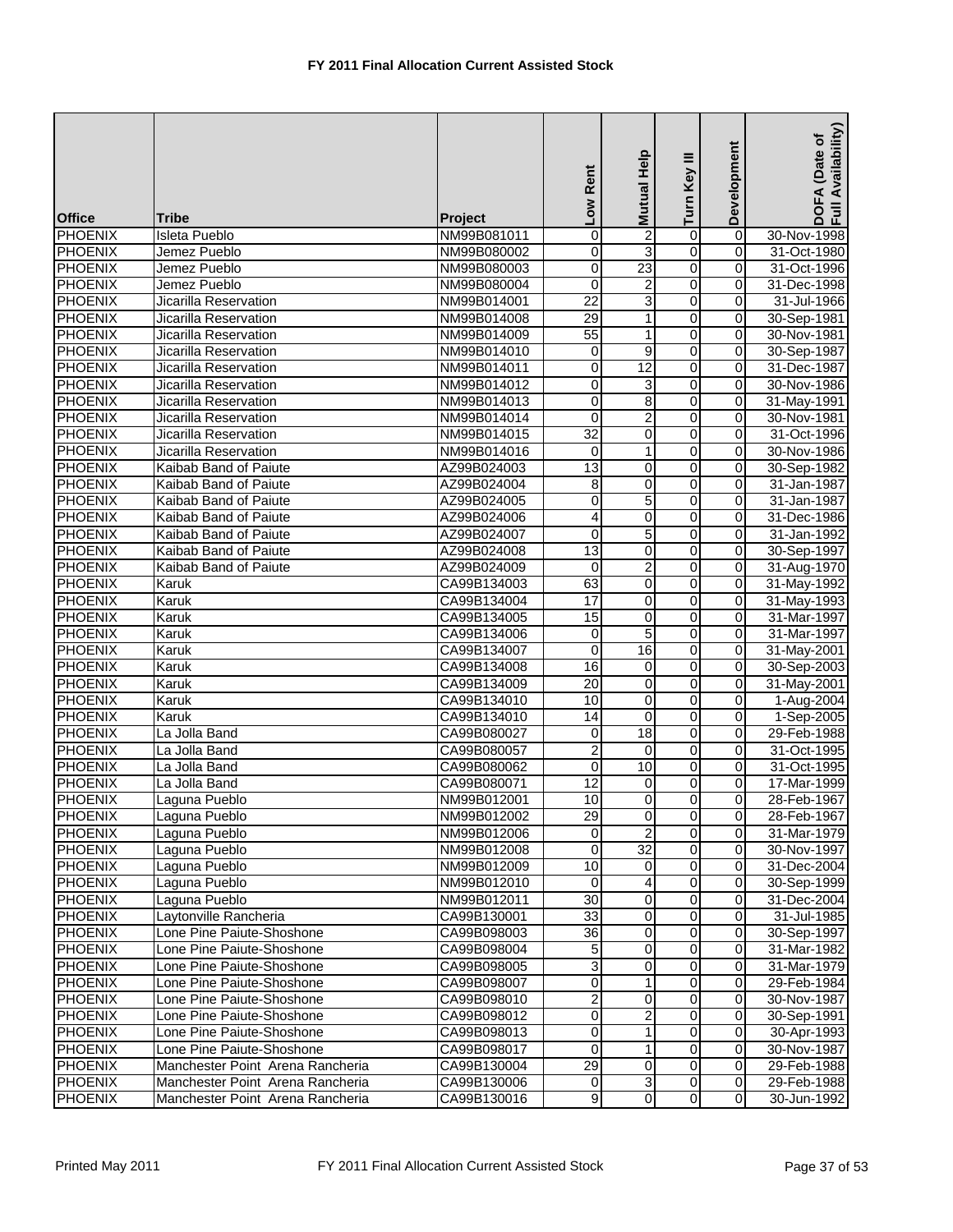| <b>Office</b>  | Tribe                        | <b>Project</b> | Low Rent        | <b>Help</b><br><b>Mutual</b> | Turn Key III   | Development    | Availability)<br>DOFA (Date of<br>Full Availability |
|----------------|------------------------------|----------------|-----------------|------------------------------|----------------|----------------|-----------------------------------------------------|
| <b>PHOENIX</b> | Mesa Grande Band             | CA99B148001    | 14              | 0                            | $\overline{0}$ | 0              | 1-Mar-1996                                          |
| <b>PHOENIX</b> | Mesa Grande Band             | CA99B148002    | 8               | 0                            | $\overline{0}$ | 0              | 31-Aug-1999                                         |
| <b>PHOENIX</b> | <b>Mescalero Reservation</b> | NM99B013001    | 53              | $\pmb{0}$                    | $\overline{0}$ | $\overline{0}$ | 31-Mar-1966                                         |
| <b>PHOENIX</b> | <b>Mescalero Reservation</b> | NM99B013003    | 35              | 0                            | 0              | 0              | 31-Mar-1977                                         |
| <b>PHOENIX</b> | <b>Mescalero Reservation</b> | NM99B013004    | 55              | $\pmb{0}$                    | $\overline{0}$ | 0              | 31-Mar-1979                                         |
| <b>PHOENIX</b> | <b>Mescalero Reservation</b> | NM99B013005    | 13              | 0                            | $\overline{0}$ | $\mathbf 0$    | 30-Apr-1979                                         |
| <b>PHOENIX</b> | <b>Mescalero Reservation</b> | NM99B013006    | 12              | 0                            | 0              | 0              | 30-Sep-1980                                         |
| <b>PHOENIX</b> | Mescalero Reservation        | NM99B013007    | $\overline{25}$ | 0                            | 0              | $\mathbf 0$    | 30-Nov-1981                                         |
| <b>PHOENIX</b> | <b>Mescalero Reservation</b> | NM99B013008    | 25              | 0                            | 0              | 0              | 31-Mar-1984                                         |
| <b>PHOENIX</b> | <b>Mescalero Reservation</b> | NM99B013010    | 0               | $\mathbf{1}$                 | $\overline{0}$ | $\mathbf 0$    | 31-May-1988                                         |
| <b>PHOENIX</b> | <b>Mescalero Reservation</b> | NM99B013011    | 25              | 0                            | 0              | $\mathbf 0$    | 31-May-1988                                         |
| <b>PHOENIX</b> | Mescalero Reservation        | NM99B013012    | 25              | $\overline{0}$               | $\overline{0}$ | $\overline{0}$ | 31-May-1988                                         |
| <b>PHOENIX</b> | <b>Mescalero Reservation</b> | NM99B013014    | 40              | 0                            | 0              | 0              | 31-May-1993                                         |
| <b>PHOENIX</b> | Moapa Band of Paiute         | NV99B014003    | 0               | $\overline{2}$               | $\overline{0}$ | $\overline{0}$ | 30-Sep-1978                                         |
| <b>PHOENIX</b> | Moapa Band of Paiute         | NV99B014004    | 39              | 0                            | 0              | $\mathbf 0$    | 31-May-1982                                         |
| <b>PHOENIX</b> | Mooretown Rancheria          | CA99B130019    | 20              | 0                            | 0              | 0              | 31-Aug-1996                                         |
| <b>PHOENIX</b> | Mooretown Rancheria          | CA99B130022    | 20              | $\pmb{0}$                    | 0              | $\overline{0}$ | 31-Aug-1996                                         |
| <b>PHOENIX</b> | Morongo Band of Cahuilla     | CA99B080022    | 0               | 18                           | 0              | 0              | 30-Jun-1987                                         |
| <b>PHOENIX</b> | Morongo Band of Cahuilla     | CA99B080043    | 0               | 30                           | $\overline{0}$ | $\overline{0}$ | 30-Apr-1989                                         |
| <b>PHOENIX</b> | Morongo Band of Cahuilla     | CA99B080050    | $\mathbf 0$     | 18                           | 0              | 0              | 30-Jun-1992                                         |
| <b>PHOENIX</b> | Morongo Band of Cahuilla     | CA99B080061    | 0               | 0                            | 0              | $\overline{2}$ | 7-May-1996                                          |
| <b>PHOENIX</b> | Morongo Band of Cahuilla     | CA99B080064    | 0               | 0                            | 0              | 4              |                                                     |
| <b>PHOENIX</b> | Nambe Pueblo                 | NM99B040011    | 0               | $\overline{17}$              | $\overline{0}$ | 0              | 30-Sep-1980                                         |
| <b>PHOENIX</b> | Nambe Pueblo                 | NM99B040013    | 0               | $\overline{7}$               | 0              | 0              | 30-Sep-1980                                         |
| <b>PHOENIX</b> | Nambe Pueblo                 | NM99B040017    | 0               | $\overline{14}$              | 0              | 0              | 30-Apr-1984                                         |
| <b>PHOENIX</b> | Nambe Pueblo                 | NM99B040018    | 0               | 5                            | 0              | $\mathbf 0$    | 31-Jul-1987                                         |
| <b>PHOENIX</b> | Nambe Pueblo                 | NM99B040023    | 0               | 5                            | $\overline{0}$ | 0              | 30-Apr-1989                                         |
| <b>PHOENIX</b> | Nambe Pueblo                 | NM99B040024    | 0               | $\overline{22}$              | $\overline{0}$ | 0              | 31-Oct-1988                                         |
| <b>PHOENIX</b> | Nambe Pueblo                 | NM99B040027    | 0               | 14                           | 0              | 0              | 28-Feb-1995                                         |
| <b>PHOENIX</b> | Nambe Pueblo                 | NM99B040030    | $\overline{20}$ | 0                            | $\overline{0}$ | 0              | 31-Jul-1999                                         |
| <b>PHOENIX</b> | Navajo Nation                | AZ99B012001    | 60              | $\pmb{0}$                    | $\overline{0}$ | 0              | 31-Dec-1968                                         |
| <b>PHOENIX</b> | Navajo Nation                | AZ99B012002    | 49              | 0                            | 0              | 0              | 30-Apr-1968                                         |
| <b>PHOENIX</b> | Navajo Nation                | AZ99B012003    | 108             | 0                            | 0              | $\mathbf 0$    | 30-Apr-1968                                         |
| <b>PHOENIX</b> | Navajo Nation                | AZ99B012004    | 40              | $\mathbf 0$                  | 0              | 0              | 30-Nov-1967                                         |
| PHOENIX        | Navajo Nation                | AZ99B012005    | 50              | $\overline{0}$               | $\overline{0}$ | $\overline{0}$ | 31-Jan-1967                                         |
| <b>PHOENIX</b> | Navajo Nation                | AZ99B012012    | 50              | $\pmb{0}$                    | $\overline{0}$ | $\mathbf 0$    | 31-Jan-1971                                         |
| <b>PHOENIX</b> | Navajo Nation                | AZ99B012038    | 10              | 0                            | $\overline{0}$ | $\overline{0}$ | 30-Dec-1974                                         |
| <b>PHOENIX</b> | Navajo Nation                | AZ99B012039    | 10              | 0                            | 0              | $\mathbf 0$    | 31-Dec-1975                                         |
| <b>PHOENIX</b> | Navajo Nation                | AZ99B012040    | 10              | 0                            | 0              | $\mathbf 0$    | 30-Jun-1976                                         |
| <b>PHOENIX</b> | Navajo Nation                | AZ99B012043    | 45              | $\overline{\mathbf{o}}$      | 0              | $\mathbf 0$    | 30-Apr-1979                                         |
| <b>PHOENIX</b> | Navajo Nation                | AZ99B012048    | 10              | 0                            | 0              | 0              | 31-Oct-1978                                         |
| <b>PHOENIX</b> | Navajo Nation                | AZ99B012050    | 40              | $\overline{\mathbf{o}}$      | 0              | $\mathbf 0$    | 31-Aug-1983                                         |
| <b>PHOENIX</b> | Navajo Nation                | AZ99B012057    | 150             | $\mathbf 0$                  | 0              | $\mathbf 0$    | 30-Apr-1987                                         |
| <b>PHOENIX</b> | Navajo Nation                | AZ99B012058    | $\overline{37}$ | $\overline{\mathbf{o}}$      | o              | $\overline{0}$ | 31-May-1983                                         |
| <b>PHOENIX</b> | Navajo Nation                | AZ99B012059    | $\overline{30}$ | 0                            | 0              | $\mathbf 0$    | 31-Dec-1982                                         |
| <b>PHOENIX</b> | Navajo Nation                | AZ99B012060    | 10              | 0                            | 0              | $\mathbf 0$    | 30-Nov-1982                                         |
| <b>PHOENIX</b> | Navajo Nation                | AZ99B012061    | 6               | 0                            | 0              | $\mathbf 0$    | 31-Aug-1982                                         |
| <b>PHOENIX</b> | Navajo Nation                | AZ99B012062    | 129             | 0                            | 0              | 0              | 30-Nov-1983                                         |
| <b>PHOENIX</b> | Navajo Nation                | AZ99B012063    | 88              | $\mathbf 0$                  | 0              | $\mathbf 0$    | 31-Mar-1984                                         |
| <b>PHOENIX</b> | Navajo Nation                | AZ99B012067    | 64              | 0                            | 0              | 0              | 30-Nov-1982                                         |
| <b>PHOENIX</b> | Navajo Nation                | AZ99B012070    | 0               | 1                            | 0              | $\mathbf 0$    | 30-Sep-1982                                         |
| <b>PHOENIX</b> | Navajo Nation                | AZ99B012073    | 15              | $\mathbf 0$                  | $\overline{0}$ | $\mathbf 0$    | 31-Oct-1983                                         |
| <b>PHOENIX</b> | Navajo Nation                | AZ99B012082    | 50              | $\overline{0}$               | $\overline{0}$ | $\mathbf 0$    | 30-Sep-1986                                         |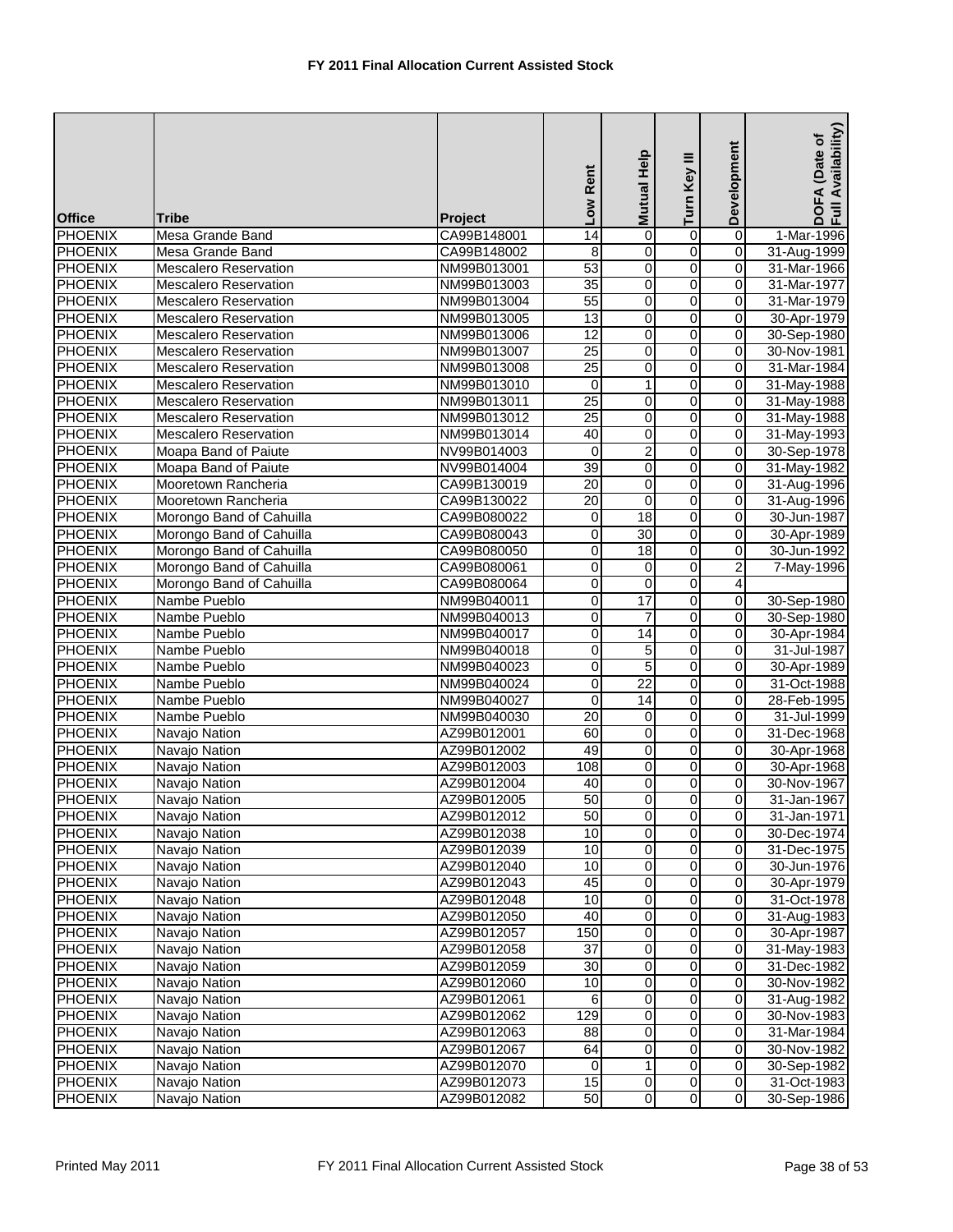| <b>Office</b>  | <b>Tribe</b>  | <b>Project</b> | Low Rent        | Help<br><b>Mutual</b>   | Turn Key III   | Development             | Availability)<br>DOFA (Date of<br>Full Availability |
|----------------|---------------|----------------|-----------------|-------------------------|----------------|-------------------------|-----------------------------------------------------|
| <b>PHOENIX</b> | Navajo Nation | AZ99B012083    | $\overline{70}$ | $\mathbf 0$             | $\overline{0}$ | $\overline{0}$          | 31-Aug-1985                                         |
| <b>PHOENIX</b> | Navajo Nation | AZ99B012084    | 0               | $\overline{32}$         | $\overline{0}$ | 0                       | 31-May-1985                                         |
| <b>PHOENIX</b> | Navajo Nation | AZ99B012085    | 50              | 0                       | $\overline{0}$ | $\overline{0}$          | 31-Aug-1986                                         |
| <b>PHOENIX</b> | Navajo Nation | AZ99B012086    | 50              | $\mathbf 0$             | $\overline{0}$ | 0                       | 31-Aug-1986                                         |
| <b>PHOENIX</b> | Navajo Nation | AZ99B012087    | 50              | 0                       | $\overline{0}$ | 0                       | 30-Sep-1986                                         |
| <b>PHOENIX</b> | Navajo Nation | AZ99B012088    | 0               | 43                      | 0              | 0                       | 30-Sep-1985                                         |
| <b>PHOENIX</b> | Navajo Nation | AZ99B012089    | 0               | 12                      | 0              | 0                       | 31-May-1985                                         |
| <b>PHOENIX</b> | Navajo Nation | AZ99B012090    | 0               | 44                      | 0              | $\mathbf 0$             | 31-Oct-1987                                         |
| <b>PHOENIX</b> | Navajo Nation | AZ99B012091    | $\mathbf 0$     | 14                      | 0              | 0                       | 31-Mar-1986                                         |
| <b>PHOENIX</b> | Navajo Nation | AZ99B012093    | 40              | 0                       | $\overline{0}$ | $\mathbf 0$             | 31-Aug-1985                                         |
| <b>PHOENIX</b> | Navajo Nation | AZ99B012094    | 0               | 26                      | $\overline{0}$ | 0                       | 30-Nov-1987                                         |
| <b>PHOENIX</b> | Navajo Nation | AZ99B012095    | 0               | $\overline{26}$         | $\overline{0}$ | $\overline{0}$          | 30-Jun-1987                                         |
| <b>PHOENIX</b> | Navajo Nation | AZ99B012096    | 0               | $\overline{21}$         | 0              | 0                       | 31-Oct-1987                                         |
| <b>PHOENIX</b> | Navajo Nation | AZ99B012097    | 0               | 15                      | $\overline{0}$ | 0                       | 31-Dec-1987                                         |
| <b>PHOENIX</b> | Navajo Nation | AZ99B012098    | 33              | 0                       | $\overline{0}$ | 0                       | 31-Oct-1987                                         |
| <b>PHOENIX</b> | Navajo Nation | AZ99B012099    | 0               | 15                      | 0              | 0                       | 31-May-1988                                         |
| <b>PHOENIX</b> | Navajo Nation | AZ99B012100    | 0               | $\overline{21}$         | 0              | $\mathbf 0$             | 29-Feb-1988                                         |
| <b>PHOENIX</b> | Navajo Nation | AZ99B012101    | 0               | 14                      | 0              | 0                       | 30-Jun-1988                                         |
| <b>PHOENIX</b> | Navajo Nation | AZ99B012102    | $\overline{0}$  | 12                      | $\overline{0}$ | $\overline{0}$          | 31-Dec-1987                                         |
| <b>PHOENIX</b> | Navajo Nation | AZ99B012103    | 65              | 0                       | 0              | 0                       | 31-May-1991                                         |
| <b>PHOENIX</b> | Navajo Nation | AZ99B012104    | 0               | 13                      | $\overline{0}$ | 0                       | 30-Sep-1990                                         |
| <b>PHOENIX</b> | Navajo Nation | AZ99B012105    | 0               | 14                      | 0              | 0                       | 30-Sep-1990                                         |
| <b>PHOENIX</b> | Navajo Nation | AZ99B012106    | 0               | $\overline{32}$         | $\overline{0}$ | 0                       | 31-Dec-1990                                         |
| <b>PHOENIX</b> | Navajo Nation | AZ99B012107    | 0               | 15                      | 0              | 0                       | 31-May-1991                                         |
| <b>PHOENIX</b> | Navajo Nation | AZ99B012108    | 0               | 34                      | 0              | 0                       | 31-May-1991                                         |
| <b>PHOENIX</b> | Navajo Nation | AZ99B012109    | 0               | $\overline{25}$         | o              | $\mathbf 0$             | 30-Sep-1990                                         |
| <b>PHOENIX</b> | Navajo Nation | AZ99B012110    | 0               | 6                       | $\overline{0}$ | 0                       | 30-Sep-1990                                         |
| <b>PHOENIX</b> | Navajo Nation | AZ99B012111    | 0               | 33                      | $\overline{0}$ | o                       | 30-Sep-1990                                         |
| <b>PHOENIX</b> | Navajo Nation | AZ99B012112    | 0               | 13                      | 0              | 0                       | 31-May-1992                                         |
| <b>PHOENIX</b> | Navajo Nation | AZ99B012113    | 25              | $\mathbf 0$             | $\overline{0}$ | 0                       | 31-May-1992                                         |
| <b>PHOENIX</b> | Navajo Nation | AZ99B012114    | 0               | 34                      | $\overline{0}$ | $\overline{0}$          | 30-Apr-1992                                         |
| <b>PHOENIX</b> | Navajo Nation | AZ99B012115    | 0               | 11                      | $\overline{0}$ | 0                       | 31-Mar-1992                                         |
| <b>PHOENIX</b> | Navajo Nation | AZ99B012116    | 0               | 16                      | 0              | $\mathbf 0$             | 30-Nov-1991                                         |
| <b>PHOENIX</b> | Navajo Nation | AZ99B012117    | 0               | 18                      | 0              | 0                       | 31-Dec-1991                                         |
| <b>PHOENIX</b> | Navajo Nation | AZ99B012118    | 15              | $\overline{0}$          | $\overline{0}$ | $\overline{0}$          | 30-Nov-1991                                         |
| <b>PHOENIX</b> | Navajo Nation | AZ99B012119    | $\overline{0}$  | 22                      | $\overline{0}$ | $\mathbf 0$             | 30-Nov-1992                                         |
| <b>PHOENIX</b> | Navajo Nation | AZ99B012120    | 0               | 29                      | $\overline{0}$ | $\overline{0}$          | 30-Apr-1992                                         |
| <b>PHOENIX</b> | Navajo Nation | AZ99B012121    | 0               | 18                      | 0              | $\mathbf 0$             | 31-Mar-1992                                         |
| <b>PHOENIX</b> | Navajo Nation | AZ99B012122    | 10              | 0                       | 0              | $\mathbf 0$             | 31-Mar-1992                                         |
| <b>PHOENIX</b> | Navajo Nation | AZ99B012123    | 0               | 12                      | 0              | $\mathbf 0$             | 31-Dec-1991                                         |
| <b>PHOENIX</b> | Navajo Nation | AZ99B012124    | 10              | 0                       | 0              | 0                       | 31-Dec-1991                                         |
| <b>PHOENIX</b> | Navajo Nation | AZ99B012125    | 0               | $\overline{22}$         | 0              | $\mathbf 0$             | 30-Nov-1992                                         |
| <b>PHOENIX</b> | Navajo Nation | AZ99B012126    | $\overline{28}$ | 0                       | 0              | 0                       | 30-Nov-1992                                         |
| <b>PHOENIX</b> | Navajo Nation | AZ99B012127    | $\pmb{0}$       | 17                      | o              | $\overline{0}$          | 31-Jul-1994                                         |
| <b>PHOENIX</b> | Navajo Nation | AZ99B012128    | 0               | $\overline{30}$         | 0              | 0                       | 30-Apr-1994                                         |
| <b>PHOENIX</b> | Navajo Nation | AZ99B012129    | 0               | 13                      | 0              | $\mathbf 0$             | 31-Jul-1994                                         |
| <b>PHOENIX</b> | Navajo Nation | AZ99B012130    | 0               | $\overline{11}$         | 0              | 0                       | 31-May-1995                                         |
| <b>PHOENIX</b> | Navajo Nation | AZ99B012131    | 0               | 7                       | 0              | $\mathbf 0$             | 31-Oct-1994                                         |
| <b>PHOENIX</b> | Navajo Nation | AZ99B012132    | 20              | 0                       | 0              | $\mathbf 0$             | 31-May-1995                                         |
| <b>PHOENIX</b> | Navajo Nation | AZ99B012133    | 19              | 0                       | 0              | 0                       | 31-Oct-1994                                         |
| <b>PHOENIX</b> | Navajo Nation | AZ99B012134    | 19              | $\overline{\mathbf{o}}$ | 0              | $\overline{\mathbf{o}}$ | 31-Jul-1994                                         |
| <b>PHOENIX</b> | Navajo Nation | AZ99B012135    | 19              | $\mathbf 0$             | $\overline{0}$ | $\mathbf 0$             | 31-Jul-1994                                         |
| <b>PHOENIX</b> | Navajo Nation | AZ99B012136    | 0               | 30                      | $\overline{0}$ | $\mathbf 0$             | 31-Mar-1995                                         |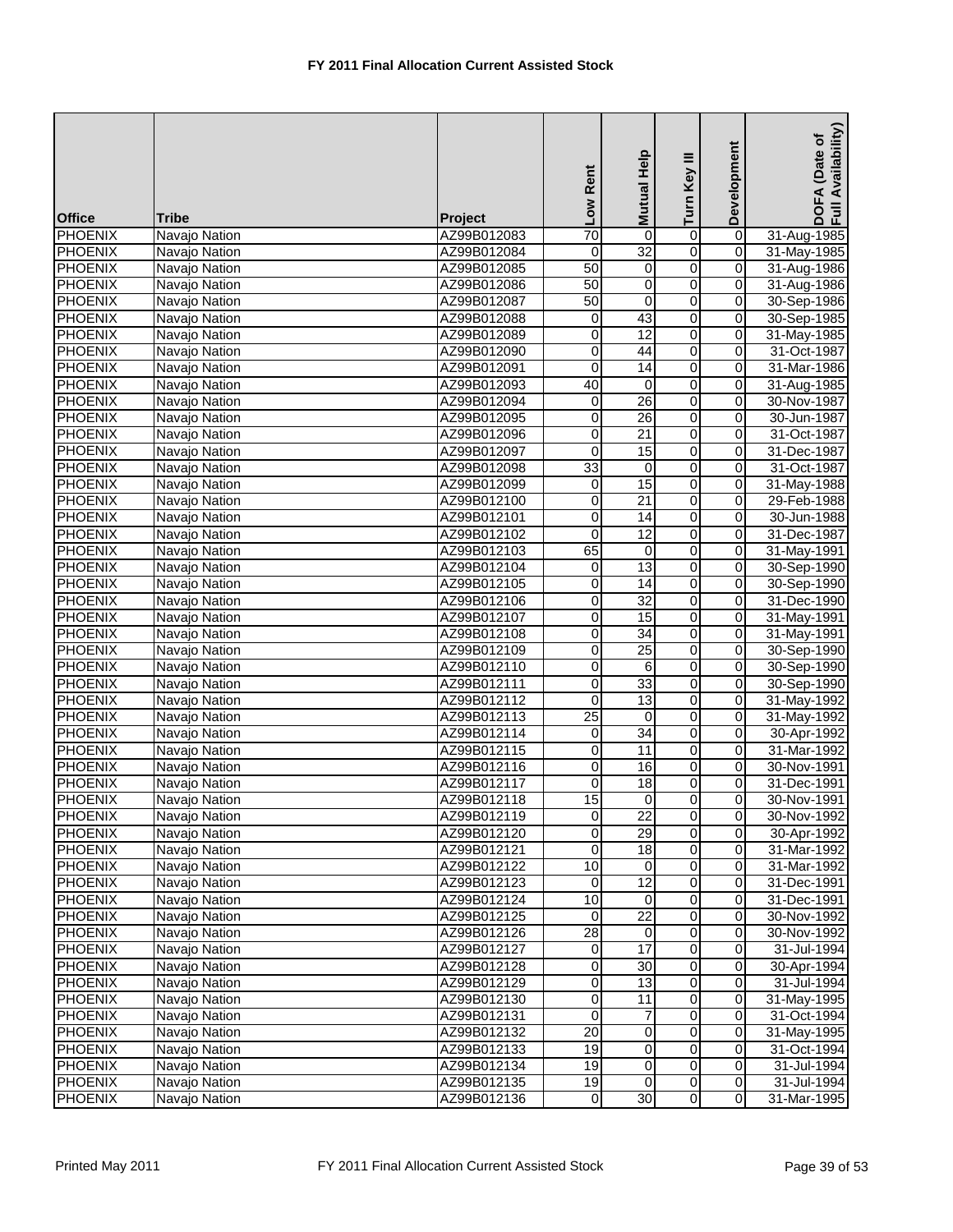| <b>Office</b>                    | <b>Tribe</b>                   | <b>Project</b>             | Low Rent                | Mutual Help                 | Turn Key III                     | Development             | Availability)<br>(Date of<br>DOFA<br>Full Av |
|----------------------------------|--------------------------------|----------------------------|-------------------------|-----------------------------|----------------------------------|-------------------------|----------------------------------------------|
| <b>PHOENIX</b>                   | Navajo Nation                  | AZ99B012137                | 0                       | 23                          | o                                | $\overline{0}$          | 31-Oct-1996                                  |
| <b>PHOENIX</b>                   | Navajo Nation                  | AZ99B012138                | 16                      | 0                           | 0                                | 0                       | 31-Oct-1996                                  |
| <b>PHOENIX</b>                   | Navajo Nation                  | AZ99B012139                | $\overline{0}$          | 25                          | $\overline{0}$                   | $\overline{0}$          | 31-Oct-1996                                  |
| <b>PHOENIX</b>                   | Navajo Nation                  | AZ99B012140                | 0                       | 12                          | $\overline{0}$                   | 0                       | 30-Sep-1996                                  |
| <b>PHOENIX</b>                   | Navajo Nation                  | AZ99B012141                | O                       | 10                          | $\overline{0}$                   | $\overline{0}$          | 31-May-1997                                  |
| <b>PHOENIX</b>                   | Navajo Nation                  | AZ99B012142                | 0                       | 14                          | o                                | 0                       | 30-Nov-1998                                  |
| <b>PHOENIX</b>                   | Navajo Nation                  | AZ99B012143                | 0                       | $\overline{17}$             | $\overline{0}$                   | 0                       | 31-Oct-1996                                  |
| <b>PHOENIX</b>                   | Navajo Nation                  | AZ99B012144                | 15                      | 0                           | $\overline{0}$                   | 0                       | 31-May-1997                                  |
| <b>PHOENIX</b>                   | Navajo Nation                  | AZ99B012145                | 6                       | 0                           | $\overline{0}$                   | 0                       | 30-Nov-1998                                  |
| <b>PHOENIX</b>                   | Navajo Nation                  | AZ99B012146                | $\overline{0}$          | $\overline{12}$             | $\overline{0}$                   | 0                       | 31-May-1997                                  |
| <b>PHOENIX</b>                   | Navajo Nation                  | AZ99B012147                | 15                      | 0                           | 0                                | 0                       | 31-May-1997                                  |
| <b>PHOENIX</b>                   | Navajo Nation                  | AZ99B012148                | $\mathbf 0$             | 57                          | $\overline{0}$                   | $\pmb{0}$               | 31-May-1998                                  |
| <b>PHOENIX</b>                   | Navajo Nation                  | AZ99B012149                | $\overline{20}$         | 0                           | $\overline{0}$                   | $\pmb{0}$               | 31-May-1998                                  |
| <b>PHOENIX</b>                   | Navajo Nation                  | AZ99B012150                | 40                      | 0                           | $\overline{0}$                   | 0                       | 31-May-1998                                  |
| <b>PHOENIX</b>                   | Navajo Nation                  | AZ99B012151                | 40                      | 0                           | o                                | 0                       | 30-Sep-1997                                  |
| <b>PHOENIX</b>                   | Navajo Nation                  | AZ99B012152                | 0                       | 8                           | $\overline{0}$                   | $\pmb{0}$               | 30-Apr-1999                                  |
| <b>PHOENIX</b>                   | Navajo Nation                  | AZ99B012153                | 0                       | $\overline{25}$             | $\overline{0}$                   | 0                       | 31-Jan-1999                                  |
| <b>PHOENIX</b>                   | Navajo Nation                  | AZ99B012154                | 0                       | 64                          | 0                                | 0                       | 31-Mar-1999                                  |
| <b>PHOENIX</b>                   | Navajo Nation                  | AZ99B012155                | 0                       | $\overline{20}$             | $\overline{0}$                   | 0                       | 28-Feb-2000                                  |
| <b>PHOENIX</b>                   | Navajo Nation                  | AZ99B012156                | 0                       | 29                          | o                                | 0                       | 28-Feb-2000                                  |
| <b>PHOENIX</b>                   | Navajo Nation                  | AZ99B012157                | $\overline{0}$          | $\overline{0}$              | $\overline{\mathbf{0}}$          | 10                      |                                              |
| <b>PHOENIX</b>                   | Navajo Nation                  | AZ99B012158                | 0                       | 10                          | $\overline{0}$                   | $\mathbf 0$             | 28-Feb-2000                                  |
| <b>PHOENIX</b>                   |                                | AZ99B012159                | 0                       | 0                           | $\overline{0}$                   | 15                      |                                              |
| <b>PHOENIX</b>                   | Navajo Nation<br>Navajo Nation | AZ99B012160                | 10                      | 0                           | o                                |                         | 31-Mar-2001                                  |
| <b>PHOENIX</b>                   |                                |                            | 54                      | $\boldsymbol{0}$            | $\overline{0}$                   | 0<br>$\pmb{0}$          |                                              |
| <b>PHOENIX</b>                   | Navajo Nation                  | AZ99B012161<br>AZ99B012162 |                         | 10                          | $\overline{0}$                   | 0                       | 31-Mar-1997<br>31-Oct-2001                   |
| <b>PHOENIX</b>                   | Navajo Nation                  |                            | 0<br>0                  | 13                          | $\overline{0}$                   | 2                       | 30-Jun-2001                                  |
| <b>PHOENIX</b>                   | Navajo Nation<br>Navajo Nation | AZ99B012163<br>AZ99B012164 | 0                       | $\overline{25}$             | $\overline{0}$                   | 0                       | 30-Jun-2001                                  |
| <b>PHOENIX</b>                   | Navajo Nation                  | AZ99B012165                | 0                       | 20                          | $\overline{0}$                   | 0                       | 30-Jun-2001                                  |
| <b>PHOENIX</b>                   | Navajo Nation                  | AZ99B012166                | $\overline{\mathbf{0}}$ | 25                          | $\overline{0}$                   | $\overline{0}$          | 30-Nov-1998                                  |
| <b>PHOENIX</b>                   | Navajo Nation                  | NM99B015001                | 60                      | 0                           | O                                | 0                       | 30-Nov-1965                                  |
| <b>PHOENIX</b>                   | Navajo Nation                  | NM99B015002                | 59                      | 0                           | O                                | 0                       | 30-Sep-1976                                  |
| <b>PHOENIX</b>                   |                                |                            | 19                      | 0                           | $\overline{0}$                   | 0                       | 31-Oct-1966                                  |
| <b>PHOENIX</b>                   | Navajo Nation<br>Navajo Nation | NM99B015003<br>NM99B015004 | $\overline{30}$         | 0                           | $\overline{0}$                   | $\mathbf 0$             | 31-Oct-1966                                  |
| <b>PHOENIX</b>                   | Navajo Nation                  | NM99B015005                | $\overline{19}$         | $\overline{0}$              | $\overline{0}$                   | $\overline{0}$          | 31-Jan-1967                                  |
| <b>PHOENIX</b>                   | Navajo Nation                  | NM99B015006                | 100                     | $\pmb{0}$                   | $\overline{0}$                   | $\mathbf 0$             | 30-Apr-1968                                  |
| <b>PHOENIX</b>                   | Navajo Nation                  | NM99B015012                | 50                      | 0                           | $\overline{0}$                   | 0                       | 30-Apr-1971                                  |
| <b>PHOENIX</b>                   | Navajo Nation                  | NM99B015013                | 60                      | 0                           | O                                | $\pmb{0}$               | 30-Jun-1973                                  |
| <b>PHOENIX</b>                   | Navajo Nation                  | NM99B015014                | 20                      | 0                           | $\overline{0}$                   | $\mathbf 0$             |                                              |
| <b>PHOENIX</b>                   | Navajo Nation                  | NM99B015024                | 10                      | 0                           | 0                                | 0                       | 31-Oct-1972<br>28-Feb-1975                   |
| <b>PHOENIX</b>                   | Navajo Nation                  | NM99B015028                | $\overline{20}$         | $\pmb{0}$                   | $\overline{0}$                   | 0                       | 30-Sep-1975                                  |
| <b>PHOENIX</b>                   | Navajo Nation                  | NM99B015030                | 30                      | 0                           | $\overline{0}$                   | 0                       | 30-Jun-1975                                  |
| <b>PHOENIX</b>                   | Navajo Nation                  | NM99B015032                | 150                     | 0                           | $\overline{0}$                   | 0                       | 31-Jul-1979                                  |
| <b>PHOENIX</b>                   |                                | NM99B015036                | 105                     | $\overline{\mathbf{0}}$     | $\overline{0}$                   | $\overline{0}$          | 31-Aug-1979                                  |
| <b>PHOENIX</b>                   | Navajo Nation                  |                            |                         | 0                           | 0                                | 0                       |                                              |
| <b>PHOENIX</b>                   | Navajo Nation<br>Navajo Nation | NM99B015039<br>NM99B015040 | 90<br>$\overline{74}$   | $\overline{0}$              | $\overline{0}$                   | $\overline{0}$          | 30-Sep-1980                                  |
| <b>PHOENIX</b>                   | Navajo Nation                  | NM99B015041                | 100                     | 0                           | 0                                | $\pmb{0}$               | 30-Apr-1983<br>30-Apr-1984                   |
|                                  |                                |                            |                         |                             | $\overline{0}$                   | $\overline{\mathbf{o}}$ |                                              |
| <b>PHOENIX</b><br><b>PHOENIX</b> | Navajo Nation                  | NM99B015042<br>NM99B015043 | 20<br>$\mathbf 0$       | 0<br>7                      | 0                                | 0                       | 28-Feb-1983                                  |
| <b>PHOENIX</b>                   | Navajo Nation                  |                            |                         |                             | $\overline{0}$                   | 0                       | 31-Jan-1984                                  |
| <b>PHOENIX</b>                   | Navajo Nation<br>Navajo Nation | NM99B015044<br>NM99B015045 | 20<br>10                | 0<br>0                      | $\overline{0}$                   | 0                       | 30-Jun-1983                                  |
|                                  |                                |                            |                         |                             |                                  |                         | 30-Nov-1983                                  |
| <b>PHOENIX</b><br><b>PHOENIX</b> | Navajo Nation                  | NM99B015046<br>NM99B015047 | 25<br>50                | $\pmb{0}$<br>$\overline{0}$ | $\overline{0}$<br>$\overline{0}$ | 0<br>0                  | 31-Jan-1983<br>31-Dec-1983                   |
|                                  | Navajo Nation                  |                            |                         |                             |                                  |                         |                                              |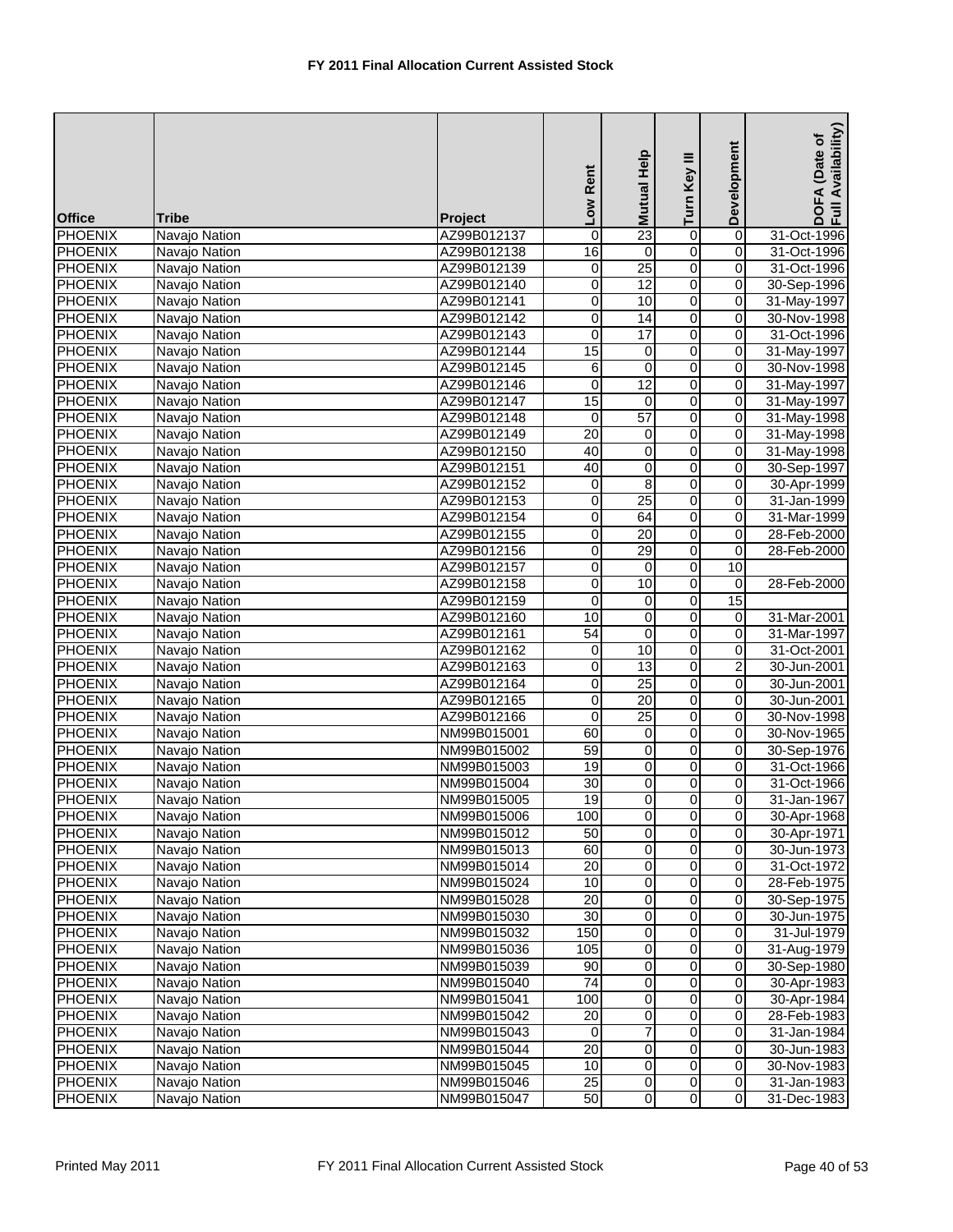| $\overline{0}$<br>$\overline{0}$<br><b>PHOENIX</b><br>100<br>Navajo Nation<br>NM99B015048<br>0<br>31-Jan-1984<br>0<br><b>PHOENIX</b><br>Navajo Nation<br>$\overline{51}$<br>0<br>NM99B015049<br>29-Feb-1984<br>0<br>o<br>$\overline{0}$<br><b>PHOENIX</b><br>0<br>Navajo Nation<br>NM99B015052<br>30-Apr-1984<br>4<br>$\overline{0}$<br><b>PHOENIX</b><br>24<br>0<br>Navajo Nation<br>NM99B015053<br>0<br>31-Mar-1986<br>$\overline{0}$<br>11<br>$\overline{0}$<br>0<br>31-Jan-1985<br>Navajo Nation<br>NM99B015054<br>$\overline{0}$<br><b>PHOENIX</b><br>59<br>0<br>31-Jan-1986<br>Navajo Nation<br>NM99B015055<br>0<br>29<br>$\overline{0}$<br><b>PHOENIX</b><br>0<br>0<br>31-Mar-1987<br>Navajo Nation<br>NM99B015056<br>35<br><b>PHOENIX</b><br>$\boldsymbol{0}$<br>0<br>0<br>NM99B015057<br>30-Jun-1987<br>Navajo Nation<br>$\overline{0}$<br><b>PHOENIX</b><br>0<br>12<br>0<br>31-Aug-1987<br>Navajo Nation<br>NM99B015058<br><b>PHOENIX</b><br>0<br>Navajo Nation<br>0<br>5<br>0<br>31-Dec-1984<br>NM99B015059<br>0<br><b>PHOENIX</b><br>Navajo Nation<br>20<br>0<br>31-Aug-1987<br>0<br>NM99B015060<br>$\overline{25}$<br>O<br>$\overline{0}$<br><b>PHOENIX</b><br>0<br>Navajo Nation<br>30-Jun-1987<br>NM99B015062<br>$\overline{0}$<br><b>PHOENIX</b><br>9<br>Navajo Nation<br>NM99B015063<br>0<br>0<br>31-Jul-1987<br>$\overline{0}$<br><b>PHOENIX</b><br>0<br>$\overline{20}$<br>0<br>31-Oct-1987<br>Navajo Nation<br>NM99B015064<br><b>PHOENIX</b><br>0<br>$\overline{18}$<br>0<br>0<br>31-Dec-1987<br>Navajo Nation<br>NM99B015065<br>11<br>$\overline{0}$<br>0<br><b>PHOENIX</b><br>0<br>31-Oct-1990<br>Navajo Nation<br>NM99B015066<br>19<br>0<br><b>PHOENIX</b><br>0<br>0<br>31-Mar-1991<br>Navajo Nation<br>NM99B015067<br>$\overline{0}$<br><b>PHOENIX</b><br>63<br>Navajo Nation<br>0<br>0<br>30-Sep-1990<br>NM99B015068<br>0<br><b>PHOENIX</b><br>0<br>$\overline{36}$<br>0<br>31-Mar-1991<br>Navajo Nation<br>NM99B015069<br>$\overline{0}$<br><b>PHOENIX</b><br>Navajo Nation<br>13<br>0<br>30-Sep-1990<br>NM99B015070<br>0<br>39<br>$\overline{0}$<br>o<br>$\overline{0}$<br><b>PHOENIX</b><br>Navajo Nation<br>NM99B015071<br>31-Oct-1990<br>16<br>$\overline{0}$<br><b>PHOENIX</b><br>$\mathbf 0$<br>0<br>31-Dec-1991<br>Navajo Nation<br>NM99B015072<br>10<br>0<br><b>PHOENIX</b><br>NM99B015073<br>0<br>0<br>31-Dec-1991<br>Navajo Nation<br>0<br><b>PHOENIX</b><br>13<br>0<br>30-Nov-1991<br>Navajo Nation<br>NM99B015074<br>0<br><b>PHOENIX</b><br>10<br>$\overline{0}$<br>0<br>30-Nov-1991<br>Navajo Nation<br>NM99B015075<br>0<br>19<br>0<br><b>PHOENIX</b><br>0<br>Navajo Nation<br>NM99B015076<br>0<br>31-Dec-1991<br>0<br><b>PHOENIX</b><br>$\overline{35}$<br>0<br>31-Dec-1991<br>Navajo Nation<br>NM99B015077<br>0<br>0<br><b>PHOENIX</b><br>11<br>$\mathsf{O}\xspace$<br>Navajo Nation<br>NM99B015078<br>0<br>31-Mar-1992<br>$\overline{0}$<br><b>PHOENIX</b><br>20<br>0<br>31-Mar-1992<br>Navajo Nation<br>NM99B015079<br>$\mathbf 0$<br>$\overline{0}$<br>20<br>$\overline{0}$<br><b>PHOENIX</b><br>0<br>NM99B015080<br>31-Aug-1991<br>Navajo Nation<br>$\overline{0}$<br><b>PHOENIX</b><br>10<br>0<br>NM99B015081<br>$\mathbf 0$<br>30-Nov-1991<br>Navajo Nation<br>$\overline{0}$<br><b>PHOENIX</b><br>10<br>0<br>0<br>30-Nov-1991<br>Navajo Nation<br>NM99B015082<br>0<br><b>PHOENIX</b><br>17<br>0<br>30-Nov-1991<br>Navajo Nation<br>NM99B015083<br>0<br>$\overline{21}$<br><b>PHOENIX</b><br>0<br>30-Nov-1991<br>Navajo Nation<br>0<br>NM99B015084<br>0<br>10<br>0<br><b>PHOENIX</b><br>Navajo Nation<br>$\mathbf 0$<br>$\overline{0}$<br>30-Nov-1991<br>NM99B015085<br>$\overline{0}$<br><b>PHOENIX</b><br>Navajo Nation<br>0<br>14<br>$\mathbf 0$<br>NM99B015086<br>31-Jan-1994<br>0<br>$\overline{20}$<br><b>PHOENIX</b><br>Navajo Nation<br>0<br>$\mathbf 0$<br>NM99B015087<br>31-Dec-1993<br>0<br><b>PHOENIX</b><br>Navajo Nation<br>5<br>$\mathbf 0$<br>31-Aug-1992<br>NM99B015088<br>0<br>$\overline{0}$<br>$\overline{18}$<br>$\mathbf 0$<br>$\mathbf 0$<br><b>PHOENIX</b><br>31-Aug-1992<br>Navajo Nation<br>NM99B015089<br>$\overline{22}$<br>0<br>0<br><b>PHOENIX</b><br>Navajo Nation<br>0<br>NM99B015090<br>30-Nov-1993<br>0<br><b>PHOENIX</b><br>13<br>0<br>$\mathbf 0$<br>30-Nov-1993<br>Navajo Nation<br>NM99B015091<br>0<br>0<br><b>PHOENIX</b><br>Navajo Nation<br>19<br>$\mathbf 0$<br>NM99B015092<br>31-Mar-1994<br><b>PHOENIX</b><br>16<br>0<br>0<br>Navajo Nation<br>0<br>31-Jan-1994<br>NM99B015093<br>$\overline{18}$<br>0<br>$\mathbf 0$<br><b>PHOENIX</b><br>Navajo Nation<br>NM99B015094<br>$\mathbf 0$<br>31-Jan-1994<br>17<br>0<br><b>PHOENIX</b><br>Navajo Nation<br>0<br>0<br>31-Mar-1994<br>NM99B015095<br>0<br><b>PHOENIX</b><br>$\overline{20}$<br>$\mathbf 0$<br>$\mathbf 0$<br>Navajo Nation<br>31-Dec-1993<br>NM99B015096<br>24<br>0<br><b>PHOENIX</b><br>Navajo Nation<br>$\mathbf 0$<br>NM99B015097<br>0<br>31-Jan-1995<br>39<br>0<br><b>PHOENIX</b><br>0<br>$\mathbf 0$<br>Navajo Nation<br>30-Nov-1994<br>NM99B015098<br>$\overline{24}$<br>0<br>0<br>0<br><b>PHOENIX</b><br>Navajo Nation<br>NM99B015099<br>28-Feb-1997<br>o<br>0<br>$\overline{7}$<br><b>PHOENIX</b><br>0<br>Navajo Nation<br>NM99B015100<br>31-Oct-1996<br><b>PHOENIX</b><br>$9\,$<br>0<br>Navajo Nation<br>$\overline{0}$<br>$\mathbf 0$<br>31-Oct-1996<br>NM99B015101<br>$\overline{20}$<br>$\overline{0}$<br><b>PHOENIX</b><br>Navajo Nation<br>$\mathbf 0$<br>NM99B015102<br>$\overline{0}$<br>31-May-1996 | <b>Office</b>  | <b>Tribe</b>  | Project     | Low Rent       | Help<br><b>Mutual</b> | Turn Key III   | Development    | Availability)<br>(Date of<br>DOFA<br>Full Av |
|---------------------------------------------------------------------------------------------------------------------------------------------------------------------------------------------------------------------------------------------------------------------------------------------------------------------------------------------------------------------------------------------------------------------------------------------------------------------------------------------------------------------------------------------------------------------------------------------------------------------------------------------------------------------------------------------------------------------------------------------------------------------------------------------------------------------------------------------------------------------------------------------------------------------------------------------------------------------------------------------------------------------------------------------------------------------------------------------------------------------------------------------------------------------------------------------------------------------------------------------------------------------------------------------------------------------------------------------------------------------------------------------------------------------------------------------------------------------------------------------------------------------------------------------------------------------------------------------------------------------------------------------------------------------------------------------------------------------------------------------------------------------------------------------------------------------------------------------------------------------------------------------------------------------------------------------------------------------------------------------------------------------------------------------------------------------------------------------------------------------------------------------------------------------------------------------------------------------------------------------------------------------------------------------------------------------------------------------------------------------------------------------------------------------------------------------------------------------------------------------------------------------------------------------------------------------------------------------------------------------------------------------------------------------------------------------------------------------------------------------------------------------------------------------------------------------------------------------------------------------------------------------------------------------------------------------------------------------------------------------------------------------------------------------------------------------------------------------------------------------------------------------------------------------------------------------------------------------------------------------------------------------------------------------------------------------------------------------------------------------------------------------------------------------------------------------------------------------------------------------------------------------------------------------------------------------------------------------------------------------------------------------------------------------------------------------------------------------------------------------------------------------------------------------------------------------------------------------------------------------------------------------------------------------------------------------------------------------------------------------------------------------------------------------------------------------------------------------------------------------------------------------------------------------------------------------------------------------------------------------------------------------------------------------------------------------------------------------------------------------------------------------------------------------------------------------------------------------------------------------------------------------------------------------------------------------------------------------------------------------------------------------------------------------------------------------------------------------------------------------------------------------------------------------------------------------------------------------------------------------------------------------------------------------------------------------------------------------------------------------------------------------------------------------------------------------------------------------------------------------------------------------------------------------------------------------------------------------------------------------------------------------------------------------------------------------------------------------------------------------------------------------------------------------------------------------------------------------------|----------------|---------------|-------------|----------------|-----------------------|----------------|----------------|----------------------------------------------|
|                                                                                                                                                                                                                                                                                                                                                                                                                                                                                                                                                                                                                                                                                                                                                                                                                                                                                                                                                                                                                                                                                                                                                                                                                                                                                                                                                                                                                                                                                                                                                                                                                                                                                                                                                                                                                                                                                                                                                                                                                                                                                                                                                                                                                                                                                                                                                                                                                                                                                                                                                                                                                                                                                                                                                                                                                                                                                                                                                                                                                                                                                                                                                                                                                                                                                                                                                                                                                                                                                                                                                                                                                                                                                                                                                                                                                                                                                                                                                                                                                                                                                                                                                                                                                                                                                                                                                                                                                                                                                                                                                                                                                                                                                                                                                                                                                                                                                                                                                                                                                                                                                                                                                                                                                                                                                                                                                                                                                                                                           |                |               |             |                |                       |                |                |                                              |
|                                                                                                                                                                                                                                                                                                                                                                                                                                                                                                                                                                                                                                                                                                                                                                                                                                                                                                                                                                                                                                                                                                                                                                                                                                                                                                                                                                                                                                                                                                                                                                                                                                                                                                                                                                                                                                                                                                                                                                                                                                                                                                                                                                                                                                                                                                                                                                                                                                                                                                                                                                                                                                                                                                                                                                                                                                                                                                                                                                                                                                                                                                                                                                                                                                                                                                                                                                                                                                                                                                                                                                                                                                                                                                                                                                                                                                                                                                                                                                                                                                                                                                                                                                                                                                                                                                                                                                                                                                                                                                                                                                                                                                                                                                                                                                                                                                                                                                                                                                                                                                                                                                                                                                                                                                                                                                                                                                                                                                                                           |                |               |             |                |                       |                |                |                                              |
|                                                                                                                                                                                                                                                                                                                                                                                                                                                                                                                                                                                                                                                                                                                                                                                                                                                                                                                                                                                                                                                                                                                                                                                                                                                                                                                                                                                                                                                                                                                                                                                                                                                                                                                                                                                                                                                                                                                                                                                                                                                                                                                                                                                                                                                                                                                                                                                                                                                                                                                                                                                                                                                                                                                                                                                                                                                                                                                                                                                                                                                                                                                                                                                                                                                                                                                                                                                                                                                                                                                                                                                                                                                                                                                                                                                                                                                                                                                                                                                                                                                                                                                                                                                                                                                                                                                                                                                                                                                                                                                                                                                                                                                                                                                                                                                                                                                                                                                                                                                                                                                                                                                                                                                                                                                                                                                                                                                                                                                                           |                |               |             |                |                       |                |                |                                              |
|                                                                                                                                                                                                                                                                                                                                                                                                                                                                                                                                                                                                                                                                                                                                                                                                                                                                                                                                                                                                                                                                                                                                                                                                                                                                                                                                                                                                                                                                                                                                                                                                                                                                                                                                                                                                                                                                                                                                                                                                                                                                                                                                                                                                                                                                                                                                                                                                                                                                                                                                                                                                                                                                                                                                                                                                                                                                                                                                                                                                                                                                                                                                                                                                                                                                                                                                                                                                                                                                                                                                                                                                                                                                                                                                                                                                                                                                                                                                                                                                                                                                                                                                                                                                                                                                                                                                                                                                                                                                                                                                                                                                                                                                                                                                                                                                                                                                                                                                                                                                                                                                                                                                                                                                                                                                                                                                                                                                                                                                           |                |               |             |                |                       |                |                |                                              |
|                                                                                                                                                                                                                                                                                                                                                                                                                                                                                                                                                                                                                                                                                                                                                                                                                                                                                                                                                                                                                                                                                                                                                                                                                                                                                                                                                                                                                                                                                                                                                                                                                                                                                                                                                                                                                                                                                                                                                                                                                                                                                                                                                                                                                                                                                                                                                                                                                                                                                                                                                                                                                                                                                                                                                                                                                                                                                                                                                                                                                                                                                                                                                                                                                                                                                                                                                                                                                                                                                                                                                                                                                                                                                                                                                                                                                                                                                                                                                                                                                                                                                                                                                                                                                                                                                                                                                                                                                                                                                                                                                                                                                                                                                                                                                                                                                                                                                                                                                                                                                                                                                                                                                                                                                                                                                                                                                                                                                                                                           | <b>PHOENIX</b> |               |             |                |                       |                |                |                                              |
|                                                                                                                                                                                                                                                                                                                                                                                                                                                                                                                                                                                                                                                                                                                                                                                                                                                                                                                                                                                                                                                                                                                                                                                                                                                                                                                                                                                                                                                                                                                                                                                                                                                                                                                                                                                                                                                                                                                                                                                                                                                                                                                                                                                                                                                                                                                                                                                                                                                                                                                                                                                                                                                                                                                                                                                                                                                                                                                                                                                                                                                                                                                                                                                                                                                                                                                                                                                                                                                                                                                                                                                                                                                                                                                                                                                                                                                                                                                                                                                                                                                                                                                                                                                                                                                                                                                                                                                                                                                                                                                                                                                                                                                                                                                                                                                                                                                                                                                                                                                                                                                                                                                                                                                                                                                                                                                                                                                                                                                                           |                |               |             |                |                       |                |                |                                              |
|                                                                                                                                                                                                                                                                                                                                                                                                                                                                                                                                                                                                                                                                                                                                                                                                                                                                                                                                                                                                                                                                                                                                                                                                                                                                                                                                                                                                                                                                                                                                                                                                                                                                                                                                                                                                                                                                                                                                                                                                                                                                                                                                                                                                                                                                                                                                                                                                                                                                                                                                                                                                                                                                                                                                                                                                                                                                                                                                                                                                                                                                                                                                                                                                                                                                                                                                                                                                                                                                                                                                                                                                                                                                                                                                                                                                                                                                                                                                                                                                                                                                                                                                                                                                                                                                                                                                                                                                                                                                                                                                                                                                                                                                                                                                                                                                                                                                                                                                                                                                                                                                                                                                                                                                                                                                                                                                                                                                                                                                           |                |               |             |                |                       |                |                |                                              |
|                                                                                                                                                                                                                                                                                                                                                                                                                                                                                                                                                                                                                                                                                                                                                                                                                                                                                                                                                                                                                                                                                                                                                                                                                                                                                                                                                                                                                                                                                                                                                                                                                                                                                                                                                                                                                                                                                                                                                                                                                                                                                                                                                                                                                                                                                                                                                                                                                                                                                                                                                                                                                                                                                                                                                                                                                                                                                                                                                                                                                                                                                                                                                                                                                                                                                                                                                                                                                                                                                                                                                                                                                                                                                                                                                                                                                                                                                                                                                                                                                                                                                                                                                                                                                                                                                                                                                                                                                                                                                                                                                                                                                                                                                                                                                                                                                                                                                                                                                                                                                                                                                                                                                                                                                                                                                                                                                                                                                                                                           |                |               |             |                |                       |                |                |                                              |
|                                                                                                                                                                                                                                                                                                                                                                                                                                                                                                                                                                                                                                                                                                                                                                                                                                                                                                                                                                                                                                                                                                                                                                                                                                                                                                                                                                                                                                                                                                                                                                                                                                                                                                                                                                                                                                                                                                                                                                                                                                                                                                                                                                                                                                                                                                                                                                                                                                                                                                                                                                                                                                                                                                                                                                                                                                                                                                                                                                                                                                                                                                                                                                                                                                                                                                                                                                                                                                                                                                                                                                                                                                                                                                                                                                                                                                                                                                                                                                                                                                                                                                                                                                                                                                                                                                                                                                                                                                                                                                                                                                                                                                                                                                                                                                                                                                                                                                                                                                                                                                                                                                                                                                                                                                                                                                                                                                                                                                                                           |                |               |             |                |                       |                |                |                                              |
|                                                                                                                                                                                                                                                                                                                                                                                                                                                                                                                                                                                                                                                                                                                                                                                                                                                                                                                                                                                                                                                                                                                                                                                                                                                                                                                                                                                                                                                                                                                                                                                                                                                                                                                                                                                                                                                                                                                                                                                                                                                                                                                                                                                                                                                                                                                                                                                                                                                                                                                                                                                                                                                                                                                                                                                                                                                                                                                                                                                                                                                                                                                                                                                                                                                                                                                                                                                                                                                                                                                                                                                                                                                                                                                                                                                                                                                                                                                                                                                                                                                                                                                                                                                                                                                                                                                                                                                                                                                                                                                                                                                                                                                                                                                                                                                                                                                                                                                                                                                                                                                                                                                                                                                                                                                                                                                                                                                                                                                                           |                |               |             |                |                       |                |                |                                              |
|                                                                                                                                                                                                                                                                                                                                                                                                                                                                                                                                                                                                                                                                                                                                                                                                                                                                                                                                                                                                                                                                                                                                                                                                                                                                                                                                                                                                                                                                                                                                                                                                                                                                                                                                                                                                                                                                                                                                                                                                                                                                                                                                                                                                                                                                                                                                                                                                                                                                                                                                                                                                                                                                                                                                                                                                                                                                                                                                                                                                                                                                                                                                                                                                                                                                                                                                                                                                                                                                                                                                                                                                                                                                                                                                                                                                                                                                                                                                                                                                                                                                                                                                                                                                                                                                                                                                                                                                                                                                                                                                                                                                                                                                                                                                                                                                                                                                                                                                                                                                                                                                                                                                                                                                                                                                                                                                                                                                                                                                           |                |               |             |                |                       |                |                |                                              |
|                                                                                                                                                                                                                                                                                                                                                                                                                                                                                                                                                                                                                                                                                                                                                                                                                                                                                                                                                                                                                                                                                                                                                                                                                                                                                                                                                                                                                                                                                                                                                                                                                                                                                                                                                                                                                                                                                                                                                                                                                                                                                                                                                                                                                                                                                                                                                                                                                                                                                                                                                                                                                                                                                                                                                                                                                                                                                                                                                                                                                                                                                                                                                                                                                                                                                                                                                                                                                                                                                                                                                                                                                                                                                                                                                                                                                                                                                                                                                                                                                                                                                                                                                                                                                                                                                                                                                                                                                                                                                                                                                                                                                                                                                                                                                                                                                                                                                                                                                                                                                                                                                                                                                                                                                                                                                                                                                                                                                                                                           |                |               |             |                |                       |                |                |                                              |
|                                                                                                                                                                                                                                                                                                                                                                                                                                                                                                                                                                                                                                                                                                                                                                                                                                                                                                                                                                                                                                                                                                                                                                                                                                                                                                                                                                                                                                                                                                                                                                                                                                                                                                                                                                                                                                                                                                                                                                                                                                                                                                                                                                                                                                                                                                                                                                                                                                                                                                                                                                                                                                                                                                                                                                                                                                                                                                                                                                                                                                                                                                                                                                                                                                                                                                                                                                                                                                                                                                                                                                                                                                                                                                                                                                                                                                                                                                                                                                                                                                                                                                                                                                                                                                                                                                                                                                                                                                                                                                                                                                                                                                                                                                                                                                                                                                                                                                                                                                                                                                                                                                                                                                                                                                                                                                                                                                                                                                                                           |                |               |             |                |                       |                |                |                                              |
|                                                                                                                                                                                                                                                                                                                                                                                                                                                                                                                                                                                                                                                                                                                                                                                                                                                                                                                                                                                                                                                                                                                                                                                                                                                                                                                                                                                                                                                                                                                                                                                                                                                                                                                                                                                                                                                                                                                                                                                                                                                                                                                                                                                                                                                                                                                                                                                                                                                                                                                                                                                                                                                                                                                                                                                                                                                                                                                                                                                                                                                                                                                                                                                                                                                                                                                                                                                                                                                                                                                                                                                                                                                                                                                                                                                                                                                                                                                                                                                                                                                                                                                                                                                                                                                                                                                                                                                                                                                                                                                                                                                                                                                                                                                                                                                                                                                                                                                                                                                                                                                                                                                                                                                                                                                                                                                                                                                                                                                                           |                |               |             |                |                       |                |                |                                              |
|                                                                                                                                                                                                                                                                                                                                                                                                                                                                                                                                                                                                                                                                                                                                                                                                                                                                                                                                                                                                                                                                                                                                                                                                                                                                                                                                                                                                                                                                                                                                                                                                                                                                                                                                                                                                                                                                                                                                                                                                                                                                                                                                                                                                                                                                                                                                                                                                                                                                                                                                                                                                                                                                                                                                                                                                                                                                                                                                                                                                                                                                                                                                                                                                                                                                                                                                                                                                                                                                                                                                                                                                                                                                                                                                                                                                                                                                                                                                                                                                                                                                                                                                                                                                                                                                                                                                                                                                                                                                                                                                                                                                                                                                                                                                                                                                                                                                                                                                                                                                                                                                                                                                                                                                                                                                                                                                                                                                                                                                           |                |               |             |                |                       |                |                |                                              |
|                                                                                                                                                                                                                                                                                                                                                                                                                                                                                                                                                                                                                                                                                                                                                                                                                                                                                                                                                                                                                                                                                                                                                                                                                                                                                                                                                                                                                                                                                                                                                                                                                                                                                                                                                                                                                                                                                                                                                                                                                                                                                                                                                                                                                                                                                                                                                                                                                                                                                                                                                                                                                                                                                                                                                                                                                                                                                                                                                                                                                                                                                                                                                                                                                                                                                                                                                                                                                                                                                                                                                                                                                                                                                                                                                                                                                                                                                                                                                                                                                                                                                                                                                                                                                                                                                                                                                                                                                                                                                                                                                                                                                                                                                                                                                                                                                                                                                                                                                                                                                                                                                                                                                                                                                                                                                                                                                                                                                                                                           |                |               |             |                |                       |                |                |                                              |
|                                                                                                                                                                                                                                                                                                                                                                                                                                                                                                                                                                                                                                                                                                                                                                                                                                                                                                                                                                                                                                                                                                                                                                                                                                                                                                                                                                                                                                                                                                                                                                                                                                                                                                                                                                                                                                                                                                                                                                                                                                                                                                                                                                                                                                                                                                                                                                                                                                                                                                                                                                                                                                                                                                                                                                                                                                                                                                                                                                                                                                                                                                                                                                                                                                                                                                                                                                                                                                                                                                                                                                                                                                                                                                                                                                                                                                                                                                                                                                                                                                                                                                                                                                                                                                                                                                                                                                                                                                                                                                                                                                                                                                                                                                                                                                                                                                                                                                                                                                                                                                                                                                                                                                                                                                                                                                                                                                                                                                                                           |                |               |             |                |                       |                |                |                                              |
|                                                                                                                                                                                                                                                                                                                                                                                                                                                                                                                                                                                                                                                                                                                                                                                                                                                                                                                                                                                                                                                                                                                                                                                                                                                                                                                                                                                                                                                                                                                                                                                                                                                                                                                                                                                                                                                                                                                                                                                                                                                                                                                                                                                                                                                                                                                                                                                                                                                                                                                                                                                                                                                                                                                                                                                                                                                                                                                                                                                                                                                                                                                                                                                                                                                                                                                                                                                                                                                                                                                                                                                                                                                                                                                                                                                                                                                                                                                                                                                                                                                                                                                                                                                                                                                                                                                                                                                                                                                                                                                                                                                                                                                                                                                                                                                                                                                                                                                                                                                                                                                                                                                                                                                                                                                                                                                                                                                                                                                                           |                |               |             |                |                       |                |                |                                              |
|                                                                                                                                                                                                                                                                                                                                                                                                                                                                                                                                                                                                                                                                                                                                                                                                                                                                                                                                                                                                                                                                                                                                                                                                                                                                                                                                                                                                                                                                                                                                                                                                                                                                                                                                                                                                                                                                                                                                                                                                                                                                                                                                                                                                                                                                                                                                                                                                                                                                                                                                                                                                                                                                                                                                                                                                                                                                                                                                                                                                                                                                                                                                                                                                                                                                                                                                                                                                                                                                                                                                                                                                                                                                                                                                                                                                                                                                                                                                                                                                                                                                                                                                                                                                                                                                                                                                                                                                                                                                                                                                                                                                                                                                                                                                                                                                                                                                                                                                                                                                                                                                                                                                                                                                                                                                                                                                                                                                                                                                           |                |               |             |                |                       |                |                |                                              |
|                                                                                                                                                                                                                                                                                                                                                                                                                                                                                                                                                                                                                                                                                                                                                                                                                                                                                                                                                                                                                                                                                                                                                                                                                                                                                                                                                                                                                                                                                                                                                                                                                                                                                                                                                                                                                                                                                                                                                                                                                                                                                                                                                                                                                                                                                                                                                                                                                                                                                                                                                                                                                                                                                                                                                                                                                                                                                                                                                                                                                                                                                                                                                                                                                                                                                                                                                                                                                                                                                                                                                                                                                                                                                                                                                                                                                                                                                                                                                                                                                                                                                                                                                                                                                                                                                                                                                                                                                                                                                                                                                                                                                                                                                                                                                                                                                                                                                                                                                                                                                                                                                                                                                                                                                                                                                                                                                                                                                                                                           |                |               |             |                |                       |                |                |                                              |
|                                                                                                                                                                                                                                                                                                                                                                                                                                                                                                                                                                                                                                                                                                                                                                                                                                                                                                                                                                                                                                                                                                                                                                                                                                                                                                                                                                                                                                                                                                                                                                                                                                                                                                                                                                                                                                                                                                                                                                                                                                                                                                                                                                                                                                                                                                                                                                                                                                                                                                                                                                                                                                                                                                                                                                                                                                                                                                                                                                                                                                                                                                                                                                                                                                                                                                                                                                                                                                                                                                                                                                                                                                                                                                                                                                                                                                                                                                                                                                                                                                                                                                                                                                                                                                                                                                                                                                                                                                                                                                                                                                                                                                                                                                                                                                                                                                                                                                                                                                                                                                                                                                                                                                                                                                                                                                                                                                                                                                                                           |                |               |             |                |                       |                |                |                                              |
|                                                                                                                                                                                                                                                                                                                                                                                                                                                                                                                                                                                                                                                                                                                                                                                                                                                                                                                                                                                                                                                                                                                                                                                                                                                                                                                                                                                                                                                                                                                                                                                                                                                                                                                                                                                                                                                                                                                                                                                                                                                                                                                                                                                                                                                                                                                                                                                                                                                                                                                                                                                                                                                                                                                                                                                                                                                                                                                                                                                                                                                                                                                                                                                                                                                                                                                                                                                                                                                                                                                                                                                                                                                                                                                                                                                                                                                                                                                                                                                                                                                                                                                                                                                                                                                                                                                                                                                                                                                                                                                                                                                                                                                                                                                                                                                                                                                                                                                                                                                                                                                                                                                                                                                                                                                                                                                                                                                                                                                                           |                |               |             |                |                       |                |                |                                              |
|                                                                                                                                                                                                                                                                                                                                                                                                                                                                                                                                                                                                                                                                                                                                                                                                                                                                                                                                                                                                                                                                                                                                                                                                                                                                                                                                                                                                                                                                                                                                                                                                                                                                                                                                                                                                                                                                                                                                                                                                                                                                                                                                                                                                                                                                                                                                                                                                                                                                                                                                                                                                                                                                                                                                                                                                                                                                                                                                                                                                                                                                                                                                                                                                                                                                                                                                                                                                                                                                                                                                                                                                                                                                                                                                                                                                                                                                                                                                                                                                                                                                                                                                                                                                                                                                                                                                                                                                                                                                                                                                                                                                                                                                                                                                                                                                                                                                                                                                                                                                                                                                                                                                                                                                                                                                                                                                                                                                                                                                           |                |               |             |                |                       |                |                |                                              |
|                                                                                                                                                                                                                                                                                                                                                                                                                                                                                                                                                                                                                                                                                                                                                                                                                                                                                                                                                                                                                                                                                                                                                                                                                                                                                                                                                                                                                                                                                                                                                                                                                                                                                                                                                                                                                                                                                                                                                                                                                                                                                                                                                                                                                                                                                                                                                                                                                                                                                                                                                                                                                                                                                                                                                                                                                                                                                                                                                                                                                                                                                                                                                                                                                                                                                                                                                                                                                                                                                                                                                                                                                                                                                                                                                                                                                                                                                                                                                                                                                                                                                                                                                                                                                                                                                                                                                                                                                                                                                                                                                                                                                                                                                                                                                                                                                                                                                                                                                                                                                                                                                                                                                                                                                                                                                                                                                                                                                                                                           |                |               |             |                |                       |                |                |                                              |
|                                                                                                                                                                                                                                                                                                                                                                                                                                                                                                                                                                                                                                                                                                                                                                                                                                                                                                                                                                                                                                                                                                                                                                                                                                                                                                                                                                                                                                                                                                                                                                                                                                                                                                                                                                                                                                                                                                                                                                                                                                                                                                                                                                                                                                                                                                                                                                                                                                                                                                                                                                                                                                                                                                                                                                                                                                                                                                                                                                                                                                                                                                                                                                                                                                                                                                                                                                                                                                                                                                                                                                                                                                                                                                                                                                                                                                                                                                                                                                                                                                                                                                                                                                                                                                                                                                                                                                                                                                                                                                                                                                                                                                                                                                                                                                                                                                                                                                                                                                                                                                                                                                                                                                                                                                                                                                                                                                                                                                                                           |                |               |             |                |                       |                |                |                                              |
|                                                                                                                                                                                                                                                                                                                                                                                                                                                                                                                                                                                                                                                                                                                                                                                                                                                                                                                                                                                                                                                                                                                                                                                                                                                                                                                                                                                                                                                                                                                                                                                                                                                                                                                                                                                                                                                                                                                                                                                                                                                                                                                                                                                                                                                                                                                                                                                                                                                                                                                                                                                                                                                                                                                                                                                                                                                                                                                                                                                                                                                                                                                                                                                                                                                                                                                                                                                                                                                                                                                                                                                                                                                                                                                                                                                                                                                                                                                                                                                                                                                                                                                                                                                                                                                                                                                                                                                                                                                                                                                                                                                                                                                                                                                                                                                                                                                                                                                                                                                                                                                                                                                                                                                                                                                                                                                                                                                                                                                                           |                |               |             |                |                       |                |                |                                              |
|                                                                                                                                                                                                                                                                                                                                                                                                                                                                                                                                                                                                                                                                                                                                                                                                                                                                                                                                                                                                                                                                                                                                                                                                                                                                                                                                                                                                                                                                                                                                                                                                                                                                                                                                                                                                                                                                                                                                                                                                                                                                                                                                                                                                                                                                                                                                                                                                                                                                                                                                                                                                                                                                                                                                                                                                                                                                                                                                                                                                                                                                                                                                                                                                                                                                                                                                                                                                                                                                                                                                                                                                                                                                                                                                                                                                                                                                                                                                                                                                                                                                                                                                                                                                                                                                                                                                                                                                                                                                                                                                                                                                                                                                                                                                                                                                                                                                                                                                                                                                                                                                                                                                                                                                                                                                                                                                                                                                                                                                           |                |               |             |                |                       |                |                |                                              |
|                                                                                                                                                                                                                                                                                                                                                                                                                                                                                                                                                                                                                                                                                                                                                                                                                                                                                                                                                                                                                                                                                                                                                                                                                                                                                                                                                                                                                                                                                                                                                                                                                                                                                                                                                                                                                                                                                                                                                                                                                                                                                                                                                                                                                                                                                                                                                                                                                                                                                                                                                                                                                                                                                                                                                                                                                                                                                                                                                                                                                                                                                                                                                                                                                                                                                                                                                                                                                                                                                                                                                                                                                                                                                                                                                                                                                                                                                                                                                                                                                                                                                                                                                                                                                                                                                                                                                                                                                                                                                                                                                                                                                                                                                                                                                                                                                                                                                                                                                                                                                                                                                                                                                                                                                                                                                                                                                                                                                                                                           |                |               |             |                |                       |                |                |                                              |
|                                                                                                                                                                                                                                                                                                                                                                                                                                                                                                                                                                                                                                                                                                                                                                                                                                                                                                                                                                                                                                                                                                                                                                                                                                                                                                                                                                                                                                                                                                                                                                                                                                                                                                                                                                                                                                                                                                                                                                                                                                                                                                                                                                                                                                                                                                                                                                                                                                                                                                                                                                                                                                                                                                                                                                                                                                                                                                                                                                                                                                                                                                                                                                                                                                                                                                                                                                                                                                                                                                                                                                                                                                                                                                                                                                                                                                                                                                                                                                                                                                                                                                                                                                                                                                                                                                                                                                                                                                                                                                                                                                                                                                                                                                                                                                                                                                                                                                                                                                                                                                                                                                                                                                                                                                                                                                                                                                                                                                                                           |                |               |             |                |                       |                |                |                                              |
|                                                                                                                                                                                                                                                                                                                                                                                                                                                                                                                                                                                                                                                                                                                                                                                                                                                                                                                                                                                                                                                                                                                                                                                                                                                                                                                                                                                                                                                                                                                                                                                                                                                                                                                                                                                                                                                                                                                                                                                                                                                                                                                                                                                                                                                                                                                                                                                                                                                                                                                                                                                                                                                                                                                                                                                                                                                                                                                                                                                                                                                                                                                                                                                                                                                                                                                                                                                                                                                                                                                                                                                                                                                                                                                                                                                                                                                                                                                                                                                                                                                                                                                                                                                                                                                                                                                                                                                                                                                                                                                                                                                                                                                                                                                                                                                                                                                                                                                                                                                                                                                                                                                                                                                                                                                                                                                                                                                                                                                                           |                |               |             |                |                       |                |                |                                              |
|                                                                                                                                                                                                                                                                                                                                                                                                                                                                                                                                                                                                                                                                                                                                                                                                                                                                                                                                                                                                                                                                                                                                                                                                                                                                                                                                                                                                                                                                                                                                                                                                                                                                                                                                                                                                                                                                                                                                                                                                                                                                                                                                                                                                                                                                                                                                                                                                                                                                                                                                                                                                                                                                                                                                                                                                                                                                                                                                                                                                                                                                                                                                                                                                                                                                                                                                                                                                                                                                                                                                                                                                                                                                                                                                                                                                                                                                                                                                                                                                                                                                                                                                                                                                                                                                                                                                                                                                                                                                                                                                                                                                                                                                                                                                                                                                                                                                                                                                                                                                                                                                                                                                                                                                                                                                                                                                                                                                                                                                           |                |               |             |                |                       |                |                |                                              |
|                                                                                                                                                                                                                                                                                                                                                                                                                                                                                                                                                                                                                                                                                                                                                                                                                                                                                                                                                                                                                                                                                                                                                                                                                                                                                                                                                                                                                                                                                                                                                                                                                                                                                                                                                                                                                                                                                                                                                                                                                                                                                                                                                                                                                                                                                                                                                                                                                                                                                                                                                                                                                                                                                                                                                                                                                                                                                                                                                                                                                                                                                                                                                                                                                                                                                                                                                                                                                                                                                                                                                                                                                                                                                                                                                                                                                                                                                                                                                                                                                                                                                                                                                                                                                                                                                                                                                                                                                                                                                                                                                                                                                                                                                                                                                                                                                                                                                                                                                                                                                                                                                                                                                                                                                                                                                                                                                                                                                                                                           |                |               |             |                |                       |                |                |                                              |
|                                                                                                                                                                                                                                                                                                                                                                                                                                                                                                                                                                                                                                                                                                                                                                                                                                                                                                                                                                                                                                                                                                                                                                                                                                                                                                                                                                                                                                                                                                                                                                                                                                                                                                                                                                                                                                                                                                                                                                                                                                                                                                                                                                                                                                                                                                                                                                                                                                                                                                                                                                                                                                                                                                                                                                                                                                                                                                                                                                                                                                                                                                                                                                                                                                                                                                                                                                                                                                                                                                                                                                                                                                                                                                                                                                                                                                                                                                                                                                                                                                                                                                                                                                                                                                                                                                                                                                                                                                                                                                                                                                                                                                                                                                                                                                                                                                                                                                                                                                                                                                                                                                                                                                                                                                                                                                                                                                                                                                                                           |                |               |             |                |                       |                |                |                                              |
|                                                                                                                                                                                                                                                                                                                                                                                                                                                                                                                                                                                                                                                                                                                                                                                                                                                                                                                                                                                                                                                                                                                                                                                                                                                                                                                                                                                                                                                                                                                                                                                                                                                                                                                                                                                                                                                                                                                                                                                                                                                                                                                                                                                                                                                                                                                                                                                                                                                                                                                                                                                                                                                                                                                                                                                                                                                                                                                                                                                                                                                                                                                                                                                                                                                                                                                                                                                                                                                                                                                                                                                                                                                                                                                                                                                                                                                                                                                                                                                                                                                                                                                                                                                                                                                                                                                                                                                                                                                                                                                                                                                                                                                                                                                                                                                                                                                                                                                                                                                                                                                                                                                                                                                                                                                                                                                                                                                                                                                                           |                |               |             |                |                       |                |                |                                              |
|                                                                                                                                                                                                                                                                                                                                                                                                                                                                                                                                                                                                                                                                                                                                                                                                                                                                                                                                                                                                                                                                                                                                                                                                                                                                                                                                                                                                                                                                                                                                                                                                                                                                                                                                                                                                                                                                                                                                                                                                                                                                                                                                                                                                                                                                                                                                                                                                                                                                                                                                                                                                                                                                                                                                                                                                                                                                                                                                                                                                                                                                                                                                                                                                                                                                                                                                                                                                                                                                                                                                                                                                                                                                                                                                                                                                                                                                                                                                                                                                                                                                                                                                                                                                                                                                                                                                                                                                                                                                                                                                                                                                                                                                                                                                                                                                                                                                                                                                                                                                                                                                                                                                                                                                                                                                                                                                                                                                                                                                           |                |               |             |                |                       |                |                |                                              |
|                                                                                                                                                                                                                                                                                                                                                                                                                                                                                                                                                                                                                                                                                                                                                                                                                                                                                                                                                                                                                                                                                                                                                                                                                                                                                                                                                                                                                                                                                                                                                                                                                                                                                                                                                                                                                                                                                                                                                                                                                                                                                                                                                                                                                                                                                                                                                                                                                                                                                                                                                                                                                                                                                                                                                                                                                                                                                                                                                                                                                                                                                                                                                                                                                                                                                                                                                                                                                                                                                                                                                                                                                                                                                                                                                                                                                                                                                                                                                                                                                                                                                                                                                                                                                                                                                                                                                                                                                                                                                                                                                                                                                                                                                                                                                                                                                                                                                                                                                                                                                                                                                                                                                                                                                                                                                                                                                                                                                                                                           |                |               |             |                |                       |                |                |                                              |
|                                                                                                                                                                                                                                                                                                                                                                                                                                                                                                                                                                                                                                                                                                                                                                                                                                                                                                                                                                                                                                                                                                                                                                                                                                                                                                                                                                                                                                                                                                                                                                                                                                                                                                                                                                                                                                                                                                                                                                                                                                                                                                                                                                                                                                                                                                                                                                                                                                                                                                                                                                                                                                                                                                                                                                                                                                                                                                                                                                                                                                                                                                                                                                                                                                                                                                                                                                                                                                                                                                                                                                                                                                                                                                                                                                                                                                                                                                                                                                                                                                                                                                                                                                                                                                                                                                                                                                                                                                                                                                                                                                                                                                                                                                                                                                                                                                                                                                                                                                                                                                                                                                                                                                                                                                                                                                                                                                                                                                                                           |                |               |             |                |                       |                |                |                                              |
|                                                                                                                                                                                                                                                                                                                                                                                                                                                                                                                                                                                                                                                                                                                                                                                                                                                                                                                                                                                                                                                                                                                                                                                                                                                                                                                                                                                                                                                                                                                                                                                                                                                                                                                                                                                                                                                                                                                                                                                                                                                                                                                                                                                                                                                                                                                                                                                                                                                                                                                                                                                                                                                                                                                                                                                                                                                                                                                                                                                                                                                                                                                                                                                                                                                                                                                                                                                                                                                                                                                                                                                                                                                                                                                                                                                                                                                                                                                                                                                                                                                                                                                                                                                                                                                                                                                                                                                                                                                                                                                                                                                                                                                                                                                                                                                                                                                                                                                                                                                                                                                                                                                                                                                                                                                                                                                                                                                                                                                                           |                |               |             |                |                       |                |                |                                              |
|                                                                                                                                                                                                                                                                                                                                                                                                                                                                                                                                                                                                                                                                                                                                                                                                                                                                                                                                                                                                                                                                                                                                                                                                                                                                                                                                                                                                                                                                                                                                                                                                                                                                                                                                                                                                                                                                                                                                                                                                                                                                                                                                                                                                                                                                                                                                                                                                                                                                                                                                                                                                                                                                                                                                                                                                                                                                                                                                                                                                                                                                                                                                                                                                                                                                                                                                                                                                                                                                                                                                                                                                                                                                                                                                                                                                                                                                                                                                                                                                                                                                                                                                                                                                                                                                                                                                                                                                                                                                                                                                                                                                                                                                                                                                                                                                                                                                                                                                                                                                                                                                                                                                                                                                                                                                                                                                                                                                                                                                           |                |               |             |                |                       |                |                |                                              |
|                                                                                                                                                                                                                                                                                                                                                                                                                                                                                                                                                                                                                                                                                                                                                                                                                                                                                                                                                                                                                                                                                                                                                                                                                                                                                                                                                                                                                                                                                                                                                                                                                                                                                                                                                                                                                                                                                                                                                                                                                                                                                                                                                                                                                                                                                                                                                                                                                                                                                                                                                                                                                                                                                                                                                                                                                                                                                                                                                                                                                                                                                                                                                                                                                                                                                                                                                                                                                                                                                                                                                                                                                                                                                                                                                                                                                                                                                                                                                                                                                                                                                                                                                                                                                                                                                                                                                                                                                                                                                                                                                                                                                                                                                                                                                                                                                                                                                                                                                                                                                                                                                                                                                                                                                                                                                                                                                                                                                                                                           |                |               |             |                |                       |                |                |                                              |
|                                                                                                                                                                                                                                                                                                                                                                                                                                                                                                                                                                                                                                                                                                                                                                                                                                                                                                                                                                                                                                                                                                                                                                                                                                                                                                                                                                                                                                                                                                                                                                                                                                                                                                                                                                                                                                                                                                                                                                                                                                                                                                                                                                                                                                                                                                                                                                                                                                                                                                                                                                                                                                                                                                                                                                                                                                                                                                                                                                                                                                                                                                                                                                                                                                                                                                                                                                                                                                                                                                                                                                                                                                                                                                                                                                                                                                                                                                                                                                                                                                                                                                                                                                                                                                                                                                                                                                                                                                                                                                                                                                                                                                                                                                                                                                                                                                                                                                                                                                                                                                                                                                                                                                                                                                                                                                                                                                                                                                                                           |                |               |             |                |                       |                |                |                                              |
|                                                                                                                                                                                                                                                                                                                                                                                                                                                                                                                                                                                                                                                                                                                                                                                                                                                                                                                                                                                                                                                                                                                                                                                                                                                                                                                                                                                                                                                                                                                                                                                                                                                                                                                                                                                                                                                                                                                                                                                                                                                                                                                                                                                                                                                                                                                                                                                                                                                                                                                                                                                                                                                                                                                                                                                                                                                                                                                                                                                                                                                                                                                                                                                                                                                                                                                                                                                                                                                                                                                                                                                                                                                                                                                                                                                                                                                                                                                                                                                                                                                                                                                                                                                                                                                                                                                                                                                                                                                                                                                                                                                                                                                                                                                                                                                                                                                                                                                                                                                                                                                                                                                                                                                                                                                                                                                                                                                                                                                                           |                |               |             |                |                       |                |                |                                              |
|                                                                                                                                                                                                                                                                                                                                                                                                                                                                                                                                                                                                                                                                                                                                                                                                                                                                                                                                                                                                                                                                                                                                                                                                                                                                                                                                                                                                                                                                                                                                                                                                                                                                                                                                                                                                                                                                                                                                                                                                                                                                                                                                                                                                                                                                                                                                                                                                                                                                                                                                                                                                                                                                                                                                                                                                                                                                                                                                                                                                                                                                                                                                                                                                                                                                                                                                                                                                                                                                                                                                                                                                                                                                                                                                                                                                                                                                                                                                                                                                                                                                                                                                                                                                                                                                                                                                                                                                                                                                                                                                                                                                                                                                                                                                                                                                                                                                                                                                                                                                                                                                                                                                                                                                                                                                                                                                                                                                                                                                           |                |               |             |                |                       |                |                |                                              |
|                                                                                                                                                                                                                                                                                                                                                                                                                                                                                                                                                                                                                                                                                                                                                                                                                                                                                                                                                                                                                                                                                                                                                                                                                                                                                                                                                                                                                                                                                                                                                                                                                                                                                                                                                                                                                                                                                                                                                                                                                                                                                                                                                                                                                                                                                                                                                                                                                                                                                                                                                                                                                                                                                                                                                                                                                                                                                                                                                                                                                                                                                                                                                                                                                                                                                                                                                                                                                                                                                                                                                                                                                                                                                                                                                                                                                                                                                                                                                                                                                                                                                                                                                                                                                                                                                                                                                                                                                                                                                                                                                                                                                                                                                                                                                                                                                                                                                                                                                                                                                                                                                                                                                                                                                                                                                                                                                                                                                                                                           |                |               |             |                |                       |                |                |                                              |
|                                                                                                                                                                                                                                                                                                                                                                                                                                                                                                                                                                                                                                                                                                                                                                                                                                                                                                                                                                                                                                                                                                                                                                                                                                                                                                                                                                                                                                                                                                                                                                                                                                                                                                                                                                                                                                                                                                                                                                                                                                                                                                                                                                                                                                                                                                                                                                                                                                                                                                                                                                                                                                                                                                                                                                                                                                                                                                                                                                                                                                                                                                                                                                                                                                                                                                                                                                                                                                                                                                                                                                                                                                                                                                                                                                                                                                                                                                                                                                                                                                                                                                                                                                                                                                                                                                                                                                                                                                                                                                                                                                                                                                                                                                                                                                                                                                                                                                                                                                                                                                                                                                                                                                                                                                                                                                                                                                                                                                                                           |                |               |             |                |                       |                |                |                                              |
|                                                                                                                                                                                                                                                                                                                                                                                                                                                                                                                                                                                                                                                                                                                                                                                                                                                                                                                                                                                                                                                                                                                                                                                                                                                                                                                                                                                                                                                                                                                                                                                                                                                                                                                                                                                                                                                                                                                                                                                                                                                                                                                                                                                                                                                                                                                                                                                                                                                                                                                                                                                                                                                                                                                                                                                                                                                                                                                                                                                                                                                                                                                                                                                                                                                                                                                                                                                                                                                                                                                                                                                                                                                                                                                                                                                                                                                                                                                                                                                                                                                                                                                                                                                                                                                                                                                                                                                                                                                                                                                                                                                                                                                                                                                                                                                                                                                                                                                                                                                                                                                                                                                                                                                                                                                                                                                                                                                                                                                                           |                |               |             |                |                       |                |                |                                              |
|                                                                                                                                                                                                                                                                                                                                                                                                                                                                                                                                                                                                                                                                                                                                                                                                                                                                                                                                                                                                                                                                                                                                                                                                                                                                                                                                                                                                                                                                                                                                                                                                                                                                                                                                                                                                                                                                                                                                                                                                                                                                                                                                                                                                                                                                                                                                                                                                                                                                                                                                                                                                                                                                                                                                                                                                                                                                                                                                                                                                                                                                                                                                                                                                                                                                                                                                                                                                                                                                                                                                                                                                                                                                                                                                                                                                                                                                                                                                                                                                                                                                                                                                                                                                                                                                                                                                                                                                                                                                                                                                                                                                                                                                                                                                                                                                                                                                                                                                                                                                                                                                                                                                                                                                                                                                                                                                                                                                                                                                           |                |               |             |                |                       |                |                |                                              |
|                                                                                                                                                                                                                                                                                                                                                                                                                                                                                                                                                                                                                                                                                                                                                                                                                                                                                                                                                                                                                                                                                                                                                                                                                                                                                                                                                                                                                                                                                                                                                                                                                                                                                                                                                                                                                                                                                                                                                                                                                                                                                                                                                                                                                                                                                                                                                                                                                                                                                                                                                                                                                                                                                                                                                                                                                                                                                                                                                                                                                                                                                                                                                                                                                                                                                                                                                                                                                                                                                                                                                                                                                                                                                                                                                                                                                                                                                                                                                                                                                                                                                                                                                                                                                                                                                                                                                                                                                                                                                                                                                                                                                                                                                                                                                                                                                                                                                                                                                                                                                                                                                                                                                                                                                                                                                                                                                                                                                                                                           |                |               |             |                |                       |                |                |                                              |
|                                                                                                                                                                                                                                                                                                                                                                                                                                                                                                                                                                                                                                                                                                                                                                                                                                                                                                                                                                                                                                                                                                                                                                                                                                                                                                                                                                                                                                                                                                                                                                                                                                                                                                                                                                                                                                                                                                                                                                                                                                                                                                                                                                                                                                                                                                                                                                                                                                                                                                                                                                                                                                                                                                                                                                                                                                                                                                                                                                                                                                                                                                                                                                                                                                                                                                                                                                                                                                                                                                                                                                                                                                                                                                                                                                                                                                                                                                                                                                                                                                                                                                                                                                                                                                                                                                                                                                                                                                                                                                                                                                                                                                                                                                                                                                                                                                                                                                                                                                                                                                                                                                                                                                                                                                                                                                                                                                                                                                                                           |                |               |             |                |                       |                |                |                                              |
|                                                                                                                                                                                                                                                                                                                                                                                                                                                                                                                                                                                                                                                                                                                                                                                                                                                                                                                                                                                                                                                                                                                                                                                                                                                                                                                                                                                                                                                                                                                                                                                                                                                                                                                                                                                                                                                                                                                                                                                                                                                                                                                                                                                                                                                                                                                                                                                                                                                                                                                                                                                                                                                                                                                                                                                                                                                                                                                                                                                                                                                                                                                                                                                                                                                                                                                                                                                                                                                                                                                                                                                                                                                                                                                                                                                                                                                                                                                                                                                                                                                                                                                                                                                                                                                                                                                                                                                                                                                                                                                                                                                                                                                                                                                                                                                                                                                                                                                                                                                                                                                                                                                                                                                                                                                                                                                                                                                                                                                                           | <b>PHOENIX</b> | Navajo Nation | NM99B015103 | $\overline{0}$ | 25                    | $\overline{0}$ | $\overline{0}$ | 30-Sep-1996                                  |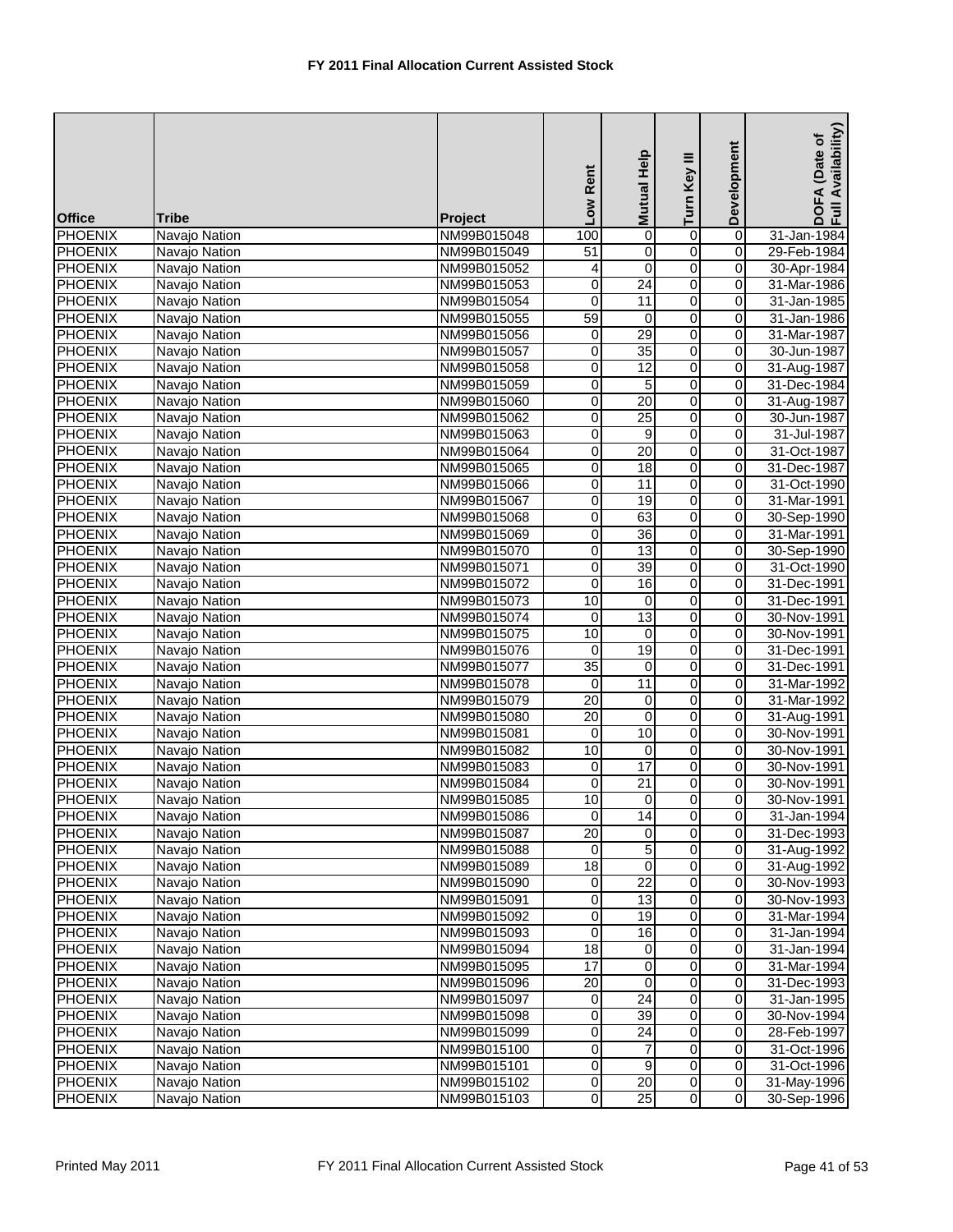| <b>Office</b>  | <b>Tribe</b>                     | Project     | Low Rent         | Help<br><b>Mutual</b>   | Turn Key III   | Development             | Availability)<br>(Date of<br>DOFA |
|----------------|----------------------------------|-------------|------------------|-------------------------|----------------|-------------------------|-----------------------------------|
| <b>PHOENIX</b> | Navajo Nation                    | NM99B015104 | 11               | 0                       | $\overline{0}$ | 0                       | 31-Oct-1996                       |
| <b>PHOENIX</b> | Navajo Nation                    | NM99B015105 | 9                | 0                       | 0              | 0                       | 31-Oct-1996                       |
| <b>PHOENIX</b> | Navajo Nation                    | NM99B015106 | 20               | $\overline{\mathbf{o}}$ | $\overline{0}$ | $\overline{0}$          | 31-May-1996                       |
| <b>PHOENIX</b> | Navajo Nation                    | NM99B015107 | $\overline{14}$  | 0                       | $\overline{0}$ | 0                       | 30-Sep-1996                       |
| <b>PHOENIX</b> | Navajo Nation                    | NM99B015108 | 0                | 9                       | $\overline{0}$ | $\overline{0}$          | 30-Sep-1996                       |
| <b>PHOENIX</b> | Navajo Nation                    | NM99B015109 | 14               | 0                       | $\overline{0}$ | $\mathbf 0$             | 30-Jun-1996                       |
| <b>PHOENIX</b> | Navajo Nation                    | NM99B015110 | 10               | 0                       | 0              | $\mathbf 0$             | 30-Apr-1996                       |
| <b>PHOENIX</b> | Navajo Nation                    | NM99B015111 | 0                | $\overline{7}$          | 0              | $\mathbf 0$             | 30-Apr-1996                       |
| <b>PHOENIX</b> | Navajo Nation                    | NM99B015112 | 0                | $\overline{37}$         | 0              | 0                       | 31-May-1998                       |
| <b>PHOENIX</b> | Navajo Nation                    | NM99B015113 | 0                | 77                      | 0              | $\mathbf 0$             | 30-Sep-1998                       |
| <b>PHOENIX</b> | Navajo Nation                    | NM99B015114 | $\overline{28}$  | 18                      | 0              | 0                       | 30-Sep-1980                       |
| <b>PHOENIX</b> | Navajo Nation                    | NM99B015115 | $\pmb{0}$        | 20                      | o              | $\overline{0}$          | 31-Dec-1999                       |
| <b>PHOENIX</b> | Navajo Nation                    | NM99B015116 | 0                | 15                      | 0              | 0                       | 30-Nov-1999                       |
| <b>PHOENIX</b> | Navajo Nation                    | NM99B015117 | 0                | 10                      | 0              | 0                       | 30-Nov-1999                       |
| <b>PHOENIX</b> | Navajo Nation                    | NM99B015118 | $\mathbf 0$      | 10                      | 0              | 0                       | 28-Feb-1999                       |
| <b>PHOENIX</b> | Navajo Nation                    | NM99B015119 | 0                | 15                      | $\overline{0}$ | 0                       | 28-Feb-1999                       |
| <b>PHOENIX</b> | Navajo Nation                    | NM99B015120 | 0                | 11                      | 0              | $\mathbf 0$             | 30-Sep-2000                       |
| <b>PHOENIX</b> | Navajo Nation                    | NM99B015121 | 0                | 10                      | $\overline{0}$ | 0                       | 31-Dec-1999                       |
| <b>PHOENIX</b> | Navajo Nation                    | NM99B015122 | 0                | 20                      | 0              | $\overline{0}$          | 30-Nov-2000                       |
| <b>PHOENIX</b> | Navajo Nation                    | NM99B015123 | 0                | 29                      | $\overline{0}$ | 0                       | 31-Dec-2000                       |
| <b>PHOENIX</b> | Navajo Nation                    | NM99B015124 | $\pmb{0}$        | 15                      | $\overline{0}$ | $\overline{0}$          | 30-Nov-2000                       |
| <b>PHOENIX</b> | Navajo Nation                    | NM99B015125 | 20               | 0                       | $\overline{0}$ | 0                       | 31-Mar-2002                       |
| <b>PHOENIX</b> | Navajo Nation                    | NM99B015126 | 0                | 6                       | 0              | 0                       | 30-Jun-2001                       |
| <b>PHOENIX</b> | Navajo Nation                    | NM99B015127 | $\overline{18}$  | 0                       | 0              | $\mathbf 0$             | 30-Jun-2001                       |
| <b>PHOENIX</b> | Navajo Nation                    | NM99B015128 | 0                | 30                      | 0              | 0                       | 30-Jun-2001                       |
| <b>PHOENIX</b> | Navajo Nation                    | UT99B005002 | 0                | 19                      | 0              | $\mathbf 0$             | 31-Aug-1985                       |
| <b>PHOENIX</b> | Navajo Nation                    | UT99B005003 | 0                | 19                      | 0              | 0                       | 28-Feb-1986                       |
| <b>PHOENIX</b> | Navajo Nation                    | UT99B005004 | 0                | 14                      | 0              | $\mathsf{O}\xspace$     | 31-Oct-1987                       |
| <b>PHOENIX</b> | Ohkay Owingeh (San Juan Pueblo)  | NM99B083005 | 0                | 2                       | 0              | 0                       | 30-Sep-1980                       |
| <b>PHOENIX</b> | Ohkay Owingeh (San Juan Pueblo)  | NM99B083006 | 0                | $\overline{2}$          | $\overline{0}$ | $\overline{\mathbf{o}}$ | 31-May-1983                       |
| <b>PHOENIX</b> | Ohkay Owingeh (San Juan Pueblo)  | NM99B083007 | $\boldsymbol{0}$ | 11                      | $\overline{0}$ | 0                       | 31-May-1989                       |
| <b>PHOENIX</b> | Ohkay Owingeh (San Juan Pueblo)  | NM99B083008 | $\mathbf 0$      | $\mathbf{1}$            | 0              | 0                       | 31-Jul-1996                       |
| <b>PHOENIX</b> | Ohkay Owingeh (San Juan Pueblo)  | NM99B083009 | $\overline{22}$  | 0                       | 0              | 0                       | 31-Dec-1997                       |
| <b>PHOENIX</b> | Ohkay Owingeh (San Juan Pueblo)  | NM99B083010 | 3                | 0                       | 0              | 0                       | 30-Nov-2005                       |
| <b>PHOENIX</b> | Paiute-Shoshone of Bishop Colony | CA99B098002 | $\overline{0}$   | $\overline{24}$         | 0              | $\mathbf 0$             | 31-Mar-1979                       |
| <b>PHOENIX</b> | Paiute-Shoshone of Bishop Colony | CA99B098004 | 9                | $\mathbf 0$             | $\overline{0}$ | $\mathbf 0$             | 31-Mar-1982                       |
| <b>PHOENIX</b> | Paiute-Shoshone of Bishop Colony | CA99B098005 | 6                | 0                       | 0              | $\mathbf 0$             | 31-Mar-1979                       |
| <b>PHOENIX</b> | Paiute-Shoshone of Bishop Colony | CA99B098007 | 0                | $\overline{14}$         | 0              | $\mathbf 0$             | 29-Feb-1984                       |
| <b>PHOENIX</b> | Paiute-Shoshone of Bishop Colony | CA99B098008 | 4                | $\mathbf 0$             | o              | $\mathbf 0$             | 29-Feb-1984                       |
| <b>PHOENIX</b> | Paiute-Shoshone of Bishop Colony | CA99B098009 | 0                | 17                      | 0              | 0                       | 30-Nov-1987                       |
| <b>PHOENIX</b> | Paiute-Shoshone of Bishop Colony | CA99B098010 | 3                | 0                       | 0              | 0                       | 30-Nov-1987                       |
| <b>PHOENIX</b> | Paiute-Shoshone of Bishop Colony | CA99B098011 | 7                | 0                       | $\overline{0}$ | $\mathbf 0$             | 30-Sep-1991                       |
| <b>PHOENIX</b> | Paiute-Shoshone of Bishop Colony | CA99B098012 | 0                | 10                      | 0              | 0                       | 30-Sep-1991                       |
| <b>PHOENIX</b> | Paiute-Shoshone of Bishop Colony | CA99B098013 | 0                | 13                      | $\overline{0}$ | $\overline{0}$          | 30-Apr-1993                       |
| <b>PHOENIX</b> | Paiute-Shoshone of Bishop Colony | CA99B098015 | 0                | 5                       | 0              | $\mathbf 0$             | 15-Jun-1994                       |
| <b>PHOENIX</b> | Paiute-Shoshone of Bishop Colony | CA99B098016 | $\overline{0}$   | 5                       | $\overline{0}$ | $\mathbf 0$             | 30-Nov-1987                       |
| <b>PHOENIX</b> | Paiute-Shoshone of Bishop Colony | CA99B605001 | 0                | 5                       | 0              | $\mathbf 0$             | 30-Sep-2002                       |
| <b>PHOENIX</b> | Paiute-Shoshone of Bishop Colony | CA99B605001 | 0                | 6                       | 0              | $\mathbf 0$             | 30-Apr-2005                       |
| <b>PHOENIX</b> | Pala Band                        | CA99B080039 | 0                | $\overline{18}$         | 0              | $\mathbf 0$             | 30-Jun-1989                       |
| <b>PHOENIX</b> | Pala Band                        | CA99B080053 | 12               | 0                       | 0              | 0                       | 30-Nov-1994                       |
| <b>PHOENIX</b> | Pascua Yaqui Tribe               | AZ99B040001 | 48               | 0                       | 0              | $\mathbf 0$             | 31-Oct-1981                       |
| <b>PHOENIX</b> | Pascua Yaqui Tribe               | AZ99B040002 | 0                | $\mathbf{1}$            | 0              | $\mathbf 0$             | 31-Mar-1983                       |
| <b>PHOENIX</b> | Pascua Yaqui Tribe               | AZ99B040003 | 40               | $\overline{0}$          | $\overline{0}$ | $\overline{0}$          | 30-Apr-1986                       |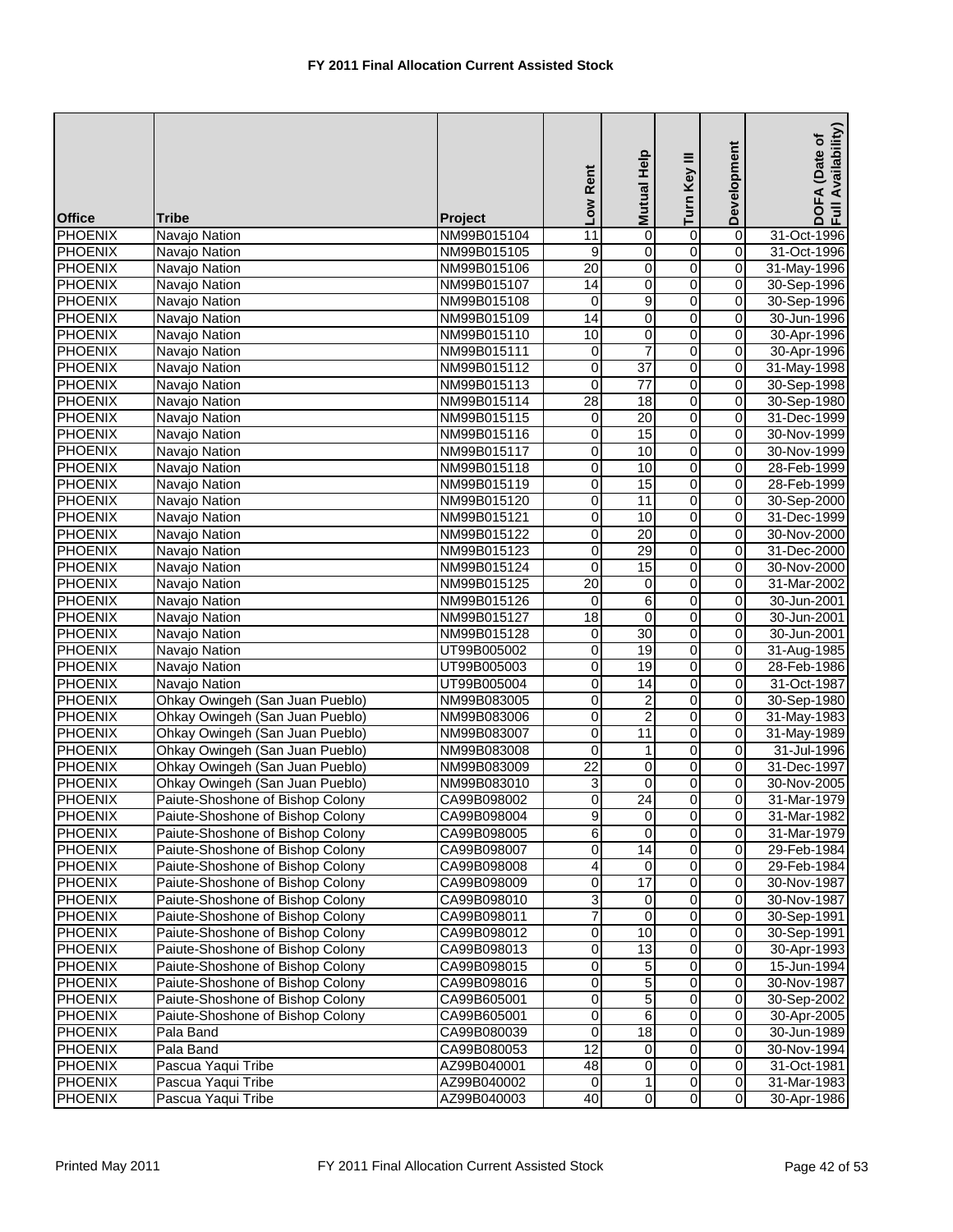| <b>Office</b>  | <b>Tribe</b>                   | <b>Project</b> | Low Rent        | Help<br><b>Mutual</b>   | Turn Key III   | Development             | Availability)<br>DOFA (Date of<br>Full Availability |
|----------------|--------------------------------|----------------|-----------------|-------------------------|----------------|-------------------------|-----------------------------------------------------|
| <b>PHOENIX</b> | Pascua Yaqui Tribe             | AZ99B040004    | 50              | 0                       | $\overline{0}$ | $\overline{0}$          | 31-Dec-1986                                         |
| <b>PHOENIX</b> | Pascua Yaqui Tribe             | AZ99B040005    | $\mathbf 0$     | 5                       | $\overline{0}$ | $\mathbf 0$             | 31-May-1987                                         |
| <b>PHOENIX</b> | Pascua Yaqui Tribe             | AZ99B040006    | 50              | $\overline{0}$          | $\overline{0}$ | $\overline{0}$          | 30-Jun-1987                                         |
| <b>PHOENIX</b> | Pascua Yaqui Tribe             | AZ99B040007    | 79              | 0                       | $\overline{0}$ | 0                       | 31-Dec-1987                                         |
| <b>PHOENIX</b> | Pascua Yaqui Tribe             | AZ99B040008    | 0               | 3                       | $\overline{0}$ | 0                       | 30-Nov-1987                                         |
| <b>PHOENIX</b> | Pascua Yaqui Tribe             | AZ99B040009    | 0               | 4                       | $\mathbf 0$    | $\mathbf 0$             | 30-Nov-1991                                         |
| <b>PHOENIX</b> | Pascua Yaqui Tribe             | AZ99B040010    | 0               | 1                       | 0              | 0                       | 30-Nov-1991                                         |
| <b>PHOENIX</b> | Pascua Yaqui Tribe             | AZ99B040011    | 43              | 0                       | 0              | $\mathbf 0$             | 30-Apr-1992                                         |
| <b>PHOENIX</b> | Pascua Yaqui Tribe             | AZ99B040012    | 0               | 1                       | 0              | $\mathbf 0$             | 31-Mar-1995                                         |
| <b>PHOENIX</b> | Pascua Yaqui Tribe             | AZ99B040013    | 20              | $\mathbf 0$             | 0              | $\mathbf 0$             | 31-Mar-1995                                         |
| <b>PHOENIX</b> | Pascua Yaqui Tribe             | AZ99B040014    | 0               | 13                      | $\overline{0}$ | $\mathbf 0$             | 28-Feb-1998                                         |
| <b>PHOENIX</b> | Pascua Yaqui Tribe             | AZ99B040015    | 40              | $\pmb{0}$               | $\overline{0}$ | $\overline{0}$          | 28-Feb-1998                                         |
| <b>PHOENIX</b> | Pauma Band                     | CA99B080038    | 0               | 1                       | $\overline{0}$ | 0                       | 30-Sep-1989                                         |
| <b>PHOENIX</b> | Pauma Band                     | CA99B080063    | 0               | 5                       | 0              | 0                       | 30-Apr-1995                                         |
| <b>PHOENIX</b> | Picayune Rancheria             | CA99B159001    | 12              | 0                       | 0              | 5                       | 31-Dec-1999                                         |
| <b>PHOENIX</b> | Picayune Rancheria             | CA99B159001    | 3               | 0                       | 0              | 0                       | 8-Feb-2003                                          |
| PHOENIX        | Picayune Rancheria             | CA99B159002    | 0               | 0                       | 0              | $\overline{8}$          |                                                     |
| <b>PHOENIX</b> | Pinoleville Rancheria          | CA99B130024    | 5               | 0                       | 0              | 14                      | 1-Sep-2006                                          |
| <b>PHOENIX</b> | Pojoaque Pueblo                | NM99B040014    | 0               | 4                       | $\overline{0}$ | $\mathbf 0$             | 30-Sep-1984                                         |
| <b>PHOENIX</b> | Pojoaque Pueblo                | NM99B040021    | 0               | 2                       | 0              | 0                       | 31-May-1987                                         |
| <b>PHOENIX</b> | Pojoaque Pueblo                | NM99B040022    | 0               | $\overline{9}$          | $\overline{0}$ | $\mathbf 0$             | 30-Apr-1989                                         |
| <b>PHOENIX</b> | Pojoaque Pueblo                | NM99B040023    | 0               | 5                       | $\overline{0}$ | $\overline{0}$          | 30-Apr-1989                                         |
| PHOENIX        | Pojoaque Pueblo                | NM99B040025    | 0               | 3                       | 0              | $\mathbf 0$             | 30-Apr-1992                                         |
| <b>PHOENIX</b> | <b>Pyramid Lake Paiute</b>     | NV99B004003    | 0               | 1                       | 0              | $\mathbf 0$             | 30-Sep-1978                                         |
| <b>PHOENIX</b> | <b>Pyramid Lake Paiute</b>     | NV99B004005    | 12              | 0                       | 0              | $\overline{0}$          | 31-Aug-1980                                         |
| PHOENIX        | Pyramid Lake Paiute            | NV99B004006    | 36              | $\mathbf 0$             | 0              | $\mathbf 0$             | 31-Jul-1981                                         |
| <b>PHOENIX</b> | <b>Pyramid Lake Paiute</b>     | NV99B004007    | 0               | 5                       | 0              | $\mathbf 0$             | 31-Jul-1982                                         |
| <b>PHOENIX</b> | <b>Pyramid Lake Paiute</b>     | NV99B004009    | 0               | 45                      | O              | $\mathbf 0$             | 31-Dec-1991                                         |
| <b>PHOENIX</b> | <b>Pyramid Lake Paiute</b>     | NV99B004010    | 0               | $\overline{35}$         | 0              | 0                       | 31-May-1995                                         |
| <b>PHOENIX</b> | <b>Pyramid Lake Paiute</b>     | NV99B004011    | 0               | $\overline{25}$         | $\overline{0}$ | $\mathbf 0$             | 30-Apr-1997                                         |
| <b>PHOENIX</b> | <b>Pyramid Lake Paiute</b>     | NV99B004013    | 0               | $\overline{c}$          | $\overline{0}$ | $\overline{\mathbf{0}}$ | 31-Mar-1998                                         |
| <b>PHOENIX</b> | <b>Quartz Valley Rancheria</b> | CA99B083011    | 10              | 0                       | 0              | $\mathbf 0$             | 4-May-2004                                          |
| <b>PHOENIX</b> | Quartz Valley Rancheria        | CA99B083012    | 0               | 5                       | 0              | $\mathbf 0$             | 4-May-2004                                          |
| <b>PHOENIX</b> | Quartz Valley Rancheria        | CA99B083014    | 1               | 0                       | 0              | 0                       | 31-Dec-1997                                         |
| <b>PHOENIX</b> | <b>Quartz Valley Rancheria</b> | CA99B083017    | 10              | $\overline{0}$          | $\overline{0}$ | $\overline{0}$          | 30-Nov-2000                                         |
| <b>PHOENIX</b> | Quechan Tribe                  | CA99B054005    | $\mathbf 0$     | $\overline{4}$          | $\overline{0}$ | $\mathbf 0$             | 31-Oct-1979                                         |
| <b>PHOENIX</b> | Quechan Tribe                  | CA99B054006    | 39              | $\overline{0}$          | $\overline{0}$ | $\mathbf 0$             | 31-Jul-1982                                         |
| <b>PHOENIX</b> | Quechan Tribe                  | CA99B054007    | 0               | 4                       | 0              | $\mathbf 0$             | 31-Aug-1982                                         |
| <b>PHOENIX</b> | Quechan Tribe                  | CA99B054012    | 0               | 24                      | 0              | $\mathbf 0$             | 31-Jul-1990                                         |
| <b>PHOENIX</b> | Quechan Tribe                  | CA99B054013    | 0               | 33                      | 0              | $\mathbf 0$             | 31-Aug-1993                                         |
| <b>PHOENIX</b> | Quechan Tribe                  | CA99B054014    | 20              | 0                       | 0              | 0                       | 30-Nov-1994                                         |
| <b>PHOENIX</b> | Quechan Tribe                  | CA99B054015    | 20              | 0                       | 0              | $\mathbf 0$             | 12-Jun-1997                                         |
| <b>PHOENIX</b> | Quechan Tribe                  | CA99B054017    | 22              | 0                       | 0              | $\mathbf 0$             | 30-Jun-1999                                         |
| <b>PHOENIX</b> | Redwood Valley Rancheria       | CA99B130011    | 9               | $\overline{\mathbf{o}}$ | $\overline{0}$ | $\overline{0}$          | 31-May-1990                                         |
| <b>PHOENIX</b> | Reno-Sparks Colony             | NV99B012003    | 29              | 0                       | 0              | 0                       | 30-Sep-1974                                         |
| <b>PHOENIX</b> | Reno-Sparks Colony             | NV99B012006    | $\mathbf 0$     | 4                       | 0              | $\mathbf 0$             | 31-Oct-1985                                         |
| <b>PHOENIX</b> | Reno-Sparks Colony             | NV99B012007    | $\overline{20}$ | 0                       | 0              | $\mathbf 0$             | 31-Jul-1991                                         |
| <b>PHOENIX</b> | Reno-Sparks Colony             | NV99B012008    | 0               | 57                      | 0              | 0                       | 30-Sep-1991                                         |
| <b>PHOENIX</b> | Reno-Sparks Colony             | NV99B012009    | 0               | 17                      | 0              | $\mathbf 0$             | 30-Sep-1991                                         |
| <b>PHOENIX</b> | Reno-Sparks Colony             | NV99B012010    | 0               | $\overline{20}$         | 0              | $\mathbf 0$             | 14-Jun-1995                                         |
| <b>PHOENIX</b> | Reno-Sparks Colony             | NV99B012011    | 0               | 1                       | $\overline{0}$ | $\mathbf 0$             | 6-May-1996                                          |
| <b>PHOENIX</b> | Reno-Sparks Colony             | NV99B012012    | $\overline{29}$ | $\mathbf 0$             | $\mathbf 0$    | $\mathbf 0$             | 30-Apr-1997                                         |
| <b>PHOENIX</b> | <b>Rincon Reservation</b>      | CA99B080010    | $\mathbf 0$     | 1                       | $\overline{0}$ | $\overline{\mathsf{o}}$ | 30-Jun-1981                                         |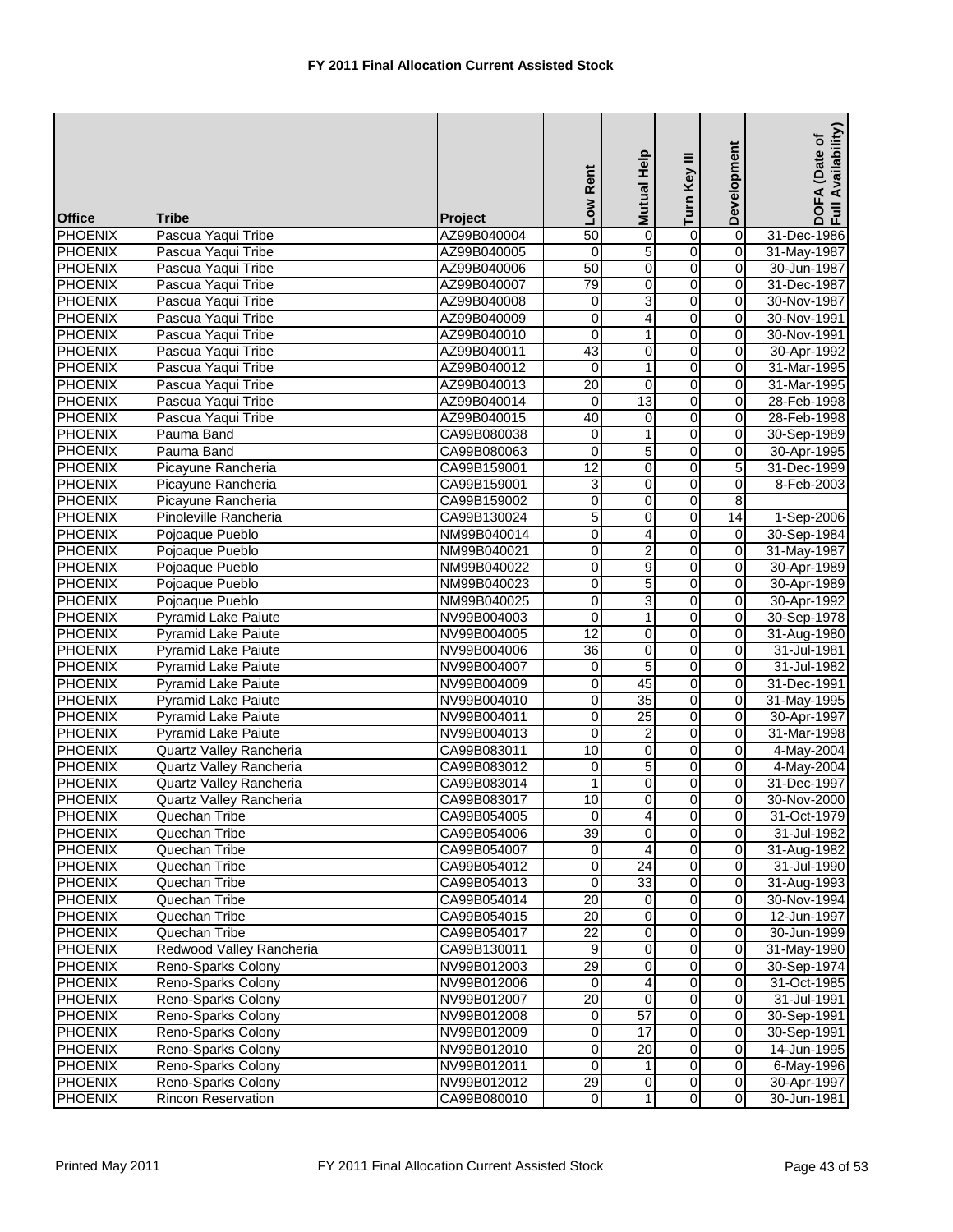| <b>Office</b>  | <b>Tribe</b>              | Project     | Low Rent                | Help<br><b>Mutual</b> | Turn Key III   | Development             | Availability)<br>DOFA (Date of<br>Full Availability |
|----------------|---------------------------|-------------|-------------------------|-----------------------|----------------|-------------------------|-----------------------------------------------------|
| <b>PHOENIX</b> | <b>Rincon Reservation</b> | CA99B080025 | 0                       | 3                     | $\overline{0}$ | $\overline{0}$          | 30-Jun-1987                                         |
| <b>PHOENIX</b> | <b>Rincon Reservation</b> | CA99B080038 | 0                       | 1                     | 0              | 0                       | 30-Sep-1989                                         |
| <b>PHOENIX</b> | Rincon Reservation        | CA99B080049 | 0                       | 18                    | $\overline{0}$ | $\overline{0}$          | 31-Jul-1991                                         |
| <b>PHOENIX</b> | <b>Rincon Reservation</b> | CA99B080054 | 9                       | 0                     | $\overline{0}$ | 0                       | 30-Apr-1994                                         |
| <b>PHOENIX</b> | <b>Rincon Reservation</b> | CA99B080061 | $\overline{0}$          | $\mathbf{1}$          | $\overline{0}$ | $\overline{0}$          | 7-May-1996                                          |
| <b>PHOENIX</b> | Rincon Reservation        | CA99B080065 | $\boldsymbol{0}$        | 10                    | $\overline{0}$ | $\overline{\mathbf{0}}$ | 31-Jan-1996                                         |
| <b>PHOENIX</b> | <b>Rincon Reservation</b> | CA99B080066 | 6                       | $\mathbf 0$           | 0              | $\overline{0}$          | 31-Jan-1996                                         |
| <b>PHOENIX</b> | Robinson Rancheria        | CA99B130003 | 0                       | $\overline{20}$       | 0              | 0                       | 28-Feb-1988                                         |
| <b>PHOENIX</b> | Robinson Rancheria        | CA99B130005 | 11                      | $\mathbf 0$           | $\overline{0}$ | 0                       | 30-Apr-1988                                         |
| <b>PHOENIX</b> | Robinson Rancheria        | CA99B130007 | 0                       | 10                    | 0              | $\mathbf 0$             | 31-Mar-1988                                         |
| <b>PHOENIX</b> | Round Valley Rancheria    | CA99B097001 | 0                       | 38                    | 0              | 0                       | 31-Aug-1978                                         |
| <b>PHOENIX</b> | Round Valley Rancheria    | CA99B097002 | 29                      | $\overline{0}$        | $\overline{0}$ | $\overline{0}$          | 31-Aug-1978                                         |
| <b>PHOENIX</b> | Round Valley Rancheria    | CA99B097004 | $\mathbf 0$             | $\overline{22}$       | $\overline{0}$ | 0                       | 31-Aug-1981                                         |
| <b>PHOENIX</b> | Round Valley Rancheria    | CA99B097005 | $\overline{22}$         | $\pmb{0}$             | $\overline{0}$ | $\overline{0}$          | 31-Aug-1981                                         |
| <b>PHOENIX</b> | Salt River Plma-Maricopa  | AZ99B014002 | $\mathbf 0$             | 4                     | 0              | 0                       | 31-Dec-1974                                         |
| <b>PHOENIX</b> | Salt River Plma-Maricopa  | AZ99B014004 | 0                       | 30                    | $\overline{0}$ | 0                       | 28-Feb-1979                                         |
| <b>PHOENIX</b> | Salt River Plma-Maricopa  | AZ99B014005 | 0                       | 13                    | 0              | 0                       | 28-Feb-1979                                         |
| <b>PHOENIX</b> | Salt River Plma-Maricopa  | AZ99B014006 | $\mathbf 0$             | $\overline{22}$       | $\overline{0}$ | 0                       | 30-Sep-1979                                         |
| <b>PHOENIX</b> | Salt River Plma-Maricopa  | AZ99B014007 | 25                      | 0                     | 0              | 0                       | 30-Jun-1980                                         |
| <b>PHOENIX</b> | Salt River Plma-Maricopa  | AZ99B014008 | 0                       | 11                    | $\overline{0}$ | 0                       | 31-Jul-1981                                         |
| <b>PHOENIX</b> | Salt River Plma-Maricopa  | AZ99B014009 | 59                      | $\overline{0}$        | o              | $\overline{0}$          | 30-Sep-1980                                         |
| <b>PHOENIX</b> | Salt River Plma-Maricopa  | AZ99B014011 | 28                      | $\mathbf 0$           | $\overline{0}$ | 0                       | 31-Jan-1986                                         |
| <b>PHOENIX</b> | Salt River Plma-Maricopa  | AZ99B014013 | 0                       | $\overline{32}$       | $\overline{0}$ | 0                       | 31-Jan-1989                                         |
| <b>PHOENIX</b> | Salt River Plma-Maricopa  | AZ99B014014 | 0                       | 11                    | 0              | 0                       | 31-Jul-1990                                         |
| <b>PHOENIX</b> | Salt River Plma-Maricopa  | AZ99B014015 | 0                       | 15                    | 0              | 0                       | 31-Oct-1991                                         |
| <b>PHOENIX</b> | Salt River Plma-Maricopa  | AZ99B014016 | $\mathbf 0$             | 19                    | 0              | $\mathbf 0$             | 31-May-1993                                         |
| <b>PHOENIX</b> | Salt River Plma-Maricopa  | AZ99B014017 | 40                      | 0                     | 0              | 0                       | 31-Oct-1995                                         |
| <b>PHOENIX</b> | Salt River Plma-Maricopa  | AZ99B014018 | $\overline{20}$         | 0                     | 0              | $\mathsf{O}\xspace$     | 9-Feb-1999                                          |
| <b>PHOENIX</b> | San Carlos Apache         | AZ99B011012 | 0                       | 1                     | $\overline{0}$ | 0                       | 30-Sep-1979                                         |
| <b>PHOENIX</b> | San Carlos Apache         | AZ99B011013 | 0                       | $\overline{2}$        | $\overline{0}$ | $\overline{0}$          | 31-Jan-1980                                         |
| <b>PHOENIX</b> | San Carlos Apache         | AZ99B011015 | $\overline{0}$          | $\mathbf{1}$          | $\overline{0}$ | 0                       | 31-Oct-1979                                         |
| <b>PHOENIX</b> | San Carlos Apache         | AZ99B011016 | 99                      | 1                     | $\overline{0}$ | 0                       | 30-Jul-1980                                         |
| <b>PHOENIX</b> | San Carlos Apache         | AZ99B011017 | 20                      | 0                     | 0              | 0                       | 31-Dec-1981                                         |
| <b>PHOENIX</b> | San Carlos Apache         | AZ99B011018 | 0                       | 160                   | 0              | 0                       | 31-May-1987                                         |
| <b>PHOENIX</b> | San Carlos Apache         | AZ99B011019 | 4                       | 0                     | 0              | $\overline{0}$          | 30-Apr-1983                                         |
| <b>PHOENIX</b> | San Carlos Apache         | AZ99B011020 | 50                      | $\mathbf 0$           | $\overline{0}$ | $\mathbf 0$             | 30-Nov-1987                                         |
| <b>PHOENIX</b> | San Carlos Apache         | AZ99B011021 | 50                      | 0                     | 0              | $\mathbf 0$             | 30-Nov-1987                                         |
| <b>PHOENIX</b> | San Carlos Apache         | AZ99B011022 | 60                      | 0                     | 0              | $\mathbf 0$             | 30-Nov-1987                                         |
| <b>PHOENIX</b> | San Carlos Apache         | AZ99B011023 | $\overline{20}$         | 0                     | o              | $\mathbf 0$             | 30-Nov-1987                                         |
| <b>PHOENIX</b> | San Carlos Apache         | AZ99B011024 | 0                       | 54                    | 0              | 0                       | 30-Jun-1990                                         |
| <b>PHOENIX</b> | San Carlos Apache         | AZ99B011025 | $\overline{73}$         | 7                     | 0              | 0                       | 30-Nov-1992                                         |
| <b>PHOENIX</b> | San Carlos Apache         | AZ99B011026 | 0                       | $\overline{20}$       | 0              | $\overline{\mathsf{o}}$ | 31-Jan-1994                                         |
| <b>PHOENIX</b> | San Carlos Apache         | AZ99B011027 | 38                      | 2                     | 0              | 0                       | 30-Nov-1994                                         |
| <b>PHOENIX</b> | San Carlos Apache         | AZ99B011029 | $\pmb{0}$               | $\overline{8}$        | $\overline{0}$ | $\mathbf 0$             | 1-Jan-2000                                          |
| <b>PHOENIX</b> | San Carlos Apache         | AZ99B011030 | $\overline{\mathbf{c}}$ | 0                     | 0              | 0                       | 1-Jan-2000                                          |
| <b>PHOENIX</b> | San Ildefonso Pueblo      | NM99B040006 | $\overline{0}$          | $\mathbf{1}$          | $\overline{0}$ | $\overline{\mathsf{o}}$ | 31-Aug-1978                                         |
| <b>PHOENIX</b> | San Ildefonso Pueblo      | NM99B040012 | 0                       | 2                     | 0              | $\mathbf 0$             | 28-Feb-1981                                         |
| <b>PHOENIX</b> | San Ildefonso Pueblo      | NM99B040020 | 0                       | 10                    | $\overline{0}$ | $\mathbf 0$             | 31-May-1987                                         |
| <b>PHOENIX</b> | San Ildefonso Pueblo      | NM99B040022 | 0                       | 9                     | 0              | $\mathbf 0$             | 30-Apr-1989                                         |
| <b>PHOENIX</b> | San Ildefonso Pueblo      | NM99B040026 | 0                       | 19                    | 0              | 0                       | 31-Dec-1994                                         |
| <b>PHOENIX</b> | San Ildefonso Pueblo      | NM99B040029 | $\overline{20}$         | $\mathbf 0$           | 0              | $\mathbf 0$             | 31-Jan-2000                                         |
| <b>PHOENIX</b> | San Pasqual Band          | CA99B080042 | 0                       | $\overline{26}$       | $\overline{0}$ | $\mathbf 0$             | 31-Jul-1989                                         |
| <b>PHOENIX</b> | San Pasqual Band          | CA99B080055 | 10                      | $\overline{0}$        | $\overline{0}$ | $\overline{0}$          | 31-May-1993                                         |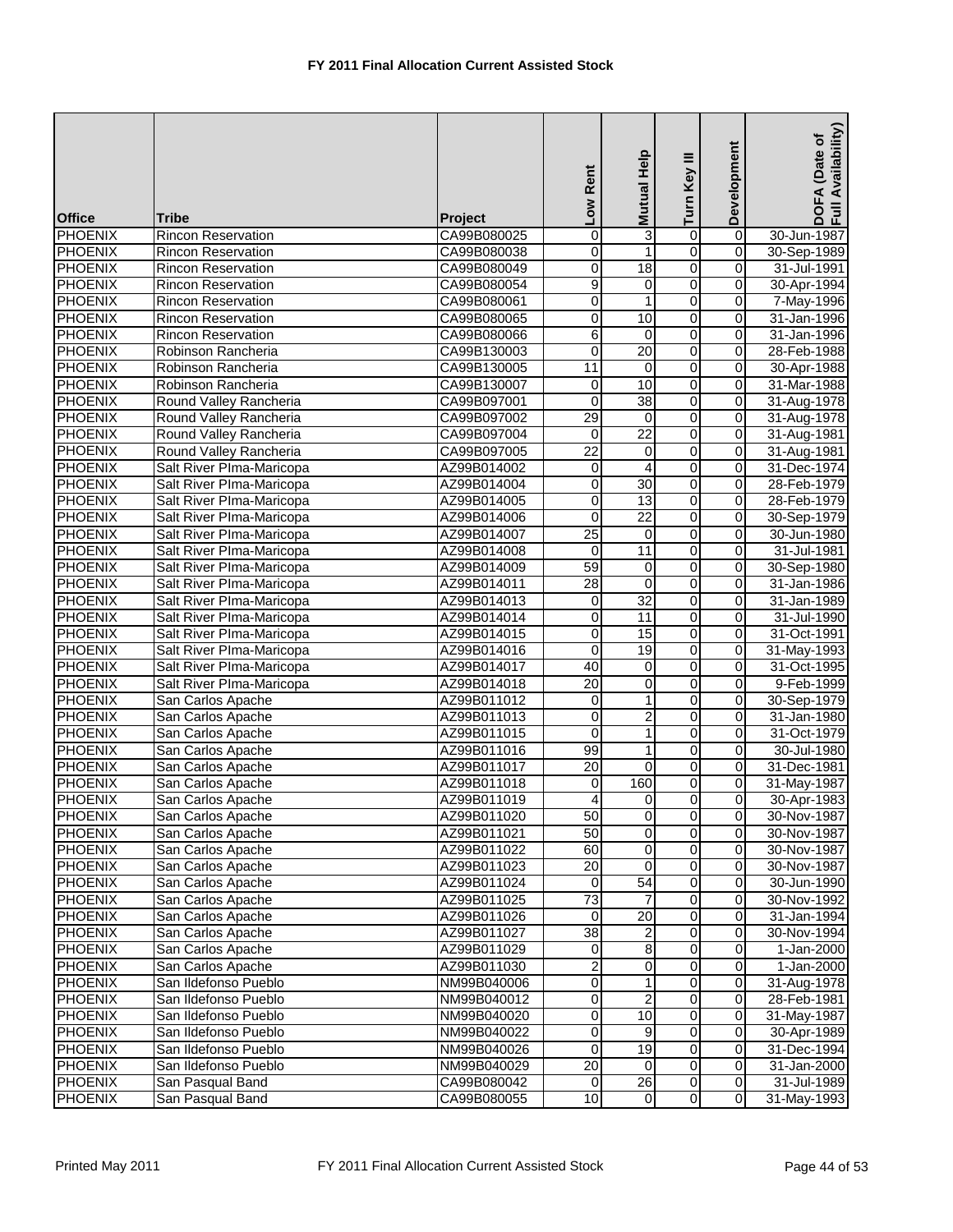| <b>Office</b>  | Tribe                                          | <b>Project</b>             | Low Rent                | Mutual Help     | Turn Key III                     | Development                 | Availability)<br>DOFA (Date of<br>Full Availability |
|----------------|------------------------------------------------|----------------------------|-------------------------|-----------------|----------------------------------|-----------------------------|-----------------------------------------------------|
| <b>PHOENIX</b> | San Pasqual Band                               | CA99B080059                | 0                       | $\overline{21}$ | $\overline{0}$                   | $\overline{0}$              | 31-Oct-1995                                         |
| <b>PHOENIX</b> | San Pasqual Band                               | CA99B080072                | 11                      | 0               | 0                                | 0                           | 28-Nov-1995                                         |
| <b>PHOENIX</b> | San Rosa Band of Cahuilla                      | CA99B080061                | $\mathbf 0$             | 1               | $\overline{0}$                   | $\mathbf 0$                 | 30-May-1995                                         |
| <b>PHOENIX</b> | San Rosa Band of Cahuilla                      | CA99B080069                | 0                       | 3               | $\overline{0}$                   | $\pmb{0}$                   | 30-May-1995                                         |
| <b>PHOENIX</b> | San Rosa Band of Cahuilla                      | CA99B080070                | $\mathbf 0$             | 0               | $\overline{0}$                   | 3                           |                                                     |
| <b>PHOENIX</b> | Sandia Pueblo                                  | NM99B031067                | $\mathbf 0$             | 19              | $\overline{0}$                   | 0                           | 30-Sep-1995                                         |
| <b>PHOENIX</b> | Sandia Pueblo                                  | NM99B031080                | 1                       | 0               | 0                                | 0                           | 30-Sep-1995                                         |
| <b>PHOENIX</b> | Sandia Pueblo                                  | NM99B087012                | 0                       | 2               | $\overline{0}$                   | $\overline{0}$              | 31-Jan-2000                                         |
| <b>PHOENIX</b> | Santa Ana Pueblo                               | NM99B087013                | 6                       | $\pmb{0}$       | O                                | 0                           | 30-Nov-1999                                         |
| <b>PHOENIX</b> | Santa Clara Pueblo                             | NM99B082004                | $\pmb{0}$               | 3               | O                                | 0                           | 31-Jul-1980                                         |
| <b>PHOENIX</b> | Santa Clara Pueblo                             | NM99B082005                | 0                       | 8               | 0                                | 0                           | 30-Nov-1987                                         |
| <b>PHOENIX</b> | Santa Clara Pueblo                             | NM99B082006                | $\overline{\mathbf{0}}$ | 40              | O                                | $\pmb{0}$                   | 31-Mar-1992                                         |
| <b>PHOENIX</b> | Santa Clara Pueblo                             | NM99B082007                | $\mathbf 0$             | 18              | $\overline{0}$                   | 0                           | 31-Mar-1992                                         |
| <b>PHOENIX</b> | Santa Clara Pueblo                             | NM99B082008                | 0                       | 13              | 0                                | 0                           | 31-Dec-2004                                         |
| <b>PHOENIX</b> | Santa Clara Pueblo                             | NM99B082009                | $\overline{22}$         | 0               | 0                                | 0                           | 31-Dec-2004                                         |
| <b>PHOENIX</b> | Santa Rosa Rancheria                           | CA99B129001                | $\overline{23}$         | 0               | O                                | 0                           | 31-Jul-1982                                         |
| <b>PHOENIX</b> | Santa Rosa Rancheria                           | CA99B129007                | $\overline{20}$         | 0               | $\overline{0}$                   | $\overline{0}$              | 31-Dec-1987                                         |
| <b>PHOENIX</b> | Santa Rosa Rancheria                           | CA99B129015                | 0                       | 1               | 0                                | 0                           | 31-Jul-1982                                         |
| <b>PHOENIX</b> | Santa Rosa Rancheria                           | CA99B129018                | 0                       | 1               | 0                                | 0                           | 31-Dec-1987                                         |
| <b>PHOENIX</b> | Santa Ynez Band of Chumash                     | CA99B080026                | 0                       | 1               | 0                                | 0                           | 31-Aug-1989                                         |
| <b>PHOENIX</b> | Santo Domingo Pueblo                           | NM99B078001                | $\overline{32}$         | 0               | O                                | $\pmb{0}$                   | 30-Sep-1998                                         |
| <b>PHOENIX</b> | Santo Domingo Pueblo                           | NM99B078002                | $\mathbf 0$             | 38              | $\overline{0}$                   | 10                          | 30-Sep-1998                                         |
| <b>PHOENIX</b> | Santo Domingo Pueblo                           | NM99B078003                | $\mathbf 0$             | 3               | 0                                | 0                           | 30-Nov-2004                                         |
| <b>PHOENIX</b> | Sherwood Valley Rancheria                      | CA99B130014                | $\overline{18}$         | 0               | $\overline{0}$                   | 0                           | 30-Apr-1993                                         |
| <b>PHOENIX</b> | Sherwood Valley Rancheria                      | CA99B130015                | 0                       | 6               | O                                | 0                           | 30-Apr-1993                                         |
| <b>PHOENIX</b> | Sherwood Valley Rancheria                      | CA99B130027                | 0                       | 0               | O                                | 15                          |                                                     |
| <b>PHOENIX</b> | Soboba Band                                    | CA99B080047                | 0                       | 1               | 0                                | 0                           | 30-Apr-1991                                         |
| <b>PHOENIX</b> | Soboba Band                                    | CA99B080051                | 0                       | $\overline{8}$  | 0                                | 0                           | 31-Jul-1992                                         |
| <b>PHOENIX</b> | Soboba Band                                    | CA99B080067                | 0                       | 6               | 0                                | 0                           | 30-May-1995                                         |
| <b>PHOENIX</b> | Soboba Band                                    | CA99B080068                | 5                       | 0               | $\overline{0}$                   | 0                           | 30-May-1995                                         |
| <b>PHOENIX</b> | Soboba Band                                    | CA99B080073                | 8                       | 0               | $\overline{0}$                   | 0                           | 30-Jun-1998                                         |
| <b>PHOENIX</b> | Susanville Rancheria                           | CA99B083002                | $\mathbf 0$             | 3               | 0                                | 0                           | 30-Jun-1980                                         |
| <b>PHOENIX</b> | Susanville Rancheria                           | CA99B083004                | $\mathbf 0$             | $\overline{21}$ | $\overline{0}$                   | $\overline{\mathbf{0}}$     | 31-May-1984                                         |
| <b>PHOENIX</b> | Susanville Rancheria                           | CA99B083008                | $\overline{25}$         | 0               | O                                | 0                           | 30-Sep-1993                                         |
| PHOENIX        | Susanville Rancheria                           | CA99B083010                | $\sigma$                | $\overline{0}$  | $\overline{0}$                   | $\overline{O}$              | 31-Dec-1995                                         |
| <b>PHOENIX</b> | Taos Pueblo                                    | NM99B040018                | $\overline{0}$          | 47              | $\overline{0}$                   | $\mathbf 0$                 | 31-Jul-1987                                         |
| <b>PHOENIX</b> | Taos Pueblo                                    | NM99B040022                | $\mathbf 0$             | 10              | $\overline{0}$                   | $\mathbf 0$                 | 30-Apr-1989                                         |
| <b>PHOENIX</b> | Te-Moak                                        | NV99B016003                | $\mathbf 0$             | 2               | $\overline{0}$                   | $\mathbf 0$                 | 31-Dec-1980                                         |
| <b>PHOENIX</b> | Te-Moak                                        | NV99B016004                | 10                      | 0               | $\overline{0}$                   | $\mathbf 0$                 | 30-Nov-1980                                         |
| <b>PHOENIX</b> | Te-Moak                                        | NV99B016005                | 49                      | 0               | $\overline{0}$                   | $\mathbf 0$                 | 28-Feb-1982                                         |
| <b>PHOENIX</b> | Te-Moak                                        | NV99B016006                | $\mathbf 0$             | 20              | 0                                | 0                           | 28-Feb-1982                                         |
| <b>PHOENIX</b> | Te-Moak                                        | NV99B016008                | $\overline{0}$          | $\overline{36}$ | $\overline{0}$                   | $\overline{0}$              | 31-Aug-1986                                         |
| <b>PHOENIX</b> | Te-Moak                                        | NV99B016009                | $\mathbf 0$             | 43              | $\overline{0}$                   | $\pmb{0}$                   | 31-Aug-1988                                         |
| <b>PHOENIX</b> | Te-Moak                                        | NV99B016010                | $\mathbf 0$             | 11              | $\overline{0}$                   | $\overline{\mathbf{o}}$     | 28-Feb-1989                                         |
| <b>PHOENIX</b> | Te-Moak                                        |                            | $\overline{28}$         | 0               |                                  | $\pmb{0}$                   |                                                     |
| <b>PHOENIX</b> |                                                | NV99B016011<br>NM99B040018 |                         | 4               | $\overline{0}$<br>$\overline{0}$ | 0                           | 28-Feb-1998<br>31-Jul-1987                          |
| <b>PHOENIX</b> | Tesuque Pueblo<br><b>Tesuque Pueblo</b>        |                            | $\mathbf 0$<br>0        | 8               | $\overline{0}$                   | $\mathbf 0$                 |                                                     |
| <b>PHOENIX</b> | Tesuque Pueblo                                 | NM99B040025                |                         | 10              | 0                                | $\mathbf 0$                 | 30-Apr-1992                                         |
|                |                                                | NM99B040028                | 0<br>10                 | $\mathbf 0$     | $\overline{0}$                   | $\mathbf 0$                 | 28-Feb-1995                                         |
| <b>PHOENIX</b> | Tohono O'Odham Nation                          | AZ99B026008                |                         |                 |                                  |                             | 30-Sep-1978                                         |
| <b>PHOENIX</b> | Tohono O'Odham Nation<br>Tohono O'Odham Nation | AZ99B026012                | 50                      | 0               | $\overline{0}$<br>$\overline{0}$ | $\pmb{0}$<br>$\overline{0}$ | 31-May-1974                                         |
| <b>PHOENIX</b> |                                                | AZ99B026016                | $\overline{0}$          | 8               |                                  |                             | 30-Sep-1980                                         |
| <b>PHOENIX</b> | Tohono O'Odham Nation                          | AZ99B026019                | $\mathbf 0$             | $\overline{23}$ | $\overline{0}$                   | $\mathbf 0$                 | 30-Jun-1981                                         |
| <b>PHOENIX</b> | Tohono O'Odham Nation                          | AZ99B026020                | $\overline{12}$         | $\overline{0}$  | $\overline{0}$                   | $\mathbf 0$                 | 28-Feb-1983                                         |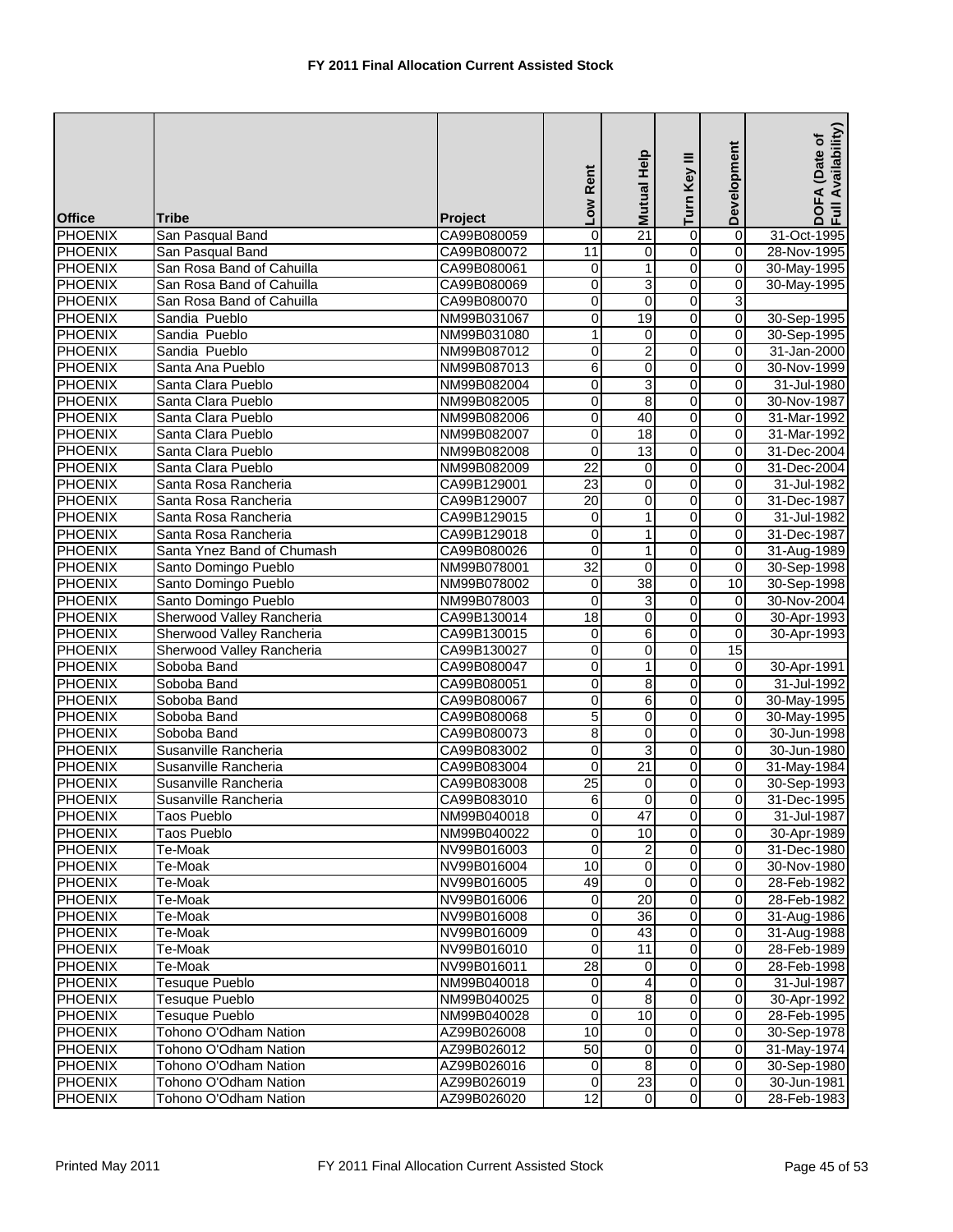|                |                                     |                | Low Rent        | Mutual Help             | Turn Key III            | Development    | Availability)<br>DOFA (Date of<br>Full Availability |
|----------------|-------------------------------------|----------------|-----------------|-------------------------|-------------------------|----------------|-----------------------------------------------------|
| <b>Office</b>  | <b>Tribe</b>                        | <b>Project</b> |                 |                         |                         |                |                                                     |
| <b>PHOENIX</b> | Tohono O'Odham Nation               | AZ99B026021    | $\mathbf 0$     | 52                      | $\overline{0}$          | $\overline{0}$ | 31-May-1983                                         |
| PHOENIX        | Tohono O'Odham Nation               | AZ99B026022    | 50              | 0                       | 0                       | $\mathbf 0$    | 30-Jun-1986                                         |
| <b>PHOENIX</b> | Tohono O'Odham Nation               | AZ99B026023    | 0               | 29                      | o                       | $\mathbf 0$    | 30-Jun-1986                                         |
| <b>PHOENIX</b> | Tohono O'Odham Nation               | AZ99B026024    | 0               | 47                      | $\overline{0}$          | $\overline{0}$ | 30-Nov-1987                                         |
| PHOENIX        | Tohono O'Odham Nation               | AZ99B026025    | 0               | 6                       | 0                       | $\mathbf 0$    | 30-Jun-1987                                         |
| PHOENIX        | Tohono O'Odham Nation               | AZ99B026026    | 0               | 32                      | 0                       | $\overline{0}$ | 31-Mar-1989                                         |
| <b>PHOENIX</b> | Tohono O'Odham Nation               | AZ99B026028    | 0               | 32                      | 0                       | 0              | 31-Mar-1989                                         |
| <b>PHOENIX</b> | Tohono O'Odham Nation               | AZ99B026029    | 0               | 10                      | 0                       | $\mathbf 0$    | 31-Dec-1991                                         |
| <b>PHOENIX</b> | Tohono O'Odham Nation               | AZ99B026030    | 0               | 62                      | 0                       | 0              | 30-Apr-1992                                         |
| <b>PHOENIX</b> | Tohono O'Odham Nation               | AZ99B026031    | 0               | $\overline{19}$         | $\overline{0}$          | $\mathbf 0$    | 31-Mar-1994                                         |
| <b>PHOENIX</b> | Tohono O'Odham Nation               | AZ99B026032    | 0               | 113                     | 0                       | $\overline{0}$ | 30-Jan-1999                                         |
| <b>PHOENIX</b> | Torres-Martinez Band of Cahuilla    | CA99B080035    | 10              | 21                      | 0                       | 0              | 29-Feb-1988                                         |
| <b>PHOENIX</b> | Torres-Martinez Band of Cahuilla    | CA99B080045    | $\mathbf{1}$    | 0                       | $\overline{0}$          | $\overline{0}$ | 30-Apr-1989                                         |
| PHOENIX        | <b>Tule River Indian Tribe</b>      | CA99B099001    | 0               | 3                       | 0                       | $\mathbf 0$    | 31-May-1979                                         |
| <b>PHOENIX</b> | Tule River Indian Tribe             | CA99B099002    | 0               | 8                       | 0                       | $\mathbf 0$    | 30-Jun-1988                                         |
| <b>PHOENIX</b> | <b>Tule River Indian Tribe</b>      | CA99B099003    | 7               | 0                       | 0                       | $\mathbf 0$    | 30-Jun-1988                                         |
| <b>PHOENIX</b> | Tule River Indian Tribe             | CA99B099006    | 19              | $\pmb{0}$               | 0                       | $\mathbf 0$    | 29-Mar-1996                                         |
| <b>PHOENIX</b> | <b>Tule River Indian Tribe</b>      | CA99B099007    | $\Omega$        | 19                      | 0                       | $\mathbf 0$    | 29-Mar-1996                                         |
| <b>PHOENIX</b> | <b>Tule River Indian Tribe</b>      | CA99B099009    | $\overline{35}$ | $\mathbf 0$             | 0                       | $\mathbf 0$    | 10-Feb-2004                                         |
| <b>PHOENIX</b> | Tuolumne Band of Me-Wuk Indians     | CA99B129005    | 0               | 10                      | 0                       | 0              | 31-Jul-1982                                         |
| <b>PHOENIX</b> | Tuolumne Band of Me-Wuk Indians     | CA99B129006    | 7               | $\mathbf 0$             | 0                       | 0              | 31-Jul-1982                                         |
| <b>PHOENIX</b> | Tuolumne Band of Me-Wuk Indians     | CA99B129012    | 3               | $\mathbf 0$             | 0                       | $\mathbf 0$    | 31-May-1999                                         |
| PHOENIX        | Tuolumne Band of Me-Wuk Indians     | CA99B129013    | 0               | 10                      | 0                       | $\mathbf 0$    | 31-May-1999                                         |
| <b>PHOENIX</b> | Tuolumne Band of Me-Wuk Indians     | CA99B129014    | 0               | 1                       | 0                       | $\mathbf 0$    | 31-Jul-1982                                         |
| <b>PHOENIX</b> | Tuolumne Band of Me-Wuk Indians     | CA99B129015    | 0               | 1                       | 0                       | 0              | 31-Jul-1982                                         |
| <b>PHOENIX</b> | Viejas Group of Capitan Grande      | CA99B080056    | $\overline{6}$  | $\mathbf 0$             | 0                       | $\mathbf 0$    | 30-Nov-1993                                         |
| <b>PHOENIX</b> | Viejas Group of Capitan Grande      | CA99B080060    | $\mathbf 0$     | 5                       | 0                       | $\mathbf 0$    | 31-Oct-1995                                         |
| <b>PHOENIX</b> | <b>Walker River Paiute Tribe</b>    | NV99B008005    | 0               | 7                       | 0                       | 0              | 31-Oct-1981                                         |
| <b>PHOENIX</b> | <b>Walker River Paiute Tribe</b>    | NV99B008006    | 10              | 0                       | 0                       | 0              | 31-Mar-1982                                         |
| <b>PHOENIX</b> | <b>Walker River Paiute Tribe</b>    | NV99B008007    | 0               | $\overline{7}$          | 0                       | 0              | 30-Jul-1982                                         |
| <b>PHOENIX</b> | <b>Walker River Paiute Tribe</b>    | NV99B008008    | 0               | $\overline{24}$         | 0                       | $\mathbf 0$    | 31-Oct-1986                                         |
| <b>PHOENIX</b> | <b>Walker River Paiute Tribe</b>    | NV99B008009    | 10              | 0                       | 0                       | $\mathbf 0$    | 31-Oct-1986                                         |
| <b>PHOENIX</b> | <b>Walker River Paiute Tribe</b>    | NV99B008010    | $\mathbf 0$     | 15                      | 0                       | $\mathbf 0$    | 31-May-1988                                         |
| PHOENIX        | <b>Walker River Paiute Tribe</b>    | NV99B008011    | 0               | 20                      | 0                       | 0              | 31-Dec-1992                                         |
| <b>PHOENIX</b> | <b>Walker River Paiute Tribe</b>    | NV99B008012    | $\overline{0}$  | 15                      | $\overline{0}$          | $\overline{0}$ | 31-Dec-1992                                         |
| <b>PHOENIX</b> | <b>Walker River Paiute Tribe</b>    | NV99B008013    | $\overline{3}$  | $\overline{\mathsf{o}}$ | $\overline{\mathsf{o}}$ | $\mathbf 0$    | 30-Sep-1994                                         |
| <b>PHOENIX</b> | <b>Walker River Paiute Tribe</b>    | NV99B008014    | 13              | 0                       | 0                       | $\mathbf 0$    | 30-Sep-1994                                         |
| <b>PHOENIX</b> | <b>Walker River Paiute Tribe</b>    | NV99B008015    | $\overline{22}$ | $\mathbf 0$             | 0                       | $\mathbf 0$    | 30-Nov-2001                                         |
| <b>PHOENIX</b> | Washoe Tribe                        | NV99B003007    | 15              | 0                       | 0                       | $\mathbf 0$    | 31-Jul-1980                                         |
| <b>PHOENIX</b> | Washoe Tribe                        | NV99B003009    | $\overline{25}$ | 0                       | 0                       | $\mathbf 0$    | 30-Jun-1984                                         |
| <b>PHOENIX</b> | Washoe Tribe                        | NV99B003010    | 40              | 0                       | 0                       | 0              | 31-Jul-1989                                         |
| <b>PHOENIX</b> | Washoe Tribe                        | NV99B003011    | $\mathbf 0$     | $\overline{25}$         | 0                       | $\mathbf 0$    | 31-May-1989                                         |
| <b>PHOENIX</b> | Washoe Tribe                        | NV99B003012    | 0               | 20                      | 0                       | $\mathbf 0$    | 29-Feb-1992                                         |
| PHOENIX        | Washoe Tribe                        | NV99B003013    | $\mathbf 0$     | 20                      | 0                       | $\mathbf 0$    | 30-Sep-1995                                         |
| <b>PHOENIX</b> | White Mountain Apache (Fort Apache) | AZ99B016007    | 35              | 0                       | 0                       | $\mathbf 0$    | 30-Jun-1971                                         |
| <b>PHOENIX</b> | White Mountain Apache (Fort Apache) | AZ99B016017    | 65              | 0                       | o                       | $\mathbf 0$    | 31-Dec-1972                                         |
| <b>PHOENIX</b> | White Mountain Apache (Fort Apache) | AZ99B016025    | 0               | 2                       | 0                       | $\mathbf 0$    | 31-Mar-1980                                         |
| <b>PHOENIX</b> | White Mountain Apache (Fort Apache) | AZ99B016026    | 30              | 0                       | 0                       | $\mathbf 0$    | 31-Dec-1979                                         |
| <b>PHOENIX</b> | White Mountain Apache (Fort Apache) | AZ99B016027    | 48              | $\mathbf 0$             | 0                       | $\overline{0}$ | 31-Aug-1980                                         |
| <b>PHOENIX</b> | White Mountain Apache (Fort Apache) | AZ99B016028    | $\mathbf 0$     | 1                       | o                       | $\mathbf 0$    | 31-Aug-1980                                         |
| <b>PHOENIX</b> | White Mountain Apache (Fort Apache) | AZ99B016029    | 50              | $\mathbf 0$             | $\overline{0}$          | $\mathbf 0$    | 28-Feb-1981                                         |
| <b>PHOENIX</b> | White Mountain Apache (Fort Apache) | AZ99B016030    | 0               | 15                      | $\overline{0}$          | $\mathbf 0$    | 31-Jul-1986                                         |
| <b>PHOENIX</b> | White Mountain Apache (Fort Apache) | AZ99B016031    | 5               | $\mathbf 0$             | 0                       | 0              | 31-May-1986                                         |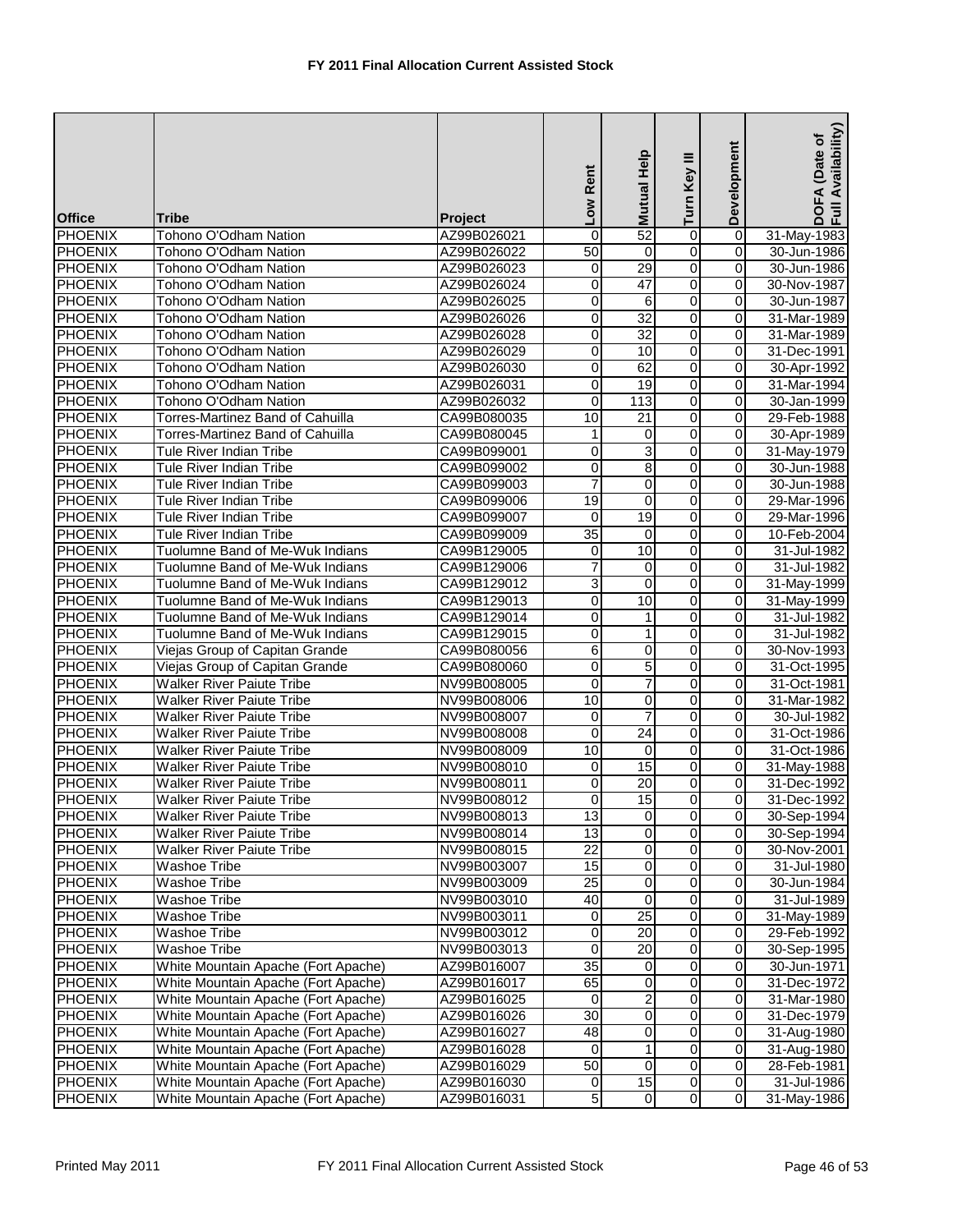| <b>Office</b>  | <b>Tribe</b>                        | <b>Project</b> | Low Rent        | Mutual Help             | Turn Key III   | Development             | Availability)<br>DOFA (Date of<br>Full Availability |
|----------------|-------------------------------------|----------------|-----------------|-------------------------|----------------|-------------------------|-----------------------------------------------------|
| <b>PHOENIX</b> | White Mountain Apache (Fort Apache) | AZ99B016034    | 40              | 0                       | $\overline{0}$ | $\overline{0}$          | 31-Oct-1987                                         |
| <b>PHOENIX</b> | White Mountain Apache (Fort Apache) | AZ99B016036    | 50              | 0                       | 0              | 0                       | 31-Jan-1988                                         |
| <b>PHOENIX</b> | White Mountain Apache (Fort Apache) | AZ99B016037    | 0               | 19                      | $\overline{0}$ | 0                       | 31-Oct-1987                                         |
| <b>PHOENIX</b> | White Mountain Apache (Fort Apache) | AZ99B016038    | 50              | $\boldsymbol{0}$        | $\overline{0}$ | $\overline{0}$          | 31-Jan-1988                                         |
| <b>PHOENIX</b> | White Mountain Apache (Fort Apache) | AZ99B016039    | 0               | 17                      | 0              | 0                       | 30-Jun-1988                                         |
| <b>PHOENIX</b> | White Mountain Apache (Fort Apache) | AZ99B016040    | 0               | 11                      | 0              | $\mathbf 0$             | 31-Oct-1988                                         |
| <b>PHOENIX</b> | White Mountain Apache (Fort Apache) | AZ99B016042    | 0               | 18                      | 0              | 0                       | 31-Oct-1988                                         |
| <b>PHOENIX</b> | White Mountain Apache (Fort Apache) | AZ99B016043    | 0               | 54                      | $\overline{0}$ | $\overline{\mathbf{0}}$ | 31-Oct-1991                                         |
| <b>PHOENIX</b> | White Mountain Apache (Fort Apache) | AZ99B016044    | $\mathbf 0$     | 17                      | 0              | 0                       | 31-Oct-1991                                         |
| <b>PHOENIX</b> | White Mountain Apache (Fort Apache) | AZ99B016045    | $\mathbf 0$     | $\overline{29}$         | $\overline{0}$ | 0                       | 31-Oct-1991                                         |
| <b>PHOENIX</b> | White Mountain Apache (Fort Apache) | AZ99B016046    | 20              | $\mathbf 0$             | 0              | 0                       | 30-Apr-1993                                         |
| <b>PHOENIX</b> | White Mountain Apache (Fort Apache) | AZ99B016047    | 0               | 16                      | $\overline{0}$ | $\overline{0}$          | 30-Apr-1993                                         |
| <b>PHOENIX</b> | White Mountain Apache (Fort Apache) | AZ99B016048    | $\overline{75}$ | $\boldsymbol{0}$        | $\overline{0}$ | 0                       | 31-Jul-1994                                         |
| <b>PHOENIX</b> | White Mountain Apache (Fort Apache) | AZ99B016049    | 0               | 67                      | $\overline{0}$ | 0                       | 31-Jul-1994                                         |
| <b>PHOENIX</b> | White Mountain Apache (Fort Apache) | AZ99B016050    | $\overline{75}$ | 0                       | 0              | $\mathbf 0$             | 31-May-1997                                         |
| <b>PHOENIX</b> | White Mountain Apache (Fort Apache) | AZ99B016051    | 0               | 79                      | 0              | 0                       | 30-Apr-1998                                         |
| <b>PHOENIX</b> | Yavapai-Apache (Camp Verde)         | AZ99B022004    | $\mathbf{1}$    | 0                       | $\overline{0}$ | $\overline{0}$          | 28-Feb-1983                                         |
| <b>PHOENIX</b> | Yavapai-Apache (Camp Verde)         | AZ99B022006    | 15              | $\pmb{0}$               | $\overline{0}$ | 0                       | 31-Jul-1986                                         |
| <b>PHOENIX</b> | Yavapai-Apache (Camp Verde)         | AZ99B022007    | $\overline{20}$ | 0                       | 0              | 0                       | 30-Jun-1986                                         |
| <b>PHOENIX</b> | Yavapai-Apache (Camp Verde)         | AZ99B022008    | 0               | 9                       | 0              | 0                       | 31-Mar-1987                                         |
| <b>PHOENIX</b> | Yavapai-Apache (Camp Verde)         | AZ99B022009    | $\mathbf 0$     | 16                      | $\overline{0}$ | 0                       | 30-Jun-1988                                         |
| <b>PHOENIX</b> | Yavapai-Apache (Camp Verde)         | AZ99B022010    | 15              | 0                       | 0              | $\mathbf 0$             | 31-May-1991                                         |
| <b>PHOENIX</b> | Yavapai-Apache (Camp Verde)         | AZ99B022011    | 0               | 9                       | 0              | 0                       | 31-May-1992                                         |
| <b>PHOENIX</b> | Yavapai-Apache (Camp Verde)         | AZ99B022012    | 13              | $\overline{0}$          | 0              |                         | 30-Sep-1997                                         |
| <b>PHOENIX</b> | Yavapai-Apache (Camp Verde)         | AZ99B022013    | 1               |                         |                |                         | 31-May-1997                                         |
| <b>PHOENIX</b> | Yerington Paiute Tribe              | NV99B010005    | 14              | $\boldsymbol{0}$        | $\overline{0}$ | $\mathbf 0$             | 30-Jun-1980                                         |
| <b>PHOENIX</b> | <b>Yerington Paiute Tribe</b>       | NV99B010007    | 0               | 13                      | 0              | 0                       | 30-Nov-1987                                         |
| <b>PHOENIX</b> | <b>Yerington Paiute Tribe</b>       | NV99B010008    | 0               | 8                       | 0              | 0                       | 30-Nov-1987                                         |
| <b>PHOENIX</b> | <b>Yerington Paiute Tribe</b>       | NV99B010009    | 0               | 7                       | 0              | $\overline{0}$          | 31-Mar-1988                                         |
| <b>PHOENIX</b> | <b>Yerington Paiute Tribe</b>       | NV99B010010    | 0               | 8                       | 0              | 0                       | 30-Sep-1989                                         |
| <b>PHOENIX</b> | Yerington Paiute Tribe              | NV99B010011    | 0               | $\mathbf 5$             | 0              | $\mathbf 0$             | 30-Sep-1992                                         |
| <b>PHOENIX</b> | Yomba Shoshone Tribe                | NV99B020001    | $\overline{22}$ | $\mathbf 0$             | 0              | 0                       | 30-Jun-1981                                         |
| <b>PHOENIX</b> | Ysleta Del Sur                      | TX99B429003    | 0               | $\overline{24}$         | 0              | 0                       | 4-Jan-1999                                          |
| <b>PHOENIX</b> | Yurok Tribe                         | CA99B158001    | 11              | 0                       | 0              | 3                       | 31-Dec-2001                                         |
| <b>PHOENIX</b> | <b>Yurok Tribe</b>                  | CA99B158001    | $\mathbf{1}$    | $\overline{0}$          | $\overline{0}$ | $\overline{0}$          | 5-Jul-2007                                          |
| <b>PHOENIX</b> | Yurok Tribe                         | CA99B158002    | $\overline{7}$  | $\overline{\mathbf{o}}$ | $\overline{0}$ | $\overline{0}$          | 30-Sep-2004                                         |
| <b>PHOENIX</b> | Yurok Tribe                         | CA99B158002    | $\overline{25}$ | 0                       | 0              | 0                       | 19-Jun-2009                                         |
| <b>PHOENIX</b> | Yurok Tribe                         | CA99B158003    | 0               | 1                       | 0              | $\mathbf 0$             | 16-Apr-2001                                         |
| <b>PHOENIX</b> | Yurok Tribe                         | CA99B158003    | 0               | 2                       | 0              | $\mathbf 0$             | 12-Jun-2001                                         |
| <b>PHOENIX</b> | Yurok Tribe                         | CA99B158003    | 0               | 1                       | 0              | $\mathbf 0$             | 10-Jul-2001                                         |
| <b>PHOENIX</b> | Yurok Tribe                         | CA99B158003    | 0               | 1                       | 0              | 0                       | 31-Dec-2001                                         |
| <b>PHOENIX</b> | <b>Yurok Tribe</b>                  | CA99B158003    | 0               | 1                       | 0              | $\mathbf 0$             | 31-Aug-2002                                         |
| <b>PHOENIX</b> | Yurok Tribe                         | CA99B158003    | 0               | 2                       | 0              | $\mathbf 0$             | 30-Sep-2002                                         |
| <b>PHOENIX</b> | Yurok Tribe                         | CA99B158003    | $\mathbf 0$     | 1                       | 0              | $\mathbf 0$             | 18-Mar-2004                                         |
| <b>PHOENIX</b> | Yurok Tribe                         | CA99B158003    | 0               | 1                       | 0              | $\mathbf 0$             | 4-May-2004                                          |
| <b>PHOENIX</b> | Yurok Tribe                         | CA99B158003    | 0               | $\overline{\mathbf{c}}$ | 0              | $\mathbf 0$             | 30-Sep-2005                                         |
| <b>PHOENIX</b> | Yurok Tribe                         | CA99B158003    | 0               | 19                      | 0              | $\mathbf 0$             | 30-Sep-2009                                         |
| <b>PHOENIX</b> | Zia Pueblo                          | NM99B031061    | 0               | 10                      | 0              | $\mathbf 0$             | 30-Nov-1987                                         |
| <b>PHOENIX</b> | Zia Pueblo                          | NM99B031062    | 0               | $\overline{2}$          | $\overline{0}$ | $\mathbf 0$             | 30-Nov-1987                                         |
| <b>PHOENIX</b> | Zia Pueblo                          | NM99B031068    | 0               | $\overline{21}$         | 0              | 0                       | 30-Jun-1996                                         |
| <b>PHOENIX</b> | Zuni Tribe                          | NM99B019004    | 0               | 1                       | 0              | $\mathbf 0$             | 28-Feb-1971                                         |
| <b>PHOENIX</b> | Zuni Tribe                          | NM99B019005    | 2               | $\mathbf 0$             | 4              | $\overline{0}$          | 31-Oct-1972                                         |
| <b>PHOENIX</b> | Zuni Tribe                          | NM99B019006    | $\overline{0}$  | 11                      | $\overline{0}$ | $\mathbf 0$             | 31-May-1972                                         |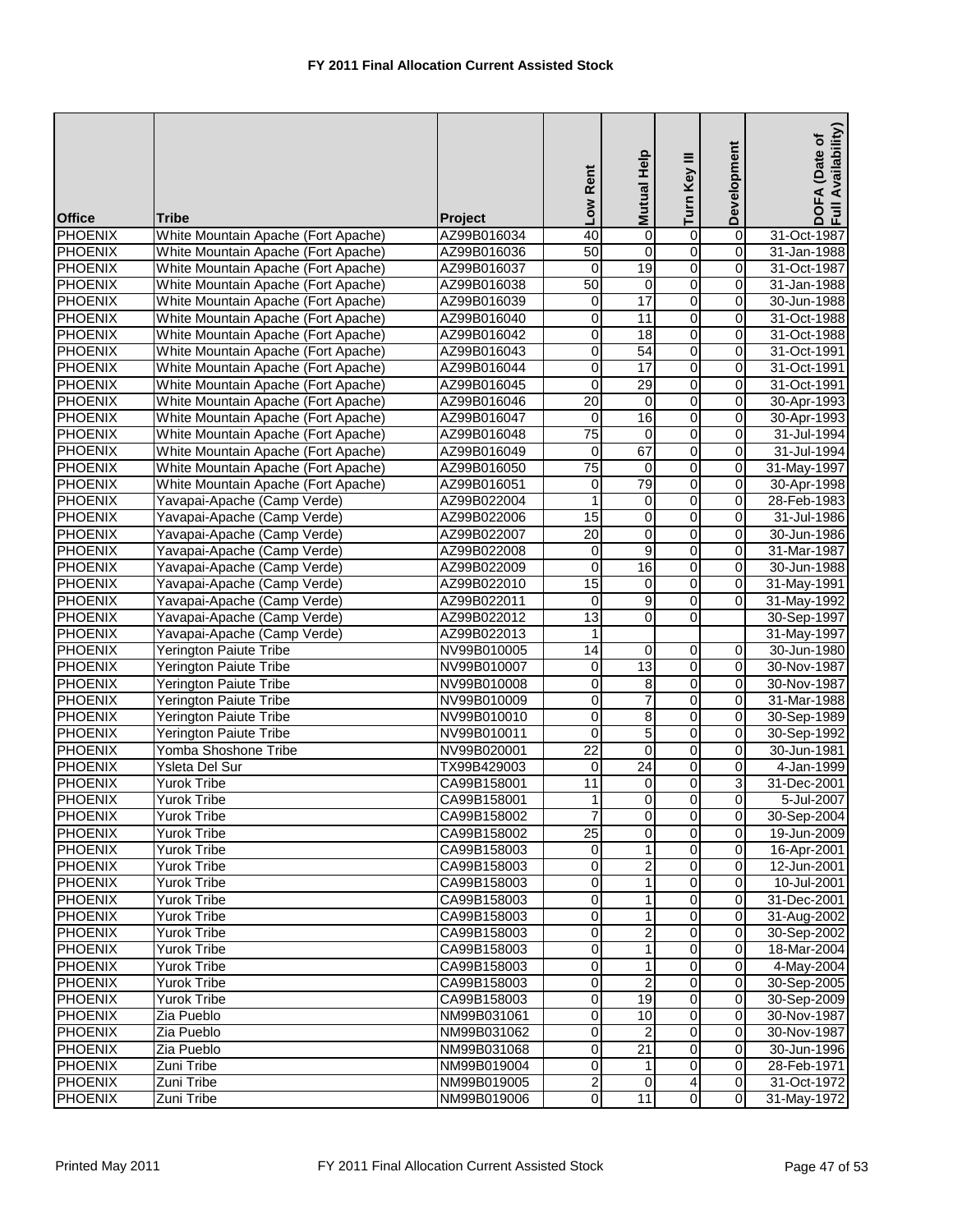## **FY 2011 Final Allocation Current Assisted Stock**

| <b>Office</b>   | <b>Tribe</b> | <b>Project</b> | ā<br>œ<br>Ó | deH<br>Mutual   | Ξ<br>Key<br>Turn | Development    | vailability)<br>ō<br>ate<br>$\mathbf{e}$<br>◀<br>$\overline{5}$<br>흉 |
|-----------------|--------------|----------------|-------------|-----------------|------------------|----------------|----------------------------------------------------------------------|
| <b>IPHOENIX</b> | Zuni Tribe   | NM99B019008    | 50          | $\overline{0}$  | $\overline{0}$   | $\overline{0}$ | 31-Mar-1977                                                          |
| <b>PHOENIX</b>  | Zuni Tribe   | NM99B019009    | 74          | $\overline{0}$  | $\overline{0}$   | $\overline{0}$ | 28-Feb-1982                                                          |
| <b>PHOENIX</b>  | Zuni Tribe   | NM99B019011    | 3           | 0               | $\overline{0}$   | $\overline{0}$ | 30-Sep-1982                                                          |
| <b>PHOENIX</b>  | Zuni Tribe   | NM99B019012    |             | 37 <sup>1</sup> | $\overline{0}$   | $\overline{0}$ | 31-Jul-1986                                                          |
| <b>PHOENIX</b>  | Zuni Tribe   | NM99B019013    | 40          | $\overline{0}$  | $\overline{0}$   | $\overline{0}$ | 31-Jul-1986                                                          |
| <b>IPHOENIX</b> | Zuni Tribe   | NM99B019015    | 22          | 0               | $\overline{0}$   | $\overline{0}$ | 31-Dec-1997                                                          |
| <b>PHOENIX</b>  | Zuni Tribe   | NM99B019016    |             | 5 <sub>l</sub>  | $\overline{0}$   | $\overline{0}$ | 30-Apr-2007                                                          |
| <b>PHOENIX</b>  | Zuni Tribe   | NM99B019017    | 5           | 0               | $\overline{0}$   | $\overline{0}$ | 30-Apr-2007                                                          |
| <b>PHOENIX</b>  | <b>TOTAL</b> |                | 9,266       | 6,300           | 41               | 120            |                                                                      |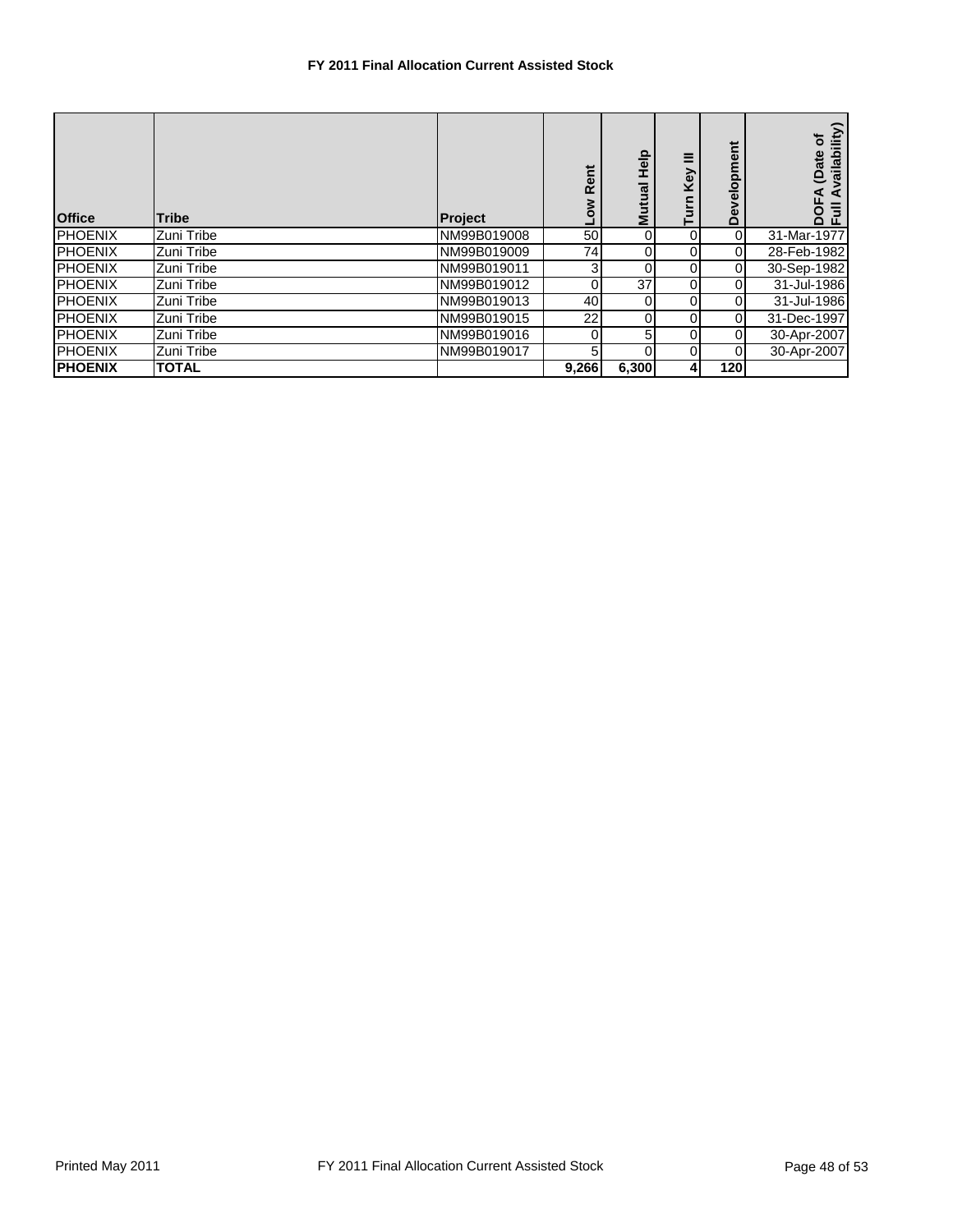| <b>Office</b>                    | Tribe                                                    | <b>Project</b>             | Low Rent                | Mutual Help             | Turn Key III                     | Development             | Availability)<br>Date of<br>DOFA (<br>Full Av |
|----------------------------------|----------------------------------------------------------|----------------------------|-------------------------|-------------------------|----------------------------------|-------------------------|-----------------------------------------------|
| <b>SEATTLE</b>                   | <b>Burns Paiute Colony</b>                               | OR97B039001                | 0                       | 18                      | 0                                | $\overline{0}$          | 31-Mar-1999                                   |
| <b>SEATTLE</b>                   | <b>Chehalis Confederated Tribes</b>                      | WA19B048002                | $\overline{29}$         | 0                       | O                                | 0                       | 30-Nov-1983                                   |
| <b>SEATTLE</b>                   | <b>Chehalis Confederated Tribes</b>                      | WA97B048001                | $\mathbf 0$             | $\overline{2}$          | O                                | $\mathbf 0$             | 28-Feb-1978                                   |
| <b>SEATTLE</b>                   | <b>Chehalis Confederated Tribes</b>                      | WA97B048003                | $\overline{21}$         | 0                       | O                                | 0                       | 30-Jun-1987                                   |
| <b>SEATTLE</b>                   | <b>Chehalis Confederated Tribes</b>                      | WA97B048005                | $\overline{\mathbf{0}}$ | 3                       | O                                | 0                       | 25-Nov-1997                                   |
| <b>SEATTLE</b>                   | <b>Chehalis Confederated Tribes</b>                      | WA97B048007                | 0                       | $\overline{\mathbf{c}}$ | $\mathsf{O}\xspace$              | 0                       | 31-Jan-2000                                   |
| <b>SEATTLE</b>                   | <b>Chehalis Confederated Tribes</b>                      | WA97B048008                | 5                       | 0                       | $\overline{0}$                   | 0                       | 29-Feb-2008                                   |
| <b>SEATTLE</b>                   | Coeur D'Alene Tribe                                      | ID16B007008                | 0                       | 1                       | 0                                | 0                       | 31-Aug-1984                                   |
| <b>SEATTLE</b>                   | Coeur D'Alene Tribe                                      | ID16B007009                | 16                      | 0                       | 0                                | 0                       | 30-Apr-1984                                   |
| <b>SEATTLE</b>                   | Coeur D'Alene Tribe                                      | ID16B007010                | 0                       | 3                       | 0                                | 0                       | 31-Aug-1984                                   |
| <b>SEATTLE</b>                   | Coeur D'Alene Tribe                                      | ID97B007006                | 45                      | 0                       | O                                | 0                       | 30-Sep-1981                                   |
| <b>SEATTLE</b>                   | Coeur D'Alene Tribe                                      | ID97B007013                | $\mathbf 0$             | 1                       | $\overline{0}$                   | $\mathsf{O}\xspace$     | 31-Aug-1984                                   |
| <b>SEATTLE</b>                   | Coeur D'Alene Tribe                                      | ID97B007015                | 11                      | 0                       | O                                | $\pmb{0}$               | 31-Mar-1990                                   |
| <b>SEATTLE</b>                   | Coeur D'Alene Tribe                                      | ID97B007016                | 0                       | 4                       | 0                                | $\pmb{0}$               | 31-May-1990                                   |
| <b>SEATTLE</b>                   | Coeur D'Alene Tribe                                      | ID97B007018                | 0                       | 12                      | O                                | 0                       | 31-Aug-1994                                   |
| <b>SEATTLE</b>                   | Coeur D'Alene Tribe                                      | ID97B007021                | 9                       | 0                       | 0                                | 1                       | 31-Dec-1998                                   |
| <b>SEATTLE</b>                   | Coeur D'Alene Tribe                                      | ID97B007022                | 0                       | 19                      | $\overline{0}$                   | 1                       | 31-Dec-1998                                   |
| <b>SEATTLE</b>                   | Coeur D'Alene Tribe                                      | ID97B007025                | 5                       | 0                       | 0                                | 0                       | 31-Dec-1998                                   |
| <b>SEATTLE</b>                   | <b>Colville Confederated Tribes</b>                      | WA19B043007                | 48                      | 2                       | $\overline{0}$                   | 0                       | 31-Dec-1980                                   |
| <b>SEATTLE</b>                   | <b>Colville Confederated Tribes</b>                      | WA19B043008                | $\mathbf 0$             | 2                       | 0                                | 0                       | 30-Apr-1981                                   |
| <b>SEATTLE</b>                   | <b>Colville Confederated Tribes</b>                      | WA19B043009                | 56                      | $\overline{2}$          | O                                | $\pmb{0}$               | 30-Jun-1982                                   |
| <b>SEATTLE</b>                   | <b>Colville Confederated Tribes</b>                      | WA97B043002                | 43                      | 1                       | O                                | 0                       | 30-Jun-1977                                   |
| <b>SEATTLE</b>                   | <b>Colville Confederated Tribes</b>                      | WA97B043003                | $\overline{30}$         | 1                       | $\overline{0}$                   | 0                       | 31-Aug-1978                                   |
| <b>SEATTLE</b>                   | <b>Colville Confederated Tribes</b>                      | WA97B043004                | $\mathbf 0$             | 5                       | 0                                | 0                       | 31-Jan-1979                                   |
| <b>SEATTLE</b>                   | <b>Colville Confederated Tribes</b>                      | WA97B043005                | 40                      | 2                       | 0                                | 0                       | 31-Jan-1980                                   |
| <b>SEATTLE</b>                   | <b>Colville Confederated Tribes</b>                      | WA97B043006                | $\mathbf 0$             | 1                       | $\overline{0}$                   | $\pmb{0}$               | 31-Jan-1980                                   |
| <b>SEATTLE</b>                   | <b>Colville Confederated Tribes</b>                      | WA97B043012                | 61                      | $\overline{c}$          | 0                                | $\overline{0}$          | 30-Jun-1983                                   |
| <b>SEATTLE</b>                   | <b>Colville Confederated Tribes</b>                      | WA97B043014                | 0                       | 15                      | 0                                | 0                       | 31-May-1986                                   |
| <b>SEATTLE</b>                   | <b>Colville Confederated Tribes</b>                      | WA97B043017                | 0                       | 8                       | 0                                | 0                       | 31-Mar-1999                                   |
| <b>SEATTLE</b>                   | Coos Bay Confederated Tribes                             | OR97B036001                | 15                      | 0                       | o                                | 0                       | 28-Feb-2001                                   |
| <b>SEATTLE</b>                   | Coquille Indian Tribe                                    | OR97B038001                | 49                      | 0                       | $\mathsf{O}\xspace$              | 0                       | 30-Jun-1997                                   |
| <b>SEATTLE</b>                   | Coquille Indian Tribe                                    |                            | $\overline{\mathbf{0}}$ | 18                      | $\overline{0}$                   | $\pmb{0}$               | 30-Jun-1997                                   |
| <b>SEATTLE</b>                   | Fort Hall Shoshone-Bannock                               | OR97B038002                | $\mathbf 0$             | 5                       | 0                                | 0                       | 31-Jan-1984                                   |
| <b>SEATTLE</b>                   | Fort Hall Shoshone-Bannock                               | ID16B009005<br>ID16B009006 | 19                      | 0                       | 0                                | 0                       | 31-Mar-1983                                   |
| <b>SEATTLE</b>                   | Fort Hall Shoshone-Bannock                               | ID97B009003                | 60                      | $\overline{0}$          | $\overline{0}$                   | $\overline{0}$          | 31-Oct-1975                                   |
|                                  | Fort Hall Shoshone-Bannock                               |                            |                         |                         | $\overline{0}$                   | $\mathbf 0$             |                                               |
| <b>SEATTLE</b><br><b>SEATTLE</b> | Fort Hall Shoshone-Bannock                               | ID97B009009<br>ID97B009010 | $\mathbf 0$<br>15       | 27<br>$\Omega$          | $\overline{0}$                   | $\overline{0}$          | 31-Aug-1992<br>30-Sep-1991                    |
|                                  | Fort Hall Shoshone-Bannock                               |                            |                         | $\overline{27}$         |                                  | $\mathbf 0$             |                                               |
| <b>SEATTLE</b><br><b>SEATTLE</b> | Fort Hall Shoshone-Bannock                               | ID97B009011<br>ID97B009014 | $\mathbf 0$<br>5        | 0                       | 0<br>$\overline{0}$              | $\overline{0}$          | 31-May-1994<br>31-Oct-2000                    |
|                                  |                                                          | ID97B009015                | $\overline{\mathbf{0}}$ | 5                       | $\overline{0}$                   | $\overline{\mathbf{o}}$ |                                               |
| <b>SEATTLE</b><br><b>SEATTLE</b> | Fort Hall Shoshone-Bannock<br>Fort Hall Shoshone-Bannock | ID97B009016                | 5                       | 0                       | 0                                | 0                       | 31-May-2001                                   |
| <b>SEATTLE</b>                   |                                                          |                            | 15                      | 0                       | $\overline{0}$                   | $\pmb{0}$               | 31-May-2001                                   |
| <b>SEATTLE</b>                   | Grand Ronde<br>Grand Ronde                               | OR97B040001<br>OR97B040002 |                         | 0                       | $\overline{0}$                   | 0                       | 31-Aug-2000<br>31-Aug-2000                    |
|                                  |                                                          |                            | 5                       |                         | $\overline{0}$                   | $\overline{0}$          |                                               |
| <b>SEATTLE</b>                   | Hoh Indian Tribe<br><b>Hoh Indian Tribe</b>              | WA19B052006                | $\overline{0}$<br>4     | 3<br>0                  | 0                                | $\pmb{0}$               | 30-Nov-1983<br>1-Feb-1997                     |
| <b>SEATTLE</b>                   |                                                          | WA97B052032                |                         |                         |                                  |                         |                                               |
| <b>SEATTLE</b>                   | Kalispel Indian Community                                | WA97B037009                | 0                       | 3<br>9                  | $\overline{0}$<br>$\overline{0}$ | $\mathbf 0$             | 30-Nov-1990                                   |
| <b>SEATTLE</b>                   | Kalispel Indian Community                                | WA97B037012                | $\mathbf 0$             |                         |                                  | 0                       | 31-Dec-1996                                   |
| <b>SEATTLE</b>                   | Kalispel Indian Community                                | WA97B600371                | 4                       | 0                       | $\overline{0}$                   | $\mathbf 0$             | 30-Sep-2000                                   |
| <b>SEATTLE</b>                   | Kalispel Indian Community                                | WA97B600372                | 0                       | 3                       | $\overline{0}$                   | $\pmb{0}$               | 30-Sep-2000                                   |
| <b>SEATTLE</b>                   | Klamath Indian Tribe                                     | OR97B037001                | $\mathbf 0$             | 0                       | 0                                | 3                       | 31-Mar-1997                                   |
| <b>SEATTLE</b>                   | Klamath Indian Tribe                                     | OR97B037004                | $\overline{0}$          | 5                       | $\overline{0}$                   | $\mathbf 0$             | 28-Feb-1999                                   |
| <b>SEATTLE</b>                   | Klamath Indian Tribe                                     | OR97B037005                | 6                       | $\overline{\mathbf{0}}$ | $\overline{0}$                   | $\pmb{0}$               | 28-Feb-1999                                   |
| <b>SEATTLE</b>                   | Kootenai Tribe                                           | ID97B022001                | $\overline{O}$          | $\infty$                | $\overline{0}$                   | $\mathbf 0$             | 28-Feb-1986                                   |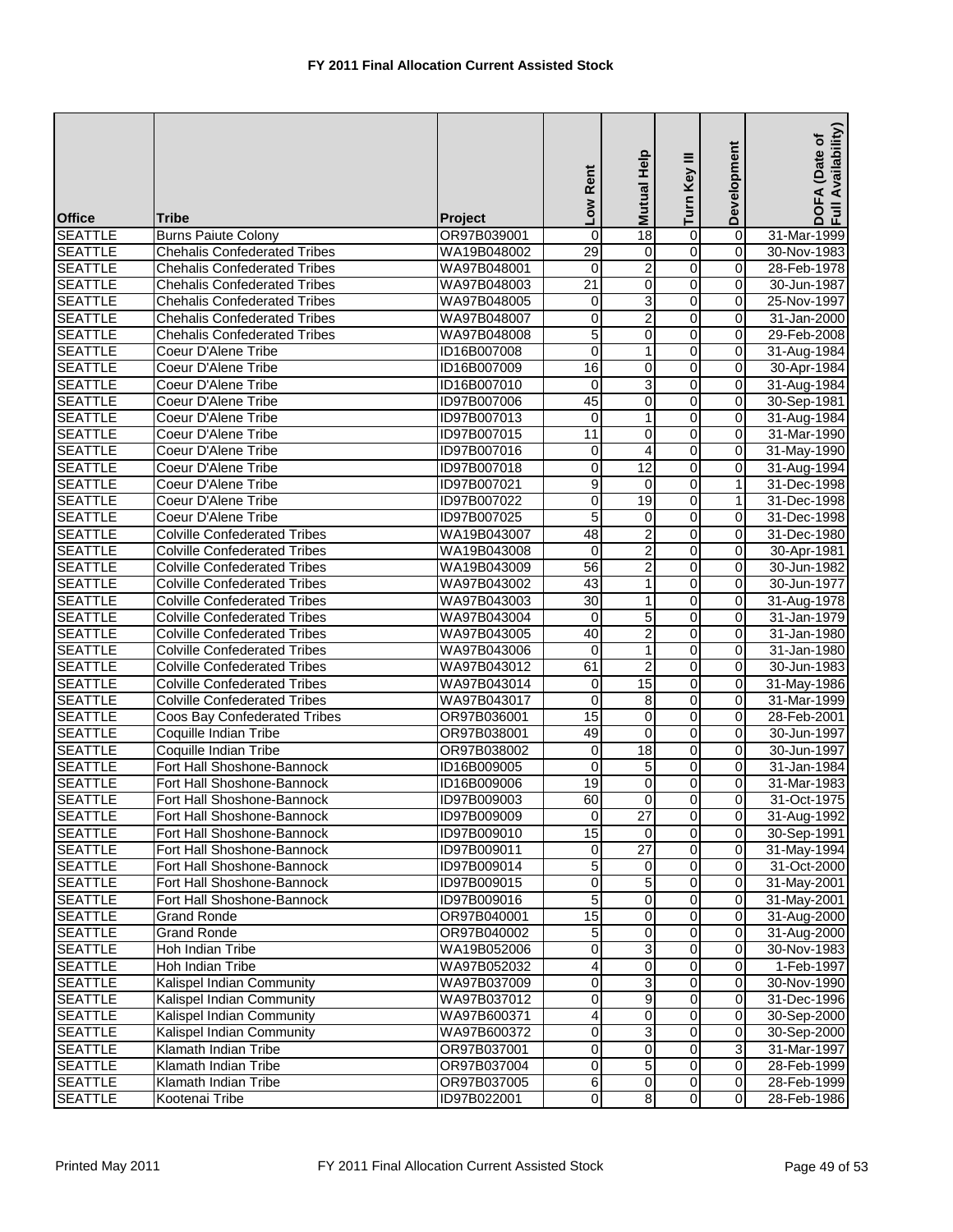| <b>Office</b>  | Tribe                             | <b>Project</b>     | Low Rent                | Mutual Help      | Turn Key III   | Development             | Availability)<br>(Date of<br>DOFA<br>Full Av |
|----------------|-----------------------------------|--------------------|-------------------------|------------------|----------------|-------------------------|----------------------------------------------|
| <b>SEATTLE</b> | Lower Elwha Tribal Community      | WA97B050004        | 0                       | 8                | $\overline{0}$ | $\overline{\mathsf{o}}$ | 16-Apr-1994                                  |
| <b>SEATTLE</b> | Lower Elwha Tribal Community      | WA97B050005        | $\mathbf 0$             | 10               | 0              | $\overline{\mathbf{0}}$ | 30-Apr-1994                                  |
| <b>SEATTLE</b> | Lower Elwha Tribal Community      | WA97B050007        | $\mathbf 0$             | $\overline{21}$  | $\overline{0}$ | $\overline{0}$          | 30-Apr-1994                                  |
| <b>SEATTLE</b> | Lower Elwha Tribal Community      | WA97B050009        | 0                       | 20               | o              | 0                       | 31-Aug-1996                                  |
| <b>SEATTLE</b> | Lower Elwha Tribal Community      | WA97B050011        | $\overline{5}$          | $\pmb{0}$        | $\overline{0}$ | 0                       | 31-Jul-1999                                  |
| <b>SEATTLE</b> | Lower Elwha Tribal Community      | WA97B050012        | $\mathbf 0$             | 5                | $\mathbf 0$    | 0                       | 31-Jul-1999                                  |
| <b>SEATTLE</b> | Lummi Tribe                       | WA97B028004        | 25                      | 0                | $\overline{0}$ | $\mathbf 0$             | 30-Apr-1975                                  |
| <b>SEATTLE</b> | Lummi Tribe                       | WA97B028007        | 35                      | 0                | $\overline{0}$ | 0                       | 30-Jun-1989                                  |
| <b>SEATTLE</b> | Lummi Tribe                       | WA97B028011        | $\mathbf 0$             | 25               | 0              | 0                       | 31-Aug-1995                                  |
| <b>SEATTLE</b> | Lummi Tribe                       | WA97B028012        | 15                      | $\Omega$         | $\overline{0}$ | $\overline{0}$          | 31-Mar-1996                                  |
| <b>SEATTLE</b> | Lummi Tribe                       | WA97B028013        | 0                       | 32               | o              | 0                       | 30-Sep-1996                                  |
| <b>SEATTLE</b> | Lummi Tribe                       | WA97B028014        | 20                      | $\mathbf 0$      | $\overline{0}$ | $\overline{O}$          | 30-Mar-1997                                  |
| <b>SEATTLE</b> | Lummi Tribe                       | WA97B028015        | 0                       | 40               | $\overline{0}$ | $\pmb{0}$               | 30-Sep-1998                                  |
| <b>SEATTLE</b> | Lummi Tribe                       | WA97B028023        | $\mathbf 0$             | 5                | $\overline{0}$ | $\pmb{0}$               | 31-Dec-1998                                  |
| <b>SEATTLE</b> | Makah Indian Tribe                | WA19B029004        | $\overline{22}$         | 0                | $\overline{0}$ | 0                       | 31-Mar-1982                                  |
| <b>SEATTLE</b> | Makah Indian Tribe                | WA97B029010        | 0                       | 7                | $\overline{0}$ | $\mathbf 0$             | 31-Jan-1995                                  |
| <b>SEATTLE</b> | Makah Indian Tribe                | WA97B029013        | 18                      | 0                | $\overline{0}$ | 0                       | 31-Dec-1996                                  |
| <b>SEATTLE</b> | Makah Indian Tribe                | WA97B029014        | 5                       | 0                | 0              | 0                       | 30-Nov-1999                                  |
| <b>SEATTLE</b> | Muckleshoot Indian Tribe          | WA97B040001        | 40                      | 0                | $\overline{0}$ | $\overline{0}$          | 31-Dec-1980                                  |
| <b>SEATTLE</b> | Muckleshoot Indian Tribe          | WA97B040003        | 24                      | 0                | 0              | 0                       | 30-Sep-1998                                  |
| <b>SEATTLE</b> | Muckleshoot Indian Tribe          | WA97B040004        | 40                      | 0                | o              | $\mathbf 0$             | 28-Sep-2007                                  |
| <b>SEATTLE</b> | <b>Nez Perce Tribe</b>            | ID97B008007        | 60                      | 0                | $\overline{0}$ | $\pmb{0}$               | 30-Sep-1977                                  |
| <b>SEATTLE</b> | <b>Nez Perce Tribe</b>            | <b>ID97B008008</b> | $\overline{\mathbf{0}}$ | 1                | $\overline{0}$ | $\pmb{0}$               | 31-Aug-1980                                  |
| <b>SEATTLE</b> | <b>Nez Perce Tribe</b>            | ID97B008011        | $\mathbf 0$             | 5                | $\overline{0}$ | $\overline{0}$          | 30-Apr-1984                                  |
| <b>SEATTLE</b> | Nez Perce Tribe                   | ID97B008014        | $\overline{0}$          | 20               | 0              | 0                       | 31-Aug-1991                                  |
| <b>SEATTLE</b> | <b>Nez Perce Tribe</b>            | <b>ID97B008015</b> | 29                      | $\boldsymbol{0}$ | $\overline{0}$ | $\overline{0}$          | 30-Sep-1993                                  |
| <b>SEATTLE</b> | Nez Perce Tribe                   | ID97B008017        | 0                       | 17               | $\overline{0}$ | $\mathbf 0$             | 31-Dec-1994                                  |
| <b>SEATTLE</b> | Nez Perce Tribe                   | ID97B008021        | $\overline{0}$          | 4                | 0              | $\Omega$                | 30-Sep-1996                                  |
| <b>SEATTLE</b> | Nez Perce Tribe                   | ID97B008022        | 0                       | 1                | 0              | 0                       | 30-Sep-1996                                  |
| <b>SEATTLE</b> | Nisqually Indian Community        | WA97B052002        | $\overline{\mathbf{0}}$ | 1                | $\overline{0}$ | $\mathbf 0$             | 31-Dec-1980                                  |
| <b>SEATTLE</b> | Nisqually Indian Community        | WA97B052008        | $\mathbf 0$             | 7                | $\overline{0}$ | $\overline{0}$          | 30-Apr-1986                                  |
| <b>SEATTLE</b> | <b>Nisqually Indian Community</b> | WA97B052011        | $\mathbf 0$             | 19               | $\overline{0}$ | $\mathbf 0$             | 28-Feb-1987                                  |
| <b>SEATTLE</b> | Nisqually Indian Community        | WA97B052012        | 0                       | 11               | $\overline{0}$ | 0                       | 30-Apr-1988                                  |
| <b>SEATTLE</b> | Nisqually Indian Community        | WA97B052016        | $\mathbf 0$             | 3                | 0              | 0                       | 30-Apr-1988                                  |
| <b>SEATTLE</b> | <b>Nisqually Indian Community</b> | WA97B052032        | $\overline{5}$          | $\overline{0}$   | $\overline{0}$ | $\overline{O}$          | 30-Sep-2000                                  |
| <b>SEATTLE</b> | <b>Nisqually Indian Community</b> | WA97B052035        | 5                       | $\overline{0}$   | $\overline{0}$ | $\mathbf 0$             | 31-Mar-1999                                  |
| <b>SEATTLE</b> | <b>Nisqually Indian Community</b> | WA97B052040        | Ō                       | 5                | $\overline{0}$ | 0                       | 31-Jul-1998                                  |
| <b>SEATTLE</b> | Nooksack Tribe                    | WA19B056002        | $\overline{0}$          | 4                | $\overline{0}$ | 0                       | 31-Dec-1980                                  |
| <b>SEATTLE</b> | Nooksack Tribe                    | WA97B056001        | $\mathbf 0$             | 3                | $\overline{0}$ | $\mathbf 0$             | 31-Dec-1979                                  |
| <b>SEATTLE</b> | Nooksack Tribe                    | WA97B056003        | $\overline{0}$          | 17               | $\overline{0}$ | $\mathbf 0$             | 31-Aug-1984                                  |
| <b>SEATTLE</b> | Nooksack Tribe                    | WA97B056005        | 0                       | 12               | 0              | 0                       | 31-Jan-1992                                  |
| <b>SEATTLE</b> | Nooksack Tribe                    | WA97B056006        | 0                       | 17               | $\overline{0}$ | $\mathbf 0$             | $31 -$ Jul-1994                              |
| <b>SEATTLE</b> | Nooksack Tribe                    | WA97B056007        | 0                       |                  | $\overline{0}$ | 0                       | 31-Jul-1994                                  |
| <b>SEATTLE</b> | Nooksack Tribe                    | WA97B056008        | 7                       | $\mathbf 0$      | $\overline{0}$ | $\overline{0}$          | 30-Sep-1999                                  |
| <b>SEATTLE</b> | Port Gamble Indian Community      | WA19B044004        | 10                      | 0                | $\overline{0}$ | $\pmb{0}$               | 31-Mar-1983                                  |
| <b>SEATTLE</b> | Port Gamble Indian Community      | WA97B044001        | 5                       | 0                | $\overline{0}$ | $\mathbf 0$             | 30-May-1974                                  |
| <b>SEATTLE</b> | Port Gamble Indian Community      | WA97B044003        | $\overline{20}$         | 0                | $\overline{0}$ | $\pmb{0}$               | 31-Oct-1977                                  |
| <b>SEATTLE</b> | Port Gamble Indian Community      | WA97B044006        | $\mathbf 0$             | 10               | $\overline{0}$ | $\mathbf 0$             | 31-May-1993                                  |
| <b>SEATTLE</b> | Port Gamble Indian Community      | WA97B044008        | 0                       | 10               | $\overline{0}$ | $\pmb{0}$               | 31-Jan-1996                                  |
| <b>SEATTLE</b> | Port Gamble Indian Community      | WA97B044010        | 0                       | 9                | $\overline{0}$ | 0                       | 30-Apr-1998                                  |
| <b>SEATTLE</b> | Port Gamble Indian Community      | WA97B044011        | 6                       | $\overline{0}$   | $\overline{0}$ | $\pmb{0}$               | 30-Apr-1998                                  |
| <b>SEATTLE</b> | <b>Puyallup Tribe</b>             | WA97B063002        | $\overline{27}$         | $\mathbf 0$      | $\overline{0}$ | $\overline{\mathbf{0}}$ | 31-Jul-1990                                  |
| <b>SEATTLE</b> | <b>Puyallup Tribe</b>             | WA97B063005        | $\mathbf 0$             | 23               | $\overline{0}$ | $\overline{0}$          | $31 -$ Jul-1990                              |
|                |                                   |                    |                         |                  |                |                         |                                              |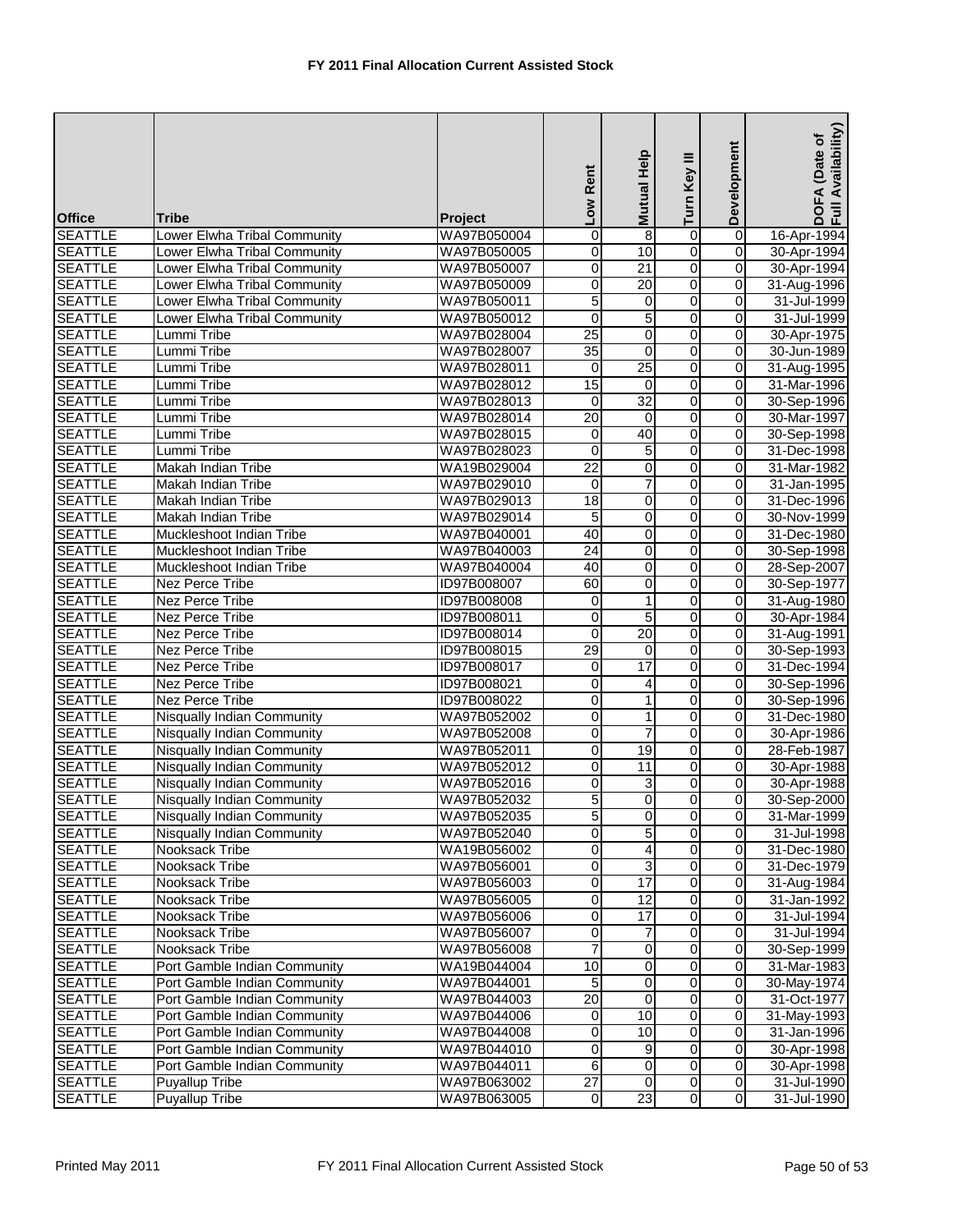| <b>Office</b>  | <b>Tribe</b>                      | Project     | Low Rent        | Help<br><b>Mutual</b> | Turn Key III   | Development         | DOFA (Date of<br>Full Availability) |
|----------------|-----------------------------------|-------------|-----------------|-----------------------|----------------|---------------------|-------------------------------------|
| <b>SEATTLE</b> | <b>Puyallup Tribe</b>             | WA97B063006 | 5               | 0                     | $\overline{0}$ | $\overline{0}$      | 4-Aug-2006                          |
| <b>SEATTLE</b> | <b>Puyallup Tribe</b>             | WA97B063007 | 0               | 5                     | 0              | 0                   | 4-Aug-2006                          |
| <b>SEATTLE</b> | Quileute Tribe                    | WA97B047002 | 0               | $\overline{24}$       | $\overline{0}$ | $\overline{0}$      | 31-Mar-1996                         |
| <b>SEATTLE</b> | <b>Quileute Tribe</b>             | WA97B047003 | 0               | 4                     | $\overline{0}$ | 0                   | 30-Sep-1997                         |
| <b>SEATTLE</b> | <b>Quileute Tribe</b>             | WA97B047004 | 0               | 4                     | $\overline{0}$ | $\overline{0}$      | 30-Sep-1997                         |
| <b>SEATTLE</b> | Quileute Tribe                    | WA97B047005 | 3               | 3                     | $\overline{0}$ | $\overline{0}$      | 31-Dec-1998                         |
| <b>SEATTLE</b> | Quinault                          | WA97B027005 | $\pmb{0}$       | $\mathbf{1}$          | 0              | $\mathbf 0$         | 31-Jan-1980                         |
| <b>SEATTLE</b> | Quinault                          | WA97B027006 | 0               | 5                     | 0              | $\overline{0}$      | 31-Jul-1981                         |
| <b>SEATTLE</b> | <b>Quinault Tribe</b>             | WA97B027003 | 40              | 0                     | 0              | 0                   | 30-Jul-1974                         |
| <b>SEATTLE</b> | Quinault Tribe                    | WA97B027007 | 10              | 0                     | 0              | $\mathbf 0$         | 31-Jul-1981                         |
| <b>SEATTLE</b> | Quinault Tribe                    | WA97B027009 | 0               | $\overline{2}$        | 0              | $\mathbf 0$         | 30-Apr-1985                         |
| <b>SEATTLE</b> | <b>Quinault Tribe</b>             | WA97B027010 | 0               | 16                    | $\overline{0}$ | $\overline{0}$      | 30-Sep-1995                         |
| <b>SEATTLE</b> | <b>Quinault Tribe</b>             | WA97B027011 | $\overline{5}$  | 0                     | $\overline{0}$ | 0                   | 2-Feb-2005                          |
| <b>SEATTLE</b> | <b>Quinault Tribe</b>             | WA97B027012 | 0               | 5                     | $\overline{0}$ | 0                   | 2-Feb-2005                          |
| <b>SEATTLE</b> | Sauk-Suiattle Indian Tribe        | WA97B062003 | $\mathbf 0$     | $\overline{14}$       | 0              | 0                   | 31-Jul-1984                         |
| <b>SEATTLE</b> | <b>Shoalwater Bay Tribe</b>       | WA97B052008 | 0               | $\overline{7}$        | 0              | $\overline{0}$      | 30-Apr-1986                         |
| <b>SEATTLE</b> | Shoalwater Bay Tribe              | WA97B052021 | 1               | 0                     | 0              | $\overline{0}$      | 28-Feb-2000                         |
| <b>SEATTLE</b> | Shoalwater Bay Tribe              | WA97B052046 | 3               | 0                     | $\overline{0}$ | 0                   | 30-Apr-2003                         |
| <b>SEATTLE</b> | Shoalwater Bay Tribe              | WA97B052051 | 0               | 4                     | 0              | 1                   | 31-Jul-2000                         |
| <b>SEATTLE</b> | <b>Siletz Confederated Tribes</b> | OR97B035001 | 0               | 39                    | 0              | $\mathbf 0$         | 31-Mar-1989                         |
| <b>SEATTLE</b> | <b>Siletz Confederated Tribes</b> | OR97B035002 | $\pmb{0}$       | 15                    | $\overline{0}$ | $\overline{0}$      | 31-Aug-1991                         |
| <b>SEATTLE</b> | <b>Siletz Confederated Tribes</b> | OR97B035004 | 26              | $\mathbf 0$           | $\overline{0}$ | 0                   | 30-Apr-1996                         |
| <b>SEATTLE</b> | <b>Siletz Confederated Tribes</b> | OR97B035007 | 25              | 0                     | $\overline{0}$ | $\overline{0}$      | 30-Sep-1997                         |
| <b>SEATTLE</b> | <b>Siletz Confederated Tribes</b> | OR97B035008 | 0               | 5                     | 0              | $\mathbf 0$         | 28-Feb-2001                         |
| <b>SEATTLE</b> | <b>Siletz Confederated Tribes</b> | OR97B035009 | $\mathbf 0$     | 5                     | 0              | $\mathbf 0$         | 28-Feb-2001                         |
| <b>SEATTLE</b> | <b>Siletz Confederated Tribes</b> | OR97B035010 | 1               | 0                     | 0              | $\mathbf 0$         | 28-Feb-2001                         |
| <b>SEATTLE</b> | <b>Siletz Confederated Tribes</b> | OR97B035011 | $\mathbf 0$     | 5                     | 0              | 0                   | 28-Feb-2001                         |
| <b>SEATTLE</b> | <b>Siletz Confederated Tribes</b> | OR97B035012 | 5               | 0                     | 0              | $\mathsf{O}\xspace$ | 28-Feb-2001                         |
| <b>SEATTLE</b> | Skokomish Indian Tribe            | WA97B052008 | 0               | 13                    | 0              | $\mathbf 0$         | 30-Apr-1986                         |
| <b>SEATTLE</b> | Skokomish Indian Tribe            | WA97B052019 | $\pmb{0}$       | $\overline{21}$       | O              | $\overline{0}$      | 31-Mar-1992                         |
| <b>SEATTLE</b> | Skokomish Indian Tribe            | WA97B052021 | 9               | 0                     | $\overline{0}$ | 0                   | 28-Feb-1999                         |
| <b>SEATTLE</b> | Skokomish Indian Tribe            | WA97B052038 | 5               | 0                     | $\overline{0}$ | 0                   | 31-Mar-2000                         |
| <b>SEATTLE</b> | Spokane Tribe                     | WA19B037004 | $\overline{32}$ | 0                     | 0              | $\mathbf 0$         | 31-Dec-1981                         |
| <b>SEATTLE</b> | Spokane Tribe                     | WA97B037003 | 0               | 2                     | 0              | $\mathbf 0$         | 30-Jun-1981                         |
| <b>SEATTLE</b> | Spokane Tribe                     | WA97B037005 | 52              | $\pmb{0}$             | 0              | $\overline{0}$      | 29-Feb-1984                         |
| <b>SEATTLE</b> | Spokane Tribe                     | WA97B037006 | $\overline{0}$  | $\overline{c}$        | $\overline{0}$ | $\overline{0}$      | 30-Apr-1986                         |
| <b>SEATTLE</b> | Spokane Tribe                     | WA97B037008 | $\overline{2}$  | 15                    | 0              | $\mathbf 0$         | 30-Nov-1987                         |
| <b>SEATTLE</b> | Spokane Tribe                     | WA97B037009 | 1               | $\overline{25}$       | 0              | $\mathbf 0$         | 30-Nov-1990                         |
| <b>SEATTLE</b> | Spokane Tribe                     | WA97B037013 | $\pmb{0}$       | 9                     | $\overline{0}$ | $\overline{0}$      | 31-Jan-1997                         |
| <b>SEATTLE</b> | Spokane Tribe                     | WA97B037014 | 16              | 0                     | 0              | $\mathbf 0$         | 31-Aug-1997                         |
| <b>SEATTLE</b> | Spokane Tribe                     | WA97B037024 | 0               | $\overline{4}$        | 0              | $\overline{0}$      | 31-Aug-2000                         |
| <b>SEATTLE</b> | Spokane Tribe                     | WA97B037025 | 6               | $\mathbf 0$           | 0              | $\mathbf 0$         | 31-Mar-2000                         |
| <b>SEATTLE</b> | <b>Squaxin Island Tribe</b>       | WA97B052001 | 0               | 1.                    | 0              | $\mathbf 0$         | 31-Dec-1977                         |
| <b>SEATTLE</b> | Squaxin Island Tribe              | WA97B052003 | 0               | $\mathbf{3}$          | 0              | $\overline{0}$      | 28-Feb-1982                         |
| <b>SEATTLE</b> | <b>Squaxin Island Tribe</b>       | WA97B052017 | 0               | $\overline{20}$       | 0              | $\mathbf 0$         | 29-Feb-1992                         |
| <b>SEATTLE</b> | <b>Squaxin Island Tribe</b>       | WA97B052021 | 10              | $\mathbf 0$           | $\overline{0}$ | $\mathbf 0$         | 23-Oct-1997                         |
| <b>SEATTLE</b> | Squaxin Island Tribe              | WA97B052032 | 7               | 0                     | 0              | $\mathbf 0$         | 1-Jun-1998                          |
| <b>SEATTLE</b> | Squaxin Island Tribe              | WA97B052036 | 2               | 0                     | 0              | $\mathbf 0$         | 1-Jun-1998                          |
| <b>SEATTLE</b> | Squaxin Island Tribe              | WA97B052042 | $\overline{2}$  | 0                     | 0              | $\mathbf 0$         | 31-Jan-2002                         |
| <b>SEATTLE</b> | Squaxin Island Tribe              | WA97B052052 | 0               | $\overline{5}$        | 0              | 0                   | 31-Jan-2002                         |
| <b>SEATTLE</b> | <b>Suquamish Tribal Council</b>   | WA97B052002 | $\overline{0}$  | 5                     | 0              | $\mathbf 0$         | 31-Dec-1980                         |
| <b>SEATTLE</b> | <b>Suquamish Tribal Council</b>   | WA97B052008 | 0               | 8                     | 0              | $\mathbf 0$         | 30-Apr-1986                         |
| <b>SEATTLE</b> | Suquamish Tribal Council          | WA97B052014 | $\overline{0}$  | $\overline{23}$       | $\overline{0}$ | $\overline{0}$      | 31-Mar-1992                         |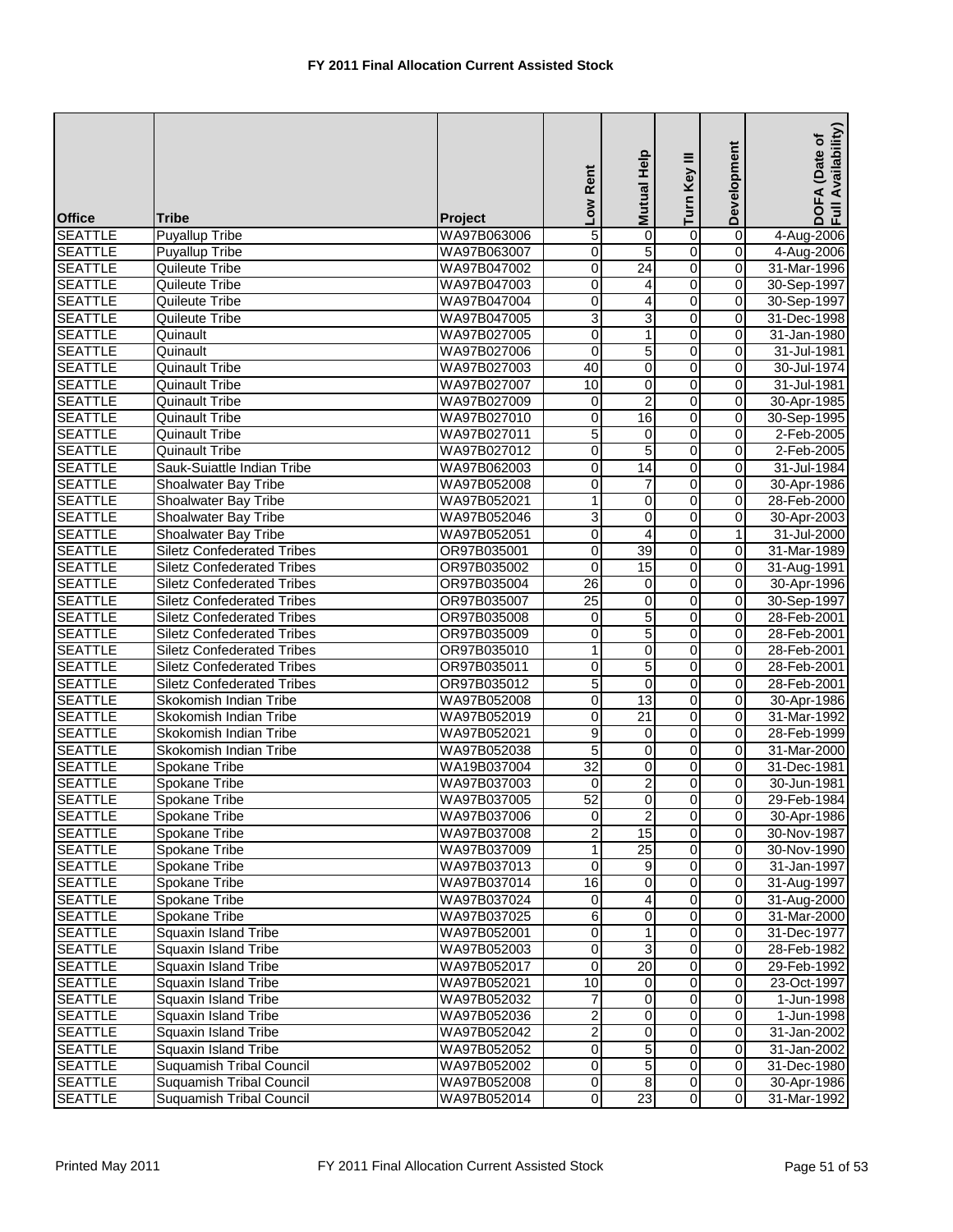| <b>Office</b>  | <b>Tribe</b>                        | <b>Project</b>             | Low Rent        | Help<br><b>Mutual</b>   | Turn Key III            | Development    | Availability)<br>(Date of<br>DOFA<br>Full Av |
|----------------|-------------------------------------|----------------------------|-----------------|-------------------------|-------------------------|----------------|----------------------------------------------|
| <b>SEATTLE</b> | <b>Suquamish Tribal Council</b>     | WA97B052020                | 4               | 0                       | $\overline{0}$          | $\overline{0}$ | 30-Sep-1993                                  |
| <b>SEATTLE</b> | <b>Suquamish Tribal Council</b>     | WA97B052034                | 5               | 0                       | 0                       | $\mathbf 0$    | 28-Feb-1999                                  |
| <b>SEATTLE</b> | <b>Suquamish Tribal Council</b>     | WA97B052041                | $\mathbf 0$     | 5                       | $\overline{0}$          | $\mathbf 0$    | 31-Aug-1998                                  |
| <b>SEATTLE</b> | Swinomish Indians                   | WA97B023003                | 16              | 0                       | 0                       | 0              | 31-Dec-1972                                  |
| <b>SEATTLE</b> | Swinomish Indians                   | WA97B023004                | 16              | 0                       | $\overline{0}$          | $\mathbf 0$    | 30-Apr-1980                                  |
| <b>SEATTLE</b> | Swinomish Indians                   | WA97B023006                | $\overline{36}$ | 0                       | $\mathbf 0$             | $\mathbf 0$    | 31-Aug-1985                                  |
| <b>SEATTLE</b> | Swinomish Indians                   | WA97B023007                | 10              | 0                       | 0                       | $\mathbf 0$    | 31-Dec-1993                                  |
| <b>SEATTLE</b> | Swinomish Indians                   | WA97B023008                | 0               | $\overline{7}$          | 0                       | $\mathbf 0$    | 30-Jun-1998                                  |
| <b>SEATTLE</b> | <b>Tulalip Tribes</b>               | WA19B051002                | $\mathbf 0$     | 1                       | 0                       | 0              | 31-Mar-1982                                  |
| <b>SEATTLE</b> | <b>Tulalip Tribes</b>               | WA19B051003                | 19              | $\overline{\mathbf{o}}$ | $\overline{0}$          | $\mathbf 0$    | 31-Jan-1982                                  |
| <b>SEATTLE</b> | <b>Tulalip Tribes</b>               | WA19B051004                | $\mathbf 0$     | $\overline{7}$          | 0                       | $\mathbf 0$    | 31-May-1986                                  |
| <b>SEATTLE</b> | <b>Tulalip Tribes</b>               | WA19B051005                | 14              | 0                       | $\overline{0}$          | $\overline{0}$ | 31-May-1986                                  |
| <b>SEATTLE</b> | <b>Tulalip Tribes</b>               | WA97B051001                | 40              | 0                       | 0                       | $\mathbf 0$    | 31-May-1978                                  |
| <b>SEATTLE</b> | <b>Tulalip Tribes</b>               | WA97B051006                | $\pmb{0}$       | 1                       | $\overline{0}$          | $\overline{0}$ | 31-May-1986                                  |
| <b>SEATTLE</b> | <b>Tulalip Tribes</b>               | WA97B051007                | $\overline{17}$ | 0                       | 0                       | $\mathbf 0$    | 31-Oct-1991                                  |
| <b>SEATTLE</b> | <b>Tulalip Tribes</b>               | WA97B051009                | 4               | 0                       | 0                       | 0              | 31-Oct-1991                                  |
| <b>SEATTLE</b> | <b>Tulalip Tribes</b>               | WA97B051010                | $\mathbf 0$     | 15                      | 0                       | $\mathbf 0$    | 31-Oct-1991                                  |
| <b>SEATTLE</b> | <b>Tulalip Tribes</b>               | WA97B051011                | $\overline{20}$ | 0                       | 0                       | 0              | 31-Oct-1991                                  |
| <b>SEATTLE</b> | <b>Tulalip Tribes</b>               | WA97B051013                | 0               | 17                      | $\overline{0}$          | $\mathbf 0$    | 31-Dec-1992                                  |
| <b>SEATTLE</b> | <b>Tulalip Tribes</b>               | WA97B051016                | $\mathbf 0$     | 11                      | 0                       | 0              | 31-Dec-1991                                  |
|                |                                     |                            | $\mathbf 0$     |                         | 0                       | $\overline{0}$ |                                              |
| <b>SEATTLE</b> | <b>Tulalip Tribes</b>               | WA97B051017<br>WA97B051018 | 19              | 5<br>$\boldsymbol{0}$   | 0                       | 0              | 31-Dec-1991                                  |
| <b>SEATTLE</b> | <b>Tulalip Tribes</b>               |                            |                 |                         |                         |                | 30-Nov-1994                                  |
| <b>SEATTLE</b> | <b>Tulalip Tribes</b>               | WA97B051019                | 0               | 34                      | $\overline{0}$          | 0              | 30-Nov-1994                                  |
| <b>SEATTLE</b> | <b>Tulalip Tribes</b>               | WA97B051022                | $\mathbf 0$     | 15                      | 0                       | $\mathbf 0$    | 31-Dec-1996                                  |
| <b>SEATTLE</b> | <b>Umatilla Confederated Tribes</b> | OR97B012002                | 50              | 0                       | 0                       | 0              | 28-Feb-1974                                  |
| <b>SEATTLE</b> | <b>Umatilla Confederated Tribes</b> | OR97B012005                | 10              | 0                       | 0                       | $\mathbf 0$    | 30-Jun-1978                                  |
| <b>SEATTLE</b> | <b>Umatilla Confederated Tribes</b> | OR97B012006                | 50              | 0                       | 0                       | 0              | 28-Feb-1981                                  |
| <b>SEATTLE</b> | <b>Umatilla Confederated Tribes</b> | OR97B012013                | 0               | $\overline{c}$          | 0                       | 3              | 31-Oct-2000                                  |
| <b>SEATTLE</b> | <b>Umatilla Confederated Tribes</b> | OR97B012014                | $\overline{20}$ | 0                       | 0                       | 0              | 31-Dec-1997                                  |
| <b>SEATTLE</b> | <b>Upper Skagit Tribe</b>           | WA97B062001                | 0               | 30                      | $\overline{0}$          | $\mathbf 0$    | 30-Apr-1983                                  |
| <b>SEATTLE</b> | <b>Upper Skagit Tribe</b>           | WA97B062004                | $\overline{20}$ | 0                       | $\overline{0}$          | $\overline{0}$ | 30-Jun-1999                                  |
| <b>SEATTLE</b> | <b>Upper Skagit Tribe</b>           | WA97B062006                | 6               | 0                       | $\overline{0}$          | 0              | 30-Jun-1999                                  |
| <b>SEATTLE</b> | Warm Springs Confederated Tribes    | OR97B013001                | 50              | 0                       | 0                       | $\mathbf 0$    | 1-May-1973                                   |
| <b>SEATTLE</b> | Warm Springs Confederated Tribes    | OR97B013002                | 50              | 0                       | 0                       | 0              | 28-Feb-1979                                  |
| <b>SEATTLE</b> | Warm Springs Confederated Tribes    | OR97B013003                | $\overline{0}$  | 34                      | $\overline{0}$          | $\overline{0}$ | 31-Jan-1987                                  |
| <b>SEATTLE</b> | Warm Springs Confederated Tribes    | OR97B013008                | $\overline{0}$  | 15                      | $\overline{0}$          | $\mathbf 0$    | 31-Jan-1995                                  |
| <b>SEATTLE</b> | Warm Springs Confederated Tribes    | OR97B013009                | 0               | $\overline{36}$         | $\overline{0}$          | $\overline{4}$ | 31-Aug-1997                                  |
| <b>SEATTLE</b> | Warm Springs Confederated Tribes    | OR97B013011                | 0               | 5                       | 0                       | $\mathbf 0$    | 31-Mar-2000                                  |
| <b>SEATTLE</b> | Yakama Indian Nation                | WA19B022013                | $\mathbf 0$     | 7                       | $\overline{\mathbf{o}}$ | $\mathbf 0$    | 31-May-1981                                  |
| <b>SEATTLE</b> | Yakama Indian Nation                | WA19B022014                | 24              | $\boldsymbol{0}$        | 0                       | $\mathbf 0$    | 31-Jul-1981                                  |
| <b>SEATTLE</b> | Yakama Indian Nation                | WA19B022015                | 0               | $\overline{18}$         | 0                       | 0              | 31-Aug-1982                                  |
| <b>SEATTLE</b> | Yakama Indian Nation                | WA97B022002                | $\overline{30}$ | $\mathbf 0$             | 0                       | $\mathbf 0$    | 31-Jul-1967                                  |
| <b>SEATTLE</b> | Yakama Indian Nation                | WA97B022006                | 60              | 0                       | 0                       | $\mathbf 0$    | 31-Dec-1973                                  |
| <b>SEATTLE</b> | Yakama Indian Nation                | WA97B022008                | $\overline{30}$ | $\overline{\mathbf{o}}$ | $\overline{0}$          | $\overline{0}$ | 30-Nov-1977                                  |
| <b>SEATTLE</b> | Yakama Indian Nation                | WA97B022009                | $\overline{30}$ | 0                       | 0                       | $\mathbf 0$    | 31-Mar-1978                                  |
| <b>SEATTLE</b> | Yakama Indian Nation                | WA97B022010                | 0               | 6                       | 0                       | $\mathbf 0$    | 30-Oct-1977                                  |
| <b>SEATTLE</b> | Yakama Indian Nation                | WA97B022011                | 45              | 0                       | 0                       | $\mathbf 0$    | 31-Aug-1980                                  |
| <b>SEATTLE</b> | Yakama Indian Nation                | WA97B022012                | 0               | 6                       | 0                       | $\mathbf 0$    | 31-Jul-1980                                  |
| <b>SEATTLE</b> | Yakama Indian Nation                | WA97B022017                | 1               | 84                      | 0                       | $\mathbf 0$    | 28-Feb-1985                                  |
| <b>SEATTLE</b> | Yakama Indian Nation                | WA97B022018                | 0               | 21                      | 0                       | 0              | 30-Jun-1986                                  |
| <b>SEATTLE</b> | Yakama Indian Nation                | WA97B022020                | 0               | $\overline{21}$         | 0                       | $\mathbf 0$    | 31-Dec-1987                                  |
| <b>SEATTLE</b> | Yakama Indian Nation                | WA97B022022                | $30\,$          | 0                       | $\overline{0}$          | $\overline{0}$ | 30-Apr-1988                                  |
| <b>SEATTLE</b> | Yakama Indian Nation                | WA97B022023                | 0               | $\overline{77}$         | $\overline{0}$          | $\mathbf 0$    | 31-Aug-1991                                  |